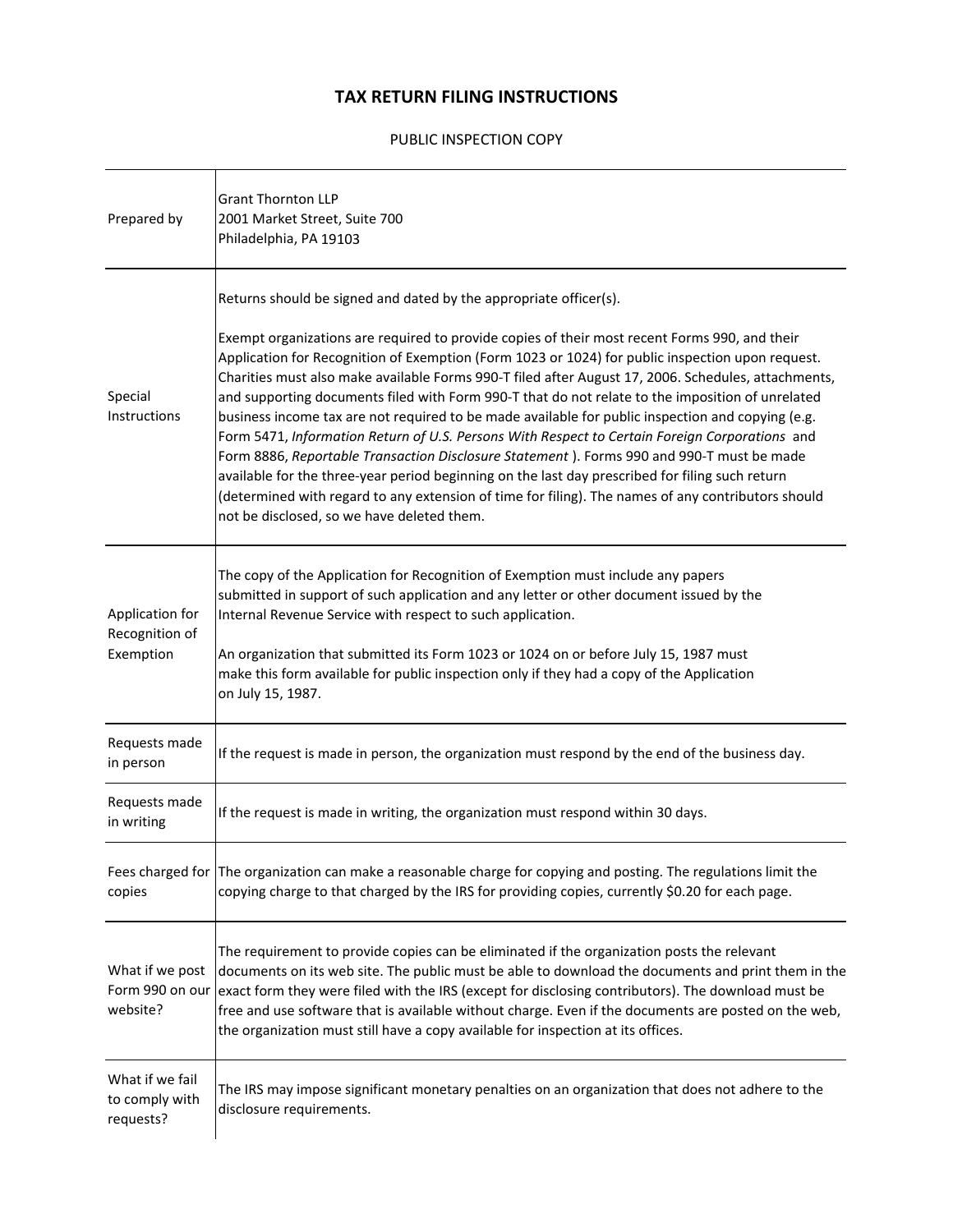|                       | <b>Cumulative E-File History 2014</b>     |       |  |
|-----------------------|-------------------------------------------|-------|--|
|                       | Federal                                   |       |  |
| Locator:              | 4240CV                                    |       |  |
| Taxpayer Name:        | James Lawrence Kernan Hospital, Inc.      |       |  |
| Return Type:          | 990, 990                                  |       |  |
| <b>Submitted Date</b> | 5/12/2016 4:02:39 AM                      |       |  |
|                       | Acknowledgement Date 5/12/2016 4:27:54 AM |       |  |
| <b>Status</b>         | Accepted                                  |       |  |
| Submission ID         | 23695320161335000006                      |       |  |
| Print                 |                                           | Close |  |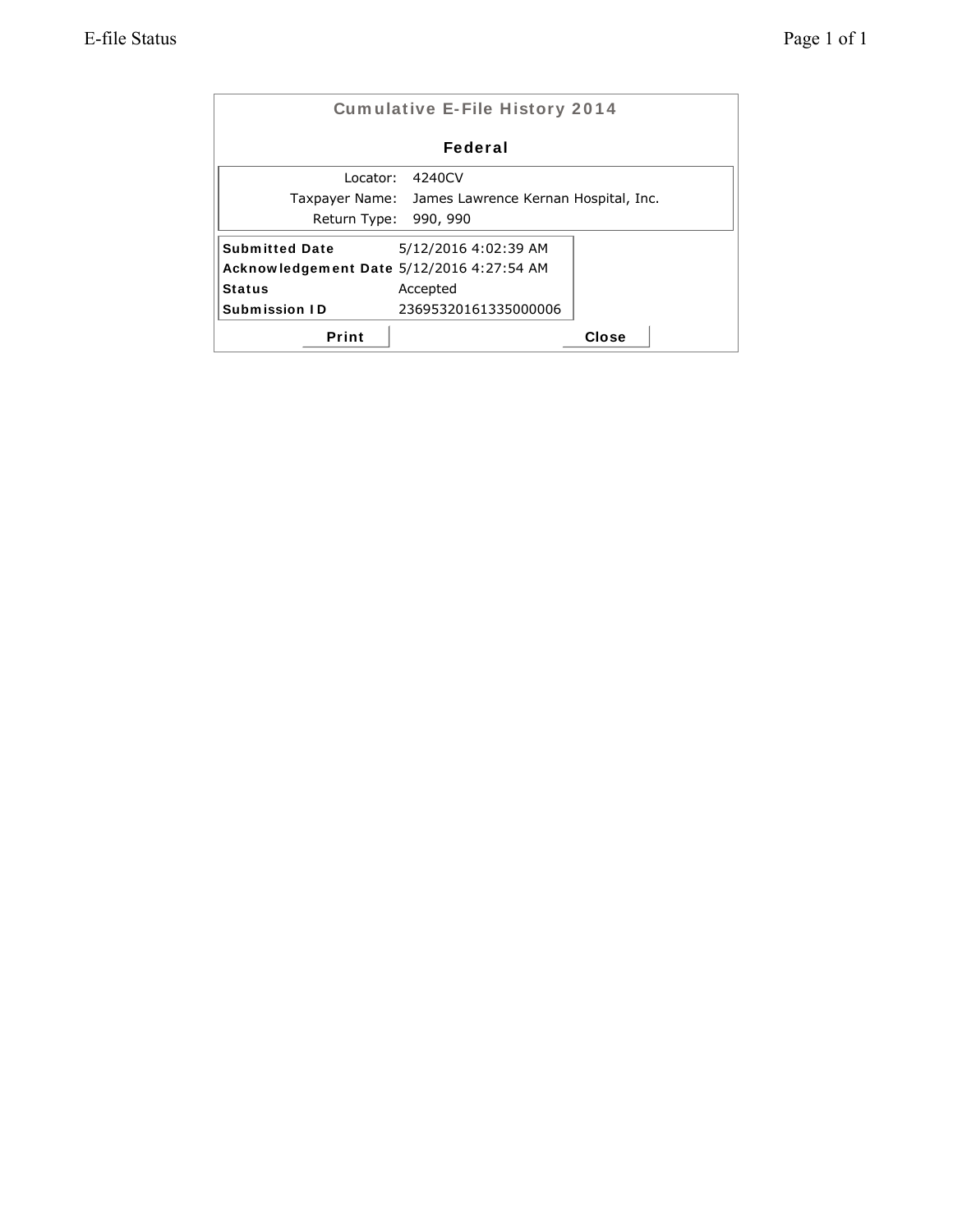| Form 8879-EO                                                                        |                                                                                                                                                                                                                                                                                                                                                                                                                                                                                                                                                                                                                                                                                                                                                                                                                                                                                                                                                                                                                                                                                                                                                                                                                                            | <b>IRS e-file Signature Authorization</b><br>for an Exempt Organization                                 |                                                                  | OMB No. 1545-1878                               |
|-------------------------------------------------------------------------------------|--------------------------------------------------------------------------------------------------------------------------------------------------------------------------------------------------------------------------------------------------------------------------------------------------------------------------------------------------------------------------------------------------------------------------------------------------------------------------------------------------------------------------------------------------------------------------------------------------------------------------------------------------------------------------------------------------------------------------------------------------------------------------------------------------------------------------------------------------------------------------------------------------------------------------------------------------------------------------------------------------------------------------------------------------------------------------------------------------------------------------------------------------------------------------------------------------------------------------------------------|---------------------------------------------------------------------------------------------------------|------------------------------------------------------------------|-------------------------------------------------|
|                                                                                     | For calendar year 2014, or fiscal year beginning $0.7201$ _ _ _ , 2014, and ending $0.6230$ _ _ _ , 20 $15$ _                                                                                                                                                                                                                                                                                                                                                                                                                                                                                                                                                                                                                                                                                                                                                                                                                                                                                                                                                                                                                                                                                                                              | Do not send to the IRS. Keep for your records.                                                          |                                                                  |                                                 |
| Department of the Treasury<br>Internal Revenue Service                              | Information about Form 8879-EO and its instructions is at www.irs.gov/form8879eo.                                                                                                                                                                                                                                                                                                                                                                                                                                                                                                                                                                                                                                                                                                                                                                                                                                                                                                                                                                                                                                                                                                                                                          |                                                                                                         |                                                                  |                                                 |
| Name of exempt organization<br>JAMES LAWRENCE                                       | KERNAN HOSPITAL,<br>INC.                                                                                                                                                                                                                                                                                                                                                                                                                                                                                                                                                                                                                                                                                                                                                                                                                                                                                                                                                                                                                                                                                                                                                                                                                   |                                                                                                         | 52-0591639                                                       | Employer Identification number                  |
| Name and title of officer                                                           |                                                                                                                                                                                                                                                                                                                                                                                                                                                                                                                                                                                                                                                                                                                                                                                                                                                                                                                                                                                                                                                                                                                                                                                                                                            |                                                                                                         |                                                                  |                                                 |
| W.W. AUGUSTIN, III, CFO                                                             | Type of Return and Return Information (Whole Dollars Only)                                                                                                                                                                                                                                                                                                                                                                                                                                                                                                                                                                                                                                                                                                                                                                                                                                                                                                                                                                                                                                                                                                                                                                                 |                                                                                                         |                                                                  |                                                 |
| Part I                                                                              |                                                                                                                                                                                                                                                                                                                                                                                                                                                                                                                                                                                                                                                                                                                                                                                                                                                                                                                                                                                                                                                                                                                                                                                                                                            |                                                                                                         |                                                                  |                                                 |
|                                                                                     | Check the box for the return for which you are using this Form 8879-EO and enter the applicable amount, if any, from the return. If you<br>check the box on line 1a, 2a, 3a, 4a, or 5a, below, and the amount on that line for the return being filed with this form was blank, then<br>leave line 1b, 2b, 3b, 4b, or 5b, whichever is applicable, blank (do not enter -0-). But, if you entered -0- on the return, then enter -0-<br>on the applicable line below. Do not complete more than 1 line in Part I.                                                                                                                                                                                                                                                                                                                                                                                                                                                                                                                                                                                                                                                                                                                            |                                                                                                         |                                                                  |                                                 |
| 1a Form 990 check here ▶                                                            | $\vert x \vert$                                                                                                                                                                                                                                                                                                                                                                                                                                                                                                                                                                                                                                                                                                                                                                                                                                                                                                                                                                                                                                                                                                                                                                                                                            | <b>b</b> Total revenue, if any (Form 990, Part VIII, column (A), line 12)                               | 1 b                                                              | $-113390808.$                                   |
| Form 990-EZ check here ▶<br>2a                                                      |                                                                                                                                                                                                                                                                                                                                                                                                                                                                                                                                                                                                                                                                                                                                                                                                                                                                                                                                                                                                                                                                                                                                                                                                                                            | b Total revenue, if any (Form 990-EZ, line 9) $\ldots$ ,,,,,,,,,,                                       | 2b                                                               |                                                 |
| 3a Form 1120-POL check here ▶<br>Form 990-PF check here $\blacktriangleright$<br>4а |                                                                                                                                                                                                                                                                                                                                                                                                                                                                                                                                                                                                                                                                                                                                                                                                                                                                                                                                                                                                                                                                                                                                                                                                                                            | b Total tax (Form 1120-POL, line 22)<br>b Tax based on investment income (Form 990-PF, Part VI, line 5) | 3 <sub>b</sub><br>4b                                             |                                                 |
| Form 8868 check here $\blacktriangleright$<br>5а.                                   |                                                                                                                                                                                                                                                                                                                                                                                                                                                                                                                                                                                                                                                                                                                                                                                                                                                                                                                                                                                                                                                                                                                                                                                                                                            | <b>b</b> Balance Due (Form 8868, Part I, line 3c or Part II, line 8c) $\ldots$                          | 5b                                                               |                                                 |
|                                                                                     |                                                                                                                                                                                                                                                                                                                                                                                                                                                                                                                                                                                                                                                                                                                                                                                                                                                                                                                                                                                                                                                                                                                                                                                                                                            |                                                                                                         |                                                                  |                                                 |
| Part II                                                                             | Declaration and Signature Authorization of Officer                                                                                                                                                                                                                                                                                                                                                                                                                                                                                                                                                                                                                                                                                                                                                                                                                                                                                                                                                                                                                                                                                                                                                                                         |                                                                                                         |                                                                  |                                                 |
|                                                                                     | to send the organization's return to the IRS and to receive from the IRS (a) an acknowledgement of receipt or reason for rejection of<br>the transmission, (b) the reason for any delay in processing the return or refund, and (c) the date of any refund. If applicable, I<br>authorize the U.S. Treasury and its designated Financial Agent to initiate an electronic funds withdrawal (direct debit) entry to the<br>financial institution account indicated in the tax preparation software for payment of the organization's federal taxes owed on this<br>return, and the financial institution to debit the entry to this account. To revoke a payment, I must contact the U.S. Treasury Financial<br>Agent at 1-888-353-4537 no later than 2 business days prior to the payment (settlement) date. I also authorize the financial institutions<br>involved in the processing of the electronic payment of taxes to receive confidential information necessary to answer inquiries and<br>resolve issues related to the payment. I have selected a personal identification number (PIN) as my signature for the organization's<br>electronic return and, if applicable, the organization's consent to electronic funds withdrawal. |                                                                                                         |                                                                  |                                                 |
| Officer's PIN: check one box only                                                   |                                                                                                                                                                                                                                                                                                                                                                                                                                                                                                                                                                                                                                                                                                                                                                                                                                                                                                                                                                                                                                                                                                                                                                                                                                            |                                                                                                         |                                                                  |                                                 |
| $\boldsymbol{\mathrm{X}}$                                                           | I authorize GRANT THORNTON LLP<br><b>ERO firm name</b>                                                                                                                                                                                                                                                                                                                                                                                                                                                                                                                                                                                                                                                                                                                                                                                                                                                                                                                                                                                                                                                                                                                                                                                     | to enter my PIN                                                                                         | 2<br>9<br>4<br>Enter five numbers, but<br>do not enter all zeros | as my signature                                 |
|                                                                                     | on the organization's tax year 2014 electronically filed return. If I have indicated within this return that a copy of the return is<br>being filed with a state agency(ies) regulating charities as part of the IRS Fed/State program, I also authorize the aforementioned<br>ERO to enter my PIN on the return's disclosure consent screen.                                                                                                                                                                                                                                                                                                                                                                                                                                                                                                                                                                                                                                                                                                                                                                                                                                                                                              |                                                                                                         |                                                                  |                                                 |
|                                                                                     | As an officer of the organization, I will enter my PIN as my signature on the organization's tax year 2014 electronically filed return.<br>If I have indicated within this return that a copy of the return is being filed with a state agency (ies) regulating charities as part of<br>the IRS Fed/State proglem, I will epter my PIN/on the return's disclosure consent screen.                                                                                                                                                                                                                                                                                                                                                                                                                                                                                                                                                                                                                                                                                                                                                                                                                                                          |                                                                                                         |                                                                  |                                                 |
| Officer's signature                                                                 |                                                                                                                                                                                                                                                                                                                                                                                                                                                                                                                                                                                                                                                                                                                                                                                                                                                                                                                                                                                                                                                                                                                                                                                                                                            | Date I                                                                                                  |                                                                  |                                                 |
| Part III                                                                            | <b>Certification and Authentication</b>                                                                                                                                                                                                                                                                                                                                                                                                                                                                                                                                                                                                                                                                                                                                                                                                                                                                                                                                                                                                                                                                                                                                                                                                    |                                                                                                         |                                                                  |                                                 |
|                                                                                     | ERO's EFIN/PIN. Enter your six-digit electronic filing (deptification<br>number (EFIN) followed by your five-digit self-selected PIN.                                                                                                                                                                                                                                                                                                                                                                                                                                                                                                                                                                                                                                                                                                                                                                                                                                                                                                                                                                                                                                                                                                      |                                                                                                         | 2<br>3<br>3<br>5<br>6<br>9<br>do not enter all zeros             | 5<br>6<br>6 <sup>1</sup><br>3<br>$\overline{0}$ |
|                                                                                     | I certify that the above numer <u>ic</u> entry is my PJN, which is my∕≸ignature on the 2014 electronically filed return for the organization<br>indicated above. I confirm that am submitting this return in accordance with the requirements of Pub. 4163, Modernized e-File (MeF)<br>Information for Authorized PRS/e-file/Providers for Business Returns.                                                                                                                                                                                                                                                                                                                                                                                                                                                                                                                                                                                                                                                                                                                                                                                                                                                                               |                                                                                                         |                                                                  |                                                 |
| ERO's signature                                                                     |                                                                                                                                                                                                                                                                                                                                                                                                                                                                                                                                                                                                                                                                                                                                                                                                                                                                                                                                                                                                                                                                                                                                                                                                                                            |                                                                                                         |                                                                  |                                                 |
|                                                                                     |                                                                                                                                                                                                                                                                                                                                                                                                                                                                                                                                                                                                                                                                                                                                                                                                                                                                                                                                                                                                                                                                                                                                                                                                                                            | <b>ÉRO Must Retain This Form - See Instructions</b>                                                     |                                                                  |                                                 |
|                                                                                     | Do Not Submit This Form To the IRS Unless Requested To Do So                                                                                                                                                                                                                                                                                                                                                                                                                                                                                                                                                                                                                                                                                                                                                                                                                                                                                                                                                                                                                                                                                                                                                                               |                                                                                                         |                                                                  |                                                 |
|                                                                                     | For Paperwork Reduction Act Notice, see back of form.                                                                                                                                                                                                                                                                                                                                                                                                                                                                                                                                                                                                                                                                                                                                                                                                                                                                                                                                                                                                                                                                                                                                                                                      |                                                                                                         |                                                                  | Form 8879-EO (2014)                             |
|                                                                                     | Frank S. Grandin                                                                                                                                                                                                                                                                                                                                                                                                                                                                                                                                                                                                                                                                                                                                                                                                                                                                                                                                                                                                                                                                                                                                                                                                                           |                                                                                                         | 05/16/2016                                                       |                                                 |
| JSA<br>4E1676 1.000                                                                 |                                                                                                                                                                                                                                                                                                                                                                                                                                                                                                                                                                                                                                                                                                                                                                                                                                                                                                                                                                                                                                                                                                                                                                                                                                            |                                                                                                         |                                                                  |                                                 |
| 4240CV 700P                                                                         |                                                                                                                                                                                                                                                                                                                                                                                                                                                                                                                                                                                                                                                                                                                                                                                                                                                                                                                                                                                                                                                                                                                                                                                                                                            | $V$ 14-7.16                                                                                             | 523418                                                           |                                                 |

 $\sim 10$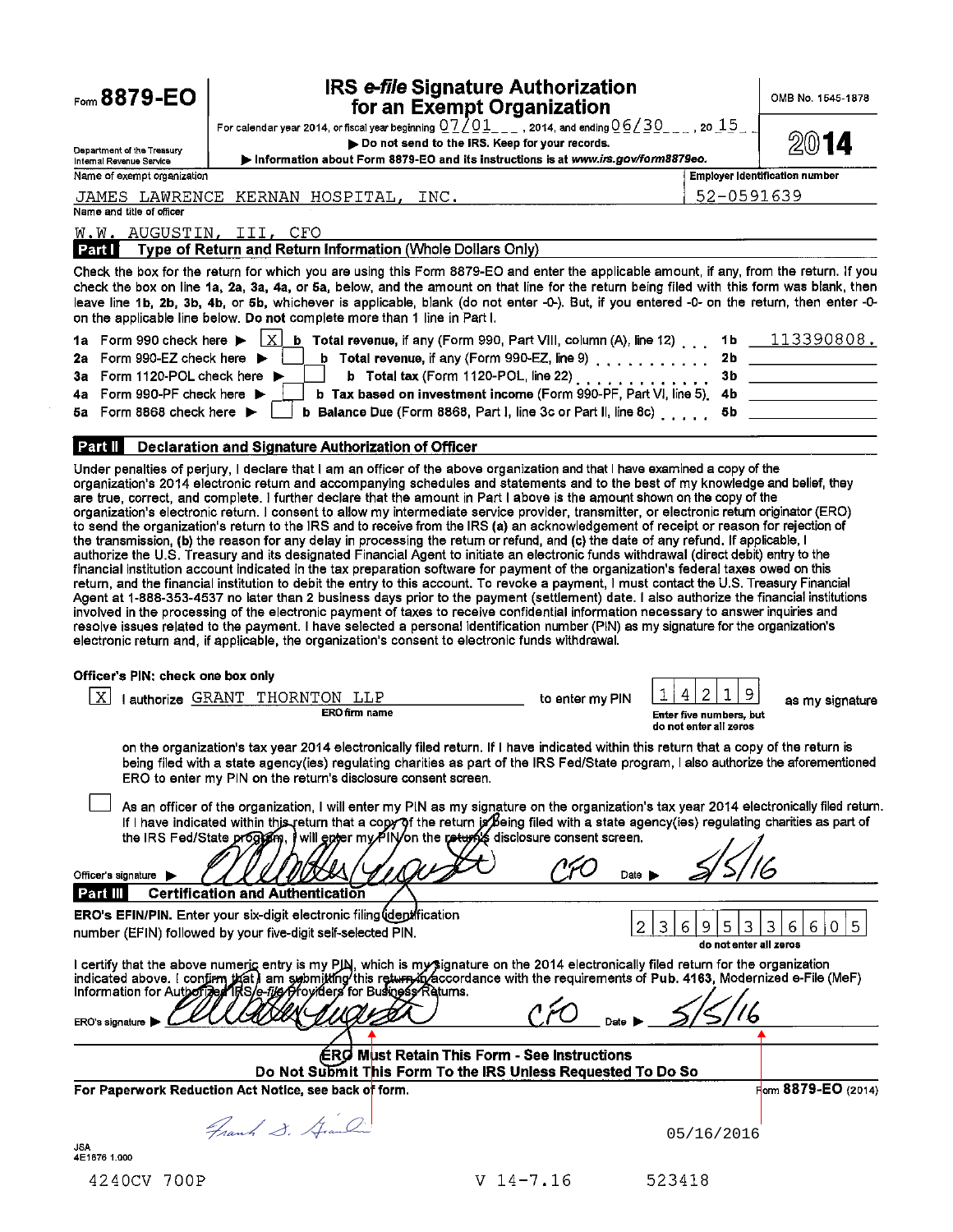| Form | 90                                                            |
|------|---------------------------------------------------------------|
|      | Department of the Treasury<br><b>Internal Revenue Service</b> |

# **Return of Organization Exempt From Income Tax**  $\bigotimes_{\text{OMB No. 1545-0047}} \bigotimes_{\text{OMB}} \blacksquare$

**Under section 501(c), 527, or 4947(a)(1)** of the Internal Revenue Code (except private foundations) <u>Form</u> **EVILE**<br>Do not enter Social Security numbers on this form as it may be made public. ● ● ● ● ● ● ● ● ● ● ● ● ● ● ●

▶ Do not enter Social Security numbers on this form as it may be made public. **Open to Public** <br>▶ Information about Form 990 and its instructions is at www.irs.gov/form990. Inspection

Information about Form 990 and its instructions is at www.irs.gov/form990.

|                                                                                                       |                                    |                                     | A For the 2014 calendar year, or tax year beginning                                                                                                                                                                            |                                            | 07/01, 2014, and ending |                      |                                                  |           | $06/30$ , 20 $15$                                          |
|-------------------------------------------------------------------------------------------------------|------------------------------------|-------------------------------------|--------------------------------------------------------------------------------------------------------------------------------------------------------------------------------------------------------------------------------|--------------------------------------------|-------------------------|----------------------|--------------------------------------------------|-----------|------------------------------------------------------------|
|                                                                                                       |                                    |                                     | C Name of organization                                                                                                                                                                                                         |                                            |                         |                      |                                                  |           | D Employer identification number                           |
|                                                                                                       | <b>B</b> Check if applicable:      |                                     | JAMES LAWRENCE KERNAN HOSPITAL, INC.                                                                                                                                                                                           |                                            |                         |                      |                                                  |           |                                                            |
|                                                                                                       | Address<br>change                  |                                     | Doing Business As                                                                                                                                                                                                              |                                            |                         |                      | 52-0591639                                       |           |                                                            |
|                                                                                                       |                                    | Name change                         | Number and street (or P.O. box if mail is not delivered to street address)<br>Room/suite                                                                                                                                       |                                            |                         |                      | E Telephone number                               |           |                                                            |
|                                                                                                       |                                    | 2200 KERNAN DRIVE<br>Initial return |                                                                                                                                                                                                                                |                                            |                         | $(410)$ $448 - 2500$ |                                                  |           |                                                            |
|                                                                                                       | Terminated                         |                                     | City or town, state or province, country, and ZIP or foreign postal code                                                                                                                                                       |                                            |                         |                      |                                                  |           |                                                            |
|                                                                                                       | Amended<br>return                  |                                     | BALTIMORE, MD 21207                                                                                                                                                                                                            |                                            |                         |                      | <b>G</b> Gross receipts \$                       |           | 125, 243, 927.                                             |
|                                                                                                       | Application<br>pending             |                                     | F Name and address of principal officer:                                                                                                                                                                                       | MICHAEL JABLONOVER                         |                         |                      | H(a) Is this a group return for<br>subordinates? |           | $X \mid$ No<br><b>Yes</b>                                  |
|                                                                                                       |                                    |                                     | 2200 KERNAN DRIVE BALTIMORE, MD 21207                                                                                                                                                                                          |                                            |                         |                      | H(b) Are all subordinates included?              |           | Yes<br>No                                                  |
|                                                                                                       | Tax-exempt status:                 |                                     | X<br>501(c)(3)<br>$501(c)$ (                                                                                                                                                                                                   | $) \triangleleft$ (insert no.)             | $4947(a)(1)$ or         | 527                  |                                                  |           | If "No," attach a list. (see instructions)                 |
|                                                                                                       | Website: $\blacktriangleright$ N/A |                                     |                                                                                                                                                                                                                                |                                            |                         |                      | $H(c)$ Group exemption number                    |           |                                                            |
| ĸ.                                                                                                    |                                    |                                     | ΧI<br>Form of organization:<br>Corporation<br>Trust                                                                                                                                                                            | Other $\blacktriangleright$<br>Association |                         |                      |                                                  |           | L Year of formation: 1895 M State of legal domicile:<br>MD |
|                                                                                                       | Part I                             |                                     | Summary                                                                                                                                                                                                                        |                                            |                         |                      |                                                  |           |                                                            |
|                                                                                                       | 1                                  |                                     | Briefly describe the organization's mission or most significant activities: JAMES L KERNAN HOSPITAL DELIVERS                                                                                                                   |                                            |                         |                      |                                                  |           |                                                            |
|                                                                                                       |                                    |                                     | INNOVATIVE, HIGH-QUALITY, AND COST EFFECTIVE REHABILITATION AND                                                                                                                                                                |                                            |                         |                      |                                                  |           |                                                            |
|                                                                                                       |                                    |                                     | SURGICAL SERVICES TO THE COMMUNITY AND REGION.                                                                                                                                                                                 |                                            |                         |                      |                                                  |           |                                                            |
|                                                                                                       | 2                                  |                                     | Check this box $\blacktriangleright$   if the organization discontinued its operations or disposed of more than 25% of its net assets.                                                                                         |                                            |                         |                      |                                                  |           |                                                            |
| Governance                                                                                            | 3                                  |                                     | Number of voting members of the governing body (Part VI, line 1a)                                                                                                                                                              |                                            |                         |                      |                                                  | 3         | 11.                                                        |
|                                                                                                       | 4                                  |                                     | Number of independent voting members of the governing body (Part VI, line 1b)                                                                                                                                                  |                                            |                         |                      |                                                  | 4         | 9.                                                         |
| Activities &                                                                                          | 5                                  |                                     | Total number of individuals employed in calendar year 2014 (Part V, line 2a)<br>The 2a)                                                                                                                                        |                                            |                         |                      |                                                  | 5         | 783.                                                       |
|                                                                                                       | 6                                  |                                     |                                                                                                                                                                                                                                |                                            |                         |                      |                                                  | 6         | 98.                                                        |
|                                                                                                       |                                    |                                     |                                                                                                                                                                                                                                |                                            |                         |                      |                                                  | <b>7a</b> | 0                                                          |
|                                                                                                       |                                    |                                     | <b>b</b> Net unrelated business taxable income from Form 990-T, line 34 <b>100 cm at all assets</b> in the state of the state                                                                                                  |                                            |                         |                      |                                                  | 7b        | 0                                                          |
|                                                                                                       |                                    |                                     |                                                                                                                                                                                                                                |                                            |                         |                      | <b>Prior Year</b>                                |           | <b>Current Year</b>                                        |
|                                                                                                       | 8                                  |                                     | Contributions and grants (Part VIII, line 1h).                                                                                                                                                                                 |                                            |                         |                      | 1,800,644.                                       |           | 2,530,000.                                                 |
|                                                                                                       | 9                                  |                                     |                                                                                                                                                                                                                                |                                            | <b>COPY FOR</b>         |                      | 108,350,196.                                     |           | 108, 225, 669.                                             |
| Revenue                                                                                               | 10                                 |                                     | Investment income (Part VIII, column (A), lines 3, 4, and 7d)                                                                                                                                                                  |                                            |                         |                      | 373,292.                                         |           | 538,391.                                                   |
|                                                                                                       | 11                                 |                                     | Other revenue (Part VIII, column (A), lines 5, 6d, 8c, 9c, 10c, and 11e)                                                                                                                                                       |                                            |                         |                      | 2,037,760.                                       |           | 2,096,748.                                                 |
|                                                                                                       | 12                                 |                                     | Total revenue - add lines 8 through 11 (must equal Part VIII, column (A), line 12)                                                                                                                                             |                                            |                         |                      | 112,561,892.                                     |           | 113,390,808.                                               |
|                                                                                                       | 13                                 |                                     | Grants and similar amounts paid (Part IX, column (A), lines 1-3)                                                                                                                                                               |                                            |                         |                      |                                                  | 0         |                                                            |
|                                                                                                       | 14                                 |                                     |                                                                                                                                                                                                                                |                                            |                         |                      |                                                  | $\Omega$  | O                                                          |
|                                                                                                       | 15                                 |                                     | Salaries, other compensation, employee benefits (Part IX, column (A), lines 5-10)                                                                                                                                              |                                            |                         |                      | 49, 302, 278.                                    |           | 50,649,441.                                                |
|                                                                                                       |                                    |                                     | 16a Professional fundraising fees (Part IX, column (A), line 11e)<br>16a Professional fundraising fees (Part IX, column (A), line 11e)                                                                                         |                                            |                         |                      |                                                  | $\Omega$  | $\Omega$                                                   |
| Expenses                                                                                              |                                    |                                     | <b>b</b> Total fundraising expenses (Part IX, column (D), line 25) $\triangleright$ ______________0                                                                                                                            |                                            |                         |                      |                                                  |           |                                                            |
|                                                                                                       | 17                                 |                                     |                                                                                                                                                                                                                                |                                            |                         |                      | 62, 311, 795.                                    |           | 62,644,687.                                                |
|                                                                                                       |                                    |                                     | 18 Total expenses. Add lines 13-17 (must equal Part IX, column (A), line 25)                                                                                                                                                   |                                            |                         |                      | 111,614,073.                                     |           | 113,294,128.                                               |
|                                                                                                       | 19                                 |                                     |                                                                                                                                                                                                                                |                                            |                         |                      | 947,819.                                         |           | 96,680.                                                    |
|                                                                                                       |                                    |                                     |                                                                                                                                                                                                                                |                                            |                         |                      | <b>Beginning of Current Year</b>                 |           | <b>End of Year</b>                                         |
|                                                                                                       | 20                                 |                                     | Total assets (Part X, line 16)                                                                                                                                                                                                 |                                            |                         |                      | 150,398,467.                                     |           | 141,584,648.                                               |
| Net Assets or<br>Fund Balances                                                                        | 21                                 |                                     |                                                                                                                                                                                                                                |                                            |                         |                      | 49,366,007.                                      |           | 42,369,956.                                                |
|                                                                                                       | 22                                 |                                     | Net assets or fund balances. Subtract line 21 from line 20                                                                                                                                                                     |                                            |                         |                      | 101,032,460.                                     |           | 99, 214, 692.                                              |
|                                                                                                       | Part II                            |                                     | <b>Signature Block</b>                                                                                                                                                                                                         |                                            |                         |                      |                                                  |           |                                                            |
|                                                                                                       |                                    |                                     | Under penalties of perjury, I declare that I have examined this return, including accompanying schedules and statements, and to the best of my knowledge and belief, it is                                                     |                                            |                         |                      |                                                  |           |                                                            |
|                                                                                                       |                                    |                                     | true, correct, and complete. Declaration of preparer (other than officer) is based on all information of which preparer has any knowledge.                                                                                     |                                            |                         |                      |                                                  |           |                                                            |
|                                                                                                       |                                    |                                     |                                                                                                                                                                                                                                |                                            |                         |                      |                                                  |           |                                                            |
| Sign                                                                                                  |                                    |                                     | Signature of officer                                                                                                                                                                                                           |                                            |                         |                      | Date                                             |           |                                                            |
| Here                                                                                                  |                                    |                                     |                                                                                                                                                                                                                                |                                            |                         |                      |                                                  |           |                                                            |
|                                                                                                       |                                    |                                     | Type or print name and title                                                                                                                                                                                                   |                                            |                         |                      |                                                  |           |                                                            |
|                                                                                                       |                                    |                                     | Print/Type preparer's name                                                                                                                                                                                                     | Preparer's signature                       |                         | Date                 | Check                                            | if        | PTIN                                                       |
| Paid                                                                                                  |                                    | FRANK                               | GIARDINI                                                                                                                                                                                                                       | Frank S. Grandin                           |                         | 05/16/2016           | self-employed                                    |           | P00532355                                                  |
|                                                                                                       | Preparer                           |                                     | GRANT THORNTON LLP<br>Firm's name                                                                                                                                                                                              |                                            |                         |                      | Firm's $EIN$                                     |           | 36-6055558                                                 |
| <b>Use Only</b><br>Phone no.<br>Firm's address > 2001 MARKET STREET, SUITE 700 PHILADELPHIA, PA 19103 |                                    |                                     |                                                                                                                                                                                                                                | $215 - 561 - 4200$                         |                         |                      |                                                  |           |                                                            |
|                                                                                                       |                                    |                                     | May the IRS discuss this return with the preparer shown above? (see instructions) entitled and returnation of the IRS discuss this return with the preparer shown above? (see instructions) entitled by entitled by entitled b |                                            |                         |                      |                                                  |           | Χ<br>Yes<br>No                                             |
|                                                                                                       |                                    |                                     | For Paperwork Reduction Act Notice, see the separate instructions.                                                                                                                                                             |                                            |                         |                      |                                                  |           | Form 990 (2014)                                            |
|                                                                                                       |                                    |                                     |                                                                                                                                                                                                                                |                                            |                         |                      |                                                  |           |                                                            |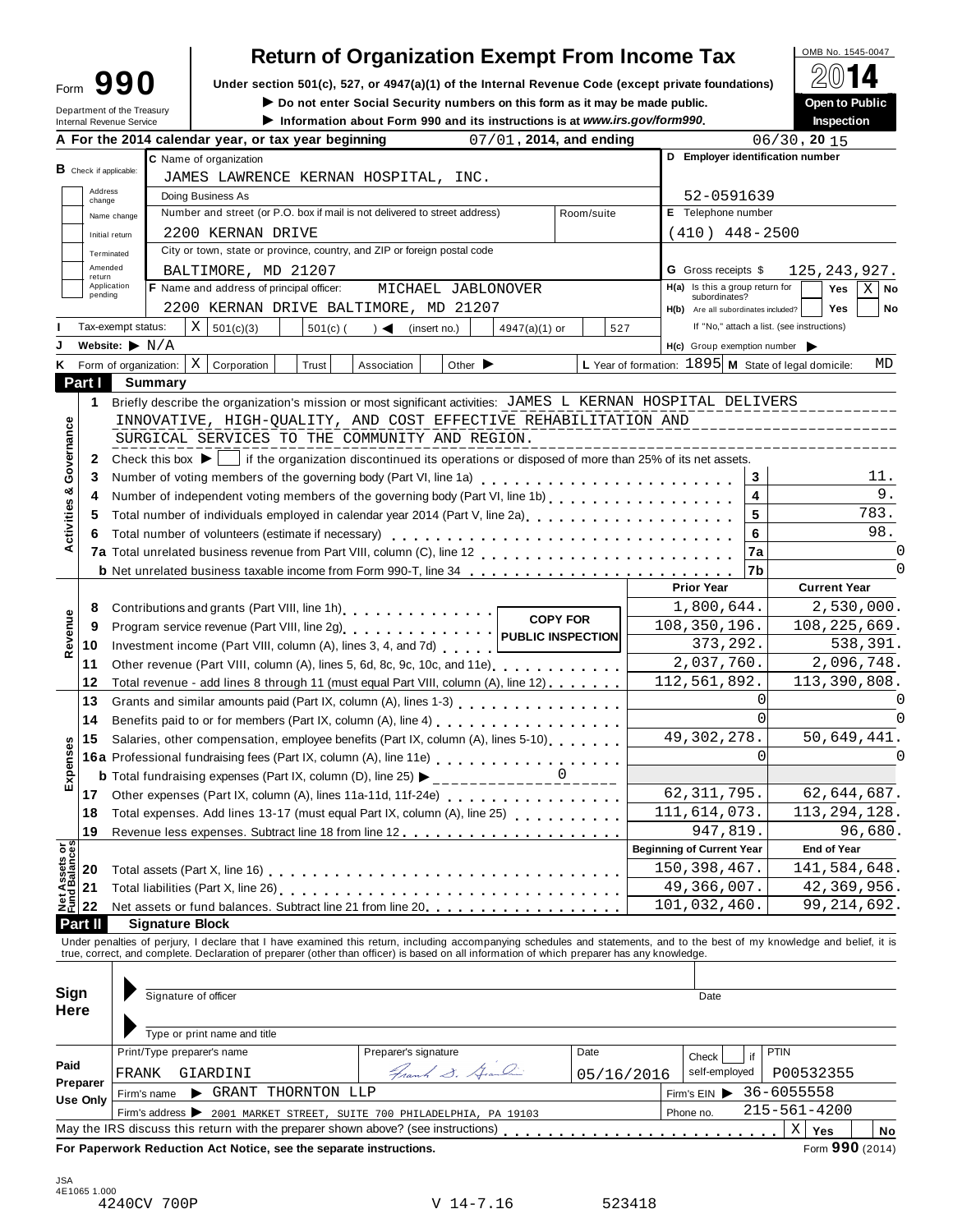## **Application for Extension of Time To File an Exempt Organization Return** (Rev. January 2014) OMB No. 1545-1709

Department of the Treasury<br>Department of the Treasury<br>Internal Revenue Service **CONFICE 1999 File a separate application for each return.**<br>Internal Revenue Service **CONFICE 1999 File a separate application for each return.** Internal Revenue Service **I** Purformation about 1 orm 6000 and its instructions is at www.ns.gov/ionnocoo.<br>• If you are filing for an Automatic 3-Month Extension, complete only Part I and check this box  $\frac{1}{\sqrt{2}}$ 

X

% If you are filing for an **Additional (Not Automatic) 3-Month Extension, complete only Part II** (on page 2 of this form).

*Do not complete Part II unless* you have already been granted an automatic 3-month extension on a previously filed Form 8868.

**Electronic filing** *(e-file)***.** You can electronically file Form 8868 if you need a 3-month automatic extension of time to file (6 months for a corporation required to file Form 990-T), or an additional (not automatic) 3-month extension of time. You can electronically file Form 8868 to request an extension of time to file any of the forms listed in Part I or Part II with the exception of Form 8870, Information Return for Transfers Associated With Certain Personal Benefit Contracts, which must be sent to the IRS in paper format (see instructions). For more details on the electronic filing of this form, visit *www.irs.gov/efile* and click on *e-file for Charities & Nonprofits*.

#### **Part I** Automatic 3-Month Extension of Time. Only submit original (no copies needed).

A corporation required to file Form 990-T and requesting an automatic 6-month extension - check this box and complete<br>Part I only<br>All ethnology and Contribution (Contribution Office) and the CDMOs and the Contribution Con

All other corporations (including 1120-C filers), partnerships, REMICs, and trusts must use Form 7004 to request an extension of time *to file income tax returns.* **Enter filer's identifying number, see instructions**

| $10$ $110$ $1100$ $110$ $101$ |                                                                                          | Enter mer 3 ruentin ynny number, 300 maii uctions |
|-------------------------------|------------------------------------------------------------------------------------------|---------------------------------------------------|
| Type or                       | Name of exempt organization or other filer, see instructions.                            | Employer identification number (EIN) or           |
| print                         | JAMES LAWRENCE KERNAN HOSPITAL, INC.                                                     | 52-0591639                                        |
| File by the<br>due date for   | Number, street, and room or suite no. If a P.O. box, see instructions.                   | Social security number (SSN)                      |
| filing your                   | 2200 KERNAN DRIVE                                                                        |                                                   |
| return. See<br>instructions.  | City, town or post office, state, and ZIP code. For a foreign address, see instructions. |                                                   |
|                               | BALTIMORE, MD 21207                                                                      |                                                   |

Enter the Return code for the return that this application is for (file a separate application for each return)  $\dots\dots\dots\dots$  0 1

| Application                                  | Return         | Application                       | Return |
|----------------------------------------------|----------------|-----------------------------------|--------|
| Is For                                       | Code           | Is For                            | Code   |
| Form 990 or Form 990-EZ                      | 0 <sub>1</sub> | Form 990-T (corporation)          | 07     |
| Form 990-BL                                  | 02             | <b>I</b> Form 1041-A              | 08     |
| Form 4720 (individual)                       | 03             | Form 4720 (other than individual) | 09     |
| Form 990-PF                                  | 04             | l Form 5227                       | 10     |
| Form 990-T (sec. $401(a)$ or $408(a)$ trust) | 05             | Form 6069                         | 11     |
| Form 990-T (trust other than above)          | 06             | Form 8870                         | 12     |

## $\bullet$  The books are in the care of  $\blacktriangleright$ S. MICHELLE LEE, 250 W. PRATT STREET, 14TH FLOOR BALTIMORE, MD 21201

| Telephone No. $\triangleright$ 410 328-1376                                                                                                        | FAX No.              |
|----------------------------------------------------------------------------------------------------------------------------------------------------|----------------------|
| • If the organization does not have an office or place of business in the United States, check this box entitled States, check this box            |                      |
| • If this is for a Group Return, enter the organization's four digit Group Exemption Number (GEN)                                                  | . If this is         |
| for the whole group, check this box $\Box$ If it is for part of the group, check this box $\Box$                                                   | and attach           |
| a list with the names and EINs of all members the extension is for.                                                                                |                      |
| I request an automatic 3-month (6 months for a corporation required to file Form 990-T) extension of time<br>1                                     |                      |
| until 02/15, 20 16, to file the exempt organization return for the organization named above. The extension is                                      |                      |
| for the organization's return for:                                                                                                                 |                      |
| calendar year 20 _____ or                                                                                                                          |                      |
| tax year beginning $07/01$ , $2014$ , and ending ____________06/30, 2015 _.                                                                        |                      |
|                                                                                                                                                    |                      |
| If the tax year entered in line 1 is for less than 12 months, check reason: $\Box$ Initial return<br>$\mathbf{2}$                                  | Final return         |
| Change in accounting period                                                                                                                        |                      |
| If this application is for Form 990-BL, 990-PF, 990-T, 4720, or 6069, enter the tentative tax, less any<br>За                                      |                      |
| nonrefundable credits. See instructions.                                                                                                           | 3a S                 |
| If this application is for Form 990-PF, 990-T, 4720, or 6069, enter any refundable credits and<br>b                                                |                      |
| estimated tax payments made. Include any prior year overpayment allowed as a credit.                                                               | $3b$ $\vert s \vert$ |
| <b>Balance due.</b> Subtract line 3b from line 3a. Include your payment with this form, if required, by using EFTPS<br>c                           |                      |
| (Electronic Federal Tax Payment System). See instructions.                                                                                         | 3c S                 |
| Caution. If you are going to make an electronic funds withdrawal (direct debit) with this Form 8868, see Form 8453-EO and Form 8879-EO for payment |                      |

instructions.

**For Privacy Act and Paperwork Reduction Act Notice, see instructions.** Form **8868** (Rev. 1-2014)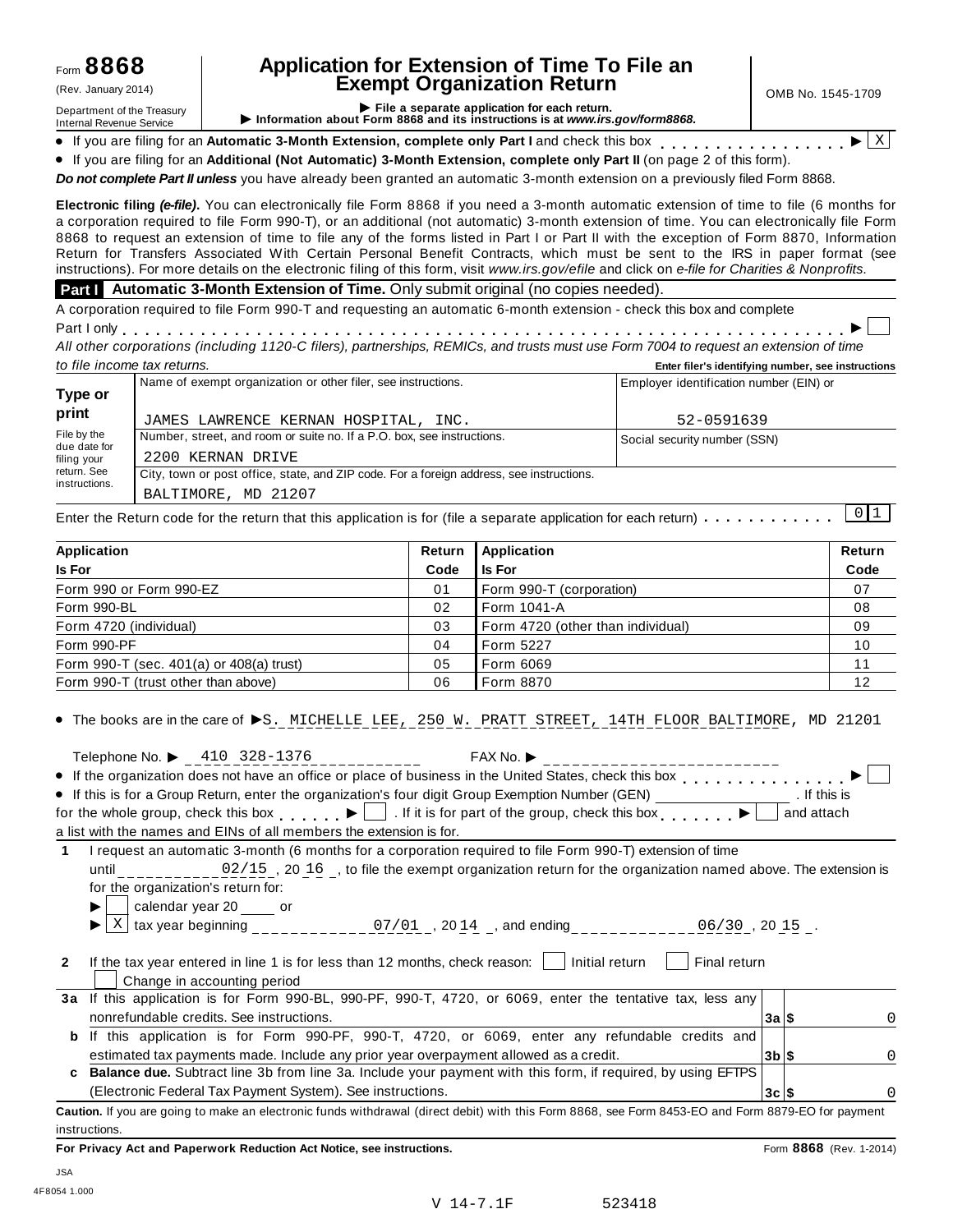| <b>Cumulative e-File History 2014</b> |                                      |  |  |  |
|---------------------------------------|--------------------------------------|--|--|--|
|                                       | <b>FED</b>                           |  |  |  |
| Locator:                              | 4240CV                               |  |  |  |
| Taxpayer Name:                        | James Lawrence Kernan Hospital, Inc. |  |  |  |
| Return Type:                          | 990, 990 & 990T (Corp)               |  |  |  |
|                                       |                                      |  |  |  |
|                                       |                                      |  |  |  |
| Submitted Date:                       | 10/12/2015 09:41:14                  |  |  |  |
| Acknowledgement Date:                 | 10/12/2015 09:58:13                  |  |  |  |
| Status:                               | Accepted                             |  |  |  |
| Submission ID:                        | 23695320152855000026                 |  |  |  |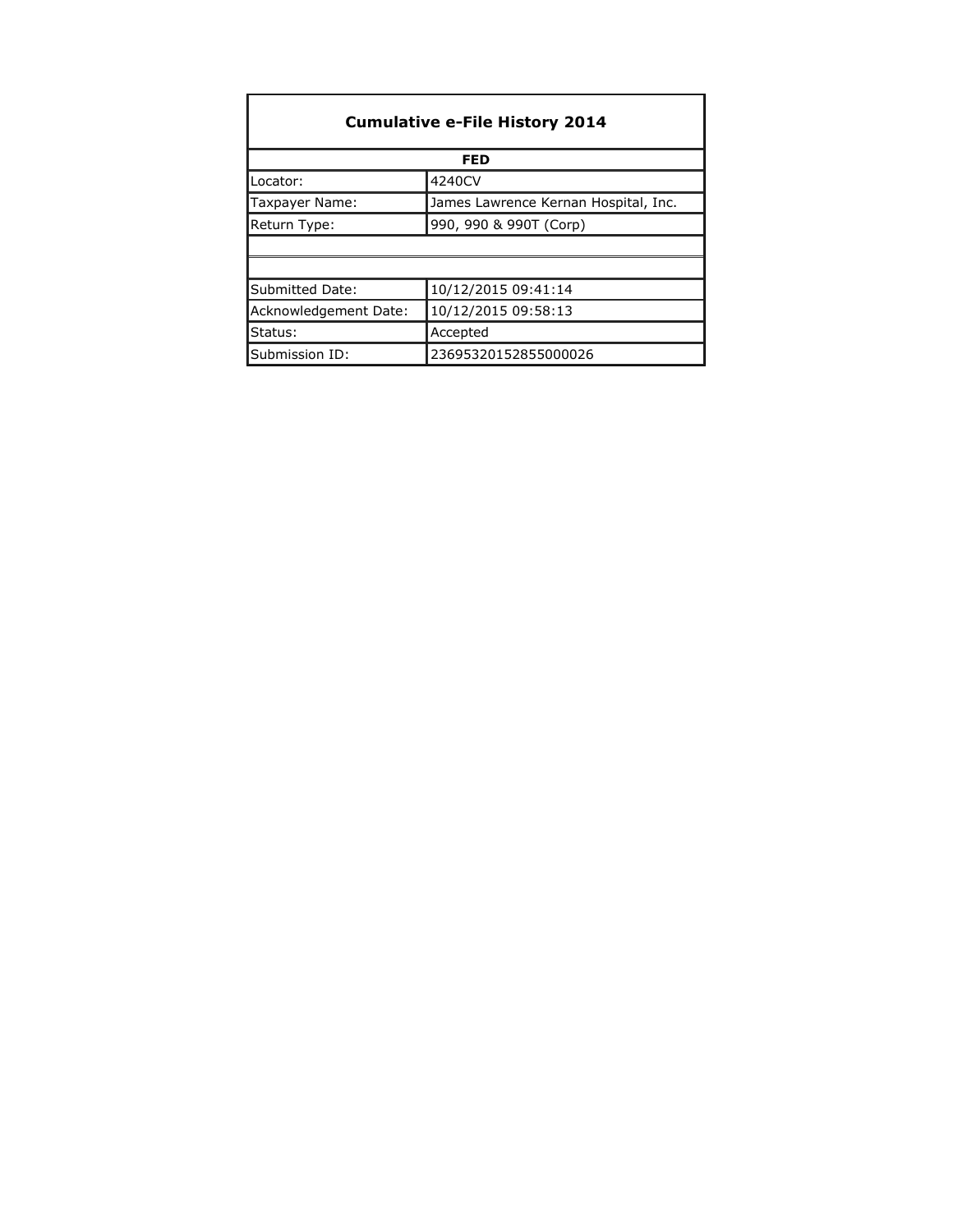Form <sup>8868</sup> (Rev. 1-2014) Page **<sup>2</sup>** % If you are filing for an **Additional (Not Automatic) 3-Month Extension, complete only Part II** and check this box m m m m m m m m I **Note.** Only complete Part II if you have already been granted an automatic 3-month extension on a previously filed Form 8868.

% If you are filing for an **Automatic 3-Month Extension, complete only Part I** (on page 1).

| Part II                    | Additional (Not Automatic) 3-Month Extension of Time. Only file the original (no copies needed).                                                                                                                                                                                                                                                                                                                                                                                                                                                                                                                                                                                                                                                                                          |        |                                   |                                                    |                         |
|----------------------------|-------------------------------------------------------------------------------------------------------------------------------------------------------------------------------------------------------------------------------------------------------------------------------------------------------------------------------------------------------------------------------------------------------------------------------------------------------------------------------------------------------------------------------------------------------------------------------------------------------------------------------------------------------------------------------------------------------------------------------------------------------------------------------------------|--------|-----------------------------------|----------------------------------------------------|-------------------------|
|                            |                                                                                                                                                                                                                                                                                                                                                                                                                                                                                                                                                                                                                                                                                                                                                                                           |        |                                   | Enter filer's identifying number, see instructions |                         |
|                            | Name of exempt organization or other filer, see instructions.                                                                                                                                                                                                                                                                                                                                                                                                                                                                                                                                                                                                                                                                                                                             |        |                                   | Employer identification number (EIN) or            |                         |
| Type or                    |                                                                                                                                                                                                                                                                                                                                                                                                                                                                                                                                                                                                                                                                                                                                                                                           |        |                                   |                                                    |                         |
| print                      | JAMES LAWRENCE KERNAN HOSPITAL, INC.                                                                                                                                                                                                                                                                                                                                                                                                                                                                                                                                                                                                                                                                                                                                                      |        |                                   | 52-0591639                                         |                         |
| File by the                | Number, street, and room or suite no. If a P.O. box, see instructions.                                                                                                                                                                                                                                                                                                                                                                                                                                                                                                                                                                                                                                                                                                                    |        |                                   | Social security number (SSN)                       |                         |
| due date for               | 2200 KERNAN DRIVE                                                                                                                                                                                                                                                                                                                                                                                                                                                                                                                                                                                                                                                                                                                                                                         |        |                                   |                                                    |                         |
| filing your<br>return. See | City, town or post office, state, and ZIP code. For a foreign address, see instructions.                                                                                                                                                                                                                                                                                                                                                                                                                                                                                                                                                                                                                                                                                                  |        |                                   |                                                    |                         |
| instructions.              | BALTIMORE, MD 21207                                                                                                                                                                                                                                                                                                                                                                                                                                                                                                                                                                                                                                                                                                                                                                       |        |                                   |                                                    |                         |
|                            | Enter the Return code for the return that this application is for (file a separate application for each return)                                                                                                                                                                                                                                                                                                                                                                                                                                                                                                                                                                                                                                                                           |        |                                   |                                                    | $\boxed{0}$ $\boxed{1}$ |
| <b>Application</b>         |                                                                                                                                                                                                                                                                                                                                                                                                                                                                                                                                                                                                                                                                                                                                                                                           | Return | <b>Application</b>                |                                                    | Return                  |
| Is For                     |                                                                                                                                                                                                                                                                                                                                                                                                                                                                                                                                                                                                                                                                                                                                                                                           | Code   | <b>Is For</b>                     |                                                    | Code                    |
|                            | Form 990 or Form 990-EZ                                                                                                                                                                                                                                                                                                                                                                                                                                                                                                                                                                                                                                                                                                                                                                   | 01     |                                   |                                                    |                         |
| Form 990-BL                |                                                                                                                                                                                                                                                                                                                                                                                                                                                                                                                                                                                                                                                                                                                                                                                           | 02     | Form 1041-A                       |                                                    | 08                      |
|                            | Form 4720 (individual)                                                                                                                                                                                                                                                                                                                                                                                                                                                                                                                                                                                                                                                                                                                                                                    | 03     | Form 4720 (other than individual) |                                                    | 09                      |
| Form 990-PF                |                                                                                                                                                                                                                                                                                                                                                                                                                                                                                                                                                                                                                                                                                                                                                                                           | 04     | Form 5227                         |                                                    | 10                      |
|                            | Form 990-T (sec. 401(a) or 408(a) trust)                                                                                                                                                                                                                                                                                                                                                                                                                                                                                                                                                                                                                                                                                                                                                  | 05     | Form 6069                         |                                                    | 11                      |
|                            | Form 990-T (trust other than above)                                                                                                                                                                                                                                                                                                                                                                                                                                                                                                                                                                                                                                                                                                                                                       | 06     | Form 8870                         |                                                    | 12                      |
|                            | STOP! Do not complete Part II if you were not already granted an automatic 3-month extension on a previously filed Form 8868.                                                                                                                                                                                                                                                                                                                                                                                                                                                                                                                                                                                                                                                             |        |                                   |                                                    |                         |
| 4<br>5<br>6<br>7           | Telephone No. > 410<br>328-1376<br>If the organization does not have an office or place of business in the United States, check this box<br>• If this is for a Group Return, enter the organization's four digit Group Exemption Number (GEN) [1982] The Municis<br>for the whole group, check this box $\blacksquare$ . If it is for part of the group, check this box $\blacksquare$ .<br>list with the names and EINs of all members the extension is for.<br>I request an additional 3-month extension of time until<br>If the tax year entered in line 5 is for less than 12 months, check reason:<br>Change in accounting period<br>State in detail why you need the extension ADDITIONAL TIME IS NEEDED TO GATHER INFORMATION<br>NECESSARY TO FILE A COMPLETE AND ACCURATE RETURN. |        | Initial return $  $               | $05/15$ , 20 16.<br>Final return                   | and attach a            |
|                            | 8a If this application is for Forms 990-BL, 990-PF, 990-T, 4720, or 6069, enter the tentative tax, less any<br>nonrefundable credits. See instructions.<br><b>b</b> If this application is for Forms 990-PF, 990-T, 4720, or 6069, enter any refundable credits and                                                                                                                                                                                                                                                                                                                                                                                                                                                                                                                       |        |                                   | $8a$ \$                                            | 0                       |
|                            | estimated tax payments made. Include any prior year overpayment allowed as a credit and any                                                                                                                                                                                                                                                                                                                                                                                                                                                                                                                                                                                                                                                                                               |        |                                   |                                                    |                         |
|                            | amount paid previously with Form 8868.                                                                                                                                                                                                                                                                                                                                                                                                                                                                                                                                                                                                                                                                                                                                                    |        |                                   | $ 8b $ \$                                          | 0                       |
|                            | Balance Due. Subtract line 8b from line 8a. Include your payment with this form, if required, by using EFTPS                                                                                                                                                                                                                                                                                                                                                                                                                                                                                                                                                                                                                                                                              |        |                                   |                                                    |                         |
|                            | (Electronic Federal Tax Payment System). See instructions.                                                                                                                                                                                                                                                                                                                                                                                                                                                                                                                                                                                                                                                                                                                                |        |                                   | 8c  \$                                             | $\mathbf 0$             |

#### **Signature and Verification must be completed for Part II only.**

Under penalties of perjury, I declare that I have examined this form, including accompanying schedules and statements, and to the best of my knowledge and belief, it is true, correct, and complete, and that I am authorized to prepare this form.

Signature  $\rightarrow$  Franch  $\rightarrow$  Aranching Structure I at Title TAX PRINCIPAL Date  $\rightarrow$  02/1

Date > 02/02/2016

Form **8868** (Rev. 1-2014)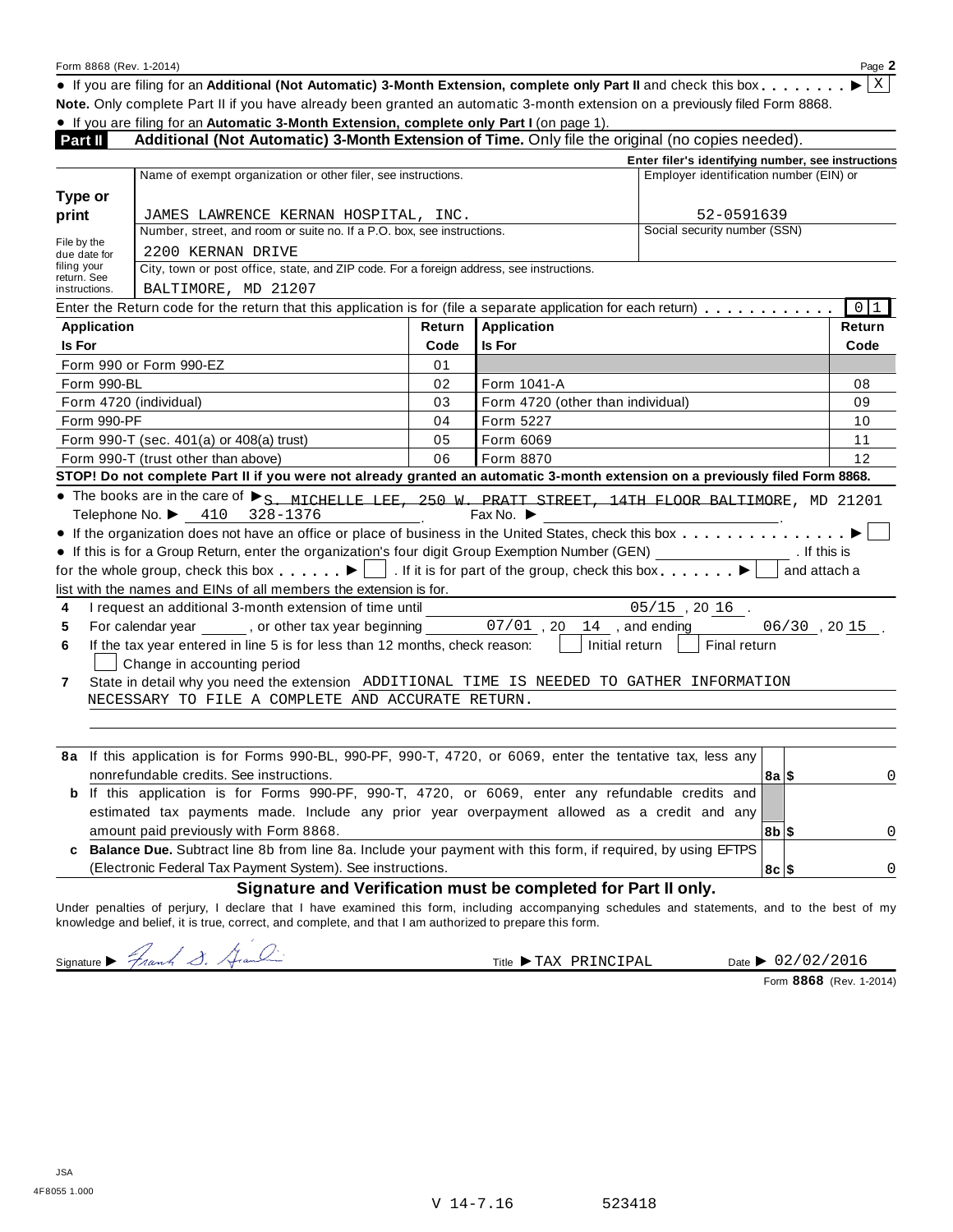|                       | Cumulative e-File History 2014<br>FED |
|-----------------------|---------------------------------------|
| Locator:              | 4240CV                                |
| Taxpayer Name:        | James Lawrence Kernan Hospital, Inc.  |
| Return Type:          | 990, 990 & 990T (Corp)                |
|                       |                                       |
|                       |                                       |
| Submitted Date:       | 02/02/2016 15:12:08                   |
| Acknowledgement Date: | 02/02/2016 15:27:46                   |
| Status:               | Accepted                              |
| Submission ID:        | 23695320160335000001                  |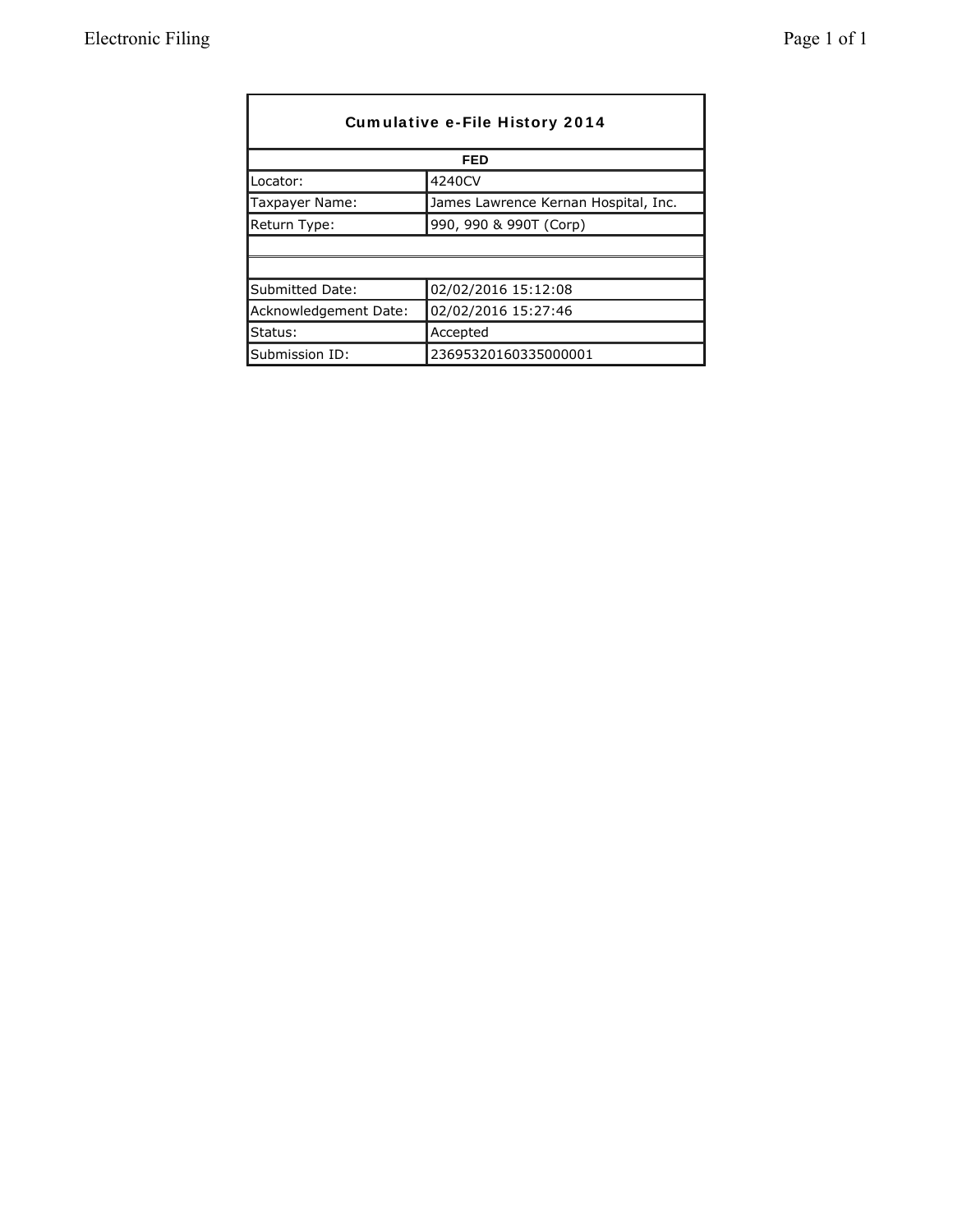|   | 52-0591639<br>JAMES LAWRENCE KERNAN HOSPITAL, INC.                                                                                                                                                                                                                                                                                              |
|---|-------------------------------------------------------------------------------------------------------------------------------------------------------------------------------------------------------------------------------------------------------------------------------------------------------------------------------------------------|
|   | Form 990 (2014)<br>Page 2                                                                                                                                                                                                                                                                                                                       |
|   | Part III<br><b>Statement of Program Service Accomplishments</b>                                                                                                                                                                                                                                                                                 |
|   |                                                                                                                                                                                                                                                                                                                                                 |
| 1 | Briefly describe the organization's mission:                                                                                                                                                                                                                                                                                                    |
|   | JAMES L KERNAN HOSPITAL DELIVERS INNOVATIVE, HIGH-OUALITY, AND                                                                                                                                                                                                                                                                                  |
|   | COST EFFECTIVE REHABILITATION AND SURGICAL SERVICES TO THE                                                                                                                                                                                                                                                                                      |
|   | COMMUNITY AND REGION.                                                                                                                                                                                                                                                                                                                           |
|   | 2 Did the organization undertake any significant program services during the year which were not listed on the<br>$X \mid$ No<br>Yes<br>If "Yes," describe these new services on Schedule O.                                                                                                                                                    |
|   | 3 Did the organization cease conducting, or make significant changes in how it conducts, any program<br>$\mathbf{x}$<br><b>No</b><br><b>Yes</b><br>If "Yes," describe these changes on Schedule O.                                                                                                                                              |
| 4 | Describe the organization's program service accomplishments for each of its three largest program services, as measured by<br>expenses. Section $501(c)(3)$ and $501(c)(4)$ organizations are required to report the amount of grants and allocations to others,<br>the total expenses, and revenue, if any, for each program service reported. |
|   | 99, 427, 012. including grants of \$ (Revenue \$ $_{110,495,901}$ .)<br>(Express \$<br>4a (Code:                                                                                                                                                                                                                                                |
|   | THE ORGANIZATION OWNS AND OPERATES A MEDICAL SURGICAL AND                                                                                                                                                                                                                                                                                       |
|   | REHABILIATION HOSPITAL WITH 134 LICENSED BEDS. THE HOSPITAL                                                                                                                                                                                                                                                                                     |
|   | PROVIDES CHARITY CARE TO PATIENTS WHO ARE UNABLE TO PAY. SUCH                                                                                                                                                                                                                                                                                   |
|   | PATIENTS ARE IDENTIFIED BASED ON INFORMATION OBTAINED FROM THE                                                                                                                                                                                                                                                                                  |
|   | PATIENTS AND SUBSEQUENT ANALYSIS. BECAUSE THE HOSPITAL DOES NOT                                                                                                                                                                                                                                                                                 |
|   | EXPECT COLLECTION OF AMOUNTS DETERMINED AS CHARITY CARE, THEY ARE                                                                                                                                                                                                                                                                               |
|   | NOT REPORTED AS REVENUE BASED ON ESTABLISHED RATES. THE HOSPITAL                                                                                                                                                                                                                                                                                |
|   | ESTIMATES THAT \$680,853 OF CHARITY CARE AT COST WAS PROVIDED IN                                                                                                                                                                                                                                                                                |
|   | 2015. OVERALL, THE HOSPITAL DELIVERS INNOVATIVE HIGH QUALITY, COST                                                                                                                                                                                                                                                                              |
|   | EFFECTIVE SURGICAL AND REHABILITATION SERVICES TO ITS COMMUNITY.                                                                                                                                                                                                                                                                                |
|   |                                                                                                                                                                                                                                                                                                                                                 |
|   | 4b (Code:<br>(Expenses \$<br>including grants of \$<br>) (Revenue \$                                                                                                                                                                                                                                                                            |

**4c** (Code: ) (Expenses \$ including grants of \$ ) (Revenue \$ )

**4d** Other program services (Describe in Schedule O.) (Expenses \$ including grants of \$ ) (Revenue \$ ) **4e** Total program service expenses **Incidently grants of \$**<br>**4e** Total program service expenses **>** 99,427,012. JSA Form **990** (2014) 4E1020 1.000 4E10201.000<br>4240CV 700P v 14-7.16 523418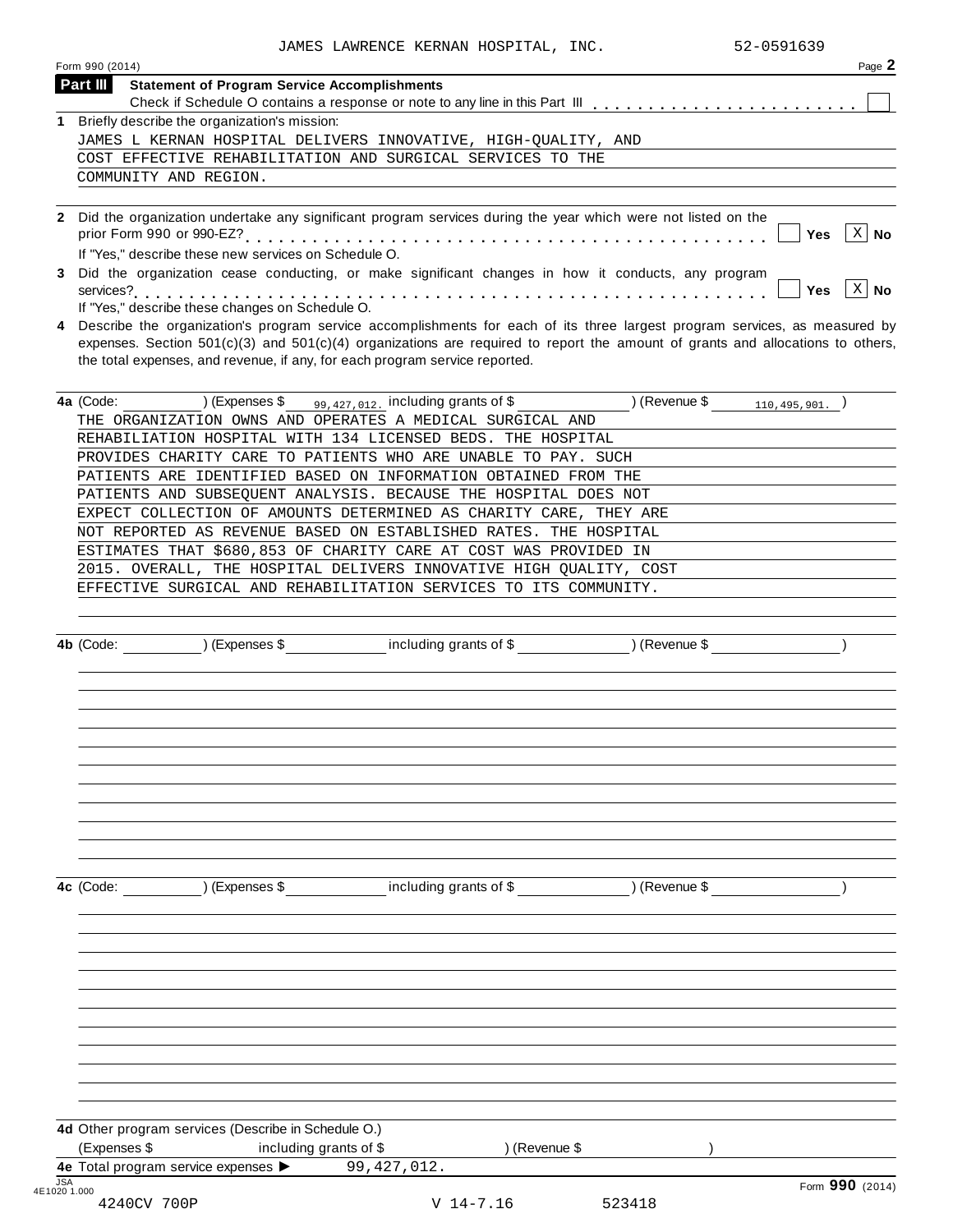|         | Form 990 (2014)                                                                                                                                                                                                                                                                                                                                                                               |                 |             | Page 3 |
|---------|-----------------------------------------------------------------------------------------------------------------------------------------------------------------------------------------------------------------------------------------------------------------------------------------------------------------------------------------------------------------------------------------------|-----------------|-------------|--------|
| Part IV | <b>Checklist of Required Schedules</b>                                                                                                                                                                                                                                                                                                                                                        |                 |             |        |
|         |                                                                                                                                                                                                                                                                                                                                                                                               |                 | Yes         | No     |
| 1       | Is the organization described in section $501(c)(3)$ or $4947(a)(1)$ (other than a private foundation)? If "Yes,"                                                                                                                                                                                                                                                                             |                 |             |        |
|         |                                                                                                                                                                                                                                                                                                                                                                                               | 1               | Χ           |        |
| 2       | Is the organization required to complete Schedule B, Schedule of Contributors (see instructions)?                                                                                                                                                                                                                                                                                             | $\mathbf{2}$    | $\mathbf X$ |        |
| 3       | Did the organization engage in direct or indirect political campaign activities on behalf of or in opposition to                                                                                                                                                                                                                                                                              | 3               |             | Χ      |
| 4       | Section 501(c)(3) organizations. Did the organization engage in lobbying activities, or have a section 501(h)                                                                                                                                                                                                                                                                                 |                 |             |        |
|         |                                                                                                                                                                                                                                                                                                                                                                                               | 4               | Χ           |        |
| 5       | Is the organization a section $501(c)(4)$ , $501(c)(5)$ , or $501(c)(6)$ organization that receives membership dues,                                                                                                                                                                                                                                                                          |                 |             |        |
|         | assessments, or similar amounts as defined in Revenue Procedure 98-19? If "Yes," complete Schedule C,                                                                                                                                                                                                                                                                                         |                 |             |        |
|         |                                                                                                                                                                                                                                                                                                                                                                                               | 5               |             |        |
| 6       | Did the organization maintain any donor advised funds or any similar funds or accounts for which donors                                                                                                                                                                                                                                                                                       |                 |             |        |
|         | have the right to provide advice on the distribution or investment of amounts in such funds or accounts? If                                                                                                                                                                                                                                                                                   |                 |             |        |
|         | "Yes," complete Schedule D, Part $l_1, \ldots, l_k, \ldots, l_k, \ldots, l_k, \ldots, l_k, \ldots, l_k, \ldots, l_k, \ldots, l_k, \ldots, l_k, \ldots, l_k, \ldots, l_k, \ldots, l_k, \ldots, l_k, \ldots, l_k, \ldots, l_k, \ldots, l_k, \ldots, l_k, \ldots, l_k, \ldots, l_k, \ldots, l_k, \ldots, l_k, \ldots, l_k, \ldots, l_k, \ldots, l_k, \ldots, l_k, \ldots, l_k, \ldots, l_k, \ld$ | 6               |             | Χ      |
| 7       | Did the organization receive or hold a conservation easement, including easements to preserve open space,                                                                                                                                                                                                                                                                                     |                 |             |        |
|         | the environment, historic land areas, or historic structures? If "Yes," complete Schedule D, Part II                                                                                                                                                                                                                                                                                          | $\overline{7}$  |             | Χ      |
| 8       | Did the organization maintain collections of works of art, historical treasures, or other similar assets? If "Yes,"                                                                                                                                                                                                                                                                           |                 |             |        |
|         |                                                                                                                                                                                                                                                                                                                                                                                               | 8               |             | X      |
| 9       | Did the organization report an amount in Part X, line 21, for escrow or custodial account liability; serve as a                                                                                                                                                                                                                                                                               |                 |             |        |
|         | custodian for amounts not listed in Part X; or provide credit counseling, debt management, credit repair, or                                                                                                                                                                                                                                                                                  |                 |             |        |
|         |                                                                                                                                                                                                                                                                                                                                                                                               | 9               |             | Χ      |
| 10      | Did the organization, directly or through a related organization, hold assets in temporarily restricted                                                                                                                                                                                                                                                                                       |                 |             |        |
|         | endowments, permanent endowments, or quasi-endowments? If "Yes," complete Schedule D, Part V.                                                                                                                                                                                                                                                                                                 | 10              |             | Χ      |
| 11      | If the organization's answer to any of the following questions is "Yes," then complete Schedule D, Parts VI,                                                                                                                                                                                                                                                                                  |                 |             |        |
|         | VII, VIII, IX, or X as applicable.                                                                                                                                                                                                                                                                                                                                                            |                 |             |        |
|         | a Did the organization report an amount for land, buildings, and equipment in Part X, line 10? If "Yes,"                                                                                                                                                                                                                                                                                      |                 |             |        |
|         |                                                                                                                                                                                                                                                                                                                                                                                               | 11a             | Χ           |        |
|         | <b>b</b> Did the organization report an amount for investments-other securities in Part X, line 12 that is 5% or more                                                                                                                                                                                                                                                                         |                 |             |        |
|         |                                                                                                                                                                                                                                                                                                                                                                                               | 11 b            | Χ           |        |
|         | c Did the organization report an amount for investments-program related in Part X, line 13 that is 5% or more                                                                                                                                                                                                                                                                                 |                 |             |        |
|         |                                                                                                                                                                                                                                                                                                                                                                                               | 11c             |             | Χ      |
|         | d Did the organization report an amount for other assets in Part X, line 15 that is 5% or more of its total assets                                                                                                                                                                                                                                                                            |                 |             |        |
|         | reported in Part X, line 16? If "Yes," complete Schedule D, Part IX.                                                                                                                                                                                                                                                                                                                          | 11d             | Χ           |        |
|         | e Did the organization report an amount for other liabilities in Part X, line 25? If "Yes," complete Schedule D, Part X                                                                                                                                                                                                                                                                       | 11e             | Χ           |        |
|         | f Did the organization's separate or consolidated financial statements for the tax year include a footnote that addresses                                                                                                                                                                                                                                                                     |                 |             |        |
|         | the organization's liability for uncertain tax positions under FIN 48 (ASC 740)? If "Yes," complete Schedule D, Part X                                                                                                                                                                                                                                                                        | 11f             | Χ           |        |
|         | 12a Did the organization obtain separate, independent audited financial statements for the tax year? If "Yes,"                                                                                                                                                                                                                                                                                |                 |             |        |
|         |                                                                                                                                                                                                                                                                                                                                                                                               | 12a             |             | Χ      |
|         | <b>b</b> Was the organization included in consolidated, independent audited financial statements for the tax year? If "Yes," and if                                                                                                                                                                                                                                                           |                 |             |        |
|         | the organization answered "No" to line 12a, then completing Schedule D, Parts XI and XII is optional entertainment of the state of the top of the completing Schedule D, Parts XI and XII is optional                                                                                                                                                                                         | 12 <sub>b</sub> | Χ           |        |
| 13      | Is the organization a school described in section 170(b)(1)(A)(ii)? If "Yes," complete Schedule $E_1, \ldots, \ldots, \ldots$                                                                                                                                                                                                                                                                 | 13              |             | Χ      |
|         | 14a Did the organization maintain an office, employees, or agents outside of the United States?                                                                                                                                                                                                                                                                                               | 14a             |             | Χ      |
|         | <b>b</b> Did the organization have aggregate revenues or expenses of more than \$10,000 from grantmaking,                                                                                                                                                                                                                                                                                     |                 |             |        |
|         | fundraising, business, investment, and program service activities outside the United States, or aggregate                                                                                                                                                                                                                                                                                     |                 |             |        |
|         | foreign investments valued at \$100,000 or more? If "Yes," complete Schedule F, Parts I and IV                                                                                                                                                                                                                                                                                                | 14 <sub>b</sub> |             | Χ      |
| 15      | Did the organization report on Part IX, column (A), line 3, more than \$5,000 of grants or other assistance to or                                                                                                                                                                                                                                                                             |                 |             |        |
|         |                                                                                                                                                                                                                                                                                                                                                                                               | 15              |             | Χ      |
| 16      | Did the organization report on Part IX, column (A), line 3, more than \$5,000 of aggregate grants or other                                                                                                                                                                                                                                                                                    | 16              |             | Χ      |
| 17      | assistance to or for foreign individuals? If "Yes," complete Schedule F, Parts III and IV<br>Did the organization report a total of more than \$15,000 of expenses for professional fundraising services on                                                                                                                                                                                   |                 |             |        |
|         | Part IX, column (A), lines 6 and 11e? If "Yes," complete Schedule G, Part I (see instructions)                                                                                                                                                                                                                                                                                                | 17              |             | Χ      |
| 18      | Did the organization report more than \$15,000 total of fundraising event gross income and contributions on                                                                                                                                                                                                                                                                                   |                 |             |        |
|         |                                                                                                                                                                                                                                                                                                                                                                                               | 18              |             | Χ      |
| 19      | Did the organization report more than \$15,000 of gross income from gaming activities on Part VIII, line 9a?                                                                                                                                                                                                                                                                                  |                 |             |        |
|         |                                                                                                                                                                                                                                                                                                                                                                                               | 19              |             | Χ      |
|         | 20a Did the organization operate one or more hospital facilities? If "Yes," complete Schedule H                                                                                                                                                                                                                                                                                               | 20a             | Χ           |        |
|         | <b>b</b> If "Yes" to line 20a, did the organization attach a copy of its audited financial statements to this return?                                                                                                                                                                                                                                                                         | 20b             | Χ           |        |

V 14-7.16 523418

Form **990** (2014) JSA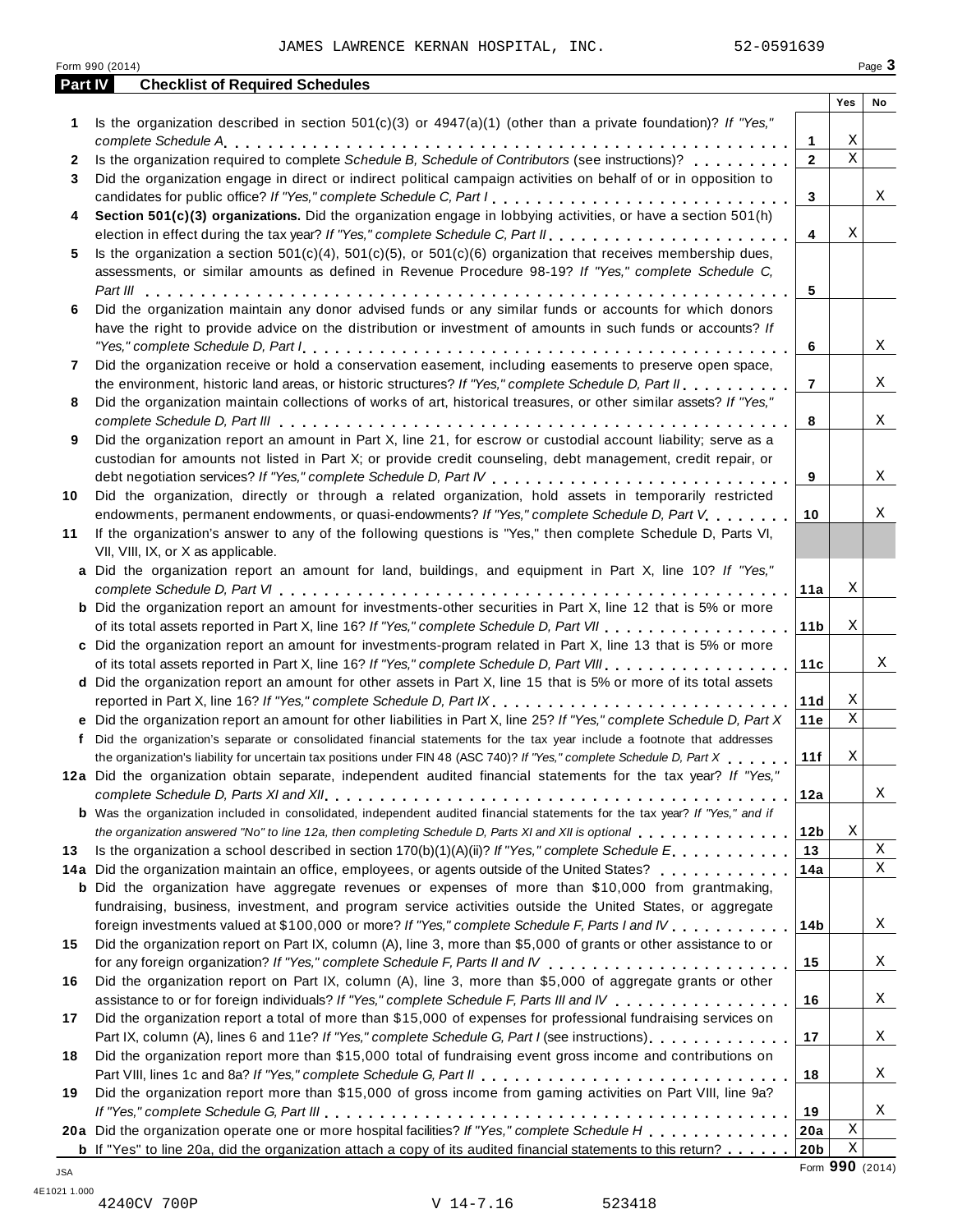|         | Form 990 (2014)                                                                                                             |                 |     | Page 4 |
|---------|-----------------------------------------------------------------------------------------------------------------------------|-----------------|-----|--------|
| Part IV | <b>Checklist of Required Schedules (continued)</b>                                                                          |                 |     |        |
|         |                                                                                                                             |                 | Yes | No     |
| 21      | Did the organization report more than \$5,000 of grants or other assistance to any domestic organization or                 |                 |     |        |
|         | domestic government on Part IX, column (A), line 1? If "Yes," complete Schedule I, Parts I and II,                          | 21              |     | X      |
| 22      | Did the organization report more than \$5,000 of grants or other assistance to or for domestic individuals on               |                 |     |        |
|         | Part IX, column (A), line 2? If "Yes," complete Schedule I, Parts I and III.                                                | 22              |     | X      |
| 23      | Did the organization answer "Yes" to Part VII, Section A, line 3, 4, or 5 about compensation of the                         |                 |     |        |
|         | organization's current and former officers, directors, trustees, key employees, and highest compensated                     |                 |     |        |
|         |                                                                                                                             | 23              | Χ   |        |
| 24 a    | Did the organization have a tax-exempt bond issue with an outstanding principal amount of more than                         |                 |     |        |
|         | \$100,000 as of the last day of the year, that was issued after December 31, 2002? If "Yes," answer lines 24b               |                 |     |        |
|         |                                                                                                                             | 24a             |     | X      |
| b       | Did the organization invest any proceeds of tax-exempt bonds beyond a temporary period exception?                           | 24b             |     |        |
| c       | Did the organization maintain an escrow account other than a refunding escrow at any time during the year                   |                 |     |        |
|         |                                                                                                                             | 24c             |     |        |
| d       | Did the organization act as an "on behalf of" issuer for bonds outstanding at any time during the year?                     | 24d             |     |        |
|         | 25a Section 501(c)(3), 501(c)(4), and 501(c)(29) organizations. Did the organization engage in an excess benefit            |                 |     |        |
|         | transaction with a disqualified person during the year? If "Yes," complete Schedule L, Part I                               | 25a             |     | X      |
| b       | Is the organization aware that it engaged in an excess benefit transaction with a disqualified person in a prior            |                 |     |        |
|         | year, and that the transaction has not been reported on any of the organization's prior Forms 990 or 990-EZ?                |                 |     |        |
|         |                                                                                                                             | 25b             |     | X      |
| 26      | Did the organization report any amount on Part X, line 5, 6, or 22 for receivables from or payables to any                  |                 |     |        |
|         | current or former officers, directors, trustees, key employees, highest compensated employees, or                           |                 |     |        |
|         |                                                                                                                             | 26              |     | X      |
| 27      | Did the organization provide a grant or other assistance to an officer, director, trustee, key employee,                    |                 |     |        |
|         | substantial contributor or employee thereof, a grant selection committee member, or to a 35% controlled                     |                 |     |        |
|         | entity or family member of any of these persons? If "Yes," complete Schedule L, Part III.                                   | 27              |     | X      |
| 28      | Was the organization a party to a business transaction with one of the following parties (see Schedule L,                   |                 |     |        |
|         | Part IV instructions for applicable filing thresholds, conditions, and exceptions):                                         |                 |     |        |
| a       | A current or former officer, director, trustee, or key employee? If "Yes," complete Schedule L, Part IV                     | 28a             |     | X      |
| b       | A family member of a current or former officer, director, trustee, or key employee? If "Yes," complete                      |                 |     |        |
|         |                                                                                                                             | 28b             |     | X      |
| c       | An entity of which a current or former officer, director, trustee, or key employee (or a family member thereof)             |                 |     |        |
|         | was an officer, director, trustee, or direct or indirect owner? If "Yes," complete Schedule L, Part IV.                     | 28c             |     | Χ      |
| 29      | Did the organization receive more than \$25,000 in non-cash contributions? If "Yes," complete Schedule M.                   | 29              |     | Χ      |
| 30      | Did the organization receive contributions of art, historical treasures, or other similar assets, or qualified              |                 |     |        |
|         |                                                                                                                             | 30              |     | Χ      |
| 31      | Did the organization liquidate, terminate, or dissolve and cease operations? If "Yes," complete Schedule N,                 |                 |     |        |
|         |                                                                                                                             | 31              |     | X      |
| 32      | Did the organization sell, exchange, dispose of, or transfer more than 25% of its net assets? If "Yes,"                     |                 |     |        |
|         |                                                                                                                             | 32              |     | Χ      |
| 33      | Did the organization own 100% of an entity disregarded as separate from the organization under Regulations                  |                 |     |        |
|         | sections 301.7701-2 and 301.7701-3? If "Yes," complete Schedule R, Part $1, \ldots, \ldots, \ldots, \ldots, \ldots, \ldots$ | 33              | Χ   |        |
| 34      | Was the organization related to any tax-exempt or taxable entity? If "Yes," complete Schedule R, Part II, III,              |                 |     |        |
|         |                                                                                                                             | 34              | Χ   |        |
| 35a     | Did the organization have a controlled entity within the meaning of section $512(b)(13)$ ?                                  | 35a             | Χ   |        |
| b       | If "Yes" to line 35a, did the organization receive any payment from or engage in any transaction with a                     |                 |     |        |
|         | controlled entity within the meaning of section 512(b)(13)? If "Yes," complete Schedule R, Part V, line 2                   | 35 <sub>b</sub> | Χ   |        |
| 36      | Section 501(c)(3) organizations. Did the organization make any transfers to an exempt non-charitable                        |                 |     |        |
|         | related organization? If "Yes," complete Schedule R, Part V, line 2                                                         | 36              |     | X      |
| 37      | Did the organization conduct more than 5% of its activities through an entity that is not a related organization            |                 |     |        |
|         | and that is treated as a partnership for federal income tax purposes? If "Yes," complete Schedule R,                        |                 |     |        |
|         |                                                                                                                             | 37              |     | Χ      |
| 38      | Did the organization complete Schedule O and provide explanations in Schedule O for Part VI, lines 11b and                  |                 |     |        |
|         |                                                                                                                             |                 | Χ   |        |
|         |                                                                                                                             | 38              |     |        |

Form **990** (2014)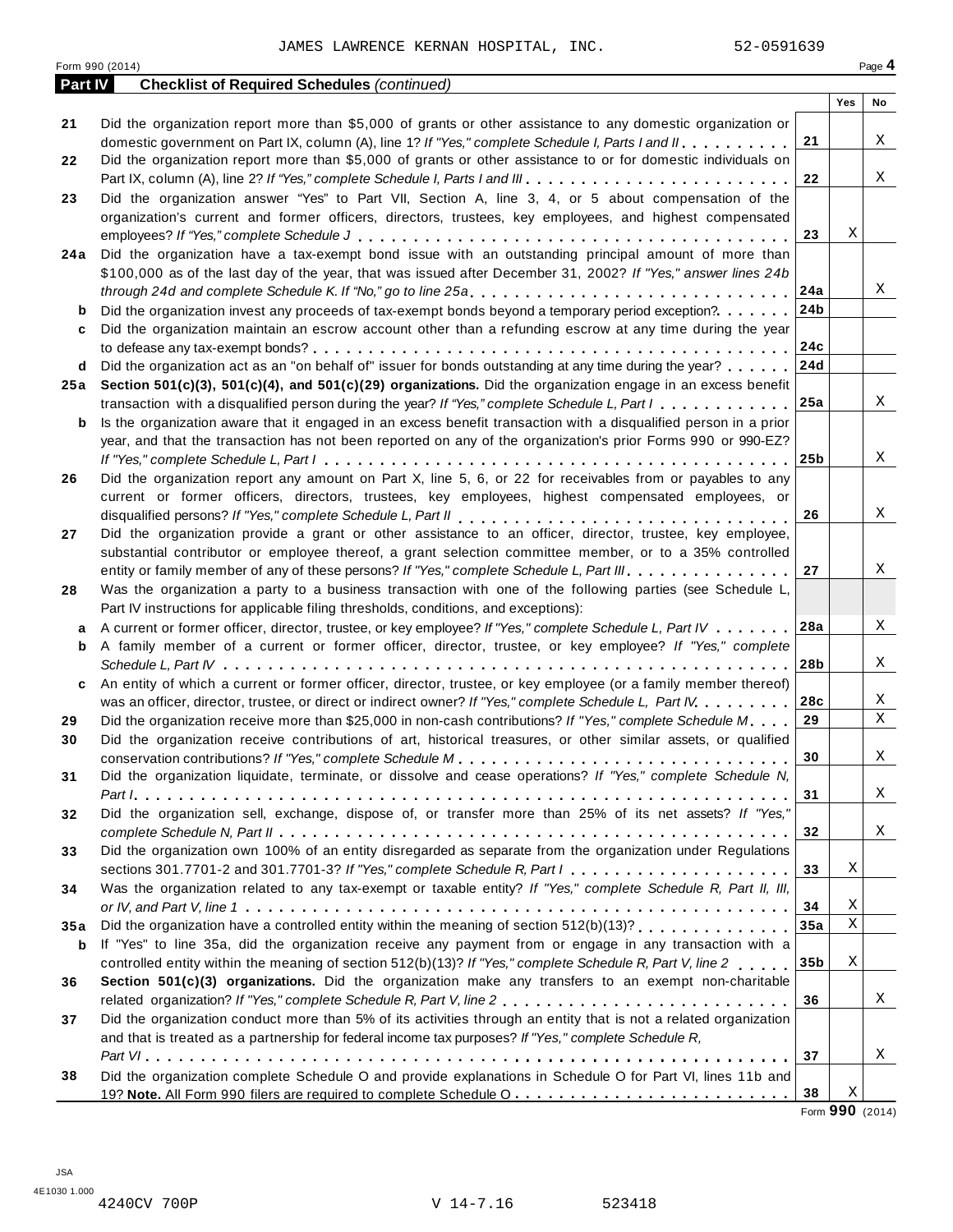JAMES LAWRENCE KERNAN HOSPITAL, INC. 52-0591639

Form 990 (2014) Page **5**

| Part V | <b>Statements Regarding Other IRS Filings and Tax Compliance</b>                                                                                                                                      |                 |            |    |
|--------|-------------------------------------------------------------------------------------------------------------------------------------------------------------------------------------------------------|-----------------|------------|----|
|        | Check if Schedule O contains a response or note to any line in this Part V                                                                                                                            |                 |            |    |
|        |                                                                                                                                                                                                       |                 | <b>Yes</b> | No |
|        | 92<br>1a<br>1a Enter the number reported in Box 3 of Form 1096. Enter -0- if not applicable<br>$\Omega$<br>1 <sub>b</sub>                                                                             |                 |            |    |
|        | <b>b</b> Enter the number of Forms W-2G included in line 1a. Enter -0- if not applicable<br>c Did the organization comply with backup withholding rules for reportable payments to vendors and        |                 |            |    |
|        |                                                                                                                                                                                                       | 1c              | Χ          |    |
|        | 2a Enter the number of employees reported on Form W-3, Transmittal of Wage and Tax                                                                                                                    |                 |            |    |
|        | 783<br>Statements, filed for the calendar year ending with or within the year covered by this return<br>2a                                                                                            |                 |            |    |
|        | <b>b</b> If at least one is reported on line 2a, did the organization file all required federal employment tax returns?                                                                               | 2b              | Χ          |    |
|        | Note. If the sum of lines 1a and 2a is greater than 250, you may be required to e-file (see instructions)                                                                                             |                 |            |    |
|        | 3a Did the organization have unrelated business gross income of \$1,000 or more during the year?                                                                                                      | 3a              |            | Χ  |
|        | <b>b</b> If "Yes," has it filed a Form 990-T for this year? If "No" to line 3b, provide an explanation in Schedule O $\ldots$ ,                                                                       | 3 <sub>b</sub>  | X          |    |
|        | 4a At any time during the calendar year, did the organization have an interest in, or a signature or other authority                                                                                  |                 |            |    |
|        | over, a financial account in a foreign country (such as a bank account, securities account, or other financial                                                                                        |                 |            |    |
|        |                                                                                                                                                                                                       | 4a              |            | Χ  |
|        |                                                                                                                                                                                                       |                 |            |    |
|        | See instructions for filing requirements for FinCEN Form 114, Report of Foreign Bank and Financial Accounts                                                                                           |                 |            |    |
|        | (FBAR).                                                                                                                                                                                               |                 |            |    |
|        | 5a Was the organization a party to a prohibited tax shelter transaction at any time during the tax year?                                                                                              | 5a              |            | Χ  |
|        | <b>b</b> Did any taxable party notify the organization that it was or is a party to a prohibited tax shelter transaction?                                                                             | 5b              |            | Χ  |
|        |                                                                                                                                                                                                       | 5 <sub>c</sub>  |            |    |
|        | 6a Does the organization have annual gross receipts that are normally greater than \$100,000, and did the                                                                                             |                 |            |    |
|        | organization solicit any contributions that were not tax deductible as charitable contributions?                                                                                                      | 6а              |            | Χ  |
|        | <b>b</b> If "Yes," did the organization include with every solicitation an express statement that such contributions or                                                                               |                 |            |    |
|        | Organizations that may receive deductible contributions under section 170(c).                                                                                                                         | 6b              |            |    |
| 7      | a Did the organization receive a payment in excess of \$75 made partly as a contribution and partly for goods                                                                                         |                 |            |    |
|        |                                                                                                                                                                                                       | 7a              |            | X  |
|        | <b>b</b> If "Yes," did the organization notify the donor of the value of the goods or services provided?                                                                                              | 7b              |            |    |
|        | c Did the organization sell, exchange, or otherwise dispose of tangible personal property for which it was                                                                                            |                 |            |    |
|        |                                                                                                                                                                                                       | 7c              |            | Χ  |
|        | 7d<br>d If "Yes," indicate the number of Forms 8282 filed during the year                                                                                                                             |                 |            |    |
|        | e Did the organization receive any funds, directly or indirectly, to pay premiums on a personal benefit contract?                                                                                     | 7е              |            | Χ  |
|        | Did the organization, during the year, pay premiums, directly or indirectly, on a personal benefit contract?                                                                                          | 7f              |            | Χ  |
|        | If the organization received a contribution of qualified intellectual property, did the organization file Form 8899 as required?                                                                      | 7g              |            |    |
|        | h If the organization received a contribution of cars, boats, airplanes, or other vehicles, did the organization file a Form 1098-C?                                                                  | 7h              |            |    |
|        | Sponsoring organizations maintaining donor advised funds. Did a donor advised fund maintained by the                                                                                                  |                 |            |    |
|        | sponsoring organization have excess business holdings at any time during the year?<br>                                                                                                                | 8               |            |    |
| 9      | Sponsoring organizations maintaining donor advised funds.                                                                                                                                             |                 |            |    |
| a      | Did the sponsoring organization make any taxable distributions under section 4966?                                                                                                                    | 9a              |            |    |
|        | <b>b</b> Did the sponsoring organization make a distribution to a donor, donor advisor, or related person?                                                                                            | 9b              |            |    |
| 10     | Section 501(c)(7) organizations. Enter:<br>10a                                                                                                                                                        |                 |            |    |
|        | a Initiation fees and capital contributions included on Part VIII, line 12<br>10 <sub>b</sub><br><b>b</b> Gross receipts, included on Form 990, Part VIII, line 12, for public use of club facilities |                 |            |    |
| 11     | Section 501(c)(12) organizations. Enter:                                                                                                                                                              |                 |            |    |
| a      | 11a<br>Gross income from members or shareholders                                                                                                                                                      |                 |            |    |
|        | <b>b</b> Gross income from other sources (Do not net amounts due or paid to other sources                                                                                                             |                 |            |    |
|        | 11 <sub>b</sub>                                                                                                                                                                                       |                 |            |    |
|        | 12a Section 4947(a)(1) non-exempt charitable trusts. Is the organization filing Form 990 in lieu of Form 1041?                                                                                        | 12a             |            |    |
|        | 12b<br><b>b</b> If "Yes," enter the amount of tax-exempt interest received or accrued during the year                                                                                                 |                 |            |    |
| 13     | Section 501(c)(29) qualified nonprofit health insurance issuers.                                                                                                                                      |                 |            |    |
|        | <b>a</b> Is the organization licensed to issue qualified health plans in more than one state? <b>at all assumes that in</b> the number                                                                | 13a             |            |    |
|        | Note. See the instructions for additional information the organization must report on Schedule O.                                                                                                     |                 |            |    |
|        | <b>b</b> Enter the amount of reserves the organization is required to maintain by the states in which                                                                                                 |                 |            |    |
|        | 13 <sub>b</sub>                                                                                                                                                                                       |                 |            |    |
|        | 13c                                                                                                                                                                                                   |                 |            |    |
|        | 14a Did the organization receive any payments for indoor tanning services during the tax year?                                                                                                        | 14a             |            | Χ  |
|        | <b>b</b> If "Yes," has it filed a Form 720 to report these payments? If "No," provide an explanation in Schedule O $\ldots$ .                                                                         | 14 <sub>b</sub> |            |    |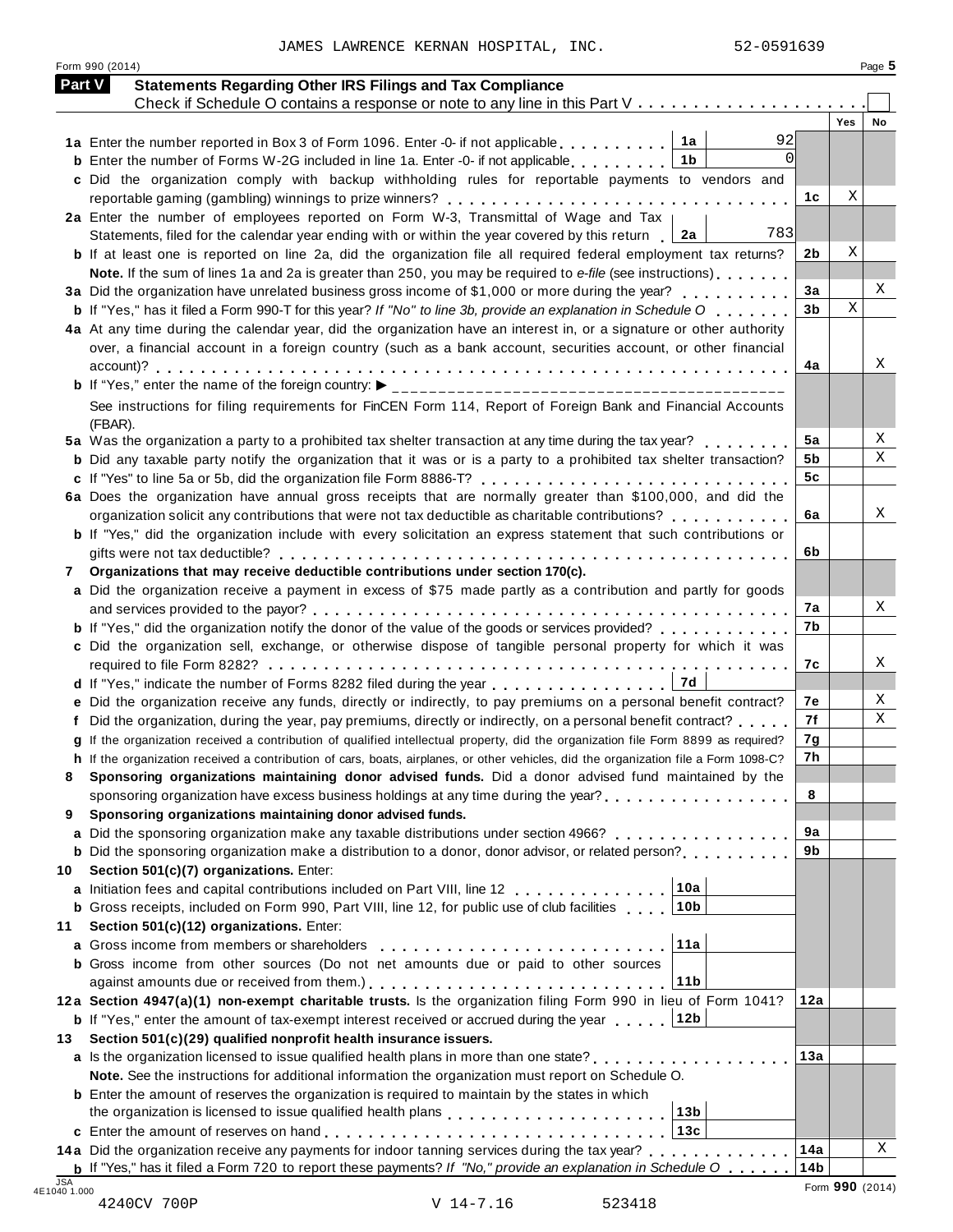|         | 52-0591639<br>Form 990 (2014)<br>JAMES LAWRENCE KERNAN HOSPITAL, INC.                                                                                                                                                                                                                                                                                                                                                                                                                                                                                                                                          |                 |        | Page $6$    |
|---------|----------------------------------------------------------------------------------------------------------------------------------------------------------------------------------------------------------------------------------------------------------------------------------------------------------------------------------------------------------------------------------------------------------------------------------------------------------------------------------------------------------------------------------------------------------------------------------------------------------------|-----------------|--------|-------------|
| Part VI | Governance, Management, and Disclosure For each "Yes" response to lines 2 through 7b below, and for a "No"                                                                                                                                                                                                                                                                                                                                                                                                                                                                                                     |                 |        |             |
|         | response to line 8a, 8b, or 10b below, describe the circumstances, processes, or changes in Schedule O. See instructions.                                                                                                                                                                                                                                                                                                                                                                                                                                                                                      |                 |        | $\mathbf X$ |
|         | <b>Section A. Governing Body and Management</b>                                                                                                                                                                                                                                                                                                                                                                                                                                                                                                                                                                |                 |        |             |
|         |                                                                                                                                                                                                                                                                                                                                                                                                                                                                                                                                                                                                                |                 | Yes    | No          |
|         | 11<br>1a<br>1a Enter the number of voting members of the governing body at the end of the tax year                                                                                                                                                                                                                                                                                                                                                                                                                                                                                                             |                 |        |             |
|         | If there are material differences in voting rights among members of the governing body, or if the governing                                                                                                                                                                                                                                                                                                                                                                                                                                                                                                    |                 |        |             |
|         | body delegated broad authority to an executive committee or similar committee, explain in Schedule O.                                                                                                                                                                                                                                                                                                                                                                                                                                                                                                          |                 |        |             |
| b       | 1b<br>Enter the number of voting members included in line 1a, above, who are independent                                                                                                                                                                                                                                                                                                                                                                                                                                                                                                                       |                 |        |             |
|         | Did any officer, director, trustee, or key employee have a family relationship or a business relationship with                                                                                                                                                                                                                                                                                                                                                                                                                                                                                                 |                 |        |             |
|         |                                                                                                                                                                                                                                                                                                                                                                                                                                                                                                                                                                                                                | $\mathbf{2}$    |        | Χ           |
|         | Did the organization delegate control over management duties customarily performed by or under the direct                                                                                                                                                                                                                                                                                                                                                                                                                                                                                                      |                 |        | Χ           |
|         | supervision of officers, directors, or trustees, or key employees to a management company or other person?                                                                                                                                                                                                                                                                                                                                                                                                                                                                                                     | 3<br>4          |        | Х           |
|         | Did the organization make any significant changes to its governing documents since the prior Form 990 was filed?<br>Did the organization become aware during the year of a significant diversion of the organization's assets?                                                                                                                                                                                                                                                                                                                                                                                 | 5               |        | X           |
|         |                                                                                                                                                                                                                                                                                                                                                                                                                                                                                                                                                                                                                | 6               | Χ      |             |
| 7a      | Did the organization have members, stockholders, or other persons who had the power to elect or appoint                                                                                                                                                                                                                                                                                                                                                                                                                                                                                                        |                 |        |             |
|         |                                                                                                                                                                                                                                                                                                                                                                                                                                                                                                                                                                                                                | 7a              | X      |             |
| b       | Are any governance decisions of the organization reserved to (or subject to approval by) members,                                                                                                                                                                                                                                                                                                                                                                                                                                                                                                              |                 |        |             |
|         | stockholders, or persons other than the governing body? $\dots \dots \dots \dots \dots \dots \dots \dots \dots \dots \dots \dots$                                                                                                                                                                                                                                                                                                                                                                                                                                                                              | 7b              | х      |             |
|         | Did the organization contemporaneously document the meetings held or written actions undertaken during                                                                                                                                                                                                                                                                                                                                                                                                                                                                                                         |                 |        |             |
|         | the year by the following:                                                                                                                                                                                                                                                                                                                                                                                                                                                                                                                                                                                     |                 |        |             |
| а       |                                                                                                                                                                                                                                                                                                                                                                                                                                                                                                                                                                                                                | 8a              | Χ      |             |
| b       |                                                                                                                                                                                                                                                                                                                                                                                                                                                                                                                                                                                                                | 8b              | Χ      |             |
|         | Is there any officer, director, trustee, or key employee listed in Part VII, Section A, who cannot be reached at                                                                                                                                                                                                                                                                                                                                                                                                                                                                                               |                 |        | Χ           |
|         | the organization's mailing address? If "Yes," provide the names and addresses in Schedule O<br>Section B. Policies (This Section B requests information about policies not required by the Internal Revenue Code.)                                                                                                                                                                                                                                                                                                                                                                                             | 9               |        |             |
|         |                                                                                                                                                                                                                                                                                                                                                                                                                                                                                                                                                                                                                |                 | Yes    | No          |
| 10a     | Did the organization have local chapters, branches, or affiliates?                                                                                                                                                                                                                                                                                                                                                                                                                                                                                                                                             | 10a             |        | Χ           |
| b       | If "Yes," did the organization have written policies and procedures governing the activities of such chapters,                                                                                                                                                                                                                                                                                                                                                                                                                                                                                                 |                 |        |             |
|         | affiliates, and branches to ensure their operations are consistent with the organization's exempt purposes?                                                                                                                                                                                                                                                                                                                                                                                                                                                                                                    | 10 <sub>b</sub> |        |             |
| 11a     | Has the organization provided a complete copy of this Form 990 to all members of its governing body before filing the form?                                                                                                                                                                                                                                                                                                                                                                                                                                                                                    | 11a             | Χ      |             |
| b       | Describe in Schedule O the process, if any, used by the organization to review this Form 990.                                                                                                                                                                                                                                                                                                                                                                                                                                                                                                                  |                 |        |             |
| 12a     | Did the organization have a written conflict of interest policy? If "No," go to line 13                                                                                                                                                                                                                                                                                                                                                                                                                                                                                                                        | 12a             | Χ      |             |
|         | <b>b</b> Were officers, directors, or trustees, and key employees required to disclose annually interests that could give                                                                                                                                                                                                                                                                                                                                                                                                                                                                                      |                 |        |             |
|         |                                                                                                                                                                                                                                                                                                                                                                                                                                                                                                                                                                                                                | 12 <sub>b</sub> | X      |             |
|         | Did the organization regularly and consistently monitor and enforce compliance with the policy? If "Yes,'                                                                                                                                                                                                                                                                                                                                                                                                                                                                                                      |                 |        |             |
|         |                                                                                                                                                                                                                                                                                                                                                                                                                                                                                                                                                                                                                | 12c             | X<br>Χ |             |
|         | Did the organization have a written whistleblower policy?                                                                                                                                                                                                                                                                                                                                                                                                                                                                                                                                                      | 13              | Χ      |             |
|         | Did the organization have a written document retention and destruction policy?                                                                                                                                                                                                                                                                                                                                                                                                                                                                                                                                 | 14              |        |             |
|         | Did the process for determining compensation of the following persons include a review and approval by                                                                                                                                                                                                                                                                                                                                                                                                                                                                                                         |                 |        |             |
| а       | independent persons, comparability data, and contemporaneous substantiation of the deliberation and decision?                                                                                                                                                                                                                                                                                                                                                                                                                                                                                                  | 15a             | Χ      |             |
| b       |                                                                                                                                                                                                                                                                                                                                                                                                                                                                                                                                                                                                                | 15 <sub>b</sub> | Χ      |             |
|         | If "Yes" to line 15a or 15b, describe the process in Schedule O (see instructions).                                                                                                                                                                                                                                                                                                                                                                                                                                                                                                                            |                 |        |             |
|         | 16a Did the organization invest in, contribute assets to, or participate in a joint venture or similar arrangement                                                                                                                                                                                                                                                                                                                                                                                                                                                                                             |                 |        |             |
|         |                                                                                                                                                                                                                                                                                                                                                                                                                                                                                                                                                                                                                | 16a             |        | Χ           |
|         | <b>b</b> If "Yes," did the organization follow a written policy or procedure requiring the organization to evaluate its                                                                                                                                                                                                                                                                                                                                                                                                                                                                                        |                 |        |             |
|         | participation in joint venture arrangements under applicable federal tax law, and take steps to safeguard the                                                                                                                                                                                                                                                                                                                                                                                                                                                                                                  |                 |        |             |
|         |                                                                                                                                                                                                                                                                                                                                                                                                                                                                                                                                                                                                                | 16 <sub>b</sub> |        |             |
|         | <b>Section C. Disclosure</b>                                                                                                                                                                                                                                                                                                                                                                                                                                                                                                                                                                                   |                 |        |             |
|         | List the states with which a copy of this Form 990 is required to be filed $\blacktriangleright_{-}^{\text{MD}}$ .                                                                                                                                                                                                                                                                                                                                                                                                                                                                                             |                 |        |             |
|         | Section 6104 requires an organization to make its Forms 1023 (or 1024 if applicable), 990, and 990-T (Section 501(c)(3)s only)                                                                                                                                                                                                                                                                                                                                                                                                                                                                                 |                 |        |             |
|         |                                                                                                                                                                                                                                                                                                                                                                                                                                                                                                                                                                                                                |                 |        |             |
|         |                                                                                                                                                                                                                                                                                                                                                                                                                                                                                                                                                                                                                |                 |        |             |
|         |                                                                                                                                                                                                                                                                                                                                                                                                                                                                                                                                                                                                                |                 |        |             |
|         |                                                                                                                                                                                                                                                                                                                                                                                                                                                                                                                                                                                                                |                 |        |             |
|         | available for public inspection. Indicate how you made these available. Check all that apply.<br>$X$ Upon request<br>Own website<br>Another's website<br>Other (explain in Schedule O)<br>Describe in Schedule O whether (and if so, how) the organization made its governing documents, conflict of interest policy, and<br>financial statements available to the public during the tax year.<br>State the name, address, and telephone number of the person who possesses the organization's books and records:<br>S. MICHELLE LEE 250 W. PRATT STREET, 14TH FLOOR BALTIMORE, MD 21201<br>$410 - 328 - 1376$ |                 |        |             |

4E1042 1.000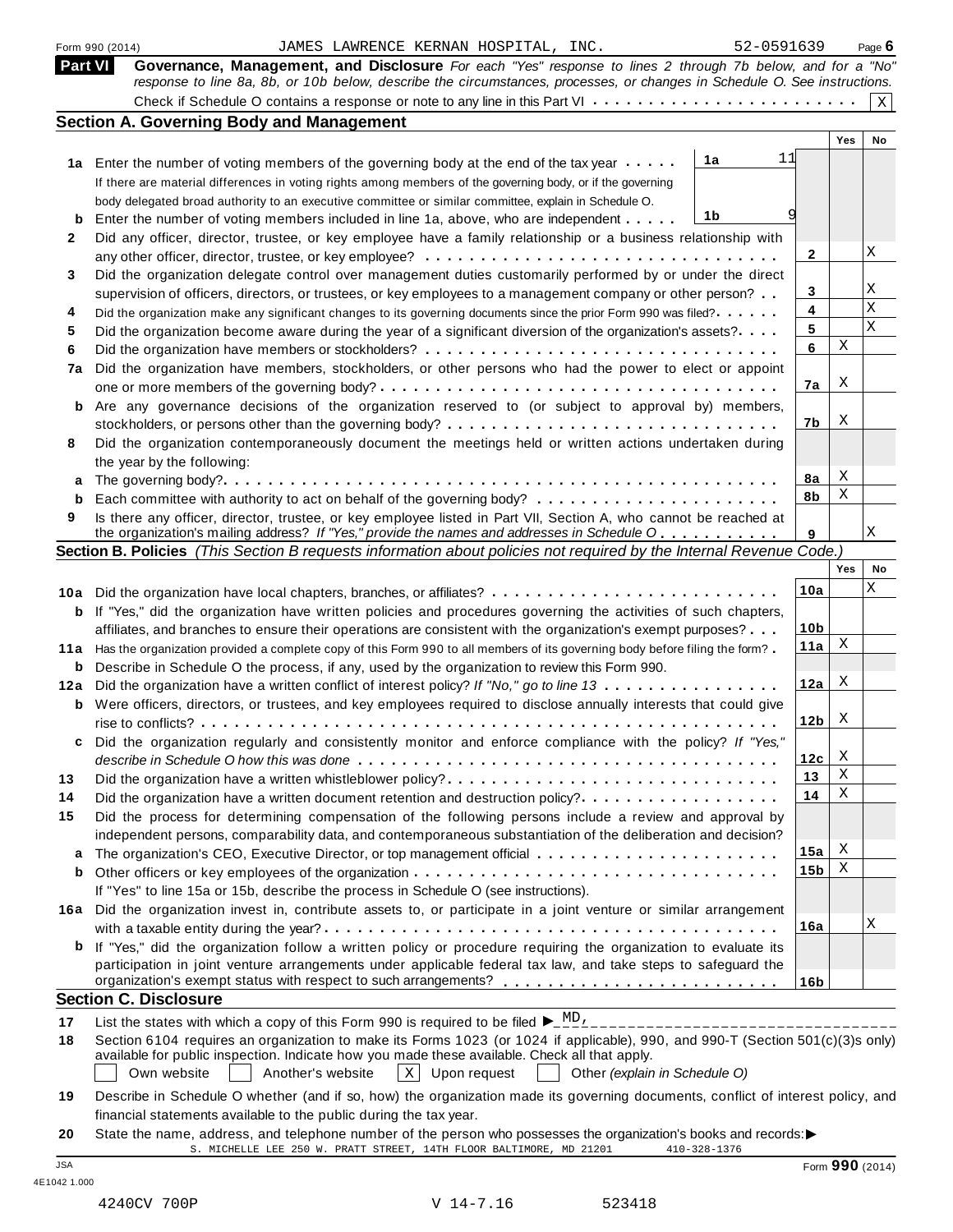| <b>Part VII</b>   | Compensation of Officers, Directors, Trustees, Key Employees, Highest Compensated Employees, and<br><b>Independent Contractors</b> |
|-------------------|------------------------------------------------------------------------------------------------------------------------------------|
|                   | Check if Schedule O contains a response or note to any line in this Part VII $\dots\dots\dots\dots\dots\dots\dots\dots\Box$        |
| <b>Section A.</b> | Officers, Directors, Trustees, Key Employees, and Highest Compensated Employees                                                    |
|                   | 10 Complete this table for all persons required to be listed. Penert compensation for the colondar wear anding with as within the  |

**a** Complete this table for all persons required to be listed. Report compensation for the calendar year ending with or organization's tax year.

anization's lax year.<br>● List all of the organization's **current** officers, directors, trustees (whether individuals or organizations), regardless of amount of<br>nnensation Enter -0- in columns (D) (E) and (E) if no compensa compensation. Enter -0- in columns (D), (E), and (F) if no compensation was paid.

• List all of the organization's **current** key employees, if any. See instructions for definition of "key employee."<br>● List the experientials five expect highest expressed explores (other than an efficer director of

**Example in the organization's current** key employees, if any. See instructions for definition of key employee.<br>• List the organization's five **current** highest compensated employees (other than an officer, director, trust who received reportable compensation (Box 5 of Form W-2 and/or Box 7 of Form 1099-MISC) of more than \$100,000 from the

organization and any related organizations.<br>• List all of the organization's **former** officers, key employees, and highest compensated employees who received more than<br>\$1.00.000 of reportable componention from the erganiza \$100,000 of reportable compensation from the organization and any related organizations.

% List all of the organization's **former directors or trustees** that received, in the capacity as a former director or trustee of the organization, more than \$10,000 of reportable compensation from the organization and any related organizations.

List persons in the following order: individual trustees or directors; institutional trustees; officers; key employees; highest compensated employees; and former such persons.

Check this box if neither the organization nor any related organization compensated any current officer, director, or trustee.

| (A)<br>Name and Title                      | (B)<br>Average<br>hours per<br>Week (list any<br>hours for<br>related<br>organizations<br>below dotted<br>line) | Individual trustee<br>or director | Institutional trustee | (C)<br>Officer | Position<br>Key employee | (do not check more than one<br>box, unless person is both an<br>officer and a director/trustee)<br>Highest compensated<br>employee | Former | (D)<br>Reportable<br>compensation<br>from<br>the<br>organization<br>(W-2/1099-MISC) | (E)<br>Reportable<br>compensation from<br>related<br>organizations<br>(W-2/1099-MISC) | (F)<br>Estimated<br>amount of<br>other<br>compensation<br>from the<br>organization<br>and related<br>organizations |
|--------------------------------------------|-----------------------------------------------------------------------------------------------------------------|-----------------------------------|-----------------------|----------------|--------------------------|------------------------------------------------------------------------------------------------------------------------------------|--------|-------------------------------------------------------------------------------------|---------------------------------------------------------------------------------------|--------------------------------------------------------------------------------------------------------------------|
| $(1)$ JOHN T. CHAY                         | 1.00                                                                                                            |                                   |                       |                |                          |                                                                                                                                    |        |                                                                                     |                                                                                       |                                                                                                                    |
| CHAIRMAN                                   | $\Omega$                                                                                                        | Χ                                 |                       | X              |                          |                                                                                                                                    |        | $\Omega$                                                                            | 0                                                                                     | $\Omega$                                                                                                           |
| (2) ROBERT A. CHRENCIK                     | 1.00                                                                                                            |                                   |                       |                |                          |                                                                                                                                    |        |                                                                                     |                                                                                       |                                                                                                                    |
| TREASURER                                  | 49.00                                                                                                           | Χ                                 |                       | X              |                          |                                                                                                                                    |        | 0                                                                                   | 6,881,071.                                                                            | 21,095.                                                                                                            |
| (3) KAREN E. DOYLE                         | 1.00                                                                                                            |                                   |                       |                |                          |                                                                                                                                    |        |                                                                                     |                                                                                       |                                                                                                                    |
| <b>DIRECTOR</b>                            | 0                                                                                                               | X                                 |                       |                |                          |                                                                                                                                    |        | 0                                                                                   | 375, 113.                                                                             | 22,891.                                                                                                            |
| (4)LISA A. GLADDEN                         | 1.00                                                                                                            |                                   |                       |                |                          |                                                                                                                                    |        |                                                                                     |                                                                                       |                                                                                                                    |
| <b>DIRECTOR</b>                            | 0                                                                                                               | X                                 |                       |                |                          |                                                                                                                                    |        | $\Omega$                                                                            | 0                                                                                     | 0                                                                                                                  |
| (5) PETER GORMAN                           | 1.00                                                                                                            |                                   |                       |                |                          |                                                                                                                                    |        |                                                                                     |                                                                                       |                                                                                                                    |
| <b>DIRECTOR</b>                            | 0                                                                                                               | Χ                                 |                       |                |                          |                                                                                                                                    |        | O                                                                                   | 0                                                                                     | $\Omega$                                                                                                           |
| (6) ANTHONY T. HAWKINS                     | 1.00                                                                                                            |                                   |                       |                |                          |                                                                                                                                    |        |                                                                                     |                                                                                       |                                                                                                                    |
| <b>DIRECTOR</b>                            | $\Omega$                                                                                                        | Χ                                 |                       |                |                          |                                                                                                                                    |        | $\Omega$                                                                            | 0                                                                                     | $\Omega$                                                                                                           |
| (7) ANTHONY F. LEHMAN                      | 1.00                                                                                                            |                                   |                       |                |                          |                                                                                                                                    |        |                                                                                     |                                                                                       |                                                                                                                    |
| <b>DIRECTOR</b>                            | $\Omega$                                                                                                        | Χ                                 |                       |                |                          |                                                                                                                                    |        | $\Omega$                                                                            | 0                                                                                     | 0                                                                                                                  |
| (8) WILLIAM F. PECK                        | 1.00                                                                                                            |                                   |                       |                |                          |                                                                                                                                    |        |                                                                                     |                                                                                       |                                                                                                                    |
| <b>DIRECTOR</b>                            | 0                                                                                                               | Χ                                 |                       |                |                          |                                                                                                                                    |        | 0                                                                                   | $\mathbf 0$                                                                           | $\Omega$                                                                                                           |
| (9) ANDREW N. POLLAK                       | 1.00                                                                                                            |                                   |                       |                |                          |                                                                                                                                    |        |                                                                                     |                                                                                       |                                                                                                                    |
| <b>DIRECTOR</b>                            | 0                                                                                                               | Χ                                 |                       |                |                          |                                                                                                                                    |        | $\Omega$                                                                            | 0                                                                                     | $\Omega$                                                                                                           |
| (10) DAVIS V.R. SHERMAN<br><b>DIRECTOR</b> | 1.00<br>$\Omega$                                                                                                | Χ                                 |                       |                |                          |                                                                                                                                    |        | $\Omega$                                                                            | $\overline{0}$                                                                        | $\Omega$                                                                                                           |
| (11) OLIVER S. TRAVERS, JR.                | 1.00                                                                                                            |                                   |                       |                |                          |                                                                                                                                    |        |                                                                                     |                                                                                       |                                                                                                                    |
| <b>DIRECTOR</b>                            | $\Omega$                                                                                                        | X                                 |                       |                |                          |                                                                                                                                    |        | $\Omega$                                                                            | $\overline{0}$                                                                        | $\Omega$                                                                                                           |
| (12) MICHAEL R. JABLONOVER                 | 40.00                                                                                                           |                                   |                       |                |                          |                                                                                                                                    |        |                                                                                     |                                                                                       |                                                                                                                    |
| <b>CEO</b>                                 | $\Omega$                                                                                                        |                                   |                       | X              |                          |                                                                                                                                    |        | 423,060.                                                                            | $\overline{0}$                                                                        | 24,652.                                                                                                            |
| (13)W. WALTER AUGUSTIN, III<br><b>CFO</b>  | 40.00<br>0                                                                                                      |                                   |                       | Χ              |                          |                                                                                                                                    |        | 265,991.                                                                            | $\overline{0}$                                                                        | 19,300.                                                                                                            |
| (14) JOHN STRAUMANIS                       | 40.00                                                                                                           |                                   |                       |                |                          |                                                                                                                                    |        |                                                                                     |                                                                                       |                                                                                                                    |
| SVP-CMO                                    | $\overline{0}$                                                                                                  |                                   |                       |                | Ιx                       |                                                                                                                                    |        | 268,791.                                                                            | $\overline{0}$                                                                        | 46, 417.                                                                                                           |

Form **990** (2014) JSA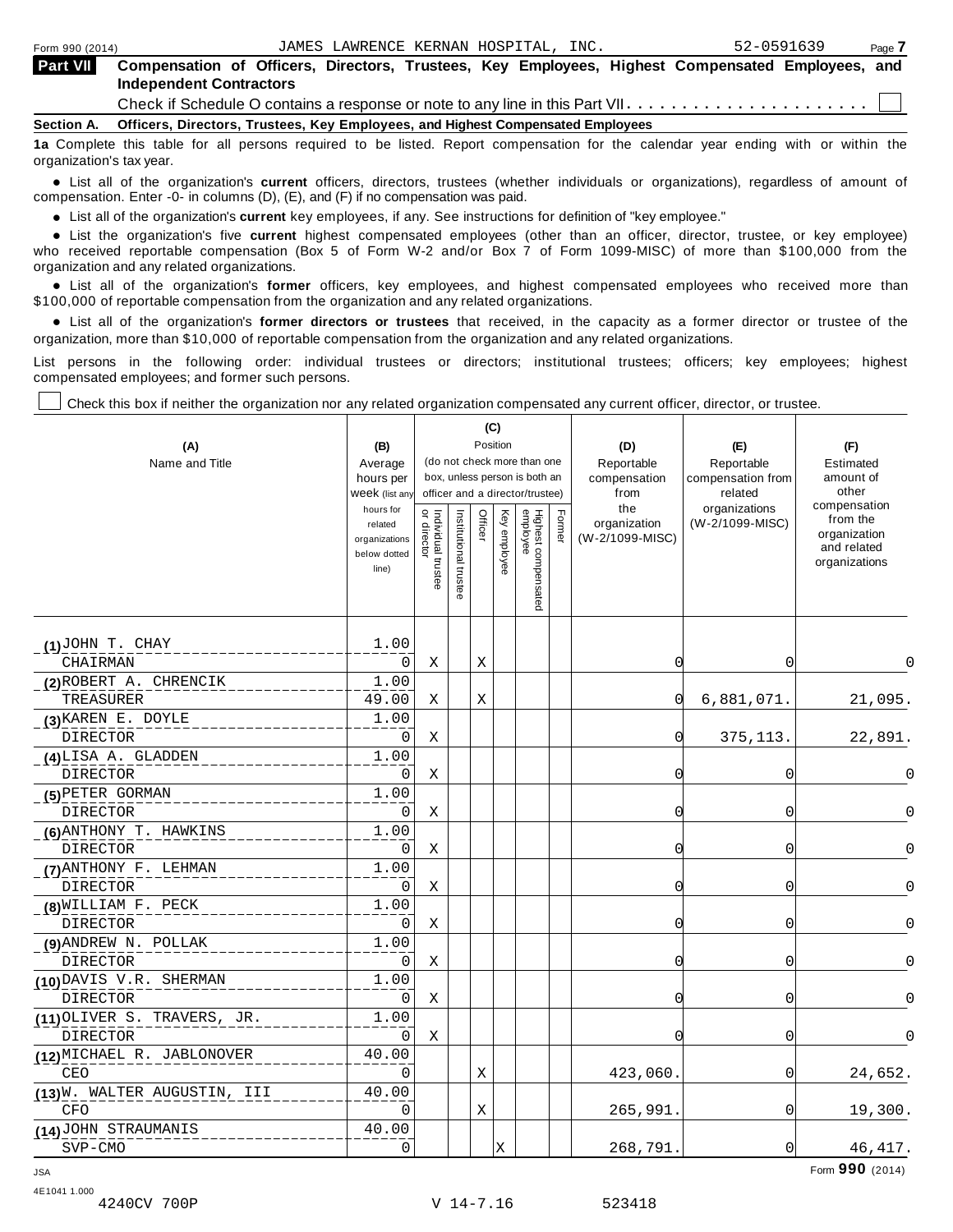|  | Form 990 (2014) |  |
|--|-----------------|--|
|  |                 |  |

|         | (A)<br>Name and title                                                                                                                                                                                                                                     | (B)<br>Average<br>hours per<br>week (list any<br>hours for |                                           |                       |         | (C)<br>Position | (do not check more than one<br>box, unless person is both an<br>officer and a director/trustee) |        | (D)<br>Reportable<br>compensation<br>from<br>the | (E)<br>Reportable<br>compensation from<br>related<br>organizations | (F)<br>Estimated<br>amount of<br>other<br>compensation   |
|---------|-----------------------------------------------------------------------------------------------------------------------------------------------------------------------------------------------------------------------------------------------------------|------------------------------------------------------------|-------------------------------------------|-----------------------|---------|-----------------|-------------------------------------------------------------------------------------------------|--------|--------------------------------------------------|--------------------------------------------------------------------|----------------------------------------------------------|
|         |                                                                                                                                                                                                                                                           | related<br>organizations<br>below dotted<br>line)          | <br>  Individual trustee<br>  or director | Institutional trustee | Officer | Key employee    | Highest compensated<br>employee                                                                 | Former | organization<br>(W-2/1099-MISC)                  | (W-2/1099-MISC)                                                    | from the<br>organization<br>and related<br>organizations |
|         | (15) CHERYL D. LEE                                                                                                                                                                                                                                        | 40.00                                                      |                                           |                       |         |                 |                                                                                                 |        |                                                  |                                                                    |                                                          |
|         | $VP - CNO$<br>(16) LORI PATRIA                                                                                                                                                                                                                            | $\Omega$                                                   |                                           |                       |         | Χ               |                                                                                                 |        | 223,870.                                         | 0                                                                  | 31,732.                                                  |
|         | MANAGER- AMBULATORY                                                                                                                                                                                                                                       | 40.00<br>0                                                 |                                           |                       |         |                 | Χ                                                                                               |        | 146,800.                                         | <sup>0</sup>                                                       | 21,486.                                                  |
|         | $(17)$ LOBNA ZADA                                                                                                                                                                                                                                         | 40.00                                                      |                                           |                       |         |                 |                                                                                                 |        |                                                  |                                                                    |                                                          |
|         | DENTAL CLINICAL CHIEF                                                                                                                                                                                                                                     | $\Omega$                                                   |                                           |                       |         |                 | Χ                                                                                               |        | 198,843.                                         | 0l                                                                 | 16,180.                                                  |
|         | (18) THOMAS MERKLE                                                                                                                                                                                                                                        | 40.00                                                      |                                           |                       |         |                 |                                                                                                 |        |                                                  |                                                                    |                                                          |
|         | HOSPITALIST                                                                                                                                                                                                                                               | 0                                                          |                                           |                       |         |                 | Χ                                                                                               |        | 172,402.                                         | 0l                                                                 | 19,535.                                                  |
|         | (19) NORBERT ROBINSON                                                                                                                                                                                                                                     | 40.00                                                      |                                           |                       |         |                 |                                                                                                 |        |                                                  |                                                                    |                                                          |
|         | DIR-PHARMACY                                                                                                                                                                                                                                              | $\Omega$                                                   |                                           |                       |         |                 | Χ                                                                                               |        | 157,535.                                         | <sup>0</sup>                                                       | 22,551.                                                  |
|         | 20) HEMA S. PATEL, MD<br>HOSPITALIST                                                                                                                                                                                                                      | 40.00<br>0                                                 |                                           |                       |         |                 | Χ                                                                                               |        | 226, 253.                                        | <sup>0</sup>                                                       | 26,751.                                                  |
|         |                                                                                                                                                                                                                                                           |                                                            |                                           |                       |         |                 |                                                                                                 |        |                                                  |                                                                    |                                                          |
|         |                                                                                                                                                                                                                                                           |                                                            |                                           |                       |         |                 |                                                                                                 |        |                                                  |                                                                    |                                                          |
|         |                                                                                                                                                                                                                                                           |                                                            |                                           |                       |         |                 |                                                                                                 |        |                                                  |                                                                    |                                                          |
|         |                                                                                                                                                                                                                                                           |                                                            |                                           |                       |         |                 |                                                                                                 |        |                                                  |                                                                    |                                                          |
|         |                                                                                                                                                                                                                                                           |                                                            |                                           |                       |         |                 |                                                                                                 |        |                                                  |                                                                    |                                                          |
|         |                                                                                                                                                                                                                                                           |                                                            |                                           |                       |         |                 |                                                                                                 |        | 957,842.                                         | 7,256,184.                                                         | 134,355.                                                 |
|         | c Total from continuation sheets to Part VII, Section A                                                                                                                                                                                                   |                                                            |                                           |                       |         |                 |                                                                                                 |        | 1,125,703.                                       | <sup>n</sup>                                                       | 138,235.                                                 |
|         |                                                                                                                                                                                                                                                           |                                                            |                                           |                       |         |                 |                                                                                                 | ▶      | 2,083,545.                                       | 7,256,184.                                                         | 272,590.                                                 |
|         | 2 Total number of individuals (including but not limited to those listed above) who received more than \$100,000 of<br>reportable compensation from the organization ▶                                                                                    |                                                            | 42                                        |                       |         |                 |                                                                                                 |        |                                                  |                                                                    |                                                          |
|         |                                                                                                                                                                                                                                                           |                                                            |                                           |                       |         |                 |                                                                                                 |        |                                                  |                                                                    | <b>Yes</b><br>No.                                        |
| 3       | Did the organization list any former officer, director, or trustee, key employee, or highest compensated<br>employee on line 1a? If "Yes," complete Schedule J for such individual                                                                        |                                                            |                                           |                       |         |                 |                                                                                                 |        |                                                  |                                                                    | Χ<br>3                                                   |
| 4       | For any individual listed on line 1a, is the sum of reportable compensation and other compensation from the                                                                                                                                               |                                                            |                                           |                       |         |                 |                                                                                                 |        |                                                  |                                                                    |                                                          |
|         | organization and related organizations greater than \$150,000? If "Yes," complete Schedule J for such                                                                                                                                                     |                                                            |                                           |                       |         |                 |                                                                                                 |        |                                                  |                                                                    | Χ                                                        |
|         | Did any person listed on line 1a receive or accrue compensation from any unrelated organization or individual                                                                                                                                             |                                                            |                                           |                       |         |                 |                                                                                                 |        |                                                  |                                                                    | 4                                                        |
|         | for services rendered to the organization? If "Yes," complete Schedule J for such person                                                                                                                                                                  |                                                            |                                           |                       |         |                 |                                                                                                 |        |                                                  |                                                                    | Χ<br>5                                                   |
|         |                                                                                                                                                                                                                                                           |                                                            |                                           |                       |         |                 |                                                                                                 |        |                                                  |                                                                    |                                                          |
|         | <b>Section B. Independent Contractors</b>                                                                                                                                                                                                                 |                                                            |                                           |                       |         |                 |                                                                                                 |        |                                                  |                                                                    |                                                          |
|         | Complete this table for your five highest compensated independent contractors that received more than \$100,000 of<br>compensation from the organization. Report compensation for the calendar year ending with or within the organization's tax<br>year. |                                                            |                                           |                       |         |                 |                                                                                                 |        |                                                  |                                                                    |                                                          |
|         | (A)                                                                                                                                                                                                                                                       |                                                            |                                           |                       |         |                 |                                                                                                 |        | (B)                                              |                                                                    | (C)                                                      |
|         | Name and business address<br>ATTACHMENT 1                                                                                                                                                                                                                 |                                                            |                                           |                       |         |                 |                                                                                                 |        | Description of services                          |                                                                    | Compensation                                             |
| 5.<br>1 |                                                                                                                                                                                                                                                           |                                                            |                                           |                       |         |                 |                                                                                                 |        |                                                  |                                                                    |                                                          |
|         |                                                                                                                                                                                                                                                           |                                                            |                                           |                       |         |                 |                                                                                                 |        |                                                  |                                                                    |                                                          |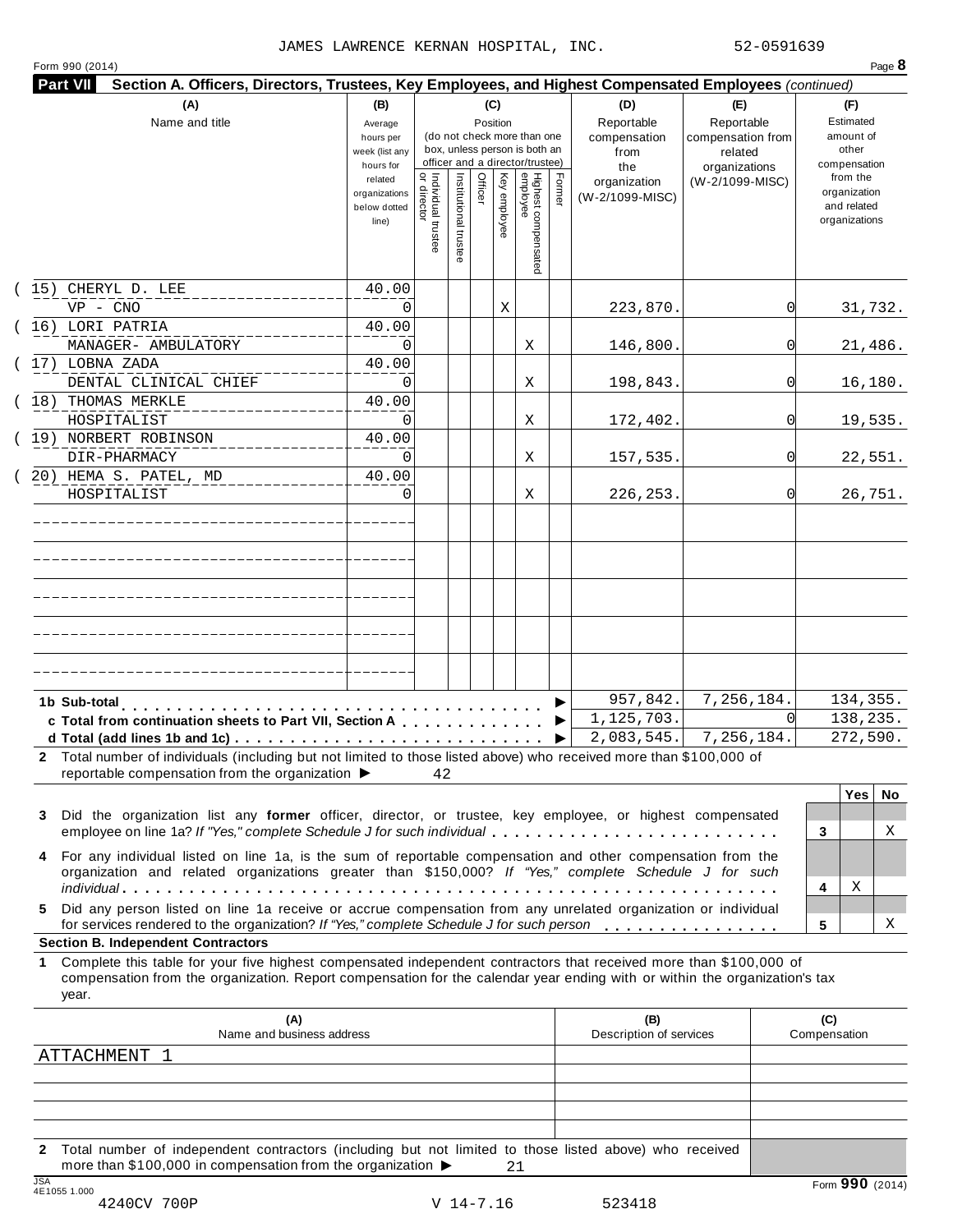|                                                                  | <b>Part VIII</b>                      | <b>Statement of Revenue</b>                                                                                                                                                                                                                                                                                                                                                                                                                                                                                                                                              |                                                    |                                        |                                                    |                                         |                                                                  |
|------------------------------------------------------------------|---------------------------------------|--------------------------------------------------------------------------------------------------------------------------------------------------------------------------------------------------------------------------------------------------------------------------------------------------------------------------------------------------------------------------------------------------------------------------------------------------------------------------------------------------------------------------------------------------------------------------|----------------------------------------------------|----------------------------------------|----------------------------------------------------|-----------------------------------------|------------------------------------------------------------------|
|                                                                  |                                       |                                                                                                                                                                                                                                                                                                                                                                                                                                                                                                                                                                          |                                                    | (A)<br>Total revenue                   | (B)<br>Related or<br>exempt<br>function<br>revenue | (C)<br>Unrelated<br>business<br>revenue | (D)<br>Revenue<br>excluded from tax<br>under sections<br>512-514 |
| <b>Contributions, Gifts, Grants</b><br>and Other Similar Amounts | 1a<br>b<br>c<br>d<br>е<br>f<br>g<br>h | 1a<br>Federated campaigns <b>Federated</b><br>1 b<br>Membership dues<br>1c<br>Fundraising events <b>Fundraising</b><br>1 <sub>d</sub><br>Related organizations <b>and the set of the set of the set of the set of the set of the set of the set of the set of the set of the set of the set of the set of the set of the set of the set of the set of the set of the set </b><br>1е<br>Government grants (contributions)<br>All other contributions, gifts, grants,<br>1f<br>and similar amounts not included above<br>Noncash contributions included in lines 1a-1f: \$ | 2,530,000.                                         | 2,530,000.                             |                                                    |                                         |                                                                  |
| Program Service Revenue                                          | 2a<br>b<br>c<br>d                     | PATIENT SERVICE REVENUE                                                                                                                                                                                                                                                                                                                                                                                                                                                                                                                                                  | <b>Business Code</b><br>900099                     | 108, 225, 669.                         | 108, 225, 669.                                     |                                         |                                                                  |
|                                                                  | е<br>f<br>g                           | All other program service revenue                                                                                                                                                                                                                                                                                                                                                                                                                                                                                                                                        |                                                    | 108, 225, 669                          |                                                    |                                         |                                                                  |
|                                                                  | 3<br>4<br>5                           | (including dividends,<br>Investment<br>income<br>and other similar amounts)<br>Income from investment of tax-exempt bond proceeds $\blacktriangleright$<br>(i) Real                                                                                                                                                                                                                                                                                                                                                                                                      | interest,<br>(ii) Personal                         | 203,788.<br>$\mathbf 0$<br>$\mathbf 0$ |                                                    |                                         | 203,788.                                                         |
|                                                                  | 6a<br>$\mathbf b$<br>c<br>d<br>7a     | Gross rents <b>Container</b><br>Less: rental expenses<br>Rental income or (loss)<br>Net rental income or (loss) ▶<br>(i) Securities<br>Gross amount from sales of                                                                                                                                                                                                                                                                                                                                                                                                        | (ii) Other                                         | $\mathbf{0}$                           |                                                    |                                         |                                                                  |
|                                                                  | b<br>c                                | assets other than inventory<br>12, 187, 722.<br>Less: cost or other basis<br>11,853,119<br>and sales expenses<br>334,603.<br>Gain or (loss) <b>Canada</b> Case of the Case of the Case of the Case of the Case of the Case of the Case of the Case of the Case of the Case of the Case of the Case of the Case of the Case of the Case of the Case of the Case o                                                                                                                                                                                                         |                                                    |                                        |                                                    |                                         |                                                                  |
| Other Revenue                                                    | d<br>8а                               | Net gain or (loss) $\cdots$ $\cdots$ $\cdots$ $\cdots$ $\cdots$<br>Gross income from fundraising<br>events (not including \$<br>of contributions reported on line 1c).<br>See Part IV, line 18 a                                                                                                                                                                                                                                                                                                                                                                         |                                                    | 334,603.                               |                                                    |                                         | 334,603.                                                         |
|                                                                  | b<br>с<br>9а                          | Less: direct expenses<br>Net income or (loss) from fundraising events $\ldots$<br>Gross income from gaming activities.<br>See Part IV, line 19                                                                                                                                                                                                                                                                                                                                                                                                                           | b                                                  | $\Omega$                               |                                                    |                                         |                                                                  |
|                                                                  | b<br>c<br>10a                         | Less: direct expenses<br>Net income or (loss) from gaming activities ________<br>Gross sales of inventory, less<br>returns and allowances and allowances                                                                                                                                                                                                                                                                                                                                                                                                                 | b                                                  | $\mathbf 0$                            |                                                    |                                         |                                                                  |
|                                                                  | b<br>c                                | Net income or (loss) from sales of inventory                                                                                                                                                                                                                                                                                                                                                                                                                                                                                                                             | $\mathbf{b}$                                       | $\Omega$                               |                                                    |                                         |                                                                  |
|                                                                  | 11a<br>b<br>c                         | Miscellaneous Revenue<br>OUTPATIENT PHARMACY<br>CAFE/VENDING<br>MISCELLANEOUS REVENUE                                                                                                                                                                                                                                                                                                                                                                                                                                                                                    | <b>Business Code</b><br>446110<br>722514<br>900099 | 1,457,472.<br>401,586.<br>411,174.     | 1,457,472.<br>401,586.<br>411,174.                 |                                         |                                                                  |
|                                                                  | d<br>е<br>12                          | All other revenue entitled to the state of the state of the state of the state of the state of the state of the                                                                                                                                                                                                                                                                                                                                                                                                                                                          | 900099                                             | $-173, 484.$<br>2,096,748.             |                                                    |                                         | $-173, 484.$                                                     |
|                                                                  |                                       |                                                                                                                                                                                                                                                                                                                                                                                                                                                                                                                                                                          |                                                    | 113,390,808.                           | 110, 495, 901.                                     |                                         | 364,907.                                                         |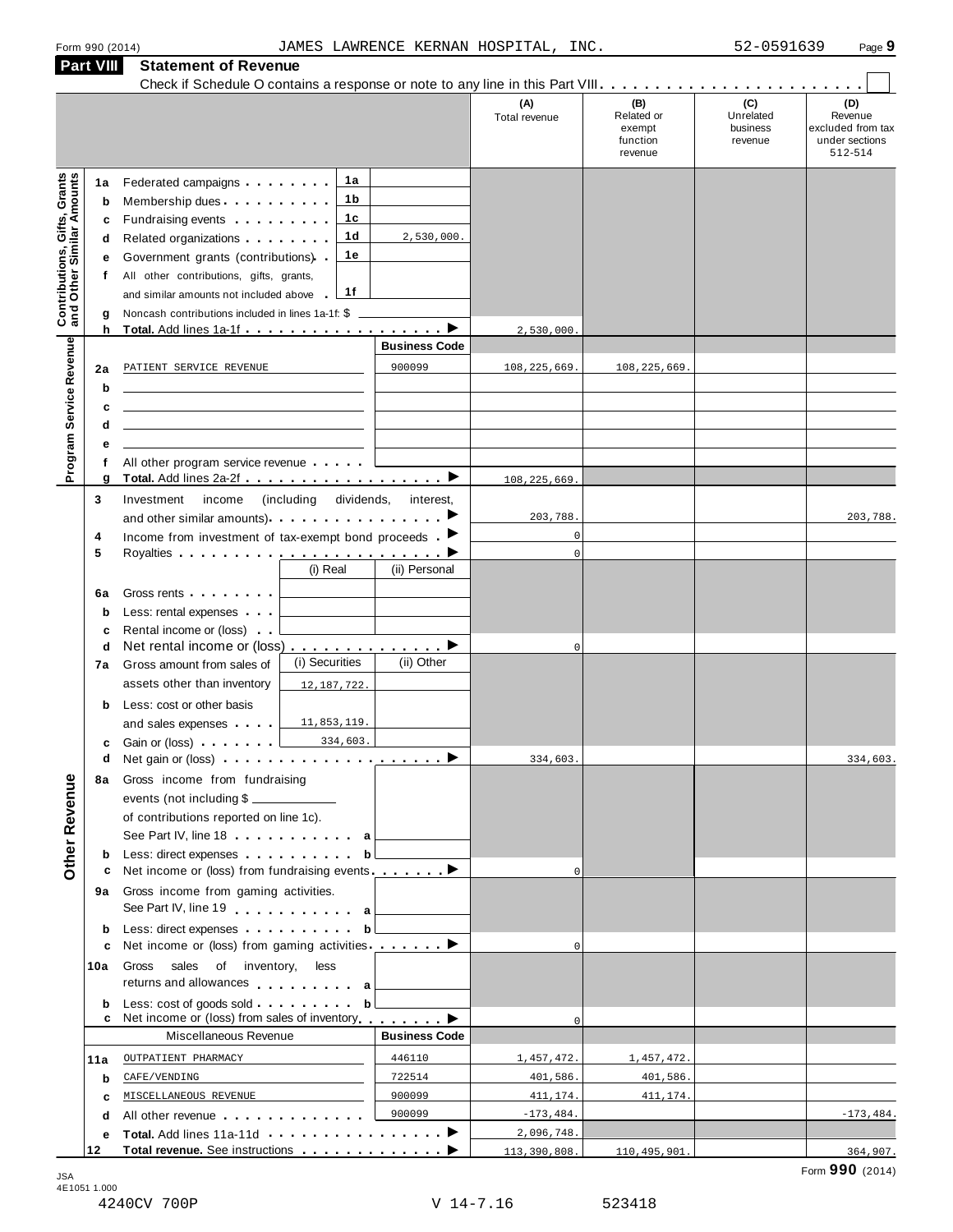**Part IX Statement of Functional Expenses**

| Section 501(c)(3) and 501(c)(4) organizations must complete all columns. All other organizations must complete column (A).                                                                                                                 |                       |                                    |                                    |                                |
|--------------------------------------------------------------------------------------------------------------------------------------------------------------------------------------------------------------------------------------------|-----------------------|------------------------------------|------------------------------------|--------------------------------|
|                                                                                                                                                                                                                                            |                       |                                    |                                    |                                |
| Do not include amounts reported on lines 6b, 7b,<br>8b, 9b, and 10b of Part VIII.                                                                                                                                                          | (A)<br>Total expenses | (B)<br>Program service<br>expenses | Management and<br>general expenses | (D)<br>Fundraising<br>expenses |
| 1 Grants and other assistance to domestic organizations                                                                                                                                                                                    |                       |                                    |                                    |                                |
| and domestic governments. See Part IV, line 21                                                                                                                                                                                             | 0                     |                                    |                                    |                                |
| 2 Grants and other assistance to domestic                                                                                                                                                                                                  |                       |                                    |                                    |                                |
| individuals. See Part IV, line 22                                                                                                                                                                                                          | 0                     |                                    |                                    |                                |
| 3 Grants and other assistance to foreign                                                                                                                                                                                                   |                       |                                    |                                    |                                |
| organizations, foreign governments, and foreign                                                                                                                                                                                            |                       |                                    |                                    |                                |
| individuals. See Part IV, lines 15 and 16                                                                                                                                                                                                  | 0                     |                                    |                                    |                                |
| 4 Benefits paid to or for members                                                                                                                                                                                                          | $\Omega$              |                                    |                                    |                                |
| 5 Compensation of current officers, directors,                                                                                                                                                                                             |                       |                                    |                                    |                                |
| trustees, and key employees                                                                                                                                                                                                                | 1,181,710.            | 492,660.                           | 689,050.                           |                                |
| 6 Compensation not included above, to disqualified                                                                                                                                                                                         |                       |                                    |                                    |                                |
| persons (as defined under section 4958(f)(1)) and                                                                                                                                                                                          |                       |                                    |                                    |                                |
| persons described in section 4958(c)(3)(B)                                                                                                                                                                                                 | $\Omega$              |                                    |                                    |                                |
| 7 Other salaries and wages <b>container and all the salaries</b>                                                                                                                                                                           | 39, 282, 622.         | 35, 459, 737.                      | 3,822,885.                         |                                |
| 8 Pension plan accruals and contributions (include                                                                                                                                                                                         |                       |                                    |                                    |                                |
| section 401(k) and 403(b) employer contributions)                                                                                                                                                                                          | 1,624,468.            | 1,380,798.                         | 243,670.                           |                                |
| Other employee benefits                                                                                                                                                                                                                    | 5,690,362.            | 4,836,808.                         | 853,554.                           |                                |
| 10                                                                                                                                                                                                                                         | 2,870,279.            | 2,439,737.                         | 430,542.                           |                                |
| 11 Fees for services (non-employees):                                                                                                                                                                                                      | $\Omega$              |                                    |                                    |                                |
| a Management                                                                                                                                                                                                                               | 145,883.              |                                    | 145,883.                           |                                |
|                                                                                                                                                                                                                                            | 750,037.              |                                    | 750,037.                           |                                |
| c Accounting                                                                                                                                                                                                                               | 4,240.                |                                    | 4,240.                             |                                |
|                                                                                                                                                                                                                                            | $\Omega$              |                                    |                                    |                                |
| e Professional fundraising services. See Part IV, line 17                                                                                                                                                                                  | $\Omega$              |                                    |                                    |                                |
| f Investment management fees                                                                                                                                                                                                               |                       |                                    |                                    |                                |
| 9 Other. (If line 11g amount exceeds 10% of line 25, column                                                                                                                                                                                | 13, 444, 583.         | 11, 427, 896.                      | 2,016,687.                         |                                |
| (A) amount, list line 11g expenses on Schedule O.) $\text{ATCH}$ 2                                                                                                                                                                         | 412,634.              | 350,739.                           | 61,895.                            |                                |
| 12 Advertising and promotion                                                                                                                                                                                                               | 581,192.              | 494,013.                           | 87,179.                            |                                |
| Office expenses example and the set of the set of the set of the set of the set of the set of the set of the set of the set of the set of the set of the set of the set of the set of the set of the set of the set of the set<br>13       | 2,718,488.            | 2,310,715.                         | 407,773.                           |                                |
| Information technology<br>14                                                                                                                                                                                                               | $\Omega$              |                                    |                                    |                                |
| 15                                                                                                                                                                                                                                         | 2,929,579.            | 2,490,142.                         | 439, 437.                          |                                |
| Occupancy<br>16                                                                                                                                                                                                                            | 36, 333.              | 30,883.                            | 5,450.                             |                                |
|                                                                                                                                                                                                                                            |                       |                                    |                                    |                                |
| <b>18</b> Payments of travel or entertainment expenses<br>for any federal, state, or local public officials                                                                                                                                | $\overline{0}$        |                                    |                                    |                                |
|                                                                                                                                                                                                                                            | $\Omega$              |                                    |                                    |                                |
| 19 Conferences, conventions, and meetings                                                                                                                                                                                                  | 1,072,195.            | 911,366.                           | 160,829.                           |                                |
| 20<br>Interest<br>Payments to affiliates <b>All Accords</b> Payments to affiliates<br>21                                                                                                                                                   | $\Omega$              |                                    |                                    |                                |
| Depreciation, depletion, and amortization<br>22                                                                                                                                                                                            | 4,853,840.            | 4, 125, 764.                       | 728,076.                           |                                |
| Insurance <b>All According to the Contract of the Contract of the Contract of the Contract of the Contract of the Contract of the Contract of the Contract of the Contract of the Contract of the Contract of the Contract of th</b><br>23 | 1,536,337.            | 1,305,886.                         | 230,451.                           |                                |
| Other expenses. Itemize expenses not covered<br>24                                                                                                                                                                                         |                       |                                    |                                    |                                |
| above (List miscellaneous expenses in line 24e. If                                                                                                                                                                                         |                       |                                    |                                    |                                |
| line 24e amount exceeds 10% of line 25, column                                                                                                                                                                                             |                       |                                    |                                    |                                |
| (A) amount, list line 24e expenses on Schedule O.)                                                                                                                                                                                         |                       |                                    |                                    |                                |
| aMEDICAL SUPPLIES                                                                                                                                                                                                                          | 15,556,618.           | 13, 223, 125.                      | 2,333,493.                         |                                |
| bPHYSICIAN_FEE_________________                                                                                                                                                                                                            | 8,800,955.            | 8,800,955.                         |                                    |                                |
| cBAD DEBT<br>. _ _ _ _ _ _ _ _ _ _ _ _ _ _ _ _ _                                                                                                                                                                                           | 6,737,847.            | 6,737,847.                         |                                    |                                |
| dPURCHASED_SERVICES___________                                                                                                                                                                                                             | 1,862,305.            | 1,586,563.                         | 275,742.                           |                                |
| e All other expenses $\frac{1}{1}$                                                                                                                                                                                                         | 1,201,621.            | 1,021,378.                         | 180, 243.                          |                                |
| 25 Total functional expenses. Add lines 1 through 24e                                                                                                                                                                                      | 113, 294, 128.        | 99, 427, 012.                      | 13,867,116.                        |                                |
| Joint costs. Complete this line only if the<br>26<br>organization reported in column (B) joint costs<br>from a combined educational campaign and<br>fundraising solicitation. Check here $\blacktriangleright$<br>if                       |                       |                                    |                                    |                                |
| following SOP 98-2 (ASC 958-720)<br><b>JSA</b>                                                                                                                                                                                             | $\overline{0}$        |                                    |                                    |                                |
| 4E1052 1.000                                                                                                                                                                                                                               |                       |                                    |                                    | Form 990 (2014)                |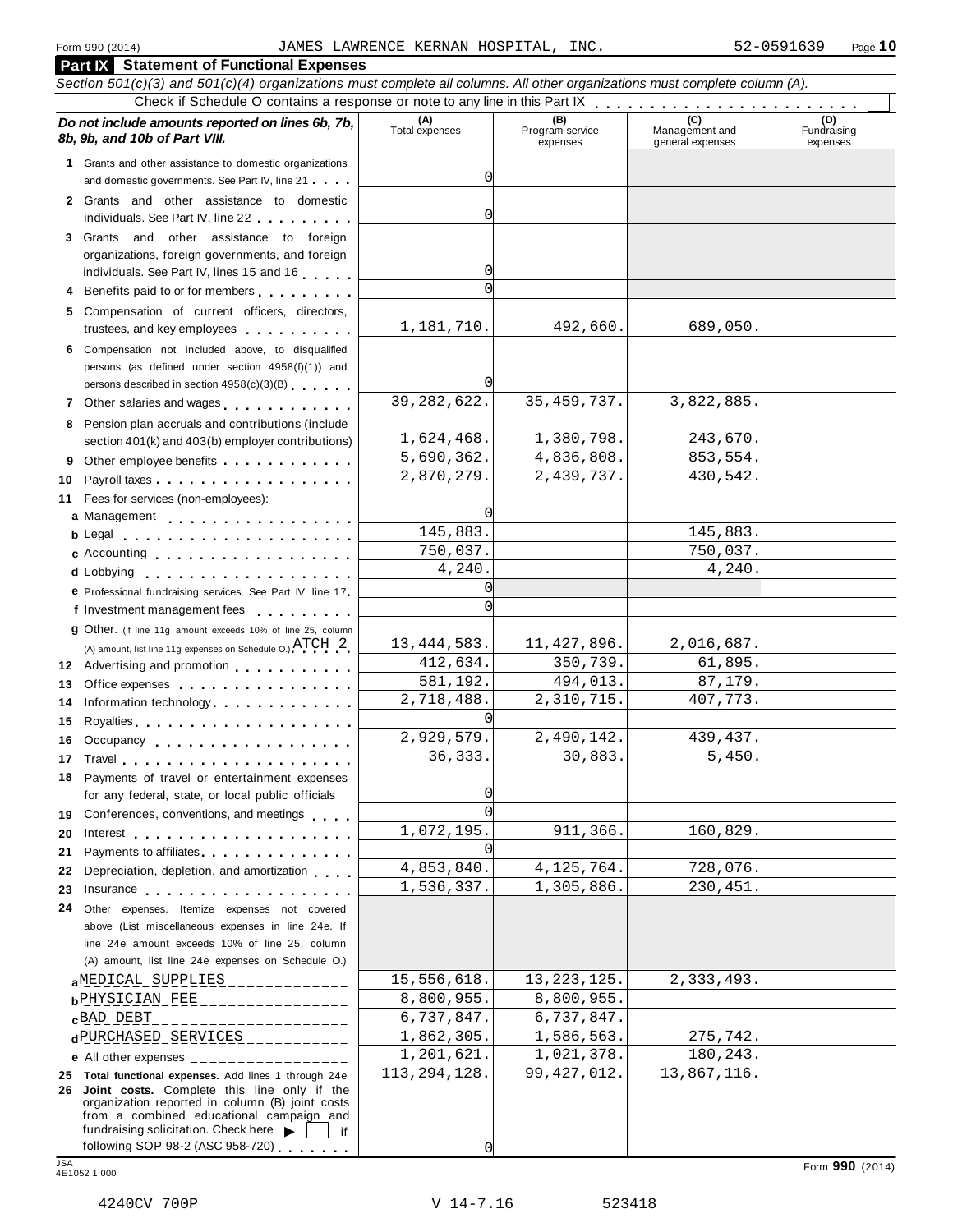Form <sup>990</sup> (2014) Page **11**

| Check if Schedule O contains a response or note to any line in this Part X<br>(A)<br>(B)<br>End of year<br>Beginning of year<br>25,635,911.<br>$\mathbf{1}$<br>1<br>0l<br>$\overline{2}$<br>$\mathbf{2}$<br>U<br>$\overline{3}$<br>3<br>16, 192, 464.<br>13,920,621.<br>$\overline{\mathbf{4}}$<br>4<br>Loans and other receivables from current and former officers, directors,<br>5<br>trustees, key employees, and highest compensated employees.<br>0l<br>Complete Part II of Schedule L<br>Loans and other receivables from other disqualified persons (as defined under section<br>5<br>6<br>4958(f)(1)), persons described in section 4958(c)(3)(B), and contributing employers<br>and sponsoring organizations of section 501(c)(9) voluntary employees' beneficiary<br>O<br>6<br>organizations (see instructions). Complete Part II of Schedule L<br>ssets<br>U<br>$\overline{7}$<br>7<br>1,106,370.<br>1,188,192.<br>Inventories for sale or use enterpreteral resources in the sale or use of the set of the set of the set of the<br>8<br>8<br>109,876.<br>10,000.<br>9<br>9<br>10a Land, buildings, and equipment: cost or<br>104,918,729.<br>other basis. Complete Part VI of Schedule D<br> 10a <br>58,564,503.<br><b>b</b> Less: accumulated depreciation $\begin{bmatrix} 10b \end{bmatrix}$<br>$45, 433, 672.$ 10c<br>46, 354, 226.<br>8,482,652.<br>14,108,000.<br>∣ 11<br>11<br>Investments - publicly traded securities<br>$5, 217, 140.$ 12<br>14,407,541.<br>Investments - other securities. See Part IV, line 11<br>12<br>$0\vert 13$<br>Investments - program-related. See Part IV, line 11<br>13<br>0l<br>14<br>14<br>Intangible assets enterpreteration of the contract of the contract of the contract of the contract of the contract of the contract of the contract of the contract of the contract of the contract of the contract of the cont<br>48, 238, 436.<br>41,356,464.<br>15<br>15<br>150, 398, 467.<br>141,584,648.<br>Total assets. Add lines 1 through 15 (must equal line 34)<br>16<br>16<br>10,740,403.<br>12,596,668.<br>17<br>17<br>Accounts payable and accrued expenses entitled and accrued expenses<br>$0 \vert 18$<br>18<br>$0 \vert 19$<br>19<br>$0\,$ 20<br>20<br>$0\vert 21$<br>Escrow or custodial account liability. Complete Part IV of Schedule D.<br>21<br>Liabilities<br>Loans and other payables to current and former officers, directors,<br>22<br>trustees, key employees, highest compensated employees, and<br>disqualified persons. Complete Part II of Schedule L.<br>$0\overline{22}$<br>23<br>Secured mortgages and notes payable to unrelated third parties<br>0l<br>23<br>$0\overline{24}$<br>24<br>Other liabilities (including federal income tax, payables to related third<br>25<br>parties, and other liabilities not included on lines 17-24). Complete Part X<br>38,625,604.<br>25<br>49,366,007.<br>26<br>26<br>$\overline{X}$ and<br>Organizations that follow SFAS 117 (ASC 958), check here ▶<br><b>Fund Balances</b><br>complete lines 27 through 29, and lines 33 and 34.<br>66,896,460.<br>27<br>27<br>34,136,000.<br>28<br>28<br>29<br>Permanently restricted net assets<br>intervals and intervals are not restricted to the set of assets are not restricted to the set of the set of the set of the set of the set of the set of the set of the set of the set of th<br>0l<br>29<br>Organizations that do not follow SFAS 117 (ASC 958), check here ▶<br>and<br>complete lines 30 through 34.<br>$\bf \bar{o}$<br>Assets<br>30<br>30<br>Paid-in or capital surplus, or land, building, or equipment fund<br><br>31<br>31<br>Retained earnings, endowment, accumulated income, or other funds<br>32<br>32<br>$\frac{d}{dz}$<br>33<br>101,032,460.<br>33<br>150, 398, 467.<br>34<br>34 | Part X | <b>Balance Sheet</b> |  |               |
|---------------------------------------------------------------------------------------------------------------------------------------------------------------------------------------------------------------------------------------------------------------------------------------------------------------------------------------------------------------------------------------------------------------------------------------------------------------------------------------------------------------------------------------------------------------------------------------------------------------------------------------------------------------------------------------------------------------------------------------------------------------------------------------------------------------------------------------------------------------------------------------------------------------------------------------------------------------------------------------------------------------------------------------------------------------------------------------------------------------------------------------------------------------------------------------------------------------------------------------------------------------------------------------------------------------------------------------------------------------------------------------------------------------------------------------------------------------------------------------------------------------------------------------------------------------------------------------------------------------------------------------------------------------------------------------------------------------------------------------------------------------------------------------------------------------------------------------------------------------------------------------------------------------------------------------------------------------------------------------------------------------------------------------------------------------------------------------------------------------------------------------------------------------------------------------------------------------------------------------------------------------------------------------------------------------------------------------------------------------------------------------------------------------------------------------------------------------------------------------------------------------------------------------------------------------------------------------------------------------------------------------------------------------------------------------------------------------------------------------------------------------------------------------------------------------------------------------------------------------------------------------------------------------------------------------------------------------------------------------------------------------------------------------------------------------------------------------------------------------------------------------------------------------------------------------------------------------------------------------------------------------------------------------------------------------------------------------------------------------------------------------------------------------------------------------------------------------------------------------------------------------------------------------------------------------------------------------------------------------------------------------------------------------------------------------------------------------------------------------------------------------------------------|--------|----------------------|--|---------------|
|                                                                                                                                                                                                                                                                                                                                                                                                                                                                                                                                                                                                                                                                                                                                                                                                                                                                                                                                                                                                                                                                                                                                                                                                                                                                                                                                                                                                                                                                                                                                                                                                                                                                                                                                                                                                                                                                                                                                                                                                                                                                                                                                                                                                                                                                                                                                                                                                                                                                                                                                                                                                                                                                                                                                                                                                                                                                                                                                                                                                                                                                                                                                                                                                                                                                                                                                                                                                                                                                                                                                                                                                                                                                                                                                                                                 |        |                      |  |               |
|                                                                                                                                                                                                                                                                                                                                                                                                                                                                                                                                                                                                                                                                                                                                                                                                                                                                                                                                                                                                                                                                                                                                                                                                                                                                                                                                                                                                                                                                                                                                                                                                                                                                                                                                                                                                                                                                                                                                                                                                                                                                                                                                                                                                                                                                                                                                                                                                                                                                                                                                                                                                                                                                                                                                                                                                                                                                                                                                                                                                                                                                                                                                                                                                                                                                                                                                                                                                                                                                                                                                                                                                                                                                                                                                                                                 |        |                      |  |               |
|                                                                                                                                                                                                                                                                                                                                                                                                                                                                                                                                                                                                                                                                                                                                                                                                                                                                                                                                                                                                                                                                                                                                                                                                                                                                                                                                                                                                                                                                                                                                                                                                                                                                                                                                                                                                                                                                                                                                                                                                                                                                                                                                                                                                                                                                                                                                                                                                                                                                                                                                                                                                                                                                                                                                                                                                                                                                                                                                                                                                                                                                                                                                                                                                                                                                                                                                                                                                                                                                                                                                                                                                                                                                                                                                                                                 |        |                      |  | 10, 221, 550. |
|                                                                                                                                                                                                                                                                                                                                                                                                                                                                                                                                                                                                                                                                                                                                                                                                                                                                                                                                                                                                                                                                                                                                                                                                                                                                                                                                                                                                                                                                                                                                                                                                                                                                                                                                                                                                                                                                                                                                                                                                                                                                                                                                                                                                                                                                                                                                                                                                                                                                                                                                                                                                                                                                                                                                                                                                                                                                                                                                                                                                                                                                                                                                                                                                                                                                                                                                                                                                                                                                                                                                                                                                                                                                                                                                                                                 |        |                      |  | $\Omega$      |
|                                                                                                                                                                                                                                                                                                                                                                                                                                                                                                                                                                                                                                                                                                                                                                                                                                                                                                                                                                                                                                                                                                                                                                                                                                                                                                                                                                                                                                                                                                                                                                                                                                                                                                                                                                                                                                                                                                                                                                                                                                                                                                                                                                                                                                                                                                                                                                                                                                                                                                                                                                                                                                                                                                                                                                                                                                                                                                                                                                                                                                                                                                                                                                                                                                                                                                                                                                                                                                                                                                                                                                                                                                                                                                                                                                                 |        |                      |  | $\Omega$      |
|                                                                                                                                                                                                                                                                                                                                                                                                                                                                                                                                                                                                                                                                                                                                                                                                                                                                                                                                                                                                                                                                                                                                                                                                                                                                                                                                                                                                                                                                                                                                                                                                                                                                                                                                                                                                                                                                                                                                                                                                                                                                                                                                                                                                                                                                                                                                                                                                                                                                                                                                                                                                                                                                                                                                                                                                                                                                                                                                                                                                                                                                                                                                                                                                                                                                                                                                                                                                                                                                                                                                                                                                                                                                                                                                                                                 |        |                      |  |               |
|                                                                                                                                                                                                                                                                                                                                                                                                                                                                                                                                                                                                                                                                                                                                                                                                                                                                                                                                                                                                                                                                                                                                                                                                                                                                                                                                                                                                                                                                                                                                                                                                                                                                                                                                                                                                                                                                                                                                                                                                                                                                                                                                                                                                                                                                                                                                                                                                                                                                                                                                                                                                                                                                                                                                                                                                                                                                                                                                                                                                                                                                                                                                                                                                                                                                                                                                                                                                                                                                                                                                                                                                                                                                                                                                                                                 |        |                      |  |               |
|                                                                                                                                                                                                                                                                                                                                                                                                                                                                                                                                                                                                                                                                                                                                                                                                                                                                                                                                                                                                                                                                                                                                                                                                                                                                                                                                                                                                                                                                                                                                                                                                                                                                                                                                                                                                                                                                                                                                                                                                                                                                                                                                                                                                                                                                                                                                                                                                                                                                                                                                                                                                                                                                                                                                                                                                                                                                                                                                                                                                                                                                                                                                                                                                                                                                                                                                                                                                                                                                                                                                                                                                                                                                                                                                                                                 |        |                      |  |               |
|                                                                                                                                                                                                                                                                                                                                                                                                                                                                                                                                                                                                                                                                                                                                                                                                                                                                                                                                                                                                                                                                                                                                                                                                                                                                                                                                                                                                                                                                                                                                                                                                                                                                                                                                                                                                                                                                                                                                                                                                                                                                                                                                                                                                                                                                                                                                                                                                                                                                                                                                                                                                                                                                                                                                                                                                                                                                                                                                                                                                                                                                                                                                                                                                                                                                                                                                                                                                                                                                                                                                                                                                                                                                                                                                                                                 |        |                      |  | 0             |
|                                                                                                                                                                                                                                                                                                                                                                                                                                                                                                                                                                                                                                                                                                                                                                                                                                                                                                                                                                                                                                                                                                                                                                                                                                                                                                                                                                                                                                                                                                                                                                                                                                                                                                                                                                                                                                                                                                                                                                                                                                                                                                                                                                                                                                                                                                                                                                                                                                                                                                                                                                                                                                                                                                                                                                                                                                                                                                                                                                                                                                                                                                                                                                                                                                                                                                                                                                                                                                                                                                                                                                                                                                                                                                                                                                                 |        |                      |  | 0             |
|                                                                                                                                                                                                                                                                                                                                                                                                                                                                                                                                                                                                                                                                                                                                                                                                                                                                                                                                                                                                                                                                                                                                                                                                                                                                                                                                                                                                                                                                                                                                                                                                                                                                                                                                                                                                                                                                                                                                                                                                                                                                                                                                                                                                                                                                                                                                                                                                                                                                                                                                                                                                                                                                                                                                                                                                                                                                                                                                                                                                                                                                                                                                                                                                                                                                                                                                                                                                                                                                                                                                                                                                                                                                                                                                                                                 |        |                      |  | $\Omega$      |
|                                                                                                                                                                                                                                                                                                                                                                                                                                                                                                                                                                                                                                                                                                                                                                                                                                                                                                                                                                                                                                                                                                                                                                                                                                                                                                                                                                                                                                                                                                                                                                                                                                                                                                                                                                                                                                                                                                                                                                                                                                                                                                                                                                                                                                                                                                                                                                                                                                                                                                                                                                                                                                                                                                                                                                                                                                                                                                                                                                                                                                                                                                                                                                                                                                                                                                                                                                                                                                                                                                                                                                                                                                                                                                                                                                                 |        |                      |  |               |
|                                                                                                                                                                                                                                                                                                                                                                                                                                                                                                                                                                                                                                                                                                                                                                                                                                                                                                                                                                                                                                                                                                                                                                                                                                                                                                                                                                                                                                                                                                                                                                                                                                                                                                                                                                                                                                                                                                                                                                                                                                                                                                                                                                                                                                                                                                                                                                                                                                                                                                                                                                                                                                                                                                                                                                                                                                                                                                                                                                                                                                                                                                                                                                                                                                                                                                                                                                                                                                                                                                                                                                                                                                                                                                                                                                                 |        |                      |  |               |
|                                                                                                                                                                                                                                                                                                                                                                                                                                                                                                                                                                                                                                                                                                                                                                                                                                                                                                                                                                                                                                                                                                                                                                                                                                                                                                                                                                                                                                                                                                                                                                                                                                                                                                                                                                                                                                                                                                                                                                                                                                                                                                                                                                                                                                                                                                                                                                                                                                                                                                                                                                                                                                                                                                                                                                                                                                                                                                                                                                                                                                                                                                                                                                                                                                                                                                                                                                                                                                                                                                                                                                                                                                                                                                                                                                                 |        |                      |  |               |
|                                                                                                                                                                                                                                                                                                                                                                                                                                                                                                                                                                                                                                                                                                                                                                                                                                                                                                                                                                                                                                                                                                                                                                                                                                                                                                                                                                                                                                                                                                                                                                                                                                                                                                                                                                                                                                                                                                                                                                                                                                                                                                                                                                                                                                                                                                                                                                                                                                                                                                                                                                                                                                                                                                                                                                                                                                                                                                                                                                                                                                                                                                                                                                                                                                                                                                                                                                                                                                                                                                                                                                                                                                                                                                                                                                                 |        |                      |  |               |
|                                                                                                                                                                                                                                                                                                                                                                                                                                                                                                                                                                                                                                                                                                                                                                                                                                                                                                                                                                                                                                                                                                                                                                                                                                                                                                                                                                                                                                                                                                                                                                                                                                                                                                                                                                                                                                                                                                                                                                                                                                                                                                                                                                                                                                                                                                                                                                                                                                                                                                                                                                                                                                                                                                                                                                                                                                                                                                                                                                                                                                                                                                                                                                                                                                                                                                                                                                                                                                                                                                                                                                                                                                                                                                                                                                                 |        |                      |  |               |
|                                                                                                                                                                                                                                                                                                                                                                                                                                                                                                                                                                                                                                                                                                                                                                                                                                                                                                                                                                                                                                                                                                                                                                                                                                                                                                                                                                                                                                                                                                                                                                                                                                                                                                                                                                                                                                                                                                                                                                                                                                                                                                                                                                                                                                                                                                                                                                                                                                                                                                                                                                                                                                                                                                                                                                                                                                                                                                                                                                                                                                                                                                                                                                                                                                                                                                                                                                                                                                                                                                                                                                                                                                                                                                                                                                                 |        |                      |  |               |
|                                                                                                                                                                                                                                                                                                                                                                                                                                                                                                                                                                                                                                                                                                                                                                                                                                                                                                                                                                                                                                                                                                                                                                                                                                                                                                                                                                                                                                                                                                                                                                                                                                                                                                                                                                                                                                                                                                                                                                                                                                                                                                                                                                                                                                                                                                                                                                                                                                                                                                                                                                                                                                                                                                                                                                                                                                                                                                                                                                                                                                                                                                                                                                                                                                                                                                                                                                                                                                                                                                                                                                                                                                                                                                                                                                                 |        |                      |  |               |
|                                                                                                                                                                                                                                                                                                                                                                                                                                                                                                                                                                                                                                                                                                                                                                                                                                                                                                                                                                                                                                                                                                                                                                                                                                                                                                                                                                                                                                                                                                                                                                                                                                                                                                                                                                                                                                                                                                                                                                                                                                                                                                                                                                                                                                                                                                                                                                                                                                                                                                                                                                                                                                                                                                                                                                                                                                                                                                                                                                                                                                                                                                                                                                                                                                                                                                                                                                                                                                                                                                                                                                                                                                                                                                                                                                                 |        |                      |  | $\Omega$      |
|                                                                                                                                                                                                                                                                                                                                                                                                                                                                                                                                                                                                                                                                                                                                                                                                                                                                                                                                                                                                                                                                                                                                                                                                                                                                                                                                                                                                                                                                                                                                                                                                                                                                                                                                                                                                                                                                                                                                                                                                                                                                                                                                                                                                                                                                                                                                                                                                                                                                                                                                                                                                                                                                                                                                                                                                                                                                                                                                                                                                                                                                                                                                                                                                                                                                                                                                                                                                                                                                                                                                                                                                                                                                                                                                                                                 |        |                      |  | $\Omega$      |
|                                                                                                                                                                                                                                                                                                                                                                                                                                                                                                                                                                                                                                                                                                                                                                                                                                                                                                                                                                                                                                                                                                                                                                                                                                                                                                                                                                                                                                                                                                                                                                                                                                                                                                                                                                                                                                                                                                                                                                                                                                                                                                                                                                                                                                                                                                                                                                                                                                                                                                                                                                                                                                                                                                                                                                                                                                                                                                                                                                                                                                                                                                                                                                                                                                                                                                                                                                                                                                                                                                                                                                                                                                                                                                                                                                                 |        |                      |  |               |
|                                                                                                                                                                                                                                                                                                                                                                                                                                                                                                                                                                                                                                                                                                                                                                                                                                                                                                                                                                                                                                                                                                                                                                                                                                                                                                                                                                                                                                                                                                                                                                                                                                                                                                                                                                                                                                                                                                                                                                                                                                                                                                                                                                                                                                                                                                                                                                                                                                                                                                                                                                                                                                                                                                                                                                                                                                                                                                                                                                                                                                                                                                                                                                                                                                                                                                                                                                                                                                                                                                                                                                                                                                                                                                                                                                                 |        |                      |  |               |
|                                                                                                                                                                                                                                                                                                                                                                                                                                                                                                                                                                                                                                                                                                                                                                                                                                                                                                                                                                                                                                                                                                                                                                                                                                                                                                                                                                                                                                                                                                                                                                                                                                                                                                                                                                                                                                                                                                                                                                                                                                                                                                                                                                                                                                                                                                                                                                                                                                                                                                                                                                                                                                                                                                                                                                                                                                                                                                                                                                                                                                                                                                                                                                                                                                                                                                                                                                                                                                                                                                                                                                                                                                                                                                                                                                                 |        |                      |  |               |
|                                                                                                                                                                                                                                                                                                                                                                                                                                                                                                                                                                                                                                                                                                                                                                                                                                                                                                                                                                                                                                                                                                                                                                                                                                                                                                                                                                                                                                                                                                                                                                                                                                                                                                                                                                                                                                                                                                                                                                                                                                                                                                                                                                                                                                                                                                                                                                                                                                                                                                                                                                                                                                                                                                                                                                                                                                                                                                                                                                                                                                                                                                                                                                                                                                                                                                                                                                                                                                                                                                                                                                                                                                                                                                                                                                                 |        |                      |  | $\Omega$      |
|                                                                                                                                                                                                                                                                                                                                                                                                                                                                                                                                                                                                                                                                                                                                                                                                                                                                                                                                                                                                                                                                                                                                                                                                                                                                                                                                                                                                                                                                                                                                                                                                                                                                                                                                                                                                                                                                                                                                                                                                                                                                                                                                                                                                                                                                                                                                                                                                                                                                                                                                                                                                                                                                                                                                                                                                                                                                                                                                                                                                                                                                                                                                                                                                                                                                                                                                                                                                                                                                                                                                                                                                                                                                                                                                                                                 |        |                      |  | $\mathbf 0$   |
|                                                                                                                                                                                                                                                                                                                                                                                                                                                                                                                                                                                                                                                                                                                                                                                                                                                                                                                                                                                                                                                                                                                                                                                                                                                                                                                                                                                                                                                                                                                                                                                                                                                                                                                                                                                                                                                                                                                                                                                                                                                                                                                                                                                                                                                                                                                                                                                                                                                                                                                                                                                                                                                                                                                                                                                                                                                                                                                                                                                                                                                                                                                                                                                                                                                                                                                                                                                                                                                                                                                                                                                                                                                                                                                                                                                 |        |                      |  | $\mathbf 0$   |
|                                                                                                                                                                                                                                                                                                                                                                                                                                                                                                                                                                                                                                                                                                                                                                                                                                                                                                                                                                                                                                                                                                                                                                                                                                                                                                                                                                                                                                                                                                                                                                                                                                                                                                                                                                                                                                                                                                                                                                                                                                                                                                                                                                                                                                                                                                                                                                                                                                                                                                                                                                                                                                                                                                                                                                                                                                                                                                                                                                                                                                                                                                                                                                                                                                                                                                                                                                                                                                                                                                                                                                                                                                                                                                                                                                                 |        |                      |  | 0             |
|                                                                                                                                                                                                                                                                                                                                                                                                                                                                                                                                                                                                                                                                                                                                                                                                                                                                                                                                                                                                                                                                                                                                                                                                                                                                                                                                                                                                                                                                                                                                                                                                                                                                                                                                                                                                                                                                                                                                                                                                                                                                                                                                                                                                                                                                                                                                                                                                                                                                                                                                                                                                                                                                                                                                                                                                                                                                                                                                                                                                                                                                                                                                                                                                                                                                                                                                                                                                                                                                                                                                                                                                                                                                                                                                                                                 |        |                      |  |               |
|                                                                                                                                                                                                                                                                                                                                                                                                                                                                                                                                                                                                                                                                                                                                                                                                                                                                                                                                                                                                                                                                                                                                                                                                                                                                                                                                                                                                                                                                                                                                                                                                                                                                                                                                                                                                                                                                                                                                                                                                                                                                                                                                                                                                                                                                                                                                                                                                                                                                                                                                                                                                                                                                                                                                                                                                                                                                                                                                                                                                                                                                                                                                                                                                                                                                                                                                                                                                                                                                                                                                                                                                                                                                                                                                                                                 |        |                      |  |               |
|                                                                                                                                                                                                                                                                                                                                                                                                                                                                                                                                                                                                                                                                                                                                                                                                                                                                                                                                                                                                                                                                                                                                                                                                                                                                                                                                                                                                                                                                                                                                                                                                                                                                                                                                                                                                                                                                                                                                                                                                                                                                                                                                                                                                                                                                                                                                                                                                                                                                                                                                                                                                                                                                                                                                                                                                                                                                                                                                                                                                                                                                                                                                                                                                                                                                                                                                                                                                                                                                                                                                                                                                                                                                                                                                                                                 |        |                      |  | 0             |
|                                                                                                                                                                                                                                                                                                                                                                                                                                                                                                                                                                                                                                                                                                                                                                                                                                                                                                                                                                                                                                                                                                                                                                                                                                                                                                                                                                                                                                                                                                                                                                                                                                                                                                                                                                                                                                                                                                                                                                                                                                                                                                                                                                                                                                                                                                                                                                                                                                                                                                                                                                                                                                                                                                                                                                                                                                                                                                                                                                                                                                                                                                                                                                                                                                                                                                                                                                                                                                                                                                                                                                                                                                                                                                                                                                                 |        |                      |  | 0             |
|                                                                                                                                                                                                                                                                                                                                                                                                                                                                                                                                                                                                                                                                                                                                                                                                                                                                                                                                                                                                                                                                                                                                                                                                                                                                                                                                                                                                                                                                                                                                                                                                                                                                                                                                                                                                                                                                                                                                                                                                                                                                                                                                                                                                                                                                                                                                                                                                                                                                                                                                                                                                                                                                                                                                                                                                                                                                                                                                                                                                                                                                                                                                                                                                                                                                                                                                                                                                                                                                                                                                                                                                                                                                                                                                                                                 |        |                      |  | $\mathbf 0$   |
|                                                                                                                                                                                                                                                                                                                                                                                                                                                                                                                                                                                                                                                                                                                                                                                                                                                                                                                                                                                                                                                                                                                                                                                                                                                                                                                                                                                                                                                                                                                                                                                                                                                                                                                                                                                                                                                                                                                                                                                                                                                                                                                                                                                                                                                                                                                                                                                                                                                                                                                                                                                                                                                                                                                                                                                                                                                                                                                                                                                                                                                                                                                                                                                                                                                                                                                                                                                                                                                                                                                                                                                                                                                                                                                                                                                 |        |                      |  |               |
|                                                                                                                                                                                                                                                                                                                                                                                                                                                                                                                                                                                                                                                                                                                                                                                                                                                                                                                                                                                                                                                                                                                                                                                                                                                                                                                                                                                                                                                                                                                                                                                                                                                                                                                                                                                                                                                                                                                                                                                                                                                                                                                                                                                                                                                                                                                                                                                                                                                                                                                                                                                                                                                                                                                                                                                                                                                                                                                                                                                                                                                                                                                                                                                                                                                                                                                                                                                                                                                                                                                                                                                                                                                                                                                                                                                 |        |                      |  |               |
|                                                                                                                                                                                                                                                                                                                                                                                                                                                                                                                                                                                                                                                                                                                                                                                                                                                                                                                                                                                                                                                                                                                                                                                                                                                                                                                                                                                                                                                                                                                                                                                                                                                                                                                                                                                                                                                                                                                                                                                                                                                                                                                                                                                                                                                                                                                                                                                                                                                                                                                                                                                                                                                                                                                                                                                                                                                                                                                                                                                                                                                                                                                                                                                                                                                                                                                                                                                                                                                                                                                                                                                                                                                                                                                                                                                 |        |                      |  | 29,773,288.   |
|                                                                                                                                                                                                                                                                                                                                                                                                                                                                                                                                                                                                                                                                                                                                                                                                                                                                                                                                                                                                                                                                                                                                                                                                                                                                                                                                                                                                                                                                                                                                                                                                                                                                                                                                                                                                                                                                                                                                                                                                                                                                                                                                                                                                                                                                                                                                                                                                                                                                                                                                                                                                                                                                                                                                                                                                                                                                                                                                                                                                                                                                                                                                                                                                                                                                                                                                                                                                                                                                                                                                                                                                                                                                                                                                                                                 |        |                      |  | 42,369,956.   |
|                                                                                                                                                                                                                                                                                                                                                                                                                                                                                                                                                                                                                                                                                                                                                                                                                                                                                                                                                                                                                                                                                                                                                                                                                                                                                                                                                                                                                                                                                                                                                                                                                                                                                                                                                                                                                                                                                                                                                                                                                                                                                                                                                                                                                                                                                                                                                                                                                                                                                                                                                                                                                                                                                                                                                                                                                                                                                                                                                                                                                                                                                                                                                                                                                                                                                                                                                                                                                                                                                                                                                                                                                                                                                                                                                                                 |        |                      |  |               |
|                                                                                                                                                                                                                                                                                                                                                                                                                                                                                                                                                                                                                                                                                                                                                                                                                                                                                                                                                                                                                                                                                                                                                                                                                                                                                                                                                                                                                                                                                                                                                                                                                                                                                                                                                                                                                                                                                                                                                                                                                                                                                                                                                                                                                                                                                                                                                                                                                                                                                                                                                                                                                                                                                                                                                                                                                                                                                                                                                                                                                                                                                                                                                                                                                                                                                                                                                                                                                                                                                                                                                                                                                                                                                                                                                                                 |        |                      |  | 68, 555, 774. |
|                                                                                                                                                                                                                                                                                                                                                                                                                                                                                                                                                                                                                                                                                                                                                                                                                                                                                                                                                                                                                                                                                                                                                                                                                                                                                                                                                                                                                                                                                                                                                                                                                                                                                                                                                                                                                                                                                                                                                                                                                                                                                                                                                                                                                                                                                                                                                                                                                                                                                                                                                                                                                                                                                                                                                                                                                                                                                                                                                                                                                                                                                                                                                                                                                                                                                                                                                                                                                                                                                                                                                                                                                                                                                                                                                                                 |        |                      |  | 30,658,918.   |
|                                                                                                                                                                                                                                                                                                                                                                                                                                                                                                                                                                                                                                                                                                                                                                                                                                                                                                                                                                                                                                                                                                                                                                                                                                                                                                                                                                                                                                                                                                                                                                                                                                                                                                                                                                                                                                                                                                                                                                                                                                                                                                                                                                                                                                                                                                                                                                                                                                                                                                                                                                                                                                                                                                                                                                                                                                                                                                                                                                                                                                                                                                                                                                                                                                                                                                                                                                                                                                                                                                                                                                                                                                                                                                                                                                                 |        |                      |  | 0             |
|                                                                                                                                                                                                                                                                                                                                                                                                                                                                                                                                                                                                                                                                                                                                                                                                                                                                                                                                                                                                                                                                                                                                                                                                                                                                                                                                                                                                                                                                                                                                                                                                                                                                                                                                                                                                                                                                                                                                                                                                                                                                                                                                                                                                                                                                                                                                                                                                                                                                                                                                                                                                                                                                                                                                                                                                                                                                                                                                                                                                                                                                                                                                                                                                                                                                                                                                                                                                                                                                                                                                                                                                                                                                                                                                                                                 |        |                      |  |               |
|                                                                                                                                                                                                                                                                                                                                                                                                                                                                                                                                                                                                                                                                                                                                                                                                                                                                                                                                                                                                                                                                                                                                                                                                                                                                                                                                                                                                                                                                                                                                                                                                                                                                                                                                                                                                                                                                                                                                                                                                                                                                                                                                                                                                                                                                                                                                                                                                                                                                                                                                                                                                                                                                                                                                                                                                                                                                                                                                                                                                                                                                                                                                                                                                                                                                                                                                                                                                                                                                                                                                                                                                                                                                                                                                                                                 |        |                      |  |               |
|                                                                                                                                                                                                                                                                                                                                                                                                                                                                                                                                                                                                                                                                                                                                                                                                                                                                                                                                                                                                                                                                                                                                                                                                                                                                                                                                                                                                                                                                                                                                                                                                                                                                                                                                                                                                                                                                                                                                                                                                                                                                                                                                                                                                                                                                                                                                                                                                                                                                                                                                                                                                                                                                                                                                                                                                                                                                                                                                                                                                                                                                                                                                                                                                                                                                                                                                                                                                                                                                                                                                                                                                                                                                                                                                                                                 |        |                      |  |               |
|                                                                                                                                                                                                                                                                                                                                                                                                                                                                                                                                                                                                                                                                                                                                                                                                                                                                                                                                                                                                                                                                                                                                                                                                                                                                                                                                                                                                                                                                                                                                                                                                                                                                                                                                                                                                                                                                                                                                                                                                                                                                                                                                                                                                                                                                                                                                                                                                                                                                                                                                                                                                                                                                                                                                                                                                                                                                                                                                                                                                                                                                                                                                                                                                                                                                                                                                                                                                                                                                                                                                                                                                                                                                                                                                                                                 |        |                      |  |               |
|                                                                                                                                                                                                                                                                                                                                                                                                                                                                                                                                                                                                                                                                                                                                                                                                                                                                                                                                                                                                                                                                                                                                                                                                                                                                                                                                                                                                                                                                                                                                                                                                                                                                                                                                                                                                                                                                                                                                                                                                                                                                                                                                                                                                                                                                                                                                                                                                                                                                                                                                                                                                                                                                                                                                                                                                                                                                                                                                                                                                                                                                                                                                                                                                                                                                                                                                                                                                                                                                                                                                                                                                                                                                                                                                                                                 |        |                      |  | 99, 214, 692. |
|                                                                                                                                                                                                                                                                                                                                                                                                                                                                                                                                                                                                                                                                                                                                                                                                                                                                                                                                                                                                                                                                                                                                                                                                                                                                                                                                                                                                                                                                                                                                                                                                                                                                                                                                                                                                                                                                                                                                                                                                                                                                                                                                                                                                                                                                                                                                                                                                                                                                                                                                                                                                                                                                                                                                                                                                                                                                                                                                                                                                                                                                                                                                                                                                                                                                                                                                                                                                                                                                                                                                                                                                                                                                                                                                                                                 |        |                      |  | 141,584,648.  |

Form **990** (2014)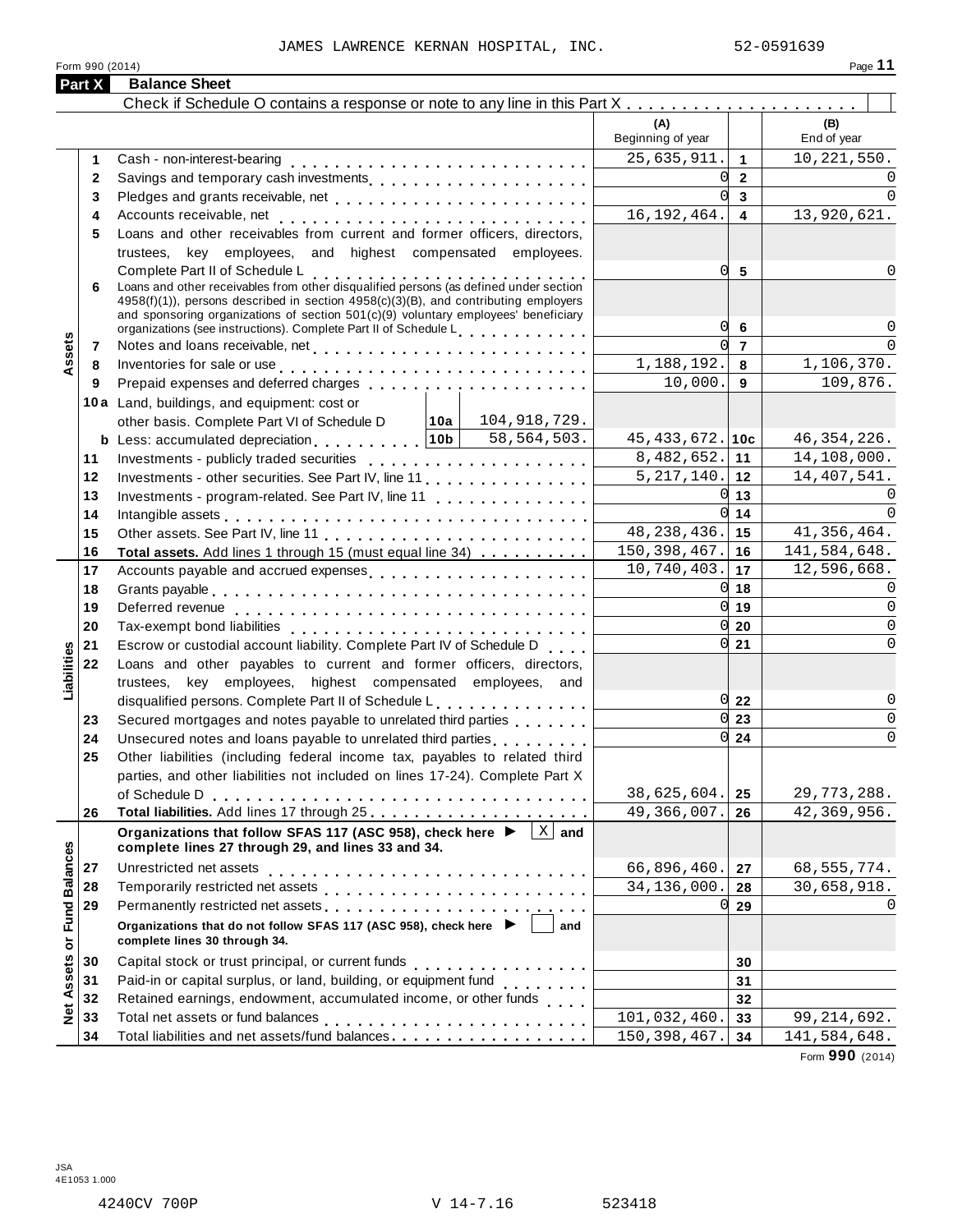JAMES LAWRENCE KERNAN HOSPITAL, INC. 52-0591639

|          | Form 990 (2014)                                                                                                       |                         |                 |             | Page 12      |
|----------|-----------------------------------------------------------------------------------------------------------------------|-------------------------|-----------------|-------------|--------------|
| Part XI  | <b>Reconciliation of Net Assets</b>                                                                                   |                         |                 |             |              |
|          | Check if Schedule O contains a response or note to any line in this Part XI                                           |                         |                 |             | $\mathbf{x}$ |
| 1        |                                                                                                                       | $\mathbf{1}$            | 113,390,808.    |             |              |
| 2        |                                                                                                                       | $\overline{2}$          | 113, 294, 128.  |             |              |
| 3        |                                                                                                                       | $\overline{\mathbf{3}}$ |                 | 96,680.     |              |
| 4        | Net assets or fund balances at beginning of year (must equal Part X, line 33, column (A))                             | $\overline{\mathbf{4}}$ | 101,032,460.    |             |              |
| 5        | Net unrealized gains (losses) on investments                                                                          | 5                       |                 | $-729,555.$ |              |
| 6        |                                                                                                                       | 6                       |                 |             |              |
| 7        |                                                                                                                       | $\overline{7}$          |                 |             | $\Omega$     |
| 8        |                                                                                                                       | 8                       |                 |             | $\Omega$     |
| 9        | Other changes in net assets or fund balances (explain in Schedule O)                                                  | 9                       | $-1, 184, 893.$ |             |              |
| 10       | Net assets or fund balances at end of year. Combine lines 3 through 9 (must equal Part X, line                        |                         |                 |             |              |
|          |                                                                                                                       | 10                      | 99, 214, 692.   |             |              |
| Part XII | <b>Financial Statements and Reporting</b>                                                                             |                         |                 |             |              |
|          |                                                                                                                       |                         |                 |             |              |
|          |                                                                                                                       |                         |                 | Yes         | No           |
| 1        | $x$ Accrual<br>Accounting method used to prepare the Form 990:     Cash<br>Other                                      |                         |                 |             |              |
|          | If the organization changed its method of accounting from a prior year or checked "Other," explain in                 |                         |                 |             |              |
|          | Schedule O.                                                                                                           |                         |                 |             |              |
|          | 2a Were the organization's financial statements compiled or reviewed by an independent accountant?                    |                         | 2a              |             | Χ            |
|          | If "Yes," check a box below to indicate whether the financial statements for the year were compiled or                |                         |                 |             |              |
|          | reviewed on a separate basis, consolidated basis, or both:                                                            |                         |                 |             |              |
|          | Separate basis<br><b>Consolidated basis</b><br>Both consolidated and separate basis                                   |                         |                 |             |              |
|          | <b>b</b> Were the organization's financial statements audited by an independent accountant?                           |                         | 2 <sub>b</sub>  | X           |              |
|          | If "Yes," check a box below to indicate whether the financial statements for the year were audited on a               |                         |                 |             |              |
|          | separate basis, consolidated basis, or both:                                                                          |                         |                 |             |              |
|          | $X$ Consolidated basis<br>Both consolidated and separate basis<br>Separate basis                                      |                         |                 |             |              |
|          | c If "Yes" to line 2a or 2b, does the organization have a committee that assumes responsibility for oversight         |                         |                 |             |              |
|          | of the audit, review, or compilation of its financial statements and selection of an independent accountant?          |                         | 2c              | X           |              |
|          | If the organization changed either its oversight process or selection process during the tax year, explain in         |                         |                 |             |              |
|          | Schedule O.                                                                                                           |                         |                 |             |              |
|          | 3a As a result of a federal award, was the organization required to undergo an audit or audits as set forth in        |                         |                 |             |              |
|          |                                                                                                                       |                         | 3a              |             |              |
|          | <b>b</b> If "Yes," did the organization undergo the required audit or audits? If the organization did not undergo the |                         |                 |             |              |
|          | required audit or audits, explain why in Schedule O and describe any steps taken to undergo such audits.              |                         | 3 <sub>b</sub>  |             |              |

Form **990** (2014)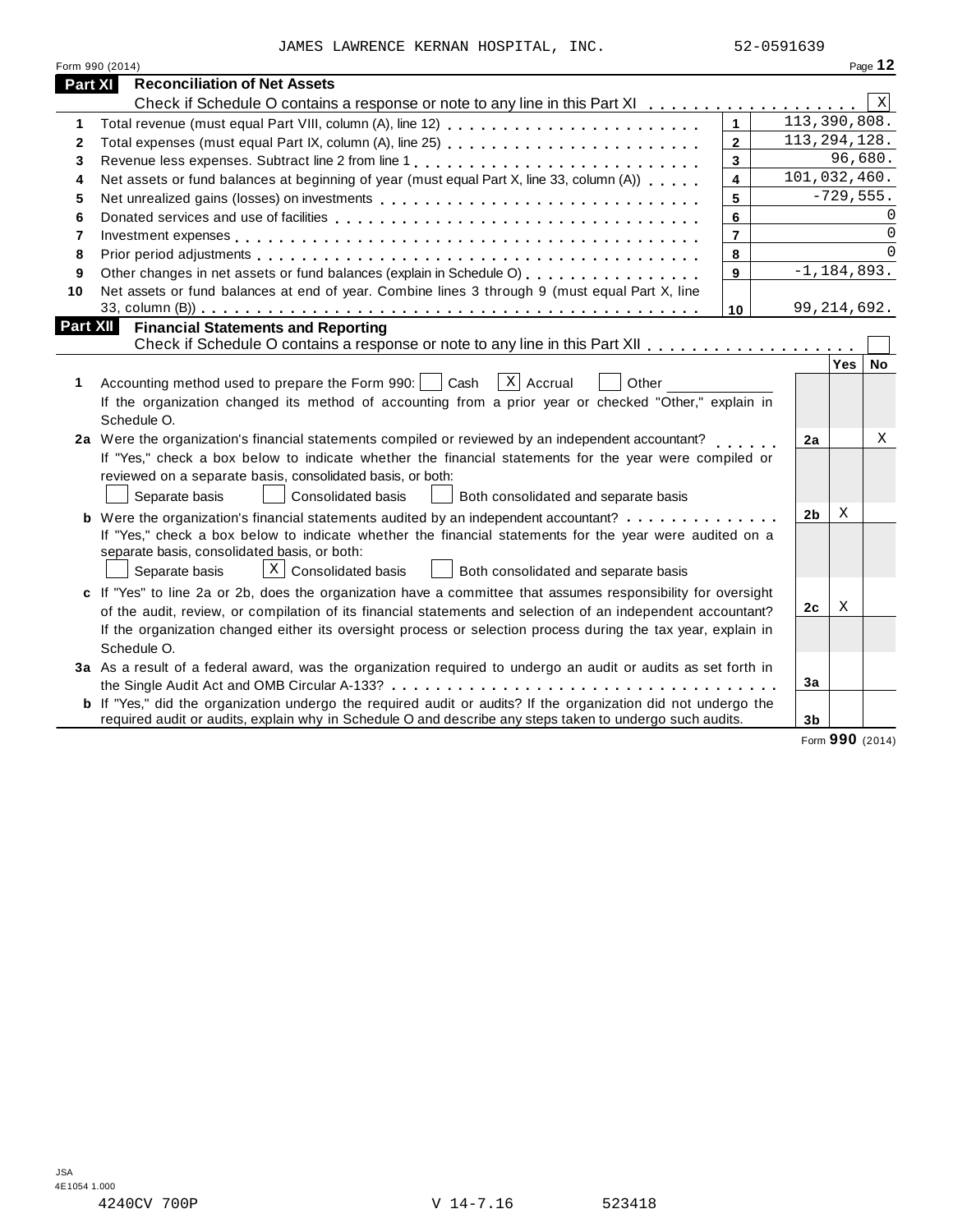# **SCHEDULE A Pub** OMB No. 1545-0047 **lic Charity Status and Public Support**

(Form 990 or 990-EZ) Complete if the organization is a section 501(c)(3) organization or a section  $4947(a)(1)$  nonexempt charitable trust.

|                |                                                        |                                                            | 4947 (a) 11 HOHEXEMPL CHANGE HUSL                                                                                                                                                                               |                          |                          |                                                                                                                                     |                                                                                                                   |  |
|----------------|--------------------------------------------------------|------------------------------------------------------------|-----------------------------------------------------------------------------------------------------------------------------------------------------------------------------------------------------------------|--------------------------|--------------------------|-------------------------------------------------------------------------------------------------------------------------------------|-------------------------------------------------------------------------------------------------------------------|--|
|                | Department of the Treasury<br>Internal Revenue Service |                                                            | Attach to Form 990 or Form 990-EZ.                                                                                                                                                                              |                          |                          |                                                                                                                                     | Open to Public<br><b>Inspection</b>                                                                               |  |
|                |                                                        |                                                            |                                                                                                                                                                                                                 |                          |                          | Information about Schedule A (Form 990 or 990-EZ) and its instructions is at www.irs.gov/form990.                                   |                                                                                                                   |  |
|                | Name of the organization                               |                                                            |                                                                                                                                                                                                                 |                          |                          |                                                                                                                                     | <b>Employer identification number</b>                                                                             |  |
|                | JAMES LAWRENCE KERNAN HOSPITAL, INC.                   |                                                            |                                                                                                                                                                                                                 |                          |                          |                                                                                                                                     | 52-0591639                                                                                                        |  |
| Part I         |                                                        |                                                            |                                                                                                                                                                                                                 |                          |                          | Reason for Public Charity Status (All organizations must complete this part.) See instructions.                                     |                                                                                                                   |  |
| 1              |                                                        |                                                            | The organization is not a private foundation because it is: (For lines 1 through 11, check only one box.)<br>A church, convention of churches, or association of churches described in section 170(b)(1)(A)(i). |                          |                          |                                                                                                                                     |                                                                                                                   |  |
| 2              |                                                        |                                                            | A school described in section 170(b)(1)(A)(ii). (Attach Schedule E.)                                                                                                                                            |                          |                          |                                                                                                                                     |                                                                                                                   |  |
| X<br>3         |                                                        |                                                            | A hospital or a cooperative hospital service organization described in section 170(b)(1)(A)(iii).                                                                                                               |                          |                          |                                                                                                                                     |                                                                                                                   |  |
| 4              |                                                        |                                                            |                                                                                                                                                                                                                 |                          |                          | A medical research organization operated in conjunction with a hospital described in section 170(b)(1)(A)(iii). Enter the           |                                                                                                                   |  |
|                | hospital's name, city, and state:                      |                                                            |                                                                                                                                                                                                                 |                          |                          |                                                                                                                                     |                                                                                                                   |  |
| 5              |                                                        |                                                            |                                                                                                                                                                                                                 |                          |                          | An organization operated for the benefit of a college or university owned or operated by a governmental unit described in           |                                                                                                                   |  |
|                |                                                        | section 170(b)(1)(A)(iv). (Complete Part II.)              |                                                                                                                                                                                                                 |                          |                          |                                                                                                                                     |                                                                                                                   |  |
| 6              |                                                        |                                                            | A federal, state, or local government or governmental unit described in section 170(b)(1)(A)(v).                                                                                                                |                          |                          |                                                                                                                                     |                                                                                                                   |  |
| $\overline{7}$ |                                                        |                                                            |                                                                                                                                                                                                                 |                          |                          | An organization that normally receives a substantial part of its support from a governmental unit or from the general public        |                                                                                                                   |  |
|                |                                                        | described in section 170(b)(1)(A)(vi). (Complete Part II.) |                                                                                                                                                                                                                 |                          |                          |                                                                                                                                     |                                                                                                                   |  |
| 8              |                                                        |                                                            | A community trust described in section 170(b)(1)(A)(vi). (Complete Part II.)                                                                                                                                    |                          |                          |                                                                                                                                     |                                                                                                                   |  |
| 9              |                                                        |                                                            |                                                                                                                                                                                                                 |                          |                          | An organization that normally receives: (1) more than 331/3% of its support from contributions, membership fees, and gross          |                                                                                                                   |  |
|                |                                                        |                                                            |                                                                                                                                                                                                                 |                          |                          | receipts from activities related to its exempt functions - subject to certain exceptions, and (2) no more than 331/3% of its        |                                                                                                                   |  |
|                |                                                        |                                                            |                                                                                                                                                                                                                 |                          |                          |                                                                                                                                     | support from gross investment income and unrelated business taxable income (less section 511 tax) from businesses |  |
|                |                                                        |                                                            | acquired by the organization after June 30, 1975. See section 509(a)(2). (Complete Part III.)                                                                                                                   |                          |                          |                                                                                                                                     |                                                                                                                   |  |
| 10             |                                                        |                                                            | An organization organized and operated exclusively to test for public safety. See section 509(a)(4).                                                                                                            |                          |                          |                                                                                                                                     |                                                                                                                   |  |
| 11             |                                                        |                                                            |                                                                                                                                                                                                                 |                          |                          | An organization organized and operated exclusively for the benefit of, to perform the functions of, or to carry out the purposes of |                                                                                                                   |  |
|                |                                                        |                                                            |                                                                                                                                                                                                                 |                          |                          | one or more publicly supported organizations described in section 509(a)(1) or section 509(a)(2). See section 509(a)(3). Check      |                                                                                                                   |  |
|                |                                                        |                                                            |                                                                                                                                                                                                                 |                          |                          | the box in lines 11a through 11d that describes the type of supporting organization and complete lines 11e, 11f, and 11g.           |                                                                                                                   |  |
| a              |                                                        |                                                            |                                                                                                                                                                                                                 |                          |                          | Type I. A supporting organization operated, supervised, or controlled by its supported organization(s), typically by giving         |                                                                                                                   |  |
|                |                                                        |                                                            |                                                                                                                                                                                                                 |                          |                          | the supported organization(s) the power to regularly appoint or elect a majority of the directors or trustees of the supporting     |                                                                                                                   |  |
|                |                                                        | organization. You must complete Part IV, Sections A and B. |                                                                                                                                                                                                                 |                          |                          |                                                                                                                                     |                                                                                                                   |  |
| b              |                                                        |                                                            |                                                                                                                                                                                                                 |                          |                          | Type II. A supporting organization supervised or controlled in connection with its supported organization(s), by having             |                                                                                                                   |  |
|                |                                                        |                                                            |                                                                                                                                                                                                                 |                          |                          | control or management of the supporting organization vested in the same persons that control or manage the supported                |                                                                                                                   |  |
|                |                                                        |                                                            | organization(s). You must complete Part IV, Sections A and C.                                                                                                                                                   |                          |                          |                                                                                                                                     |                                                                                                                   |  |
| c              |                                                        |                                                            |                                                                                                                                                                                                                 |                          |                          | Type III functionally integrated. A supporting organization operated in connection with, and functionally integrated with,          |                                                                                                                   |  |
|                |                                                        |                                                            | its supported organization(s) (see instructions). You must complete Part IV, Sections A, D, and E.                                                                                                              |                          |                          |                                                                                                                                     |                                                                                                                   |  |
| d              |                                                        |                                                            |                                                                                                                                                                                                                 |                          |                          | Type III non-functionally integrated. A supporting organization operated in connection with its supported organization(s)           |                                                                                                                   |  |
|                |                                                        |                                                            |                                                                                                                                                                                                                 |                          |                          | that is not functionally integrated. The organization generally must satisfy a distribution requirement and an attentiveness        |                                                                                                                   |  |
|                |                                                        |                                                            | requirement (see instructions). You must complete Part IV, Sections A and D, and Part V.                                                                                                                        |                          |                          | Check this box if the organization received a written determination from the IRS that it is a Type I, Type II, Type III             |                                                                                                                   |  |
| e              |                                                        |                                                            |                                                                                                                                                                                                                 |                          |                          |                                                                                                                                     |                                                                                                                   |  |
| Ť.             |                                                        |                                                            | functionally integrated, or Type III non-functionally integrated supporting organization.                                                                                                                       |                          |                          |                                                                                                                                     |                                                                                                                   |  |
| q              |                                                        |                                                            | Provide the following information about the supported organization(s).                                                                                                                                          |                          |                          |                                                                                                                                     |                                                                                                                   |  |
|                | (i) Name of supported organization                     | $(ii)$ EIN                                                 | (iii) Type of organization                                                                                                                                                                                      |                          | (iv) Is the organization | (v) Amount of monetary                                                                                                              | (vi) Amount of                                                                                                    |  |
|                |                                                        |                                                            | (described on lines 1-9                                                                                                                                                                                         | listed in your governing |                          | support (see                                                                                                                        | other support (see                                                                                                |  |
|                |                                                        |                                                            | above or IRC section<br>(see instructions))                                                                                                                                                                     |                          | document?                | instructions)                                                                                                                       | instructions)                                                                                                     |  |
|                |                                                        |                                                            |                                                                                                                                                                                                                 | Yes                      | No                       |                                                                                                                                     |                                                                                                                   |  |
|                |                                                        |                                                            |                                                                                                                                                                                                                 |                          |                          |                                                                                                                                     |                                                                                                                   |  |
| (A)            |                                                        |                                                            |                                                                                                                                                                                                                 |                          |                          |                                                                                                                                     |                                                                                                                   |  |
| (B)            |                                                        |                                                            |                                                                                                                                                                                                                 |                          |                          |                                                                                                                                     |                                                                                                                   |  |
|                |                                                        |                                                            |                                                                                                                                                                                                                 |                          |                          |                                                                                                                                     |                                                                                                                   |  |
| (C)            |                                                        |                                                            |                                                                                                                                                                                                                 |                          |                          |                                                                                                                                     |                                                                                                                   |  |
|                |                                                        |                                                            |                                                                                                                                                                                                                 |                          |                          |                                                                                                                                     |                                                                                                                   |  |
| (D)            |                                                        |                                                            |                                                                                                                                                                                                                 |                          |                          |                                                                                                                                     |                                                                                                                   |  |
| (E)            |                                                        |                                                            |                                                                                                                                                                                                                 |                          |                          |                                                                                                                                     |                                                                                                                   |  |
|                |                                                        |                                                            |                                                                                                                                                                                                                 |                          |                          |                                                                                                                                     |                                                                                                                   |  |
| Total          |                                                        |                                                            |                                                                                                                                                                                                                 |                          |                          |                                                                                                                                     |                                                                                                                   |  |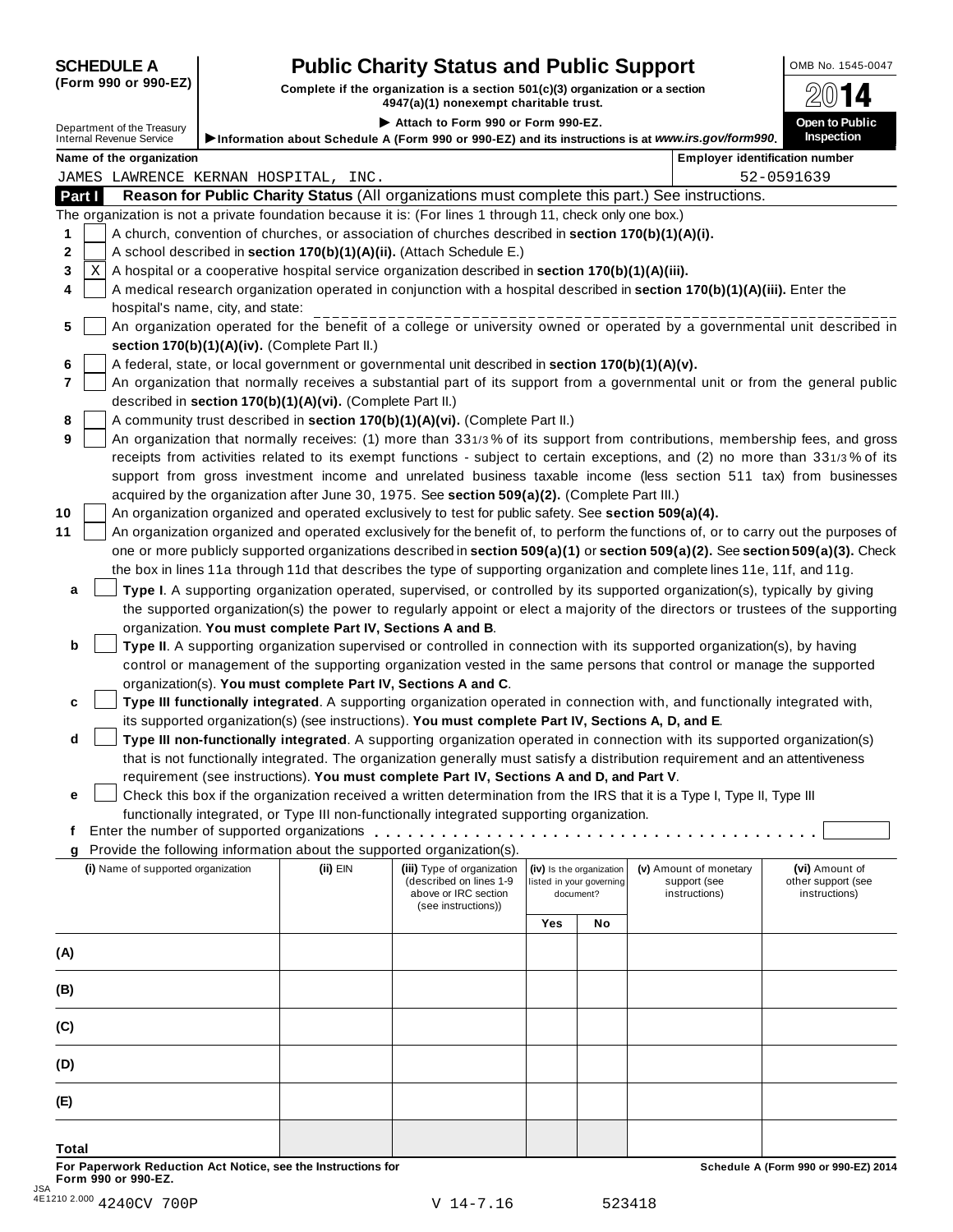Schedule <sup>A</sup> (Form <sup>990</sup> or 990-EZ) <sup>2014</sup> Page **2**

**Support Schedule for Organizations Described in Sections 170(b)(1)(A)(iv) and 170(b)(1)(A)(vi)** (Complete only if you checked the box on line 5, 7, or 8 of Part I or if the organization failed to qualify under Part III. If the organization fails to qualify under the tests listed below, please complete Part III.) **Part II**

|              | <b>Section A. Public Support</b>                                                                                                                                                                                                                                                                                                                                    |          |          |          |            |                                 |           |
|--------------|---------------------------------------------------------------------------------------------------------------------------------------------------------------------------------------------------------------------------------------------------------------------------------------------------------------------------------------------------------------------|----------|----------|----------|------------|---------------------------------|-----------|
|              | Calendar year (or fiscal year beginning in) ▶                                                                                                                                                                                                                                                                                                                       | (a) 2010 | (b) 2011 | (c) 2012 | (d) $2013$ | (e) $2014$                      | (f) Total |
| 1            | Gifts,<br>grants,<br>contributions,<br>and<br>membership fees received. (Do not<br>include any "unusual grants.")                                                                                                                                                                                                                                                   |          |          |          |            |                                 |           |
| $\mathbf{2}$ | Tax<br>levied<br>revenues<br>for<br>the<br>organization's benefit and either paid<br>to or expended on its behalf                                                                                                                                                                                                                                                   |          |          |          |            |                                 |           |
| 3            | The value of services or facilities<br>furnished by a governmental unit to the<br>organization without charge                                                                                                                                                                                                                                                       |          |          |          |            |                                 |           |
|              | <b>Total.</b> Add lines 1 through 3                                                                                                                                                                                                                                                                                                                                 |          |          |          |            |                                 |           |
| 5            | The portion of total contributions by<br>than<br>each<br>person<br>(other<br>a<br>unit<br>governmental<br>or<br>publicly<br>supported organization) included on<br>line 1 that exceeds 2% of the amount<br>shown on line 11, column (f)                                                                                                                             |          |          |          |            |                                 |           |
| 6            | Public support. Subtract line 5 from line 4.                                                                                                                                                                                                                                                                                                                        |          |          |          |            |                                 |           |
|              | <b>Section B. Total Support</b>                                                                                                                                                                                                                                                                                                                                     |          |          |          |            |                                 |           |
|              | Calendar year (or fiscal year beginning in) ▶                                                                                                                                                                                                                                                                                                                       | (a) 2010 | (b) 2011 | (c) 2012 | (d) $2013$ | (e) $2014$                      | (f) Total |
| 7            | Amounts from line 4 <b>contains the set of the set of the set of the set of the set of the set of the set of the set of the set of the set of the set of the set of the set of the set of the set of the set of the set of the s</b>                                                                                                                                |          |          |          |            |                                 |           |
| 8            | Gross income from interest, dividends,<br>payments received on securities loans,<br>rents, royalties and income from similar<br>sources and the set of the set of the set of the set of the set of the set of the set of the set of the set of                                                                                                                      |          |          |          |            |                                 |           |
| 9            | Net income from unrelated business<br>activities, whether or not the business<br>is regularly carried on the control of the state of the state of the state of the state of the state of the state of the state of the state of the state of the state of the state of the state of the state of the state of t                                                     |          |          |          |            |                                 |           |
| 10           | Other income. Do not include gain or<br>loss from the sale of capital assets<br>(Explain in Part VI.)                                                                                                                                                                                                                                                               |          |          |          |            |                                 |           |
| 11           | Total support. Add lines 7 through 10                                                                                                                                                                                                                                                                                                                               |          |          |          |            |                                 |           |
| 12           |                                                                                                                                                                                                                                                                                                                                                                     |          |          |          |            | 12                              |           |
| 13           | First five years. If the Form 990 is for the organization's first, second, third, fourth, or fifth tax year as a section 501(c)(3)<br>organization, check this box and stop here entired to prove the content of the content of the content of the content of the content of the content of the content of the content of the content of the content of the content |          |          |          |            |                                 |           |
|              | <b>Section C. Computation of Public Support Percentage</b>                                                                                                                                                                                                                                                                                                          |          |          |          |            |                                 |           |
| 14           | Public support percentage for 2014 (line 6, column (f) divided by line 11, column (f)                                                                                                                                                                                                                                                                               |          |          |          |            | 14                              | %         |
| 15           |                                                                                                                                                                                                                                                                                                                                                                     |          |          |          |            | 15                              | %         |
|              | 16a 331/3% support test - 2014. If the organization did not check the box on line 13, and line 14 is 331/3% or more, check                                                                                                                                                                                                                                          |          |          |          |            |                                 |           |
|              | this box and stop here. The organization qualifies as a publicly supported organization                                                                                                                                                                                                                                                                             |          |          |          |            |                                 |           |
|              | b 331/3% support test - 2013. If the organization did not check a box on line 13 or 16a, and line 15 is 331/3% or more,                                                                                                                                                                                                                                             |          |          |          |            |                                 |           |
|              | check this box and stop here. The organization qualifies as a publicly supported organization $\dots$ , $\dots$ , $\dots$ , $\dots$                                                                                                                                                                                                                                 |          |          |          |            |                                 |           |
|              | 17a 10%-facts-and-circumstances test - 2014. If the organization did not check a box on line 13, 16a, or 16b, and line 14 is                                                                                                                                                                                                                                        |          |          |          |            |                                 |           |
|              | 10% or more, and if the organization meets the "facts-and-circumstances" test, check this box and stop here. Explain in                                                                                                                                                                                                                                             |          |          |          |            |                                 |           |
|              | Part VI how the organization meets the "facts-and-circumstances" test. The organization qualifies as a publicly supported                                                                                                                                                                                                                                           |          |          |          |            |                                 |           |
|              |                                                                                                                                                                                                                                                                                                                                                                     |          |          |          |            |                                 |           |
|              | b 10%-facts-and-circumstances test - 2013. If the organization did not check a box on line 13, 16a, 16b, or 17a, and line                                                                                                                                                                                                                                           |          |          |          |            |                                 |           |
|              | 15 is 10% or more, and if the organization meets the "facts-and-circumstances" test, check this box and stop here.                                                                                                                                                                                                                                                  |          |          |          |            |                                 |           |
|              | Explain in Part VI how the organization meets the "facts-and-circumstances" test. The organization qualifies as a publicly                                                                                                                                                                                                                                          |          |          |          |            |                                 |           |
| 18           | Private foundation. If the organization did not check a box on line 13, 16a, 16b, 17a, or 17b, check this box and see                                                                                                                                                                                                                                               |          |          |          |            |                                 |           |
|              |                                                                                                                                                                                                                                                                                                                                                                     |          |          |          |            | Cabadule A (Farm 000 as 000 F7) |           |
|              |                                                                                                                                                                                                                                                                                                                                                                     |          |          |          |            |                                 |           |

**Schedule A (Form 990 or 990-EZ) 2014**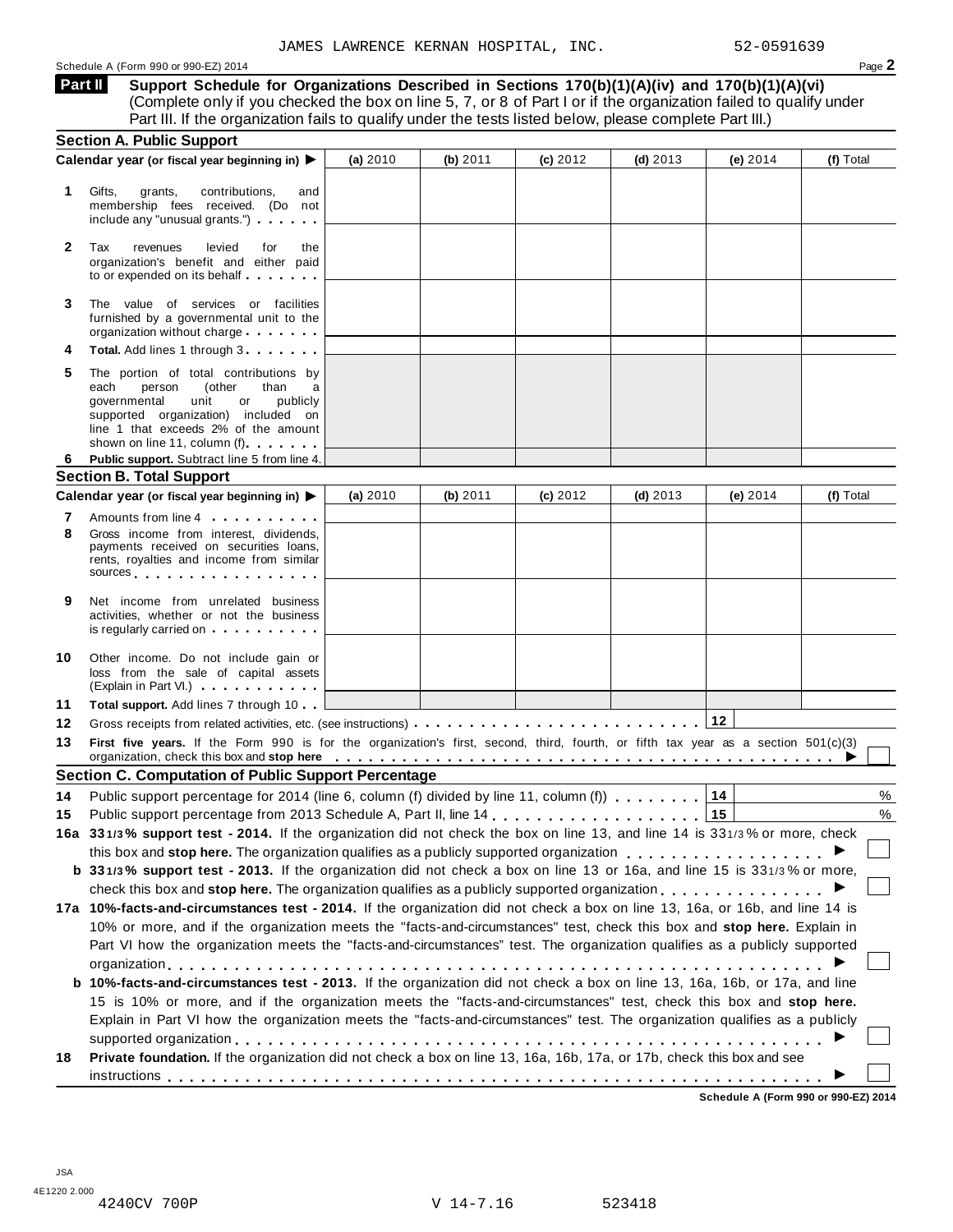#### Schedule <sup>A</sup> (Form <sup>990</sup> or 990-EZ) <sup>2014</sup> Page **3**

**Part III**

| <b>III</b> Support Schedule for Organizations Described in Section 509(a)(2) |  |
|------------------------------------------------------------------------------|--|
|------------------------------------------------------------------------------|--|

(Complete only if you checked the box on line 9 of Part I or if the organization failed to qualify under Part II. If the organization fails to qualify under the tests listed below, please complete Part II.)

|              | Calendar year (or fiscal year beginning in) $\blacktriangleright$                                                                                                                                                                                            | (a) 2010 | (b) 2011   | (c) 2012 | $(d)$ 2013 | (e) $2014$ | (f) Total |
|--------------|--------------------------------------------------------------------------------------------------------------------------------------------------------------------------------------------------------------------------------------------------------------|----------|------------|----------|------------|------------|-----------|
| $\mathbf{1}$ | Gifts, grants, contributions, and membership fees                                                                                                                                                                                                            |          |            |          |            |            |           |
|              | received. (Do not include any "unusual grants.")                                                                                                                                                                                                             |          |            |          |            |            |           |
| 2            | Gross receipts from admissions, merchandise                                                                                                                                                                                                                  |          |            |          |            |            |           |
|              | sold or services performed, or facilities                                                                                                                                                                                                                    |          |            |          |            |            |           |
|              | furnished in any activity that is related to the                                                                                                                                                                                                             |          |            |          |            |            |           |
|              | organization's tax-exempt purpose                                                                                                                                                                                                                            |          |            |          |            |            |           |
| 3            | Gross receipts from activities that are not an                                                                                                                                                                                                               |          |            |          |            |            |           |
|              | unrelated trade or business under section 513                                                                                                                                                                                                                |          |            |          |            |            |           |
| 4            | Tax<br>revenues<br>levied<br>for<br>the                                                                                                                                                                                                                      |          |            |          |            |            |           |
|              | organization's benefit and either paid                                                                                                                                                                                                                       |          |            |          |            |            |           |
|              | to or expended on its behalf                                                                                                                                                                                                                                 |          |            |          |            |            |           |
| 5            | The value of services or facilities                                                                                                                                                                                                                          |          |            |          |            |            |           |
|              | furnished by a governmental unit to the                                                                                                                                                                                                                      |          |            |          |            |            |           |
|              | organization without charge                                                                                                                                                                                                                                  |          |            |          |            |            |           |
| 6            | Total. Add lines 1 through 5                                                                                                                                                                                                                                 |          |            |          |            |            |           |
|              | 7a Amounts included on lines 1, 2, and 3                                                                                                                                                                                                                     |          |            |          |            |            |           |
|              | received from disqualified persons                                                                                                                                                                                                                           |          |            |          |            |            |           |
|              | <b>b</b> Amounts included on lines 2 and 3<br>received from other than disqualified                                                                                                                                                                          |          |            |          |            |            |           |
|              | persons that exceed the greater of \$5,000                                                                                                                                                                                                                   |          |            |          |            |            |           |
|              | or 1% of the amount on line 13 for the year                                                                                                                                                                                                                  |          |            |          |            |            |           |
|              | c Add lines 7a and 7b                                                                                                                                                                                                                                        |          |            |          |            |            |           |
| 8            | <b>Public support</b> (Subtract line 7c from                                                                                                                                                                                                                 |          |            |          |            |            |           |
|              | $line 6.)$ $\ldots$ $\ldots$ $\ldots$ $\ldots$ $\ldots$ $\ldots$                                                                                                                                                                                             |          |            |          |            |            |           |
|              | <b>Section B. Total Support</b>                                                                                                                                                                                                                              | (a) 2010 | (b) $2011$ | (c) 2012 | (d) $2013$ | (e) $2014$ | (f) Total |
|              | Calendar year (or fiscal year beginning in) $\blacktriangleright$                                                                                                                                                                                            |          |            |          |            |            |           |
| 9.           | Amounts from line 6.<br>10a Gross income from interest, dividends,                                                                                                                                                                                           |          |            |          |            |            |           |
|              | payments received on securities loans,                                                                                                                                                                                                                       |          |            |          |            |            |           |
|              | rents, royalties and income from similar                                                                                                                                                                                                                     |          |            |          |            |            |           |
|              | sources and the set of the set of the set of the set of the set of the set of the set of the set of the set of                                                                                                                                               |          |            |          |            |            |           |
|              | <b>b</b> Unrelated business taxable income (less                                                                                                                                                                                                             |          |            |          |            |            |           |
|              | section 511 taxes) from businesses                                                                                                                                                                                                                           |          |            |          |            |            |           |
|              | acquired after June 30, 1975                                                                                                                                                                                                                                 |          |            |          |            |            |           |
|              | c Add lines 10a and 10b                                                                                                                                                                                                                                      |          |            |          |            |            |           |
| 11           | Net income from unrelated business<br>activities not included in line 10b,                                                                                                                                                                                   |          |            |          |            |            |           |
|              | whether or not the business is regularly                                                                                                                                                                                                                     |          |            |          |            |            |           |
|              | carried on with a series and series are a series of the series of the series of the series of the series of th                                                                                                                                               |          |            |          |            |            |           |
| 12           | Other income. Do not include gain or                                                                                                                                                                                                                         |          |            |          |            |            |           |
|              | loss from the sale of capital assets                                                                                                                                                                                                                         |          |            |          |            |            |           |
|              | (Explain in Part VI.) <b>All Accords</b>                                                                                                                                                                                                                     |          |            |          |            |            |           |
| 13           | Total support. (Add lines 9, 10c, 11,                                                                                                                                                                                                                        |          |            |          |            |            |           |
|              | and 12.) $\ldots$ $\ldots$ $\ldots$ $\ldots$ $\ldots$                                                                                                                                                                                                        |          |            |          |            |            |           |
| 14           | First five years. If the Form 990 is for the organization's first, second, third, fourth, or fifth tax year as a section 501(c)(3)                                                                                                                           |          |            |          |            |            |           |
|              | <b>Section C. Computation of Public Support Percentage</b>                                                                                                                                                                                                   |          |            |          |            |            |           |
| 15           | Public support percentage for 2014 (line 8, column (f) divided by line 13, column (f))<br>[11]                                                                                                                                                               |          |            |          |            | 15         | %         |
| 16           | Public support percentage from 2013 Schedule A, Part III, line 15.                                                                                                                                                                                           |          |            |          |            | 16         | %         |
|              | Section D. Computation of Investment Income Percentage                                                                                                                                                                                                       |          |            |          |            |            |           |
| 17           | Investment income percentage for 2014 (line 10c, column (f) divided by line 13, column (f)                                                                                                                                                                   |          |            |          |            | 17         | $\%$      |
| 18           | Investment income percentage from 2013 Schedule A, Part III, line 17                                                                                                                                                                                         |          |            |          |            | 18         | %         |
|              | 19a 331/3% support tests - 2014. If the organization did not check the box on line 14, and line 15 is more than 331/3%, and line                                                                                                                             |          |            |          |            |            |           |
|              | 17 is not more than 331/3%, check this box and stop here. The organization qualifies as a publicly supported organization                                                                                                                                    |          |            |          |            |            |           |
|              |                                                                                                                                                                                                                                                              |          |            |          |            |            |           |
|              |                                                                                                                                                                                                                                                              |          |            |          |            |            |           |
|              | <b>b</b> 331/3% support tests - 2013. If the organization did not check a box on line 14 or line 19a, and line 16 is more than 331/3%, and                                                                                                                   |          |            |          |            |            |           |
| 20           | line 18 is not more than 331/3%, check this box and stop here. The organization qualifies as a publicly supported organization<br>Private foundation. If the organization did not check a box on line 14, 19a, or 19b, check this box and see instructions ▶ |          |            |          |            |            |           |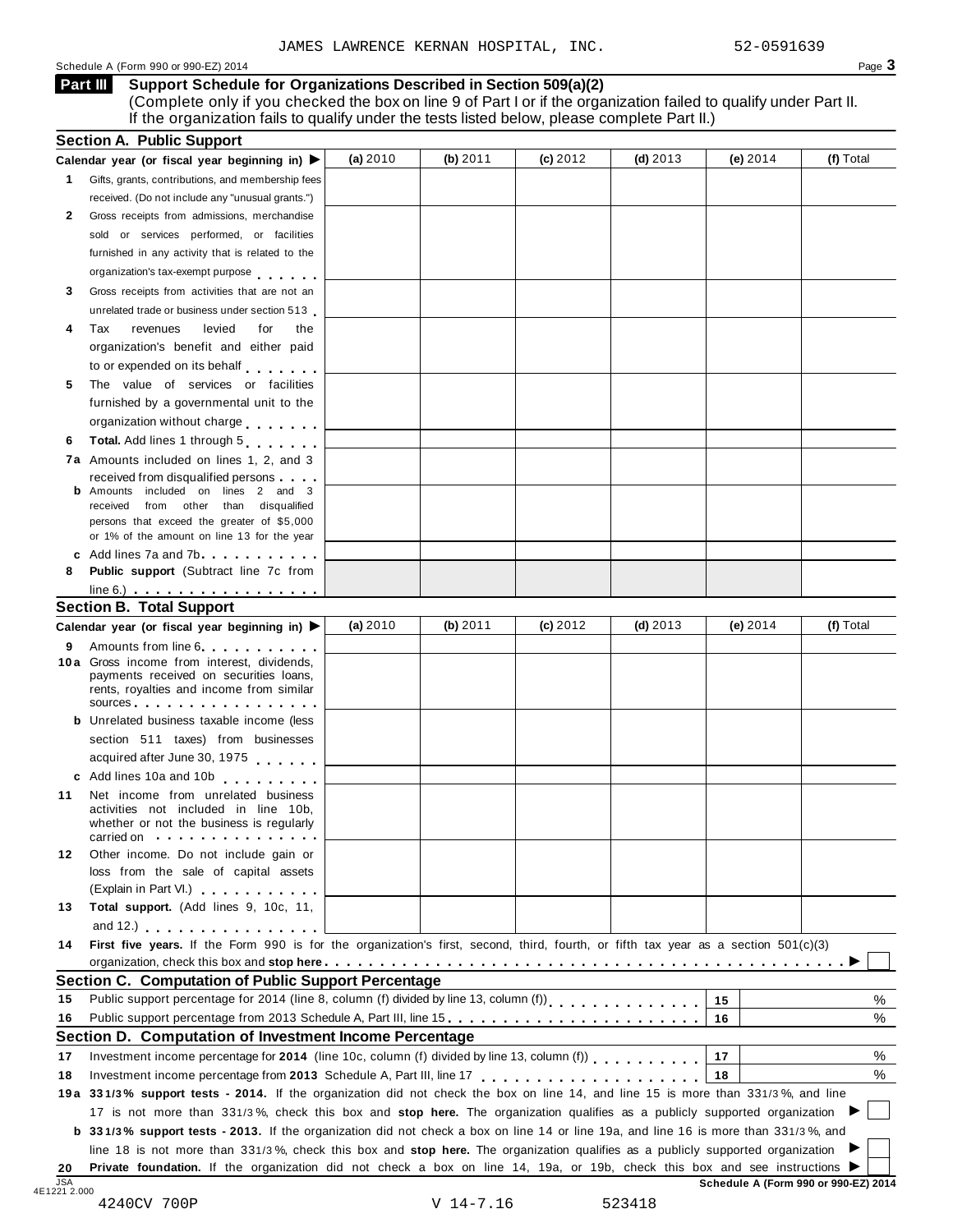**Yes No**

**2**

**3a**

**3b**

**3c**

**4a**

**4b**

**4c**

**5a**

**5b 5c**

**6**

**7**

**8**

**9a**

**9b**

**9c**

**10a**

**10b**

#### **Part IV Supporting Organizations**

(Complete only if you checked a box on line 11 of Part I. If you checked 11a of Part I, complete Sections A and B. If you checked 11b of Part I, complete Sections A and C. If you checked 11c of Part I, complete Sections A, D, and E. If you checked 11d of Part I, complete Sections A and D, and complete Part V.)

#### **Section A. All Supporting Organizations**

- **1** Are all of the organization's supported organizations listed by name in the organization's governing documents? *If* "*No,*" *describe in Part VI how the supported organizations are designated. If designated by class or purpose, describe the designation. If historic and continuing relationship, explain.* **1**
- **2** Did the organization have any supported organization that does not have an IRS determination of status under section 509(a)(1) or (2)? *If*"*Yes,*" *explain in Part VI how the organization determined that the supported organization was described in section 509(a)(1) or (2).*
- **3 a** Did the organization have a supported organization described in section 501(c)(4), (5), or (6)? *If* "*Yes,*" *answer (b) and (c) below.*
- **b** Did the organization confirm that each supported organization qualified under section 501(c)(4), (5), or (6) and | satisfied the public support tests under section 509(a)(2)? *If* "*Yes,*" *describe in Part VI when and how the organization made the determination.*
- **c** Did the organization ensure that all support to such organizations was used exclusively for section 170(c)(2) (B) purposes? *If*"*Yes,*" *explain in Part VI what controls the organization put in place to ensure such use.*
- **4 a** Was any supported organization not organized in the United States ("foreign supported organization")? *If* "*Yes*" *and if you checked 11a or 11b in Part I, answer (b) and (c) below.*
- **b** Did the organization have ultimate control and discretion in deciding whether to make grants to the foreign | supported organization? *If* "*Yes,*" *describe in Part VI how the organization had such control and discretion despite being controlled or supervised by or in connection with its supported organizations.*
- **c** Did the organization support any foreign supported organization that does not have an IRS determination under sections 501(c)(3) and 509(a)(1) or (2)? *If* "*Yes,*" *explain in Part VI what controls the organization used to ensure that all support to the foreign supported organization was used exclusively for section 170(c)(2)(B) purposes.*
- **5 a** Did the organization add, substitute, or remove any supported organizations during the tax year? *If* "*Yes,*" answer (b) and (c) below (if applicable). Also, provide detail in Part VI, including (i) the names and EIN *numbers of the supported organizations added, substituted, or removed, (ii) the reasons for each such action,* (iii) the authority under the organization's organizing document authorizing such action, and (iv) how the action *was accomplished (such as by amendment to the organizing document).*
- **b** Type I or Type II only. Was any added or substituted supported organization part of a class already | designated in the organization's organizing document?
- **c Substitutions only.** Was the substitution the result of an event beyond the organization's control?
- **6** Did the organization provide support (whether in the form of grants or the provision of services or facilities) to anyone other than (a) its supported organizations; (b) individuals that are part of the charitable class benefited by one or more of its supported organizations; or (c) other supporting organizations that also support or benefit one or more of the filing organization's supported organizations? *If* "*Yes,*" *provide detail in Part VI.*
- **7** Did the organization provide a grant, loan, compensation, or other similar payment to a substantial contributor (defined in IRC 4958(c)(3)(C)), a family member of a substantial contributor, or a 35-percent controlled entity with regard to a substantial contributor? *If*"*Yes,*" *complete Part I of Schedule L (Form 990).*
- **8** Did the organization make a loan to a disqualified person (as defined in section 4958) not described in line 7? *If* "*Yes,*" *complete Part I of Schedule L (Form 990).*
- **9 a** Was the organization controlled directly or indirectly at any time during the tax year by one or more  $|$ disqualified persons as defined in section 4946 (other than foundation managers and organizations described in section 509(a)(1) or (2))? *If*"*Yes,*" *provide detail in Part VI.*
- **b** Did one or more disqualified persons (as defined in line 9(a)) hold a controlling interest in any entity in which | the supporting organization had an interest? *If*"*Yes,*" *provide detail in Part VI.*
- **c** Did a disqualified person (as defined in line 9(a)) have an ownership interest in, or derive any personal benefit from, assets in which the supporting organization also had an interest? *If*"*Yes,*" *provide detail in Part VI.*
- **10a** Was the organization subject to the excess business holdings rules of IRC 4943 because of IRC 4943(f) | (regarding certain Type II supporting organizations, and all Type III non-functionally integrated supporting organizations)? *If*"*Yes,*" *answer (b) below.*
	- **b** Did the organization have any excess business holdings in the tax year? *(Use Schedule C, Form 4720, to determine whether the organization had excess business holdings.)*

4E1229 2.000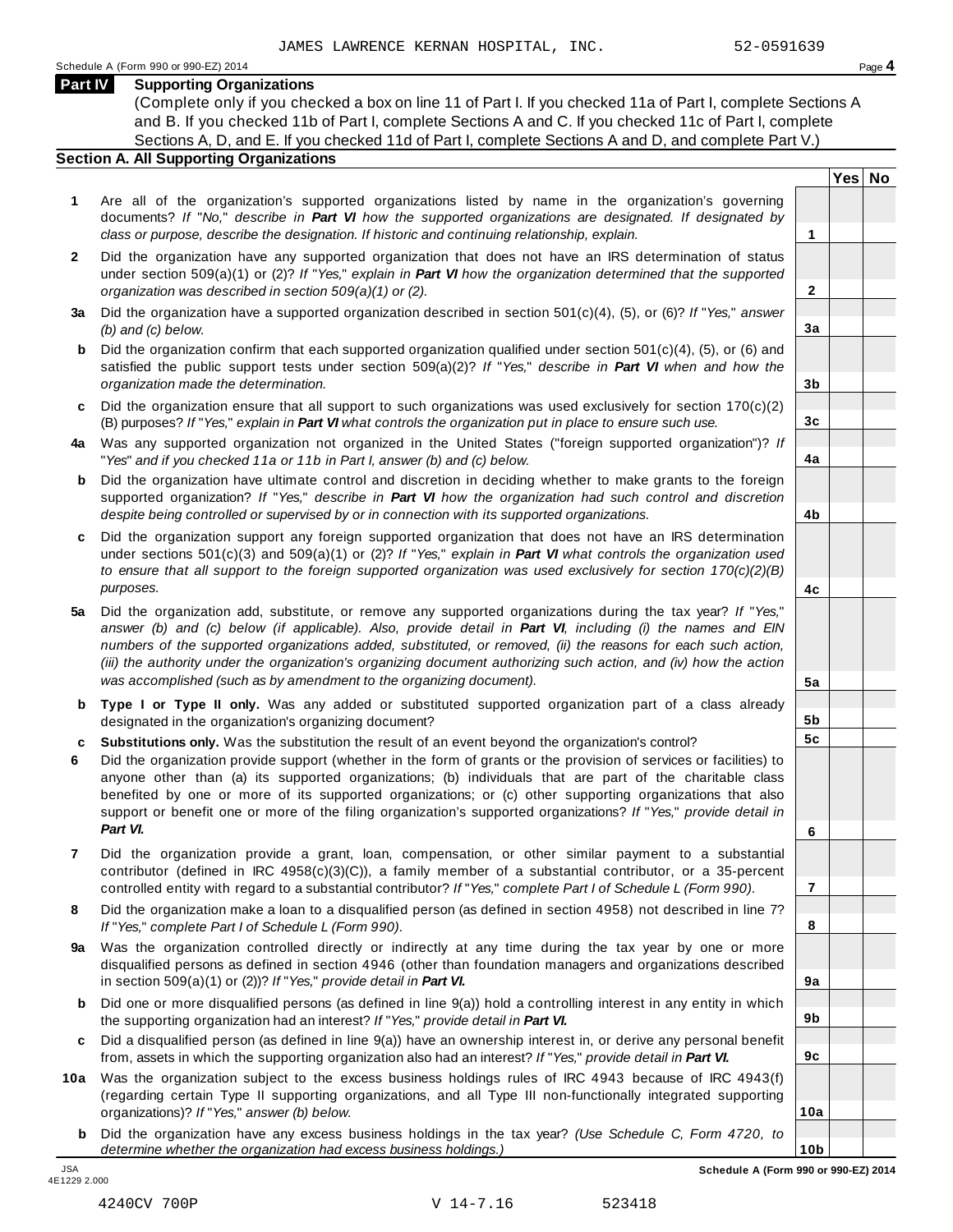| Part IV          | <b>Supporting Organizations (continued)</b>                                                                                                                                                                                                                                                                                                                                                                                                                                                                                                                                                                                                                                  |                         |        |  |
|------------------|------------------------------------------------------------------------------------------------------------------------------------------------------------------------------------------------------------------------------------------------------------------------------------------------------------------------------------------------------------------------------------------------------------------------------------------------------------------------------------------------------------------------------------------------------------------------------------------------------------------------------------------------------------------------------|-------------------------|--------|--|
|                  |                                                                                                                                                                                                                                                                                                                                                                                                                                                                                                                                                                                                                                                                              |                         | Yes No |  |
| 11               | Has the organization accepted a gift or contribution from any of the following persons?                                                                                                                                                                                                                                                                                                                                                                                                                                                                                                                                                                                      |                         |        |  |
| a                | A person who directly or indirectly controls, either alone or together with persons described in (b) and (c)                                                                                                                                                                                                                                                                                                                                                                                                                                                                                                                                                                 |                         |        |  |
|                  | below, the governing body of a supported organization?                                                                                                                                                                                                                                                                                                                                                                                                                                                                                                                                                                                                                       | 11a                     |        |  |
|                  | <b>b</b> A family member of a person described in (a) above?                                                                                                                                                                                                                                                                                                                                                                                                                                                                                                                                                                                                                 | 11 <sub>b</sub>         |        |  |
|                  | c A 35% controlled entity of a person described in (a) or (b) above? If "Yes" to a, b, or c, provide detail in Part VI.                                                                                                                                                                                                                                                                                                                                                                                                                                                                                                                                                      | 11c                     |        |  |
|                  | <b>Section B. Type I Supporting Organizations</b>                                                                                                                                                                                                                                                                                                                                                                                                                                                                                                                                                                                                                            |                         |        |  |
|                  |                                                                                                                                                                                                                                                                                                                                                                                                                                                                                                                                                                                                                                                                              |                         | Yes No |  |
| 1                | Did the directors, trustees, or membership of one or more supported organizations have the power to<br>regularly appoint or elect at least a majority of the organization's directors or trustees at all times during the<br>tax year? If "No," describe in Part VI how the supported organization(s) effectively operated, supervised, or<br>controlled the organization's activities. If the organization had more than one supported organization,<br>describe how the powers to appoint and/or remove directors or trustees were allocated among the supported<br>organizations and what conditions or restrictions, if any, applied to such powers during the tax year. | 1                       |        |  |
| 2                | Did the organization operate for the benefit of any supported organization other than the supported<br>organization(s) that operated, supervised, or controlled the supporting organization? If "Yes," explain in Part<br>VI how providing such benefit carried out the purposes of the supported organization(s) that operated,<br>supervised, or controlled the supporting organization.                                                                                                                                                                                                                                                                                   | $\overline{\mathbf{c}}$ |        |  |
|                  | <b>Section C. Type II Supporting Organizations</b>                                                                                                                                                                                                                                                                                                                                                                                                                                                                                                                                                                                                                           |                         |        |  |
|                  |                                                                                                                                                                                                                                                                                                                                                                                                                                                                                                                                                                                                                                                                              |                         | Yes No |  |
| 1                | Were a majority of the organization's directors or trustees during the tax year also a majority of the directors<br>or trustees of each of the organization's supported organization(s)? If "No," describe in Part VI how control<br>or management of the supporting organization was vested in the same persons that controlled or managed<br>the supported organization(s).                                                                                                                                                                                                                                                                                                |                         |        |  |
|                  |                                                                                                                                                                                                                                                                                                                                                                                                                                                                                                                                                                                                                                                                              | 1                       |        |  |
|                  | Section D. All Type III Supporting Organizations                                                                                                                                                                                                                                                                                                                                                                                                                                                                                                                                                                                                                             |                         |        |  |
| 1                | Did the organization provide to each of its supported organizations, by the last day of the fifth month of the<br>organization's tax year, (1) a written notice describing the type and amount of support provided during the prior<br>tax year, (2) a copy of the Form 990 that was most recently filed as of the date of notification, and (3) copies of<br>the organization's governing documents in effect on the date of notification, to the extent not previously<br>provided?                                                                                                                                                                                        | 1                       | Yes No |  |
| 2                | Were any of the organization's officers, directors, or trustees either (i) appointed or elected by the supported                                                                                                                                                                                                                                                                                                                                                                                                                                                                                                                                                             |                         |        |  |
|                  | organization(s) or (ii) serving on the governing body of a supported organization? If "No," explain in Part VI how<br>the organization maintained a close and continuous working relationship with the supported organization(s).                                                                                                                                                                                                                                                                                                                                                                                                                                            | $\mathbf{2}$            |        |  |
| 3                | By reason of the relationship described in (2), did the organization's supported organizations have a<br>significant voice in the organization's investment policies and in directing the use of the organization's<br>income or assets at all times during the tax year? If "Yes," describe in Part VI the role the organization's<br>supported organizations played in this regard.                                                                                                                                                                                                                                                                                        | 3                       |        |  |
|                  | Section E. Type III Functionally-Integrated Supporting Organizations                                                                                                                                                                                                                                                                                                                                                                                                                                                                                                                                                                                                         |                         |        |  |
| 1<br>а<br>b<br>c | Check the box next to the method that the organization used to satisfy the Integral Part Test during the year (see instructions):<br>The organization satisfied the Activities Test. Complete line 2 below.<br>The organization is the parent of each of its supported organizations. Complete line 3 below.<br>The organization supported a governmental entity. Describe in Part VI how you supported a government entity (see instructions).                                                                                                                                                                                                                              |                         |        |  |
|                  |                                                                                                                                                                                                                                                                                                                                                                                                                                                                                                                                                                                                                                                                              |                         | Yes No |  |
| 2<br>a           | Activities Test. Answer (a) and (b) below.<br>Did substantially all of the organization's activities during the tax year directly further the exempt purposes of<br>the supported organization(s) to which the organization was responsive? If "Yes," then in Part VI identify<br>those supported organizations and explain how these activities directly furthered their exempt purposes,                                                                                                                                                                                                                                                                                   |                         |        |  |
|                  | how the organization was responsive to those supported organizations, and how the organization determined<br>that these activities constituted substantially all of its activities.                                                                                                                                                                                                                                                                                                                                                                                                                                                                                          | 2a                      |        |  |
| b                | Did the activities described in (a) constitute activities that, but for the organization's involvement, one or more<br>of the organization's supported organization(s) would have been engaged in? If "Yes," explain in Part VI the<br>reasons for the organization's position that its supported organization(s) would have engaged in these<br>activities but for the organization's involvement.                                                                                                                                                                                                                                                                          | 2 <sub>b</sub>          |        |  |
|                  |                                                                                                                                                                                                                                                                                                                                                                                                                                                                                                                                                                                                                                                                              |                         |        |  |
| 3<br>a           | Parent of Supported Organizations. Answer (a) and (b) below.<br>Did the organization have the power to regularly appoint or elect a majority of the officers, directors, or                                                                                                                                                                                                                                                                                                                                                                                                                                                                                                  |                         |        |  |
|                  | trustees of each of the supported organizations? Provide details in Part VI.<br><b>b</b> Did the organization exercise a substantial degree of direction over the policies, programs, and activities of each                                                                                                                                                                                                                                                                                                                                                                                                                                                                 | 3a                      |        |  |

**3b b** Did the organization exercise a substantial degree of direction over the policies, programs, and activities of each  $|$ of its supported organizations? *If"Yes," describe in Part VI the role played by the organization in this regard.* JSA **Schedule A (Form 990 or 990-EZ) 2014**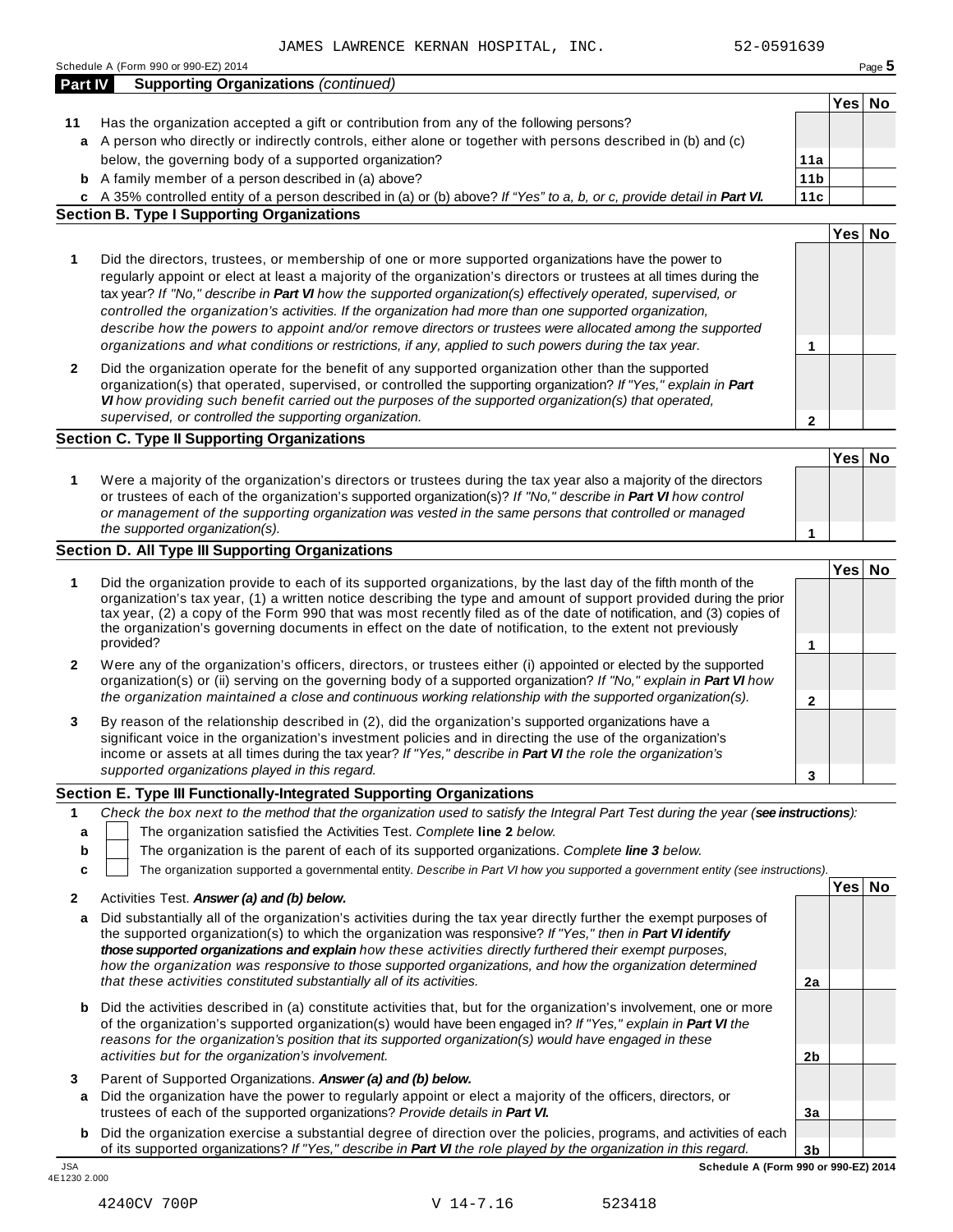| Schedule A (Form 990 or 990-EZ) 2014                                                                                               |                |                | Page $6$                       |
|------------------------------------------------------------------------------------------------------------------------------------|----------------|----------------|--------------------------------|
| Part V<br>Type III Non-Functionally Integrated 509(a)(3) Supporting Organizations                                                  |                |                |                                |
| Check here if the organization satisfied the Integral Part Test as a qualifying trust on Nov. 20, 1970. See instructions. All<br>1 |                |                |                                |
| other Type III non-functionally integrated supporting organizations must complete Sections A through E.                            |                |                |                                |
| <b>Section A - Adjusted Net Income</b>                                                                                             |                | (A) Prior Year | (B) Current Year               |
|                                                                                                                                    |                |                | (optional)                     |
| 1 Net short-term capital gain                                                                                                      | 1              |                |                                |
| 2 Recoveries of prior-year distributions                                                                                           | $\mathbf 2$    |                |                                |
| 3 Other gross income (see instructions)                                                                                            | 3              |                |                                |
| 4 Add lines 1 through 3                                                                                                            | 4              |                |                                |
| 5 Depreciation and depletion                                                                                                       | 5              |                |                                |
| 6 Portion of operating expenses paid or incurred for production or                                                                 |                |                |                                |
| collection of gross income or for management, conservation, or                                                                     |                |                |                                |
| maintenance of property held for production of income (see instructions)                                                           | 6              |                |                                |
| 7 Other expenses (see instructions)                                                                                                | $\overline{7}$ |                |                                |
| 8 Adjusted Net Income (subtract lines 5, 6 and 7 from line 4)                                                                      | 8              |                |                                |
| <b>Section B - Minimum Asset Amount</b>                                                                                            |                | (A) Prior Year | (B) Current Year<br>(optional) |
| 1 Aggregate fair market value of all non-exempt-use assets (see                                                                    |                |                |                                |
| instructions for short tax year or assets held for part of year):                                                                  |                |                |                                |
| a Average monthly value of securities                                                                                              | 1a             |                |                                |
| <b>b</b> Average monthly cash balances                                                                                             | 1 <sub>b</sub> |                |                                |
| c Fair market value of other non-exempt-use assets                                                                                 | 1c             |                |                                |
| d Total (add lines 1a, 1b, and 1c)                                                                                                 | 1 <sub>d</sub> |                |                                |
| e Discount claimed for blockage or other                                                                                           |                |                |                                |
| factors (explain in detail in Part VI):                                                                                            |                |                |                                |
| 2 Acquisition indebtedness applicable to non-exempt-use assets                                                                     | $\mathbf{2}$   |                |                                |
| 3 Subtract line 2 from line 1d                                                                                                     | 3              |                |                                |
| 4 Cash deemed held for exempt use. Enter 1-1/2% of line 3 (for greater amount,                                                     |                |                |                                |
| see instructions).                                                                                                                 | 4              |                |                                |
| 5 Net value of non-exempt-use assets (subtract line 4 from line 3)                                                                 | 5              |                |                                |
| 6 Multiply line 5 by .035                                                                                                          | 6              |                |                                |
| 7 Recoveries of prior-year distributions                                                                                           | $\overline{7}$ |                |                                |
| 8 Minimum Asset Amount (add line 7 to line 6)                                                                                      | 8              |                |                                |
| <b>Section C - Distributable Amount</b>                                                                                            |                |                | <b>Current Year</b>            |
| 1 Adjusted net income for prior year (from Section A, line 8, Column A)                                                            | $\mathbf 1$    |                |                                |
| 2 Enter 85% of line 1                                                                                                              | $\mathbf 2$    |                |                                |
| 3 Minimum asset amount for prior year (from Section B, line 8, Column A)                                                           | 3              |                |                                |
| 4 Enter greater of line 2 or line 3                                                                                                | 4              |                |                                |
| 5 Income tax imposed in prior year                                                                                                 | 5              |                |                                |
| 6 Distributable Amount. Subtract line 5 from line 4, unless subject to                                                             |                |                |                                |
| emergency temporary reduction (see instructions)                                                                                   | 6              |                |                                |

**7** Check here if the current year is the organization's first as a non-functionally-integrated Type III supporting organization (see instructions).

**Schedule A (Form 990 or 990-EZ) 2014**

V 14-7.16 523418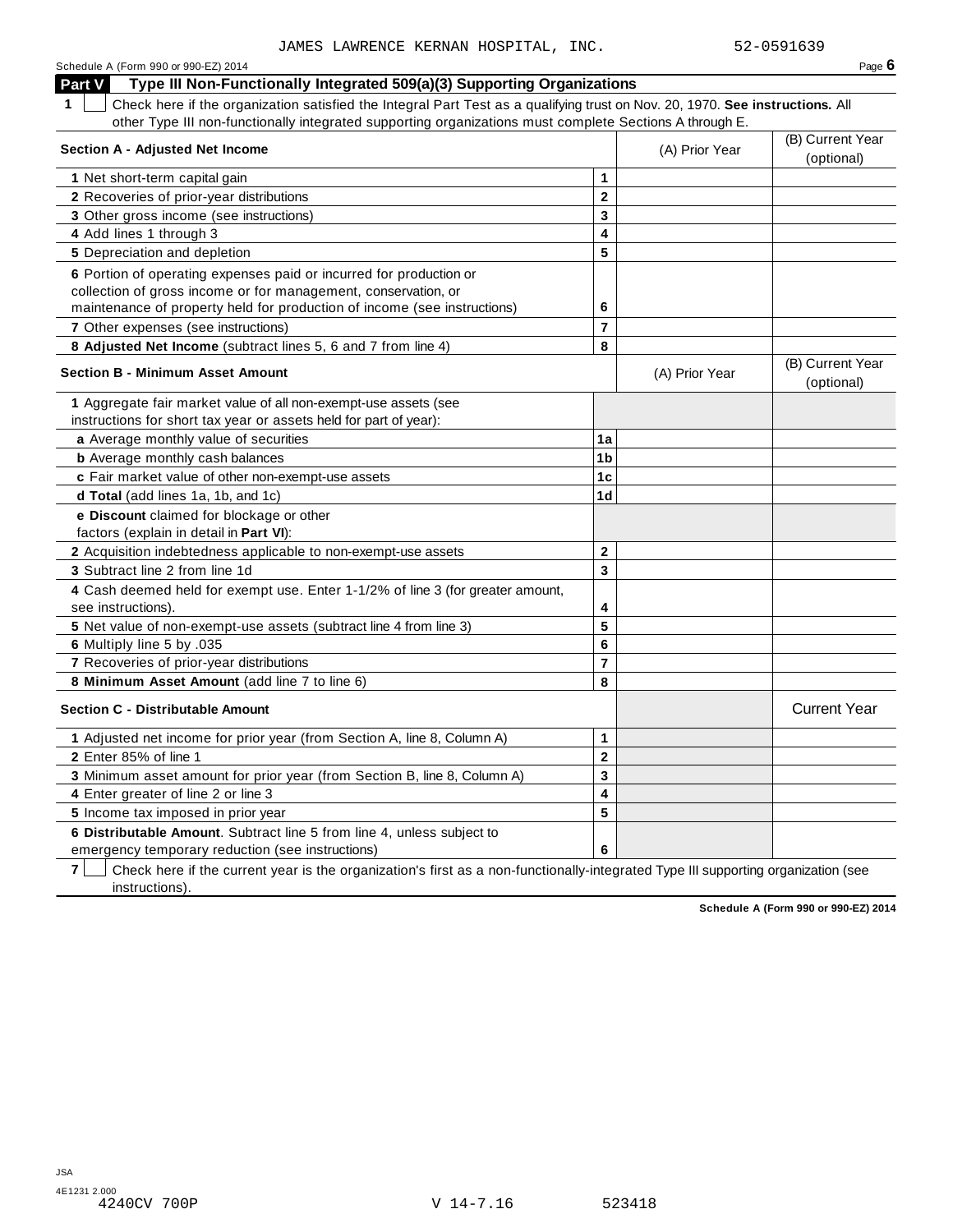| <b>Part V</b>  | Schedule A (Form 990 or 990-EZ) 2014<br>Type III Non-Functionally Integrated 509(a)(3) Supporting Organizations (continued) |                                    |                                               | Page 7                                           |
|----------------|-----------------------------------------------------------------------------------------------------------------------------|------------------------------------|-----------------------------------------------|--------------------------------------------------|
|                | <b>Section D - Distributions</b>                                                                                            |                                    |                                               | <b>Current Year</b>                              |
| 1              | Amounts paid to supported organizations to accomplish exempt purposes                                                       |                                    |                                               |                                                  |
| $\mathbf{2}$   | Amounts paid to perform activity that directly furthers exempt purposes of supported                                        |                                    |                                               |                                                  |
|                | organizations, in excess of income from activity                                                                            |                                    |                                               |                                                  |
| 3              | Administrative expenses paid to accomplish exempt purposes of supported organizations                                       |                                    |                                               |                                                  |
| 4              | Amounts paid to acquire exempt-use assets                                                                                   |                                    |                                               |                                                  |
| 5              | Qualified set-aside amounts (prior IRS approval required)                                                                   |                                    |                                               |                                                  |
| 6              | Other distributions (describe in Part VI). See instructions.                                                                |                                    |                                               |                                                  |
| 7              | Total annual distributions. Add lines 1 through 6.                                                                          |                                    |                                               |                                                  |
| 8              | Distributions to attentive supported organizations to which the organization is responsive                                  |                                    |                                               |                                                  |
|                | (provide details in Part VI). See instructions.                                                                             |                                    |                                               |                                                  |
| 9              | Distributable amount for 2014 from Section C, line 6                                                                        |                                    |                                               |                                                  |
| 10             | Line 8 amount divided by Line 9 amount                                                                                      |                                    |                                               |                                                  |
|                | Section E - Distribution Allocations (see instructions)                                                                     | (i)<br><b>Excess Distributions</b> | (ii)<br><b>Underdistributions</b><br>Pre-2014 | (iii)<br><b>Distributable</b><br>Amount for 2014 |
| 1              | Distributable amount for 2014 from Section C, line 6                                                                        |                                    |                                               |                                                  |
| $\mathbf{2}$   | Underdistributions, if any, for years prior to 2014                                                                         |                                    |                                               |                                                  |
|                | (reasonable cause required-see instructions)                                                                                |                                    |                                               |                                                  |
| 3              | Excess distributions carryover, if any, to 2014:                                                                            |                                    |                                               |                                                  |
| a              |                                                                                                                             |                                    |                                               |                                                  |
| b              |                                                                                                                             |                                    |                                               |                                                  |
| c              |                                                                                                                             |                                    |                                               |                                                  |
| d              |                                                                                                                             |                                    |                                               |                                                  |
| e              | From 2013                                                                                                                   |                                    |                                               |                                                  |
| f              | Total of lines 3a through e                                                                                                 |                                    |                                               |                                                  |
| g              | Applied to underdistributions of prior years                                                                                |                                    |                                               |                                                  |
| h              | Applied to 2014 distributable amount                                                                                        |                                    |                                               |                                                  |
| j.             | Carryover from 2009 not applied (see instructions)                                                                          |                                    |                                               |                                                  |
|                | Remainder. Subtract lines 3g, 3h, and 3i from 3f.                                                                           |                                    |                                               |                                                  |
| 4              | Distributions for 2014 from Section                                                                                         |                                    |                                               |                                                  |
|                | D, line 7:                                                                                                                  |                                    |                                               |                                                  |
| a              | Applied to underdistributions of prior years                                                                                |                                    |                                               |                                                  |
| b              | Applied to 2014 distributable amount                                                                                        |                                    |                                               |                                                  |
| c              | Remainder. Subtract lines 4a and 4b from 4.                                                                                 |                                    |                                               |                                                  |
| 5              | Remaining underdistributions for years prior to 2014, if                                                                    |                                    |                                               |                                                  |
|                | any. Subtract lines 3g and 4a from line 2 (if amount                                                                        |                                    |                                               |                                                  |
|                | greater than zero, see instructions).                                                                                       |                                    |                                               |                                                  |
| 6              | Remaining underdistributions for 2014. Subtract lines 3h                                                                    |                                    |                                               |                                                  |
|                | and 4b from line 1 (if amount greater than zero, see                                                                        |                                    |                                               |                                                  |
|                | instructions).                                                                                                              |                                    |                                               |                                                  |
| $\overline{7}$ | Excess distributions carryover to 2015. Add lines 3j                                                                        |                                    |                                               |                                                  |
|                | and 4c.                                                                                                                     |                                    |                                               |                                                  |
| 8              | Breakdown of line 7:                                                                                                        |                                    |                                               |                                                  |
| a              |                                                                                                                             |                                    |                                               |                                                  |
| b              |                                                                                                                             |                                    |                                               |                                                  |
| c              |                                                                                                                             |                                    |                                               |                                                  |
| d              | Excess from 2013                                                                                                            |                                    |                                               |                                                  |
| e              | Excess from 2014                                                                                                            |                                    |                                               |                                                  |
|                |                                                                                                                             |                                    |                                               | $(T_{2111} 000 - 000 - 000 - 000)$               |

**Schedule A (Form 990 or 990-EZ) 2014**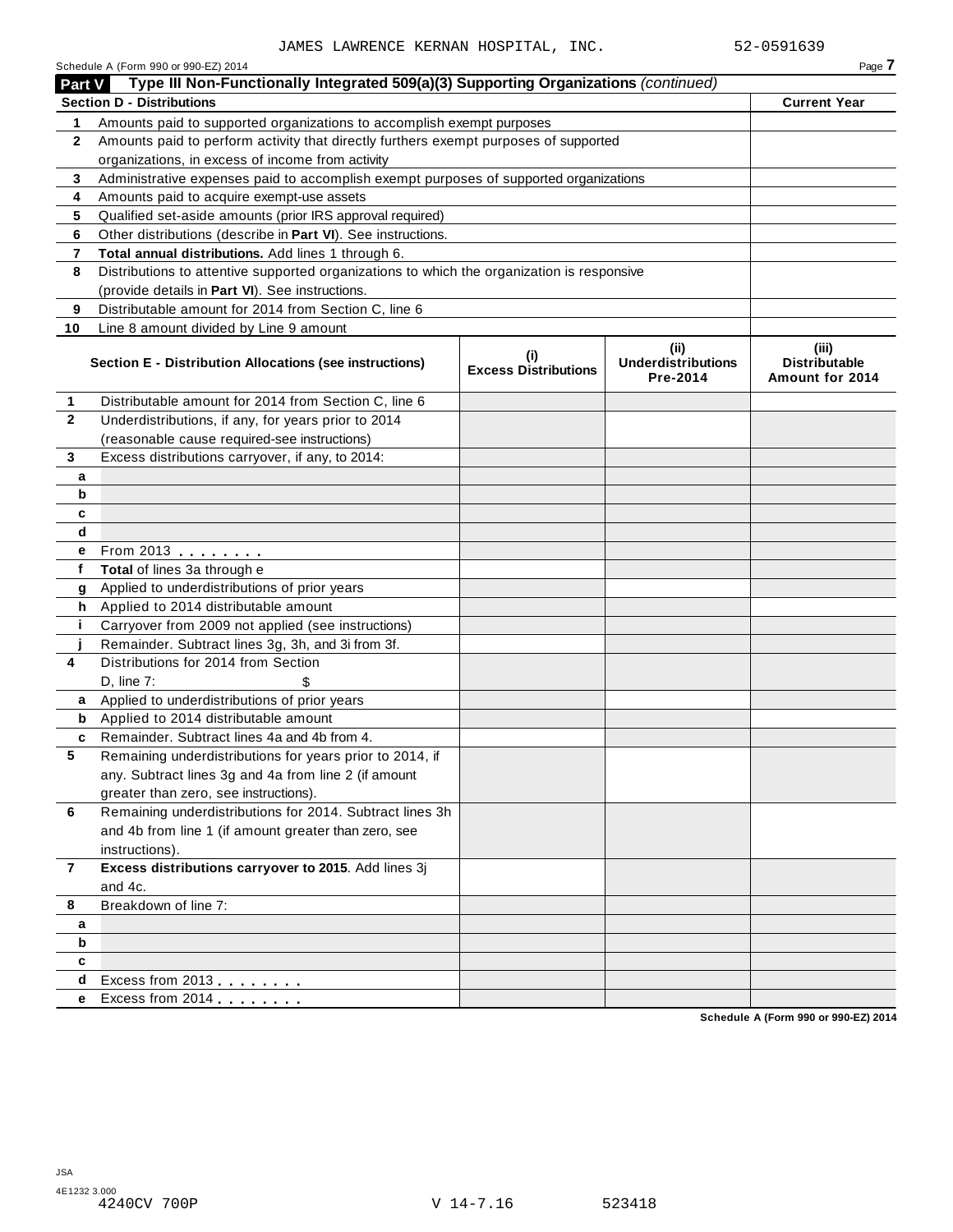Schedule A (Form 990 or 990-EZ) 2014 Page 8

Part VI Supplemental Information. Provide the explanations required by Part II, line 10; Part II, line 17a or 17b; and Part III, line 12. Also complete this part for any additional information. (See instructions).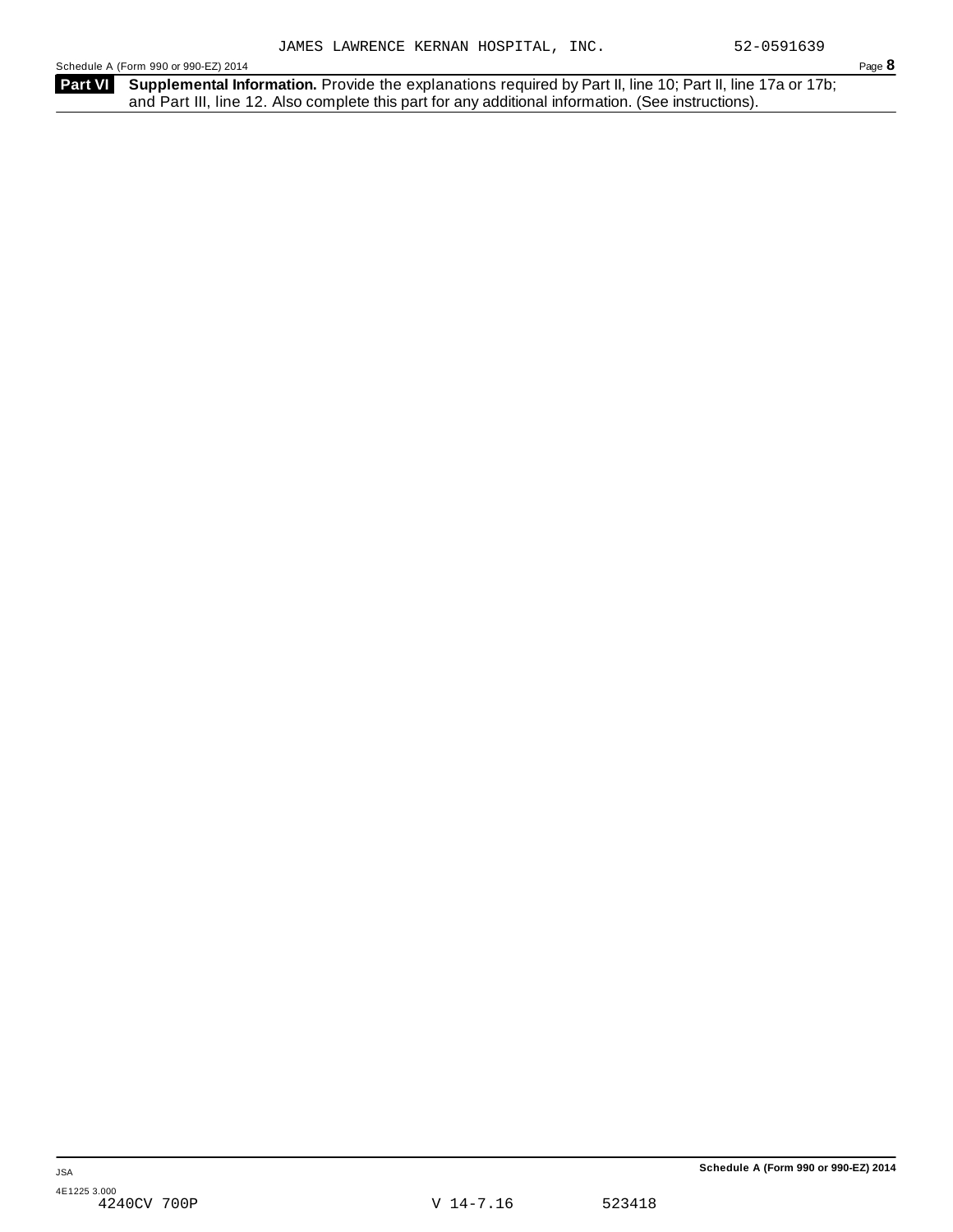**(Form 990, 990-EZ, or 990-PF)** Department of the Treasury<br>Internal Revenue Service

### **Schedule B chedule of Contributors**

**2014** 

| or 990-PF)<br>Department of the Treasury<br>Internal Revenue Service | Attach to Form 990, Form 990-EZ, or Form 990-PF.<br>Information about Schedule B (Form 990, 990-EZ, or 990-PF) and its instructions is at www.irs.gov/form990. | 2014                                  |
|----------------------------------------------------------------------|----------------------------------------------------------------------------------------------------------------------------------------------------------------|---------------------------------------|
| Name of the organization                                             |                                                                                                                                                                | <b>Employer identification number</b> |

JAMES LAWRENCE KERNAN HOSPITAL, INC.

52-0591639

#### **Organization type** (check one):

| Filers of:         | Section:                                                                  |
|--------------------|---------------------------------------------------------------------------|
| Form 990 or 990-EZ | $X$ 501(c)(3) (enter number) organization                                 |
|                    | 4947(a)(1) nonexempt charitable trust not treated as a private foundation |
|                    | 527 political organization                                                |
| Form 990-PF        | 501(c)(3) exempt private foundation                                       |
|                    | 4947(a)(1) nonexempt charitable trust treated as a private foundation     |
|                    | 501(c)(3) taxable private foundation                                      |
|                    |                                                                           |

Check if your organization is covered by the **General Rule** or a **Special Rule.**

**Note.** Only a section 501(c)(7), (8), or (10) organization can check boxes for both the General Rule and a Special Rule. See instructions.

#### **General Rule**

 $\text{X}$  For an organization filing Form 990, 990-EZ, or 990-PF that received, during the year, contributions totaling \$5,000 or more (in money or property) from any one contributor. Complete Parts I and II. See instructions for determining a contributor's total contributions.

#### **Special Rules**

For an organization described in section 501(c)(3) filing Form 990 or 990-EZ that met the 33 1/3 % support test of the regulations under sections 509(a)(1) and 170(b)(1)(A)(vi), that checked Schedule A (Form 990 or 990-EZ), Part II, line 13, 16a, or 16b, and that received from any one contributor, during the year, total contributions of the greater of **(1)** \$5,000 or **(2)** 2% of the amount on (i) Form 990, Part VIII, line 1h, or (ii) Form 990-EZ, line 1. Complete Parts I and II.

For an organization described in section 501(c)(7), (8), or (10) filing Form 990 or 990-EZ that received from any one contributor, during the year, total contributions of more than \$1,000 *exclusively* for religious, charitable, scientific, literary, or educational purposes, or the prevention of cruelty to children or animals. Complete Parts I, II, and III.

For an organization described in section 501(c)(7), (8), or (10) filing Form 990 or 990-EZ that received from any one contributor, during the year, contributions *exclusively* for religious, charitable, etc., purposes, but no such contributions totaled more than \$1,000. If this box is checked, enter here the total contributions that were received during the year for an *exclusively* religious, charitable, etc., purpose. Do not complete any of the parts unless the **General Rule** applies to this organization because it received *nonexclusively* religious, charitable, etc., contributions General Rule applies to this organization because it received *nonexclusively* religious, charitable, etc., contra<br>totaling \$5,000 or more during the year<br>experience in the security of the security of  $\frac{1}{2}$ 

**Caution.** An organization that is not covered by the General Rule and/or the Special Rules does not file Schedule B (Form 990, 990-EZ, or 990-PF), but it **must** answer "No" on Part IV, line 2, of its Form 990; or check the box on line H of its Form 990-EZ or on its Form 990-PF, Part I, line 2, to certify that it does not meet the filing requirements of Schedule B (Form 990, 990-EZ, or 990-PF).

For Paperwork Reduction Act Notice, see the Instructions for Form 990, 990-EZ, or 990-PF. Schedule B (Form 990, 990-EZ, or 990-PF) (2014)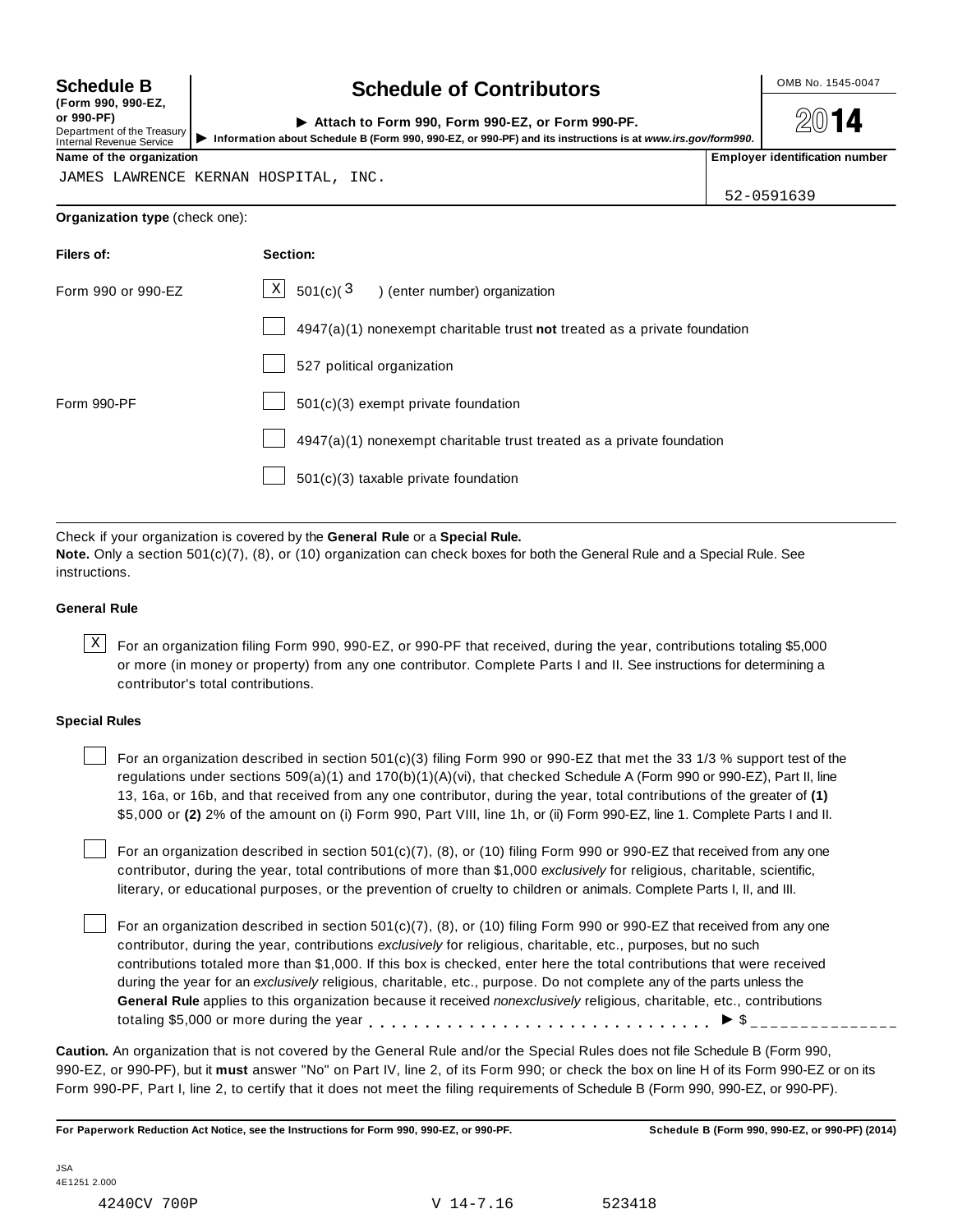**Name of organization Employer identification number** JAMES LAWRENCE KERNAN HOSPITAL, INC.

| Part I                  | Contributors (see instructions). Use duplicate copies of Part I if additional space is needed. |                                   |                                                                                       |
|-------------------------|------------------------------------------------------------------------------------------------|-----------------------------------|---------------------------------------------------------------------------------------|
| (a)<br>No.              | (b)<br>Name, address, and ZIP + 4                                                              | (c)<br><b>Total contributions</b> | (d)<br>Type of contribution                                                           |
| $\overline{\mathbf{1}}$ |                                                                                                | 2,530,000.<br>\$                  | Χ<br>Person<br>Payroll<br>Noncash<br>(Complete Part II for<br>noncash contributions.) |
| (a)<br>No.              | (b)<br>Name, address, and ZIP + 4                                                              | (c)<br><b>Total contributions</b> | (d)<br>Type of contribution                                                           |
|                         |                                                                                                | \$                                | Person<br>Payroll<br>Noncash<br>(Complete Part II for<br>noncash contributions.)      |
| (a)<br>No.              | (b)<br>Name, address, and ZIP + 4                                                              | (c)<br><b>Total contributions</b> | (d)<br>Type of contribution                                                           |
|                         |                                                                                                | \$                                | Person<br>Payroll<br>Noncash<br>(Complete Part II for<br>noncash contributions.)      |
| (a)<br>No.              | (b)<br>Name, address, and ZIP + 4                                                              | (c)<br><b>Total contributions</b> | (d)<br>Type of contribution                                                           |
|                         |                                                                                                | \$                                | Person<br>Payroll<br>Noncash<br>(Complete Part II for<br>noncash contributions.)      |
| (a)<br>No.              | (b)<br>Name, address, and ZIP + 4                                                              | (c)<br><b>Total contributions</b> | (d)<br>Type of contribution                                                           |
|                         |                                                                                                | $\mathcal{S}_{-}$                 | Person<br>Payroll<br>Noncash<br>(Complete Part II for<br>noncash contributions.)      |
| (a)<br>No.              | (b)<br>Name, address, and ZIP + 4                                                              | (c)<br><b>Total contributions</b> | (d)<br>Type of contribution                                                           |
|                         |                                                                                                | $\mathsf S$ .                     | Person<br>Payroll<br>Noncash<br>(Complete Part II for<br>noncash contributions.)      |

**Schedule B (Form 990, 990-EZ, or 990-PF) (2014)** JSA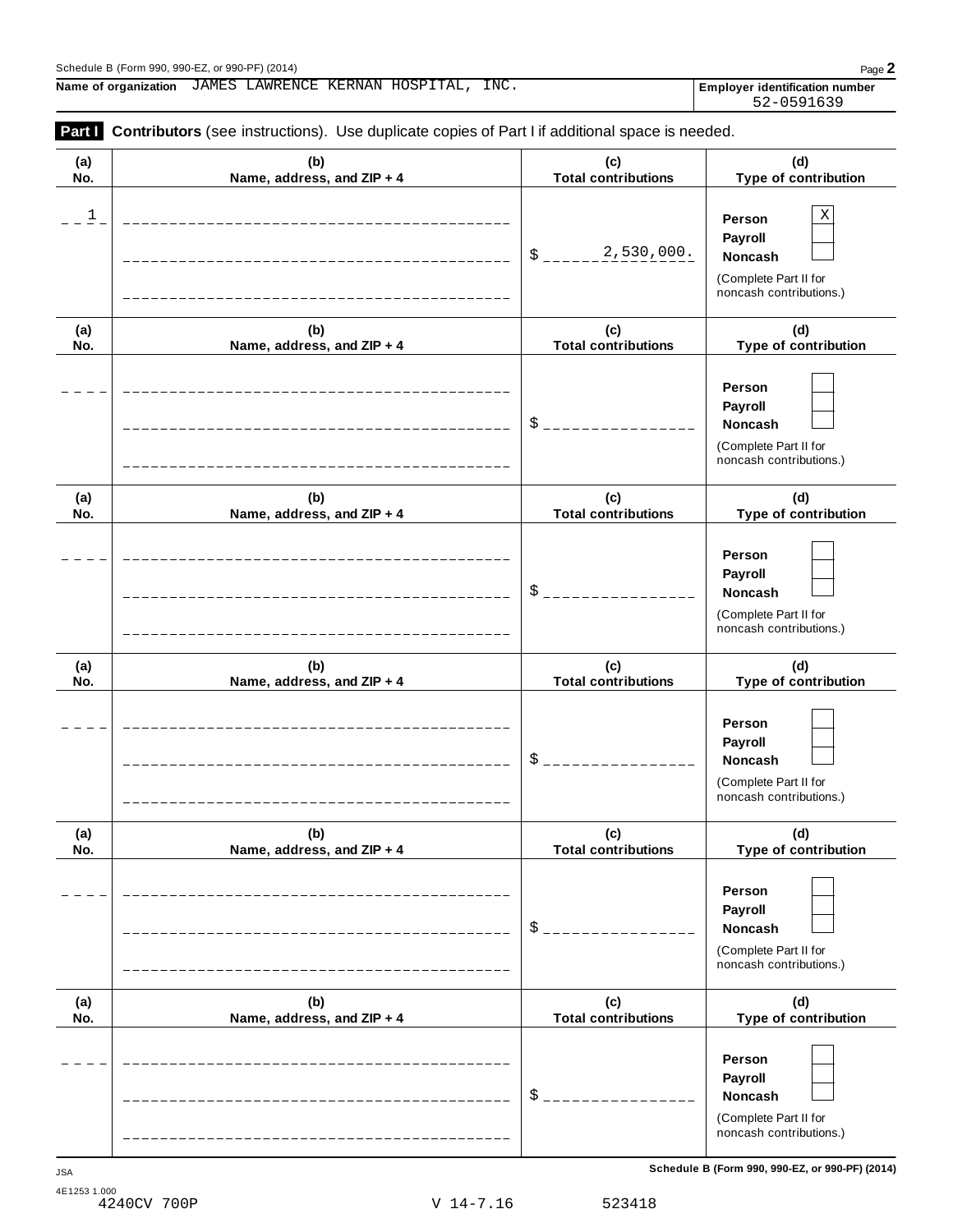**(a) No.**

**Name of organization Employer identification number** JAMES LAWRENCE KERNAN HOSPITAL, INC.

**(b)**

**Part II Noncash Property** (see instructions). Use duplicate copies of Part II if additional space is needed.

**(c)**

**from FMV (or estimate) Description of noncash property given Date received Part I (see instructions)**  $=$   $=$   $=$ \$ -------**(a) No. (c) (d) (b) from FMV (or estimate) Description of noncash property given Date received Part I (see instructions)**  $\frac{1}{2}$ \$ **(a) No. (c) (b) (d) from FMV (or estimate) Description of noncash property given Date received Part I (see instructions)**  $=$   $-$ \$ **(a) No. (c) (b) (d) from FMV (or estimate) Description of noncash property given Date received Part I (see instructions)**  $- - -$ \$ **(a) No. (c) (b) (d) from FMV (or estimate) Description of noncash property given Date received Part I (see instructions)** \$ **(a) No. (c) (b) (d) from FMV (or estimate) Description of noncash property given Date received Part I (see instructions)**

\$

$$
330, 330 - CL, 01, 330 - L
$$

**(d)**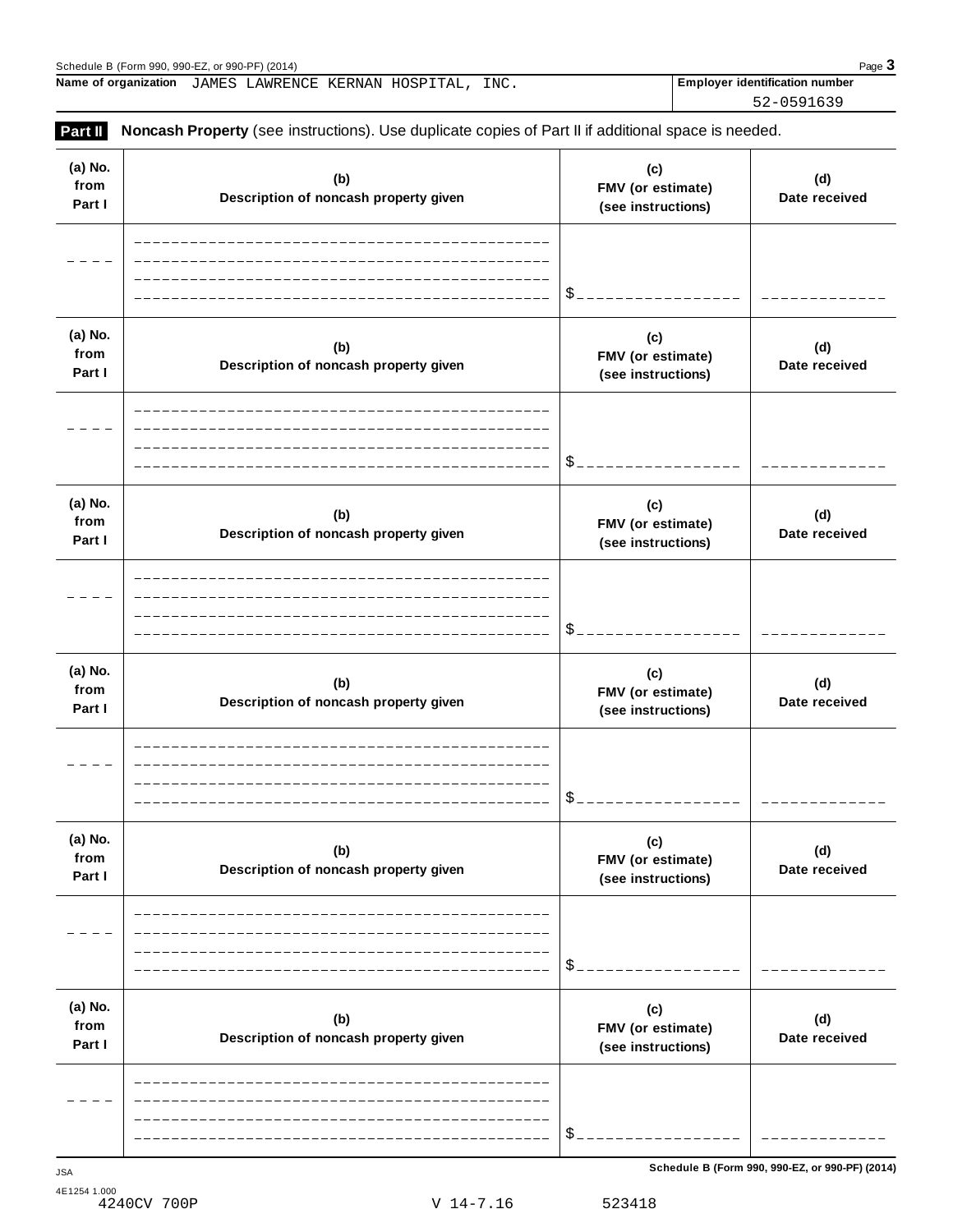|                             | Schedule B (Form 990, 990-EZ, or 990-PF) (2014)                                                                                                                                             |                      | Page 4                                                                                                                                                                                                                                                                                                                                                           |  |  |  |  |  |
|-----------------------------|---------------------------------------------------------------------------------------------------------------------------------------------------------------------------------------------|----------------------|------------------------------------------------------------------------------------------------------------------------------------------------------------------------------------------------------------------------------------------------------------------------------------------------------------------------------------------------------------------|--|--|--|--|--|
|                             | Name of organization JAMES LAWRENCE KERNAN HOSPITAL, INC.                                                                                                                                   |                      | <b>Employer identification number</b><br>52-0591639                                                                                                                                                                                                                                                                                                              |  |  |  |  |  |
| Part III                    | contributions of \$1,000 or less for the year. (Enter this information once. See instructions.) $\blacktriangleright$ \$<br>Use duplicate copies of Part III if additional space is needed. |                      | Exclusively religious, charitable, etc., contributions to organizations described in section 501(c)(7), (8), or (10)<br>that total more than \$1,000 for the year from any one contributor. Complete columns (a) through (e) and the<br>following line entry. For organizations completing Part III, enter the total of exclusively religious, charitable, etc., |  |  |  |  |  |
| $(a)$ No.<br>from<br>Part I | (b) Purpose of gift                                                                                                                                                                         | (c) Use of gift      | (d) Description of how gift is held                                                                                                                                                                                                                                                                                                                              |  |  |  |  |  |
|                             |                                                                                                                                                                                             |                      |                                                                                                                                                                                                                                                                                                                                                                  |  |  |  |  |  |
|                             | Transferee's name, address, and ZIP + 4                                                                                                                                                     | (e) Transfer of gift | Relationship of transferor to transferee                                                                                                                                                                                                                                                                                                                         |  |  |  |  |  |
|                             |                                                                                                                                                                                             |                      |                                                                                                                                                                                                                                                                                                                                                                  |  |  |  |  |  |
| (a) No.<br>from<br>Part I   | (b) Purpose of gift                                                                                                                                                                         | (c) Use of gift      | (d) Description of how gift is held                                                                                                                                                                                                                                                                                                                              |  |  |  |  |  |
|                             |                                                                                                                                                                                             |                      |                                                                                                                                                                                                                                                                                                                                                                  |  |  |  |  |  |
|                             | (e) Transfer of gift                                                                                                                                                                        |                      |                                                                                                                                                                                                                                                                                                                                                                  |  |  |  |  |  |
|                             | Transferee's name, address, and ZIP + 4                                                                                                                                                     |                      | Relationship of transferor to transferee                                                                                                                                                                                                                                                                                                                         |  |  |  |  |  |
| (a) No.<br>from<br>Part I   | (b) Purpose of gift                                                                                                                                                                         | (c) Use of gift      | (d) Description of how gift is held                                                                                                                                                                                                                                                                                                                              |  |  |  |  |  |
|                             | (e) Transfer of gift                                                                                                                                                                        |                      |                                                                                                                                                                                                                                                                                                                                                                  |  |  |  |  |  |
|                             | Transferee's name, address, and ZIP + 4                                                                                                                                                     |                      | Relationship of transferor to transferee                                                                                                                                                                                                                                                                                                                         |  |  |  |  |  |
| (a) No.<br>from             | (b) Purpose of gift                                                                                                                                                                         | (c) Use of gift      | (d) Description of how gift is held                                                                                                                                                                                                                                                                                                                              |  |  |  |  |  |
| Part I                      |                                                                                                                                                                                             |                      |                                                                                                                                                                                                                                                                                                                                                                  |  |  |  |  |  |
|                             | (e) Transfer of gift                                                                                                                                                                        |                      |                                                                                                                                                                                                                                                                                                                                                                  |  |  |  |  |  |
|                             | Transferee's name, address, and ZIP + 4                                                                                                                                                     |                      | Relationship of transferor to transferee                                                                                                                                                                                                                                                                                                                         |  |  |  |  |  |
|                             |                                                                                                                                                                                             |                      |                                                                                                                                                                                                                                                                                                                                                                  |  |  |  |  |  |
|                             |                                                                                                                                                                                             |                      |                                                                                                                                                                                                                                                                                                                                                                  |  |  |  |  |  |

4240CV 700P V 14-7.16 523418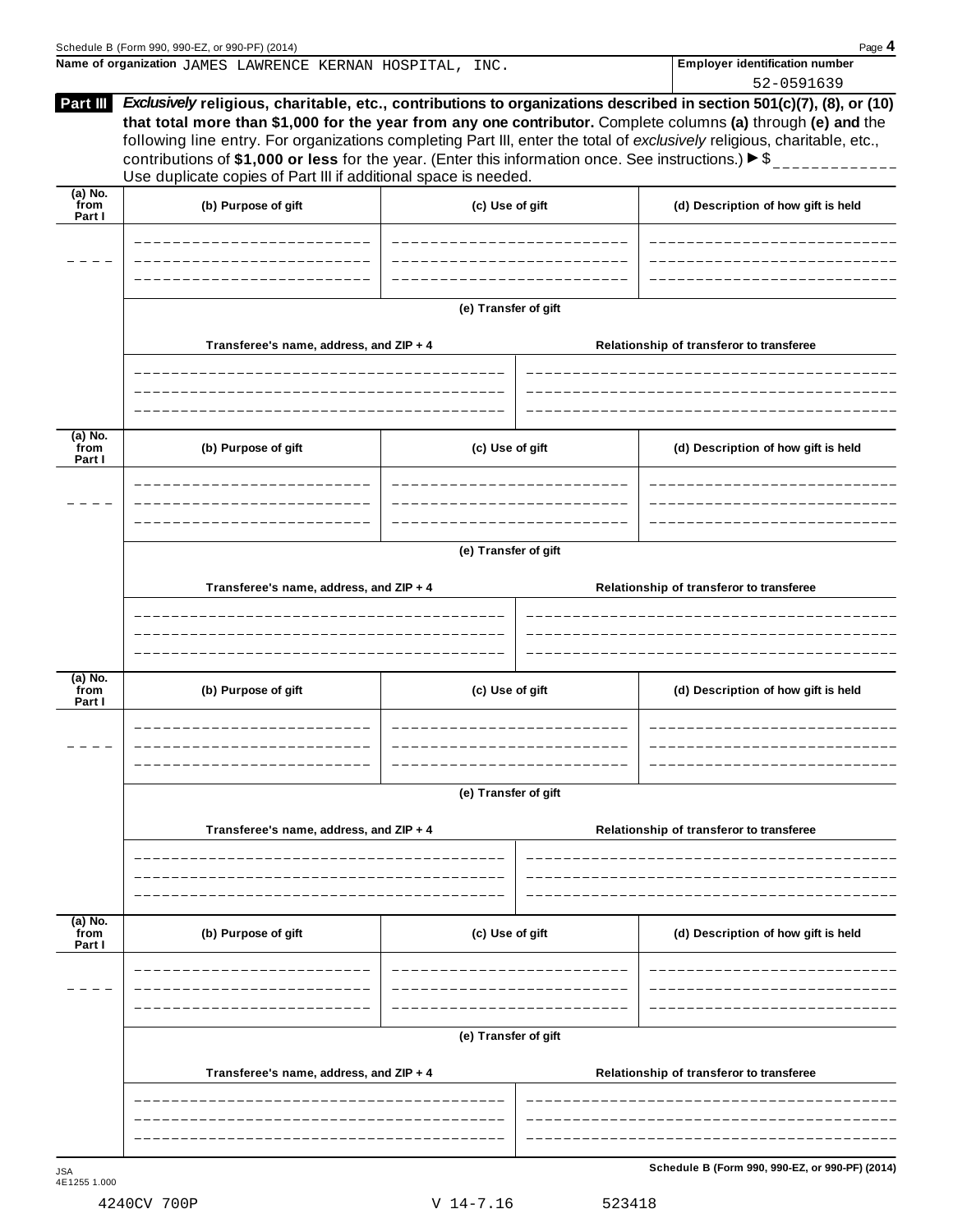| <b>SCHEDULE C</b><br>(Form 990 or 990-EZ)                     | <b>Political Campaign and Lobbying Activities</b>                                                                                                                                                                                                                                                                                                                                                                                                                                                                                                    |           |                                                     |                                                                                                                                  | OMB No. 1545-0047                          |           |
|---------------------------------------------------------------|------------------------------------------------------------------------------------------------------------------------------------------------------------------------------------------------------------------------------------------------------------------------------------------------------------------------------------------------------------------------------------------------------------------------------------------------------------------------------------------------------------------------------------------------------|-----------|-----------------------------------------------------|----------------------------------------------------------------------------------------------------------------------------------|--------------------------------------------|-----------|
|                                                               | For Organizations Exempt From Income Tax Under section 501(c) and section 527                                                                                                                                                                                                                                                                                                                                                                                                                                                                        |           |                                                     |                                                                                                                                  | 4                                          |           |
| Department of the Treasury<br><b>Internal Revenue Service</b> | Complete if the organization is described below.<br>Information about Schedule C (Form 990 or 990-EZ) and its instructions is at www.irs.gov/form990.                                                                                                                                                                                                                                                                                                                                                                                                |           | Attach to Form 990 or Form 990-EZ.                  |                                                                                                                                  | <b>Open to Public</b><br><b>Inspection</b> |           |
|                                                               | If the organization answered "Yes," to Form 990, Part IV, line 3, or Form 990-EZ, Part V, line 46 (Political Campaign Activities), then<br>• Section 501(c)(3) organizations: Complete Parts I-A and B. Do not complete Part I-C.                                                                                                                                                                                                                                                                                                                    |           |                                                     |                                                                                                                                  |                                            |           |
|                                                               | • Section 501(c) (other than section 501(c)(3)) organizations: Complete Parts I-A and C below. Do not complete Part I-B.                                                                                                                                                                                                                                                                                                                                                                                                                             |           |                                                     |                                                                                                                                  |                                            |           |
| • Section 527 organizations: Complete Part I-A only.          | If the organization answered "Yes," to Form 990, Part IV, line 4, or Form 990-EZ, Part VI, line 47 (Lobbying Activities), then                                                                                                                                                                                                                                                                                                                                                                                                                       |           |                                                     |                                                                                                                                  |                                            |           |
|                                                               | • Section 501(c)(3) organizations that have filed Form 5768 (election under section 501(h)): Complete Part II-A. Do not complete Part II-B.                                                                                                                                                                                                                                                                                                                                                                                                          |           |                                                     |                                                                                                                                  |                                            |           |
|                                                               | • Section 501(c)(3) organizations that have NOT filed Form 5768 (election under section 501(h)): Complete Part II-B. Do not complete Part II-A.                                                                                                                                                                                                                                                                                                                                                                                                      |           |                                                     |                                                                                                                                  |                                            |           |
|                                                               | If the organization answered "Yes," to Form 990, Part IV, line 5 (Proxy Tax) (see separate instructions) or Form 990-EZ, Part V, line 35c (Proxy                                                                                                                                                                                                                                                                                                                                                                                                     |           |                                                     |                                                                                                                                  |                                            |           |
| Tax) (see separate instructions), then                        | • Section 501(c)(4), (5), or (6) organizations: Complete Part III.                                                                                                                                                                                                                                                                                                                                                                                                                                                                                   |           |                                                     |                                                                                                                                  |                                            |           |
| Name of organization                                          |                                                                                                                                                                                                                                                                                                                                                                                                                                                                                                                                                      |           |                                                     | <b>Employer identification number</b>                                                                                            |                                            |           |
| JAMES LAWRENCE KERNAN HOSPITAL, INC.                          |                                                                                                                                                                                                                                                                                                                                                                                                                                                                                                                                                      |           | 52-0591639                                          |                                                                                                                                  |                                            |           |
|                                                               | Part I-A Complete if the organization is exempt under section 501(c) or is a section 527 organization.                                                                                                                                                                                                                                                                                                                                                                                                                                               |           |                                                     |                                                                                                                                  |                                            |           |
| 1                                                             | Provide a description of the organization's direct and indirect political campaign activities in Part IV.                                                                                                                                                                                                                                                                                                                                                                                                                                            |           |                                                     |                                                                                                                                  |                                            |           |
| $\mathbf{2}$                                                  | Political expenditures $\ldots \ldots \ldots \ldots \ldots \ldots \ldots \ldots \ldots \ldots \ldots \ldots \ldots \vdots \bullet \$                                                                                                                                                                                                                                                                                                                                                                                                                 |           |                                                     |                                                                                                                                  |                                            |           |
| 3                                                             |                                                                                                                                                                                                                                                                                                                                                                                                                                                                                                                                                      |           |                                                     |                                                                                                                                  |                                            |           |
|                                                               |                                                                                                                                                                                                                                                                                                                                                                                                                                                                                                                                                      |           |                                                     |                                                                                                                                  |                                            |           |
| Part I-B                                                      | Complete if the organization is exempt under section 501(c)(3).                                                                                                                                                                                                                                                                                                                                                                                                                                                                                      |           |                                                     |                                                                                                                                  |                                            |           |
| 1                                                             | Enter the amount of any excise tax incurred by the organization under section 4955. $\triangleright$ \$                                                                                                                                                                                                                                                                                                                                                                                                                                              |           |                                                     |                                                                                                                                  |                                            |           |
| 2                                                             | Enter the amount of any excise tax incurred by organization managers under section 4955 $\blacktriangleright$ \$                                                                                                                                                                                                                                                                                                                                                                                                                                     |           |                                                     |                                                                                                                                  |                                            |           |
| 3                                                             |                                                                                                                                                                                                                                                                                                                                                                                                                                                                                                                                                      |           |                                                     | <b>Yes</b>                                                                                                                       |                                            | <b>No</b> |
| 4a.                                                           |                                                                                                                                                                                                                                                                                                                                                                                                                                                                                                                                                      |           |                                                     | <b>Yes</b>                                                                                                                       |                                            | No        |
| <b>b</b> If "Yes," describe in Part IV.                       |                                                                                                                                                                                                                                                                                                                                                                                                                                                                                                                                                      |           |                                                     |                                                                                                                                  |                                            |           |
| Part I-C                                                      | Complete if the organization is exempt under section 501(c), except section 501(c)(3).                                                                                                                                                                                                                                                                                                                                                                                                                                                               |           |                                                     |                                                                                                                                  |                                            |           |
| 1                                                             | Enter the amount directly expended by the filing organization for section 527 exempt function                                                                                                                                                                                                                                                                                                                                                                                                                                                        |           |                                                     |                                                                                                                                  |                                            |           |
| $\mathbf{2}$                                                  | Enter the amount of the filing organization's funds contributed to other organizations for section<br>527 exempt function activities $\ldots \ldots \ldots \ldots \ldots \ldots \ldots \ldots \ldots \ldots \ldots \ldots \blacktriangleright$ \$ $\blacksquare$                                                                                                                                                                                                                                                                                     |           |                                                     |                                                                                                                                  |                                            |           |
| 3                                                             | Total exempt function expenditures. Add lines 1 and 2. Enter here and on Form 1120-POL,                                                                                                                                                                                                                                                                                                                                                                                                                                                              |           |                                                     |                                                                                                                                  |                                            |           |
| 4<br>5                                                        | Enter the names, addresses and employer identification number (EIN) of all section 527 political organizations to which the filing<br>organization made payments. For each organization listed, enter the amount paid from the filing organization's funds. Also enter<br>the amount of political contributions received that were promptly and directly delivered to a separate political organization, such<br>as a separate segregated fund or a political action committee (PAC). If additional space is needed, provide information in Part IV. |           |                                                     | <b>Yes</b>                                                                                                                       |                                            | <b>No</b> |
| (a) Name                                                      | (b) Address                                                                                                                                                                                                                                                                                                                                                                                                                                                                                                                                          | $(c)$ EIN | (d) Amount paid from                                | (e) Amount of political                                                                                                          |                                            |           |
|                                                               |                                                                                                                                                                                                                                                                                                                                                                                                                                                                                                                                                      |           | filing organization's<br>funds. If none, enter -0-. | contributions received and<br>promptly and directly<br>delivered to a separate<br>political organization. If<br>none, enter -0-. |                                            |           |
| (1)                                                           |                                                                                                                                                                                                                                                                                                                                                                                                                                                                                                                                                      |           |                                                     |                                                                                                                                  |                                            |           |
| (2)                                                           |                                                                                                                                                                                                                                                                                                                                                                                                                                                                                                                                                      |           |                                                     |                                                                                                                                  |                                            |           |
| (3)                                                           |                                                                                                                                                                                                                                                                                                                                                                                                                                                                                                                                                      |           |                                                     |                                                                                                                                  |                                            |           |
| (4)                                                           |                                                                                                                                                                                                                                                                                                                                                                                                                                                                                                                                                      |           |                                                     |                                                                                                                                  |                                            |           |
| (5)                                                           |                                                                                                                                                                                                                                                                                                                                                                                                                                                                                                                                                      |           |                                                     |                                                                                                                                  |                                            |           |
| (6)                                                           |                                                                                                                                                                                                                                                                                                                                                                                                                                                                                                                                                      |           |                                                     |                                                                                                                                  |                                            |           |
|                                                               | For Panerwork Poduction, Act Notice, see the Instructions for Form 000 or 000 FZ                                                                                                                                                                                                                                                                                                                                                                                                                                                                     |           |                                                     | $Rahadula C$ (Ferm 000 or 000 EZ) 2014                                                                                           |                                            |           |

For Paperwork Reduction Act Notice, see the Instructions for Form 990 or 990-EZ. Schedule C (Form 990 or 990-EZ) 2014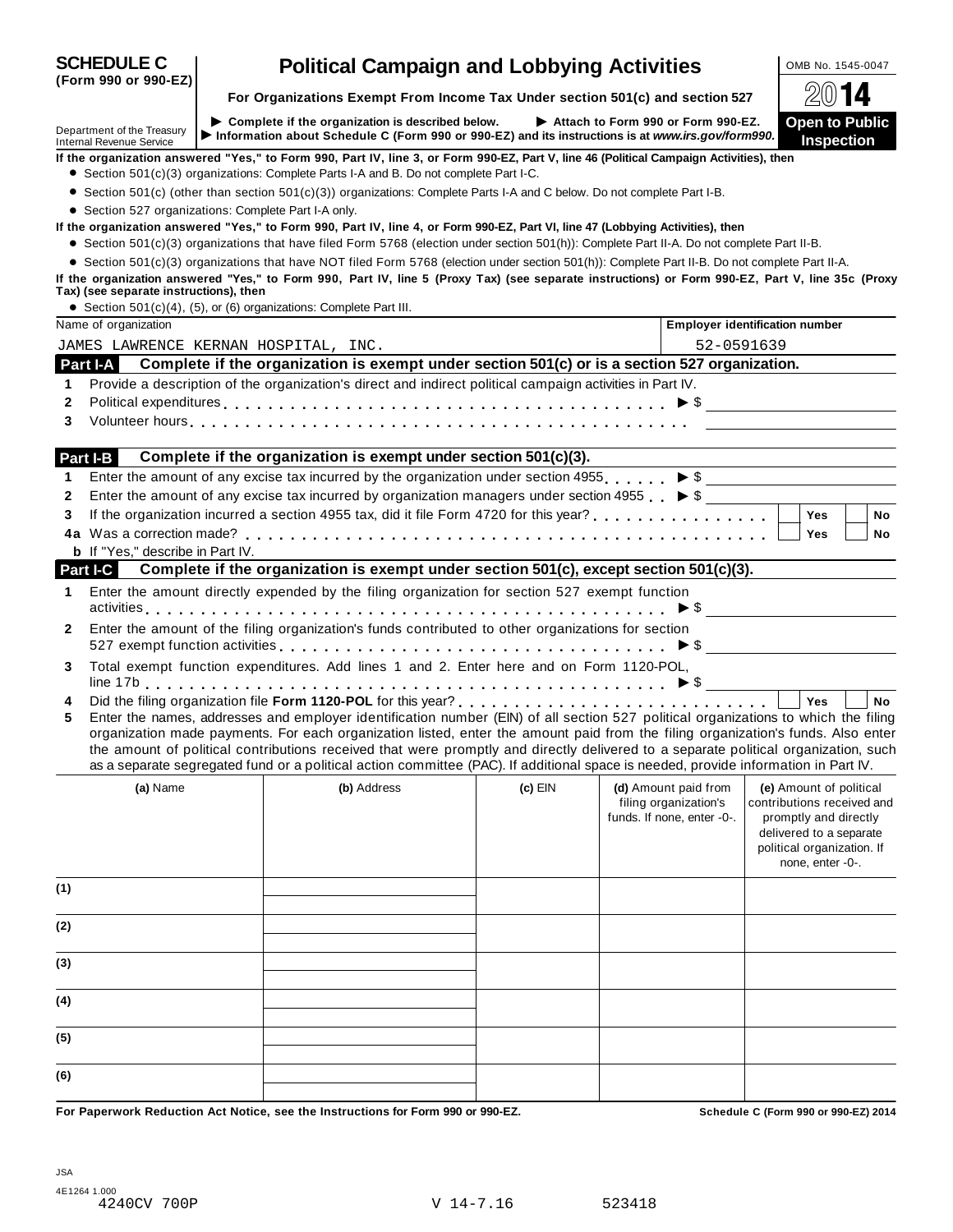| Schedule C (Form 990 or 990-EZ) 2014                                                                    | JAMES LAWRENCE KERNAN HOSPITAL, INC.                                                                                                                                                       |  |                       | 52-0591639     | Page 2 |
|---------------------------------------------------------------------------------------------------------|--------------------------------------------------------------------------------------------------------------------------------------------------------------------------------------------|--|-----------------------|----------------|--------|
| Part II-A<br>section 501(h)).                                                                           | Complete if the organization is exempt under section 501(c)(3) and filed Form 5768 (election under                                                                                         |  |                       |                |        |
| A Check $\blacktriangleright$                                                                           | if the filing organization belongs to an affiliated group (and list in Part IV each affiliated group member's<br>name, address, EIN, expenses, and share of excess lobbying expenditures). |  |                       |                |        |
| <b>B</b> Check $\blacktriangleright$                                                                    | if the filing organization checked box A and "limited control" provisions apply.                                                                                                           |  |                       |                |        |
|                                                                                                         | <b>Limits on Lobbying Expenditures</b>                                                                                                                                                     |  | (a) Filing            | (b) Affiliated |        |
|                                                                                                         | (The term "expenditures" means amounts paid or incurred.)                                                                                                                                  |  | organization's totals | group totals   |        |
| 1a Total lobbying expenditures to influence public opinion (grass roots lobbying)                       |                                                                                                                                                                                            |  |                       |                |        |
| <b>b</b> Total lobbying expenditures to influence a legislative body (direct lobbying)                  |                                                                                                                                                                                            |  |                       |                |        |
|                                                                                                         |                                                                                                                                                                                            |  |                       |                |        |
|                                                                                                         |                                                                                                                                                                                            |  |                       |                |        |
| e Total exempt purpose expenditures (add lines 1c and 1d)                                               |                                                                                                                                                                                            |  |                       |                |        |
| Lobbying nontaxable amount. Enter the amount from the following table in both                           |                                                                                                                                                                                            |  |                       |                |        |
| columns.                                                                                                |                                                                                                                                                                                            |  |                       |                |        |
| If the amount on line 1e, column (a) or (b) is: The lobbying nontaxable amount is:                      |                                                                                                                                                                                            |  |                       |                |        |
| Not over \$500,000                                                                                      | 20% of the amount on line 1e.                                                                                                                                                              |  |                       |                |        |
| Over \$500,000 but not over \$1,000,000                                                                 | \$100,000 plus 15% of the excess over \$500,000.                                                                                                                                           |  |                       |                |        |
| Over \$1,000,000 but not over \$1,500,000                                                               | \$175,000 plus 10% of the excess over \$1,000,000.                                                                                                                                         |  |                       |                |        |
| Over \$1,500,000 but not over \$17,000,000                                                              | \$225,000 plus 5% of the excess over \$1,500,000.                                                                                                                                          |  |                       |                |        |
| Over \$17,000,000                                                                                       | \$1,000,000.                                                                                                                                                                               |  |                       |                |        |
|                                                                                                         |                                                                                                                                                                                            |  |                       |                |        |
|                                                                                                         |                                                                                                                                                                                            |  |                       |                |        |
|                                                                                                         |                                                                                                                                                                                            |  |                       |                |        |
| If there is an amount other than zero on either line 1h or line 1i, did the organization file Form 4720 |                                                                                                                                                                                            |  |                       |                |        |
| reporting section 4911 tax for this year?<br><b>No</b><br>Yes                                           |                                                                                                                                                                                            |  |                       |                |        |

**4-Year Averaging Period Under Section 501(h)**

(Some organizations that made a section 501(h) election do not have to complete all of the five columns below.

**See the separate instructions for lines 2a through 2f.)**

| Lobbying Expenditures During 4-Year Averaging Period              |          |          |            |            |           |  |  |
|-------------------------------------------------------------------|----------|----------|------------|------------|-----------|--|--|
| Calendar year (or fiscal year<br>beginning in)                    | (a) 2011 | (b) 2012 | $(c)$ 2013 | $(d)$ 2014 | (e) Total |  |  |
| 2a Lobbying nontaxable amount                                     |          |          |            |            |           |  |  |
| <b>b</b> Lobbying ceiling amount<br>(150% of line 2a, column (e)) |          |          |            |            |           |  |  |
| c Total lobbying expenditures                                     |          |          |            |            |           |  |  |
| <b>d</b> Grassroots nontaxable amount                             |          |          |            |            |           |  |  |
| e Grassroots ceiling amount<br>(150% of line 2d, column (e))      |          |          |            |            |           |  |  |
| Grassroots lobbying expenditures                                  |          |          |            |            |           |  |  |

**Schedule C (Form 990 or 990-EZ) 2014**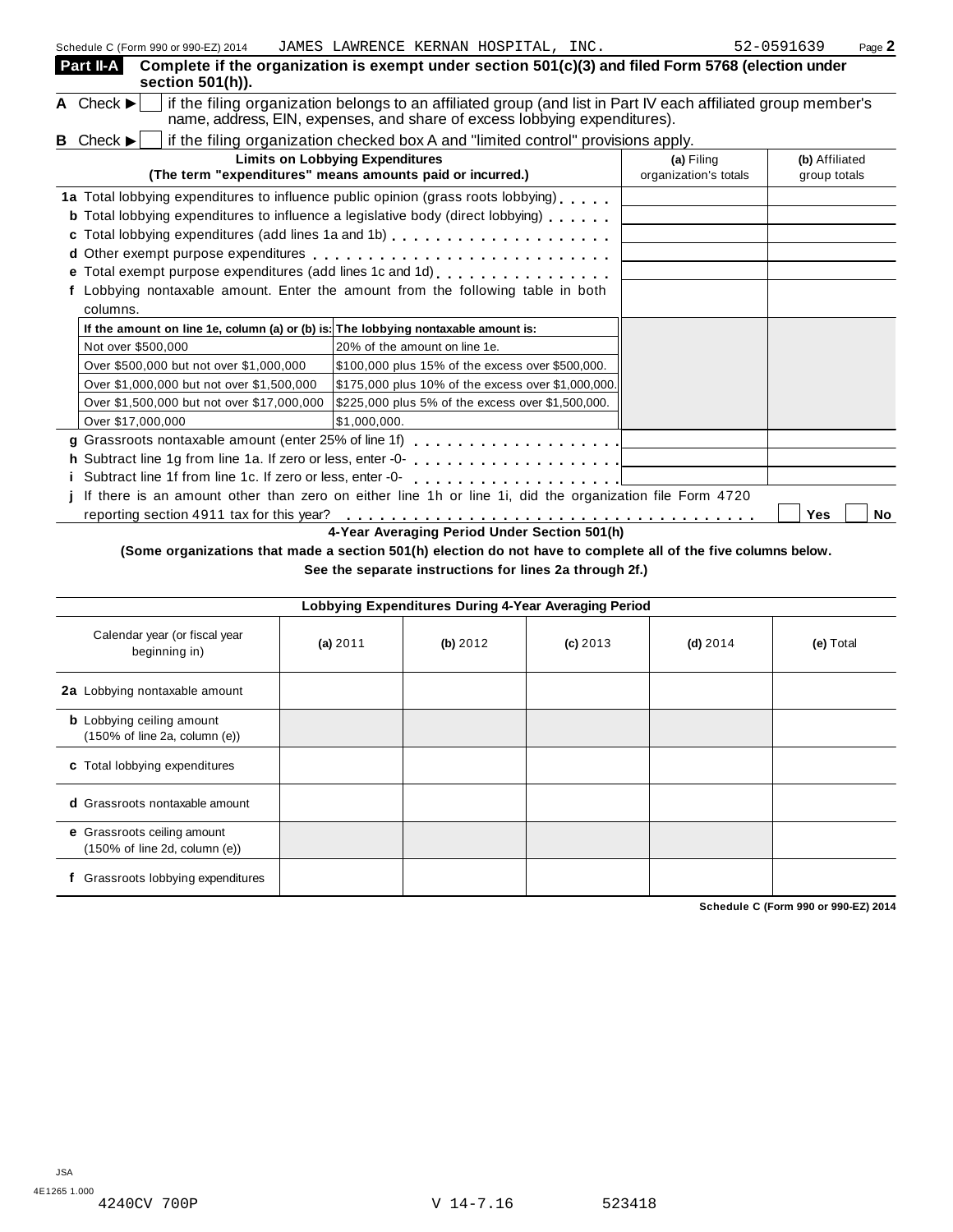| <b>Part II-B</b><br>Complete if the organization is exempt under section 501(c)(3) and has NOT filed Form 5768<br>(election under section 501(h)).                                                                                                                                                                           |   |                         |     |                                  |     |        |
|------------------------------------------------------------------------------------------------------------------------------------------------------------------------------------------------------------------------------------------------------------------------------------------------------------------------------|---|-------------------------|-----|----------------------------------|-----|--------|
| For each "Yes," response to lines 1a through 1i below, provide in Part IV a detailed                                                                                                                                                                                                                                         |   | (a)                     | (b) |                                  |     |        |
| description of the lobbying activity.                                                                                                                                                                                                                                                                                        |   |                         |     | No<br>Amount                     |     |        |
| During the year, did the filing organization attempt to influence foreign, national, state or local                                                                                                                                                                                                                          |   |                         |     |                                  |     |        |
| legislation, including any attempt to influence public opinion on a legislative matter or                                                                                                                                                                                                                                    |   |                         |     |                                  |     |        |
| referendum, through the use of:<br>a                                                                                                                                                                                                                                                                                         |   | Χ                       |     |                                  |     |        |
| Volunteers?<br>Paid staff or management (include compensation in expenses reported on lines 1c through 1i)?<br>b                                                                                                                                                                                                             |   | $\mathbf{X}$            |     |                                  |     |        |
|                                                                                                                                                                                                                                                                                                                              |   | $\mathbf X$             |     |                                  |     |        |
| c<br>d                                                                                                                                                                                                                                                                                                                       |   | $\mathbf X$             |     |                                  |     |        |
| e                                                                                                                                                                                                                                                                                                                            |   | $\mathbf X$             |     |                                  |     |        |
|                                                                                                                                                                                                                                                                                                                              |   | $\mathbf X$             |     |                                  |     |        |
| Direct contact with legislators, their staffs, government officials, or a legislative body?<br>g                                                                                                                                                                                                                             |   | $\mathbf X$             |     |                                  |     |        |
| Rallies, demonstrations, seminars, conventions, speeches, lectures, or any similar means?<br>h                                                                                                                                                                                                                               |   | $\overline{\mathbf{x}}$ |     |                                  |     |        |
| Other activities?                                                                                                                                                                                                                                                                                                            | X |                         |     |                                  |     | 4,240. |
|                                                                                                                                                                                                                                                                                                                              |   |                         |     |                                  |     | 4,240. |
| Did the activities in line 1 cause the organization to be not described in section 501(c)(3)?<br>2a                                                                                                                                                                                                                          |   | X                       |     |                                  |     |        |
| If "Yes," enter the amount of any tax incurred under section 4912<br>If "Yes," enter the amount of any tax incurred under section 4912<br>b                                                                                                                                                                                  |   |                         |     |                                  |     |        |
| If "Yes," enter the amount of any tax incurred by organization managers under section 4912<br>c                                                                                                                                                                                                                              |   |                         |     |                                  |     |        |
| If the filing organization incurred a section 4912 tax, did it file Form 4720 for this year?                                                                                                                                                                                                                                 |   |                         |     |                                  |     |        |
|                                                                                                                                                                                                                                                                                                                              |   |                         |     |                                  |     |        |
|                                                                                                                                                                                                                                                                                                                              |   |                         |     |                                  |     |        |
| $501(c)(6)$ .                                                                                                                                                                                                                                                                                                                |   |                         |     |                                  |     |        |
|                                                                                                                                                                                                                                                                                                                              |   |                         |     |                                  | Yes |        |
| Were substantially all (90% or more) dues received nondeductible by members?<br>.                                                                                                                                                                                                                                            |   |                         |     | 1                                |     |        |
| Did the organization agree to carry over lobbying and political expenditures from the prior year?                                                                                                                                                                                                                            |   |                         |     | $\overline{2}$<br>$\overline{3}$ |     |        |
| Complete if the organization is exempt under section 501(c)(4), section 501(c)(5), or section<br>501(c)(6) and if either (a) BOTH Part III-A, lines 1 and 2, are answered "No," OR (b) Part III-A, line 3, is<br>answered "Yes."                                                                                             |   |                         |     |                                  |     |        |
| Dues, assessments and similar amounts from members                                                                                                                                                                                                                                                                           |   |                         | 1   |                                  |     |        |
| Section 162(e) nondeductible lobbying and political expenditures (do not include amounts of<br>political expenses for which the section 527(f) tax was paid).                                                                                                                                                                |   |                         |     |                                  |     |        |
| Current year                                                                                                                                                                                                                                                                                                                 |   |                         | 2a  |                                  |     |        |
| Carryover from last year                                                                                                                                                                                                                                                                                                     |   |                         | 2b  |                                  |     |        |
|                                                                                                                                                                                                                                                                                                                              |   |                         | 2c  |                                  |     |        |
| Aggregate amount reported in section 6033(e)(1)(A) notices of nondeductible section 162(e) dues                                                                                                                                                                                                                              |   |                         | 3   |                                  |     |        |
| If notices were sent and the amount on line 2c exceeds the amount on line 3, what portion of the                                                                                                                                                                                                                             |   |                         |     |                                  |     |        |
| excess does the organization agree to carryover to the reasonable estimate of nondeductible lobbying                                                                                                                                                                                                                         |   |                         |     |                                  |     |        |
| Part III-A Complete if the organization is exempt under section 501(c)(4), section 501(c)(5), or section<br><b>Part III-B</b><br>a<br>b<br>c<br>and political expenditure next year?<br>and political expenditure next year?<br>Taxable amount of lobbying and political expenditures (see instructions) ................... |   |                         | 4   |                                  |     | No     |

Provide the descriptions required for Part I-A, line 1; Part I-B, line 4; Part I-C, line 5; Part II-A (affiliated group list); Part II-A, lines 1 and 2 (see instructions); and Part II-B, line 1. Also, complete this part for any additional information.

SEE PAGE 4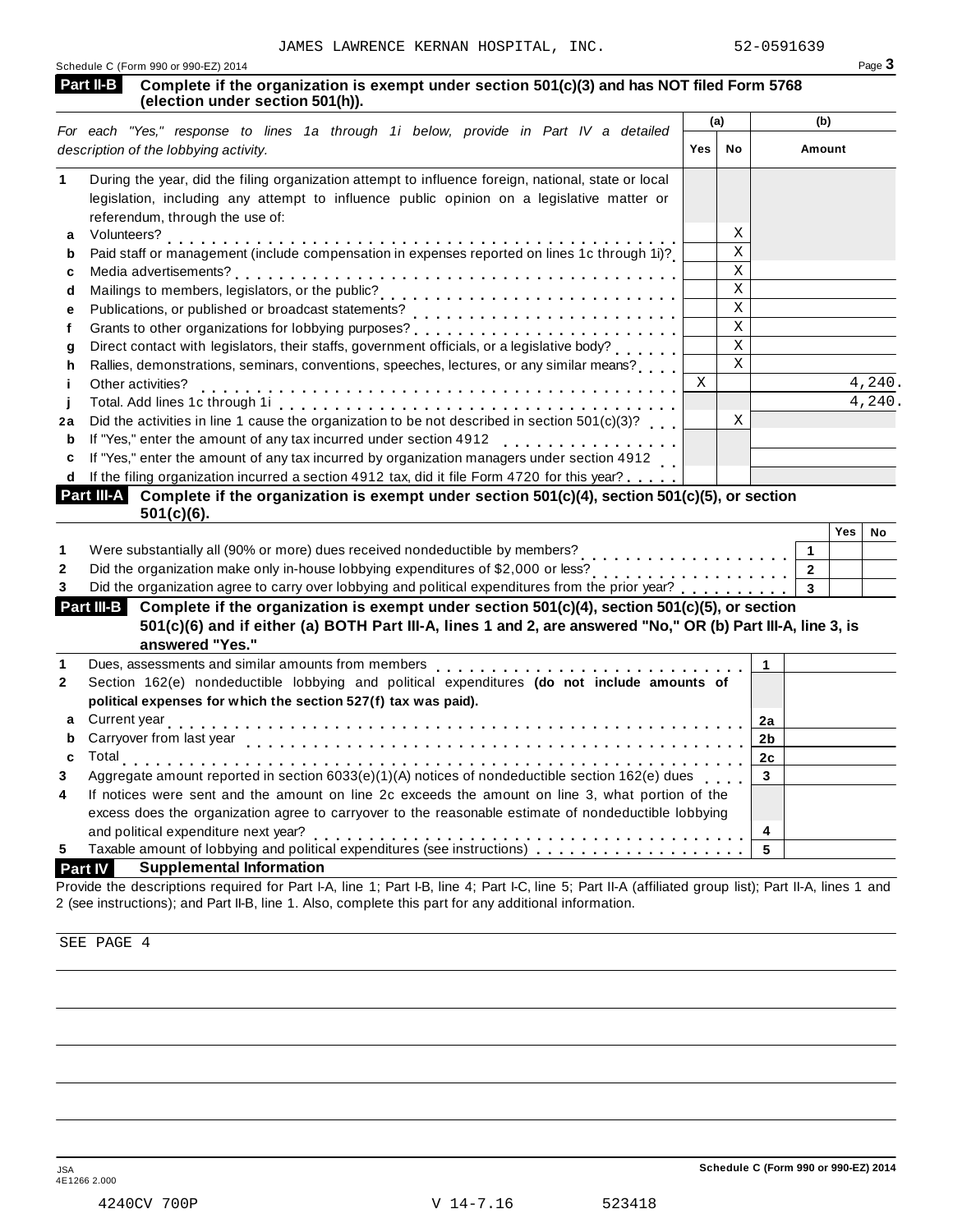#### Schedule C (Form 990 or 990-EZ) 2014 Page **4**

**Part IV Supplemental Information** *(continued)*

OTHER ACTIVITIES

SCHEDULE C, PART II-B, LINE 1I

THE ORGANIZATION DOES NOT ENGAGE IN ANY DIRECT LOBBYING ACTIVITIES. THE ORGANIZATION PAYS MEMBERSHIP DUES TO THE MARYLAND HOSPITAL ASSOCIATION (MHA) AND THE AMERICAN HOSPITAL ASSOCIATION (AHA). MHA AND AHA ENGAGE IN MANY SUPPORT ACTIVITIES INCLUDING LOBBYING AND ADVOCATING FOR THEIR MEMBER HOSPITALS. THE MHA AND AHA REPORTED THAT 4.8% AND 22.8% OF MEMBER DUES WERE USED FOR LOBBYING PURPOSES AND AS SUCH, THE ORGANIZATION HAS REPORTED THIS AMOUNT ON SCHEDULE C, PART II-B AS LOBBYING ACTIVITIES.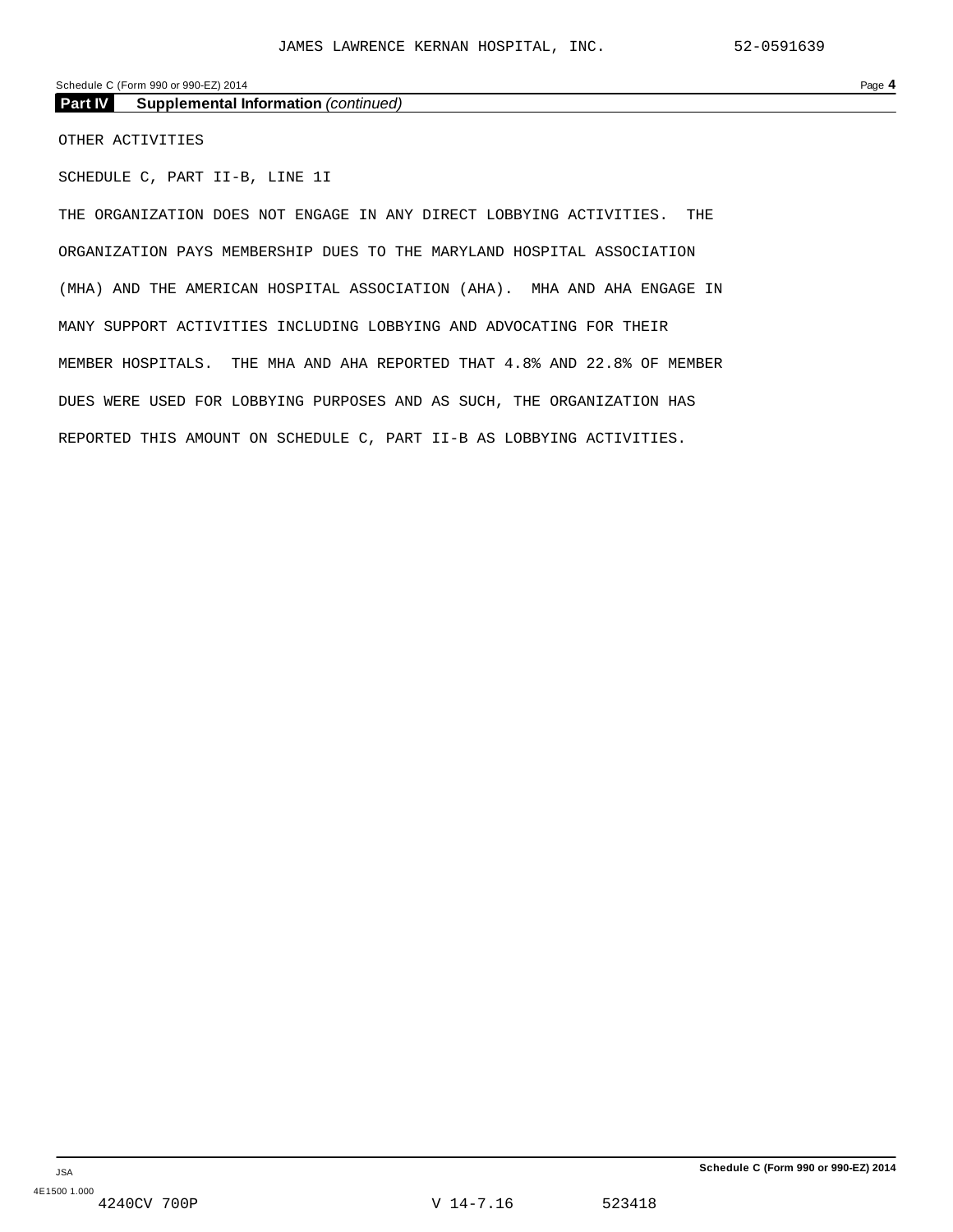| <b>SCHEDULE D</b> |  |
|-------------------|--|
| (Form 990)        |  |

# Supplemental Financial Statements<br>
Complete if the organization answered "Yes" to Form 990,<br>
art IV, line 6, 7, 8, 9, 10, 11a, 11b, 11c, 11d, 11e, 11f, 12a, or 12b.<br>
Attach to Form 990.

Department of the Treasury **I Attach Formal Part IV, line 6, 7, 8, 9, 10, 11a, 11b, 11c, 11d, 11e, 11f, 12a, or 12b.**<br>■ **Attach to Form 990.** 

|              | Department of the Treasury      |                                                                                                                                                                                                                                      | Attach to Form 990.     |                                                    | <b>Open to Public</b>                         |
|--------------|---------------------------------|--------------------------------------------------------------------------------------------------------------------------------------------------------------------------------------------------------------------------------------|-------------------------|----------------------------------------------------|-----------------------------------------------|
|              | <b>Internal Revenue Service</b> | Information about Schedule D (Form 990) and its instructions is at www.irs.gov/form990.                                                                                                                                              |                         |                                                    | <b>Inspection</b>                             |
|              | Name of the organization        |                                                                                                                                                                                                                                      |                         | <b>Employer identification number</b>              |                                               |
|              |                                 | JAMES LAWRENCE KERNAN HOSPITAL, INC.                                                                                                                                                                                                 |                         | 52-0591639                                         |                                               |
| Part I       |                                 | Organizations Maintaining Donor Advised Funds or Other Similar Funds or Accounts.                                                                                                                                                    |                         |                                                    |                                               |
|              |                                 | Complete if the organization answered "Yes" to Form 990, Part IV, line 6.                                                                                                                                                            |                         |                                                    |                                               |
|              |                                 |                                                                                                                                                                                                                                      | (a) Donor advised funds | (b) Funds and other accounts                       |                                               |
| 1            |                                 | Total number at end of year <b>that the state of the state of the state of the state of the state of the state of the state of the state of the state of the state of the state of the state of the state of the state of the st</b> |                         |                                                    |                                               |
| $\mathbf{2}$ |                                 | Aggregate value of contributions to (during year)                                                                                                                                                                                    |                         |                                                    |                                               |
| 3            |                                 | Aggregate value of grants from (during year)                                                                                                                                                                                         |                         |                                                    |                                               |
| 4            |                                 | Aggregate value at end of year experience in the state of the state of the state of the state of the state of the state of the state of the state of the state of the state of the state of the state of the state of the stat       |                         |                                                    |                                               |
| 5            |                                 | Did the organization inform all donors and donor advisors in writing that the assets held in donor advised                                                                                                                           |                         |                                                    |                                               |
|              |                                 | funds are the organization's property, subject to the organization's exclusive legal control?                                                                                                                                        |                         |                                                    | <b>Yes</b><br>No                              |
| 6            |                                 | Did the organization inform all grantees, donors, and donor advisors in writing that grant funds can be used                                                                                                                         |                         |                                                    |                                               |
|              |                                 | only for charitable purposes and not for the benefit of the donor or donor advisor, or for any other purpose                                                                                                                         |                         |                                                    |                                               |
|              |                                 |                                                                                                                                                                                                                                      |                         |                                                    | Yes<br>No                                     |
|              | Part II                         | <b>Conservation Easements.</b>                                                                                                                                                                                                       |                         |                                                    |                                               |
|              |                                 | Complete if the organization answered "Yes" to Form 990, Part IV, line 7.                                                                                                                                                            |                         |                                                    |                                               |
| 1            |                                 | Purpose(s) of conservation easements held by the organization (check all that apply).                                                                                                                                                |                         |                                                    |                                               |
|              |                                 | Preservation of land for public use (e.g., recreation or education)                                                                                                                                                                  |                         | Preservation of a historically important land area |                                               |
|              |                                 | Protection of natural habitat                                                                                                                                                                                                        |                         | Preservation of a certified historic structure     |                                               |
|              |                                 | Preservation of open space                                                                                                                                                                                                           |                         |                                                    |                                               |
| $\mathbf{2}$ |                                 | Complete lines 2a through 2d if the organization held a qualified conservation contribution in the form of a conservation                                                                                                            |                         |                                                    |                                               |
|              |                                 | easement on the last day of the tax year.                                                                                                                                                                                            |                         |                                                    | Held at the End of the Tax Year               |
| a            |                                 |                                                                                                                                                                                                                                      |                         | 2a                                                 |                                               |
| b            |                                 | Total acreage restricted by conservation easements                                                                                                                                                                                   |                         | 2 <sub>b</sub>                                     |                                               |
| c            |                                 | Number of conservation easements on a certified historic structure included in (a)                                                                                                                                                   |                         | 2c                                                 |                                               |
| d            |                                 | Number of conservation easements included in (c) acquired after 8/17/06, and not on a                                                                                                                                                |                         |                                                    |                                               |
|              |                                 |                                                                                                                                                                                                                                      |                         | 2d                                                 |                                               |
| 3            |                                 | Number of conservation easements modified, transferred, released, extinguished, or terminated by the organization during the                                                                                                         |                         |                                                    |                                               |
|              |                                 | $\text{tax year}$ $\rightarrow$ _________________                                                                                                                                                                                    |                         |                                                    |                                               |
| 4            |                                 | Number of states where property subject to conservation easement is located $\blacktriangleright$ ________________                                                                                                                   |                         |                                                    |                                               |
| 5            |                                 | Does the organization have a written policy regarding the periodic monitoring, inspection, handling of                                                                                                                               |                         |                                                    |                                               |
|              |                                 |                                                                                                                                                                                                                                      |                         |                                                    | Yes<br><b>No</b>                              |
| 6            |                                 | Staff and volunteer hours devoted to monitoring, inspecting, and enforcing conservation easements during the year                                                                                                                    |                         |                                                    |                                               |
|              |                                 |                                                                                                                                                                                                                                      |                         |                                                    |                                               |
| 7            |                                 | Amount of expenses incurred in monitoring, inspecting, and enforcing conservation easements during the year                                                                                                                          |                         |                                                    |                                               |
|              | $\blacktriangleright$ \$        |                                                                                                                                                                                                                                      |                         |                                                    |                                               |
| 8            |                                 | Does each conservation easement reported on line $2(d)$ above satisfy the requirements of section $170(h)(4)(B)(i)$ .                                                                                                                |                         |                                                    |                                               |
|              |                                 |                                                                                                                                                                                                                                      |                         |                                                    | <b>No</b><br>Yes l                            |
| 9            |                                 | In Part XIII, describe how the organization reports conservation easements in its revenue and expense statement, and                                                                                                                 |                         |                                                    |                                               |
|              |                                 | balance sheet, and include, if applicable, the text of the footnote to the organization's financial statements that describes the                                                                                                    |                         |                                                    |                                               |
|              |                                 | organization's accounting for conservation easements.                                                                                                                                                                                |                         |                                                    |                                               |
|              | <b>Part III</b>                 | Organizations Maintaining Collections of Art, Historical Treasures, or Other Similar Assets.                                                                                                                                         |                         |                                                    |                                               |
|              |                                 | Complete if the organization answered "Yes" to Form 990, Part IV, line 8.                                                                                                                                                            |                         |                                                    |                                               |
| 1a           |                                 | If the organization elected, as permitted under SFAS 116 (ASC 958), not to report in its revenue statement and balance sheet works of art, historical treasures, or other similar assets held for public exhibition, education       |                         |                                                    |                                               |
|              |                                 | public service, provide, in Part XIII, the text of the footnote to its financial statements that describes these items.                                                                                                              |                         |                                                    |                                               |
| b            |                                 | If the organization elected, as permitted under SFAS 116 (ASC 958), to report in its revenue statement and balance sheet                                                                                                             |                         |                                                    |                                               |
|              |                                 | works of art, historical treasures, or other similar assets held for public exhibition, education, or research in furtherance of<br>public service, provide the following amounts relating to these items:                           |                         |                                                    |                                               |
|              |                                 |                                                                                                                                                                                                                                      |                         |                                                    | $\triangleright$ \$ _ _ _ _ _ _ _ _ _ _ _ _ _ |
|              |                                 |                                                                                                                                                                                                                                      |                         |                                                    | $\triangleright$ \$ _ _ _ _ _ _ _ _ _ _ _ _ _ |
| 2            |                                 | If the organization received or held works of art, historical treasures, or other similar assets for financial gain, provide the                                                                                                     |                         |                                                    |                                               |
|              |                                 | following amounts required to be reported under SFAS 116 (ASC 958) relating to these items:                                                                                                                                          |                         |                                                    |                                               |
| а            |                                 |                                                                                                                                                                                                                                      |                         |                                                    |                                               |
| $\mathbf b$  |                                 |                                                                                                                                                                                                                                      |                         |                                                    |                                               |

| For Paperwork Reduction Act Notice, see the Instructions for Form 990. | Schedule D (Form 990) 2014 |        |  |
|------------------------------------------------------------------------|----------------------------|--------|--|
| JSA                                                                    |                            |        |  |
| 4E1268 1.000                                                           |                            |        |  |
| 4240CV 700P                                                            | V 14-7.16                  | 523418 |  |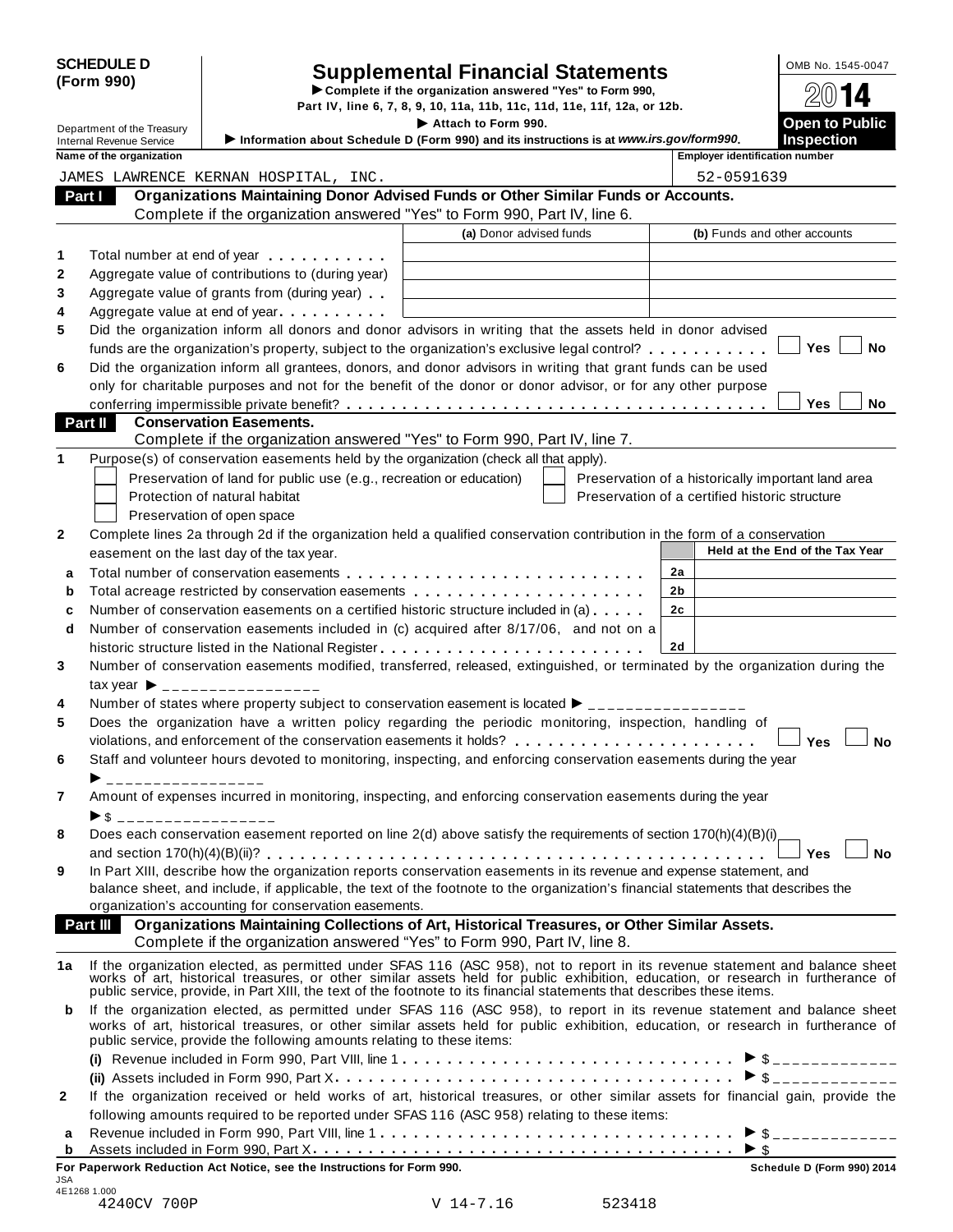JAMES LAWRENCE KERNAN HOSPITAL, INC. 52-0591639

|                  | Schedule D (Form 990) 2014<br>Organizations Maintaining Collections of Art, Historical Treasures, or Other Similar Assets (continued)<br>Part III                                                                                                              |                  |                                         |                                    |                    |                           |                                 |                     |            | Page 2 |
|------------------|----------------------------------------------------------------------------------------------------------------------------------------------------------------------------------------------------------------------------------------------------------------|------------------|-----------------------------------------|------------------------------------|--------------------|---------------------------|---------------------------------|---------------------|------------|--------|
| 3<br>a<br>b<br>c | Using the organization's acquisition, accession, and other records, check any of the following that are a significant use of its<br>collection items (check all that apply):<br>Public exhibition<br>Scholarly research<br>Preservation for future generations |                  | d<br>e                                  |                                    |                    | Loan or exchange programs |                                 |                     |            |        |
|                  | Provide a description of the organization's collections and explain how they further the organization's exempt purpose in Part<br>XIII.                                                                                                                        |                  |                                         |                                    |                    |                           |                                 |                     |            |        |
| 5                | During the year, did the organization solicit or receive donations of art, historical treasures, or other similar                                                                                                                                              |                  |                                         |                                    |                    |                           |                                 |                     |            |        |
|                  | assets to be sold to raise funds rather than to be maintained as part of the organization's collection?<br>Escrow and Custodial Arrangements. Complete if the organization answered "Yes" to Form 990, Part IV, line 9,<br>Part IV                             |                  |                                         |                                    |                    |                           |                                 | Yes                 |            | No     |
|                  | or reported an amount on Form 990, Part X, line 21.                                                                                                                                                                                                            |                  |                                         |                                    |                    |                           |                                 |                     |            |        |
|                  |                                                                                                                                                                                                                                                                |                  |                                         |                                    |                    |                           |                                 |                     |            |        |
|                  | 1a Is the organization an agent, trustee, custodian or other intermediary for contributions or other assets not                                                                                                                                                |                  |                                         |                                    |                    |                           |                                 | Yes                 |            | No     |
|                  | b If "Yes," explain the arrangement in Part XIII and complete the following table:                                                                                                                                                                             |                  |                                         |                                    |                    |                           |                                 |                     |            |        |
|                  |                                                                                                                                                                                                                                                                |                  |                                         |                                    |                    |                           | Amount                          |                     |            |        |
| с                |                                                                                                                                                                                                                                                                |                  |                                         |                                    | 1c                 |                           |                                 |                     |            |        |
|                  |                                                                                                                                                                                                                                                                |                  |                                         |                                    | 1d                 |                           |                                 |                     |            |        |
|                  |                                                                                                                                                                                                                                                                |                  |                                         |                                    | 1e                 |                           |                                 |                     |            |        |
|                  |                                                                                                                                                                                                                                                                |                  |                                         |                                    | 1f                 |                           |                                 | <b>Yes</b>          |            |        |
| 2a               | Did the organization include an amount on Form 990, Part X, line 21, for escrow or custodial account liability?<br>b If "Yes," explain the arrangement in Part XIII. Check here if the explanation has been provided in Part XIII.                             |                  |                                         |                                    |                    |                           |                                 |                     |            | No     |
| <b>Part V</b>    | Endowment Funds. Complete if the organization answered "Yes" to Form 990, Part IV, line 10.                                                                                                                                                                    |                  |                                         |                                    |                    |                           |                                 |                     |            |        |
|                  |                                                                                                                                                                                                                                                                | (a) Current year | (b) Prior year                          |                                    | (c) Two years back |                           | (d) Three years back            | (e) Four years back |            |        |
| 1a               | Beginning of year balance                                                                                                                                                                                                                                      |                  |                                         |                                    |                    |                           |                                 |                     |            |        |
| b                | Contributions <b>Contributions</b>                                                                                                                                                                                                                             |                  |                                         |                                    |                    |                           |                                 |                     |            |        |
| c                | Net investment earnings, gains,                                                                                                                                                                                                                                |                  |                                         |                                    |                    |                           |                                 |                     |            |        |
|                  | and losses                                                                                                                                                                                                                                                     |                  |                                         |                                    |                    |                           |                                 |                     |            |        |
|                  | d Grants or scholarships                                                                                                                                                                                                                                       |                  |                                         |                                    |                    |                           |                                 |                     |            |        |
| е                | Other expenditures for facilities                                                                                                                                                                                                                              |                  |                                         |                                    |                    |                           |                                 |                     |            |        |
|                  | and programs entering and programs                                                                                                                                                                                                                             |                  |                                         |                                    |                    |                           |                                 |                     |            |        |
| f                | Administrative expenses                                                                                                                                                                                                                                        |                  |                                         |                                    |                    |                           |                                 |                     |            |        |
|                  | End of year balance expansion of year of the state of the state of the state of the state of the state of the state of the state of the state of the state of the state of the state of the state of the state of the state of                                 |                  |                                         |                                    |                    |                           |                                 |                     |            |        |
| $\mathbf{2}$     | Provide the estimated percentage of the current year end balance (line 1g, column (a)) held as:<br>Board designated or quasi-endowment >                                                                                                                       |                  |                                         |                                    |                    |                           |                                 |                     |            |        |
| b                | Permanent endowment ▶                                                                                                                                                                                                                                          | ℅                |                                         |                                    |                    |                           |                                 |                     |            |        |
| c                | Temporarily restricted endowment                                                                                                                                                                                                                               | %                |                                         |                                    |                    |                           |                                 |                     |            |        |
|                  | The percentages in lines 2a, 2b, and 2c should equal 100%.                                                                                                                                                                                                     |                  |                                         |                                    |                    |                           |                                 |                     |            |        |
|                  | 3a Are there endowment funds not in the possession of the organization that are held and administered for the                                                                                                                                                  |                  |                                         |                                    |                    |                           |                                 |                     |            |        |
|                  | organization by:                                                                                                                                                                                                                                               |                  |                                         |                                    |                    |                           |                                 |                     | <b>Yes</b> | No     |
|                  | (i) unrelated organizations enterpresent resources in the contract of the contract of the contract of the control of the contract of the contract of the contract of the contract of the contract of the contract of the contr                                 |                  |                                         |                                    |                    |                           |                                 | 3a(i)               |            |        |
|                  |                                                                                                                                                                                                                                                                |                  |                                         |                                    |                    |                           |                                 | 3a(ii)              |            |        |
|                  | <b>b</b> If "Yes" to 3a(ii), are the related organizations listed as required on Schedule R?                                                                                                                                                                   |                  |                                         |                                    |                    |                           |                                 | 3b                  |            |        |
|                  | Describe in Part XIII the intended uses of the organization's endowment funds.<br>Part VI                                                                                                                                                                      |                  |                                         |                                    |                    |                           |                                 |                     |            |        |
|                  | Land, Buildings, and Equipment.<br>Complete if the organization answered "Yes" to Form 990, Part IV, line 11a. See Form 990, Part X, line 10.                                                                                                                  |                  |                                         |                                    |                    |                           |                                 |                     |            |        |
|                  | Description of property                                                                                                                                                                                                                                        |                  | (a) Cost or other basis<br>(investment) | (b) Cost or other basis<br>(other) |                    |                           | (c) Accumulated<br>depreciation | (d) Book value      |            |        |
| 1a               | Land experience in the series of the series of the series of the series of the series of the series of the series of the series of the series of the series of the series of the series of the series of the series of the ser                                 |                  |                                         |                                    | 697,964.           |                           |                                 |                     | 697,964.   |        |
| b                | <b>Buildings</b><br>.                                                                                                                                                                                                                                          |                  |                                         |                                    | 59,860,813.        |                           | 28,850,840.                     | 31,009,973.         |            |        |
|                  | Leasehold improvements entitled and the set of                                                                                                                                                                                                                 |                  |                                         |                                    |                    |                           |                                 |                     |            |        |
| d                | Equipment experience and a series and a series of the series of the series of the series of the series of the                                                                                                                                                  |                  |                                         |                                    | 36,944,974.        |                           | 29, 178, 727.                   |                     | 7,766,247. |        |
| е                | Other                                                                                                                                                                                                                                                          |                  |                                         |                                    | 7,414,978.         |                           | 534,936.                        |                     | 6,880,042. |        |
|                  | Total. Add lines 1a through 1e. (Column (d) must equal Form 990, Part X, column (B), line $10(c)$ .)                                                                                                                                                           |                  |                                         |                                    |                    |                           |                                 | 46, 354, 226.       |            |        |

**Schedule D (Form 990) 2014**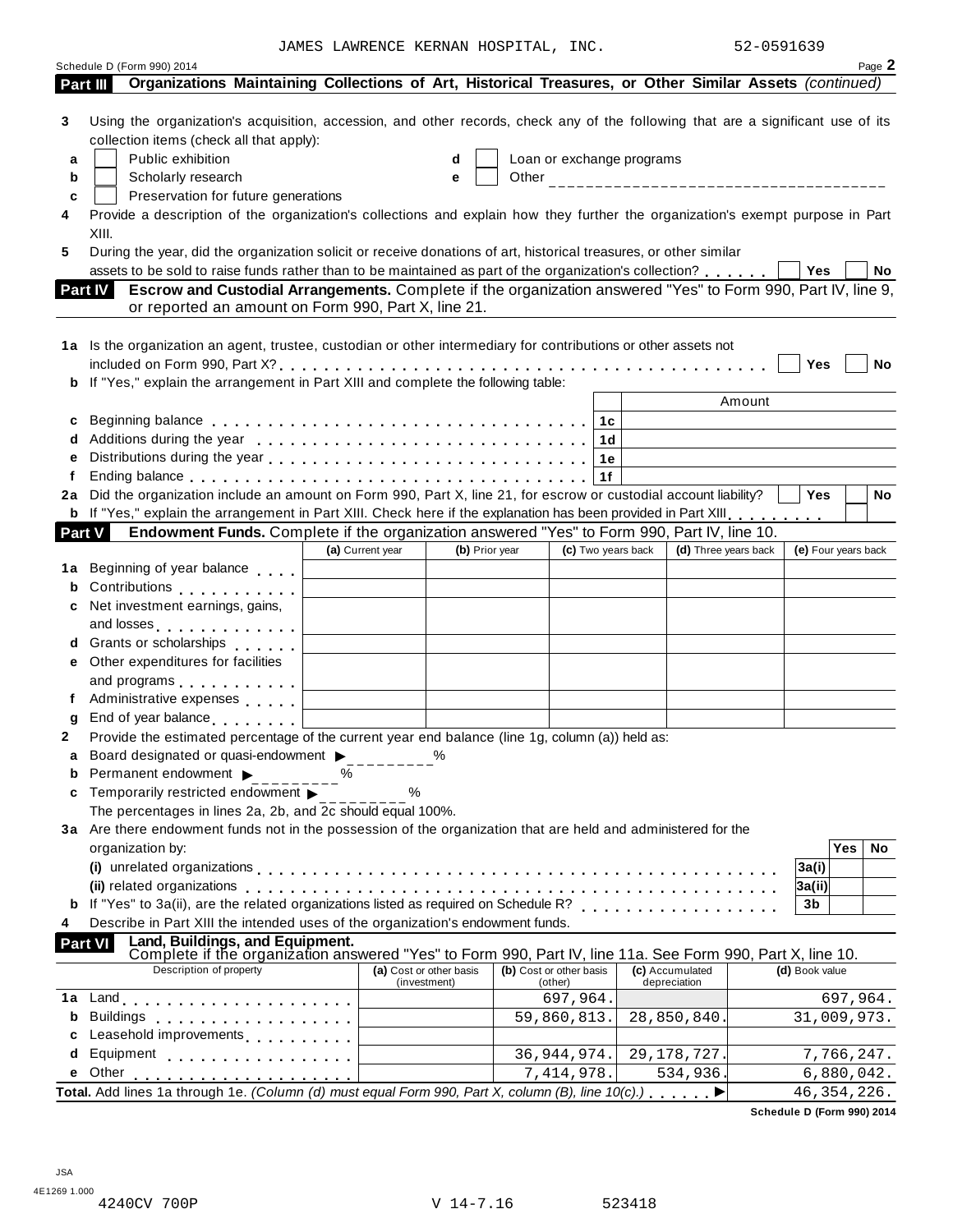| Schedule D (Form 990) 2014 |  |  |
|----------------------------|--|--|
|                            |  |  |

|                   | Schedule D (Form 990) 2014                                                                                                                                                                                                    |                 | Page 3                                                                                                                                               |
|-------------------|-------------------------------------------------------------------------------------------------------------------------------------------------------------------------------------------------------------------------------|-----------------|------------------------------------------------------------------------------------------------------------------------------------------------------|
| <b>Part VII</b>   | <b>Investments - Other Securities.</b>                                                                                                                                                                                        |                 | Complete if the organization answered "Yes" to Form 990, Part IV, line 11b. See Form 990, Part X, line 12.                                           |
|                   | (a) Description of security or category<br>(including name of security)                                                                                                                                                       | (b) Book value  | (c) Method of valuation:<br>Cost or end-of-year market value                                                                                         |
|                   | (1) Financial derivatives experience of the state of the state of the state of the state of the state of the state of the state of the state of the state of the state of the state of the state of the state of the state of |                 |                                                                                                                                                      |
|                   | (2) Closely-held equity interests                                                                                                                                                                                             |                 |                                                                                                                                                      |
| (3) Other         |                                                                                                                                                                                                                               |                 |                                                                                                                                                      |
|                   | (A) INVESTMENTS                                                                                                                                                                                                               | 14, 407, 541.   | FMV                                                                                                                                                  |
| (B)               |                                                                                                                                                                                                                               |                 |                                                                                                                                                      |
| (C)               |                                                                                                                                                                                                                               |                 |                                                                                                                                                      |
| (D)               |                                                                                                                                                                                                                               |                 |                                                                                                                                                      |
| (E)               |                                                                                                                                                                                                                               |                 |                                                                                                                                                      |
| (F)               |                                                                                                                                                                                                                               |                 |                                                                                                                                                      |
| (G)               |                                                                                                                                                                                                                               |                 |                                                                                                                                                      |
| (H)               |                                                                                                                                                                                                                               |                 |                                                                                                                                                      |
|                   | Total. (Column (b) must equal Form 990, Part X, col. (B) line 12.) $\blacktriangleright$                                                                                                                                      | 14,407,541      |                                                                                                                                                      |
| Part VIII         | <b>Investments - Program Related.</b>                                                                                                                                                                                         |                 | Complete if the organization answered "Yes" to Form 990, Part IV, line 11c. See Form 990, Part X, line 13.                                           |
|                   | (a) Description of investment                                                                                                                                                                                                 | (b) Book value  | (c) Method of valuation:                                                                                                                             |
|                   |                                                                                                                                                                                                                               |                 | Cost or end-of-year market value                                                                                                                     |
| (1)               |                                                                                                                                                                                                                               |                 |                                                                                                                                                      |
| (2)               |                                                                                                                                                                                                                               |                 |                                                                                                                                                      |
| (3)               |                                                                                                                                                                                                                               |                 |                                                                                                                                                      |
| (4)               |                                                                                                                                                                                                                               |                 |                                                                                                                                                      |
| (5)               |                                                                                                                                                                                                                               |                 |                                                                                                                                                      |
| (6)               |                                                                                                                                                                                                                               |                 |                                                                                                                                                      |
| (7)               |                                                                                                                                                                                                                               |                 |                                                                                                                                                      |
| (8)               |                                                                                                                                                                                                                               |                 |                                                                                                                                                      |
| (9)               |                                                                                                                                                                                                                               |                 |                                                                                                                                                      |
|                   | Total. (Column (b) must equal Form 990, Part X, col. (B) line 13.) $\blacktriangleright$                                                                                                                                      |                 |                                                                                                                                                      |
| Part IX           | <b>Other Assets.</b>                                                                                                                                                                                                          |                 | Complete if the organization answered "Yes" to Form 990, Part IV, line 11d. See Form 990, Part X, line 15.                                           |
|                   |                                                                                                                                                                                                                               | (a) Description | (b) Book value                                                                                                                                       |
|                   | (1) KERNAN ENDOWMENT                                                                                                                                                                                                          |                 | 29, 303, 998.                                                                                                                                        |
|                   | (2) ECONOMIC INT IN UMMS FND                                                                                                                                                                                                  |                 | 1,376,687.                                                                                                                                           |
| $(3)$ OTHER $A/R$ |                                                                                                                                                                                                                               |                 | $-79, 231.$                                                                                                                                          |
|                   | (4) ASSETS WHOSE USE IS LIMITED                                                                                                                                                                                               |                 | 10,755,010.                                                                                                                                          |
| (5)               |                                                                                                                                                                                                                               |                 |                                                                                                                                                      |
| (6)               |                                                                                                                                                                                                                               |                 |                                                                                                                                                      |
| (7)               |                                                                                                                                                                                                                               |                 |                                                                                                                                                      |
| (8)               |                                                                                                                                                                                                                               |                 |                                                                                                                                                      |
| (9)               |                                                                                                                                                                                                                               |                 |                                                                                                                                                      |
|                   |                                                                                                                                                                                                                               |                 | 41, 356, 464.<br>▶                                                                                                                                   |
| Part X            | <b>Other Liabilities.</b>                                                                                                                                                                                                     |                 |                                                                                                                                                      |
|                   |                                                                                                                                                                                                                               |                 | Complete if the organization answered "Yes" to Form 990, Part IV, line 11e or 11f. See Form 990, Part X,                                             |
|                   | line 25.                                                                                                                                                                                                                      |                 |                                                                                                                                                      |
| 1.                | (a) Description of liability                                                                                                                                                                                                  | (b) Book value  |                                                                                                                                                      |
|                   | (1) Federal income taxes                                                                                                                                                                                                      |                 |                                                                                                                                                      |
|                   | (2) DUE TO THIRD PARTY                                                                                                                                                                                                        | 3,426,834.      |                                                                                                                                                      |
|                   | (3) PATIENT A/R CEDIT BALANCES                                                                                                                                                                                                | 930,141         |                                                                                                                                                      |
|                   | (4) FIN 47 ACCRUAL                                                                                                                                                                                                            | 415,068.        |                                                                                                                                                      |
|                   | (5) DUE TO AFFILIATES                                                                                                                                                                                                         | 21,900,753.     |                                                                                                                                                      |
|                   | (6) OTHER LIABILITIES                                                                                                                                                                                                         | 3,100,492.      |                                                                                                                                                      |
| (7)               |                                                                                                                                                                                                                               |                 |                                                                                                                                                      |
| (8)               |                                                                                                                                                                                                                               |                 |                                                                                                                                                      |
| (9)               |                                                                                                                                                                                                                               |                 |                                                                                                                                                      |
|                   | Total. (Column (b) must equal Form 990, Part X, col. (B) line 25.) $\blacktriangleright$                                                                                                                                      | 29, 773, 288.   | 2. Liability for uncertain tax positions. In Part XIII, provide the text of the footnote to the organization's financial statements that reports the |

organization's liability for uncertain tax positions under FIN 48 (ASC 740). Check here ifthe text of the footnote has been provided in Part XIII JSA<br>4E1270 1.000

 $\sqrt{X}$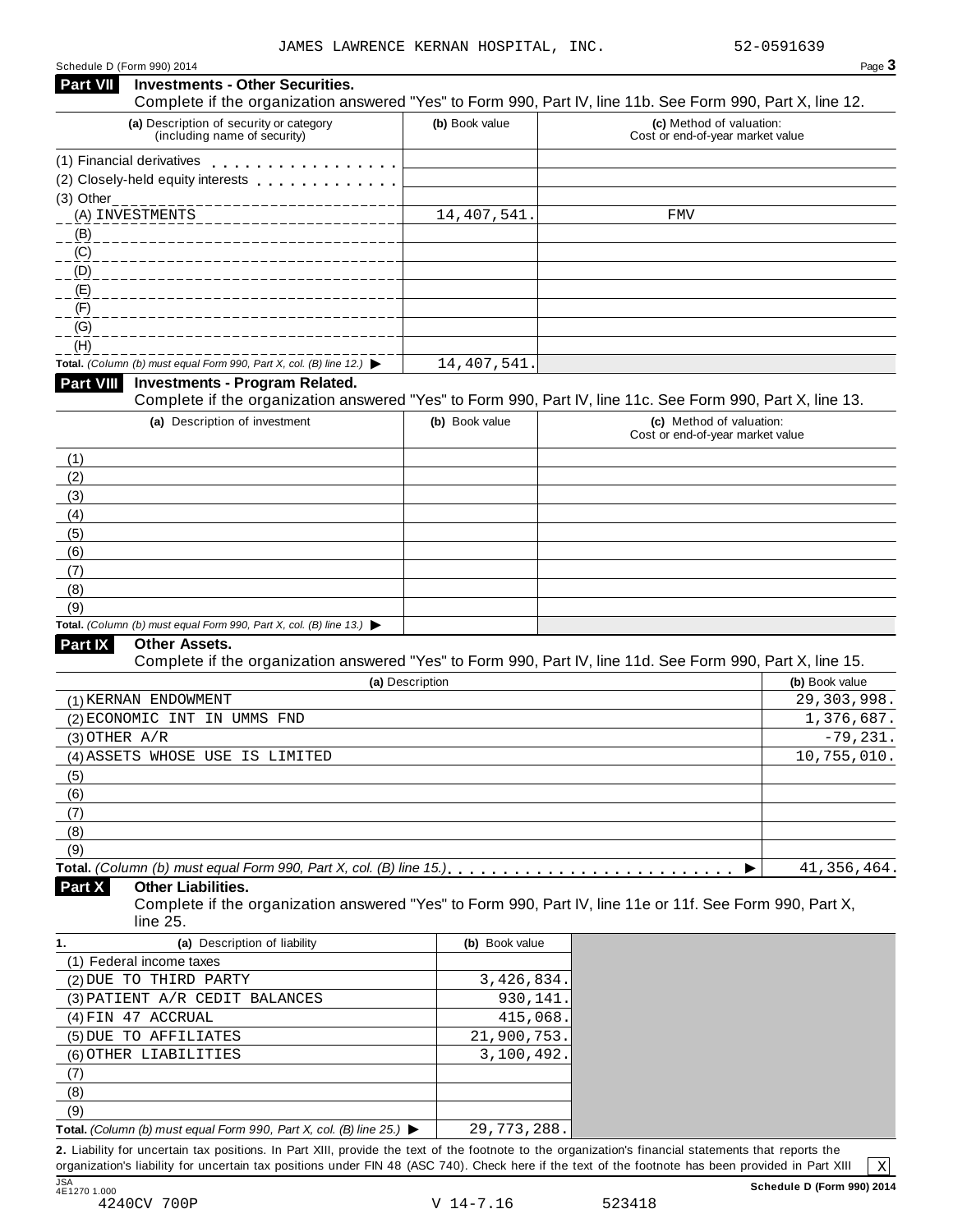|              | Schedule D (Form 990) 2014                                                                                                                                           |              | Page 4 |
|--------------|----------------------------------------------------------------------------------------------------------------------------------------------------------------------|--------------|--------|
| Part XI      | Reconciliation of Revenue per Audited Financial Statements With Revenue per Return.<br>Complete if the organization answered "Yes" to Form 990, Part IV, line 12a.   |              |        |
| 1            | Total revenue, gains, and other support per audited financial statements                                                                                             | $\mathbf{1}$ |        |
| $\mathbf{2}$ | Amounts included on line 1 but not on Form 990, Part VIII, line 12:                                                                                                  |              |        |
| a            | 2a                                                                                                                                                                   |              |        |
| b            | 2 <sub>b</sub>                                                                                                                                                       |              |        |
| c            | 2c                                                                                                                                                                   |              |        |
| d            |                                                                                                                                                                      |              |        |
| е            |                                                                                                                                                                      | 2e           |        |
| 3            |                                                                                                                                                                      | 3            |        |
| 4            | Amounts included on Form 990, Part VIII, line 12, but not on line 1:                                                                                                 |              |        |
| a            | Investment expenses not included on Form 990, Part VIII, line 7b<br>4a                                                                                               |              |        |
| b            | 4b                                                                                                                                                                   |              |        |
| c            | Add lines 4a and 4b                                                                                                                                                  | 4с           |        |
| 5            | Total revenue. Add lines 3 and 4c. (This must equal Form 990, Part I, line 12.)                                                                                      | 5            |        |
| Part XII     | Reconciliation of Expenses per Audited Financial Statements With Expenses per Return.<br>Complete if the organization answered "Yes" to Form 990, Part IV, line 12a. |              |        |
| 1            | Total expenses and losses per audited financial statements                                                                                                           | 1            |        |
| $\mathbf{2}$ | Amounts included on line 1 but not on Form 990, Part IX, line 25:                                                                                                    |              |        |
| a            | Donated services and use of facilities<br>2a                                                                                                                         |              |        |
| b            | Prior year adjustments<br>2 <sub>b</sub>                                                                                                                             |              |        |
| с            | Other losses<br>2c                                                                                                                                                   |              |        |
| d            | 2d                                                                                                                                                                   |              |        |
| е            | Add lines 2a through 2d                                                                                                                                              | 2e           |        |
| 3            |                                                                                                                                                                      | 3            |        |
| 4            | Amounts included on Form 990, Part IX, line 25, but not on line 1:                                                                                                   |              |        |
| a            | Investment expenses not included on Form 990, Part VIII, line 7b<br>4a                                                                                               |              |        |
| b            | Other (Describe in Part XIII.)<br>4b                                                                                                                                 |              |        |
| c            | Add lines 4a and 4b                                                                                                                                                  |              |        |
| 5            | Total expenses. Add lines 3 and 4c. (This must equal Form 990, Part I, line 18.)                                                                                     | 4с<br>5      |        |
|              | Part XIII Supplemental Information.                                                                                                                                  |              |        |
|              | Provide the descriptions required for Part II, lines 3, 5, and 9; Part III, lines 1a and 4; Part IV, lines 1b and 2b; Part V, line 4; Part X, line                   |              |        |
|              | 2; Part XI, lines 2d and 4b; and Part XII, lines 2d and 4b. Also complete this part to provide any additional information.                                           |              |        |
|              | SEE PAGE 5                                                                                                                                                           |              |        |
|              |                                                                                                                                                                      |              |        |
|              |                                                                                                                                                                      |              |        |
|              |                                                                                                                                                                      |              |        |
|              |                                                                                                                                                                      |              |        |
|              |                                                                                                                                                                      |              |        |
|              |                                                                                                                                                                      |              |        |
|              |                                                                                                                                                                      |              |        |
|              |                                                                                                                                                                      |              |        |
|              |                                                                                                                                                                      |              |        |
|              |                                                                                                                                                                      |              |        |
|              |                                                                                                                                                                      |              |        |
|              |                                                                                                                                                                      |              |        |
|              |                                                                                                                                                                      |              |        |
|              |                                                                                                                                                                      |              |        |
|              |                                                                                                                                                                      |              |        |
|              |                                                                                                                                                                      |              |        |
|              |                                                                                                                                                                      |              |        |
|              |                                                                                                                                                                      |              |        |
|              |                                                                                                                                                                      |              |        |
|              |                                                                                                                                                                      |              |        |
|              |                                                                                                                                                                      |              |        |
|              |                                                                                                                                                                      |              |        |
|              |                                                                                                                                                                      |              |        |
|              |                                                                                                                                                                      |              |        |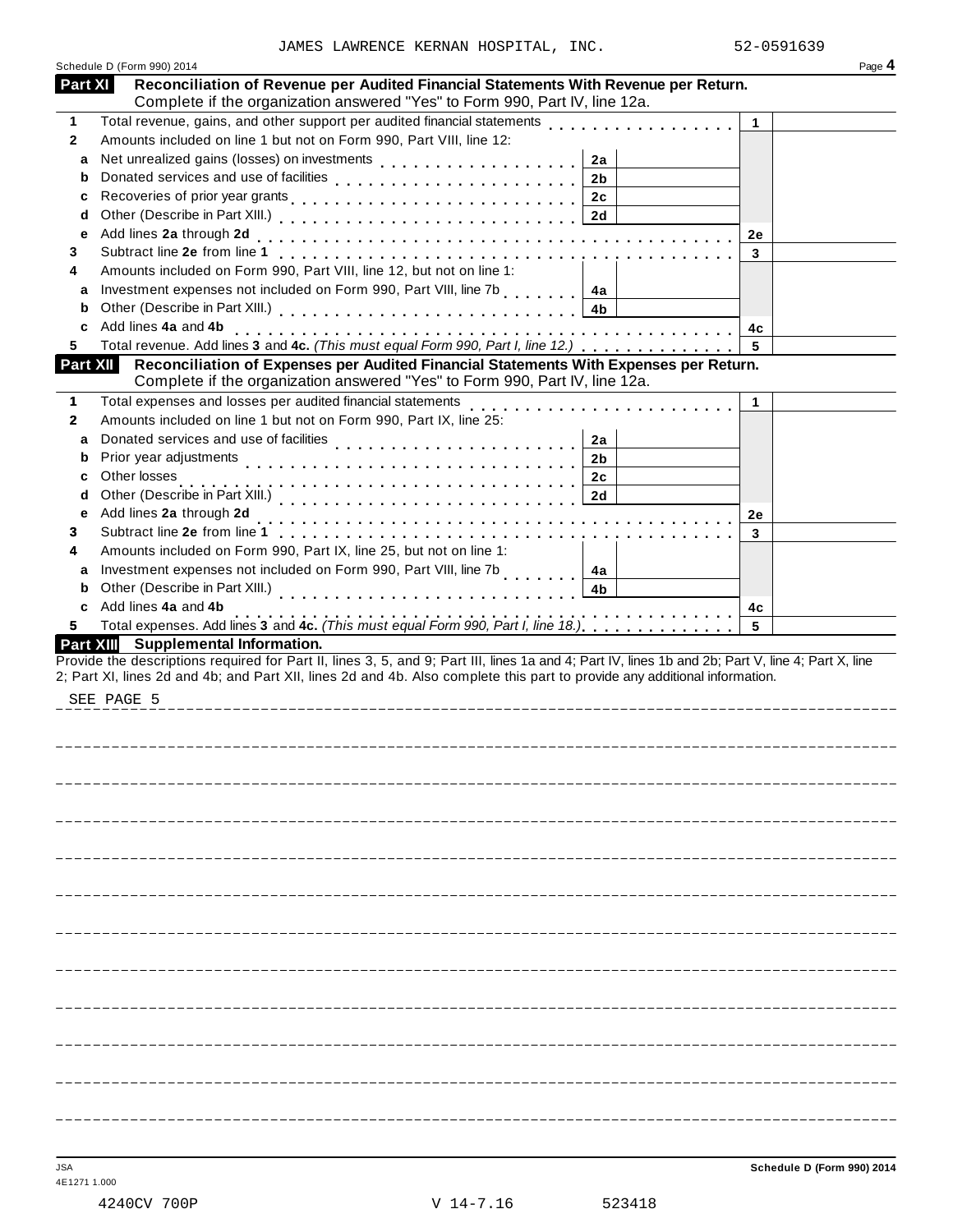SCHEDULE D, PART X, LINE 2

FIN 48 FOOTNOTE PER AUDIT REPORT

THE ORGANIZATION IS A SUBSIDIARY OF THE UNIVERSITY OF MARYLAND MEDICAL SYSTEM CORPORATION (THE CORPORATION). THE CORPORATION ADOPTED THE PROVISIONS OF ASC 740, ACCOUNTING FOR UNCERTAINTY IN THE INCOME TAXES (FIN 48) ON JULY 1, 2007. THE FOOTNOTE RELATED TO ASC 740 IN THE CORPORATION'S AUDITED FINANCIAL STATEMENTS IS AS FOLLOWS: THE CORPORATION FOLLOWS A THRESHOLD OF MORE-LIKELY-THAN-NOT FOR RECOGNITION AND DERECOGNITION OF TAX POSITIONS TAKEN OR EXPECTED TO BE TAKEN IN A TAX RETURN. MANAGEMENT DOES NOT BELIEVE THAT THERE ARE ANY UNRECOGNIZED TAX BENEFITS THAT SHOULD BE RECOGNIZED.

**Schedule D (Form 990) 2014**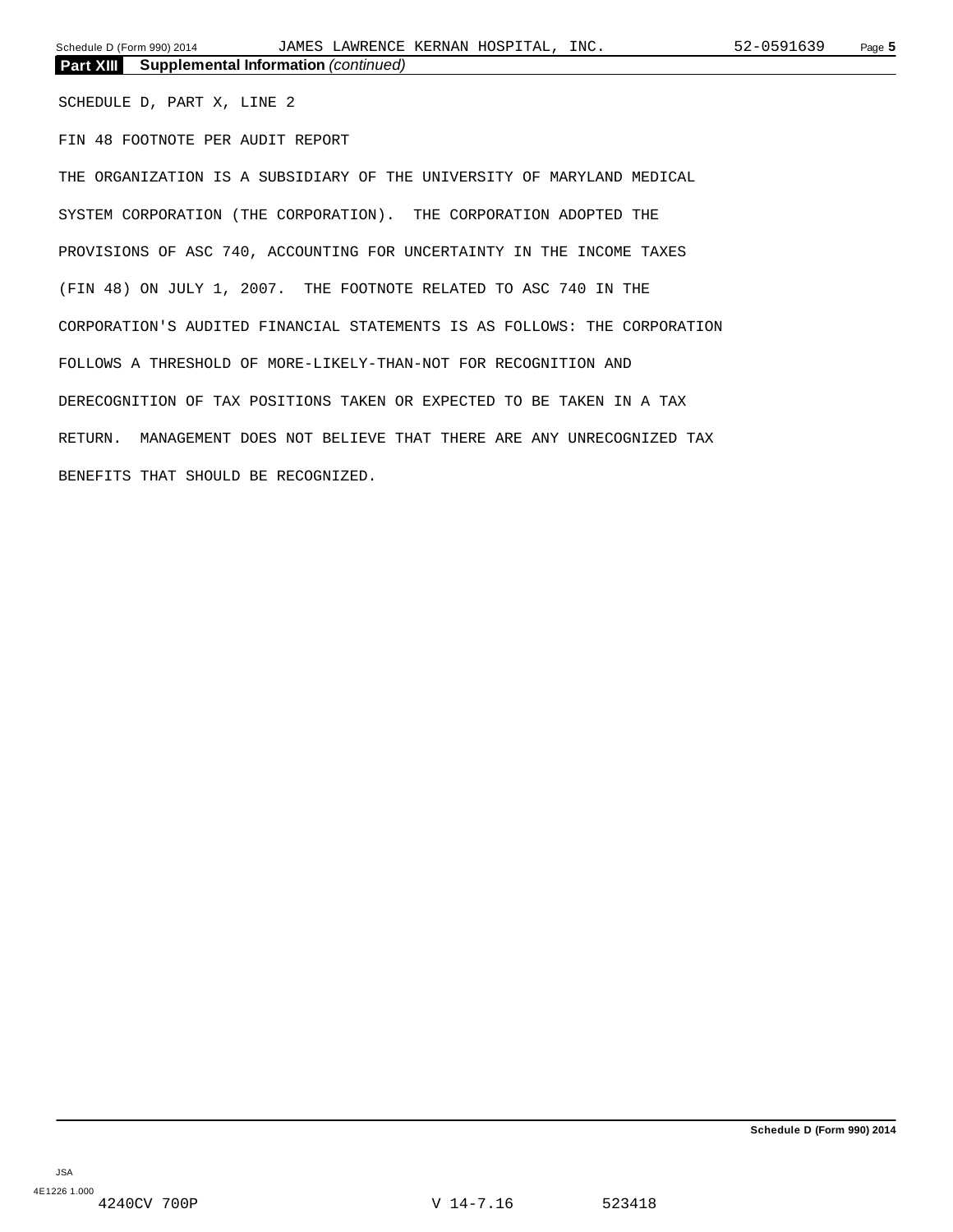| <b>CHEDULE H</b> |  |  |
|------------------|--|--|
|                  |  |  |

| <b>SCHEDULE H</b>          | <b>Hospitals</b>                                                                        | OMB No. 1545-0047     |
|----------------------------|-----------------------------------------------------------------------------------------|-----------------------|
| (Form 990)                 |                                                                                         | 2014                  |
|                            | Complete if the organization answered "Yes" to Form 990, Part IV, question 20.          |                       |
| Department of the Treasury | Attach to Form 990.                                                                     | <b>Open to Public</b> |
| Internal Revenue Service   | Information about Schedule H (Form 990) and its instructions is at www.irs.gov/form990. | Inspection            |

|        | Internal Revenue Service<br>Name of the organization                                                       |                                                          |                                     |                                                                                                                                                                                                                                                                                                                                            | <b>INTO MARKING AND A CONTRACTLY TO THE VEHICLE IN THE INCHINESE IS AT 1999</b> | <b>Employer identification number</b> | <b>IIISPECHOL</b>                  |   |          |
|--------|------------------------------------------------------------------------------------------------------------|----------------------------------------------------------|-------------------------------------|--------------------------------------------------------------------------------------------------------------------------------------------------------------------------------------------------------------------------------------------------------------------------------------------------------------------------------------------|---------------------------------------------------------------------------------|---------------------------------------|------------------------------------|---|----------|
|        | JAMES LAWRENCE KERNAN HOSPITAL, INC.                                                                       |                                                          |                                     |                                                                                                                                                                                                                                                                                                                                            |                                                                                 | 52-0591639                            |                                    |   |          |
| Part I |                                                                                                            |                                                          |                                     | Financial Assistance and Certain Other Community Benefits at Cost                                                                                                                                                                                                                                                                          |                                                                                 |                                       |                                    |   |          |
|        |                                                                                                            |                                                          |                                     |                                                                                                                                                                                                                                                                                                                                            |                                                                                 |                                       |                                    |   | Yes   No |
|        |                                                                                                            |                                                          |                                     | 1a Did the organization have a financial assistance policy during the tax year? If "No," skip to question 6a                                                                                                                                                                                                                               |                                                                                 |                                       | 1a                                 | X |          |
|        |                                                                                                            |                                                          |                                     |                                                                                                                                                                                                                                                                                                                                            |                                                                                 |                                       | 1b                                 | Χ |          |
|        |                                                                                                            |                                                          |                                     | If the organization had multiple hospital facilities, indicate which of the following best describes application of                                                                                                                                                                                                                        |                                                                                 |                                       |                                    |   |          |
| 2      | Applied uniformly to all hospital facilities<br>Generally tailored to individual hospital facilities       |                                                          |                                     | the financial assistance policy to its various hospital facilities during the tax year.                                                                                                                                                                                                                                                    | Applied uniformly to most hospital facilities                                   |                                       |                                    |   |          |
| 3      | the organization's patients during the tax year.                                                           |                                                          |                                     | Answer the following based on the financial assistance eligibility criteria that applied to the largest number of                                                                                                                                                                                                                          |                                                                                 |                                       |                                    |   |          |
|        | 100%<br>150%                                                                                               | $\mathbf{X}$                                             | 200%                                | a Did the organization use Federal Poverty Guidelines (FPG) as a factor in determining eligibility for providing<br>free care? If "Yes," indicate which of the following was the FPG family income limit for eligibility for free care:<br>Other                                                                                           |                                                                                 |                                       | За                                 | Χ |          |
|        |                                                                                                            |                                                          |                                     | <b>b</b> Did the organization use FPG as a factor in determining eligibility for providing discounted care? If "Yes,"                                                                                                                                                                                                                      |                                                                                 |                                       |                                    |   |          |
|        | 200%<br>250%                                                                                               |                                                          | 300%                                | indicate which of the following was the family income limit for eligibility for discounted care:<br>400%<br>350%                                                                                                                                                                                                                           | X<br>Other                                                                      | 500.0000 %                            | 3b                                 | Χ |          |
|        | for free or discounted care.                                                                               |                                                          |                                     | c If the organization used factors other than FPG in determining eligibility, describe in Part VI the criteria<br>used for determining eligibility for free or discounted care. Include in the description whether the<br>organization used an asset test or other threshold, regardless of income, as a factor in determining eligibility |                                                                                 |                                       |                                    |   |          |
| 4      |                                                                                                            |                                                          |                                     | Did the organization's financial assistance policy that applied to the largest number of its patients during the                                                                                                                                                                                                                           |                                                                                 |                                       | 4                                  | х |          |
|        |                                                                                                            |                                                          |                                     |                                                                                                                                                                                                                                                                                                                                            |                                                                                 |                                       | 5a                                 | Χ |          |
|        |                                                                                                            |                                                          |                                     | 5a Did the organization budget amounts for free or discounted care provided under its financial assistance policy during the tax year?                                                                                                                                                                                                     |                                                                                 |                                       | 5b                                 | Χ |          |
|        |                                                                                                            |                                                          |                                     | <b>b</b> If "Yes," did the organization's financial assistance expenses exceed the budgeted amount?                                                                                                                                                                                                                                        |                                                                                 |                                       |                                    |   |          |
|        |                                                                                                            |                                                          |                                     | c If "Yes" to line 5b, as a result of budget considerations, was the organization unable to provide free or                                                                                                                                                                                                                                |                                                                                 |                                       | 5c                                 |   | Χ        |
|        |                                                                                                            |                                                          |                                     |                                                                                                                                                                                                                                                                                                                                            |                                                                                 |                                       | 6a                                 | Χ |          |
|        |                                                                                                            |                                                          |                                     |                                                                                                                                                                                                                                                                                                                                            |                                                                                 |                                       |                                    | Χ |          |
|        |                                                                                                            |                                                          |                                     |                                                                                                                                                                                                                                                                                                                                            |                                                                                 |                                       | 6b                                 |   |          |
|        |                                                                                                            |                                                          |                                     | Complete the following table using the worksheets provided in the Schedule H instructions. Do not submit                                                                                                                                                                                                                                   |                                                                                 |                                       |                                    |   |          |
| 7      | these worksheets with the Schedule H.<br>Financial Assistance and Certain Other Community Benefits at Cost |                                                          |                                     |                                                                                                                                                                                                                                                                                                                                            |                                                                                 |                                       |                                    |   |          |
|        | <b>Financial Assistance and</b><br><b>Means-Tested Government</b><br>Programs                              | (a) Number of<br>activities or<br>programs<br>(optional) | (b) Persons<br>served<br>(optional) | (c) Total community<br>benefit expense                                                                                                                                                                                                                                                                                                     | (d) Direct offsetting<br>revenue                                                | (e) Net community<br>benefit expense  | (f) Percent<br>of total<br>expense |   |          |
|        | <b>a</b> Financial Assistance at cost                                                                      |                                                          |                                     |                                                                                                                                                                                                                                                                                                                                            |                                                                                 |                                       |                                    |   |          |
|        | (from Worksheet 1)                                                                                         |                                                          |                                     | 680,853.                                                                                                                                                                                                                                                                                                                                   |                                                                                 | 680,853.                              |                                    |   | .64      |
|        | <b>b</b> Medicaid (from Worksheet 3,                                                                       |                                                          |                                     |                                                                                                                                                                                                                                                                                                                                            |                                                                                 |                                       |                                    |   |          |
|        | column a) column a<br>C Costs of other means-tested<br>government programs (from<br>Worksheet 3, column b) |                                                          |                                     |                                                                                                                                                                                                                                                                                                                                            |                                                                                 |                                       |                                    |   |          |
|        | <b>d</b> Total Financial Assistance and<br><b>Means-Tested Government</b><br>Programs                      |                                                          |                                     | 680,853.                                                                                                                                                                                                                                                                                                                                   |                                                                                 | 680,853.                              |                                    |   | .64      |
|        | <b>Other Benefits</b>                                                                                      |                                                          |                                     |                                                                                                                                                                                                                                                                                                                                            |                                                                                 |                                       |                                    |   |          |
|        | <b>e</b> Community health improvement<br>services and community benefit                                    |                                                          |                                     | 114,193.                                                                                                                                                                                                                                                                                                                                   | 200.                                                                            | 113,993.                              |                                    |   | .11      |
|        | operations (from Worksheet 4)                                                                              |                                                          |                                     |                                                                                                                                                                                                                                                                                                                                            |                                                                                 |                                       |                                    |   |          |
| f      | Health professions education                                                                               |                                                          |                                     | 7,157,019.                                                                                                                                                                                                                                                                                                                                 |                                                                                 | 7,157,019.                            |                                    |   | 6.73     |
|        | (from Worksheet 5)                                                                                         |                                                          |                                     |                                                                                                                                                                                                                                                                                                                                            |                                                                                 |                                       |                                    |   |          |

JSA 4E1284 1.000 4240CV 700P V 14-7.16 523418

**i**

**g** Subsidized health services (from |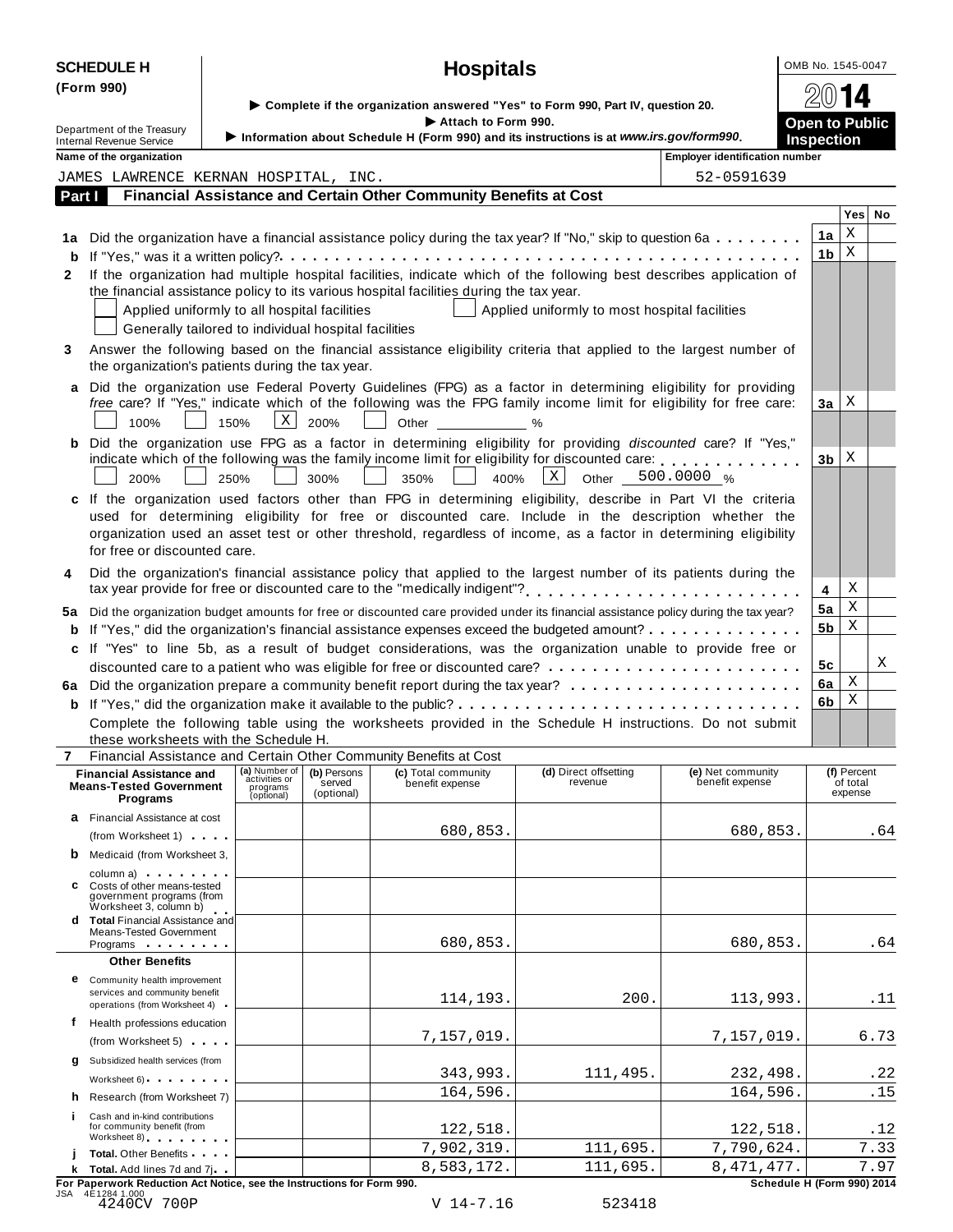| Schedule H (Form 990) 2014 | $P$ age. |
|----------------------------|----------|
|----------------------------|----------|

#### **Community Building Activities** Complete this table if the organization conducted any community building activities during the tax year, and describe in Part VI how its community building activities promoted the health of the communities it serves. **Part II**

|                                                                                                                                                              | (a) Number of<br>activities or<br>programs<br>(optional) | (b) Persons<br>(c) Total community<br>(e) Net community<br>(d) Direct offsetting<br>building expense<br>building expense<br>served<br>revenue<br>(optional) |                                                                                                                                                |                                                        |                                                                                             |    |                                                     |    |  |  |
|--------------------------------------------------------------------------------------------------------------------------------------------------------------|----------------------------------------------------------|-------------------------------------------------------------------------------------------------------------------------------------------------------------|------------------------------------------------------------------------------------------------------------------------------------------------|--------------------------------------------------------|---------------------------------------------------------------------------------------------|----|-----------------------------------------------------|----|--|--|
| 1 Physical improvements and housing                                                                                                                          |                                                          |                                                                                                                                                             |                                                                                                                                                |                                                        |                                                                                             |    |                                                     |    |  |  |
| 2 Economic development                                                                                                                                       |                                                          |                                                                                                                                                             |                                                                                                                                                |                                                        |                                                                                             |    |                                                     |    |  |  |
| 3 Community support                                                                                                                                          |                                                          |                                                                                                                                                             |                                                                                                                                                |                                                        |                                                                                             |    |                                                     |    |  |  |
| 4 Environmental improvements                                                                                                                                 |                                                          |                                                                                                                                                             |                                                                                                                                                |                                                        |                                                                                             |    |                                                     |    |  |  |
| 5 Leadership development and                                                                                                                                 |                                                          |                                                                                                                                                             |                                                                                                                                                |                                                        |                                                                                             |    |                                                     |    |  |  |
| training for community members                                                                                                                               |                                                          |                                                                                                                                                             |                                                                                                                                                |                                                        |                                                                                             |    |                                                     |    |  |  |
| 6 Coalition building                                                                                                                                         |                                                          |                                                                                                                                                             |                                                                                                                                                |                                                        |                                                                                             |    |                                                     |    |  |  |
| 7 Community health improvement                                                                                                                               |                                                          |                                                                                                                                                             |                                                                                                                                                |                                                        |                                                                                             |    |                                                     |    |  |  |
| advocacy                                                                                                                                                     |                                                          |                                                                                                                                                             |                                                                                                                                                |                                                        |                                                                                             |    |                                                     |    |  |  |
| 8 Workforce development                                                                                                                                      |                                                          |                                                                                                                                                             |                                                                                                                                                |                                                        |                                                                                             |    |                                                     |    |  |  |
| 9 Other                                                                                                                                                      |                                                          |                                                                                                                                                             |                                                                                                                                                |                                                        |                                                                                             |    |                                                     |    |  |  |
| 10 Total                                                                                                                                                     |                                                          |                                                                                                                                                             |                                                                                                                                                |                                                        |                                                                                             |    |                                                     |    |  |  |
| Part III<br><b>Bad Debt, Medicare, &amp; Collection Practices</b>                                                                                            |                                                          |                                                                                                                                                             |                                                                                                                                                |                                                        |                                                                                             |    |                                                     |    |  |  |
| Section A. Bad Debt Expense                                                                                                                                  |                                                          |                                                                                                                                                             |                                                                                                                                                |                                                        |                                                                                             |    | Yes                                                 | No |  |  |
| Did the organization report bad debt expense in accordance with Healthcare Financial Management Association<br>1.<br>Statement No. $15$ ?                    |                                                          |                                                                                                                                                             |                                                                                                                                                |                                                        |                                                                                             | 1  | Χ                                                   |    |  |  |
| 2 Enter the amount of the organization's bad debt expense. Explain in Part VI the                                                                            |                                                          |                                                                                                                                                             |                                                                                                                                                |                                                        | 5,230,887.                                                                                  |    |                                                     |    |  |  |
| methodology used by the organization to estimate this amount every even in the extended methodology used by the                                              |                                                          |                                                                                                                                                             |                                                                                                                                                | $\mathbf{2}$                                           |                                                                                             |    |                                                     |    |  |  |
| Enter the estimated amount of the organization's bad debt expense attributable to<br>3                                                                       |                                                          |                                                                                                                                                             |                                                                                                                                                |                                                        |                                                                                             |    |                                                     |    |  |  |
| patients eligible under the organization's financial assistance policy. Explain in Part VI                                                                   |                                                          |                                                                                                                                                             |                                                                                                                                                |                                                        |                                                                                             |    |                                                     |    |  |  |
| the methodology used by the organization to estimate this amount and the rationale,                                                                          |                                                          |                                                                                                                                                             |                                                                                                                                                |                                                        |                                                                                             |    |                                                     |    |  |  |
| if any, for including this portion of bad debt as community benefit.                                                                                         |                                                          |                                                                                                                                                             |                                                                                                                                                | 3                                                      |                                                                                             |    |                                                     |    |  |  |
| Provide in Part VI the text of the footnote to the organization's financial statements that describes bad debt                                               |                                                          |                                                                                                                                                             |                                                                                                                                                |                                                        |                                                                                             |    |                                                     |    |  |  |
| expense or the page number on which this footnote is contained in the attached financial statements.                                                         |                                                          |                                                                                                                                                             |                                                                                                                                                |                                                        |                                                                                             |    |                                                     |    |  |  |
| <b>Section B. Medicare</b>                                                                                                                                   |                                                          |                                                                                                                                                             |                                                                                                                                                |                                                        |                                                                                             |    |                                                     |    |  |  |
| Enter total revenue received from Medicare (including DSH and IME)<br>5                                                                                      |                                                          |                                                                                                                                                             |                                                                                                                                                | $5\phantom{.0}$                                        | 29, 301, 233.                                                                               |    |                                                     |    |  |  |
| Enter Medicare allowable costs of care relating to payments on line 5<br>6                                                                                   |                                                          |                                                                                                                                                             |                                                                                                                                                | 6                                                      | 29,775,683.                                                                                 |    |                                                     |    |  |  |
| Subtract line 6 from line 5. This is the surplus (or shortfall) $\ldots \ldots \ldots \ldots$<br>7                                                           |                                                          |                                                                                                                                                             |                                                                                                                                                | $\overline{7}$                                         | $-474, 450.$                                                                                |    |                                                     |    |  |  |
| Describe in Part VI the extent to which any shortfall reported in line 7 should be treated as community<br>8                                                 |                                                          |                                                                                                                                                             |                                                                                                                                                |                                                        |                                                                                             |    |                                                     |    |  |  |
| benefit. Also describe in Part VI the costing methodology or source used to determine the amount reported                                                    |                                                          |                                                                                                                                                             |                                                                                                                                                |                                                        |                                                                                             |    |                                                     |    |  |  |
| on line 6. Check the box that describes the method used:                                                                                                     |                                                          |                                                                                                                                                             |                                                                                                                                                |                                                        |                                                                                             |    |                                                     |    |  |  |
| Cost accounting system                                                                                                                                       |                                                          |                                                                                                                                                             | $X$ Cost to charge ratio                                                                                                                       | Other                                                  |                                                                                             |    |                                                     |    |  |  |
| <b>Section C. Collection Practices</b>                                                                                                                       |                                                          |                                                                                                                                                             |                                                                                                                                                |                                                        |                                                                                             |    |                                                     |    |  |  |
| 9a Did the organization have a written debt collection policy during the tax year?                                                                           |                                                          |                                                                                                                                                             |                                                                                                                                                |                                                        |                                                                                             | 9a | Χ                                                   |    |  |  |
| <b>b</b> If "Yes," did the organization's collection policy that applied to the largest number of its patients during the tax year contain provisions on the |                                                          |                                                                                                                                                             |                                                                                                                                                |                                                        |                                                                                             |    |                                                     |    |  |  |
|                                                                                                                                                              |                                                          |                                                                                                                                                             |                                                                                                                                                |                                                        |                                                                                             | 9b | Χ                                                   |    |  |  |
| Part IV                                                                                                                                                      |                                                          |                                                                                                                                                             | Management Companies and Joint Ventures (owned 10% or more by officers, directors, trustees, key employees, and physicians - see instructions) |                                                        |                                                                                             |    |                                                     |    |  |  |
| (a) Name of entity                                                                                                                                           |                                                          |                                                                                                                                                             | (b) Description of primary<br>activity of entity                                                                                               | (c) Organization's<br>profit % or stock<br>ownership % | (d) Officers, directors,<br>trustees, or key<br>employees' profit %<br>or stock ownership % |    | (e) Physicians'<br>profit % or stock<br>ownership % |    |  |  |
| 1                                                                                                                                                            |                                                          |                                                                                                                                                             |                                                                                                                                                |                                                        |                                                                                             |    |                                                     |    |  |  |
| $\overline{2}$                                                                                                                                               |                                                          |                                                                                                                                                             |                                                                                                                                                |                                                        |                                                                                             |    |                                                     |    |  |  |
| 3                                                                                                                                                            |                                                          |                                                                                                                                                             |                                                                                                                                                |                                                        |                                                                                             |    |                                                     |    |  |  |
| 4                                                                                                                                                            |                                                          |                                                                                                                                                             |                                                                                                                                                |                                                        |                                                                                             |    |                                                     |    |  |  |
| 5                                                                                                                                                            |                                                          |                                                                                                                                                             |                                                                                                                                                |                                                        |                                                                                             |    |                                                     |    |  |  |
| 6                                                                                                                                                            |                                                          |                                                                                                                                                             |                                                                                                                                                |                                                        |                                                                                             |    |                                                     |    |  |  |
| $\overline{\mathbf{7}}$                                                                                                                                      |                                                          |                                                                                                                                                             |                                                                                                                                                |                                                        |                                                                                             |    |                                                     |    |  |  |
| 8                                                                                                                                                            |                                                          |                                                                                                                                                             |                                                                                                                                                |                                                        |                                                                                             |    |                                                     |    |  |  |
| 9                                                                                                                                                            |                                                          |                                                                                                                                                             |                                                                                                                                                |                                                        |                                                                                             |    |                                                     |    |  |  |
| 10                                                                                                                                                           |                                                          |                                                                                                                                                             |                                                                                                                                                |                                                        |                                                                                             |    |                                                     |    |  |  |
| 11                                                                                                                                                           |                                                          |                                                                                                                                                             |                                                                                                                                                |                                                        |                                                                                             |    |                                                     |    |  |  |
| 12                                                                                                                                                           |                                                          |                                                                                                                                                             |                                                                                                                                                |                                                        |                                                                                             |    |                                                     |    |  |  |
| 13                                                                                                                                                           |                                                          |                                                                                                                                                             |                                                                                                                                                |                                                        |                                                                                             |    |                                                     |    |  |  |
|                                                                                                                                                              |                                                          |                                                                                                                                                             |                                                                                                                                                |                                                        |                                                                                             |    |                                                     |    |  |  |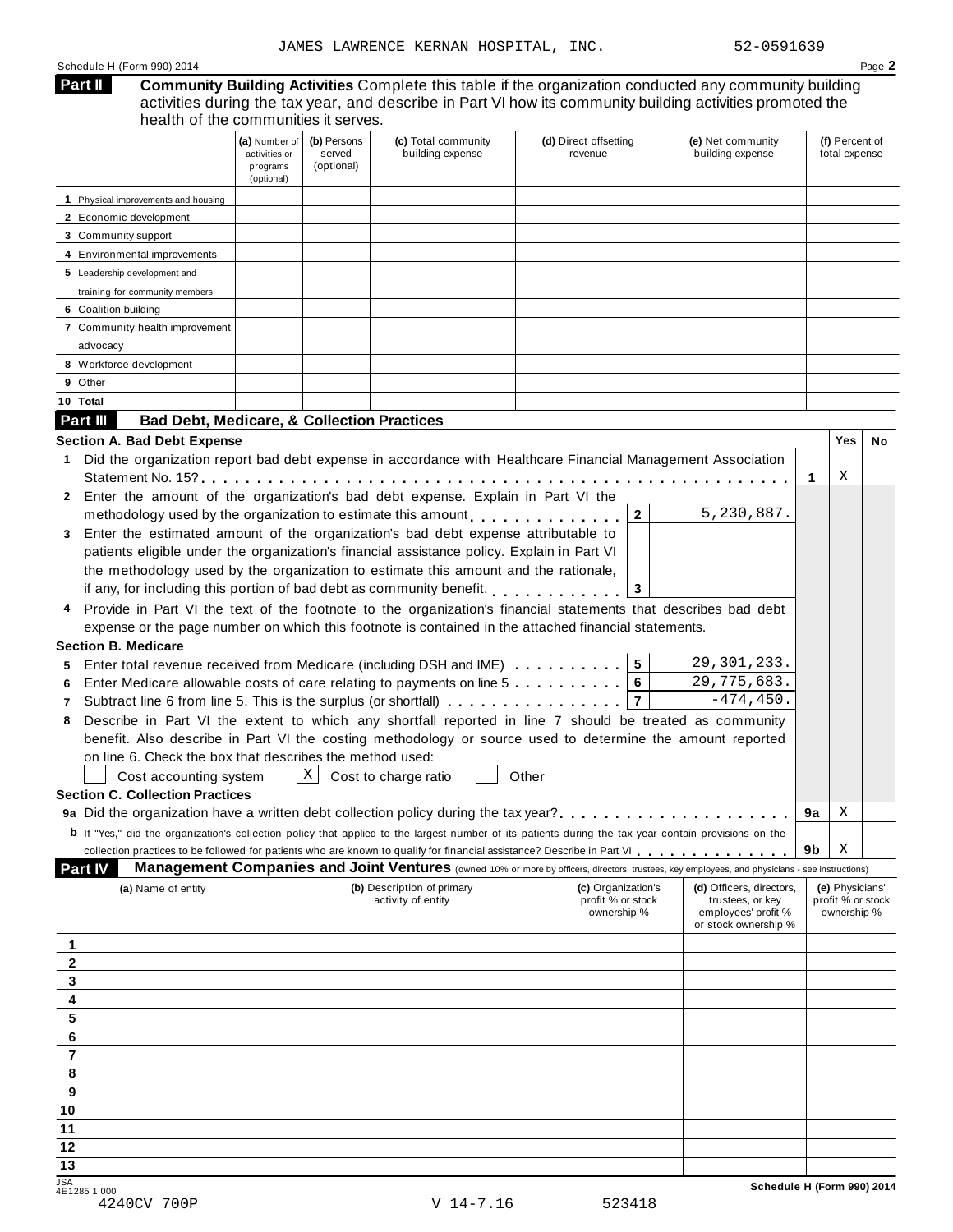Schedule <sup>H</sup> (Form 990) <sup>2014</sup> Page **3**

| <b>Facility Information</b><br><b>Part V</b>                                                                                                                                                                                                                                                                                                                                                        |                   |                            |                    |                   |                          |                   |             |          |                  |                                |
|-----------------------------------------------------------------------------------------------------------------------------------------------------------------------------------------------------------------------------------------------------------------------------------------------------------------------------------------------------------------------------------------------------|-------------------|----------------------------|--------------------|-------------------|--------------------------|-------------------|-------------|----------|------------------|--------------------------------|
| Section A. Hospital Facilities<br>(list in order of size, from largest to smallest - see instructions)<br>How many hospital facilities did the organization operate<br>during the tax year? $1$<br>Name, address, primary website address, and state license<br>number (and if a group return, the name and EIN of the<br>subordinate hospital organization that operates the hospital<br>facility) | Licensed hospital | General medical & surgical | Children's hospita | Teaching hospital | Critical access hospital | Research facility | ER-24 hours | ER-other | Other (describe) | Facility<br>reporting<br>group |
| 1 JAMES LAWRENCE KERNAN HOSPITAL                                                                                                                                                                                                                                                                                                                                                                    |                   |                            |                    |                   |                          |                   |             |          |                  |                                |
| 2200 KERNAN DRIVE<br>MD 21207<br><b>BALTIMORE</b>                                                                                                                                                                                                                                                                                                                                                   |                   |                            |                    |                   |                          |                   |             |          | REHABILITATION   |                                |
| $30 - 038$                                                                                                                                                                                                                                                                                                                                                                                          |                   |                            |                    |                   |                          |                   |             |          |                  |                                |
|                                                                                                                                                                                                                                                                                                                                                                                                     | X                 | Χ                          |                    |                   |                          |                   |             |          |                  | Α                              |
| $\mathbf{2}$                                                                                                                                                                                                                                                                                                                                                                                        |                   |                            |                    |                   |                          |                   |             |          |                  |                                |
|                                                                                                                                                                                                                                                                                                                                                                                                     |                   |                            |                    |                   |                          |                   |             |          |                  |                                |
| 3                                                                                                                                                                                                                                                                                                                                                                                                   |                   |                            |                    |                   |                          |                   |             |          |                  |                                |
|                                                                                                                                                                                                                                                                                                                                                                                                     |                   |                            |                    |                   |                          |                   |             |          |                  |                                |
| 4                                                                                                                                                                                                                                                                                                                                                                                                   |                   |                            |                    |                   |                          |                   |             |          |                  |                                |
|                                                                                                                                                                                                                                                                                                                                                                                                     |                   |                            |                    |                   |                          |                   |             |          |                  |                                |
|                                                                                                                                                                                                                                                                                                                                                                                                     |                   |                            |                    |                   |                          |                   |             |          |                  |                                |
|                                                                                                                                                                                                                                                                                                                                                                                                     |                   |                            |                    |                   |                          |                   |             |          |                  |                                |
| 5                                                                                                                                                                                                                                                                                                                                                                                                   |                   |                            |                    |                   |                          |                   |             |          |                  |                                |
|                                                                                                                                                                                                                                                                                                                                                                                                     |                   |                            |                    |                   |                          |                   |             |          |                  |                                |
|                                                                                                                                                                                                                                                                                                                                                                                                     |                   |                            |                    |                   |                          |                   |             |          |                  |                                |
|                                                                                                                                                                                                                                                                                                                                                                                                     |                   |                            |                    |                   |                          |                   |             |          |                  |                                |
|                                                                                                                                                                                                                                                                                                                                                                                                     |                   |                            |                    |                   |                          |                   |             |          |                  |                                |
| 6                                                                                                                                                                                                                                                                                                                                                                                                   |                   |                            |                    |                   |                          |                   |             |          |                  |                                |
|                                                                                                                                                                                                                                                                                                                                                                                                     |                   |                            |                    |                   |                          |                   |             |          |                  |                                |
|                                                                                                                                                                                                                                                                                                                                                                                                     |                   |                            |                    |                   |                          |                   |             |          |                  |                                |
|                                                                                                                                                                                                                                                                                                                                                                                                     |                   |                            |                    |                   |                          |                   |             |          |                  |                                |
| 7                                                                                                                                                                                                                                                                                                                                                                                                   |                   |                            |                    |                   |                          |                   |             |          |                  |                                |
|                                                                                                                                                                                                                                                                                                                                                                                                     |                   |                            |                    |                   |                          |                   |             |          |                  |                                |
|                                                                                                                                                                                                                                                                                                                                                                                                     |                   |                            |                    |                   |                          |                   |             |          |                  |                                |
|                                                                                                                                                                                                                                                                                                                                                                                                     |                   |                            |                    |                   |                          |                   |             |          |                  |                                |
| 8                                                                                                                                                                                                                                                                                                                                                                                                   |                   |                            |                    |                   |                          |                   |             |          |                  |                                |
|                                                                                                                                                                                                                                                                                                                                                                                                     |                   |                            |                    |                   |                          |                   |             |          |                  |                                |
|                                                                                                                                                                                                                                                                                                                                                                                                     |                   |                            |                    |                   |                          |                   |             |          |                  |                                |
|                                                                                                                                                                                                                                                                                                                                                                                                     |                   |                            |                    |                   |                          |                   |             |          |                  |                                |
| 9                                                                                                                                                                                                                                                                                                                                                                                                   |                   |                            |                    |                   |                          |                   |             |          |                  |                                |
|                                                                                                                                                                                                                                                                                                                                                                                                     |                   |                            |                    |                   |                          |                   |             |          |                  |                                |
|                                                                                                                                                                                                                                                                                                                                                                                                     |                   |                            |                    |                   |                          |                   |             |          |                  |                                |
|                                                                                                                                                                                                                                                                                                                                                                                                     |                   |                            |                    |                   |                          |                   |             |          |                  |                                |
| 10                                                                                                                                                                                                                                                                                                                                                                                                  |                   |                            |                    |                   |                          |                   |             |          |                  |                                |
|                                                                                                                                                                                                                                                                                                                                                                                                     |                   |                            |                    |                   |                          |                   |             |          |                  |                                |
|                                                                                                                                                                                                                                                                                                                                                                                                     |                   |                            |                    |                   |                          |                   |             |          |                  |                                |
|                                                                                                                                                                                                                                                                                                                                                                                                     |                   |                            |                    |                   |                          |                   |             |          |                  |                                |
|                                                                                                                                                                                                                                                                                                                                                                                                     |                   |                            |                    |                   |                          |                   |             |          |                  |                                |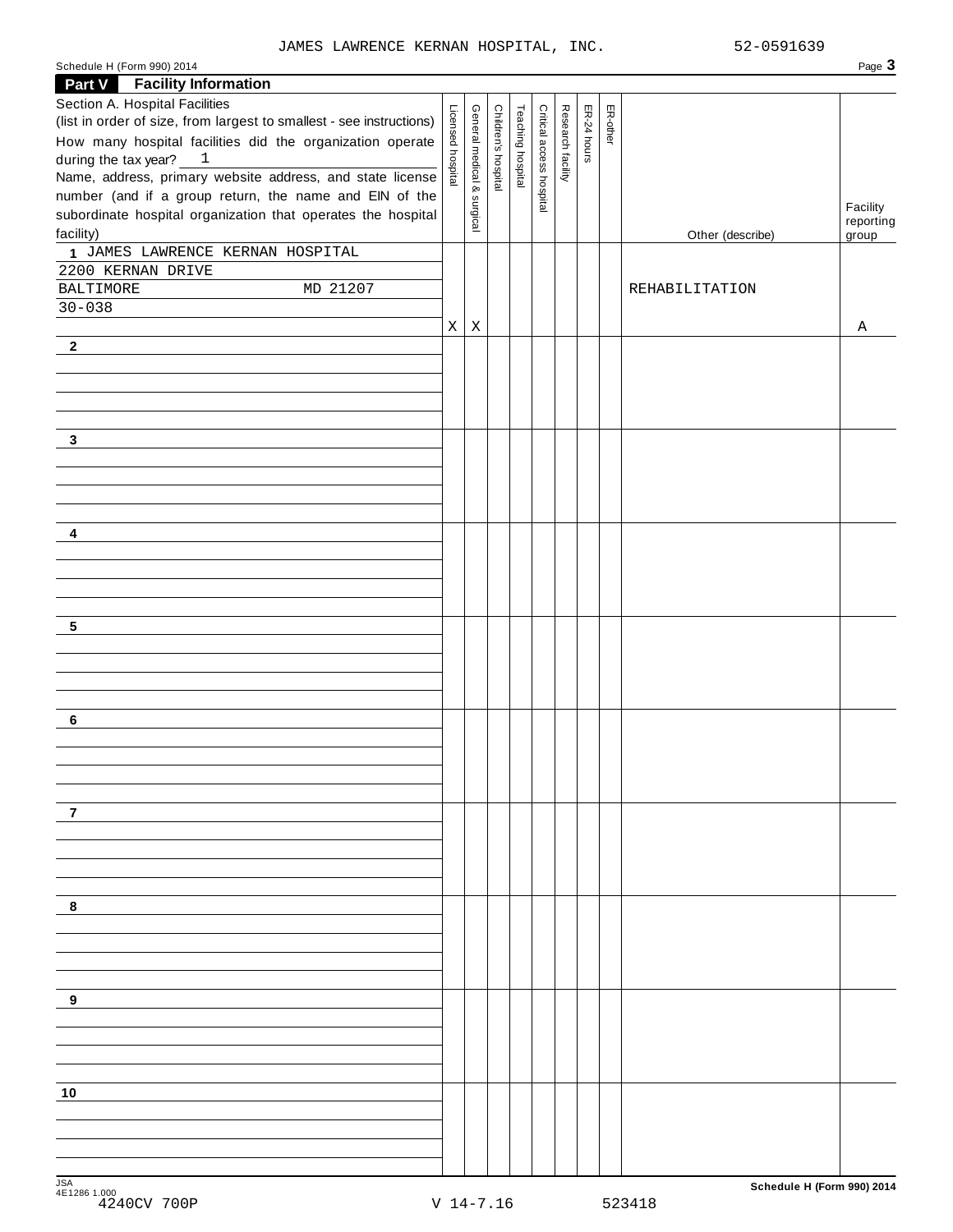1

| Schedule H (Form 990) 2014 | $P$ <sub>age</sub> $4$ |
|----------------------------|------------------------|
|                            |                        |

## **Part V Facility Information** *(continued)*

## **Section B. Facility Policies and Practices**

(Complete a separate Section B for each of the hospital facilities or facility reporting groups listed in Part V, Section A)

## **Name of hospital facility or letter of facility reporting group** JAMES LAWRENCE KERNAN HOSPITAL

# **Line number of hospital facility, or line numbers of hospital**

|      | <b>Community Health Needs Assessment</b>                                                                                            |                 |   |   |
|------|-------------------------------------------------------------------------------------------------------------------------------------|-----------------|---|---|
| 1    | Was the hospital facility first licensed, registered, or similarly recognized by a State as a hospital facility in the              |                 |   |   |
|      |                                                                                                                                     | 1               |   | Χ |
| 2    | Was the hospital facility acquired or placed into service as a tax-exempt hospital in the current tax year or                       |                 |   |   |
|      | the immediately preceding tax year? If "Yes," provide details of the acquisition in Section C.                                      | $\mathbf{2}$    |   | Χ |
| 3    | During the tax year or either of the two immediately preceding tax years, did the hospital facility conduct a                       |                 |   |   |
|      | community health needs assessment (CHNA)? If "No," skip to line 12                                                                  | 3               | Χ |   |
|      | If "Yes," indicate what the CHNA report describes (check all that apply):                                                           |                 |   |   |
| а    | Χ<br>A definition of the community served by the hospital facility                                                                  |                 |   |   |
| b    | Χ<br>Demographics of the community                                                                                                  |                 |   |   |
| c    | Existing health care facilities and resources within the community that are available to respond to the<br> X                       |                 |   |   |
|      | health needs of the community                                                                                                       |                 |   |   |
| d    | Χ<br>How data was obtained                                                                                                          |                 |   |   |
| е    | X<br>The significant health needs of the community                                                                                  |                 |   |   |
| f    | Primary and chronic disease needs and other health issues of uninsured persons, low-income persons,<br> X                           |                 |   |   |
|      | and minority groups                                                                                                                 |                 |   |   |
| g    | $\vert X \vert$<br>The process for identifying and prioritizing community health needs and services to meet the                     |                 |   |   |
|      | community health needs                                                                                                              |                 |   |   |
| h    | Χ<br>The process for consulting with persons representing the community's interests                                                 |                 |   |   |
| Ť    | X<br>Information gaps that limit the hospital facility's ability to assess the community's health needs                             |                 |   |   |
|      | Other (describe in Section C)                                                                                                       |                 |   |   |
| 4    | Indicate the tax year the hospital facility last conducted a CHNA: $20\frac{15}{15}$                                                |                 |   |   |
| 5    | In conducting its most recent CHNA, did the hospital facility take into account input from persons who represent                    |                 |   |   |
|      | the broad interests of the community served by the hospital facility, including those with special knowledge of or                  |                 |   |   |
|      | expertise in public health? If "Yes," describe in Section C how the hospital facility took into account input from                  |                 |   |   |
|      | persons who represent the community, and identify the persons the hospital facility consulted                                       | 5               | Χ |   |
|      | 6a Was the hospital facility's CHNA conducted with one or more other hospital facilities? If "Yes," list the other                  |                 |   |   |
|      |                                                                                                                                     | 6а              | Χ |   |
| b    | Was the hospital facility's CHNA conducted with one or more organizations other than hospital facilities? If "Yes,"                 |                 |   |   |
|      |                                                                                                                                     | 6b              | Χ |   |
| 7    | Did the hospital facility make its CHNA report widely available to the public?                                                      | $\overline{7}$  | X |   |
|      | If "Yes," indicate how the CHNA report was made widely available (check all that apply):                                            |                 |   |   |
| a    | Χ<br>Hospital facility's website (list url): HTTP: / / WWW. UMREHABORTHO. ORG/                                                      |                 |   |   |
| b    | Other website (list url):                                                                                                           |                 |   |   |
| C    | Made a paper copy available for public inspection without charge at the hospital facility                                           |                 |   |   |
| d    | Other (describe in Section C)                                                                                                       |                 |   |   |
| 8    | Did the hospital facility adopt an implementation strategy to meet the significant community health needs                           |                 |   |   |
|      |                                                                                                                                     | 8               | Χ |   |
| 9    | Indicate the tax year the hospital facility last adopted an implementation strategy: $20\overline{15}$                              |                 |   |   |
| 10   | Is the hospital facility's most recently adopted implementation strategy posted on a website?                                       | 10              | Χ |   |
| a    | If "Yes," (list url): HTTP: / / WWW. UMREHABORTHO. ORG/                                                                             |                 |   |   |
| b    | If "No," is the hospital facility's most recently adopted implementation strategy attached to this return?                          | 10 <sub>b</sub> |   | Χ |
| 11   | Describe in Section C how the hospital facility is addressing the significant needs identified in its most                          |                 |   |   |
|      | recently conducted CHNA and any such needs that are not being addressed together with the reasons why                               |                 |   |   |
|      | such needs are not being addressed.                                                                                                 |                 |   |   |
| 12 a | Did the organization incur an excise tax under section 4959 for the hospital facility's failure to conduct a                        |                 |   |   |
|      |                                                                                                                                     |                 |   | Χ |
|      | CHNA as required by section $501(r)(3)? \ldots \ldots \ldots \ldots \ldots \ldots \ldots \ldots \ldots \ldots \ldots \ldots \ldots$ | 12a             |   |   |

**c** If "Yes" to line 12b, what is the total amount of section 4959 excise tax the organization reported on Form 4720 for all of its hospital facilities? **\$**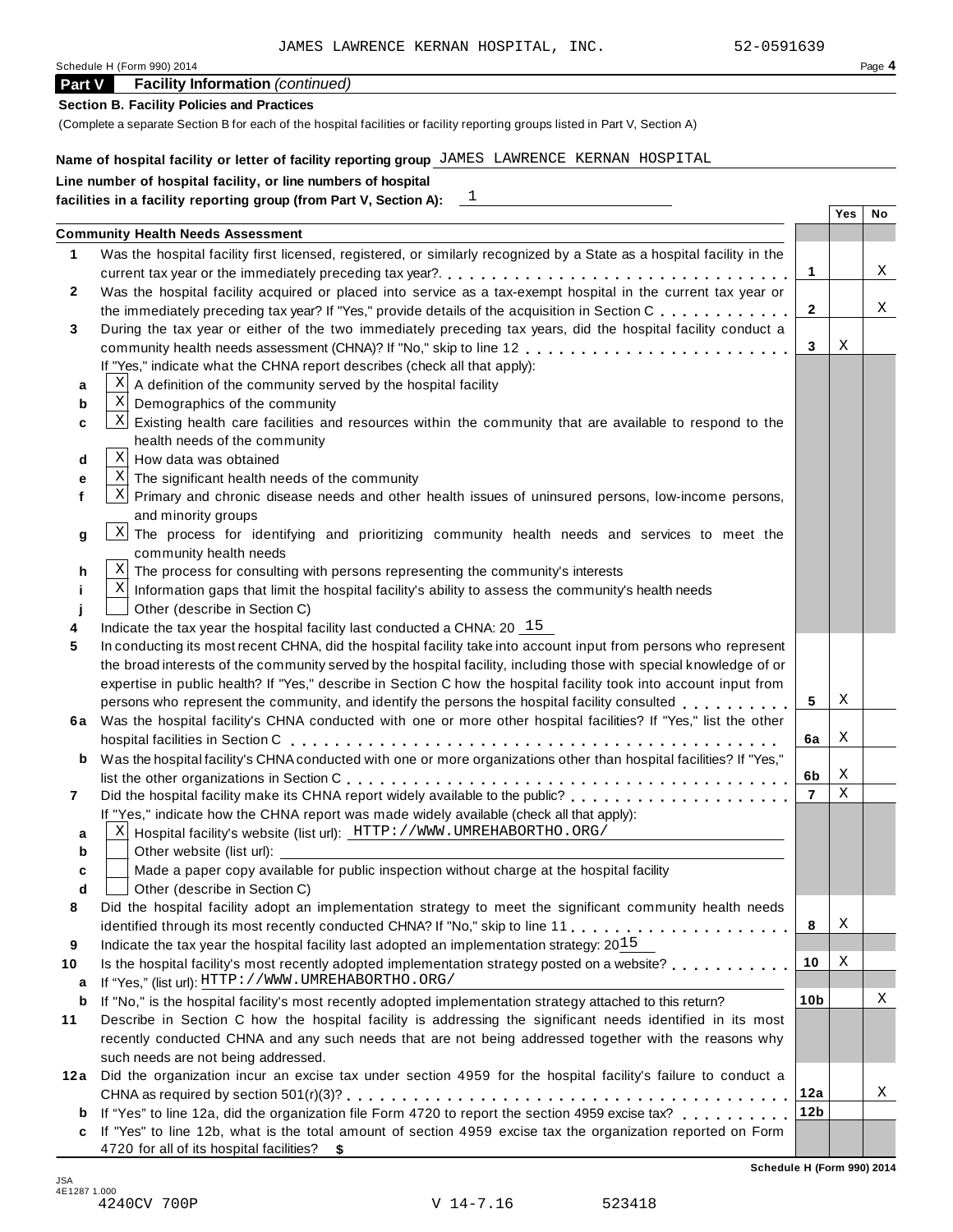| Part V | <b>Facility Information (continued)</b>                                                                                |         |     |    |
|--------|------------------------------------------------------------------------------------------------------------------------|---------|-----|----|
|        | <b>Financial Assistance Policy (FAP)</b>                                                                               |         |     |    |
|        |                                                                                                                        |         |     |    |
|        | Name of hospital facility or letter of facility reporting group JAMES LAWRENCE KERNAN HOSPITAL                         |         |     |    |
|        |                                                                                                                        |         | Yes | No |
|        | Did the hospital facility have in place during the tax year a written financial assistance policy that:                |         |     |    |
| 13     | Explained eligibility criteria for financial assistance, and whether such assistance included free or discounted care? | 13      | Χ   |    |
|        | If "Yes," indicate the eligibility criteria explained in the FAP:                                                      |         |     |    |
| a      | $\mathbf{x}$<br>Federal poverty guidelines (FPG), with FPG family income limit for eligibility for free care of _      | $200\%$ |     |    |
|        | and FPG family income limit for eligibility for discounted care of $\frac{500}{2}$ %<br>$\mathbf X$                    |         |     |    |
| b      | Income level other than FPG (describe in Section C)<br>Χ                                                               |         |     |    |
| c      | Asset level<br>$\mathbf X$                                                                                             |         |     |    |
| d      | Medical indigency<br>Χ<br>Insurance status                                                                             |         |     |    |
| е<br>f | X<br>Underinsurance status                                                                                             |         |     |    |
|        | Residency                                                                                                              |         |     |    |
| g<br>h | X<br>Other (describe in Section C)                                                                                     |         |     |    |
| 14     | Explained the basis for calculating amounts charged to patients?                                                       | 14      | Χ   |    |
| 15     |                                                                                                                        | 15      | Χ   |    |
|        | If "Yes," indicate how the hospital facility's FAP or FAP application form (including accompanying                     |         |     |    |
|        | instructions) explained the method for applying for financial assistance (check all that apply):                       |         |     |    |
| a      | Described the information the hospital facility may require an individual to provide as part of his or her             |         |     |    |
|        | application                                                                                                            |         |     |    |
| b      | Described the supporting documentation the hospital facility may require an individual to submit as part               |         |     |    |
|        | of his or her application                                                                                              |         |     |    |
| c      | Provided the contact information of hospital facility staff who can provide an individual with information             |         |     |    |
|        | about the FAP and FAP application process                                                                              |         |     |    |
| d      | Provided the contact information of nonprofit organizations or government agencies that may be                         |         |     |    |
|        | sources of assistance with FAP applications                                                                            |         |     |    |
| е      | Other (describe in Section C)                                                                                          |         |     |    |
| 16     | Included measures to publicize the policy within the community served by the hospital facility?                        | 16      | Χ   |    |
|        | If "Yes," indicate how the hospital facility publicized the policy (check all that apply):                             |         |     |    |
| а      | The FAP was widely available on a website (list url):                                                                  |         |     |    |
| b      | The FAP application form was widely available on a website (list url):                                                 |         |     |    |
| с      | A plain language summary of the FAP was widely available on a website (list url):                                      |         |     |    |
| d      | The FAP was available upon request and without charge (in public locations in the hospital facility and                |         |     |    |
|        | by mail)                                                                                                               |         |     |    |
|        | The FAP application form was available upon request and without charge (in public locations in the                     |         |     |    |
|        | hospital facility and by mail)                                                                                         |         |     |    |
|        | A plain language summary of the FAP was available upon request and without charge (in public                           |         |     |    |
|        | locations in the hospital facility and by mail)                                                                        |         |     |    |
| g      | Notice of availability of the FAP was conspicuously displayed throughout the hospital facility                         |         |     |    |
| h      | Notified members of the community who are most likely to require financial assistance about availability<br>of the FAP |         |     |    |
|        | Other (describe in Section C)                                                                                          |         |     |    |
|        | <b>Billing and Collections</b>                                                                                         |         |     |    |
| 17     | Did the hospital facility have in place during the tax year a separate billing and collections policy, or a written    |         |     |    |
|        | financial assistance policy (FAP) that explained all of the actions the hospital facility or other authorized party    |         |     |    |
|        |                                                                                                                        | 17      | Χ   |    |
| 18     | Check all of the following actions against an individual that were permitted under the hospital facility's             |         |     |    |
|        | policies during the tax year before making reasonable efforts to determine the individual's eligibility under the      |         |     |    |
|        | facility's FAP:                                                                                                        |         |     |    |
| а      | Reporting to credit agency(ies)                                                                                        |         |     |    |
| b      | Selling an individual's debt to another party                                                                          |         |     |    |
| c      | Actions that require a legal or judicial process                                                                       |         |     |    |
| d      | Other similar actions (describe in Section C)                                                                          |         |     |    |

**e**  $\overline{\phantom{0}}$ None of these actions or other similar actions were permitted

**Schedule H (Form 990) 2014**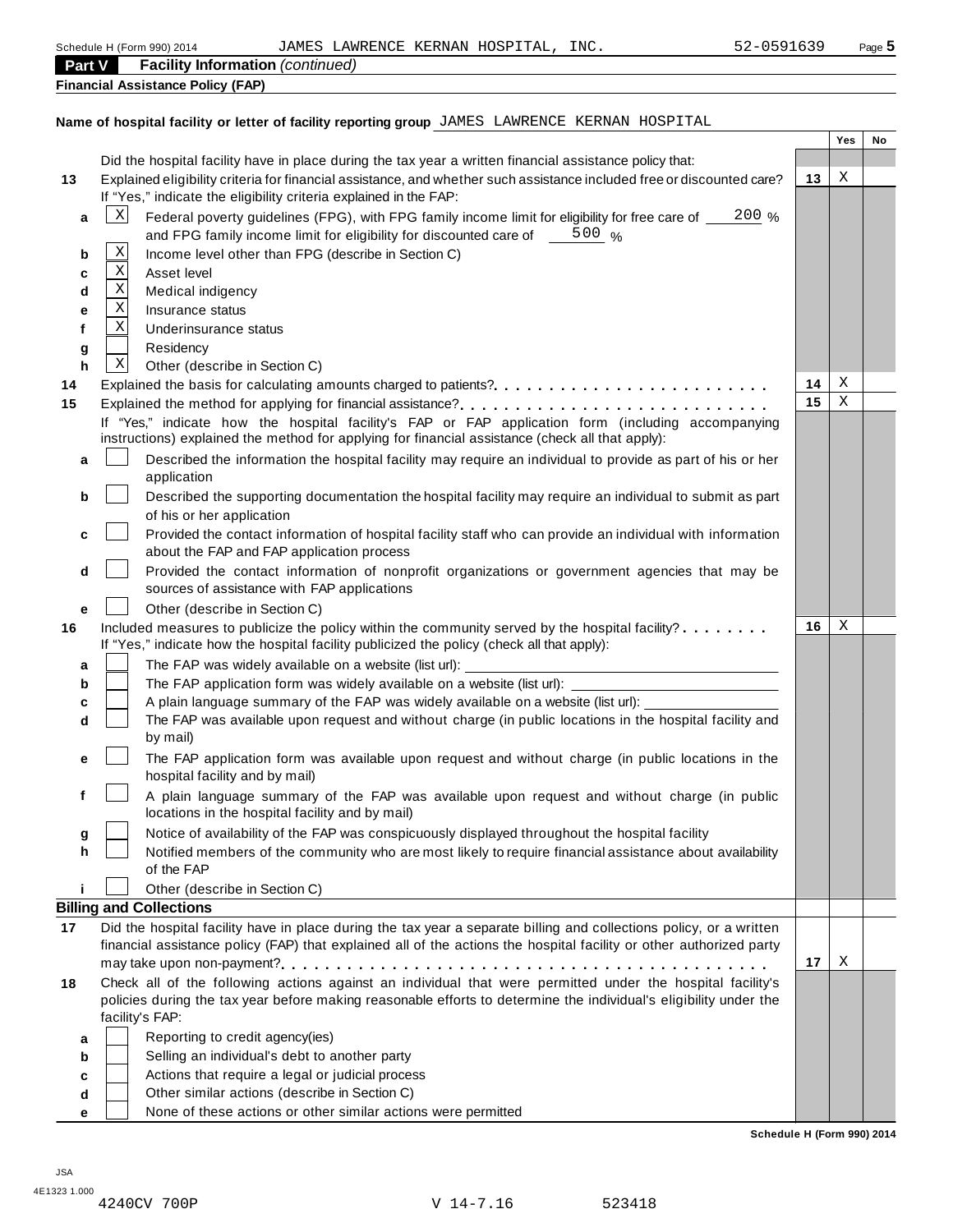|        | 52-0591639<br>JAMES LAWRENCE KERNAN HOSPITAL, INC.                                                                                                                                                                    |    |        |        |
|--------|-----------------------------------------------------------------------------------------------------------------------------------------------------------------------------------------------------------------------|----|--------|--------|
|        | Schedule H (Form 990) 2014                                                                                                                                                                                            |    |        | Page 6 |
| Part V | <b>Facility Information (continued)</b>                                                                                                                                                                               |    |        |        |
|        |                                                                                                                                                                                                                       |    |        |        |
|        | Name of hospital facility or letter of facility reporting group JAMES LAWRENCE KERNAN HOSPITAL                                                                                                                        |    |        |        |
|        |                                                                                                                                                                                                                       |    | Yes No |        |
| 19     | Did the hospital facility or other authorized party perform any of the following actions during the tax year                                                                                                          |    |        |        |
|        | before making reasonable efforts to determine the individual's eligibility under the facility's FAP?                                                                                                                  | 19 |        | Χ      |
|        | If "Yes," check all actions in which the hospital facility or a third party engaged:                                                                                                                                  |    |        |        |
| a      | Reporting to credit agency(ies)                                                                                                                                                                                       |    |        |        |
| b      | Selling an individual's debt to another party                                                                                                                                                                         |    |        |        |
| c      | Actions that require a legal or judicial process                                                                                                                                                                      |    |        |        |
| d      | Other similar actions (describe in Section C)                                                                                                                                                                         |    |        |        |
| 20     | Indicate which efforts the hospital facility or other authorized party made before initiating any of the actions listed (whether or                                                                                   |    |        |        |
|        | not checked) in line 19 (check all that apply):                                                                                                                                                                       |    |        |        |
| a      | $\mathbf X$<br>Notified individuals of the financial assistance policy on admission<br>$\mathbf X$                                                                                                                    |    |        |        |
| b      | Notified individuals of the financial assistance policy prior to discharge                                                                                                                                            |    |        |        |
| c      | $\mathbf X$<br>Notified individuals of the financial assistance policy in communications with the individuals regarding the individuals' bills<br>Χ                                                                   |    |        |        |
| d      | Documented its determination of whether individuals were eligible for financial assistance under the hospital facility's                                                                                              |    |        |        |
|        | financial assistance policy<br>X                                                                                                                                                                                      |    |        |        |
| е      | Other (describe in Section C)                                                                                                                                                                                         |    |        |        |
|        | None of these efforts were made<br><b>Policy Relating to Emergency Medical Care</b>                                                                                                                                   |    |        |        |
|        | Did the hospital facility have in place during the tax year a written policy relating to emergency medical care                                                                                                       |    |        |        |
| 21     | that required the hospital facility to provide, without discrimination, care for emergency medical conditions to                                                                                                      |    |        |        |
|        | individuals regardless of their eligibility under the hospital facility's financial assistance policy?                                                                                                                | 21 |        | Χ      |
|        | If "No," indicate why:                                                                                                                                                                                                |    |        |        |
| a      | X<br>The hospital facility did not provide care for any emergency medical conditions                                                                                                                                  |    |        |        |
| b      | The hospital facility's policy was not in writing                                                                                                                                                                     |    |        |        |
| c      | The hospital facility limited who was eligible to receive care for emergency medical conditions (describe                                                                                                             |    |        |        |
|        | in Section C)                                                                                                                                                                                                         |    |        |        |
| d      | Other (describe in Section C)                                                                                                                                                                                         |    |        |        |
|        | Charges to Individuals Eligible for Assistance Under the FAP (FAP-Eligible Individuals)                                                                                                                               |    |        |        |
| 22     | Indicate how the hospital facility determined, during the tax year, the maximum amounts that can be charged                                                                                                           |    |        |        |
|        | to FAP-eligible individuals for emergency or other medically necessary care.                                                                                                                                          |    |        |        |
| a      | The hospital facility used its lowest negotiated commercial insurance rate when calculating the                                                                                                                       |    |        |        |
|        | maximum amounts that can be charged                                                                                                                                                                                   |    |        |        |
| b      | The hospital facility used the average of its three lowest negotiated commercial insurance rates when                                                                                                                 |    |        |        |
|        | calculating the maximum amounts that can be charged                                                                                                                                                                   |    |        |        |
| c      | The hospital facility used the Medicare rates when calculating the maximum amounts that can be                                                                                                                        |    |        |        |
|        | charged                                                                                                                                                                                                               |    |        |        |
| d      | Other (describe in Section C)<br>X                                                                                                                                                                                    |    |        |        |
| 23     |                                                                                                                                                                                                                       |    |        |        |
|        | During the tax year, did the hospital facility charge any FAP-eligible individual to whom the hospital facility<br>provided emergency or other medically necessary services more than the amounts generally billed to |    |        |        |
|        |                                                                                                                                                                                                                       | 23 |        | Χ      |
|        | If "Yes," explain in Section C.                                                                                                                                                                                       |    |        |        |
| 24     | During the tax year, did the hospital facility charge any FAP-eligible individual an amount equal to the gross                                                                                                        |    |        |        |
|        |                                                                                                                                                                                                                       | 24 |        | Χ      |
|        | If "Yes," explain in Section C.                                                                                                                                                                                       |    |        |        |

**Schedule H (Form 990) 2014**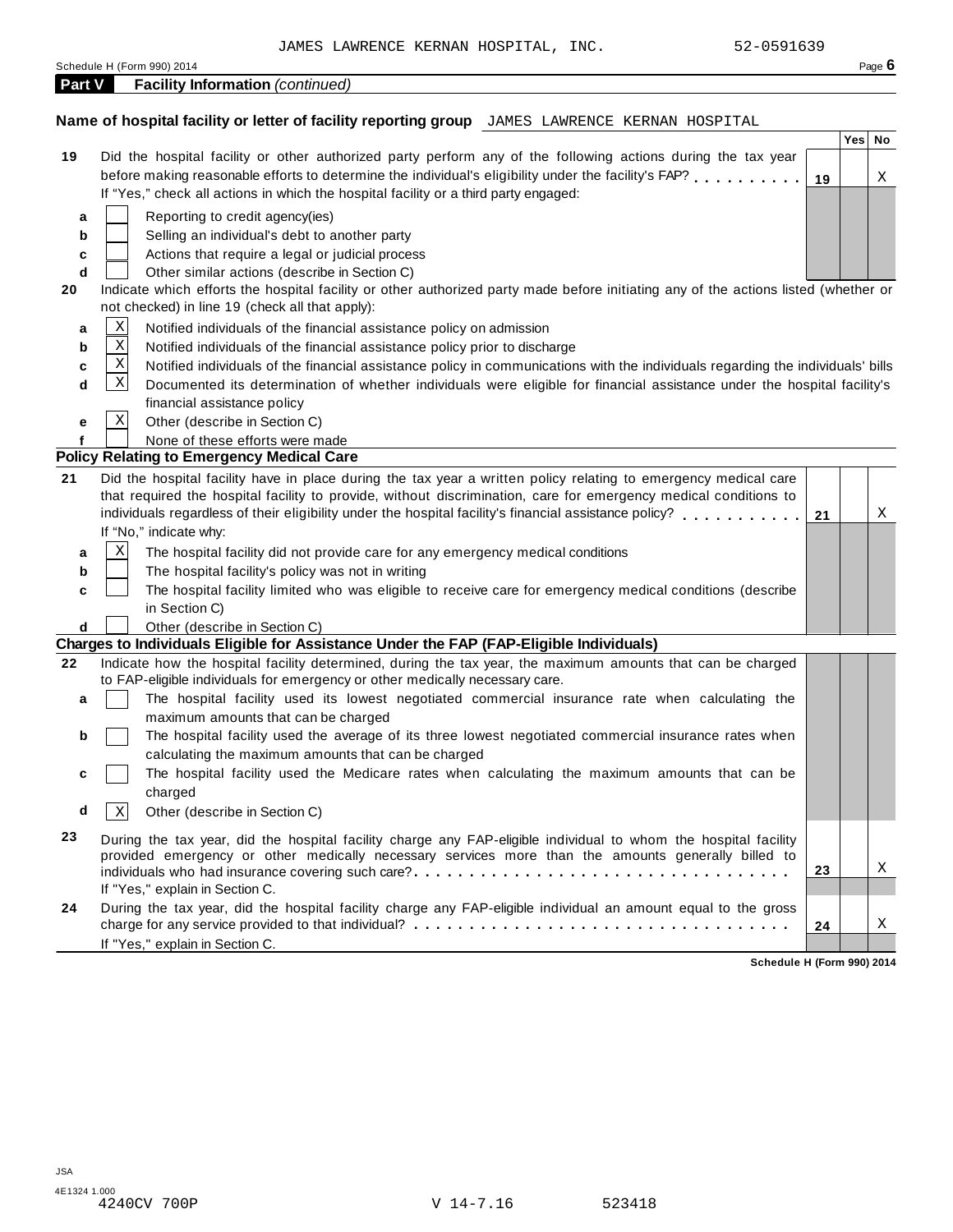Schedule <sup>H</sup> (Form 990) <sup>2014</sup> Page **7**

**Part V Facility Information** *(continued)*

**Section C. Supplemental Information for Part V, Section B.** Provide descriptions required for Part V, Section B, lines 2, 3j, 5, 6a, 6b, 7d, 11, 13b, 13h, 15e, 16i, 18d, 19d, 20e, 21c, 21d, 22d, 23, and 24. If applicable, provide separate descriptions for each hospital facility in a facility reporting group, designated by facility reporting group letter and hospital facility line number from Part V, Section A ("A, 1," "A, 4," "B, 2," "B, 3," etc.) and name of hospital facility.

JAMES LAWRENCE KERNAN HOSPITAL

SCHEDULE H, PART V, SECTION B

LINE 13 - IN COMPLIANCE WITH THE NEW IRC SECTION 501(R) REGULATIONS JAMES

LAWRENCE KERNAN HOSPITAL IS CURRENTLY IN THE PROCESS OF UPDATING THEIR

FINANCIAL ASSISTANCE POLICY TO ENSURE ITS COMPLIANCE WITH IRS

REGULATIONS.

LINE 22D - ALL PATIENTS ARE CHARGED STATE REGULATED RATES REGARDLESS OF THEIR ABILITY TO PAY.

LINE 24 - THE STATE OF MARYLAND IS A UNIQUE STATE IN REGARD TO THE PROVISION OF HEALTH CARE SERVICES AND THEIR RELATED CHARGES BY HOSPITALS. ALL HOSPITAL CHARGES PROCESSED TO ALL PAYORS, INCLUDING GOVERNMENTAL PAYORS, ARE SET THROUGH MARYLAND'S HEALTH SERVICES COST COMMISSION. ACCORDINGLY, ALL HOSPITAL CHARGES ARE NOT GROSS CHARGES AS DEFINED BY THE IRS UNDER INTERNAL REVENUE CODE SECTION 501(R)(5)(B).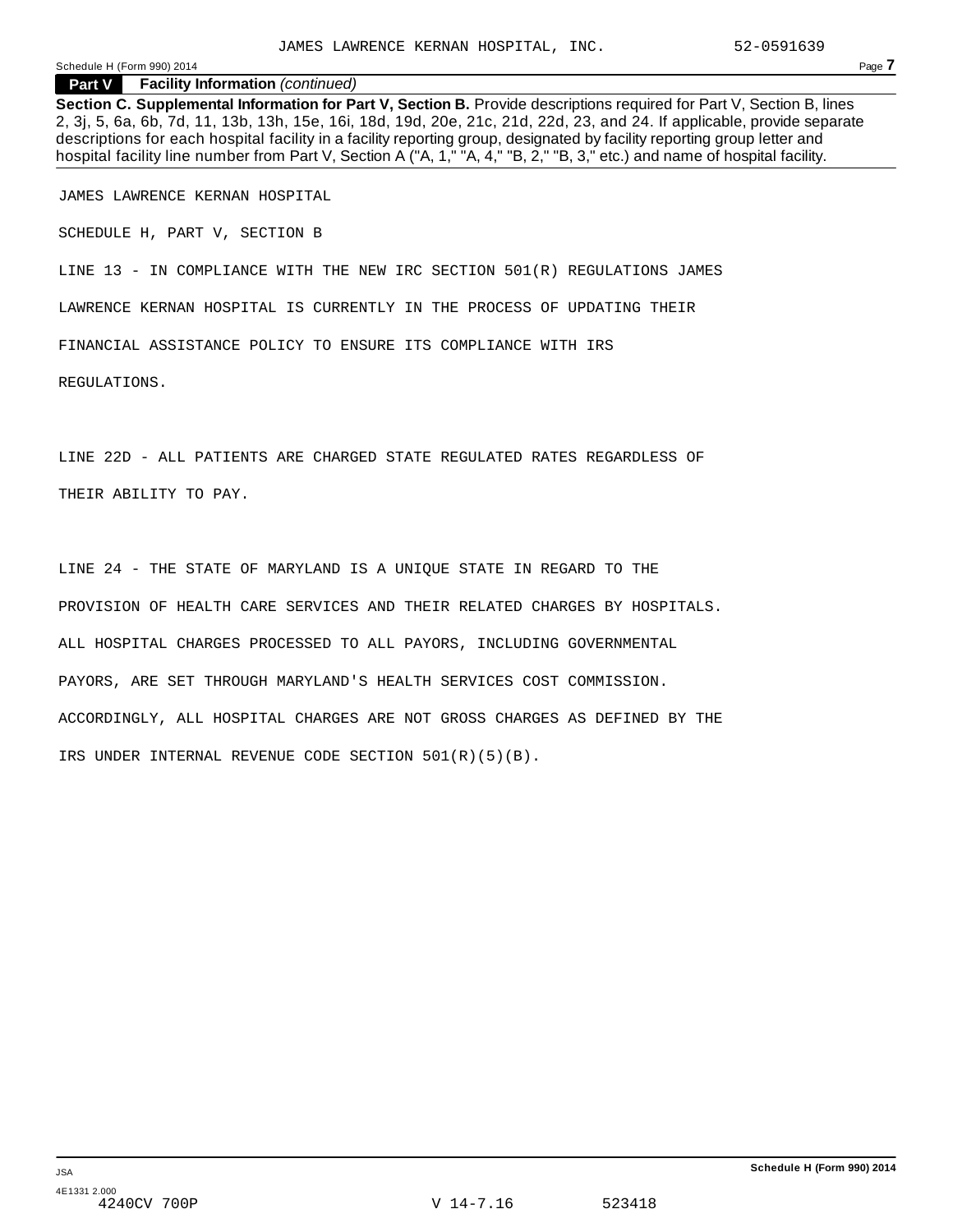Schedule <sup>H</sup> (Form 990) <sup>2014</sup> Page **8**

## **Part V Facility Information** *(continued)*

Section D. Other Health Care Facilities That Are Not Licensed, Registered, or Similarly Recognized as a Hospital Facility (list in order of size, from largest to smallest)

How many non-hospital health care facilities did the organization operate during the tax year?<br>

| Name and address           | Type of Facility (describe) |
|----------------------------|-----------------------------|
| $\overline{\mathbf{1}}$    |                             |
|                            |                             |
|                            |                             |
| $\overline{\phantom{2}}^2$ |                             |
|                            |                             |
| $\overline{\phantom{0}3}$  |                             |
|                            |                             |
|                            |                             |
| $\overline{\mathbf{4}}$    |                             |
|                            |                             |
|                            |                             |
| $-5$                       |                             |
|                            |                             |
| 6                          |                             |
|                            |                             |
|                            |                             |
| $\overline{z}$             |                             |
|                            |                             |
|                            |                             |
| $\overline{\mathbf{8}}$    |                             |
|                            |                             |
| $_{9}$                     |                             |
|                            |                             |
|                            |                             |
| 10                         |                             |
|                            |                             |
|                            |                             |

**Schedule H (Form 990) 2014**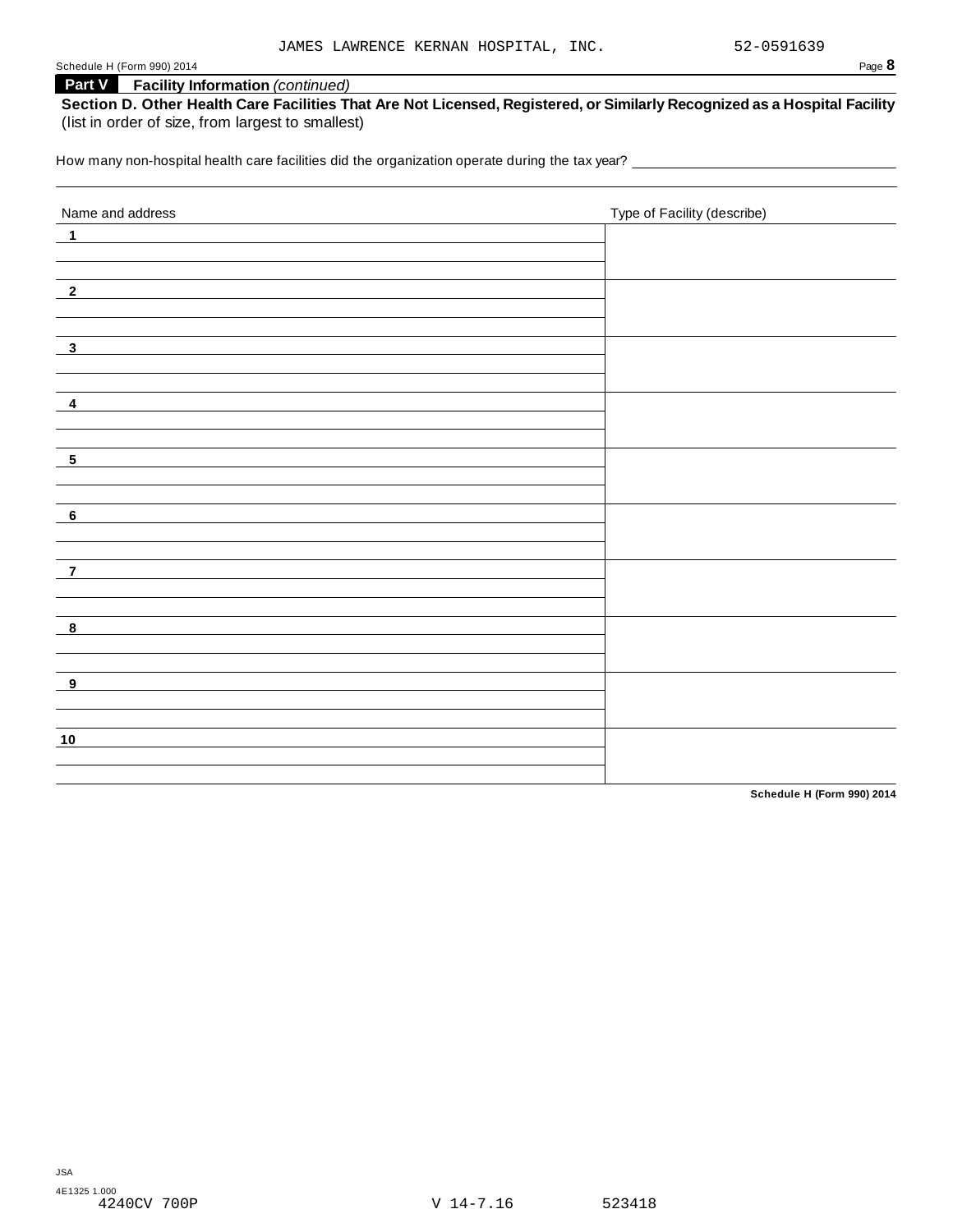Provide the following information.

- **1 Required descriptions.** Provide the descriptions required for Part I, lines 3c, 6a, and 7; Part II and Part III, lines 2, 3, 4, 8 and 9b.
- **2 Needs assessment.** Describe how the organization assesses the health care needs of the communities it serves, in addition to any CHNAs reported in Part V, Section B.
- **3 Patient education of eligibility for assistance.** Describe how the organization informs and educates patients and persons who may be billed for patient care about their eligibility for assistance under federal, state, or local government programs or under the organization's financial assistance policy.
- **4 Community information.** Describe the community the organization serves, taking into account the geographic area and demographic constituents it serves.
- **5 Promotion of community health.** Provide any other information important to describing how the organization's hospital facilities or other health care facilities further its exempt purpose by promoting the health of the community (e.g., open medical staff, community board, use of surplus funds, etc.).
- **6 Affiliated health care system.** If the organization is part of an affiliated health care system, describe the respective roles of the organization and its affiliates in promoting the health of the communities served.
- **7 State filing of community benefit report.** If applicable, identify all states with which the organization, or a related organization, files a community benefit report.

RELATED ORGANIZATION REPORT

SCHEDULE H, PART I, LINE 6A

AN ANNUAL COMMUNITY BENEFIT REPORT IS PREPARED FOR EACH FISCAL YEAR

ENDING JUNE 30. THIS REPORT IS SUBMITTED TO THE HEALTH SERVICES COST

REVIEW COMMISSION (HSCRC), A STATE REGULATORY AGENCY, BY DECEMBER 15 OF

EACH YEAR. IN ADDITION, THE ANNUAL COMMUNITY BENEFIT REPORT IS AVAILABLE

UPON REQUEST AT THE ENTITY'S CORPORATE OFFICES.

COSTING METHODOLOGY

SCHEDULE H, PART I, LINE 7A, COLUMN (D)

MARYLAND'S REGULATORY SYSTEM CREATES A UNIQUE PROCESS FOR HOSPITAL PAYMENT THAT DIFFERS FROM THE REST OF THE NATION. THE HEALTH SERVICES COST REVIEW COMMISSION, (HSCRC) DETERMINES PAYMENT THROUGH A RATE SETTING PROCESS AND ALL PAYORS, INCLUDING GOVERNMENTAL PAYORS, PAY THE SAME AMOUNT FOR THE SAME SERVICES DELIVERED AT THE SAME HOSPITAL. MARYLAND'S UNIQUE ALL PAYOR SYSTEM INCLUDES A METHOD FOR REFERENCING UNCOMPENSATED CARE IN EACH PAYORS' RATES, WHICH DOES NOT ENABLE MARYLAND HOSPITALS TO BREAKOUT ANY OFFSETTING REVENUE RELATED TO UNCOMPENSATED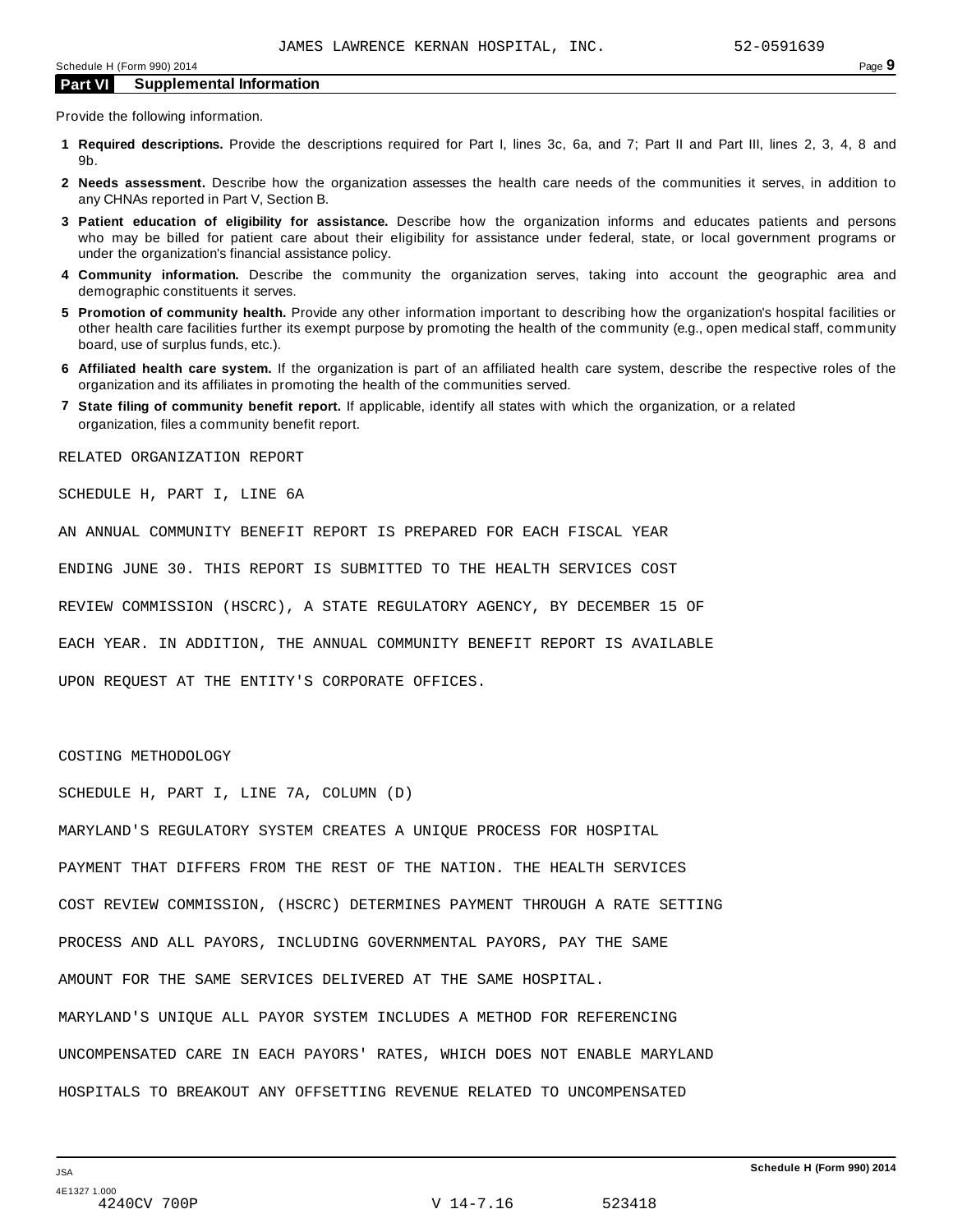Provide the following information.

- **1 Required descriptions.** Provide the descriptions required for Part I, lines 3c, 6a, and 7; Part II and Part III, lines 2, 3, 4, 8 and 9b.
- **2 Needs assessment.** Describe how the organization assesses the health care needs of the communities it serves, in addition to any CHNAs reported in Part V, Section B.
- **3 Patient education of eligibility for assistance.** Describe how the organization informs and educates patients and persons who may be billed for patient care about their eligibility for assistance under federal, state, or local government programs or under the organization's financial assistance policy.
- **4 Community information.** Describe the community the organization serves, taking into account the geographic area and demographic constituents it serves.
- **5 Promotion of community health.** Provide any other information important to describing how the organization's hospital facilities or other health care facilities further its exempt purpose by promoting the health of the community (e.g., open medical staff, community board, use of surplus funds, etc.).
- **6 Affiliated health care system.** If the organization is part of an affiliated health care system, describe the respective roles of the organization and its affiliates in promoting the health of the communities served.
- **7 State filing of community benefit report.** If applicable, identify all states with which the organization, or a related organization, files a community benefit report.

CARE.

SCHEDULE H, LINE 7B, COLUMNS (C) THROUGH (F)

MARYLAND'S REGULATORY SYSTEM CREATES A UNIQUE PROCESS FOR HOSPITAL

PAYMENT THAT DIFFERS FROM THE REST OF THE NATION. THE HEALTH SERVICES

COST REVIEW COMMISSION, (HSCRC) DETERMINES PAYMENT THROUGH A RATE SETTING

PROCESS AND ALL PAYORS, INCLUDING GOVERNMENTAL PAYORS, PAY THE SAME

AMOUNT FOR THE SAME SERVICES DELIVERED AT THE SAME HOSPITAL.

MARYLAND'S UNIQUE ALL PAYOR SYSTEM INCLUDES A METHOD FOR REFERENCING

UNCOMPENSATED CARE IN EACH PAYORS' RATES, WHICH DOES NOT ENABLE MARYLAND

HOSPITALS TO BREAKOUT ANY OFFSETTING REVENUE RELATED TO UNCOMPENSATED

CARE. COMMUNITY BENEFIT EXPENSES ARE EQUAL TO MEDICAID REVENUES IN

MARYLAND, AS SUCH, THE NET EFFECT IS ZERO. ADDITIONALLY, NET REVENUES FOR

MEDICAID SHOULD REFLECT THE FULL IMPACT ON THE HOSPITAL OF ITS SHARE OF

THE MEDICAID ASSESSMENT.

SCHEDULE H, LINE 7F COLUMN (C) & (D) MARYLAND'S REGULATORY SYSTEM CREATES A UNIQUE PROCESS FOR HOSPITAL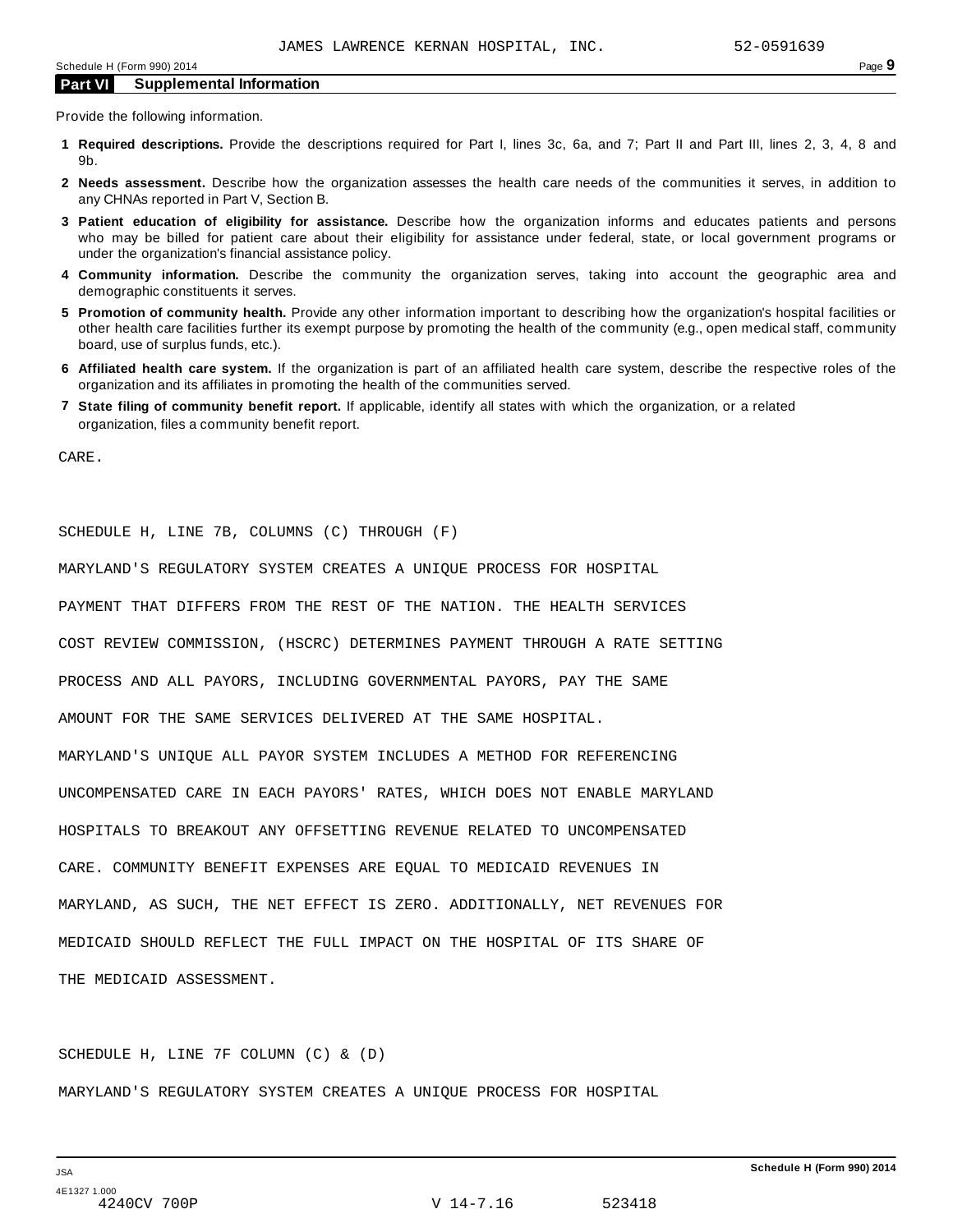Provide the following information.

- **1 Required descriptions.** Provide the descriptions required for Part I, lines 3c, 6a, and 7; Part II and Part III, lines 2, 3, 4, 8 and 9b.
- **2 Needs assessment.** Describe how the organization assesses the health care needs of the communities it serves, in addition to any CHNAs reported in Part V, Section B.
- **3 Patient education of eligibility for assistance.** Describe how the organization informs and educates patients and persons who may be billed for patient care about their eligibility for assistance under federal, state, or local government programs or under the organization's financial assistance policy.
- **4 Community information.** Describe the community the organization serves, taking into account the geographic area and demographic constituents it serves.
- **5 Promotion of community health.** Provide any other information important to describing how the organization's hospital facilities or other health care facilities further its exempt purpose by promoting the health of the community (e.g., open medical staff, community board, use of surplus funds, etc.).
- **6 Affiliated health care system.** If the organization is part of an affiliated health care system, describe the respective roles of the organization and its affiliates in promoting the health of the communities served.
- **7 State filing of community benefit report.** If applicable, identify all states with which the organization, or a related organization, files a community benefit report.

PAYMENT THAT DIFFERS FROM THE REST OF THE NATION. THE HEALTH SERVICES

COST REVIEW COMMISSION, (HSCRC) DETERMINES PAYMENT THROUGH A RATE SETTING

PROCESS AND ALL PAYORS, INCLUDING GOVERNMENTAL PAYORS, PAY THE SAME

AMOUNT FOR THE SAME SERVICES DELIVERED AT THE SAME HOSPITAL.

MARYLAND'S UNIQUE ALL PAYOR SYSTEM INCLUDES A METHOD FOR REFERENCING

UNCOMPENSATED CARE IN EACH PAYORS' RATES, WHICH DOES NOT ENABLE MARYLAND

HOSPITALS TO BREAKOUT ANY OFFSETTING REVENUE RELATED TO UNCOMPENSATED

CARE.

#### COMMUNITY BUILDING ACTIVITIES

SCHEDULE H, PART II

THE JAMES LAWRENCE KERNAN HOSPITAL PROVIDES HEALTH INFORMATION AND

SCREENINGS/EVENTS AS PART OF ITS COMMUNITY HEALTH OUTREACH AND ADVOCACY

WORK. THE HOSPITAL HAS A STAFF PERSON WHO IS RESPONSIBLE FOR COORDINATING AND IMPLEMENTING EVENTS AND PARTICIPATION WITH THE UNIVERSITY OF MARYLAND

MEDICAL SYSTEM TEAM EVENTS.

THE FOLLOWING ARE THE INITIATIVES KERNAN HAS UNDERTAKEN TO MEET THE MAJOR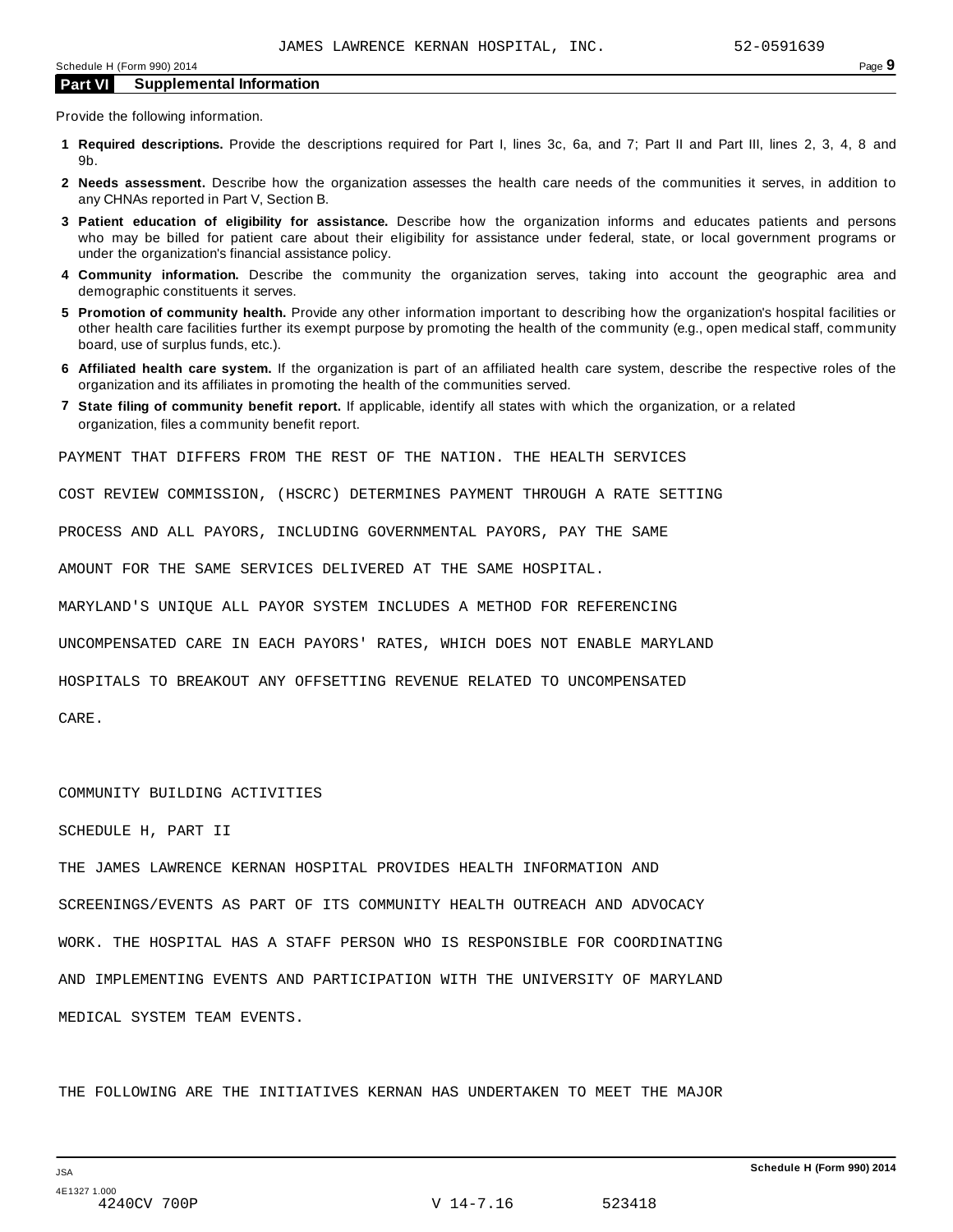Provide the following information.

- **1 Required descriptions.** Provide the descriptions required for Part I, lines 3c, 6a, and 7; Part II and Part III, lines 2, 3, 4, 8 and 9b.
- **2 Needs assessment.** Describe how the organization assesses the health care needs of the communities it serves, in addition to any CHNAs reported in Part V, Section B.
- **3 Patient education of eligibility for assistance.** Describe how the organization informs and educates patients and persons who may be billed for patient care about their eligibility for assistance under federal, state, or local government programs or under the organization's financial assistance policy.
- **4 Community information.** Describe the community the organization serves, taking into account the geographic area and demographic constituents it serves.
- **5 Promotion of community health.** Provide any other information important to describing how the organization's hospital facilities or other health care facilities further its exempt purpose by promoting the health of the community (e.g., open medical staff, community board, use of surplus funds, etc.).
- **6 Affiliated health care system.** If the organization is part of an affiliated health care system, describe the respective roles of the organization and its affiliates in promoting the health of the communities served.
- **7 State filing of community benefit report.** If applicable, identify all states with which the organization, or a related organization, files a community benefit report.

HEALTH NEEDS PERTINENT TO KERNAN'S SPECIALTY PATIENT POPULATION AND

IDENTIFIED IN HEALTHY BALTIMORE 2015, MARYLAND'S STATE HEALTH IMPROVEMENT

PLAN (SHIP) AND IN THE UMMS MARKET RESEARCH SURVEY. THESE INITIATIVES

HAVE ALSO BEEN IDENTIFIED IN KERNAN'S 2012 COMMUNITY HEALTH NEEDS

ASSESSMENT AND HELP TO PROMOTE THE HEALTH OF THE COMMUNITY THAT IT

SERVES. KERNAN STAFF COORDINATED AND PARTICIPATED IN THE FOLLOWING

INITIATIVES THAT HELP PROMOTE THE HEALTH OF ITS COMMUNITY:

- CHRONIC DISEASE: HEART DISEASE- REDUCE DEATHS FROM HEART DISEASE.

## INITIATIVE 1

- ADAPTED SPORTS FESTIVAL WAS CREATED TO HELP DISABLED ADULTS FIGHT

OBESITY AND HEART DISEASE, DIABETES

- CHRONIC DISEASE: OBESITY - REDUCE THE PROPORTION OF CHILDREN AND

ADOLESCENTS WHO ARE CONSIDERED OBESE

#### INITIATIVE 2

- PROMOTING PHYSICAL ACTIVITY IN HIGH SCHOOLS THROUGH SPORTS

- HEALTHCARE ACCESS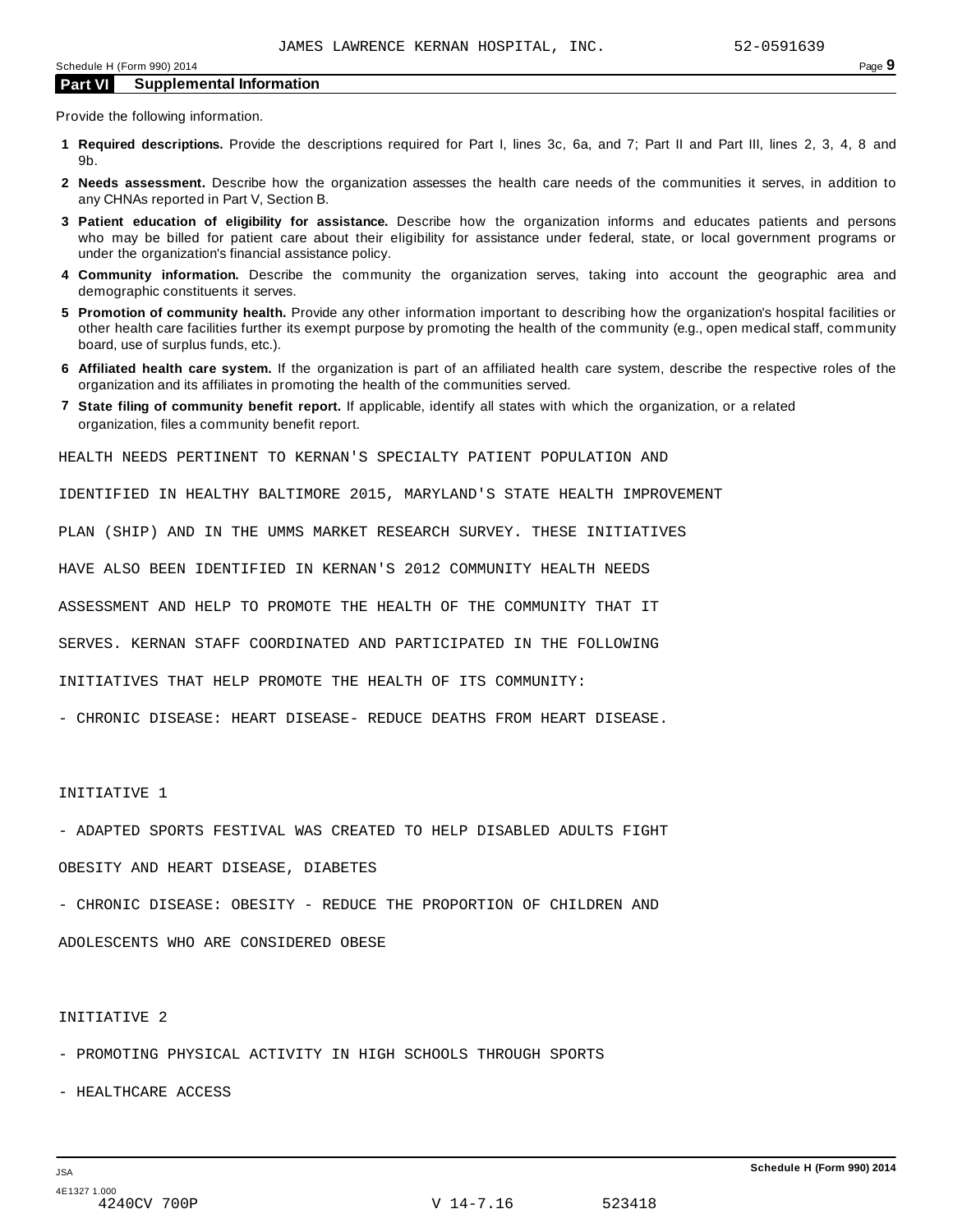Provide the following information.

- **1 Required descriptions.** Provide the descriptions required for Part I, lines 3c, 6a, and 7; Part II and Part III, lines 2, 3, 4, 8 and 9b.
- **2 Needs assessment.** Describe how the organization assesses the health care needs of the communities it serves, in addition to any CHNAs reported in Part V, Section B.
- **3 Patient education of eligibility for assistance.** Describe how the organization informs and educates patients and persons who may be billed for patient care about their eligibility for assistance under federal, state, or local government programs or under the organization's financial assistance policy.
- **4 Community information.** Describe the community the organization serves, taking into account the geographic area and demographic constituents it serves.
- **5 Promotion of community health.** Provide any other information important to describing how the organization's hospital facilities or other health care facilities further its exempt purpose by promoting the health of the community (e.g., open medical staff, community board, use of surplus funds, etc.).
- **6 Affiliated health care system.** If the organization is part of an affiliated health care system, describe the respective roles of the organization and its affiliates in promoting the health of the communities served.
- **7 State filing of community benefit report.** If applicable, identify all states with which the organization, or a related organization, files a community benefit report.
- REDUCE THE PROPORTION OF INDIVIDUALS WHO ARE UNABLE TO AFFORD TO SEE A

DOCTOR

#### INITIATIVE 3

- SUPPORT GROUPS/PATIENT EDUCATION
- CHRONIC DISEASE
- REDUCE DEATHS FROM HEART DISEASE.

#### INITIATIVE 4

- TAKE A LOVED ONE TO THE DOCTOR DAY
- TARGETS OBESITY, DIABETES, HIGH BLOOD PRESSURE AND CARDIAC ISSUES.
- HEALTHCARE ACCESS
- INCREASE THE PROPORTION OF CHILDREN AND ADOLESCENTS WHO RECEIVE DENTAL

CARE

## INITIATIVE 5

- DENTAL CARE FOR THOSE IN NEED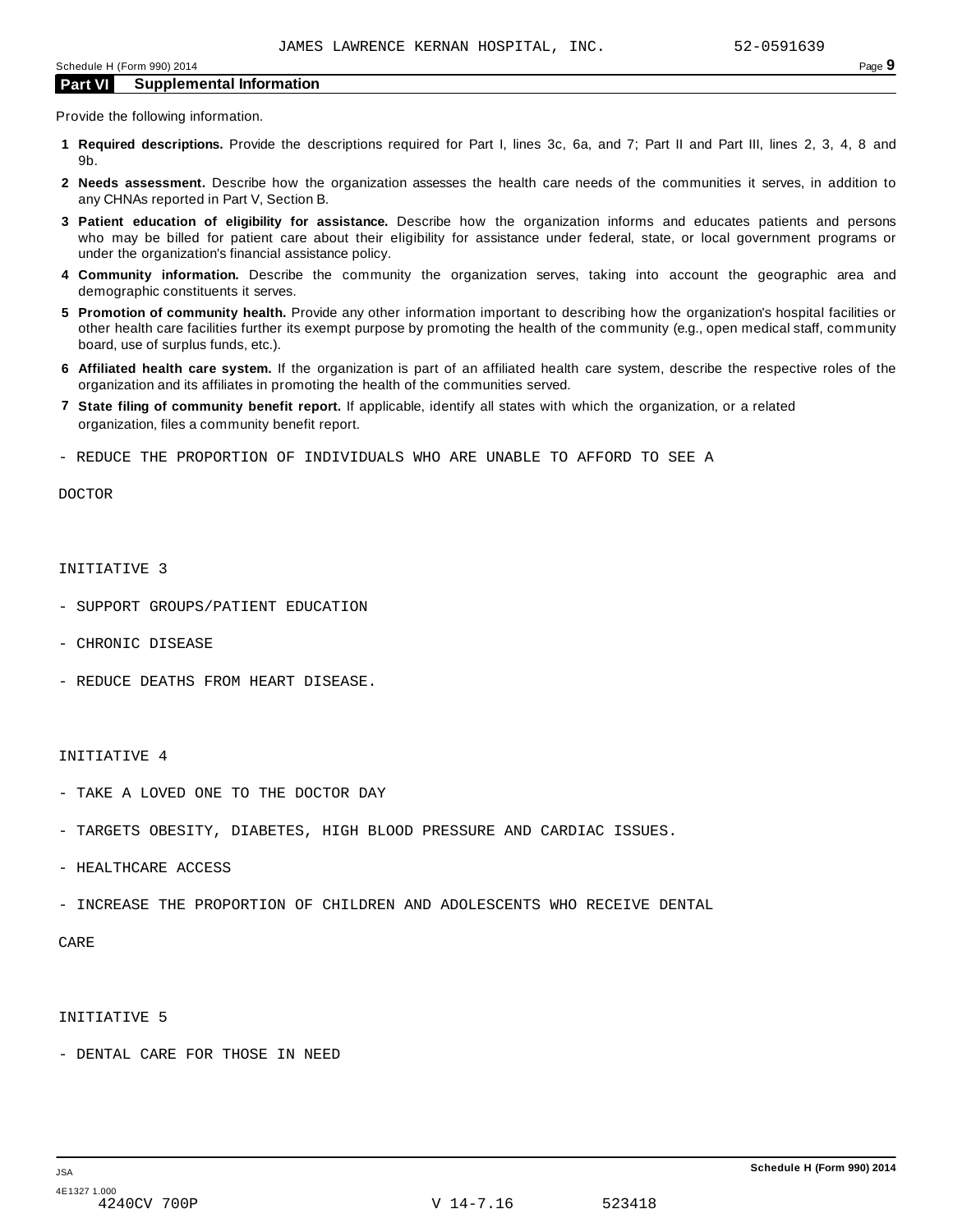Provide the following information.

- **1 Required descriptions.** Provide the descriptions required for Part I, lines 3c, 6a, and 7; Part II and Part III, lines 2, 3, 4, 8 and 9b.
- **2 Needs assessment.** Describe how the organization assesses the health care needs of the communities it serves, in addition to any CHNAs reported in Part V, Section B.
- **3 Patient education of eligibility for assistance.** Describe how the organization informs and educates patients and persons who may be billed for patient care about their eligibility for assistance under federal, state, or local government programs or under the organization's financial assistance policy.
- **4 Community information.** Describe the community the organization serves, taking into account the geographic area and demographic constituents it serves.
- **5 Promotion of community health.** Provide any other information important to describing how the organization's hospital facilities or other health care facilities further its exempt purpose by promoting the health of the community (e.g., open medical staff, community board, use of surplus funds, etc.).
- **6 Affiliated health care system.** If the organization is part of an affiliated health care system, describe the respective roles of the organization and its affiliates in promoting the health of the communities served.
- **7 State filing of community benefit report.** If applicable, identify all states with which the organization, or a related organization, files a community benefit report.

BAD DEBT EXPENSE

SCHEDULE H, PART III, LINES 2, 3, AND 4

PART III, LINES 2 AND 3:

THE ORGANIZATION DOES NOT CODE CHARITY CARE AND BAD DEBT EXPENSE INTO THE

SAME GENERAL LEDGER ACCOUNT. CHARITY CARE IS BOOKED TO A SEPARATE ACCOUNT

AND IS CLASSIFIED AS A "DEDUCTION FROM REVENUE." AS SUCH IT IS NETTED

AGAINST TOTAL PATIENT REVENUE IN ARRIVING AT NET PATIENT REVENUE ON THE

ENTITY'S INCOME STATEMENTS.

BAD DEBT EXPENSE IS BOOKED TO A SEPARATE ACCOUNT ON THE GENERAL LEDGER

AND DOES NOT INCLUDE ANY OTHER UNCOMPENSATED CARE AMOUNTS.

PART III, LINE 4:

THE PROVISION FOR BAD DEBTS IS BASED UPON MANAGEMENT'S ASSESSMENT OF HISTORICAL AND EXPECTED NET COLLECTIONS CONSIDERING HISTORICAL BUSINESS AND ECONOMIC CONDITIONS, TRENDS IN HEALTH CARE COVERAGE, AND OTHER COLLECTION INDICATORS. PERIODICALLY THROUGHOUT THE YEAR, MANAGEMENT ASSESSES THE ADEQUACY OF THE ALLOWANCE FOR UNCOLLECTIBLE ACCOUNTS BASED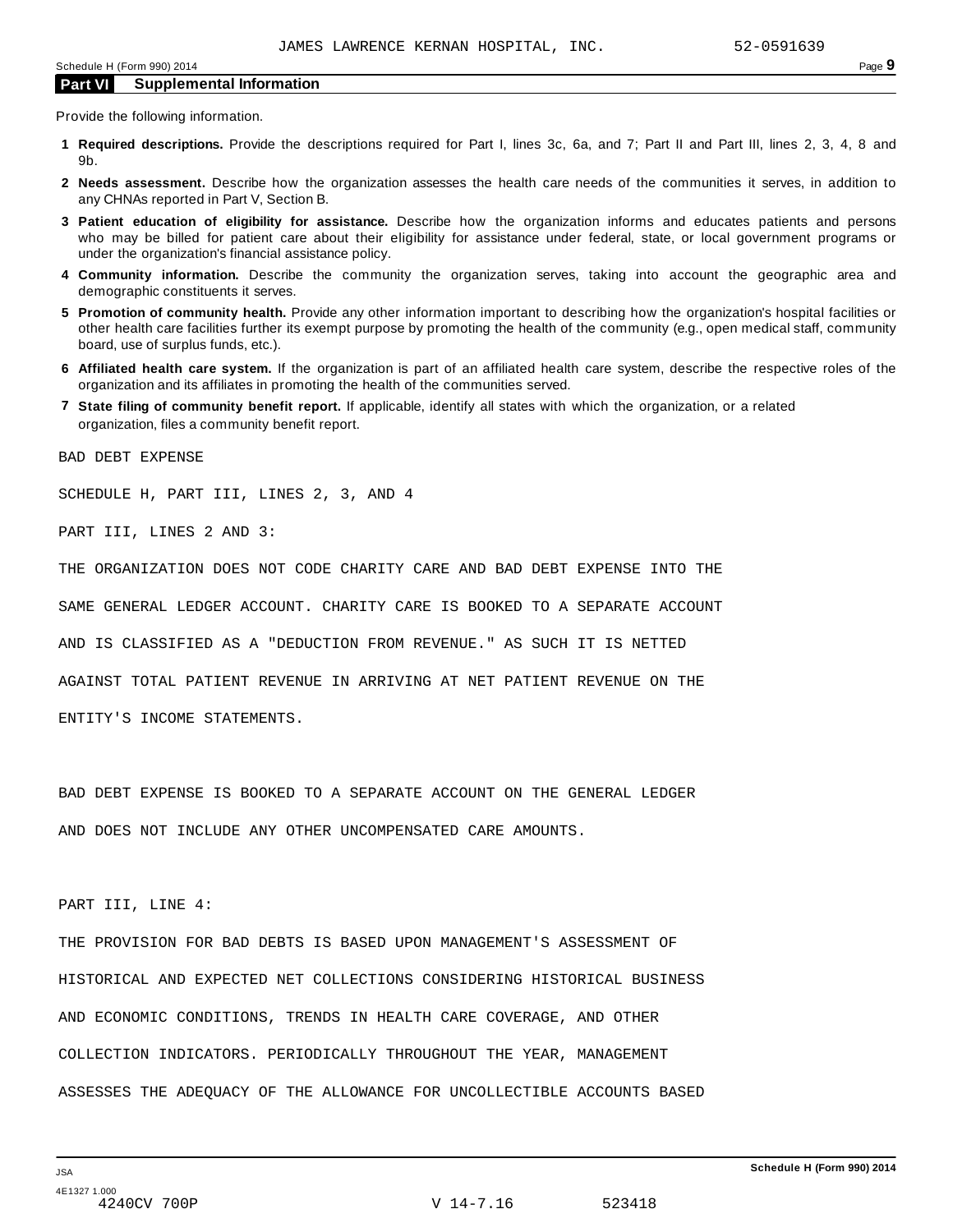Provide the following information.

- **1 Required descriptions.** Provide the descriptions required for Part I, lines 3c, 6a, and 7; Part II and Part III, lines 2, 3, 4, 8 and 9b.
- **2 Needs assessment.** Describe how the organization assesses the health care needs of the communities it serves, in addition to any CHNAs reported in Part V, Section B.
- **3 Patient education of eligibility for assistance.** Describe how the organization informs and educates patients and persons who may be billed for patient care about their eligibility for assistance under federal, state, or local government programs or under the organization's financial assistance policy.
- **4 Community information.** Describe the community the organization serves, taking into account the geographic area and demographic constituents it serves.
- **5 Promotion of community health.** Provide any other information important to describing how the organization's hospital facilities or other health care facilities further its exempt purpose by promoting the health of the community (e.g., open medical staff, community board, use of surplus funds, etc.).
- **6 Affiliated health care system.** If the organization is part of an affiliated health care system, describe the respective roles of the organization and its affiliates in promoting the health of the communities served.
- **7 State filing of community benefit report.** If applicable, identify all states with which the organization, or a related organization, files a community benefit report.

UPON HISTORICAL WRITE OFF EXPERIENCE BY PAYOR CATEGORY. THE RESULTS OF

THIS REVIEW ARE THEN USED TO MAKE MODIFICATIONS TO THE PROVISION FOR BAD

DEBTS AND TO ESTABLISH AN ALLOWANCE FOR UNCOLLECTIBLE RECEIVABLES. AFTER

COLLECTION OF AMOUNTS DUE FROM INSURERS, THE CORPORATION FOLLOWS INTERNAL

GUIDELINES FOR PLACING CERTAIN PAST DUE BALANCES WITH COLLECTION

AGENCIES.

#### MEDICARE COST REPORT

SCHEDULE H, PART III, LINE 8

IN MARYLAND, THE HEALTH SERVICES COST REVIEW COMMISSION (HSCRC) STARTED SETTING HOSPITAL RATES IN 1974. AT THAT TIME, THE HSCRC APPROVED RATES APPLIED ONLY TO COMMERCIAL INSURERS. IN 1977, THE HSCRC NEGOTIATED A WAIVER FROM MEDICARE HOSPITAL PAYMENT RULES FOR MARYLAND HOSPITALS TO BRING THE FEDERAL MEDICARE PAYMENTS UNDER HSCRC CONTROL.

MEDICARE REIMBURSES MARYLAND HOSPITALS ACCORDING TO RATES ESTABLISHED BY THE HSCRC AS LONG AS THE STATE CONTINUES TO MEET A TWO-PART TEST. THIS TWO-PART WAIVER TEST ALLOWS MEDICARE TO PARTICIPATE IN THE MARYLAND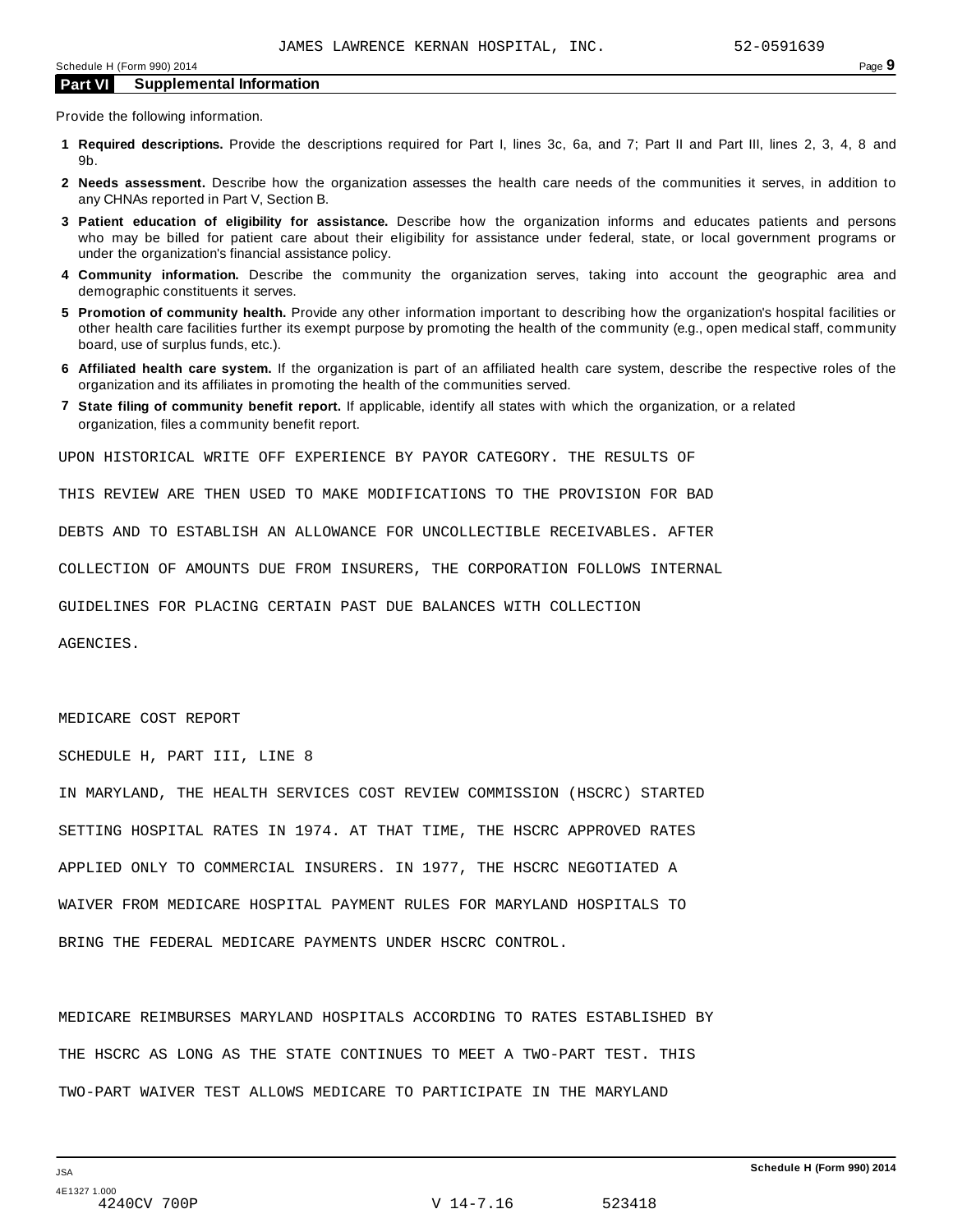Provide the following information.

- **1 Required descriptions.** Provide the descriptions required for Part I, lines 3c, 6a, and 7; Part II and Part III, lines 2, 3, 4, 8 and 9b.
- **2 Needs assessment.** Describe how the organization assesses the health care needs of the communities it serves, in addition to any CHNAs reported in Part V, Section B.
- **3 Patient education of eligibility for assistance.** Describe how the organization informs and educates patients and persons who may be billed for patient care about their eligibility for assistance under federal, state, or local government programs or under the organization's financial assistance policy.
- **4 Community information.** Describe the community the organization serves, taking into account the geographic area and demographic constituents it serves.
- **5 Promotion of community health.** Provide any other information important to describing how the organization's hospital facilities or other health care facilities further its exempt purpose by promoting the health of the community (e.g., open medical staff, community board, use of surplus funds, etc.).
- **6 Affiliated health care system.** If the organization is part of an affiliated health care system, describe the respective roles of the organization and its affiliates in promoting the health of the communities served.
- **7 State filing of community benefit report.** If applicable, identify all states with which the organization, or a related organization, files a community benefit report.

SYSTEM AS LONG AS TWO CONDITIONS ARE MET.

- ALL OTHER PAYERS PARTICIPATING IN THE SYSTEM PAY HSCRC SET RATES AND

THE RATE OF GROWTH IN MEDICARE PAYMENTS TO MARYLAND HOSPITALS FROM

1981 TO THE PRESENT IS NOT GREATER THAN THE RATE OF GROWTH IN MEDICARE

PAYMENTS TO HOSPITALS NATIONALLY OVER THE SAME TIME FRAME.

#### COLLECTION PRACTICES

SCHEDULE H, PART III, LINE 9B

THE ORGANIZATION EXPECTS PAYMENT AT THE TIME THE SERVICE IS PROVIDED. OUR POLICY IS TO COMPLY WITH ALL STATE AND FEDERAL LAW AND THIRD PARTY REGULATIONS AND TO PERFORM ALL CREDIT AND COLLECTION FUNCTIONS IN A DIGNIFIED AND RESPECTFUL MANNER. CURRENTLY, JAMES LAWRENCE KERNAN HOSPITAL IS IN THE PROCESS OF UPDATING ITS BILLING AND COLLECTIONS PROCESS TO ENSURE IT IS IN COMPLIANCE WITH THE NEW IRC SECTION 501(R) REGULATIONS. FINANCIAL ASSISTANCE IS AVAILABLE FOR PATIENTS BASED ON FINANCIAL NEED AS DEFINED IN THE FINANCIAL ASSISTANCE POLICY. THE ORGANIZATION DOES NOT DISCRIMINATE ON THE BASIS OF AGE, RACE, CREED, SEX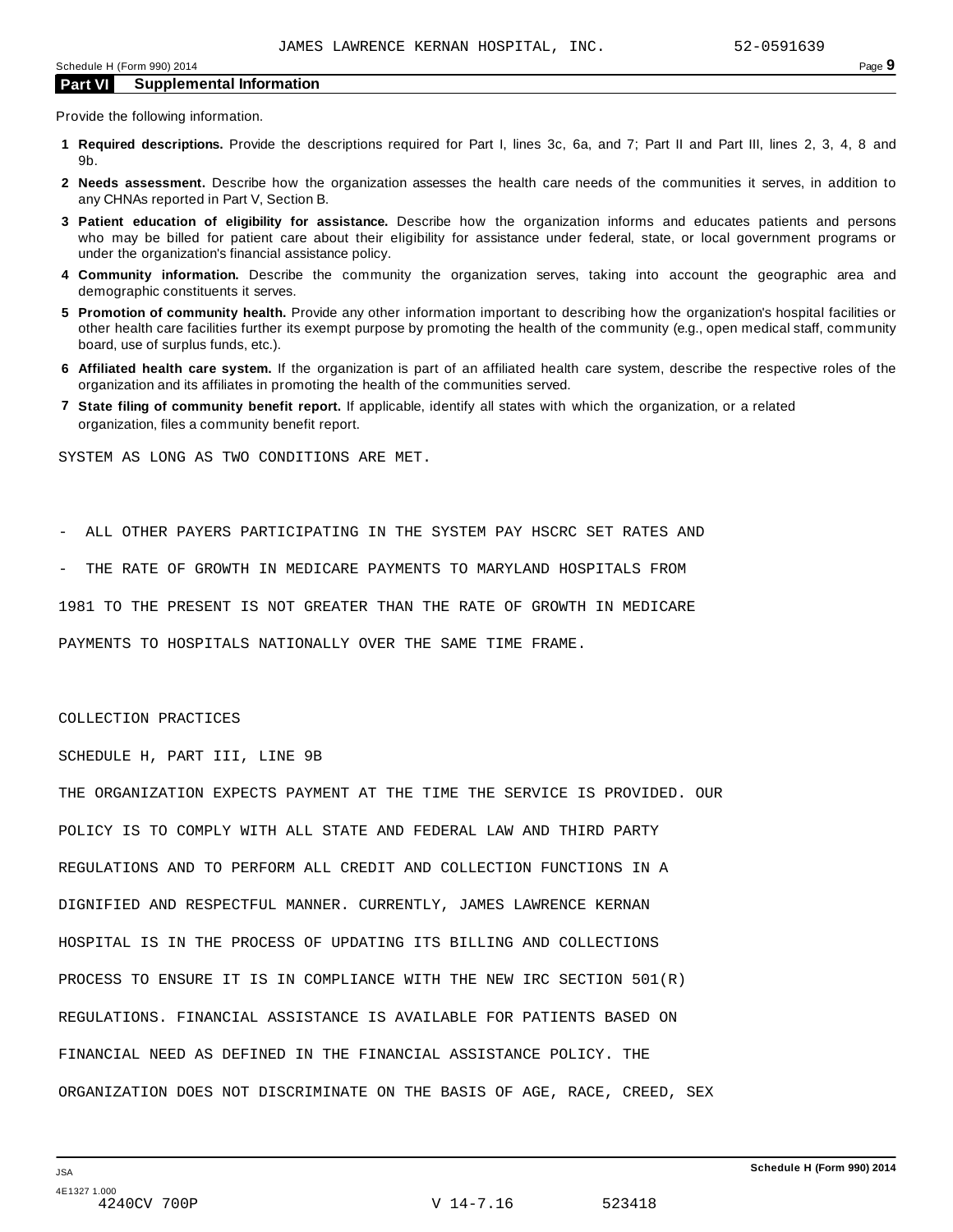Provide the following information.

- **1 Required descriptions.** Provide the descriptions required for Part I, lines 3c, 6a, and 7; Part II and Part III, lines 2, 3, 4, 8 and 9b.
- **2 Needs assessment.** Describe how the organization assesses the health care needs of the communities it serves, in addition to any CHNAs reported in Part V, Section B.
- **3 Patient education of eligibility for assistance.** Describe how the organization informs and educates patients and persons who may be billed for patient care about their eligibility for assistance under federal, state, or local government programs or under the organization's financial assistance policy.
- **4 Community information.** Describe the community the organization serves, taking into account the geographic area and demographic constituents it serves.
- **5 Promotion of community health.** Provide any other information important to describing how the organization's hospital facilities or other health care facilities further its exempt purpose by promoting the health of the community (e.g., open medical staff, community board, use of surplus funds, etc.).
- **6 Affiliated health care system.** If the organization is part of an affiliated health care system, describe the respective roles of the organization and its affiliates in promoting the health of the communities served.
- **7 State filing of community benefit report.** If applicable, identify all states with which the organization, or a related organization, files a community benefit report.

OR ABILITY TO PAY.

PATIENTS WHO ARE UNABLE TO PAY MAY REQUEST A FINANCIAL ASSISTANCE APPLICATION AT ANY TIME PRIOR TO SERVICE OR DURING THE BILLING AND COLLECTION PROCESS. THE ORGANIZATION MAY REQUEST THE PATIENT TO APPLY FOR MEDICAL ASSISTANCE PRIOR TO APPLYING FOR FINANCIAL ASSISTANCE. THE ACCOUNT WILL NOT BE FORWARDED FOR COLLECTION DURING THE MEDICAL ASSISTANCE APPLICATION PROCESS OR THE FINANCIAL ASSISTANCE APPLICATION PROCESS.

#### COMMUNITY HEALTH CARE NEEDS ASSESSMENT

SCHEDULE H, PART VI, LINE 2

JAMES LAWRENCE KERNAN HOSPITAL, INC. COMPLETED A COMPREHENSIVE COMMUNITY HEALTH NEEDS ASSESSMENT (CHNA) IN FISCAL YEAR 2015. THIS WAS THE SECOND CHNA COMPLETED WITH THE FIRST ONE DONE AND REPORTED IN FISCAL YEAR 2012. THE ASSOCIATION FOR COMMUNITY HEALTH IMPROVEMENT'S (ACHI) 6-STEP COMMUNITY HEALTH ASSESSMENT PROCESS WAS UTILIZED AS AN ORGANIZING METHODOLOGY. THE UM REHAB LEADERSHIP TEAM SERVED AS THE LEAD TEAM TO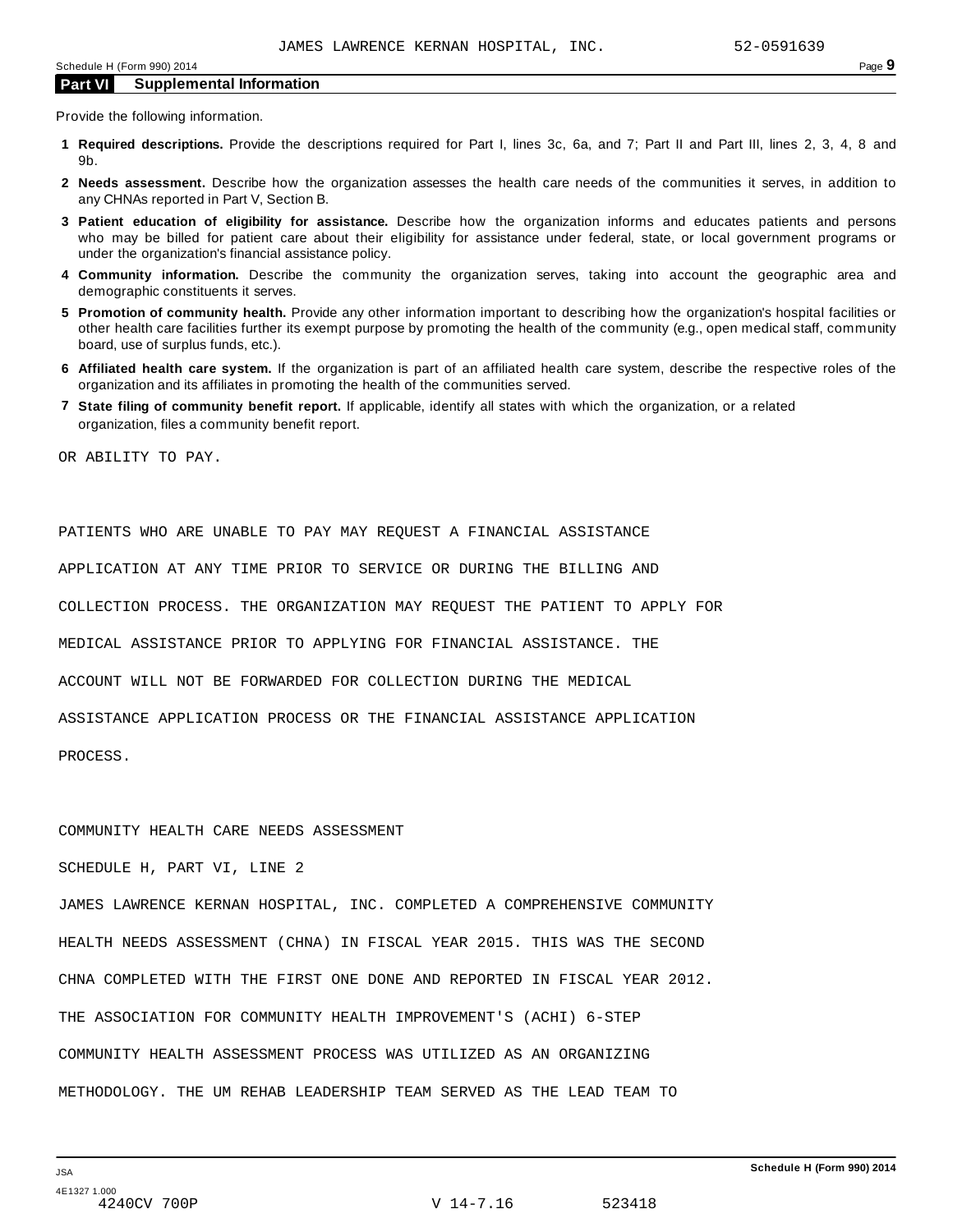Provide the following information.

- **1 Required descriptions.** Provide the descriptions required for Part I, lines 3c, 6a, and 7; Part II and Part III, lines 2, 3, 4, 8 and 9b.
- **2 Needs assessment.** Describe how the organization assesses the health care needs of the communities it serves, in addition to any CHNAs reported in Part V, Section B.
- **3 Patient education of eligibility for assistance.** Describe how the organization informs and educates patients and persons who may be billed for patient care about their eligibility for assistance under federal, state, or local government programs or under the organization's financial assistance policy.
- **4 Community information.** Describe the community the organization serves, taking into account the geographic area and demographic constituents it serves.
- **5 Promotion of community health.** Provide any other information important to describing how the organization's hospital facilities or other health care facilities further its exempt purpose by promoting the health of the community (e.g., open medical staff, community board, use of surplus funds, etc.).
- **6 Affiliated health care system.** If the organization is part of an affiliated health care system, describe the respective roles of the organization and its affiliates in promoting the health of the communities served.
- **7 State filing of community benefit report.** If applicable, identify all states with which the organization, or a related organization, files a community benefit report.

CONDUCT THE CHNA WITH INPUT FROM OTHER UNIVERSITY OF MARYLAND MEDICAL

SYSTEM BALTIMORE CITY-BASED HOSPITALS AND COMMUNITY PARTNERS.

JAMES LAWRENCE KERNAN HOSPITAL, INC. IS THE LARGEST INPATIENT

REHABILITATION SPECIALTY HOSPITAL LOCATED IN MARYLAND WITH 141 LICENSED BEDS. FORMERLY KNOWN ALSO AS KERNAN ORTHOPAEDIC AND REHABILITATION, THE HOSPITAL IS BALTIMORE'S ORIGINAL ORTHOPAEDIC AND REHABILITATION SPECIALTY HOSPITAL AND IS A COMMITTED PROVIDER OF A FULL ARRAY OF REHABILITATION PROGRAMS AND SPECIALTY SURGERY-PRIMARILY ORTHOPAEDICS. A MEMBER OF THE UNIVERSITY OF MARYLAND MEDICAL SYSTEM (UMMS) AND AFFILIATED WITH THE UNIVERSITY OF MARYLAND SCHOOL OF MEDICINE, THE HOSPITAL HAS BEEN SERVING PATIENTS WHO ARE RESIDENTS OF THE STATE OF MARYLAND AND THE SURROUNDING BALTIMORE METROPOLITAN AREA FOR OVER 118 YEARS.

USING THE ABOVE FRAMEWORK, DATA WAS COLLECTED FROM MULTIPLE SOURCES, GROUPS, AND INDIVIDUALS AND INTEGRATED INTO COMPREHENSIVE DOCUMENT WHICH WAS VETTED THROUGH THE UM REHAB'S LEADERSHIP TEAM AND THE BOARD. PRIORITIES WERE IDENTIFIED USING THE COLLECTED DATA AND ANALYSIS AND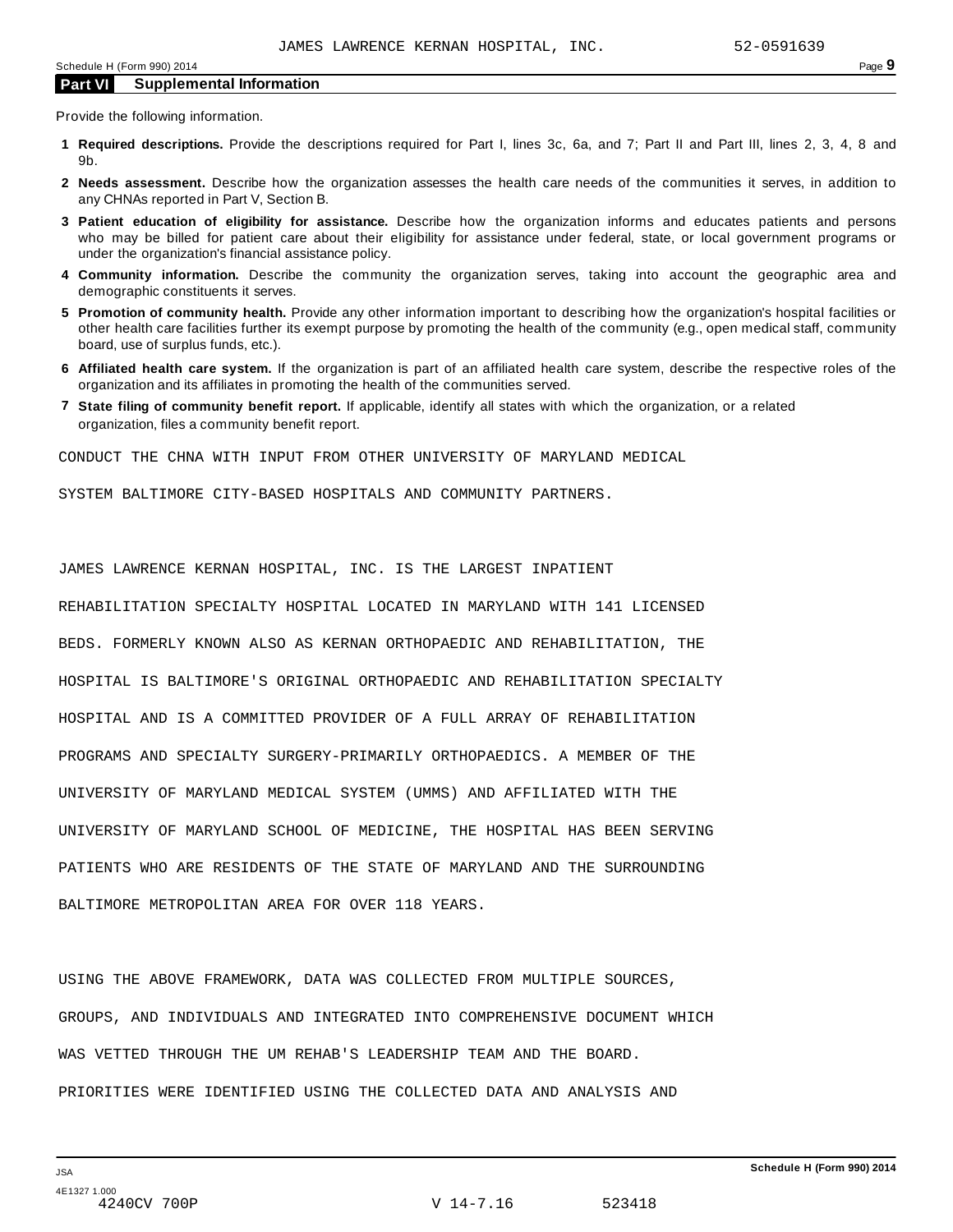Provide the following information.

- **1 Required descriptions.** Provide the descriptions required for Part I, lines 3c, 6a, and 7; Part II and Part III, lines 2, 3, 4, 8 and 9b.
- **2 Needs assessment.** Describe how the organization assesses the health care needs of the communities it serves, in addition to any CHNAs reported in Part V, Section B.
- **3 Patient education of eligibility for assistance.** Describe how the organization informs and educates patients and persons who may be billed for patient care about their eligibility for assistance under federal, state, or local government programs or under the organization's financial assistance policy.
- **4 Community information.** Describe the community the organization serves, taking into account the geographic area and demographic constituents it serves.
- **5 Promotion of community health.** Provide any other information important to describing how the organization's hospital facilities or other health care facilities further its exempt purpose by promoting the health of the community (e.g., open medical staff, community board, use of surplus funds, etc.).
- **6 Affiliated health care system.** If the organization is part of an affiliated health care system, describe the respective roles of the organization and its affiliates in promoting the health of the communities served.
- **7 State filing of community benefit report.** If applicable, identify all states with which the organization, or a related organization, files a community benefit report.

THROUGH CONSENSUS OF THE LEADERSHIP TEAM.

UM REHAB COLLABORATED WITH THE UNIVERSITY OF MARYLAND MEDICAL CENTER AND USED PRIMARY AND SECONDARY SOURCES OF DATA AS WELL AS QUANTITATIVE AND QUALITATIVE DATA AND CONSULTED WITH NUMEROUS INDIVIDUALS AND ORGANIZATIONS DURING THE CHNA, INCLUDING OTHER UNIVERSITY OF MARYLAND MEDICAL SYSTEM (UMMS) BALTIMORE CITY-BASED HOSPITALS (UNIVERSITY OF MARYLAND MEDICAL CENTER, UNIVERSITY OF MARYLAND MIDTOWN CAMPUS, AND MT. WASHINGTON PEDIATRIC HOSPITALS), COMMUNITY PARTNERS, DISABLED COMMUNITY, GENERAL PUBLIC, LOCAL HEALTH EXPERTS, AND LOCAL GOVERNMENTAL PARTNERS.

THE PRIMARY DATA COLLECTED FOR THIS CHNA INCLUDED KEY INFORMANT INTERVIEWS, FOCUS GROUPS, AND A COMMUNITY ASSETS ASSESSMENT. SECONDARY DATA INCLUDED HEALTH OUTCOMES, SOCIO-DEMOGRAPHIC DATA, BEHAVIORAL DATA, AND ENVIRONMENTAL DATA AND WERE COLLECTED FROM A VARIETY OF SOURCES. ULTIMATELY, THE CHNA INCLUDED THE ANALYSIS OF SECONDARY DATA AND FEEDBACK FROM 1,348 PATIENTS, CAREGIVERS, AND STAFF; FOCUS GROUPS WITH PATIENTS, CAREGIVERS, STAFF, AND COMMUNITY PARTNERS.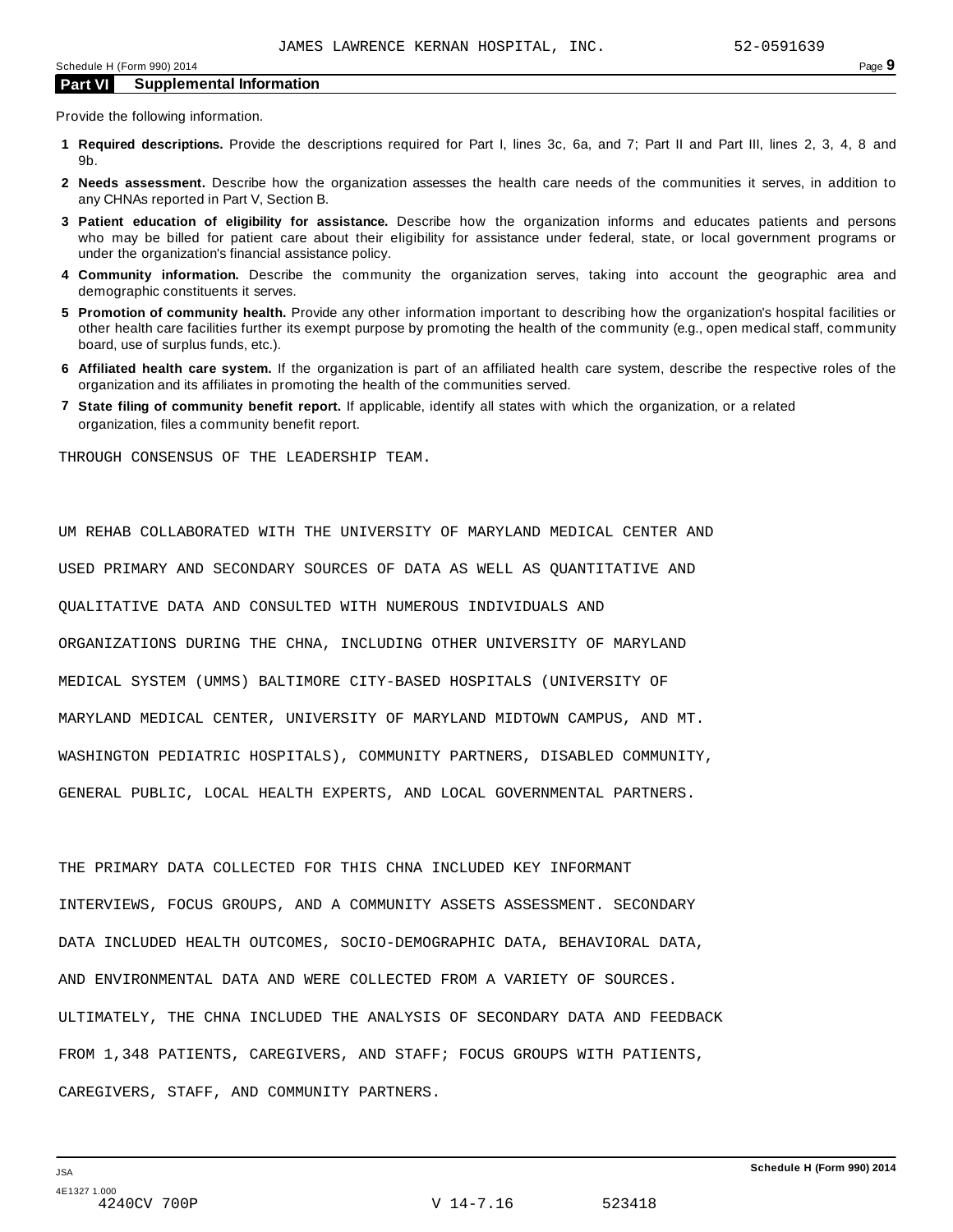Provide the following information.

- **1 Required descriptions.** Provide the descriptions required for Part I, lines 3c, 6a, and 7; Part II and Part III, lines 2, 3, 4, 8 and 9b.
- **2 Needs assessment.** Describe how the organization assesses the health care needs of the communities it serves, in addition to any CHNAs reported in Part V, Section B.
- **3 Patient education of eligibility for assistance.** Describe how the organization informs and educates patients and persons who may be billed for patient care about their eligibility for assistance under federal, state, or local government programs or under the organization's financial assistance policy.
- **4 Community information.** Describe the community the organization serves, taking into account the geographic area and demographic constituents it serves.
- **5 Promotion of community health.** Provide any other information important to describing how the organization's hospital facilities or other health care facilities further its exempt purpose by promoting the health of the community (e.g., open medical staff, community board, use of surplus funds, etc.).
- **6 Affiliated health care system.** If the organization is part of an affiliated health care system, describe the respective roles of the organization and its affiliates in promoting the health of the communities served.
- **7 State filing of community benefit report.** If applicable, identify all states with which the organization, or a related organization, files a community benefit report.

#### SECONDARY DATA ANALYSIS

THE UM REHAB UTILIZED A NUMBER OF INTERNAL AND EXTERNAL SOURCES FOR

SECONDARY DATA ON DEMOGRAPHICS, SOCIOECONOMIC DATA, AND HEALTH STATUS.

THESE DATA WERE COMPILED FROM THE UNIVERSITY OF MARYLAND MEDICAL CENTER,

THE MARYLAND DEPARTMENT OF HEALTH AND MENTAL HYGIENE, US CENSUS BUREAU,

AND REPORTS SUMMARIZING THE ACTIVITIES, SUCCESSES, AND LESSONS LEARNED OF

PROGRAMS AND SERVICES.

## PRIMARY DATA ANALYSIS

#### SURVEY METHODOLOGY

THREE SURVEYS WERE USED TO SECURE FEEDBACK ABOUT COMMUNITY HEALTH NEEDS, GAPS IN HEALTH AND SOCIAL SERVICES, AND UM REHAB'S PROGRAMS AND SERVICES. ONE SURVEY WAS DISTRIBUTED IN HARDCOPY TO PEOPLE WHO LIVE IN THE NEIGHBORHOODS SURROUNDING THE UNIVERSITY OF MARYLAND MEDICAL CENTER. A SECOND PAPER SURVEY WAS GIVEN TO UM REHAB EMPLOYEES DURING AN EMPLOYEE HEALTH FAIR. THE THIRD WAS AN ONLINE SURVEY RELEASED TO UM REHAB PATIENTS, CAREGIVERS, AND COMMUNITY PARTNERS AND LEADERS. THE TWO PAPER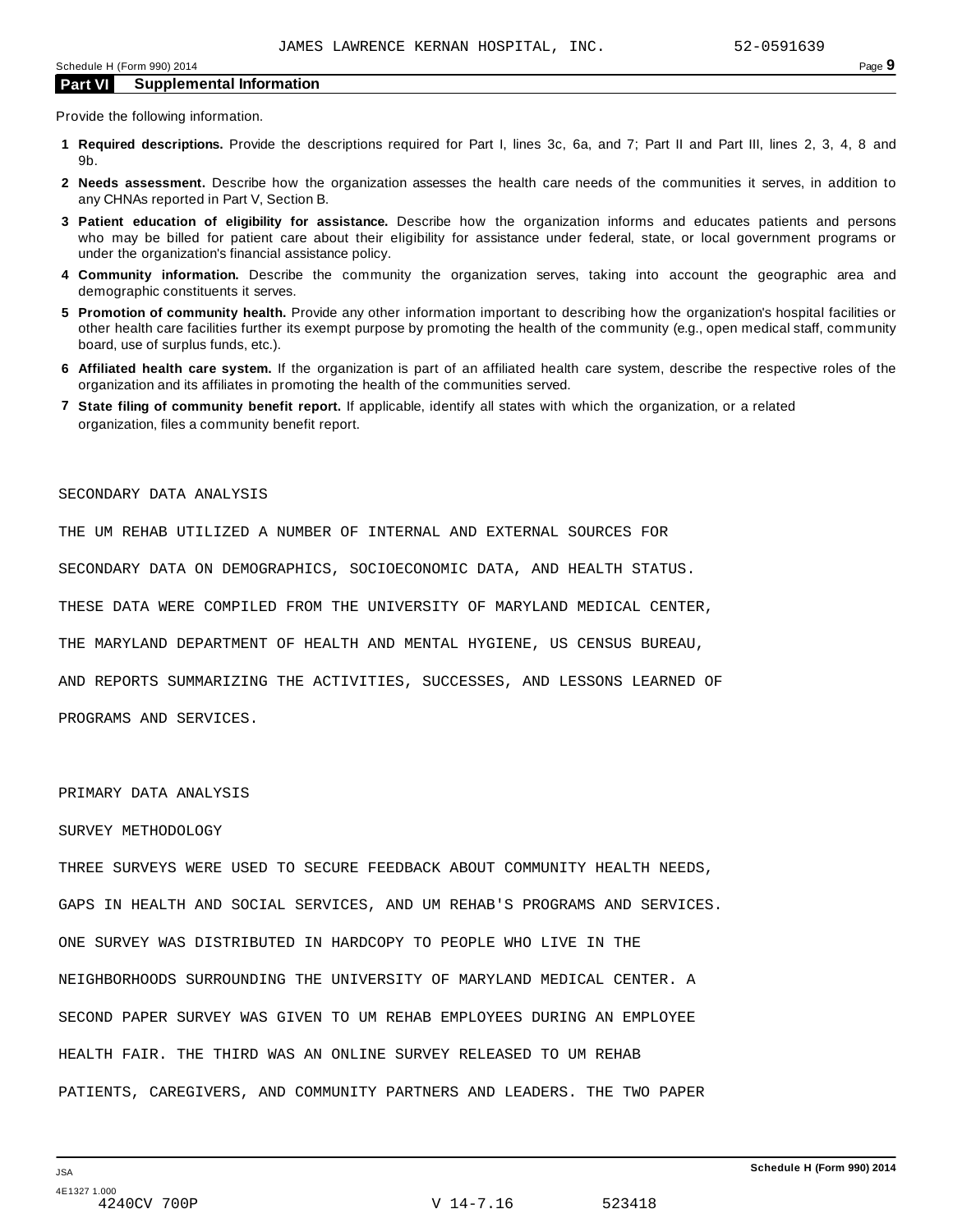Provide the following information.

- **1 Required descriptions.** Provide the descriptions required for Part I, lines 3c, 6a, and 7; Part II and Part III, lines 2, 3, 4, 8 and 9b.
- **2 Needs assessment.** Describe how the organization assesses the health care needs of the communities it serves, in addition to any CHNAs reported in Part V, Section B.
- **3 Patient education of eligibility for assistance.** Describe how the organization informs and educates patients and persons who may be billed for patient care about their eligibility for assistance under federal, state, or local government programs or under the organization's financial assistance policy.
- **4 Community information.** Describe the community the organization serves, taking into account the geographic area and demographic constituents it serves.
- **5 Promotion of community health.** Provide any other information important to describing how the organization's hospital facilities or other health care facilities further its exempt purpose by promoting the health of the community (e.g., open medical staff, community board, use of surplus funds, etc.).
- **6 Affiliated health care system.** If the organization is part of an affiliated health care system, describe the respective roles of the organization and its affiliates in promoting the health of the communities served.
- **7 State filing of community benefit report.** If applicable, identify all states with which the organization, or a related organization, files a community benefit report.

SURVEYS ASKED GENERAL QUESTIONS ABOUT THE RESPONDENT'S TOP HEALTH

CONCERNS AND PERCEIVED BARRIERS TO HEALTHCARE. A TOTAL OF 1,265 PEOPLE

COMPLETED THE TWO SURVEYS. TWENTY-ONE PATIENTS AND CAREGIVERS COMPLETED

THE ONLINE SURVEY, WHICH ASKED SPECIFIC QUESTIONS ABOUT THE QUALITY OF

AND GAPS IN UM REHAB'S PROGRAMS AND SERVICES.

#### KEY INFORMANT INTERVIEW METHODS

KEY INFORMANTS WERE HEALTH AND COMMUNITY EXPERTS FAMILIAR WITH SPECIFIC POPULATIONS AND GEOGRAPHIC AREAS. TO GAIN A DEEPER UNDERSTANDING OF THE HEALTH ISSUES FOR PATIENTS AND THE COMMUNITY, KEY INFORMANT INTERVIEWS WERE CONDUCTED. EACH INTERVIEW LASTED ABOUT THIRTY MINUTES. DURING THE INTRODUCTION OF THE INTERVIEW, CONFIDENTIALLY WAS REASSURED AND RESPONDENTS WERE INFORMED THAT QUOTES FROM THE INTERVIEW WOULD NOT DIRECTLY BE ATTRIBUTED TO THEM. SEVEN QUESTIONS WERE DEVELOPED FOR THE SURVEY TO COLLECT KEY INFORMANTS' OPINIONS AND PERCEPTIONS ON THE FOLLOWING TOPICS:

-PERCEPTIONS OF THE INSTITUTION'S RESPONSIVENESS TO PATIENT AND COMMUNITY NEEDS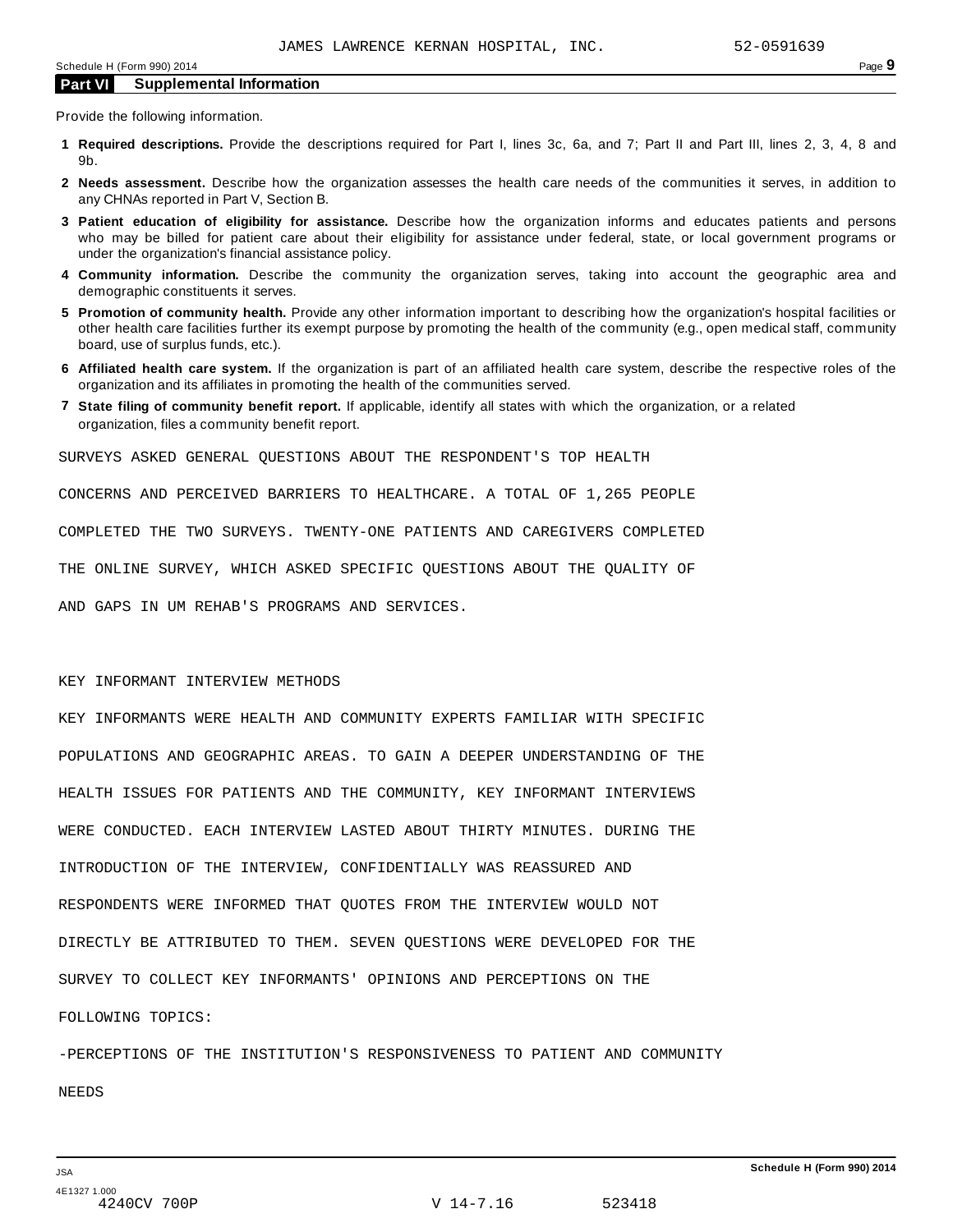Provide the following information.

- **1 Required descriptions.** Provide the descriptions required for Part I, lines 3c, 6a, and 7; Part II and Part III, lines 2, 3, 4, 8 and 9b.
- **2 Needs assessment.** Describe how the organization assesses the health care needs of the communities it serves, in addition to any CHNAs reported in Part V, Section B.
- **3 Patient education of eligibility for assistance.** Describe how the organization informs and educates patients and persons who may be billed for patient care about their eligibility for assistance under federal, state, or local government programs or under the organization's financial assistance policy.
- **4 Community information.** Describe the community the organization serves, taking into account the geographic area and demographic constituents it serves.
- **5 Promotion of community health.** Provide any other information important to describing how the organization's hospital facilities or other health care facilities further its exempt purpose by promoting the health of the community (e.g., open medical staff, community board, use of surplus funds, etc.).
- **6 Affiliated health care system.** If the organization is part of an affiliated health care system, describe the respective roles of the organization and its affiliates in promoting the health of the communities served.
- **7 State filing of community benefit report.** If applicable, identify all states with which the organization, or a related organization, files a community benefit report.

-PERCEPTIONS OF THE INSTITUTION'S RESPONSIVENESS TO COMMUNITY PARTNER

NEEDS

-GAPS IN SERVICES

THE INTERVIEW RESPONSES WERE RECORDED AND CONTENT ANALYSIS WAS CONDUCTED

TO IDENTIFY KEY THEMES AND IMPORTANT POINTS.

#### FOCUS GROUPS

EIGHT FOCUS GROUPS WERE CONDUCTED FOR THE CHNA. FIVE OF THE GROUPS CONSISTED OF PEOPLE WHO RECEIVED SERVICES FROM UM REHAB OR WHO CARED FOR SOMEONE WHO RECEIVES TREATMENT AT THE HOSPITAL. THE REMAINING THREE GROUPS WERE COMPRISED OF UM REHAB STAFF.

#### SELECTING PRIORITIES

ANALYSIS OF ALL QUANTITATIVE AND QUALITATIVE DATA DESCRIBED IN THE ABOVE SECTION IDENTIFIED THESE TOP FIVE AREAS OF NEED WITHIN BALTIMORE CITY. THESE TOP PRIORITIES REPRESENT THE INTERSECTION OF DOCUMENTED UNMET COMMUNITY HEALTH NEEDS AND THE ORGANIZATION'S KEY STRENGTHS AND MISSION. THESE PRIORITIES WERE IDENTIFIED AND APPROVED BY UM REHAB LEADERSHIP TEAM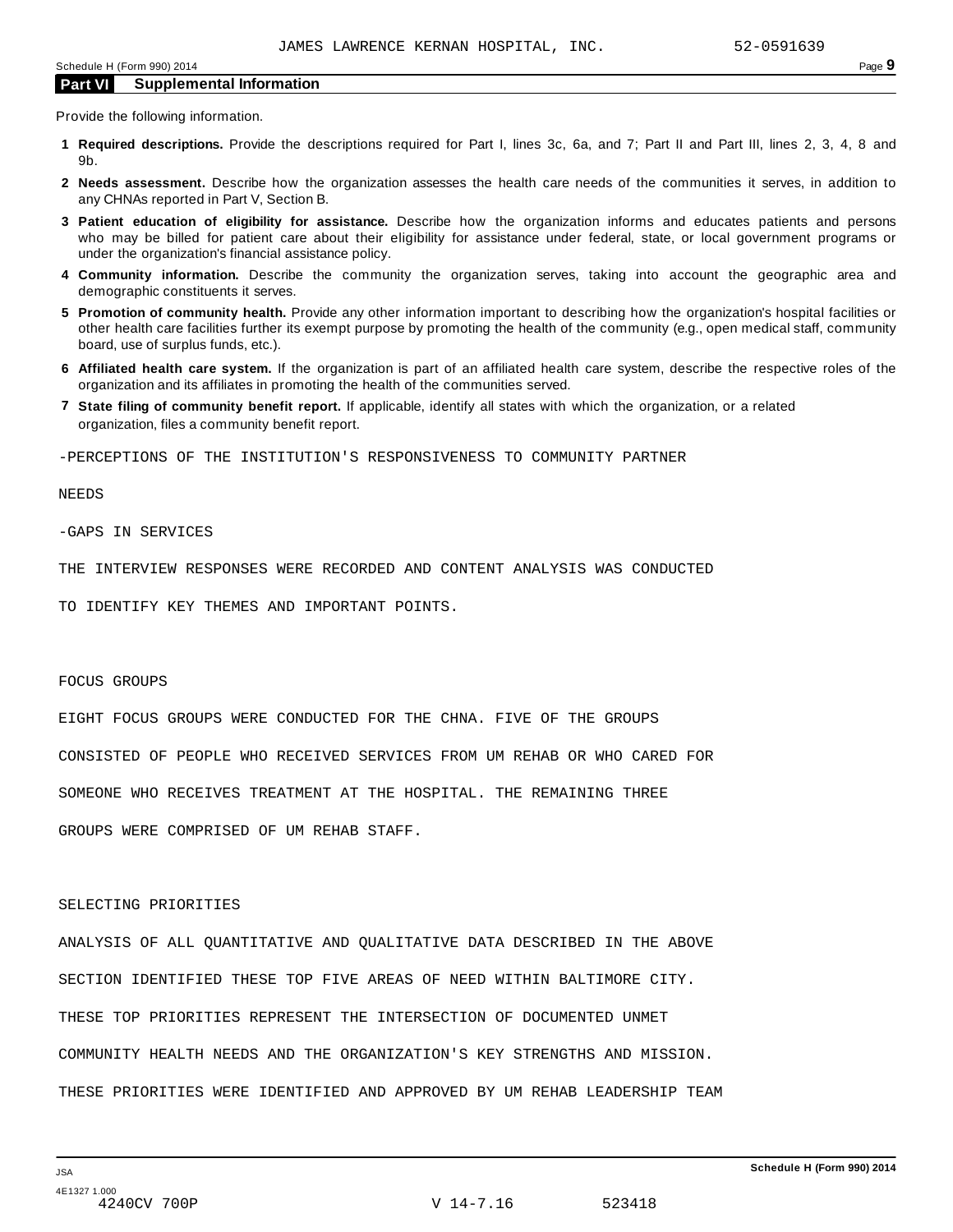Provide the following information.

- **1 Required descriptions.** Provide the descriptions required for Part I, lines 3c, 6a, and 7; Part II and Part III, lines 2, 3, 4, 8 and 9b.
- **2 Needs assessment.** Describe how the organization assesses the health care needs of the communities it serves, in addition to any CHNAs reported in Part V, Section B.
- **3 Patient education of eligibility for assistance.** Describe how the organization informs and educates patients and persons who may be billed for patient care about their eligibility for assistance under federal, state, or local government programs or under the organization's financial assistance policy.
- **4 Community information.** Describe the community the organization serves, taking into account the geographic area and demographic constituents it serves.
- **5 Promotion of community health.** Provide any other information important to describing how the organization's hospital facilities or other health care facilities further its exempt purpose by promoting the health of the community (e.g., open medical staff, community board, use of surplus funds, etc.).
- **6 Affiliated health care system.** If the organization is part of an affiliated health care system, describe the respective roles of the organization and its affiliates in promoting the health of the communities served.
- **7 State filing of community benefit report.** If applicable, identify all states with which the organization, or a related organization, files a community benefit report.

AND APPROVED BY THE BOARD:

- 1) TRANSITIONAL CARE TO THE COMMUNITY
- 2) WELLNESS/QUALITY OF LIFE (OF THE DISABLED IN THE COMMUNITY)
- 3) COMMUNITY EDUCATION/AWARENESS (OF NEEDS OF THE DISABLED)

HEALTH LITERACY (SHARED UMMS PRIORITY)

FUTURE COMMUNITY HEALTH NEEDS ASSESSMENTS WILL BE CONDUCTED IN FISCAL YEAR 2018 AND EVERY THREE YEARS AFTERWARD AND STRATEGIC PRIORITIES WILL BE RE-EVALUATED THEN. PROGRAMMATIC EVALUATIONS WILL OCCUR ON AN ONGOING BASIS AND ANNUALLY, AND ADJUSTMENTS TO PROGRAMS WILL BE AS NEEDED. ALL COMMUNITY BENEFITS REPORTING WILL OCCUR ANNUALLY TO MEET STATE AND FEDERAL REPORTING REQUIREMENTS.

#### UNMET COMMUNITY NEEDS

SEVERAL ADDITIONAL TOPIC AREAS WERE IDENTIFIED BY THE COMMUNITY HEALTH IMPROVEMENT TEAM DURING THE CHNA PROCESS INCLUDING: BEHAVIORAL/MENTAL HEALTH, SAFE HOUSING, TRANSPORTATION, AND SUBSTANCE ABUSE. WHILE UM REHAB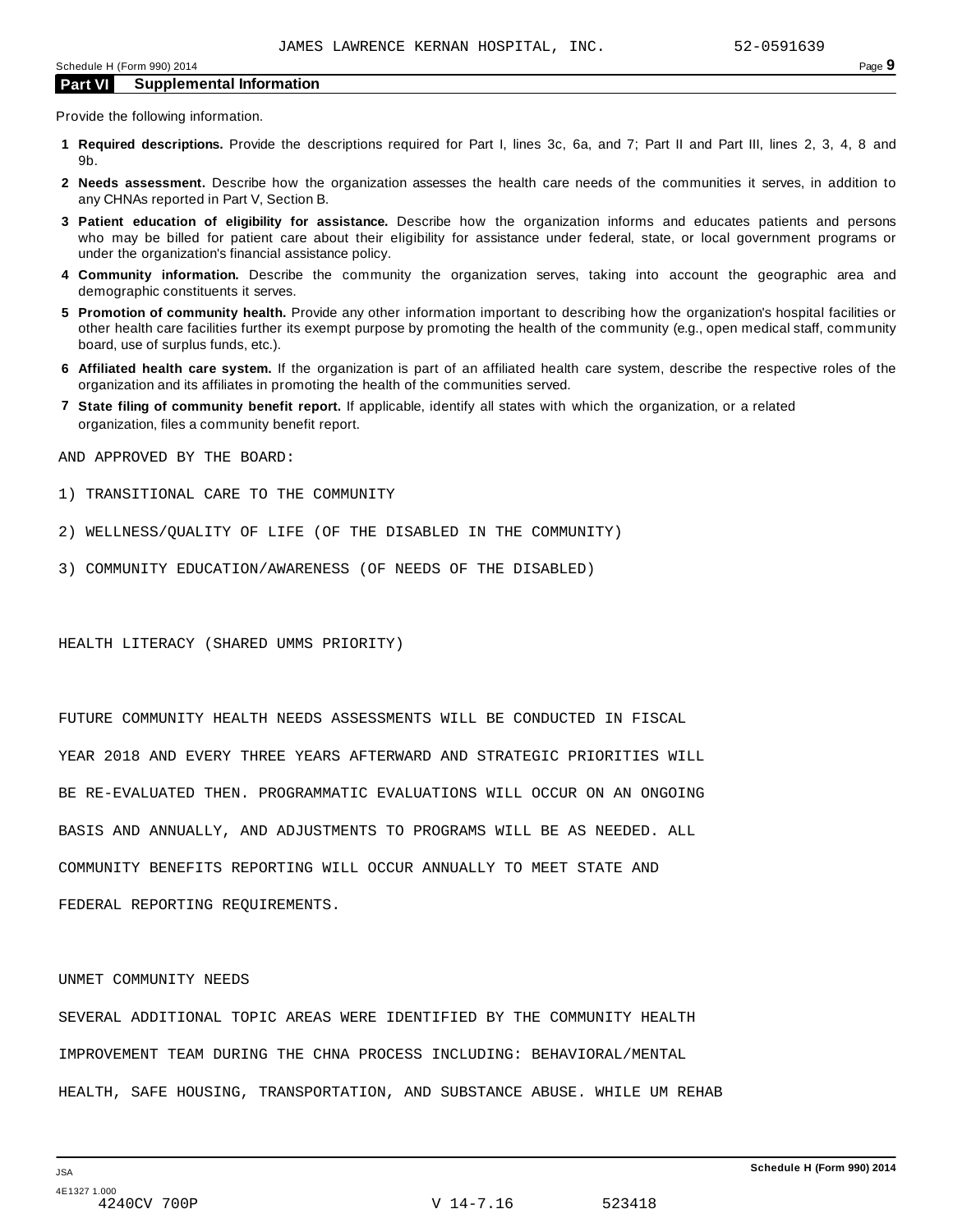Provide the following information.

- **1 Required descriptions.** Provide the descriptions required for Part I, lines 3c, 6a, and 7; Part II and Part III, lines 2, 3, 4, 8 and 9b.
- **2 Needs assessment.** Describe how the organization assesses the health care needs of the communities it serves, in addition to any CHNAs reported in Part V, Section B.
- **3 Patient education of eligibility for assistance.** Describe how the organization informs and educates patients and persons who may be billed for patient care about their eligibility for assistance under federal, state, or local government programs or under the organization's financial assistance policy.
- **4 Community information.** Describe the community the organization serves, taking into account the geographic area and demographic constituents it serves.
- **5 Promotion of community health.** Provide any other information important to describing how the organization's hospital facilities or other health care facilities further its exempt purpose by promoting the health of the community (e.g., open medical staff, community board, use of surplus funds, etc.).
- **6 Affiliated health care system.** If the organization is part of an affiliated health care system, describe the respective roles of the organization and its affiliates in promoting the health of the communities served.
- **7 State filing of community benefit report.** If applicable, identify all states with which the organization, or a related organization, files a community benefit report.

WILL FOCUS THE MAJORITY OF ITS EFFORTS ON THE IDENTIFIED STRATEGIC

PROGRAMS OUTLINED BELOW, WE WILL REVIEW THE COMPLETE SET OF NEEDS

IDENTIFIED IN THE CHNA FOR FUTURE COLLABORATION AND WORK. THESE AREAS,

WHILE STILL IMPORTANT TO THE HEALTH OF THE COMMUNITY, WILL BE MET THROUGH

EITHER EXISTING CLINICAL PROGRAMS (I.E. METHADONE CLINICS, RESIDENTIAL

PSYCHIATRIC PROGRAM) OR THROUGH COLLABORATION WITH OTHER UMMS HOSPITALS

LIKE THE UNIVERSITY OF MARYLAND MEDICAL CENTER OR OTHER HEALTH CARE

ORGANIZATIONS AS NEEDED. ADDITIONALLY, SUBSTANCE ABUSE PROGRAMMING IS

ALREADY INTEGRATED INTO EXISTING PROGRAMS AT THE MEDICAL CENTER - STORK'S

NEST AND VIOLENCE PREVENTION PROGRAMS. THE ADDITIONAL UNMET NEEDS NOT

ADDRESSED BY UM REHAB, UMMC, OR UMMC MIDTOWN CAMPUS WILL ALSO CONTINUE TO

BE ADDRESSED BY KEY BALTIMORE CITY GOVERNMENTAL AGENCIES AND EXISTING

COMMUNITY-BASED ORGANIZATIONS.

THE UM REHAB STRATEGIC COMMUNITY PRIORITIES TARGET THE INTERSECTION OF THE IDENTIFIED COMMUNITY NEEDS AND THE ORGANIZATION'S KEY STRENGTHS AND MISSION. THE NEEDS ASSESSMENT PROCESS WILL BE REPEATED IN FISCAL YEAR 2018.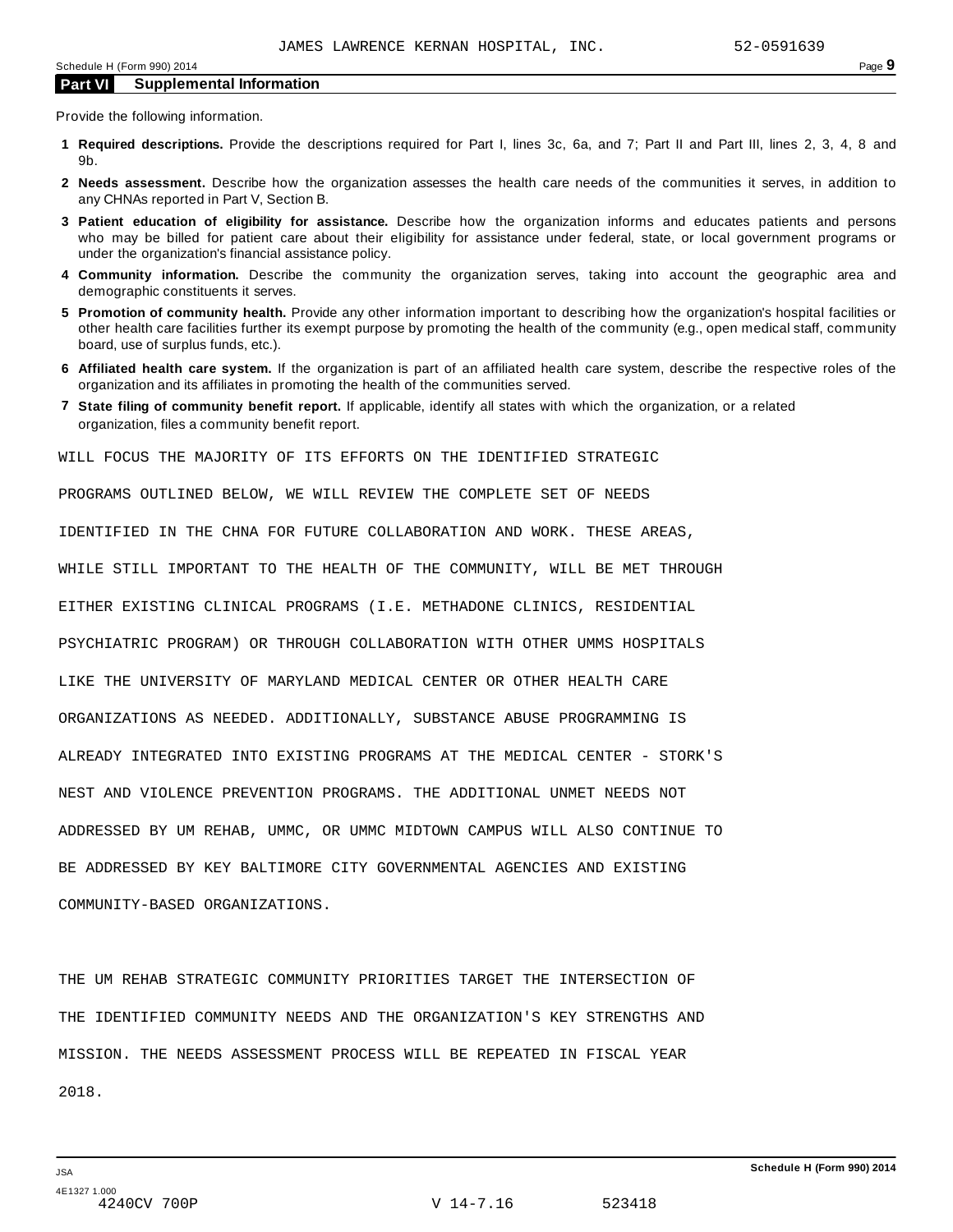Provide the following information.

- **1 Required descriptions.** Provide the descriptions required for Part I, lines 3c, 6a, and 7; Part II and Part III, lines 2, 3, 4, 8 and 9b.
- **2 Needs assessment.** Describe how the organization assesses the health care needs of the communities it serves, in addition to any CHNAs reported in Part V, Section B.
- **3 Patient education of eligibility for assistance.** Describe how the organization informs and educates patients and persons who may be billed for patient care about their eligibility for assistance under federal, state, or local government programs or under the organization's financial assistance policy.
- **4 Community information.** Describe the community the organization serves, taking into account the geographic area and demographic constituents it serves.
- **5 Promotion of community health.** Provide any other information important to describing how the organization's hospital facilities or other health care facilities further its exempt purpose by promoting the health of the community (e.g., open medical staff, community board, use of surplus funds, etc.).
- **6 Affiliated health care system.** If the organization is part of an affiliated health care system, describe the respective roles of the organization and its affiliates in promoting the health of the communities served.
- **7 State filing of community benefit report.** If applicable, identify all states with which the organization, or a related organization, files a community benefit report.

ELIGIBILITY EDUCATION

SCHEDULE H, PART VI, LINE 3

FINANCIAL ASSISTANCE POLICY (FAP) OF JAMES LAWRENCE KERNAN HOSPITAL, INC.

IN COMPLIANCE WITH THE NEW IRC SECTION 501(R) REGULATIONS JAMES LAWRENCE

KERNAN HOSPITAL IS CURRENTLY IN THE PROCESS OF UPDATING THEIR FINANCIAL

ASSISTANCE POLICY TO ENSURE ITS COMPLIANCE WITH IRS REGULATIONS.

UNIVERSITY OF MARYLAND MEDICAL SYSTEM (UMMS) HOSPITALS ARE COMMITTED TO PROVIDING FINANCIAL ASSISTANCE TO PERSONS WHO HAVE HEALTH CARE NEEDS AND ARE UNINSURED, UNDERINSURED, INELIGIBLE FOR A GOVERNMENT PROGRAM, OR OTHERWISE UNABLE TO PAY, FOR MEDICALLY NECESSARY CARE BASED ON THEIR INDIVIDUAL FINANCIAL SITUATION.

HOSPITAL CARE IS AVAILABLE TO ALL PATIENTS REGARDLESS OF THEIR RACE, COLOR, NATIONAL ORIGIN, AGE, GENDER, OR ABILITY TO PAY. WE RECOGNIZE THE FINANCIAL NEEDS OF OUR PATIENTS AND FAMILIES WHO ARE UNABLE TO AFFORD CHARGES ASSOCIATED WITH MEDICAL CARE. OUR FINANCIAL ASSISTANCE POLICY FOLLOW THE FEDERAL POVERTY GUIDELINES AND IS BASED ON HOUSEHOLD SIZE AND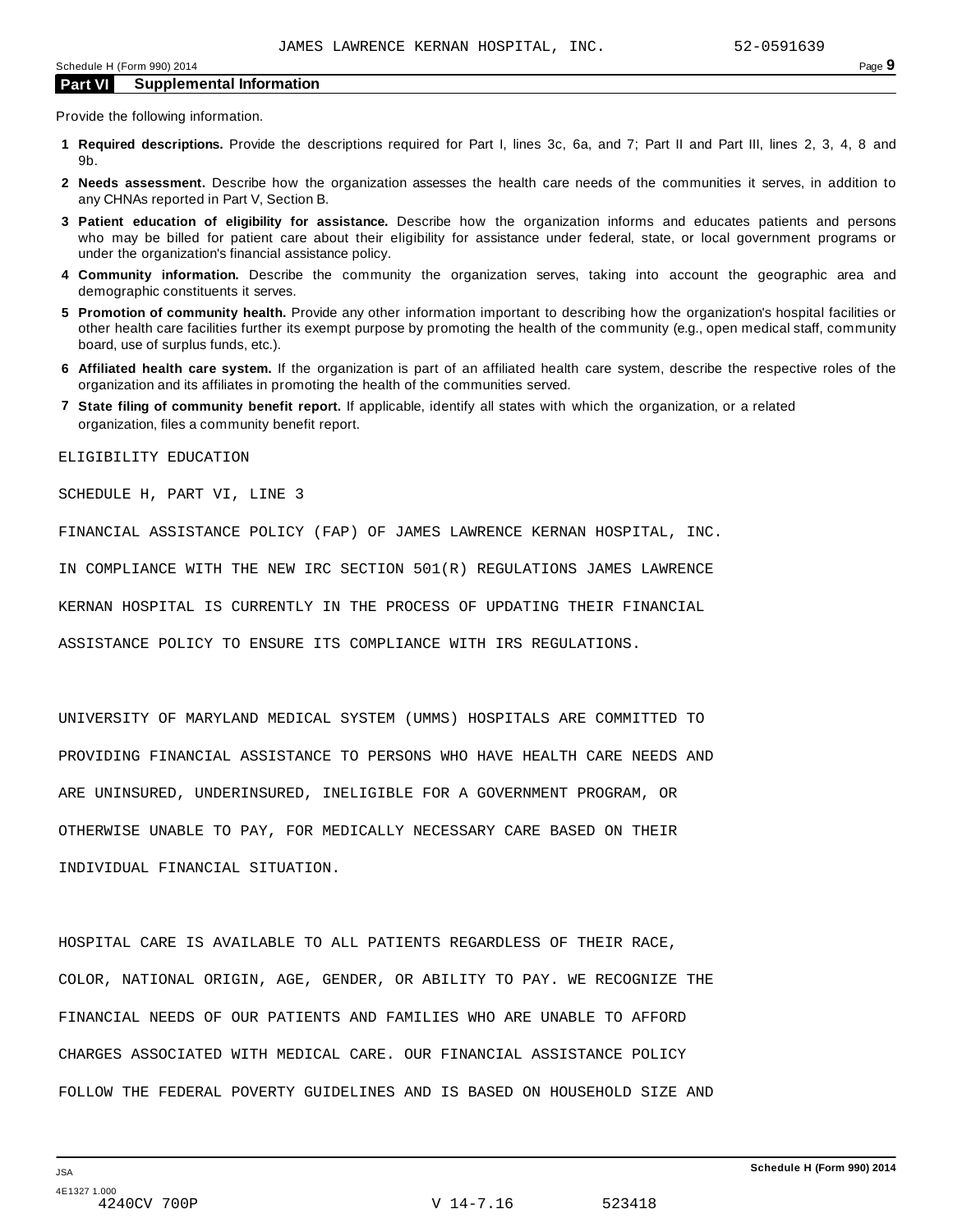Provide the following information.

- **1 Required descriptions.** Provide the descriptions required for Part I, lines 3c, 6a, and 7; Part II and Part III, lines 2, 3, 4, 8 and 9b.
- **2 Needs assessment.** Describe how the organization assesses the health care needs of the communities it serves, in addition to any CHNAs reported in Part V, Section B.
- **3 Patient education of eligibility for assistance.** Describe how the organization informs and educates patients and persons who may be billed for patient care about their eligibility for assistance under federal, state, or local government programs or under the organization's financial assistance policy.
- **4 Community information.** Describe the community the organization serves, taking into account the geographic area and demographic constituents it serves.
- **5 Promotion of community health.** Provide any other information important to describing how the organization's hospital facilities or other health care facilities further its exempt purpose by promoting the health of the community (e.g., open medical staff, community board, use of surplus funds, etc.).
- **6 Affiliated health care system.** If the organization is part of an affiliated health care system, describe the respective roles of the organization and its affiliates in promoting the health of the communities served.
- **7 State filing of community benefit report.** If applicable, identify all states with which the organization, or a related organization, files a community benefit report.

INCOME. WE MAY CONSIDER OTHER FINANCIAL ASSETS AND LIABILITIES OF THE

PATIENT AND FAMILY WHEN DETERMINING THE ABILITY TO PAY.

JAMES LAWRENCE KERNAN HOSPITAL, INC. MAKES EVERY EFFORT TO MAKE FINANCIAL

ASSISTANCE INFORMATION AVAILABLE TO OUR PATIENTS AND FAMILIES INCLUDING,

BUT NOT LIMITED TO:

-SIGNAGE IN MAIN ADMITTING AREAS AND EMERGENCY ROOMS OF THE HOSPITAL

-PATIENT HANDBOOK DISTRIBUTED TO ALL PATIENTS

-PUBLIC WEBSITE - IN PATIENT HANDBOOK -

HTTP://UMM.EDU/~/MEDIA/UMM/PDFS/PATIENTS-AND-VISITORS/PATIENT-AND-FAMILY-H

ANDBOOK.PDF#SEARCH=%22PATIENT HANDBOOK%22

- BROCHURES EXPLAINING FINANCIAL ASSISTANCE ARE MADE AVAILABLE IN ALL

PATIENT CARE AREAS

-PATIENT INFORMATION SHEETS (AVAILABLE IN ENGLISH & SPANISH)

DESCRIPTION OF COMMUNITY SERVED

SCHEDULE H, PART VI, LINE 4

BECAUSE THE MAJORITY OF JAMES LAWRENCE KERNAN HOSPITAL PATIENTS RESIDE IN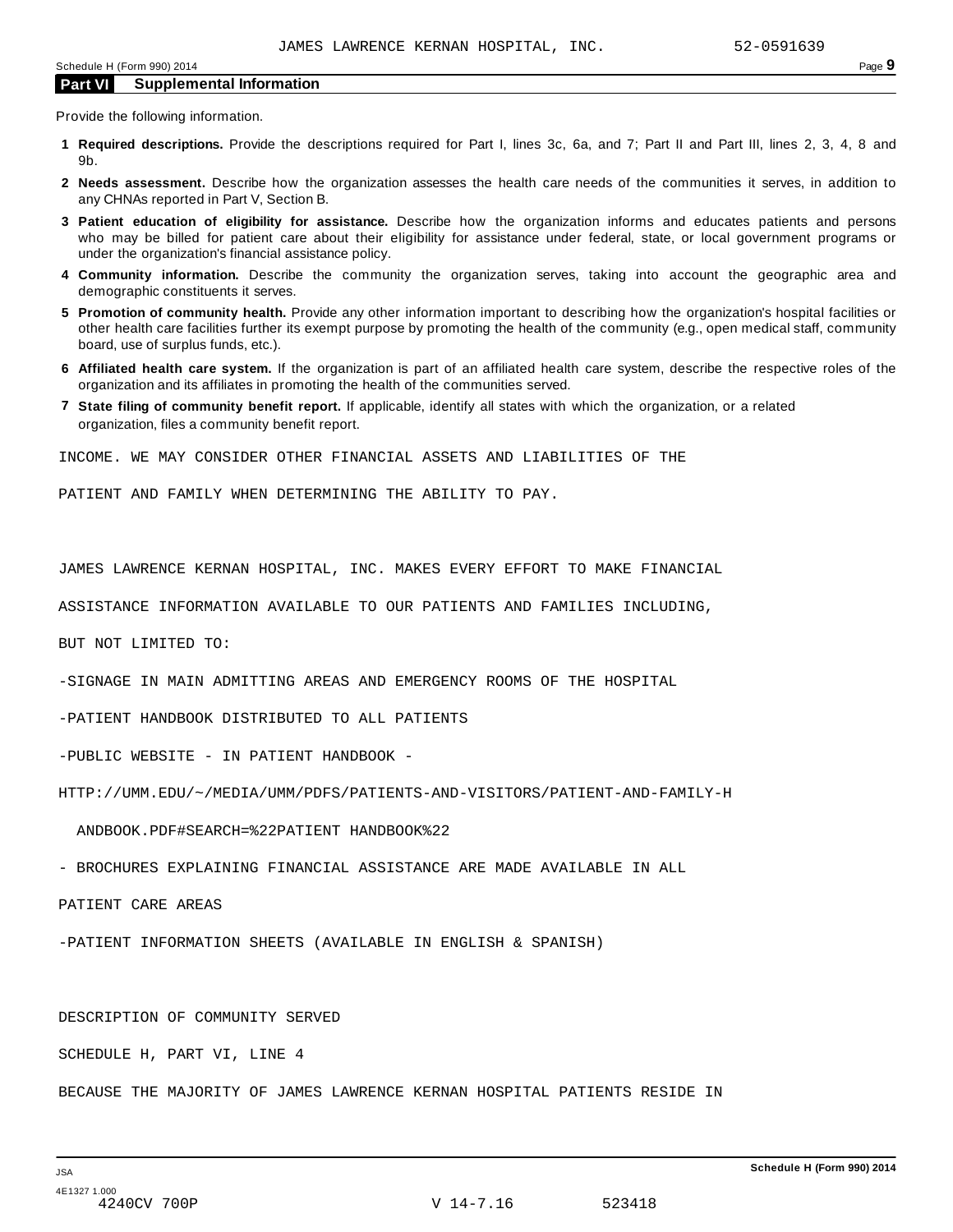Provide the following information.

- **1 Required descriptions.** Provide the descriptions required for Part I, lines 3c, 6a, and 7; Part II and Part III, lines 2, 3, 4, 8 and 9b.
- **2 Needs assessment.** Describe how the organization assesses the health care needs of the communities it serves, in addition to any CHNAs reported in Part V, Section B.
- **3 Patient education of eligibility for assistance.** Describe how the organization informs and educates patients and persons who may be billed for patient care about their eligibility for assistance under federal, state, or local government programs or under the organization's financial assistance policy.
- **4 Community information.** Describe the community the organization serves, taking into account the geographic area and demographic constituents it serves.
- **5 Promotion of community health.** Provide any other information important to describing how the organization's hospital facilities or other health care facilities further its exempt purpose by promoting the health of the community (e.g., open medical staff, community board, use of surplus funds, etc.).
- **6 Affiliated health care system.** If the organization is part of an affiliated health care system, describe the respective roles of the organization and its affiliates in promoting the health of the communities served.
- **7 State filing of community benefit report.** If applicable, identify all states with which the organization, or a related organization, files a community benefit report.

BALTIMORE CITY, BALTIMORE COUNTY, ANNE ARUNDEL COUNTY, AND HOWARD COUNTY,

THE SECONDARY DATA ASSESSMENT FOCUSED ON THESE COMMUNITIES. DATA BELOW

OFFERS A SUMMARY OF KEY DEMOGRAPHIC STATISTICS FOR THESE AREAS.

DEMOGRAPHICS OF UM REHAB SERVICE AREA BALTIMORE CITY BALTIMORE COUNTY ANNE ARUNDEL CO. HOWARD CO. POPULATION 621,342 805,029 550,488 299,430 NON-HISPANIC WHITES 29.6% 64.8% 76.9% 62.3% NON-HISPANIC BLACKS 63.7% 27% 16.1% 18.1% AMERICAN INDIAN 0.4% 0.4% 0.4% 0.4% ASIAN 2.3% 5.4% 3.7% 15.7% MEDIAN INCOME \$38,458 \$65,411 \$85,690 \$105,692 PERCENT BELOW POVERTY 20.9% 8.2% 5.5% 4.5%

SOURCE: US CENSUS, 2010

THIS DATA DEMONSTRATES THE SIGNIFICANT DIVERSITY IN THE POPULATION THE HOSPITAL SERVES-RANGING FROM THE WEALTHIEST TO THE MOST ECONOMICALLY-UNDERSERVED COMMUNITIES IN THE STATE. ON AVERAGE, PATIENTS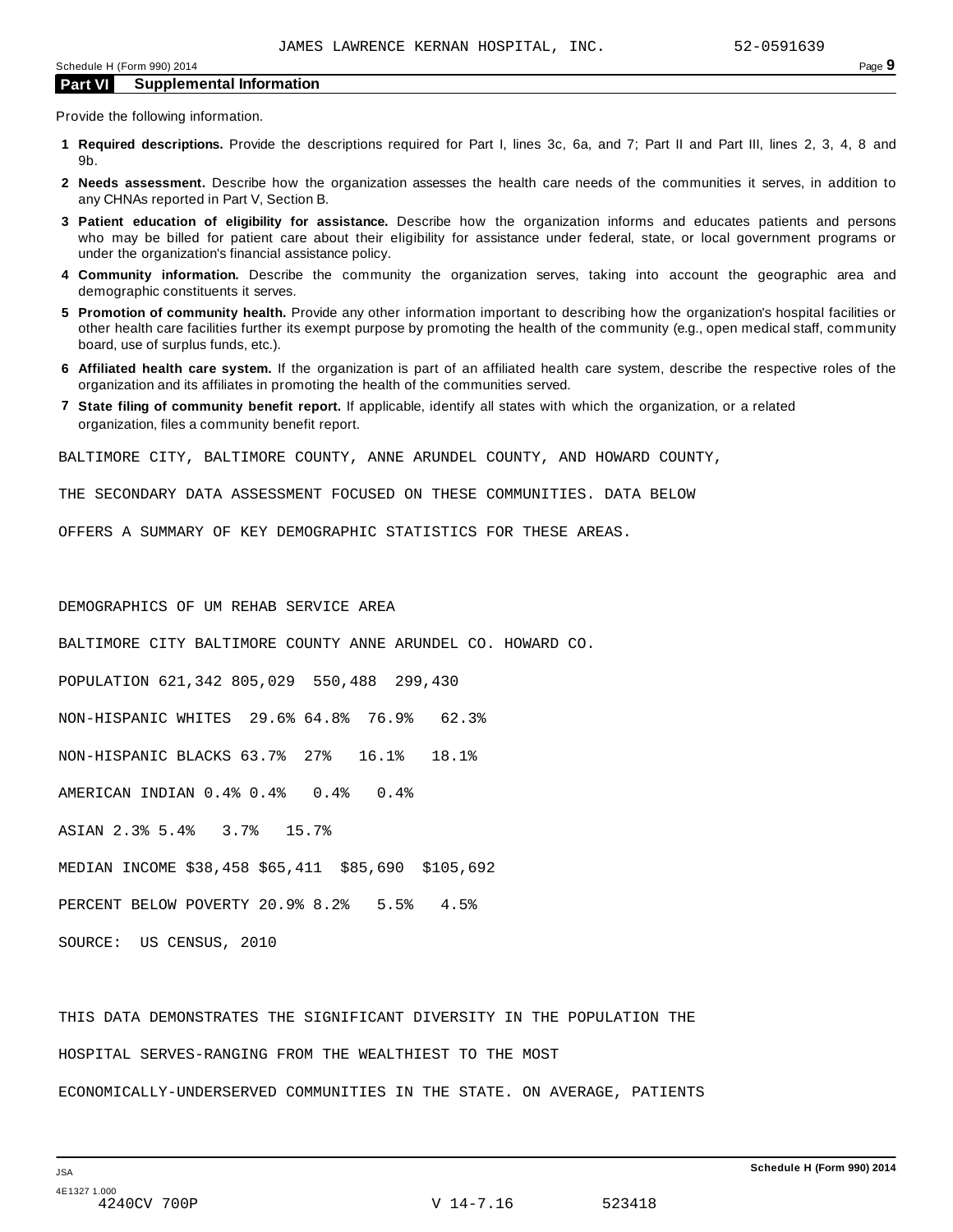Provide the following information.

- **1 Required descriptions.** Provide the descriptions required for Part I, lines 3c, 6a, and 7; Part II and Part III, lines 2, 3, 4, 8 and 9b.
- **2 Needs assessment.** Describe how the organization assesses the health care needs of the communities it serves, in addition to any CHNAs reported in Part V, Section B.
- **3 Patient education of eligibility for assistance.** Describe how the organization informs and educates patients and persons who may be billed for patient care about their eligibility for assistance under federal, state, or local government programs or under the organization's financial assistance policy.
- **4 Community information.** Describe the community the organization serves, taking into account the geographic area and demographic constituents it serves.
- **5 Promotion of community health.** Provide any other information important to describing how the organization's hospital facilities or other health care facilities further its exempt purpose by promoting the health of the community (e.g., open medical staff, community board, use of surplus funds, etc.).
- **6 Affiliated health care system.** If the organization is part of an affiliated health care system, describe the respective roles of the organization and its affiliates in promoting the health of the communities served.
- **7 State filing of community benefit report.** If applicable, identify all states with which the organization, or a related organization, files a community benefit report.

FROM BALTIMORE CITY EARN MORE THAN \$60,000 LESS THAN PATIENTS FROM HOWARD

COUNTRY. MOREOVER, THEY ARE FIVE TIME MORE LIKELY TO BE LIVING BELOW THE

POVERTY LEVEL.

DISABILITY\* IN JAMES LAWRENCE KERNAN HOSPITAL AREA

ANNE ARUNDEL CO. BALTIMORE CITY BALTIMORE CO HOWARD CO

|  |  | UNDER 21 YEARS 12% 19.8% 13.6% 8.5%  |      |
|--|--|--------------------------------------|------|
|  |  | 21 TO 64 YEARS 9.5% 18.2% 10.4% 6.9% |      |
|  |  |                                      | 6.8% |

\*DISABILITY DEFINED AS MILD TO SEVERE VISUAL, HEARING, AMBULATORY,

COGNITIVE, SELF-CARE, AND INDEPENDENT LIVING.

SOURCE: LOCAL DISABILITY DATA FOR PLANNERS

(HTTP://DISABILITYPLANNINGDATA.COM)

PROMOTING THE HEALTH OF THE COMMUNITY

SCHEDULE H, PART VI, LINE 5

THE STRATEGIC PRIORITIES IDENTIFIED IN THE FY15 COMMUNITY HEALTH NEEDS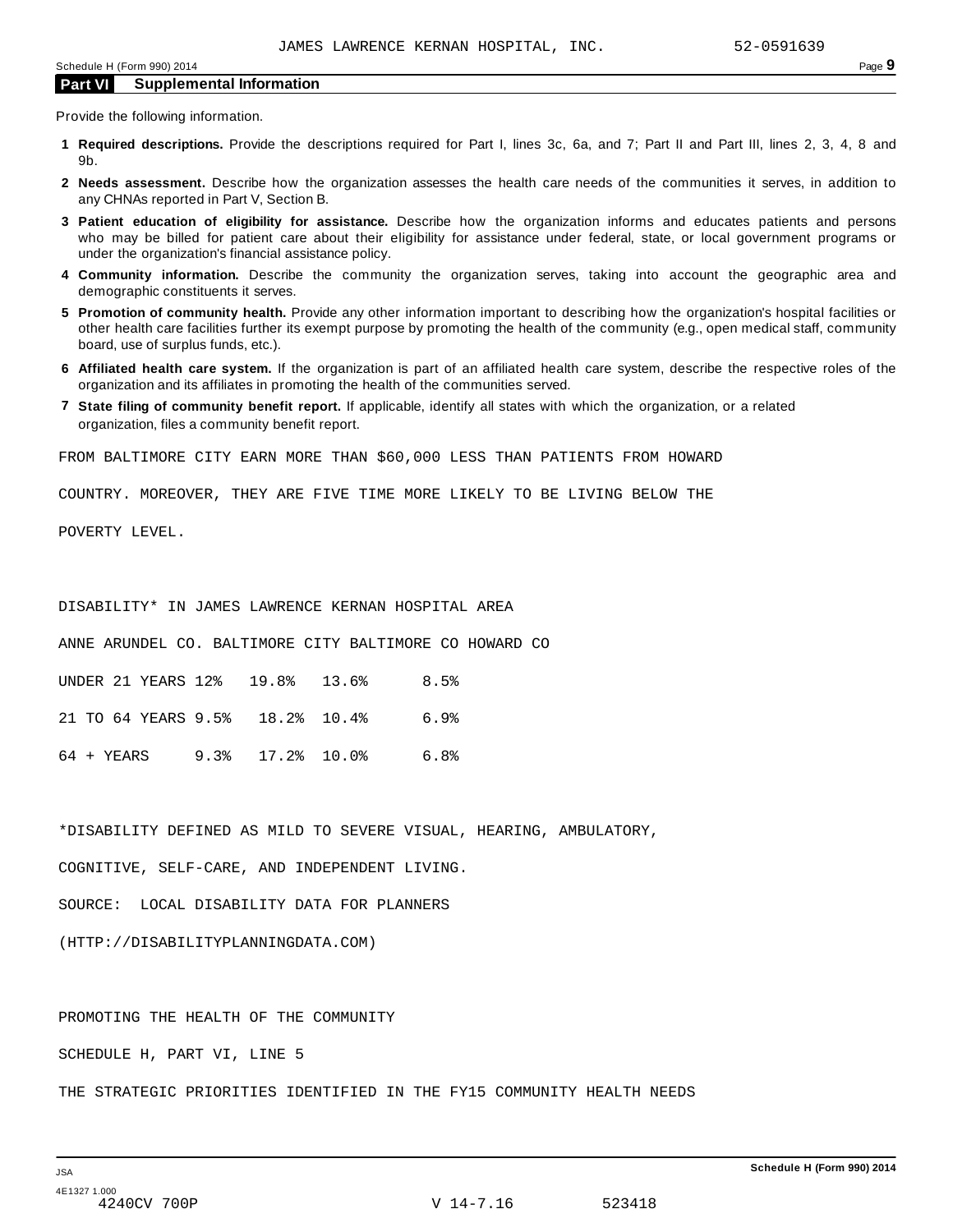Provide the following information.

- **1 Required descriptions.** Provide the descriptions required for Part I, lines 3c, 6a, and 7; Part II and Part III, lines 2, 3, 4, 8 and 9b.
- **2 Needs assessment.** Describe how the organization assesses the health care needs of the communities it serves, in addition to any CHNAs reported in Part V, Section B.
- **3 Patient education of eligibility for assistance.** Describe how the organization informs and educates patients and persons who may be billed for patient care about their eligibility for assistance under federal, state, or local government programs or under the organization's financial assistance policy.
- **4 Community information.** Describe the community the organization serves, taking into account the geographic area and demographic constituents it serves.
- **5 Promotion of community health.** Provide any other information important to describing how the organization's hospital facilities or other health care facilities further its exempt purpose by promoting the health of the community (e.g., open medical staff, community board, use of surplus funds, etc.).
- **6 Affiliated health care system.** If the organization is part of an affiliated health care system, describe the respective roles of the organization and its affiliates in promoting the health of the communities served.
- **7 State filing of community benefit report.** If applicable, identify all states with which the organization, or a related organization, files a community benefit report.

ASSESSMENT ARE AGAIN AS FOLLOWS:

- 1. TRANSITIONAL CARE TO THE COMMUNITY
- 2. WELLNESS/QUALITY OF LIFE
- 3. COMMUNITY EDUCATION/AWARENESS

-HEALTH LITERACY (SHARED UMMS PRIORITY)

PROGRAMMING AND INITIATIVES ARE DEVELOPED WITHIN EACH OF THESE STRATEGIC

PRIORITIES. THE INITIATIVES BELOW REFLECT PRIORITIES FROM THE FY'12 CHNA

AND WILL UTILIZED TO DEVELOP NEW IMPLEMENTATION PLANS.

INITIATIVE 1: WELLNESS/QUALITY OF LIFE

IDENTIFIED NEED: OBESITY RATES AMONG DISABLED ADULTS ARE NEARLY 58% HIGHER THAN ADULTS WITHOUT DISABILITIES. (2012 BEHAVIORAL RISK FACTOR SURVEILLANCE SYSTEM, CDC).

ESTIMATES OF MARYLAND ADULTS VARY. APPROXIMATELY 120,00PEOPLE, OR 2.4% OF

4240CV 700P V 14-7.16 523418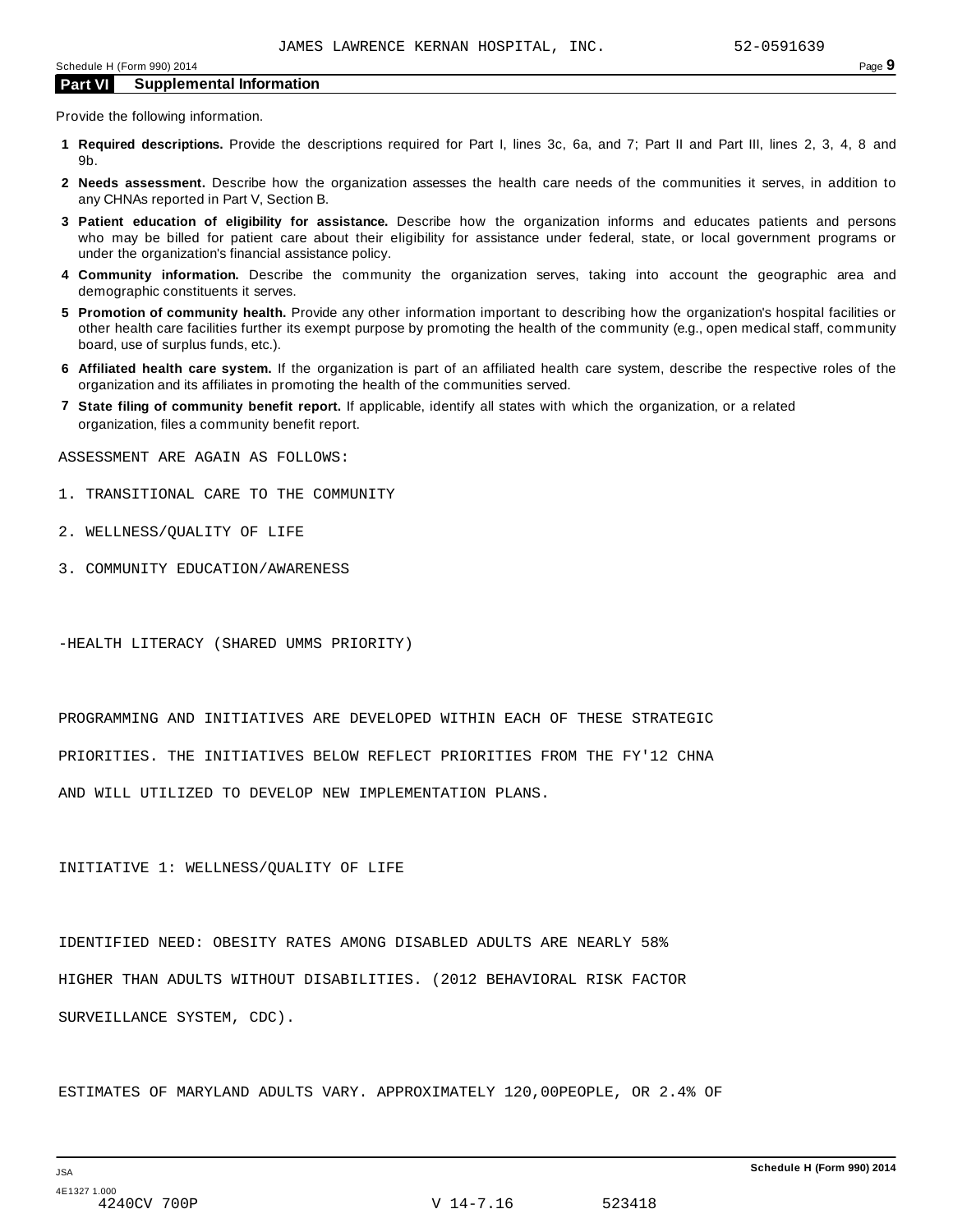Provide the following information.

- **1 Required descriptions.** Provide the descriptions required for Part I, lines 3c, 6a, and 7; Part II and Part III, lines 2, 3, 4, 8 and 9b.
- **2 Needs assessment.** Describe how the organization assesses the health care needs of the communities it serves, in addition to any CHNAs reported in Part V, Section B.
- **3 Patient education of eligibility for assistance.** Describe how the organization informs and educates patients and persons who may be billed for patient care about their eligibility for assistance under federal, state, or local government programs or under the organization's financial assistance policy.
- **4 Community information.** Describe the community the organization serves, taking into account the geographic area and demographic constituents it serves.
- **5 Promotion of community health.** Provide any other information important to describing how the organization's hospital facilities or other health care facilities further its exempt purpose by promoting the health of the community (e.g., open medical staff, community board, use of surplus funds, etc.).
- **6 Affiliated health care system.** If the organization is part of an affiliated health care system, describe the respective roles of the organization and its affiliates in promoting the health of the communities served.
- **7 State filing of community benefit report.** If applicable, identify all states with which the organization, or a related organization, files a community benefit report.

THE STATE'S POPULATION, EXPERIENCE DIFFICULTIES WITH PERFORMING

ACTIVITIES OF DAILY LIVING SUCH AS BATHING, DRESSING, OR MOVING AROUND

INSIDE OF THEIR HOMES.

HTTP://WWW.DISABLED-WORLD.COM/NEWS/AMERICA/MARYLAND/#STATS

THIS PROBLEM WAS IDENTIFIED THROUGH THE CHNA PROCESS IN FY12 & FY15.

HOSPITAL INITIATIVE: ADAPTED SPORTS FESTIVAL

WITH A DESIRE TO HELP IMPROVE THE QUALITY OF LIFE FOR ITS PATIENT

POPULATION, UM REHAB ORGANIZED AND HOSTED ITS SIXTH ANNUAL ADAPTED SPORTS

FESTIVAL SEPTEMBER 6, 2014. ALL-DAY EVENT THAT OCCURS 10A.M. - 4P.M.

TOTAL NUMBER OF PEOPLE REACHED BY THE INITIATIVE W/I THE TARGET

POPULATION: 125 DISABLED ADULTS

PRIMARY OBJECTIVE OF THE INITIATIVE: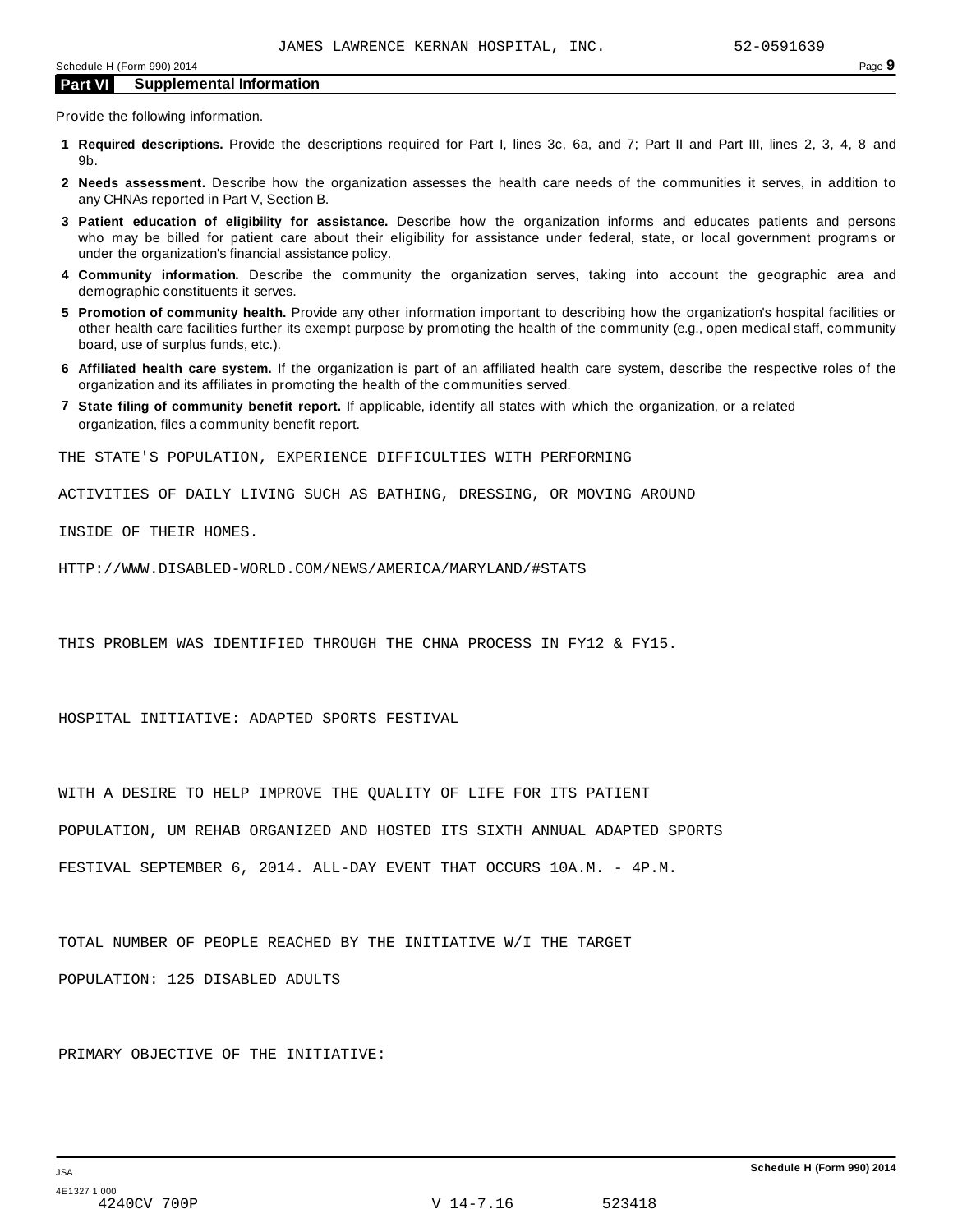Provide the following information.

- **1 Required descriptions.** Provide the descriptions required for Part I, lines 3c, 6a, and 7; Part II and Part III, lines 2, 3, 4, 8 and 9b.
- **2 Needs assessment.** Describe how the organization assesses the health care needs of the communities it serves, in addition to any CHNAs reported in Part V, Section B.
- **3 Patient education of eligibility for assistance.** Describe how the organization informs and educates patients and persons who may be billed for patient care about their eligibility for assistance under federal, state, or local government programs or under the organization's financial assistance policy.
- **4 Community information.** Describe the community the organization serves, taking into account the geographic area and demographic constituents it serves.
- **5 Promotion of community health.** Provide any other information important to describing how the organization's hospital facilities or other health care facilities further its exempt purpose by promoting the health of the community (e.g., open medical staff, community board, use of surplus funds, etc.).
- **6 Affiliated health care system.** If the organization is part of an affiliated health care system, describe the respective roles of the organization and its affiliates in promoting the health of the communities served.
- **7 State filing of community benefit report.** If applicable, identify all states with which the organization, or a related organization, files a community benefit report.

TO ENCOURAGE DISABLED COMMUNITY MEMBERS TO PARTICIPATE IN SPORTS TO KEEP

AS PHYSICALLY FIT AS POSSIBLE, IN ORDER TO REDUCE OBESITY AND OTHER

HEALTH RISK FACTORS. OPPORTUNITIES TO PARTICIPATE IN HAND CYCLING, BOCCE

BALL, WHEELCHAIR BASKETBALLS, A WHEELCHAIR SLALOM COURSE, SCUBA DIVING,

ADAPTED GOLF AND QUAD RUGBY.

SINGLE OR MULTI-YEAR INITIATIVE - TIME PERIOD: MULTI-YEAR SINCE 2009;

EXPECTED TO CONTINUE.

KEY COLLABORATORS IN DELIVERY OF INITIATIVE: BALTIMORE ADAPTIVE

RECREATION AND SPORTS (BARS), FOREST PARK GOLF COURSE, BRAIN INJURY

ASSOCIATION

IMPACT/OUTCOME OF HOSPITAL INITIATIVE: 125 COMMUNITY MEMBERS PARTICIPATED IN THE ADAPTED SPORTS EVENTS. EVALUATIONS BY PARTICIPANTS (VIA SURVEY) INDICATED THAT UM REHAB SHOULD CONTINUE PROVIDING OPPORTUNITIES FOR SPORTS/ACTIVITIES FOR PEOPLE WITH DISABILITIES.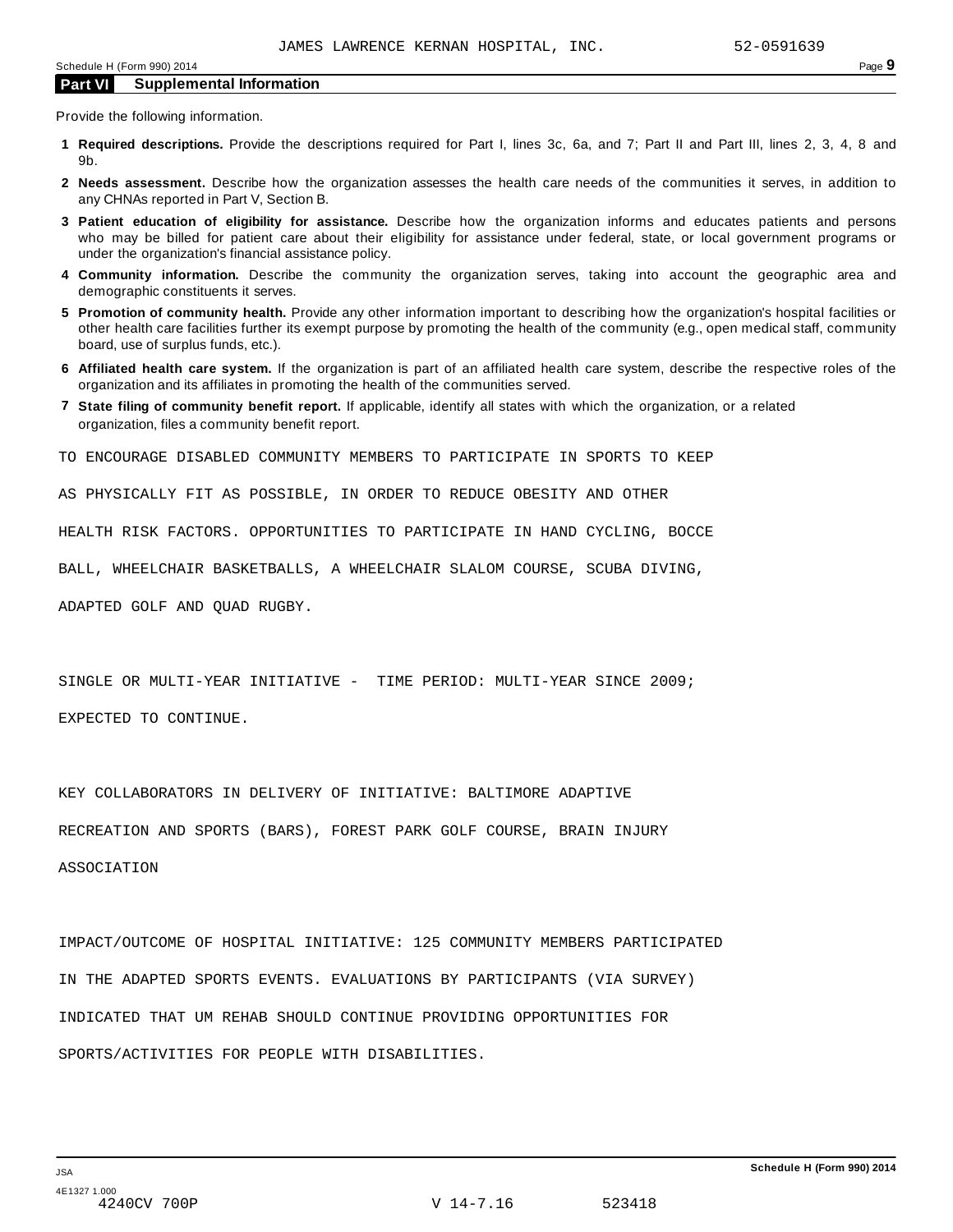Provide the following information.

- **1 Required descriptions.** Provide the descriptions required for Part I, lines 3c, 6a, and 7; Part II and Part III, lines 2, 3, 4, 8 and 9b.
- **2 Needs assessment.** Describe how the organization assesses the health care needs of the communities it serves, in addition to any CHNAs reported in Part V, Section B.
- **3 Patient education of eligibility for assistance.** Describe how the organization informs and educates patients and persons who may be billed for patient care about their eligibility for assistance under federal, state, or local government programs or under the organization's financial assistance policy.
- **4 Community information.** Describe the community the organization serves, taking into account the geographic area and demographic constituents it serves.
- **5 Promotion of community health.** Provide any other information important to describing how the organization's hospital facilities or other health care facilities further its exempt purpose by promoting the health of the community (e.g., open medical staff, community board, use of surplus funds, etc.).
- **6 Affiliated health care system.** If the organization is part of an affiliated health care system, describe the respective roles of the organization and its affiliates in promoting the health of the communities served.
- **7 State filing of community benefit report.** If applicable, identify all states with which the organization, or a related organization, files a community benefit report.

EVALUATION OUTCOMES:

ACCORDING TO THE MARYLAND SHIP WEBSITE, THE FOLLOWING DATA TRENDS ARE:

(SOURCE: HTTP://DHMH.MARYLAND.GOV/SHIP/SITEPAGES/HOME.ASPX)

%OF ADULTS AT HEALTH WEIGHT - BALTIMORE CITY: 2011 = 34.5%, 2012 =39.7%,

2013 = 35%

OBESITY RATES AMONG DISABLE ADULTS ARE NEARLY 58% HIGHER THAN ADULTS

WITHOUT DISABILITIES. (2012 BEHAVIORAL RISK FACTOR SURVEILLANCE SYSTEM,

CDC)

SUFFICIENT EVIDENCE NOW EXITS TO RECOMMEND THAT ADULTS WITH DISABILITIES SHOULD ALSO GET REGULAR PHYSICAL ACTIVITY.

CONTINUATION OF INITIATIVE: YES, THIS EVENT MARKED THE SIXTH YEAR OF THE INITIATIVE. WILL CONTINUE INDEFINITELY DUE TO THE IDENTIFIED NEED FOR DISABLED ADULTS IN THE COMMUNITY.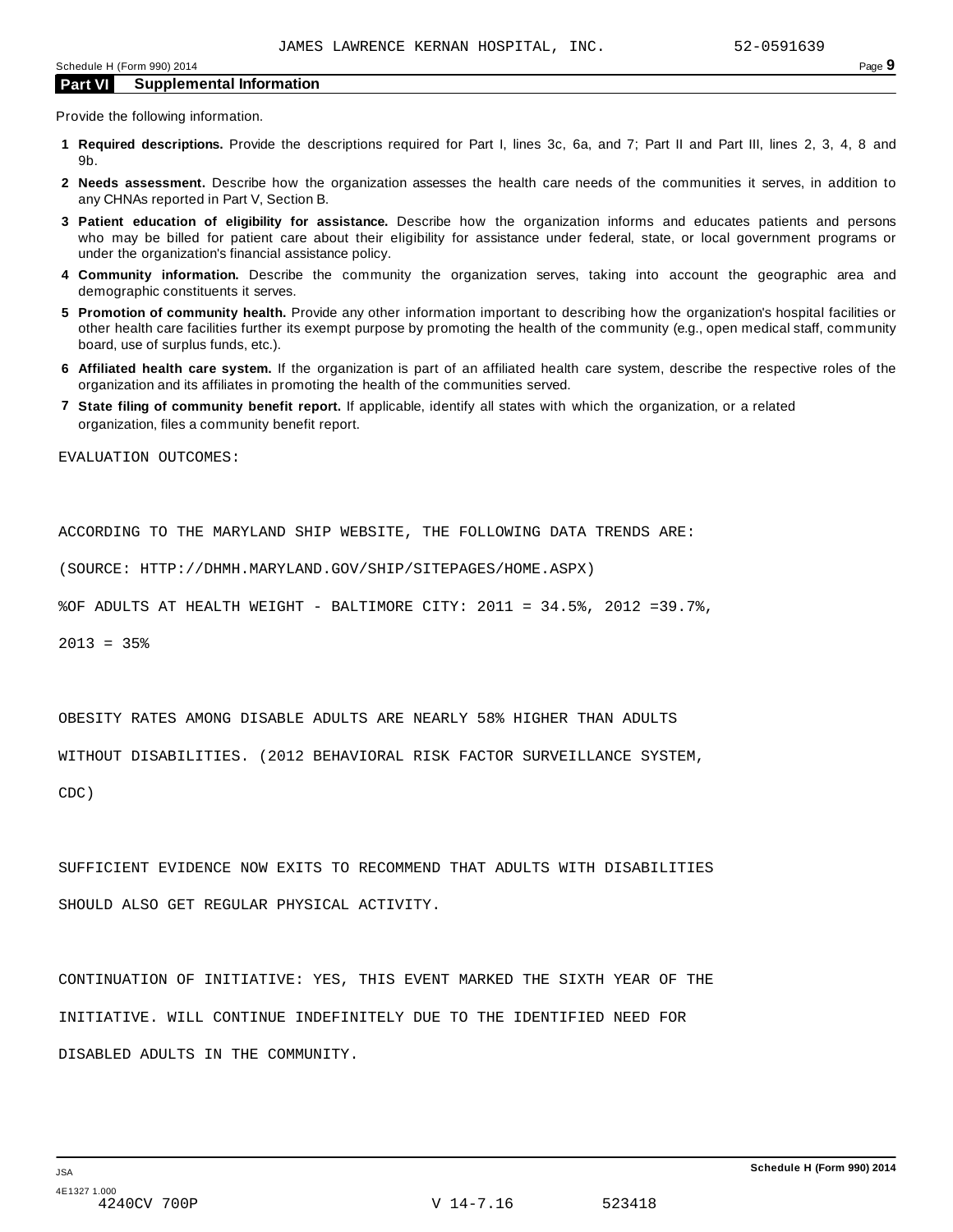Provide the following information.

- **1 Required descriptions.** Provide the descriptions required for Part I, lines 3c, 6a, and 7; Part II and Part III, lines 2, 3, 4, 8 and 9b.
- **2 Needs assessment.** Describe how the organization assesses the health care needs of the communities it serves, in addition to any CHNAs reported in Part V, Section B.
- **3 Patient education of eligibility for assistance.** Describe how the organization informs and educates patients and persons who may be billed for patient care about their eligibility for assistance under federal, state, or local government programs or under the organization's financial assistance policy.
- **4 Community information.** Describe the community the organization serves, taking into account the geographic area and demographic constituents it serves.
- **5 Promotion of community health.** Provide any other information important to describing how the organization's hospital facilities or other health care facilities further its exempt purpose by promoting the health of the community (e.g., open medical staff, community board, use of surplus funds, etc.).
- **6 Affiliated health care system.** If the organization is part of an affiliated health care system, describe the respective roles of the organization and its affiliates in promoting the health of the communities served.
- **7 State filing of community benefit report.** If applicable, identify all states with which the organization, or a related organization, files a community benefit report.

TOTAL COST OF INITIATIVE FOR CURRENT FISCAL YEAR:

\$20,302

DIRECT OFFSETTING REVENUE FROM RESTRICTED GRANTS:

\$5,000

INITIATIVE 2: COMMUNITY EDUCATION/AWARENESS

IDENTIFIED NEED: MANY HIGH SCHOOL STUDENTS IN THE BALTIMORE AND HOWARD COUNTY COMMUNITIES DO NOT HAVE A PRIMARY CARE PHYSICIAN AND SOME DO NOT HAVE THE RESOURCES TO SEE A DOCTOR TO OBTAIN AN PHYSICAL IN ORDER TO PARTICIPATE IN SPORTS. THE ATHLETIC TRAINERS AT UM REHAB, AS WELL AS MANY OF THE SPORTS MEDICINE PHYSICIANS, DONATE THEIR TIME EACH SUMMER TO PROVIDE AN OPPORTUNITY FOR STUDENTS TO SEE A PHYSICIAN AT THEIR SCHOOL

OPPORTUNITY FOR MANY OF THESE STUDENTS REMAIN ACTIVE IN ORDER TO REDUCE OBESITY. ADDITIONALLY, THE PHYSICIANS AND/OR RESIDENTS IN THE SPORTS MEDICINE PROGRAM DONATE THEIR TIME AND ATTEND ATHLETIC CONTESTS AS TEAM PHYSICIANS FOR VARIOUS SCHOOLS. THIS PROBLEM WAS IDENTIFIED THROUGH THE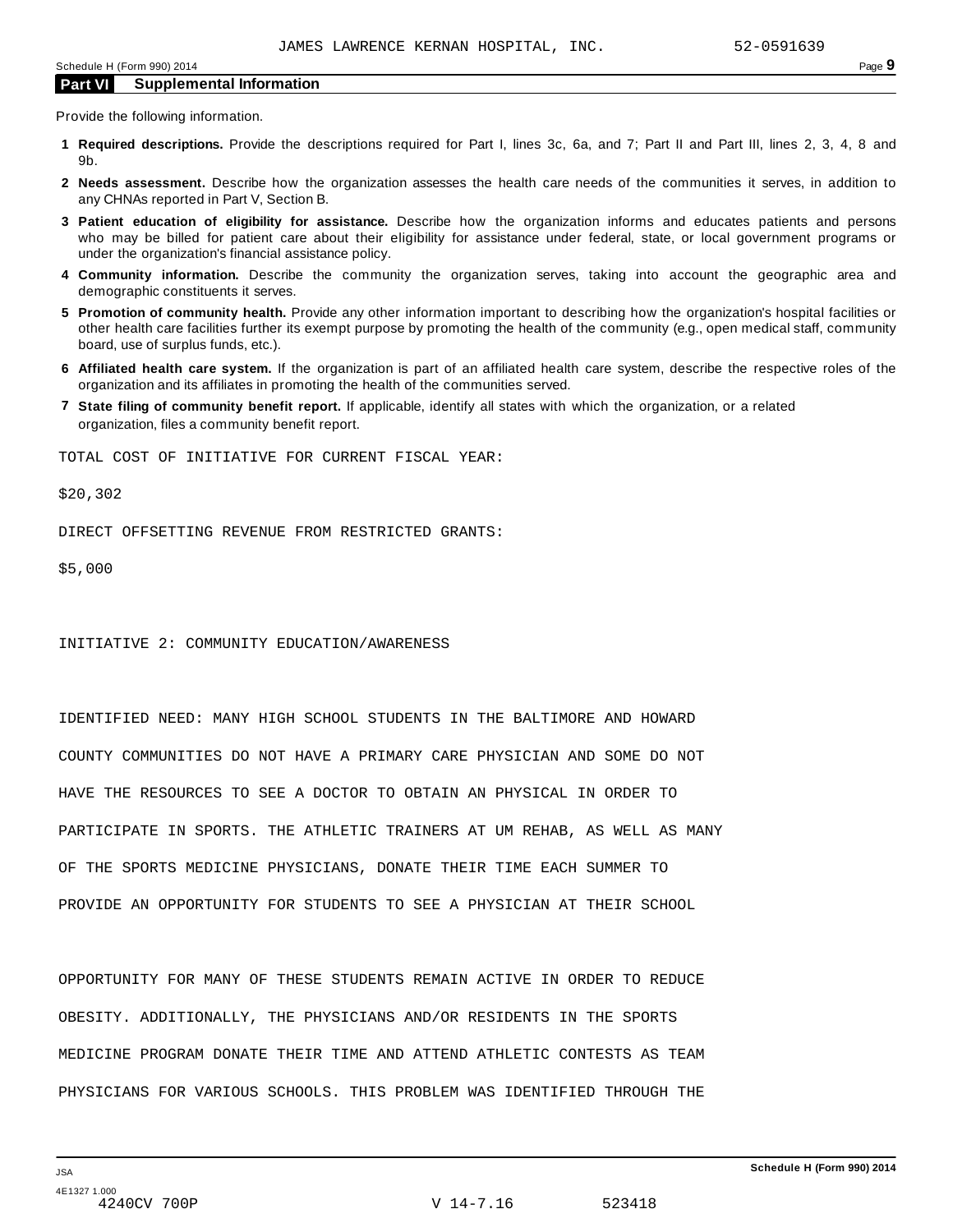Provide the following information.

- **1 Required descriptions.** Provide the descriptions required for Part I, lines 3c, 6a, and 7; Part II and Part III, lines 2, 3, 4, 8 and 9b.
- **2 Needs assessment.** Describe how the organization assesses the health care needs of the communities it serves, in addition to any CHNAs reported in Part V, Section B.
- **3 Patient education of eligibility for assistance.** Describe how the organization informs and educates patients and persons who may be billed for patient care about their eligibility for assistance under federal, state, or local government programs or under the organization's financial assistance policy.
- **4 Community information.** Describe the community the organization serves, taking into account the geographic area and demographic constituents it serves.
- **5 Promotion of community health.** Provide any other information important to describing how the organization's hospital facilities or other health care facilities further its exempt purpose by promoting the health of the community (e.g., open medical staff, community board, use of surplus funds, etc.).
- **6 Affiliated health care system.** If the organization is part of an affiliated health care system, describe the respective roles of the organization and its affiliates in promoting the health of the communities served.
- **7 State filing of community benefit report.** If applicable, identify all states with which the organization, or a related organization, files a community benefit report.

CHNA PROCESS OF FY12 & FY 15.

HOSPITAL INITIATIVE: PROMOTING PHYSICAL ACTIVITY IN HIGH SCHOOLS THROUGH

SPORTS PHYSICALS & CONCUSSION TESTING

TOTAL NUMBER OF PEOPLE REACHED BY THE INITIATIVE W/I THE TARGET

POPULATION: 149 STUDENTS; EVENTS OCCUR OVER SEVERAL SATURDAYS DURING THE

EARLY - JUNE/JULY

PRIMARY OBJECTIVE OF THE INITIATIVE:

REDUCE THE PROPORTION OF CHILDREN AND ADOLESCENTS WHO ARE CONSIDERED OBESE BY PROVIDING SPORTS PHYSICALS AND CARE TO HIGH SCHOOL STUDENTS WHO PARTICIPATE IN SPORTS ACTIVITIES. STUDIES SHOW THAT KEEPING ACTIVE IN SPORTS ENABLES MANY STUDENTS TO WARD OFF OBESITY AND TO SET A COURSE FOR A LIFE TIME OF PHYSICAL FITNESS.

SINGLE OR MULTI-YEAR INITIATIVE TIME PERIOD: MULTI-YEAR INITIATIVE FOR 5 YEARS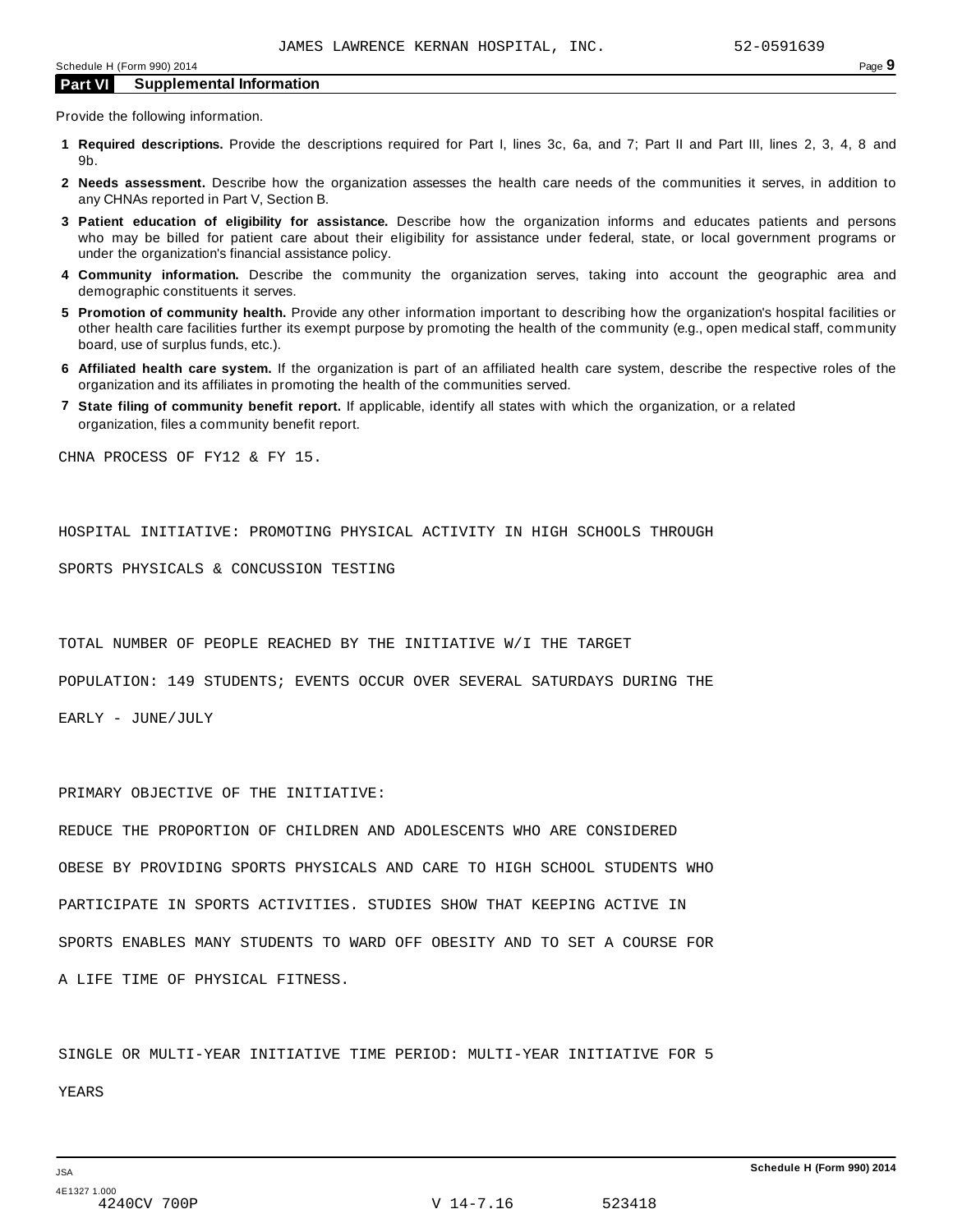Provide the following information.

- **1 Required descriptions.** Provide the descriptions required for Part I, lines 3c, 6a, and 7; Part II and Part III, lines 2, 3, 4, 8 and 9b.
- **2 Needs assessment.** Describe how the organization assesses the health care needs of the communities it serves, in addition to any CHNAs reported in Part V, Section B.
- **3 Patient education of eligibility for assistance.** Describe how the organization informs and educates patients and persons who may be billed for patient care about their eligibility for assistance under federal, state, or local government programs or under the organization's financial assistance policy.
- **4 Community information.** Describe the community the organization serves, taking into account the geographic area and demographic constituents it serves.
- **5 Promotion of community health.** Provide any other information important to describing how the organization's hospital facilities or other health care facilities further its exempt purpose by promoting the health of the community (e.g., open medical staff, community board, use of surplus funds, etc.).
- **6 Affiliated health care system.** If the organization is part of an affiliated health care system, describe the respective roles of the organization and its affiliates in promoting the health of the communities served.
- **7 State filing of community benefit report.** If applicable, identify all states with which the organization, or a related organization, files a community benefit report.

KEY COLLABORATORS IN DELIVERY OF INITIATE: BALTIMORE COUNTY PRIVATE

SCHOOL: MT. DE SALES); HOWARD COUNTY SCHOOLS: (HOWARD HIGH SCHOOL, MT.

HEBRON HIGH SCHOOL, GLENELG HIGH SCHOOL, AND ATHOLTON HIGH SCHOOL)

IMPACT/OUTCOME OF HOSPITAL INITIATIVE: 149 STUDENTS SCREENED

EVALUATION OUTCOMES: ACCORDING TO THE MARYLAND SHIP WEBSITE, THE

FOLLOWING DATA TRENDS ARE: % OF CHILDREN/ADOLESCENTS WHO ARE OBESE -

BALTIMORE COUNTY: 12% MARYLAND 2017 GOAL = 10.7%

(SOURCE: HTTP://DHMH.MARYLAND.GOV/SHIP/SITEPAGES/HOME.ASPX)

CONTINUATION OF INITIATIVE: YES, CONTINUING - WHILE TRENDS FOR CHILDHOOD OBESITY ARE STABLE OR IMPROVING SLIGHTLY, THEY ARE STILL NOT AT THE MARYLAND GOAL AND WARRANT CONTINUED FOCUS.

TOTAL COST OF INITIATIVE FIR CURRENT FISCAL YEAR:

\$12,571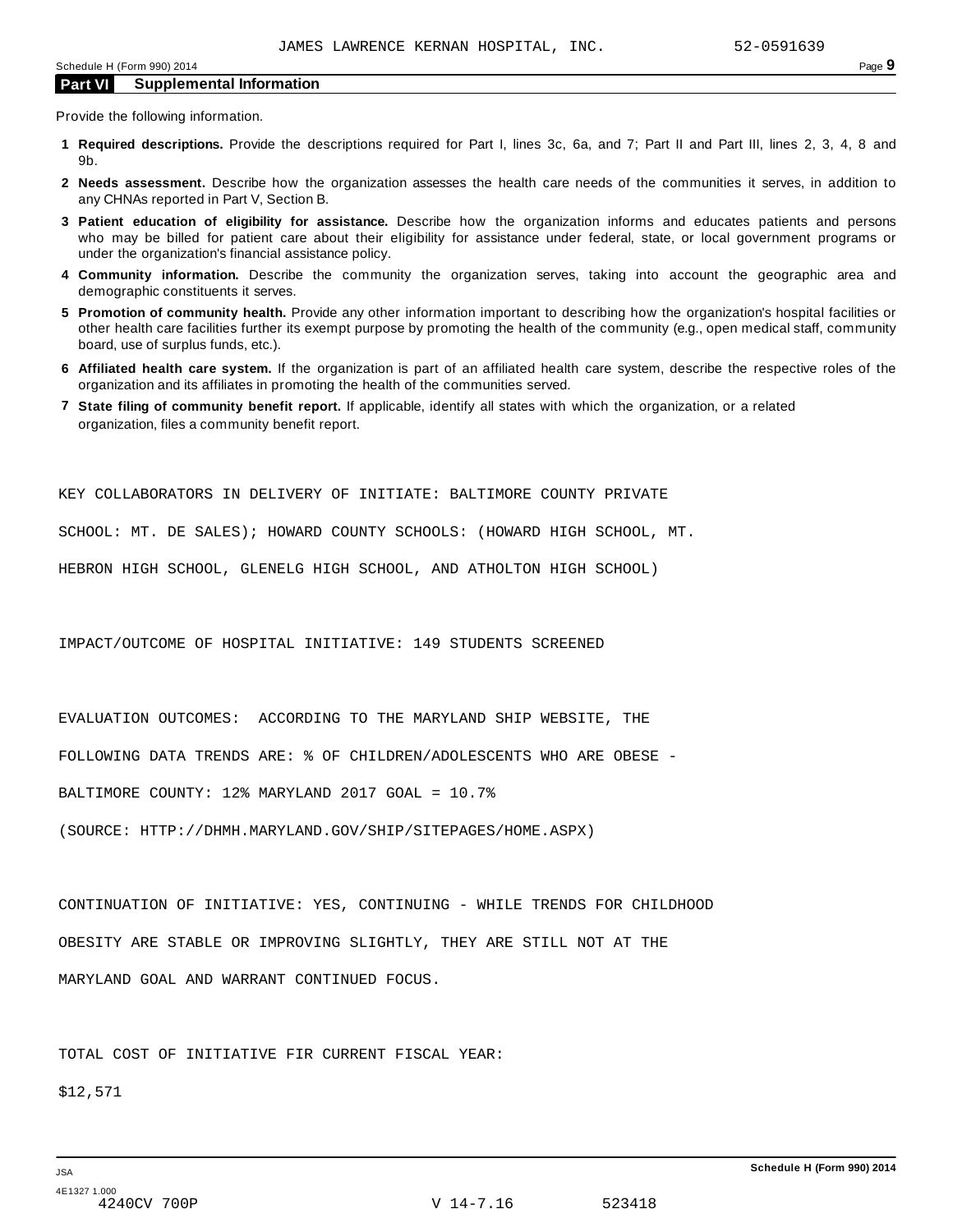Provide the following information.

- **1 Required descriptions.** Provide the descriptions required for Part I, lines 3c, 6a, and 7; Part II and Part III, lines 2, 3, 4, 8 and 9b.
- **2 Needs assessment.** Describe how the organization assesses the health care needs of the communities it serves, in addition to any CHNAs reported in Part V, Section B.
- **3 Patient education of eligibility for assistance.** Describe how the organization informs and educates patients and persons who may be billed for patient care about their eligibility for assistance under federal, state, or local government programs or under the organization's financial assistance policy.
- **4 Community information.** Describe the community the organization serves, taking into account the geographic area and demographic constituents it serves.
- **5 Promotion of community health.** Provide any other information important to describing how the organization's hospital facilities or other health care facilities further its exempt purpose by promoting the health of the community (e.g., open medical staff, community board, use of surplus funds, etc.).
- **6 Affiliated health care system.** If the organization is part of an affiliated health care system, describe the respective roles of the organization and its affiliates in promoting the health of the communities served.
- **7 State filing of community benefit report.** If applicable, identify all states with which the organization, or a related organization, files a community benefit report.

DIRECT OFFSETTING REVENUE FOR RESTRICTED GRANTS:

\$4,455

INITIATIVE 3: TRANSITIONAL CARE TO THE COMMUNITY

IDENTIFIED NEED: HEALTHCARE ACCESS

HOSPITAL INITIATIVE: SUPPORT GROUPS

UM REHAB PROVIDES EDUCATION, SERVICES AS AN ADVOCATE AND SUPPORTS THE DISABILITY POPULATIONS WITHIN ITS CONTINUUM OF CARE. DURING FY15, UM REHAB PROVIDED AND FACILITATED MONTHLY SUPPORT GROUPS FOR BRAIN INJURY, STROKE, SPINAL CORD INJURY, AMPUTEE, CAREGIVERS', TOTAL JOIN, AND TRAUMA SURVIVORS' PROGRAMS. ADDITIONALLY, CLIENTS WITH MULTIPLE SCLEROSIS WERE SERVED BY PARTICIPATING IN UM REHAB'S MS (MULTIPLE SCLEROSIS) DAY PROGRAM. THESE GROUPS AND CLASSES ARE FREE AND OPEN TO ALL. EACH GROUP MEETS MONTHLY OR BI-MONTHLY, DEPENDING UPON NEEDS OF THE GROUP. LENGTH OF MEETING VARIES 1-2 HOURS. IN ADDITION TO MONTHLY GROUPS UM REHAB HELD AN AMPUTEE WALKING CLINIC.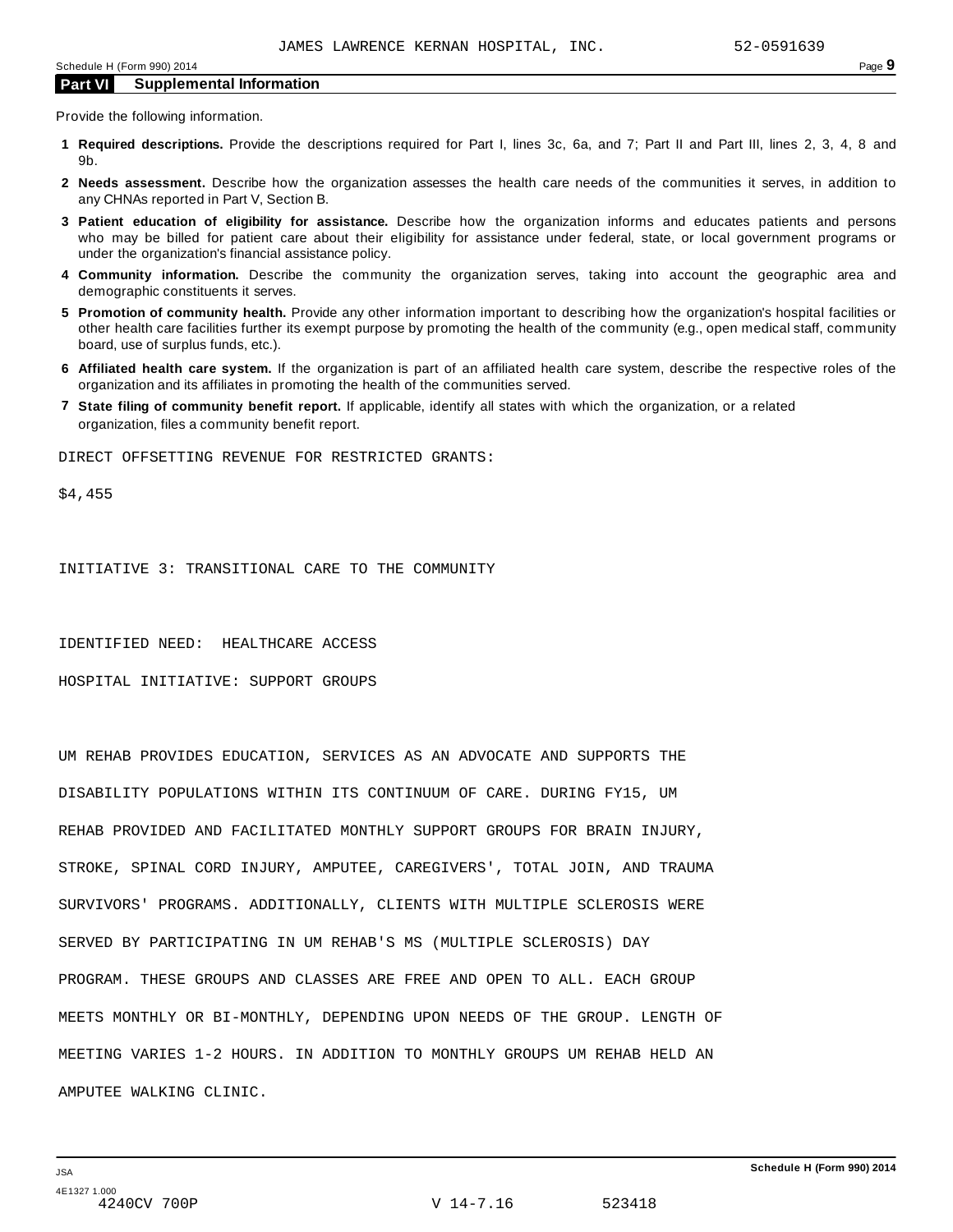Provide the following information.

- **1 Required descriptions.** Provide the descriptions required for Part I, lines 3c, 6a, and 7; Part II and Part III, lines 2, 3, 4, 8 and 9b.
- **2 Needs assessment.** Describe how the organization assesses the health care needs of the communities it serves, in addition to any CHNAs reported in Part V, Section B.
- **3 Patient education of eligibility for assistance.** Describe how the organization informs and educates patients and persons who may be billed for patient care about their eligibility for assistance under federal, state, or local government programs or under the organization's financial assistance policy.
- **4 Community information.** Describe the community the organization serves, taking into account the geographic area and demographic constituents it serves.
- **5 Promotion of community health.** Provide any other information important to describing how the organization's hospital facilities or other health care facilities further its exempt purpose by promoting the health of the community (e.g., open medical staff, community board, use of surplus funds, etc.).
- **6 Affiliated health care system.** If the organization is part of an affiliated health care system, describe the respective roles of the organization and its affiliates in promoting the health of the communities served.
- **7 State filing of community benefit report.** If applicable, identify all states with which the organization, or a related organization, files a community benefit report.

TOTAL NUMBER OF PEOPLE REACHED BY THE INITIATIVE W/I THE TARGET

POPULATION: 1,002

PRIMARY OBJECTIVE OF THE INITIATIVE: TO HELP THOSE EXPERIENCING A

LIVE-CHANGING EVENT, AND/OR THEIR LOVED ONES TO BE ABLE TO ADAPT TO THEIR

NEW EXPERIENCE WITH THE AID OF SUPPORT GROUPS.

SINGLE OR MULTI-YEAR INITIATIVE - TIME PERIOD: MULTI-YEAR

KEY COLLABORATORS IN DELIVERY OF INITIATIVE:

UMMS AND OTHER HOSPITALS WITHIN THE COMMUNITY: UMMC SHOCK TRAUMA CENTER, UMMC, UMMC MIDTOWN, BWMC, ST. AGNES, HOWARD COUNTY GENERAL, BARS (BALTIMORE ADAPTED RECREATION AND SPORTS), WEAN (WOMEN EMBRACING ABILITIES NOW)

IMPACT/OUTCOME OF HOSPITAL INITIATIVE: 1,002 ATTENDED THE SUPPORT GROUPS;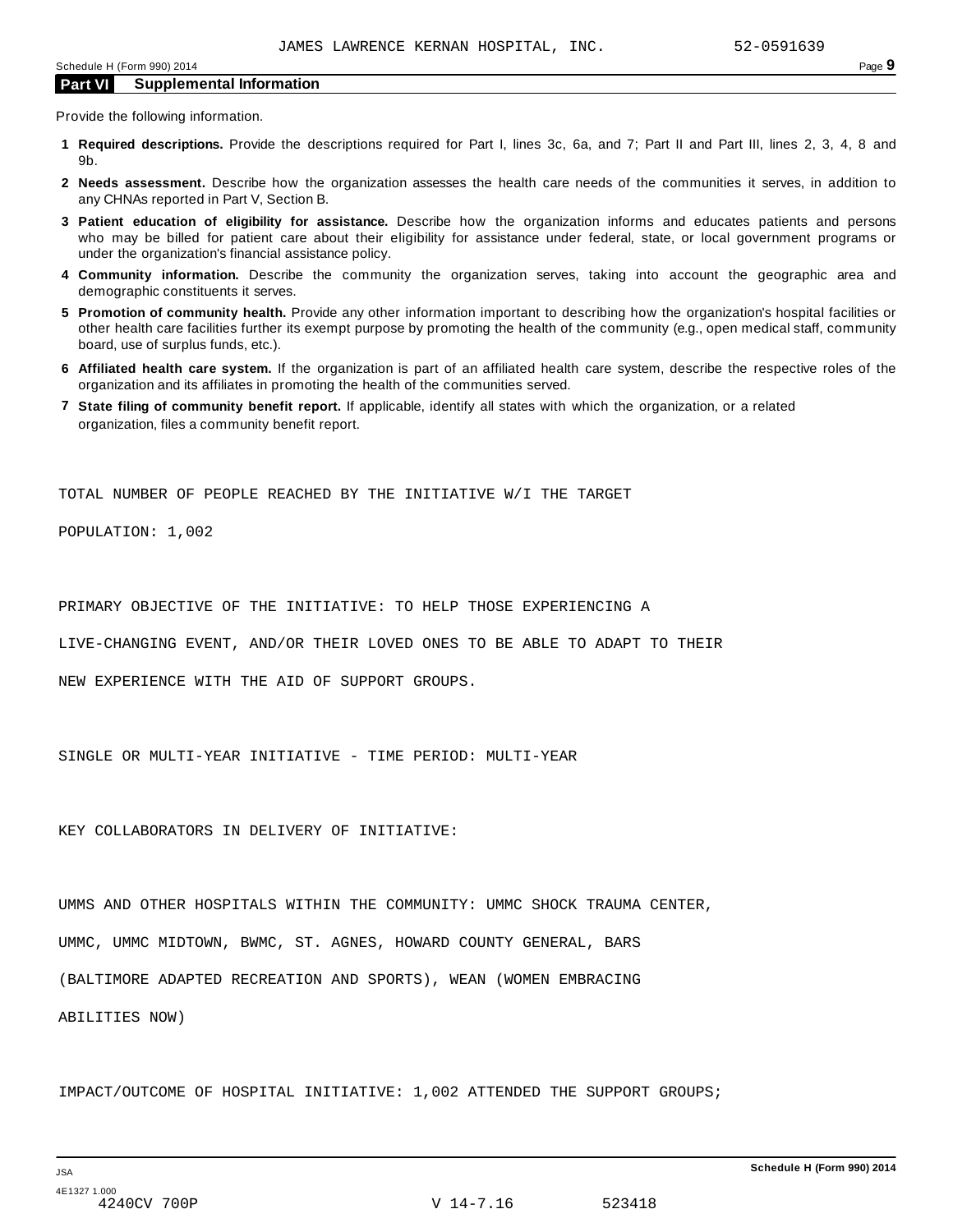Provide the following information.

- **1 Required descriptions.** Provide the descriptions required for Part I, lines 3c, 6a, and 7; Part II and Part III, lines 2, 3, 4, 8 and 9b.
- **2 Needs assessment.** Describe how the organization assesses the health care needs of the communities it serves, in addition to any CHNAs reported in Part V, Section B.
- **3 Patient education of eligibility for assistance.** Describe how the organization informs and educates patients and persons who may be billed for patient care about their eligibility for assistance under federal, state, or local government programs or under the organization's financial assistance policy.
- **4 Community information.** Describe the community the organization serves, taking into account the geographic area and demographic constituents it serves.
- **5 Promotion of community health.** Provide any other information important to describing how the organization's hospital facilities or other health care facilities further its exempt purpose by promoting the health of the community (e.g., open medical staff, community board, use of surplus funds, etc.).
- **6 Affiliated health care system.** If the organization is part of an affiliated health care system, describe the respective roles of the organization and its affiliates in promoting the health of the communities served.
- **7 State filing of community benefit report.** If applicable, identify all states with which the organization, or a related organization, files a community benefit report.

85 ATTENDEES AT THE WALKING CLINIC

### EVALUATION OUTCOMES:

FEEDBACK FROM PATIENTS AND FAMILIES ON TOPICS AS WELL AS MONITOR

ATTENDANCE ONGOING ACCORDING TO THE MARYLAND SHIP WEBSITE, THE FOOLING

DATE TRENDS ARE:

(SOURCE: HTTP://DHMH.MARYLAND.GOV/SHIP/SITEPAGES/HOME.ASPX)

CONTINUATION OF INITIATIVE:

YES, BASED ON THE UNIQUE NEEDS OF THE DISABLED COMMUNITY IN MARYLAND,

THIS WARRANTS CONTINUED FOCUS.

AS A SPECIALTY HOSPITAL, UM REHAB PROVIDES CARE TO PATIENTS WHO HAVE UNIQUE HEALTH CARE NEEDS. IN PARTNERSHIP WITH TREATING THOSE WHO HAVE BEEN PATIENTS IN THE STROKE, MULTI-TRAUMA, SPINAL CORD, OR TRAUMATIC BRAIN INJURY UNITS, A SERIES OF CLASSES AND SUPPORT GROUPS ARE OFFERED THAT ARE OPEN TO PATIENTS, CAREGIVERS AND THE COMMUNITY. THESE FREE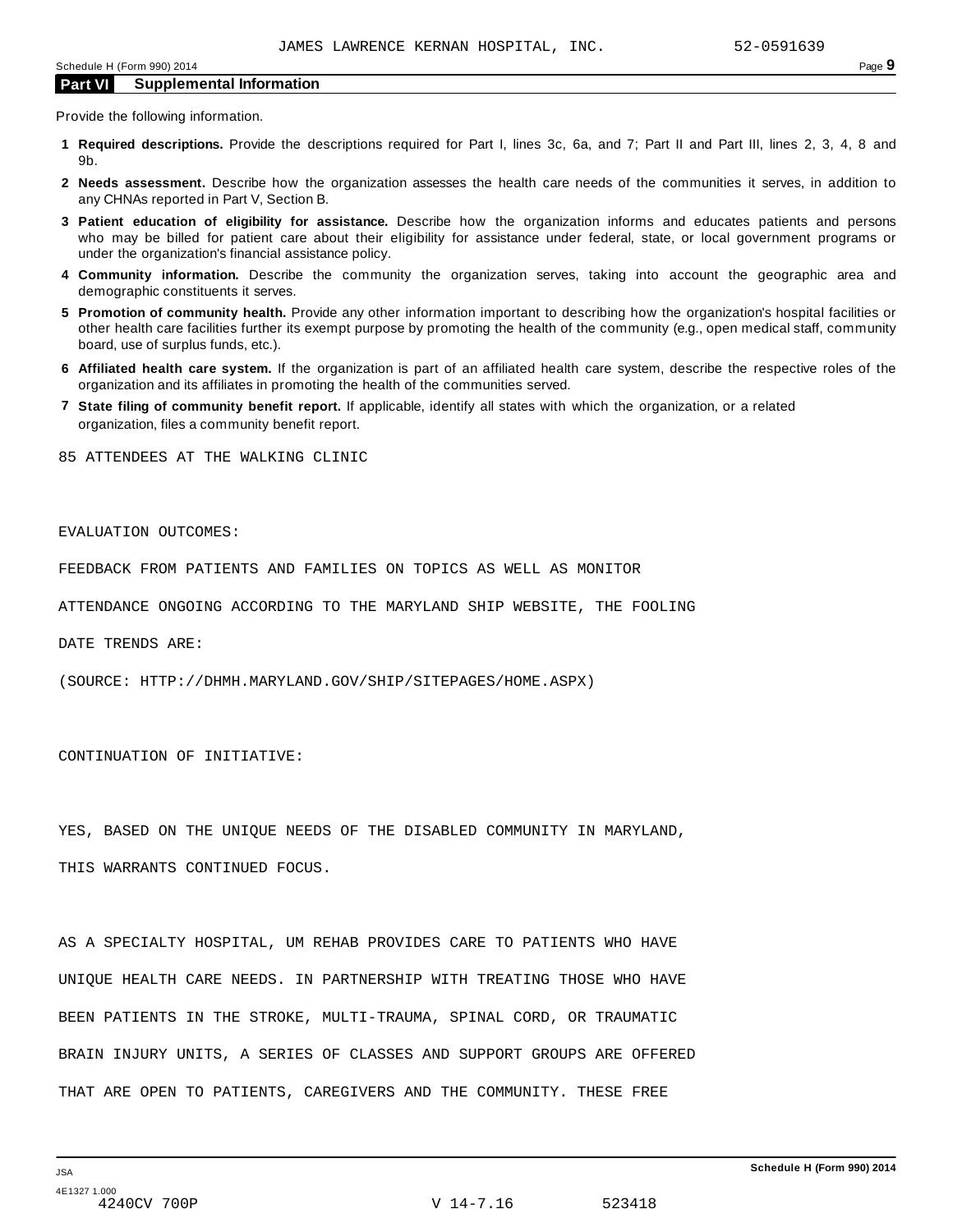Provide the following information.

- **1 Required descriptions.** Provide the descriptions required for Part I, lines 3c, 6a, and 7; Part II and Part III, lines 2, 3, 4, 8 and 9b.
- **2 Needs assessment.** Describe how the organization assesses the health care needs of the communities it serves, in addition to any CHNAs reported in Part V, Section B.
- **3 Patient education of eligibility for assistance.** Describe how the organization informs and educates patients and persons who may be billed for patient care about their eligibility for assistance under federal, state, or local government programs or under the organization's financial assistance policy.
- **4 Community information.** Describe the community the organization serves, taking into account the geographic area and demographic constituents it serves.
- **5 Promotion of community health.** Provide any other information important to describing how the organization's hospital facilities or other health care facilities further its exempt purpose by promoting the health of the community (e.g., open medical staff, community board, use of surplus funds, etc.).
- **6 Affiliated health care system.** If the organization is part of an affiliated health care system, describe the respective roles of the organization and its affiliates in promoting the health of the communities served.
- **7 State filing of community benefit report.** If applicable, identify all states with which the organization, or a related organization, files a community benefit report.

CLASSES FOCUS ON PREVENTION AND WELLNESS, WHILE SUPPORT GROUPS ARE

OFFERED THAT ARE OPEN TO PATIENTS, CAREGIVERS AND COMMUNITY. THESE FREE

CLASSES FOCUS ON PREVENTION AND WELLNESS, WHILE SUPPORT GROUPS ARE

SPECIFICALLY TAILORED TO THE SPECIALIZED NEEDS OF PATIENTS WHO HAVE

UNDERGONE A LIFE CHANGING EVENT AND REHABILITATION PROCESS, AND WOULD NOT

HAVE ACCESS TO APPROPRIATE PROVIDERS AND CAREGIVERS. PHYSICIANS, NURSES,

AND OTHER CAREGIVERS ARE FREQUENT GUEST SPEAKERS.

THE COST OF INITIATIVE FOR CURRENT FISCAL YEAR: \$39,347

DIRECT OFFSETTING REVENUE FROM RESTRICTED GRANTS: \$200

### AFFILIATED HEALTH CARE SYSTEM ROLES

SCHEDULE H, PART VI, LINE 6

AS PART OF THE UNIVERSITY OF MARYLAND MEDICAL SYSTEM (UMMS), JAMES LAWRENCE KERNAN HOSPITAL UNDERSTANDS THAT HEALTH CARE GOES BEYOND THE WALLS OF THE HOSPITAL AND INTO THE COMMUNITY IT SERVES. UMMS HOSPITALS ARE COMMITTED TO STRENGTHENING THEIR NEIGHBORING COMMUNITIES. IN DOING SO, THE UM REHAB ASSESSES THE COMMUNITY'S HEALTH NEEDS, IDENTIFIES KEY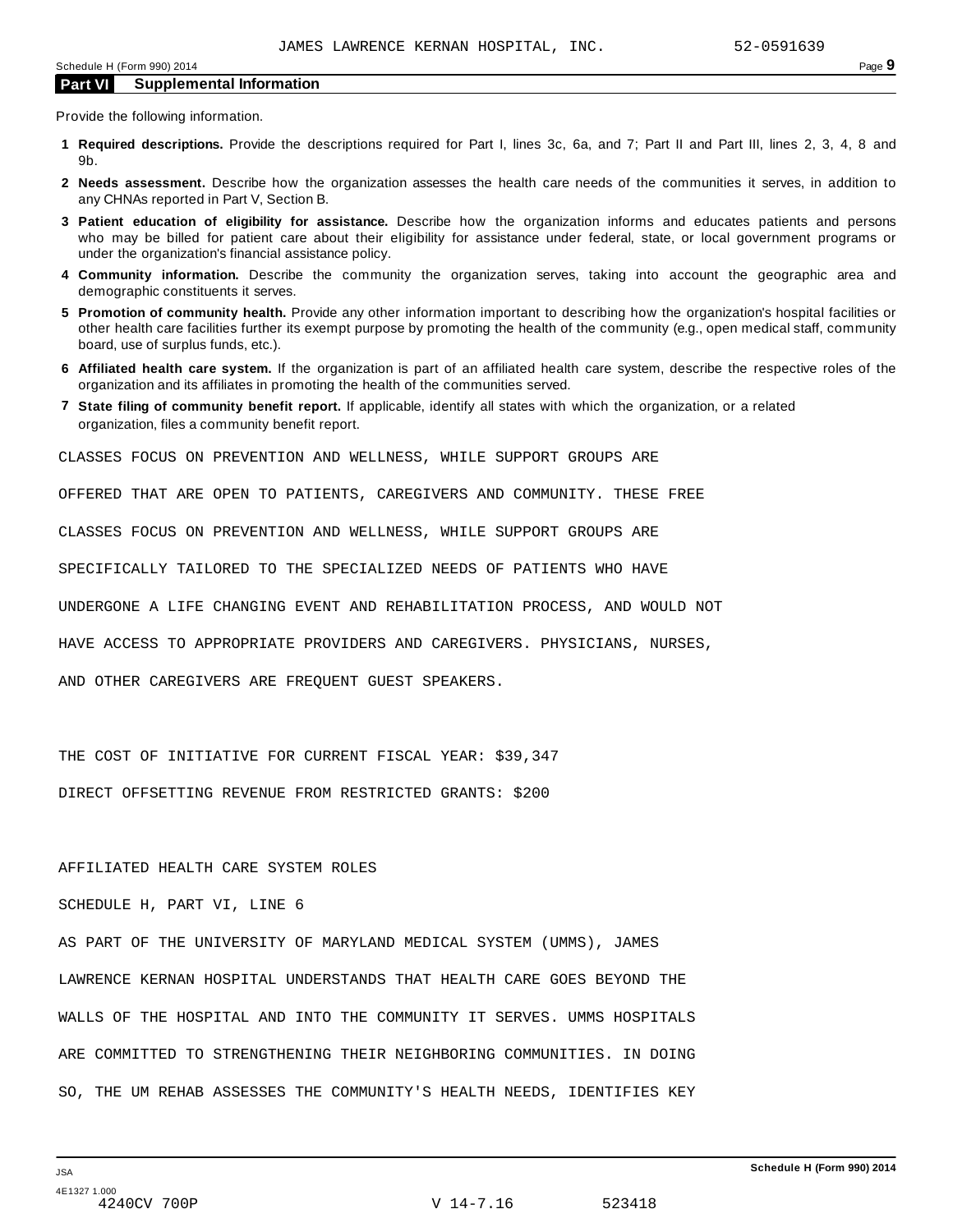Provide the following information.

- **1 Required descriptions.** Provide the descriptions required for Part I, lines 3c, 6a, and 7; Part II and Part III, lines 2, 3, 4, 8 and 9b.
- **2 Needs assessment.** Describe how the organization assesses the health care needs of the communities it serves, in addition to any CHNAs reported in Part V, Section B.
- **3 Patient education of eligibility for assistance.** Describe how the organization informs and educates patients and persons who may be billed for patient care about their eligibility for assistance under federal, state, or local government programs or under the organization's financial assistance policy.
- **4 Community information.** Describe the community the organization serves, taking into account the geographic area and demographic constituents it serves.
- **5 Promotion of community health.** Provide any other information important to describing how the organization's hospital facilities or other health care facilities further its exempt purpose by promoting the health of the community (e.g., open medical staff, community board, use of surplus funds, etc.).
- **6 Affiliated health care system.** If the organization is part of an affiliated health care system, describe the respective roles of the organization and its affiliates in promoting the health of the communities served.
- **7 State filing of community benefit report.** If applicable, identify all states with which the organization, or a related organization, files a community benefit report.

PRIORITIES, AND RESPONDS WITH SERVICES, PROGRAMS AND INITIATIVES WHICH

MAKE A POSITIVE, SUSTAINED IMPACT ON THE HEALTH OF THE COMMUNITY. WITH

REPRESENTATION FROM ALL UMMS HOSPITALS, THE MEDICAL SYSTEM'S COMMUNITY

HEALTH IMPROVEMENT COUNCIL COORDINATES THE EFFECTIVE AND EFFICIENT

UTILIZATION AND DEPLOYMENT OF RESOURCES FOR COMMUNITY-BASED ACTIVITIES

AND EVALUATES HOW SERVICES AND ACTIVITIES MEET TARGETED COMMUNITY NEEDS

WITHIN DEFINED GEOGRAPHIC AREAS. JAMES LAWRENCE KERNAN HOSPITAL IS

COMMITTED TO HEALTH EDUCATION, ADVOCACY, COMMUNITY PARTNERSHIPS, AND

ENGAGING PROGRAMS WHICH FOCUS ON HEALTH AND WELLNESS WITH THE GOAL OF

ELIMINATING HEALTH CARE DISPARITIES IN OUR COMMUNITY

STATE FILING OF COMMUNITY BENEFIT REPORT

SCHEDULE H, PART VI, LINE 7

JAMES LAWRENCE KERNAN HOSPITAL, INC. FILES AN ANNUAL COMMUNITY BENEFIT REPORT WITH MARYLAND'S HEALTH SERVICES COST REVIEW COMMISSION (HSCRC) EVERY DECEMBER.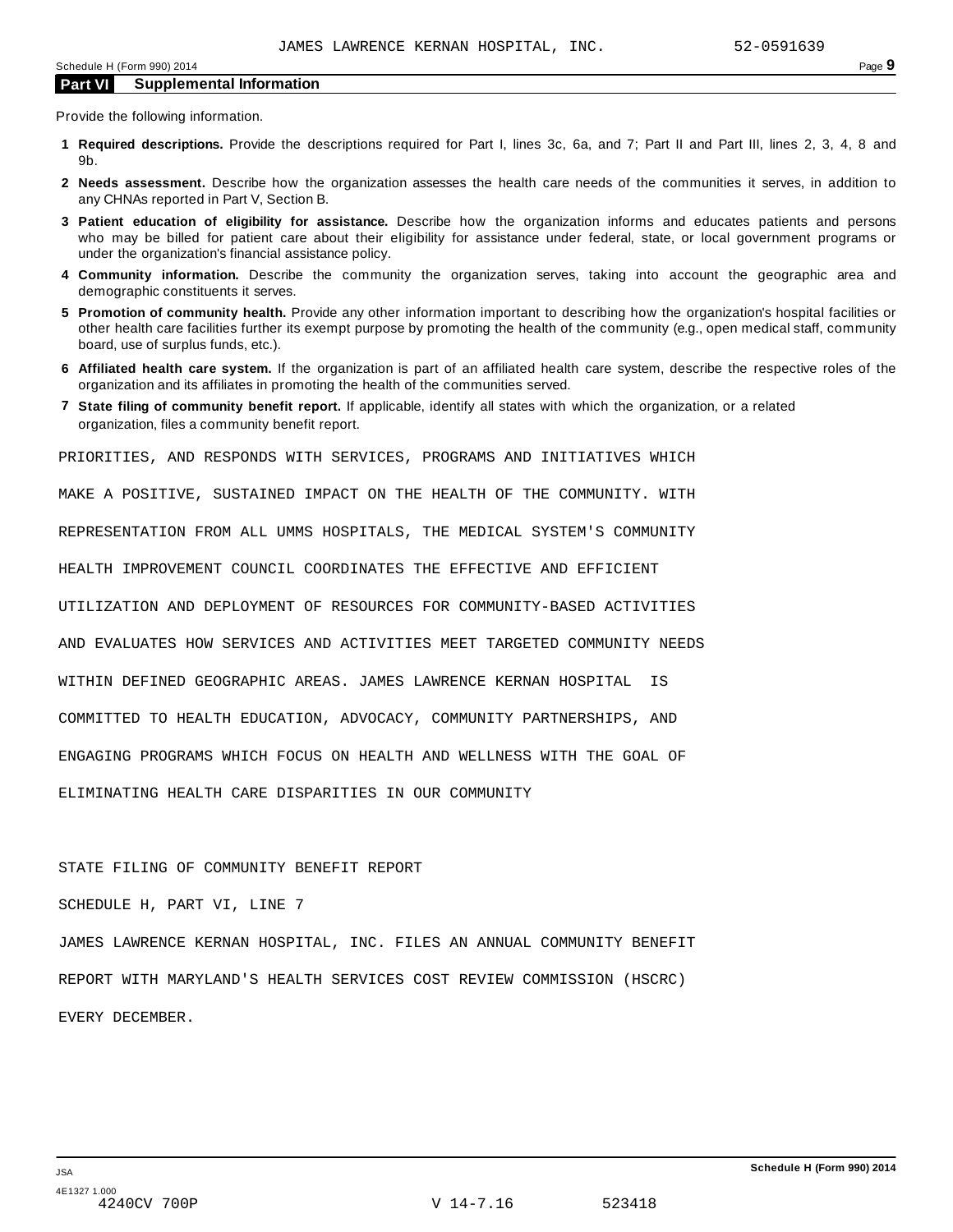| <b>SCHEDULE J</b>                                                                                                                               |                                                                                         |                                                                                                              | <b>Compensation Information</b>                                                                                      |                            | OMB No. 1545-0047 |     |                  |
|-------------------------------------------------------------------------------------------------------------------------------------------------|-----------------------------------------------------------------------------------------|--------------------------------------------------------------------------------------------------------------|----------------------------------------------------------------------------------------------------------------------|----------------------------|-------------------|-----|------------------|
| (Form 990)                                                                                                                                      |                                                                                         |                                                                                                              | For certain Officers, Directors, Trustees, Key Employees, and Highest                                                |                            |                   | 14  |                  |
|                                                                                                                                                 |                                                                                         | <b>Compensated Employees</b><br>> Complete if the organization answered "Yes" on Form 990, Part IV, line 23. |                                                                                                                      |                            |                   |     |                  |
| Attach to Form 990.<br>Department of the Treasury                                                                                               |                                                                                         |                                                                                                              | <b>Open to Public</b>                                                                                                |                            |                   |     |                  |
| Information about Schedule J (Form 990) and its instructions is at www.irs.gov/form990.<br>Internal Revenue Service<br>Name of the organization |                                                                                         | <b>Employer identification number</b>                                                                        | <b>Inspection</b>                                                                                                    |                            |                   |     |                  |
|                                                                                                                                                 |                                                                                         | JAMES LAWRENCE KERNAN HOSPITAL, INC.                                                                         |                                                                                                                      | 52-0591639                 |                   |     |                  |
| Part I                                                                                                                                          |                                                                                         | <b>Questions Regarding Compensation</b>                                                                      |                                                                                                                      |                            |                   |     |                  |
|                                                                                                                                                 |                                                                                         |                                                                                                              |                                                                                                                      |                            |                   | Yes | No               |
|                                                                                                                                                 |                                                                                         |                                                                                                              | 1a Check the appropriate box(es) if the organization provided any of the following to or for a person listed in Form |                            |                   |     |                  |
|                                                                                                                                                 |                                                                                         |                                                                                                              | 990, Part VII, Section A, line 1a. Complete Part III to provide any relevant information regarding these items.      |                            |                   |     |                  |
|                                                                                                                                                 |                                                                                         | First-class or charter travel                                                                                | Housing allowance or residence for personal use                                                                      |                            |                   |     |                  |
|                                                                                                                                                 |                                                                                         | Travel for companions                                                                                        | Payments for business use of personal residence                                                                      |                            |                   |     |                  |
|                                                                                                                                                 |                                                                                         | Tax indemnification and gross-up payments                                                                    | Χ<br>Health or social club dues or initiation fees                                                                   |                            |                   |     |                  |
|                                                                                                                                                 |                                                                                         | Discretionary spending account                                                                               | Personal services (e.g., maid, chauffeur, chef)                                                                      |                            |                   |     |                  |
|                                                                                                                                                 |                                                                                         |                                                                                                              |                                                                                                                      |                            |                   |     |                  |
| b                                                                                                                                               |                                                                                         |                                                                                                              | If any of the boxes on line 1a are checked, did the organization follow a written policy regarding payment           |                            |                   |     |                  |
|                                                                                                                                                 |                                                                                         |                                                                                                              | or reimbursement or provision of all of the expenses described above? If "No," complete Part III to                  |                            | 1b                | Χ   |                  |
| 2                                                                                                                                               |                                                                                         |                                                                                                              | Did the organization require substantiation prior to reimbursing or allowing expenses incurred by all                |                            |                   |     |                  |
|                                                                                                                                                 |                                                                                         |                                                                                                              | directors, trustees, and officers, including the CEO/Executive Director, regarding the items checked in line         |                            |                   |     |                  |
|                                                                                                                                                 |                                                                                         |                                                                                                              |                                                                                                                      |                            | $\mathbf{2}$      | Χ   |                  |
| 3                                                                                                                                               |                                                                                         |                                                                                                              | Indicate which, if any, of the following the filing organization used to establish the compensation of the           |                            |                   |     |                  |
|                                                                                                                                                 |                                                                                         |                                                                                                              | organization's CEO/Executive Director. Check all that apply. Do not check any boxes for methods used by a            |                            |                   |     |                  |
|                                                                                                                                                 |                                                                                         |                                                                                                              | related organization to establish compensation of the CEO/Executive Director, but explain in Part III.               |                            |                   |     |                  |
|                                                                                                                                                 | X                                                                                       | Compensation committee                                                                                       | Written employment contract                                                                                          |                            |                   |     |                  |
|                                                                                                                                                 | Х<br>$\mathbf X$<br>Independent compensation consultant<br>Compensation survey or study |                                                                                                              |                                                                                                                      |                            |                   |     |                  |
|                                                                                                                                                 |                                                                                         | Form 990 of other organizations                                                                              | $\mathbf X$<br>Approval by the board or compensation committee                                                       |                            |                   |     |                  |
| 4                                                                                                                                               |                                                                                         |                                                                                                              | During the year, did any person listed in Form 990, Part VII, Section A, line 1a, with respect to the filing         |                            |                   |     |                  |
|                                                                                                                                                 |                                                                                         | organization or a related organization:                                                                      |                                                                                                                      |                            |                   |     |                  |
| а                                                                                                                                               |                                                                                         |                                                                                                              | Receive a severance payment or change-of-control payment?                                                            |                            | 4a                |     | Χ                |
| b                                                                                                                                               |                                                                                         |                                                                                                              | Participate in, or receive payment from, a supplemental nonqualified retirement plan?                                |                            | 4b                | Χ   |                  |
| c                                                                                                                                               |                                                                                         |                                                                                                              | Participate in, or receive payment from, an equity-based compensation arrangement?                                   |                            | 4c                |     | $\mathbf X$      |
|                                                                                                                                                 |                                                                                         |                                                                                                              | If "Yes" to any of lines 4a-c, list the persons and provide the applicable amounts for each item in Part III.        |                            |                   |     |                  |
|                                                                                                                                                 |                                                                                         |                                                                                                              |                                                                                                                      |                            |                   |     |                  |
|                                                                                                                                                 |                                                                                         |                                                                                                              | Only section $501(c)(3)$ , $501(c)(4)$ , and $501(c)(29)$ organizations must complete lines 5-9.                     |                            |                   |     |                  |
| 5                                                                                                                                               |                                                                                         |                                                                                                              | For persons listed in Form 990, Part VII, Section A, line 1a, did the organization pay or accrue any                 |                            |                   |     |                  |
|                                                                                                                                                 |                                                                                         | compensation contingent on the revenues of:                                                                  |                                                                                                                      |                            |                   |     |                  |
| a                                                                                                                                               |                                                                                         |                                                                                                              |                                                                                                                      |                            | 5a                |     | Χ<br>$\mathbf X$ |
| b                                                                                                                                               |                                                                                         |                                                                                                              |                                                                                                                      |                            | 5b                |     |                  |
| 6                                                                                                                                               |                                                                                         | If "Yes" to line 5a or 5b, describe in Part III.                                                             | For persons listed in Form 990, Part VII, Section A, line 1a, did the organization pay or accrue any                 |                            |                   |     |                  |
|                                                                                                                                                 |                                                                                         | compensation contingent on the net earnings of:                                                              |                                                                                                                      |                            |                   |     |                  |
| a                                                                                                                                               |                                                                                         |                                                                                                              |                                                                                                                      |                            | 6a                |     | $\mathbf X$      |
| b                                                                                                                                               |                                                                                         |                                                                                                              |                                                                                                                      |                            | 6b                |     | $\mathbf X$      |
|                                                                                                                                                 |                                                                                         | If "Yes" to line 6a or 6b, describe in Part III.                                                             |                                                                                                                      |                            |                   |     |                  |
| 7                                                                                                                                               |                                                                                         |                                                                                                              | For persons listed in Form 990, Part VII, Section A, line 1a, did the organization provide any non-fixed             |                            |                   |     |                  |
|                                                                                                                                                 |                                                                                         |                                                                                                              | payments not described in lines 5 and 6? If "Yes," describe in Part III.                                             |                            | 7                 | Χ   |                  |
| 8                                                                                                                                               |                                                                                         |                                                                                                              | Were any amounts reported in Form 990, Part VII, paid or accrued pursuant to a contract that was subject             |                            |                   |     |                  |
|                                                                                                                                                 |                                                                                         |                                                                                                              | to the initial contract exception described in Regulations section 53.4958-4(a)(3)? If "Yes," describe               |                            |                   |     |                  |
|                                                                                                                                                 |                                                                                         |                                                                                                              |                                                                                                                      |                            | 8                 |     | X                |
| 9                                                                                                                                               |                                                                                         |                                                                                                              | If "Yes" to line 8, did the organization also follow the rebuttable presumption procedure described in               |                            |                   |     |                  |
|                                                                                                                                                 |                                                                                         |                                                                                                              |                                                                                                                      |                            | 9                 |     |                  |
|                                                                                                                                                 |                                                                                         | For Paperwork Reduction Act Notice, see the Instructions for Form 990.                                       |                                                                                                                      | Schedule J (Form 990) 2014 |                   |     |                  |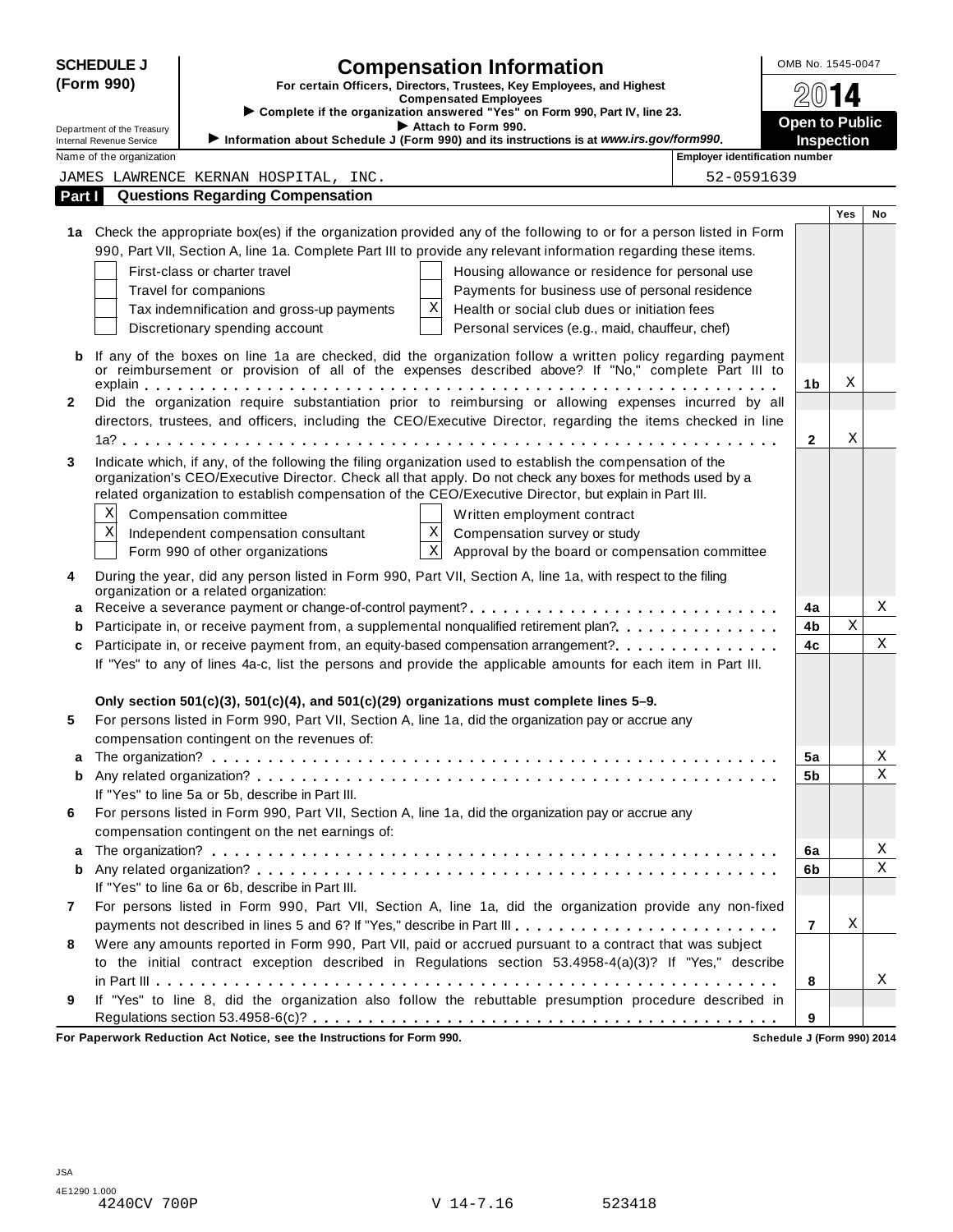# **Part II Officers, Directors, Trustees, Key Employees, and Highest Compensated Employees.** Use duplicate copies ifadditional space is needed.

For each individual whose compensation must be reported in Schedule J, report compensation from the organization on row (i) and from related organizations, described in the instructions, on row (ii). Do not list any individuals that are not listed on Form 990, Part VII.

Note. The sum of columns (B)(i)-(iii) for each listed individual must equal the total amount of Form 990, Part VII, Section A, line 1a, applicable column (D) and (E) amounts for that individual.

| (A) Name and Title      |      | (B) Breakdown of W-2 and/or 1099-MISC compensation |                                        |                                           | (C) Retirement and                         | (D) Nontaxable | (E) Total of columns | (F) Compensation                                           |
|-------------------------|------|----------------------------------------------------|----------------------------------------|-------------------------------------------|--------------------------------------------|----------------|----------------------|------------------------------------------------------------|
|                         |      | (i) Base<br>compensation                           | (ii) Bonus & incentive<br>compensation | (iii) Other<br>reportable<br>compensation | other deferred<br>benefits<br>compensation |                | $(B)(i)-(D)$         | in column (B) reported<br>as deferred in prior<br>Form 990 |
| ROBERT A. CHRENCIK      | (i)  |                                                    |                                        |                                           |                                            |                |                      |                                                            |
| 1 TREASURER             | (ii) | 1,183,796.                                         | 1,004,469.                             | 4,692,806.                                | 10,400                                     | 10,695.        | 6,902,166.           | 4,526,360.                                                 |
| KAREN E. DOYLE          | (i)  |                                                    |                                        |                                           |                                            |                |                      |                                                            |
| 2 DIRECTOR              | (i)  | 206,912.                                           | 146,388.                               | 21,813.                                   | 8,639                                      | 14,252.        | 398,004.             |                                                            |
| MICHAEL R. JABLONOVER   | (i)  | 299,898.                                           | 71,508.                                | 51,654.                                   | 10,400                                     | 14,252.        | 447,712.             |                                                            |
| $3$ CEO                 | (i)  |                                                    |                                        |                                           |                                            |                |                      |                                                            |
| W. WALTER AUGUSTIN, III | (i)  | 208,416.                                           | 35,198.                                | 22,377                                    | 8,605                                      | 10,695         | 285,291              |                                                            |
| 4 CFO                   | (ii) |                                                    |                                        |                                           |                                            |                |                      |                                                            |
| JOHN STRAUMANIS         | (i)  | 234,946.                                           | 25,622.                                | 8,223                                     | 31,222                                     | 15,195         | 315,208              |                                                            |
| 5 SVP-CMO               | (ii) |                                                    |                                        |                                           |                                            |                |                      |                                                            |
| CHERYL D. LEE           | (i)  | 183,693                                            | 31,450.                                | 8,727.                                    | 24, 254.                                   | 7,478.         | 255,602.             | O                                                          |
| $6 VP - CNO$            | (i)  |                                                    |                                        |                                           |                                            |                |                      | O                                                          |
| LORI PATRIA             | (i)  | 121,500                                            | 25,163.                                | 137.                                      | 6,291                                      | 15,195.        | 168,286.             | O                                                          |
| 7 MANAGER- AMBULATORY   | (i)  |                                                    |                                        |                                           |                                            |                |                      |                                                            |
| LOBNA ZADA              | (i)  | 184,958.                                           | 13,168                                 | 717                                       | 9,406                                      | 6,774.         | 215,023              | 0                                                          |
| 8 DENTAL CLINICAL CHIEF | (ii) |                                                    |                                        |                                           |                                            |                |                      | 0                                                          |
| THOMAS MERKLE           | (i)  | 172,240                                            |                                        | 162                                       | 8,840                                      | 10,695.        | 191,937              | 0                                                          |
| 9 HOSPITALIST           | (i)  |                                                    |                                        |                                           |                                            |                |                      |                                                            |
| NORBERT ROBINSON        | (i)  | 141,912.                                           | 15,447                                 | 176.                                      | 7,356.                                     | 15,195.        | 180,086              |                                                            |
| 10DIR-PHARMACY          | (ii) |                                                    |                                        |                                           |                                            |                |                      |                                                            |
| HEMA S. PATEL, MD       | (i)  | 225,925.                                           |                                        | 328                                       | 11,556                                     | 15,195.        | 253,004.             |                                                            |
| 11HOSPITALIST           | (ii) |                                                    |                                        |                                           |                                            |                |                      |                                                            |
|                         | (i)  |                                                    |                                        |                                           |                                            |                |                      |                                                            |
| 12                      | (i)  |                                                    |                                        |                                           |                                            |                |                      |                                                            |
|                         | (i)  |                                                    |                                        |                                           |                                            |                |                      |                                                            |
| 13                      | (i)  |                                                    |                                        |                                           |                                            |                |                      |                                                            |
|                         | (i)  |                                                    |                                        |                                           |                                            |                |                      |                                                            |
| 14                      | (ii) |                                                    |                                        |                                           |                                            |                |                      |                                                            |
|                         | (i)  |                                                    |                                        |                                           |                                            |                |                      |                                                            |
| 15                      | (ii) |                                                    |                                        |                                           |                                            |                |                      |                                                            |
|                         | (i)  |                                                    |                                        |                                           |                                            |                |                      |                                                            |
| 16                      | (ii) |                                                    |                                        |                                           |                                            |                |                      |                                                            |

**Schedule J (Form 990) 2014**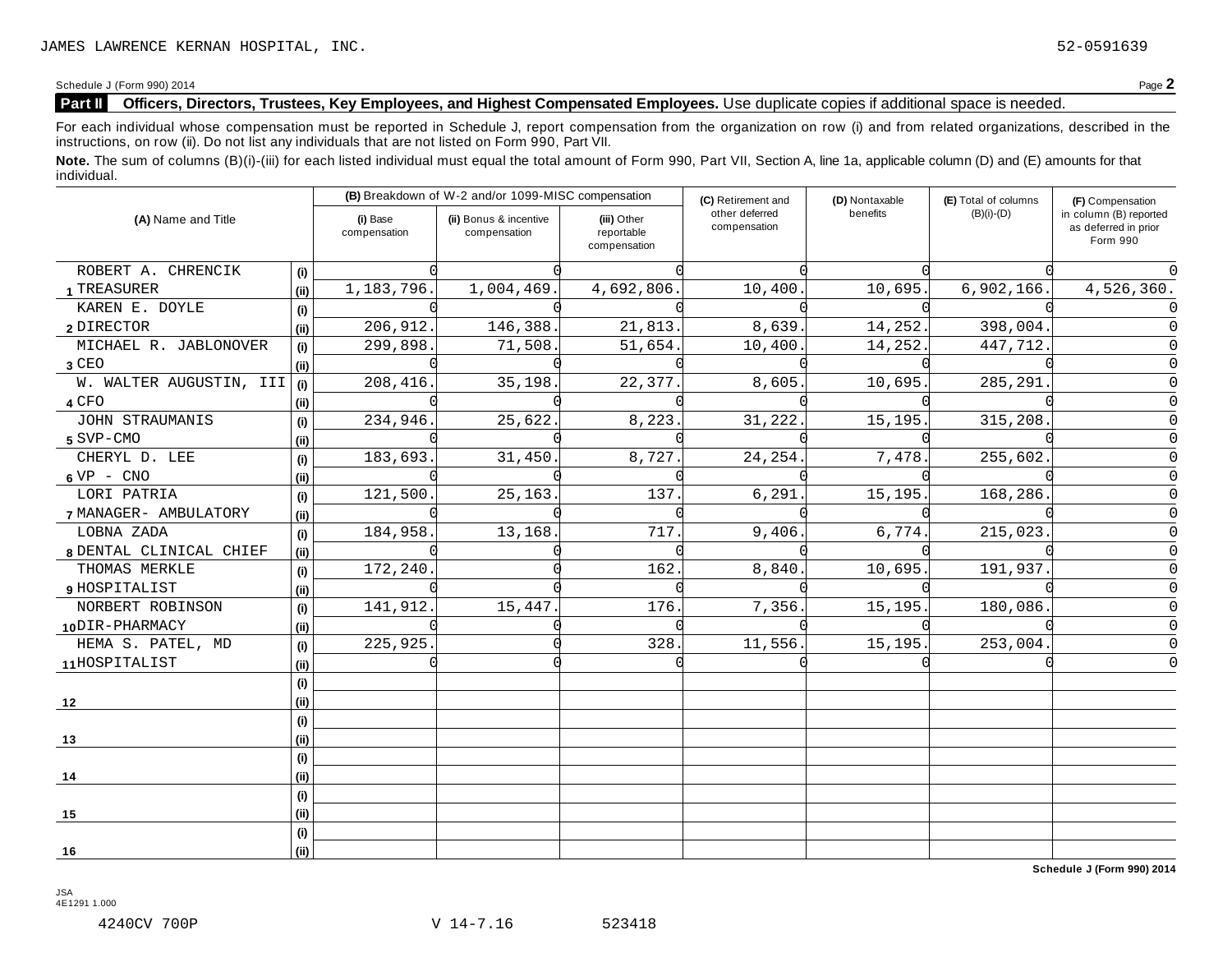### **Part III Supplemental Information**

Complete this part to provide the information, explanation, or descriptions required for Part I, lines 1a, 1b, 3, 4a, 4b, 4c, 5a, 5b, 6a, 6b, 7, and 8, and for Part II. Also complete this part for any additional information.

HEALTH OR SOCIAL CLUB DUES OR INITIATION FEES

SCHEDULE J, PART I, LINE 1A

UMMS EXECUTIVES RECEIVE A BENEFIT PACKAGE WIHICH MAY BE USED TOWARDS

HEALTH CLUB DUES OR OTHER HEALTH MAINTENANCE PROGRAMS. SUCH BENEFITS ARE

CAPPED AT \$7,000, \$5,000 OR \$3,000 DEPENDING ON JOB TITLE AS DESCRIBED IN

THE PROGRAM DOCUMENTS.

### SUPPLEMENTAL NONQUALIFIED RETIREMENT PLAN

SCHEDULE J, PART I, LINE 4B

DURING THE FISCAL YEAR ENDED JUNE 30, 2015, CERTAIN OFFICERS AND KEY

EMPLOYEES PARTICIPATED IN THE UNIVERSITY OF MARYLAND MEDICAL SYSTEM

(UMMS) SUPPLEMENTAL NONQUALIFIED RETIREMENT PLAN. THE INDIVIDUALS LISTED

BELOW HAVE NOT VESTED IN THE PLAN THEREFORE THE ACCRUED CONTRIBUTION TO

THE PLAN FOR THE FISCAL YEAR IS REPORTED ON SCHEDULE J, PART II, COLUMN

C, RETIREMENT AND OTHER DEFERRED COMPENSATION:

-JOHN STRAUMANIS

-CHERYL D. LEE.

DURING THE FISCAL YEAR,ENDED JUNE 30, 2015, CERTAIN OFFICERS AND KEY

JSA

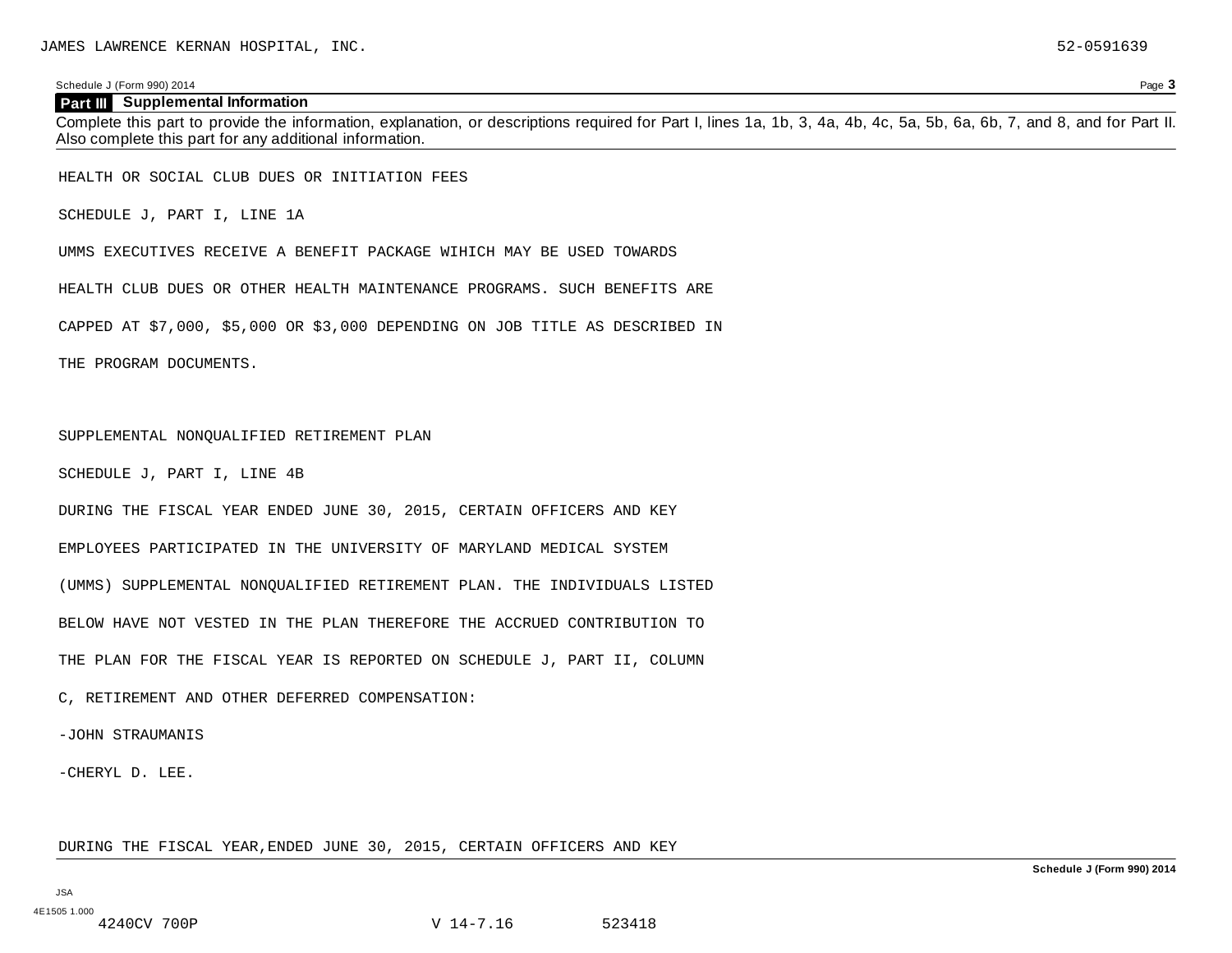### **Part III Supplemental Information**

Complete this part to provide the information, explanation, or descriptions required for Part I, lines 1a, 1b, 3, 4a, 4b, 4c, 5a, 5b, 6a, 6b, 7, and 8, and for Part II. Also complete this part for any additional information.

EMPLOYEES PARTICIPATED IN THE UNIVERSITY OF MARYLAND MEDICAL SYSTEM

(UMMS) SUPPLEMENTAL NONQUALIFIED RETIREMENT PLAN. THE INDIVIDUALS LISTED

BELOW HAVE VESTED IN THE PLAN IN A PRIOR YEAR, THEREFORE THE

CONTRIBUTIONS TO THE PLAN FOR THE FISCAL YEAR ARE REPORTED AS TAXABLE

COMPENSATION AND REPORTED ON SCHEDULE J, PART II, LINE B(III), OTHER

REPORTABLE COMPENSATION:

-W. WALTER AUGUSTIN, III

-KAREN DOYLE

-MICHAEL JABLONOVER

DURING THE FISCAL YEAR-ENDED JUNE 30, 2015, CERTAIN OFFICERS AND KEY EMPLOYEES PARTICIPATED IN THE UNIVERSITY OF MARYLAND MEDICAL SYSTEM (UMMS) SUPPLEMENTAL NONQUALIFIED RETIREMENT PLAN. THE INDIVIDUALS LISTED BELOW HAVE VESTED IN THE PLAN IN THE REPORTING TAX YEAR, THEREFORE THE FULL VALUE OF THE PLAN, INCLUDING ANY CONTRIBUTIONS TO THE PLAN FOR THE CURRENT FISCAL YEAR IS REPORTED AS TAXABLE COMPENSATION AND REPORTED ON SCHEDULE J, PART II, LINE B(III), OTHER REPORTABLE COMPENSATION. PRIOR YEAR CONTRIBUTIONS TO THE PLAN WERE PREVIOUSLY REPORTED ON FORM 990 AND

JSA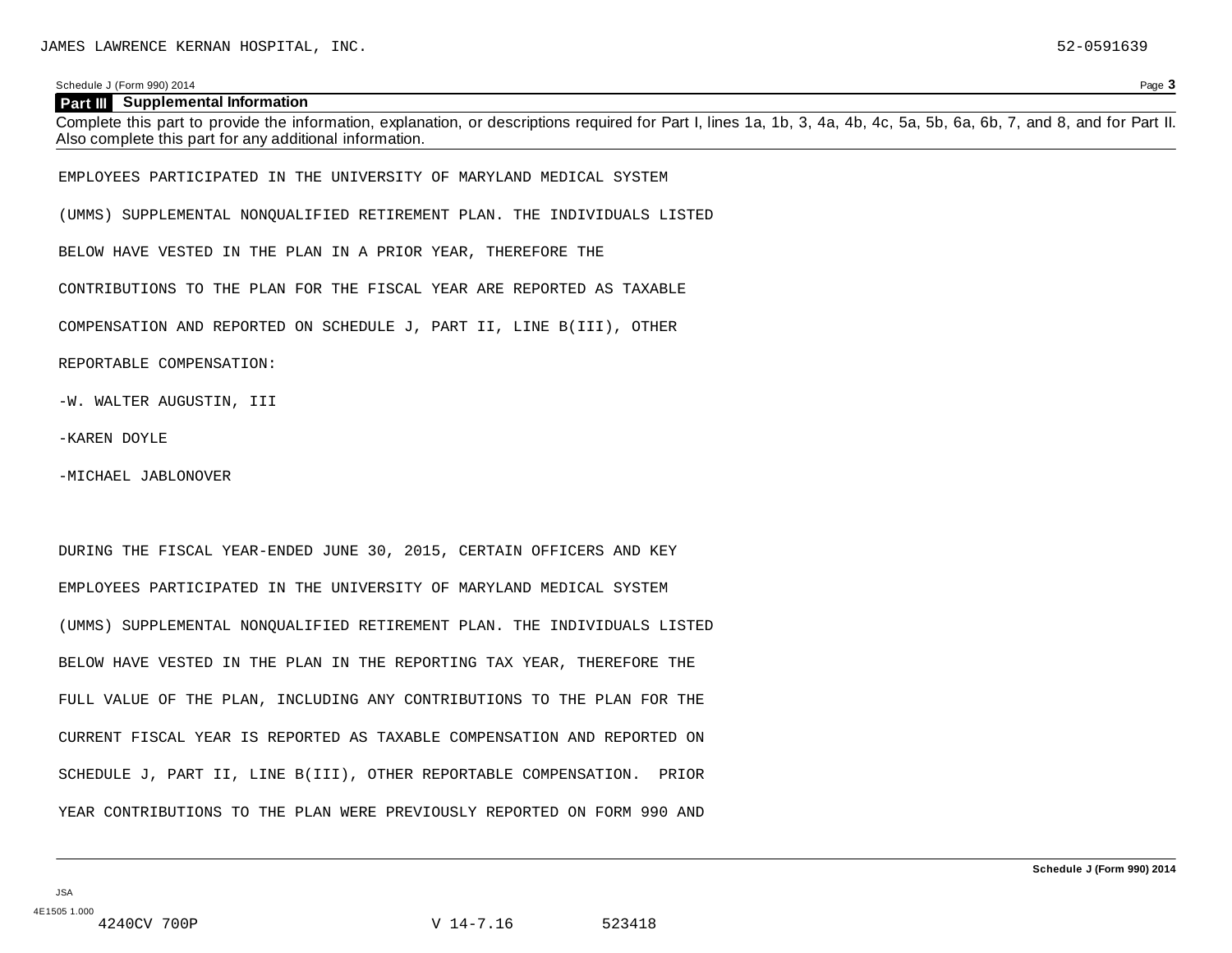# **Part III Supplemental Information**

Complete this part to provide the information, explanation, or descriptions required for Part I, lines 1a, 1b, 3, 4a, 4b, 4c, 5a, 5b, 6a, 6b, 7, and 8, and for Part II. Also complete this part for any additional information.

ARE INDICATED ON SCHEDULE J, PART II, COLUMN (F):

-ROBERT A. CHRENCIK

NON FIXED COMPENSATION

SCHEDULE J, PART I, LINE 7

BONUSES PAID ARE BASED ON A NUMBER OF VARIABLES INCLUDING BUT NOT LIMITED

TO INDIVIDUAL GOAL ACHIEVEMENTS AS WELL AS ORGANIZATION OPERATION

ACHIEVEMENTS. THE FINAL DETERMINATION OF THE BONUS AMOUNT IS DETERMINED

AND APPROVED BY THE BOARD AS PART OF THE OVERALL COMPENSATION REVIEW OF

THE OFFICERS AND KEY EMPLOYEES.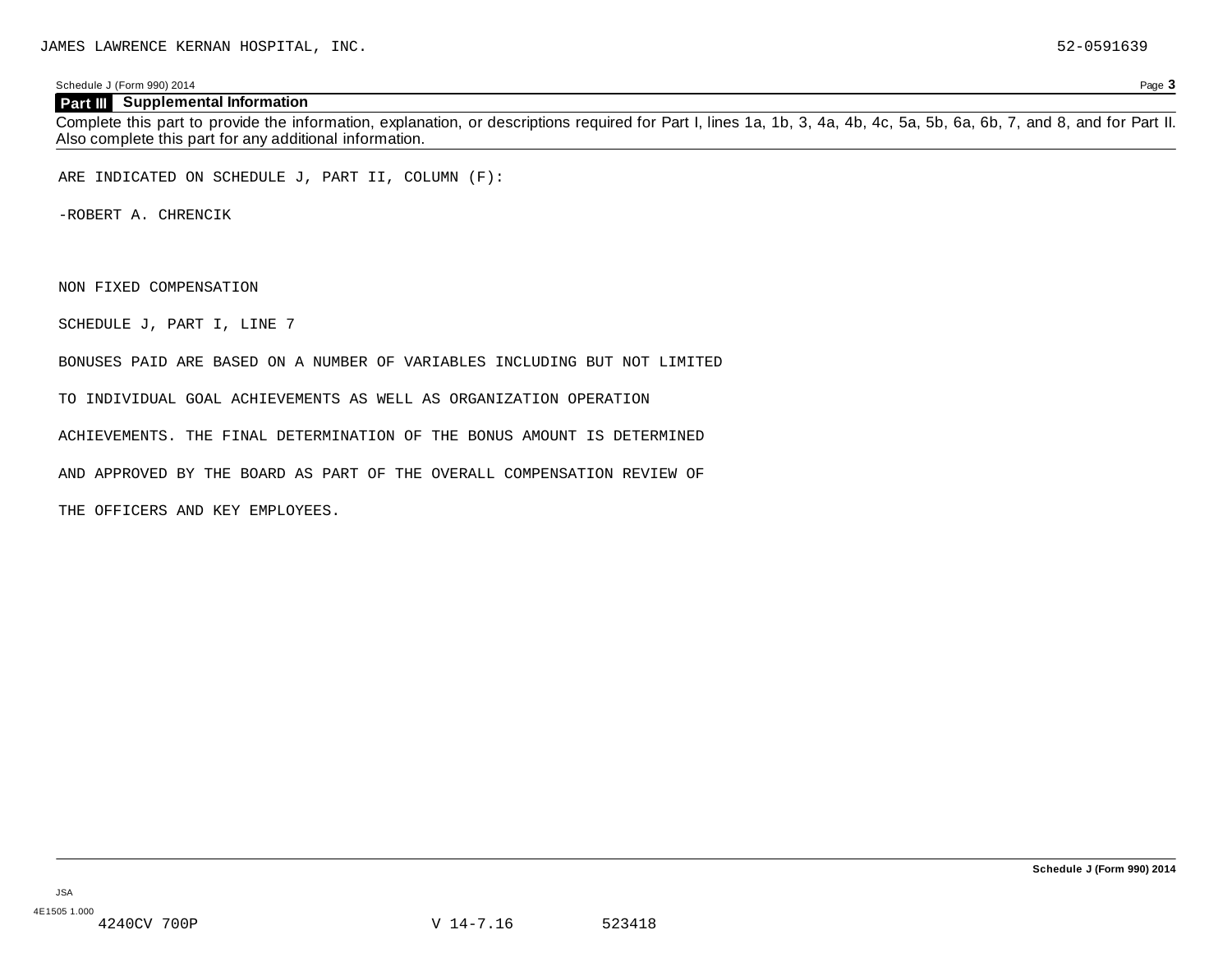**(Form 990 or 990-EZ)**

# **SCHEDULE O** Supplemental Information to Form 990 or 990-EZ  $\frac{100\text{dB No. }1545-0047}{\text{O}}$

**Complete to provide information for responses to specific questions on Form 990 or 990-EZ or to provide any additional information.** Fraction of the **Formation of the COVID COVID COVID COVID COVID COVID COVID COVID COVID COVID COVID COVID COVID COVID COVID COVID COVID COVID COVID COVID COVID COVID COVID COVID COVID COVID COVID COVID COVID COVID COVID CO** Department of the Treasury Internal Revenue Service I



Name of the organization **Employer identification number**

JAMES LAWRENCE KERNAN HOSPITAL, INC. S2-0591639

MEMBERS OR STOCKHOLDERS

FORM 990, PART VI, LINE 6, 7A & 7B

UNIVERSITY OF MARYLAND MEDICAL SYSTEM CORPORATION (UMMS) IS THE SOLE MEMBER OF JAMES LAWRENCE KERNAN HOSPITAL (JLK). UMMS MAY ELECT ONE OR MORE BOARD MEMBERS OF THE GOVERNING BODY AND ALL DECISIONS OF THE GOVERNING BODY MUST BE APPROVED BY UMMS.

FORM 990 REVIEW PROCESS

FORM 990, PART VI, LINE 11B

THE IRS FORM 990 IS PREPARED AND REVIEWED BY THE ACCOUNTING FIRM OF GRANT THORNTON. ACCOUNTING PERSONNEL IN FINANCE SHARED SERVICES AT THE UNIVERSITY OF MARYLAND MEDICAL SYSTEM GATHER THE INFORMATION NEEDED TO COMPLETE THE RETURN AND INPUT THE DATA INTO THE GRANT THORNTON TAX ORGANIZER, WHICH IS AN EXCEL-BASED SYSTEM.

WHEN ALL DATA HAS BEEN ENTERED, THE INFORMATION IS SUBMITTED TO GRANT THORNTON FOR IMPORTATION INTO THEIR TAX SOFTWARE. AT THIS POINT, GRANT THORNTON STAFF MEMBERS REVIEW THE DATA, ASK FOR ADDITIONAL INFORMATION IF NEEDED AND PREPARE THE TAX RETURN. EACH RETURN IS REVIEWED AT SEVERAL LEVELS AT GRANT THORNTON INCLUDING THE TAX PARTNER. AFTER THEIR REVIEW PROCESS, A DRAFT RETURN IS SENT TO THE ACCOUNTING STAFF AT UMMS FOR AN IN-HOUSE REVIEW.

UPON COMPLETION OF THE IN-HOUSE REVIEW, GRANT THORNTON IS INSTRUCTED TO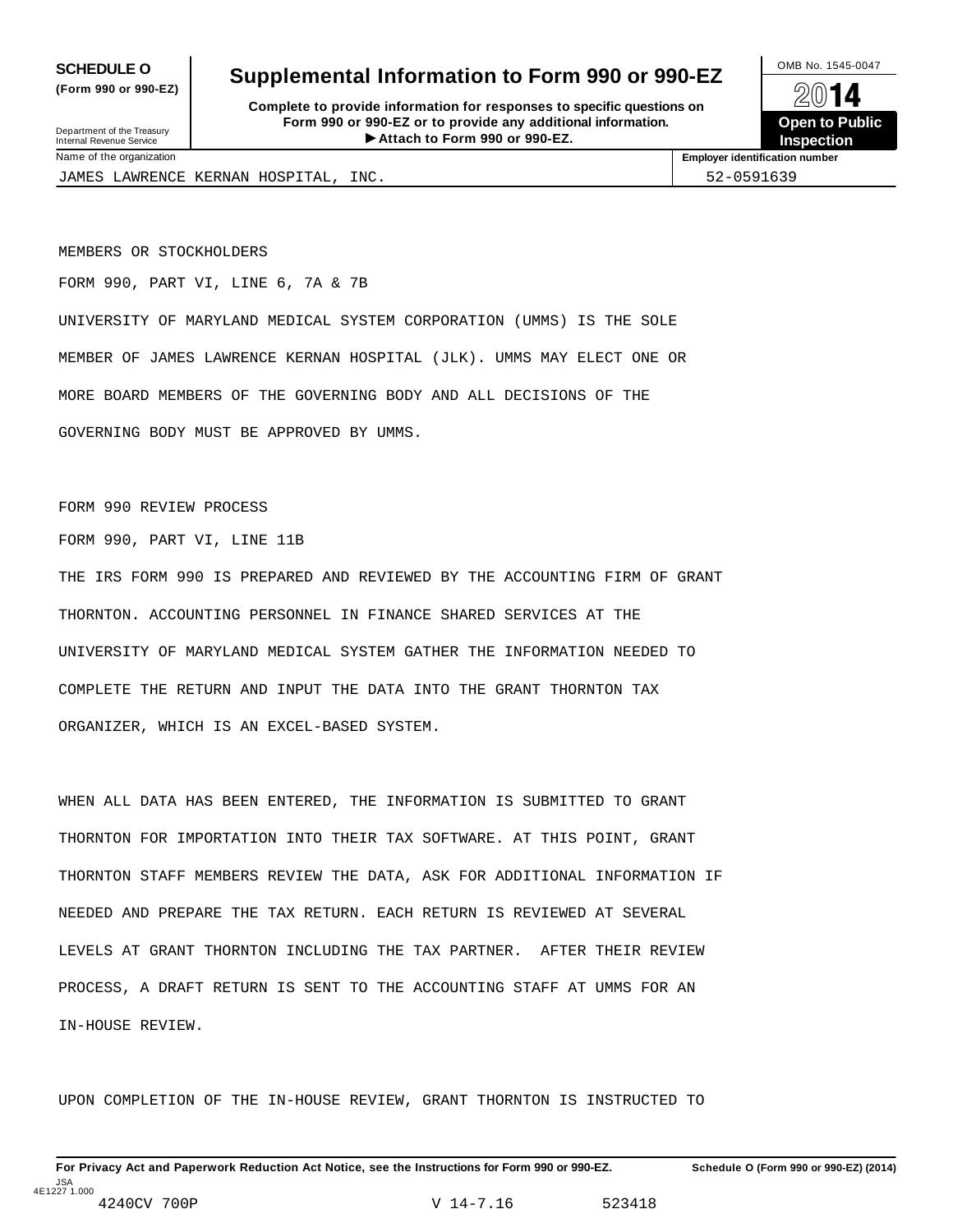| Schedule O (Form 990 or 990-EZ) 2014   |                                       |  |  |  |
|----------------------------------------|---------------------------------------|--|--|--|
| Name of the organization               | <b>Employer identification number</b> |  |  |  |
| INC.<br>JAMES LAWRENCE KERNAN HOSPITAL | 52-0591639                            |  |  |  |

MAKE ANY NECESSARY CHANGES AND TO PREPARE THE FINAL TAX RETURN. THE FINAL RETURN UNDERGOES ANOTHER REVIEW BY THE ACCOUNTING STAFF AT FINANCE SHARED SERVICES AND IS ALSO REVIEWED BY THE ACCOUNTING MANAGER, THE DIRECTOR OF FINANCIAL REPORTING, THE VICE PRESIDENT OF FINANCE AND THE CFO, WHO SIGNS THE RETURN.

PRIOR TO FILING THE IRS FORM 990, THE ORGANIZATION'S BOARD CHAIRMAN, TREASURER, AUDIT COMMITTEE CHAIRMAN, EXECUTIVE COMMITTEE CHAIRMAN OR OTHER MEMBER OF THE BOARD WITH SIMILAR AUTHORITY WILL REVIEW THE IRS FORM 990. AT THE DISCRETION OF THE REVIEWING BOARD MEMBER, SUCH MEMBER WILL BRING ANY ISSUES OR QUESTIONS RELATED TO THE COMPLETED IRS FORM 990 TO THE ATTENTION OF THE BOARD.

NOTWITHSTANDING THE ABOVE, A BOARD RESOLUTION IS NOT REQUIRED FOR THE FILING OF THE ORGANIZATION'S IRS FORM 990. EACH BOARD MEMBER IS PROVIDED WITH A COPY OF THE FINAL IRS FORM 990 BEFORE FILING.

CONFLICT OF INTEREST POLICY MONITORING & ENFORCEMENT FORM 990, PART VI, LINE 12C

THE ORGANIZATION'S OFFICERS, DIRECTORS, EMPLOYEES AND MEDICAL STAFF MEMBERS, AS APPLICABLE, SHALL DISCLOSE CONFLICTS OF INTEREST OR POTENTIAL CONFLICTS OF INTEREST BETWEEN THEIR PERSONAL INTERESTS AND THE INTERESTS OF THE ORGANIZATION, OR ANY ENTITY CONTROLLED BY OR OWNED IN SUBSTANTIAL PART BY THE ORGANIZATION. A QUESTIONNAIRE WHICH DISCLOSES POTENTIAL CONFLICTS OF INTEREST IS DISTRIBUTED ANNUALLY TO ALL OFFICERS, DIRECTORS AND KEY EMPLOYEES. THE GENERAL COUNSEL OF THE UNIVERSITY OF MARYLAND

V 14-7.16 523418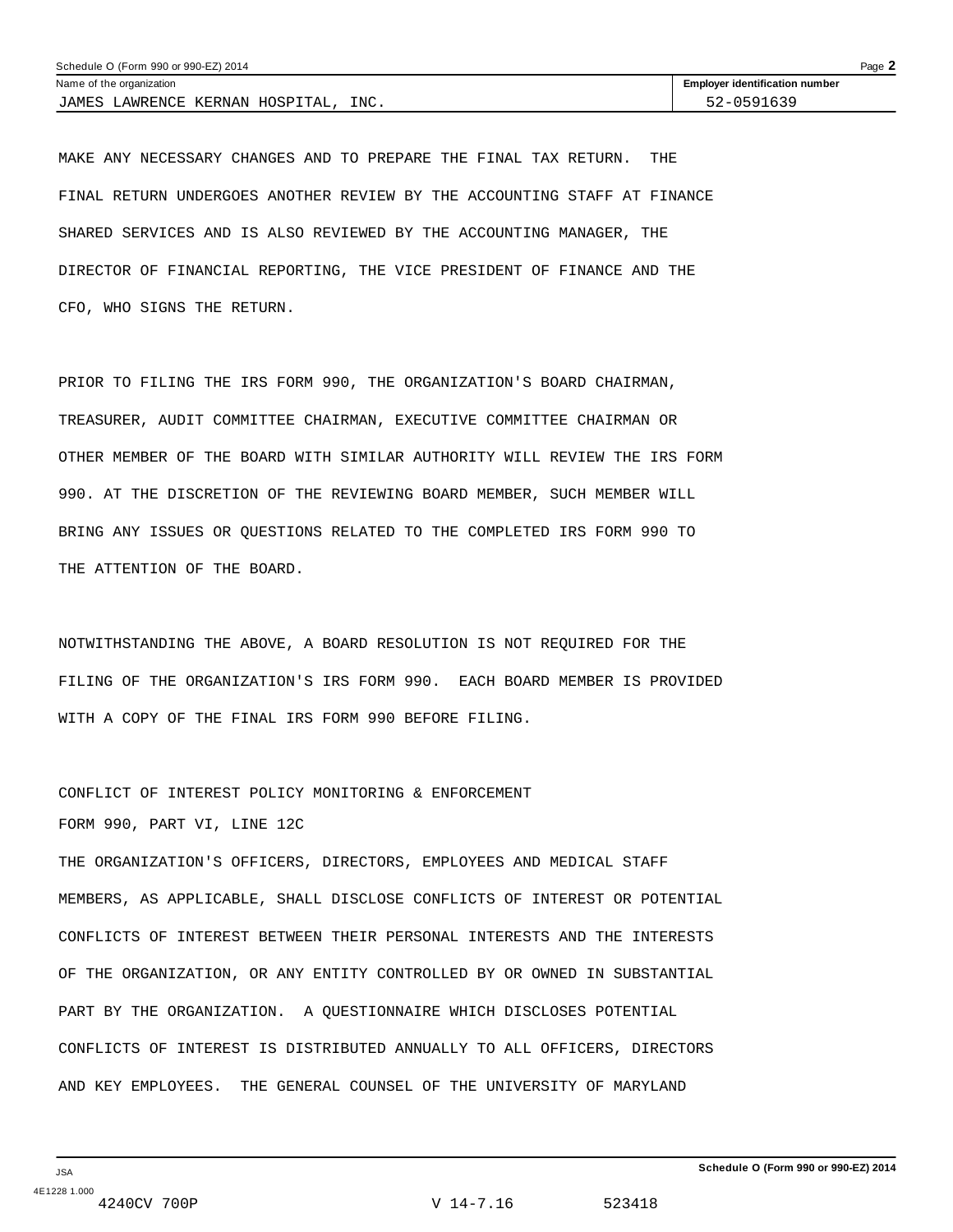| Schedule O (Form 990 or 990-EZ) 2014    |                                       |  |  |  |
|-----------------------------------------|---------------------------------------|--|--|--|
| Name of the organization                | <b>Employer identification number</b> |  |  |  |
| INC.<br>JAMES LAWRENCE KERNAN HOSPITAL. | 52-0591639                            |  |  |  |

MEDICAL SYSTEM CORPORATION (UMMSC) REVIEWS THE RESPONSES FOR UMMSC AND JAMES LAWRENCE KERNAN HOSPITAL. THE CEO OR CFO OF EACH OF THE OTHER ENTITIES IN THE UNIVERSITY OF MARYLAND MEDICAL SYSTEM REVIEWS THE RESPONSES FOR THOSE ENTITIES.

THE GENERAL COUNSEL, IN CONSULTATION WITH THE AUDIT COMMITTEE, IF NECESSARY, WOULD DETERMINE IF A CONFLICT OF INTEREST EXISTED FOR UMMSC, AND JAMES LAWRENCE KERNAN HOSPITAL. WITH RESPECT TO THE OTHER ENTITIES IN THE UNIVERSITY OF MARYLAND MEDICAL SYSTEM, THE GENERAL COUNSEL MAY BE CALLED FOR CONSULT. IF SO, THE GENERAL COUNSEL MAY CONSULT THE AUDIT COMMITTEE, IF NECESSARY.

WHENEVER A CONFLICT OR POTENTIAL CONFLICT OF INTEREST EXISTS, THE NATURE OF THE CONFLICT OR POTENTIAL CONFLICT OF INTEREST MUST BE DISCLOSED IN WRITING TO THE ORGANIZATION'S BOARD, BOARD COMMITTEE, AN OFFICER OF THE ORGANIZATION OR OTHER APPROPRIATE EXECUTIVE. SUCH INDIVIDUAL HAVING A POTENTIAL CONFLICT OF INTEREST SHALL PLAY NO ROLE ON BEHALF OF THE ORGANIZATION, OR ANY ORGANIZATION CONTROLLED OR SUBSTANTIALLY OWNED, IN ANY TRANSACTION IN WHICH A CONFLICT EXISTS.

ALL INVITATIONS FOR BIDS, PROPOSALS OR SOLICITATIONS FOR OFFERS INCLUDE THE FOLLOWING PROVISION:

ANY VENDOR, SUPPLIER OR CONTRACTOR MUST DISCLOSE ANY ACTUAL OR POTENTIAL TRANSACTION WITH ANY ORGANIZATION OFFICER, DIRECTOR, EMPLOYEE OR MEMBER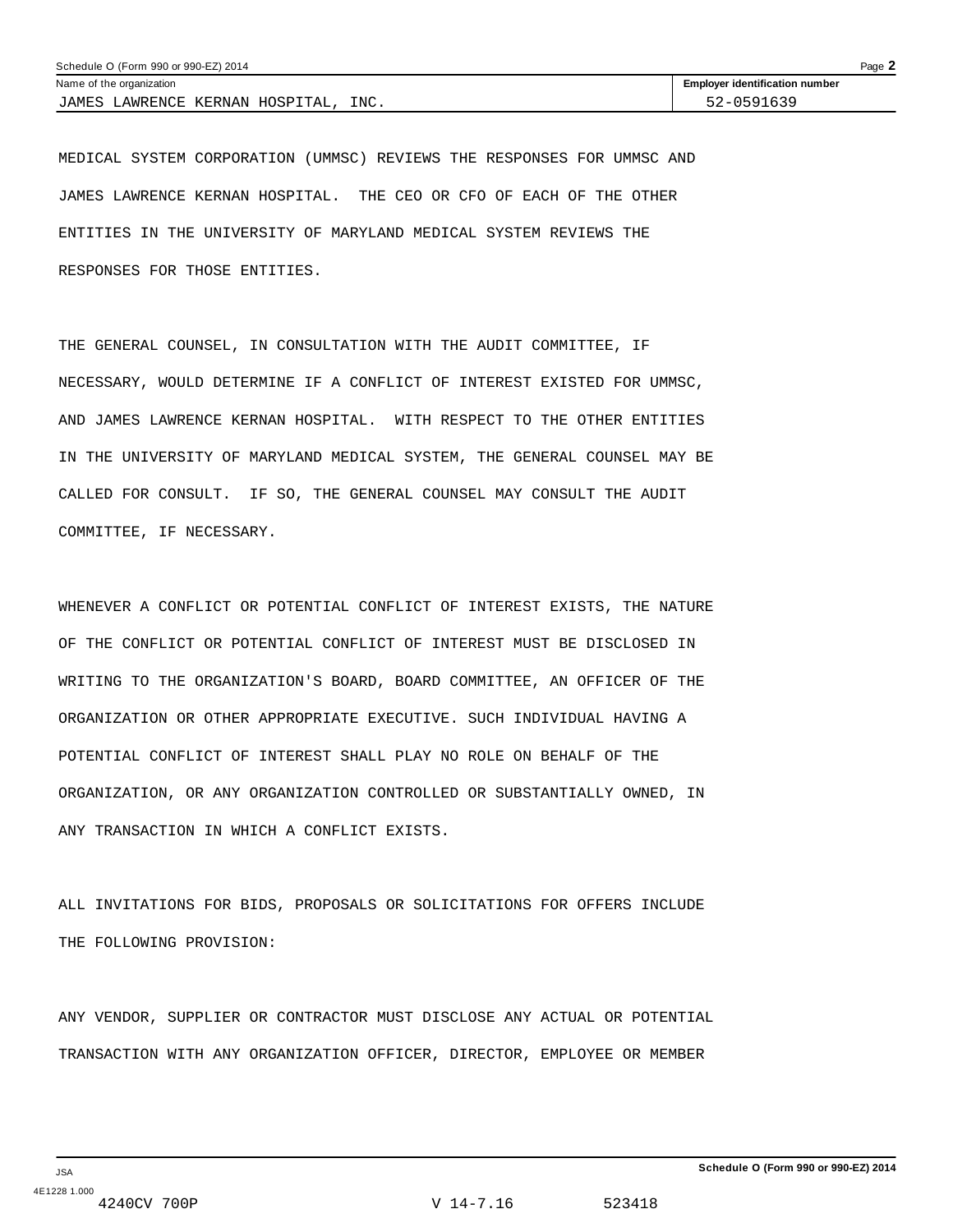| Schedule O (Form 990 or 990-EZ) 2014   |                                       |  |  |  |
|----------------------------------------|---------------------------------------|--|--|--|
| Name of the organization               | <b>Employer identification number</b> |  |  |  |
| INC.<br>JAMES LAWRENCE KERNAN HOSPITAL | 52-0591639                            |  |  |  |

OF THE MEDICAL STAFF, INCLUDING FAMILY MEMBERS WITHIN FIVE DAYS OF THE TRANSACTION. FAILURE TO COMPLY WITH THIS PROVISION IS A MATERIAL BREACH OF AGREEMENT.

IN ADDITION, A BOARD DISCLOSURE REPORT IS FILED WITH THE MARYLAND HEALTH SERVICES COST REVIEW COMMISSION ON AN ANNUAL BASIS SHOWING ANY BUSINESS TRANSACTIONS BETWEEN THE BOARD MEMBERS AND THE ORGANIZATION.

### PROCESS FOR DETERMINING COMPENSATION

FORM 990, PART VI, LINES 15A & 15B

THE ORGANIZATION DETERMINES THE EXECUTIVE COMPENSATION PAID TO ITS EXECUTIVES IN THE FOLLOWING MANNER PRESCRIBED IN THE IRS REGULATIONS:

EXECUTIVE COMPENSATION PACKAGES ARE DETERMINED BY A COMMITTEE OF THE BOARD THAT IS COMPOSED ENTIRELY OF BOARD MEMBERS WHO HAVE NO CONFLICT OF INTEREST. THE COMMITTEE ACQUIRES CREDIBLE COMPARABILITY MARKET DATA CONCERNING THE COMPENSATION PACKAGES OF SIMILARLY SITUATED EXECUTIVES. THE COMMITTEE CAREFULLY REVIEWS THAT DATA, THE EXECUTIVE'S PERFORMANCE AND THE PROPOSED COMPENSATION PACKAGES DURING THE DECISION MAKING PROCESS. THE COMMITTEE MEMORIALIZES ITS DELIBERATIONS IN DETAILED MINUTES REVIEWED AND ADOPTED AT THE NEXT-FOLLOWING MEETING.

THE COMMITTEE SEEKS AN OPINION OF COUNSEL THAT IT HAS MET THE REQUIREMENTS OF THE IRS INTERMEDIATE SANCTIONS REGULATIONS. THIS PROCESS IS USED TO DETERMINE THE COMPENSATION PACKAGES FOR ALL MANAGEMENT EMPLOYEES FROM THE VICE PRESIDENT LEVEL AND UP.

V 14-7.16 523418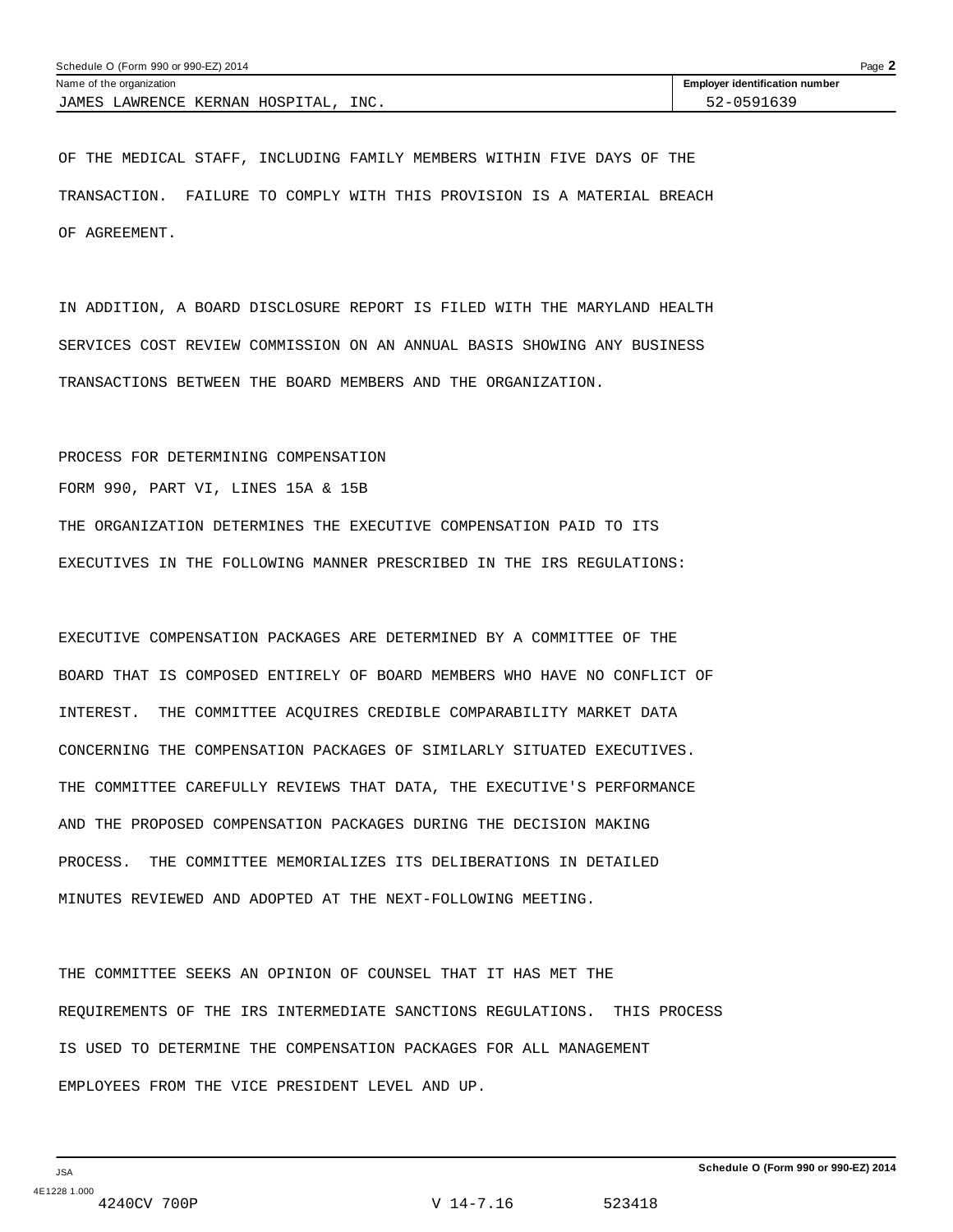| Schedule O (Form 990 or 990-EZ) 2014    |                                       |  |  |
|-----------------------------------------|---------------------------------------|--|--|
| Name of the organization                | <b>Employer identification number</b> |  |  |
| INC.<br>JAMES LAWRENCE KERNAN HOSPITAL, | 52-0591639                            |  |  |

HOW DOCUMENTS ARE MADE AVAILABLE TO THE PUBLIC FORM 990, PART VI, LINE 19

IN GENERAL, FINANCIAL AND TAX INFORMATION RELATING TO THE ORGANIZATION IS DEEMED PROPRIETARY AND NOT SUBJECT TO DISCLOSURE UPON REQUEST. HOWEVER, SPECIFIC PROVISIONS OF FEDERAL AND STATE LAW REQUIRE THE ORGANIZATION TO DISCLOSE CERTAIN LIMITED FINANCIAL AND TAX DATA UPON A SPECIFIC REQUEST FOR THAT INFORMATION.

REQUESTS FOR FORM 990 AND FORM 1023:

A REQUESTOR SEEKING TO REVIEW AND/OR OBTAIN A COPY OF THE ORGANIZATION'S IRS FORM 990 OR FORM 1023 AS FILED WITH THE INTERNAL REVENUE SERVICE, INCLUDING ALL SCHEDULES AND ATTACHMENTS, MAY APPEAR IN PERSON OR SUBMIT A WRITTEN REQUEST. THE MOST RECENT THREE YEARS OF IRS FORM 990 MAY BE REQUESTED. IF THE REQUESTER APPEARS IN PERSON, THE INDIVIDUAL IS DIRECTED TO THE OFFICE OF THE CHIEF FINANCIAL OFFICER FOR THE ORGANIZATION AND THE FORM 990 AND/OR FORM 1023 ARE MADE AVAILABLE FOR INSPECTION.

THE INDIVIDUAL IS PERMITTED TO REVIEW THE RETURN, TAKE NOTES AND REQUEST A COPY. IF REQUESTED, A COPY IS PROVIDED ON THE SAME DAY. A NOMINAL FEE IS CHARGED FOR MAKING THE COPIES. THE ORGANIZATION MAY HAVE AN EMPLOYEE PRESENT DURING THE PUBLIC INSPECTION OF THE DOCUMENT.

WRITTEN REQUESTS FOR AN ENTITY'S FORM 990 OR FORM 1023 ARE DIRECTED IMMEDIATELY TO THE OFFICE OF THE CHIEF FINANCIAL OFFICER FOR THE

V 14-7.16 523418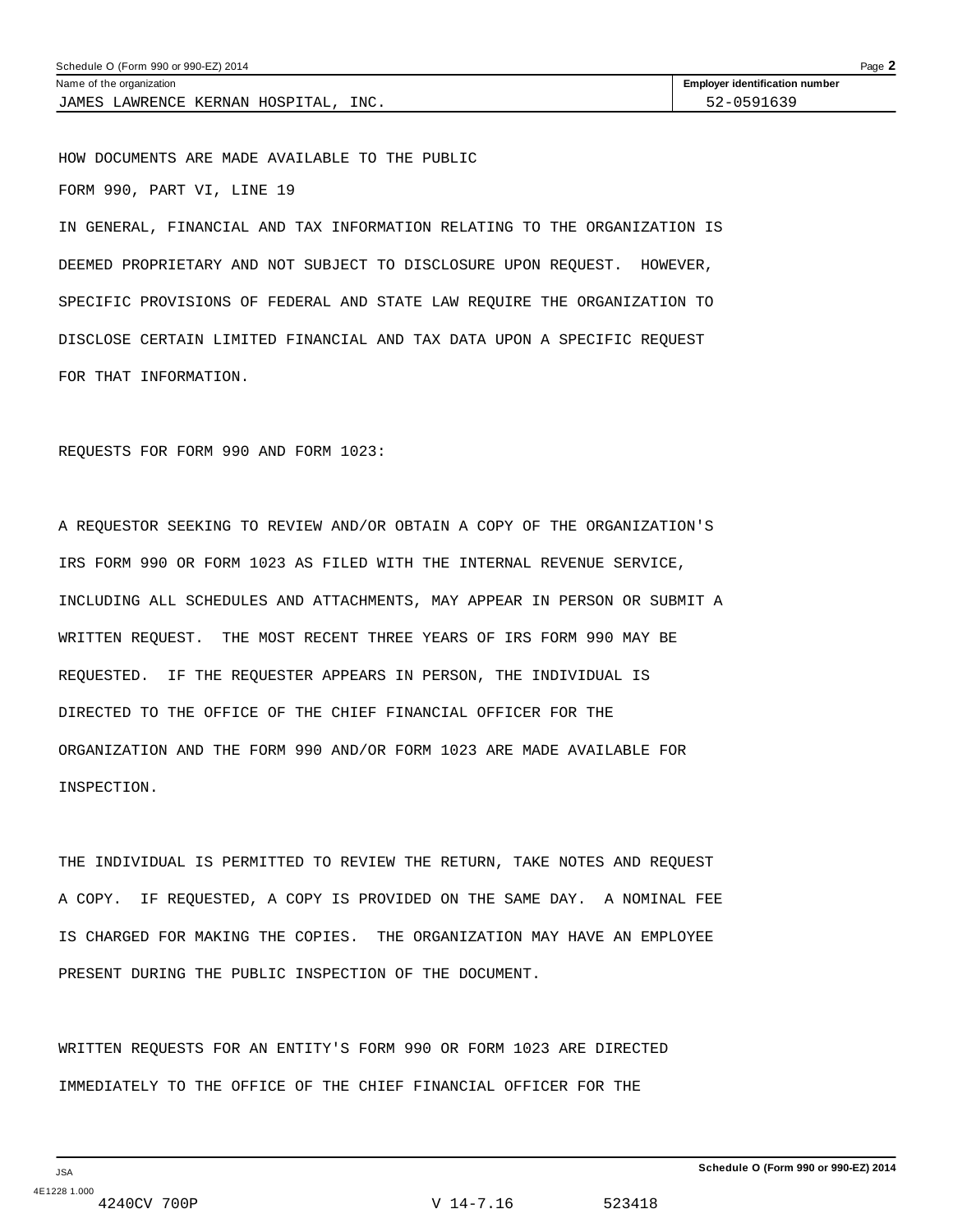| Schedule O (Form 990 or 990-EZ) 2014    |                                       |  |  |  |
|-----------------------------------------|---------------------------------------|--|--|--|
| Name of the organization                | <b>Employer identification number</b> |  |  |  |
| INC.<br>JAMES LAWRENCE KERNAN HOSPITAL, | 52-0591639                            |  |  |  |

ORGANIZATION. THE REQUESTED COPIES ARE MAILED WITHIN 30 DAYS OF THE REQUEST. REPRODUCTION FEES AND MAILING COSTS ARE CHARGED TO THE REQUESTOR.

CONFLICT OF INTEREST POLICY AND GOVERNING DOCUMENTS:

IF THE GOVERNING DOCUMENTS AND CONFLICT OF INTEREST POLICY OF OUR ORGANIZATION ARE SUBJECT TO THE FEDERAL PUBLIC DISCLOSURE RULES (OR STATE PUBLIC DISCLOSURE RULES), THESE DOCUMENTS WILL BE MADE PUBLICLY AVAILABLE AS APPLICABLE LAW MAY REQUIRE. OTHERWISE, THE GOVERNING DOCUMENTS AND CONFLICT OF INTEREST POLICY WILL BE PROVIDED TO THE PUBLIC AT THE DISCRETION OF MANAGEMENT.

### TAX EXEMPT BOND ISSUE

PART IV, LINE 24A

PURSUANT TO A MASTER LOAN AGREEMENT DATED JUNE 20, 1991 (THE "MASTER LOAN AGREEMENT"), AS AMENDED, THE UNIVERSITY OF MARYLAND MEDICAL SYSTEM CORPORATION (THE "CORPORATION") AND SEVERAL OF ITS SUBSIDIARIES HAVE ISSUED DEBT THROUGH THE MARYLAND HEALTH AND HIGHER EDUCATION FACILITY AUTHORITY (THE "AUTHORITY"). AS SECURITY FOR THE PERFORMANCE OF THE BOND OBLIGATION UNDER THE MASTER LOAN AGREEMENT, THE AUTHORITY MAINTAINS A SECURITY INTEREST IN THE REVENUE OF THE OBLIGORS. THE MASTER LOAN AGREEMENT CONTAINS CERTAIN RESTRICTIVE COVENANTS. THESE COVENANTS REQUIRE THAT RATES AND CHARGES BE SET AT CERTAIN LEVELS, LIMIT INCURRENCE OF ADDITIONAL DEBT, REQUIRE COMPLIANCE WITH CERTAIN OPERATING RATIOS AND RESTRICT THE DISPOSITION OF ASSETS. THE OBLIGATED GROUP UNDER THE MASTER

V 14-7.16 523418

**Schedule O (Form 990 or 990-EZ) 2014**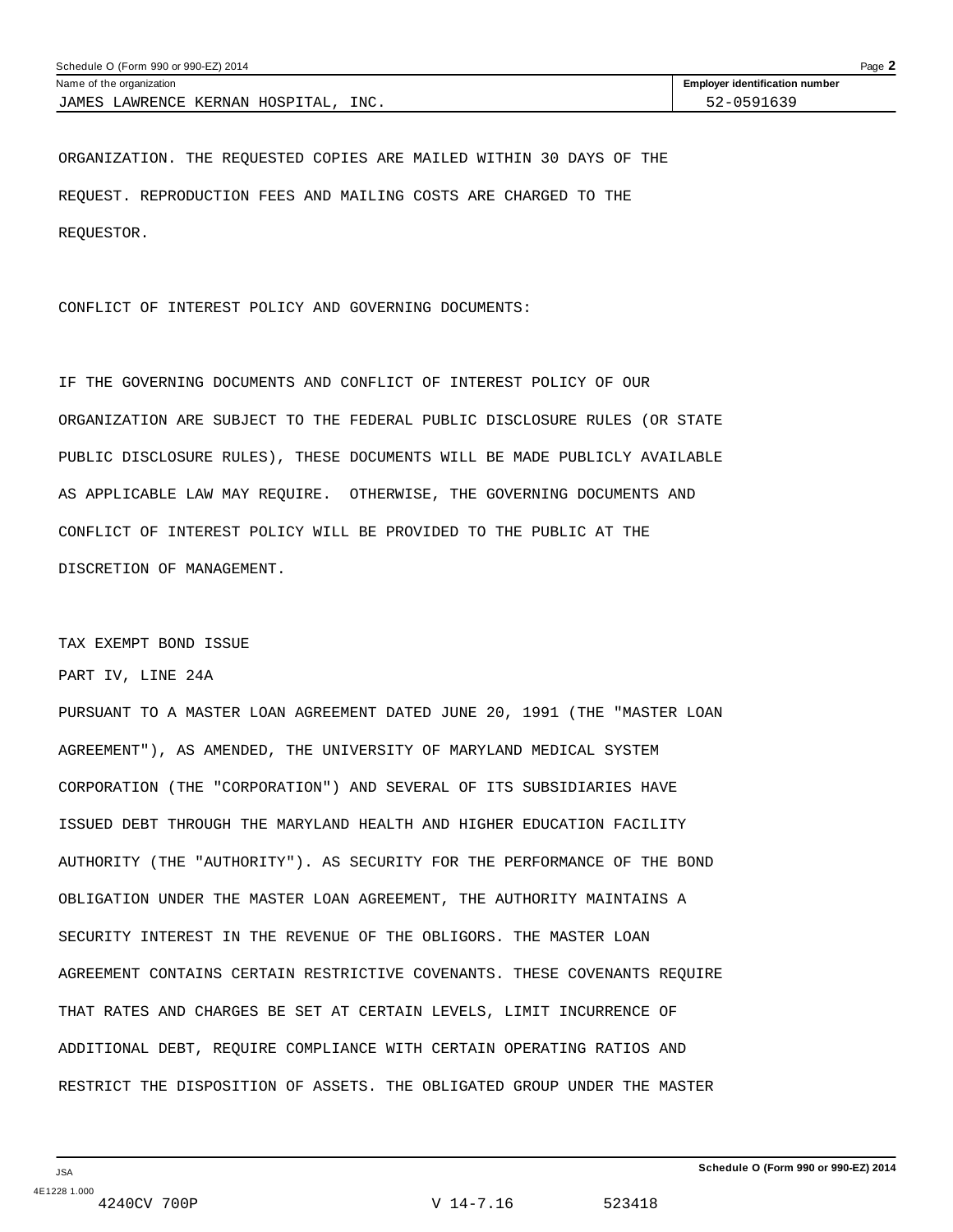| Schedule O (Form 990 or 990-EZ) 2014<br>Page $\blacktriangle$ |                                       |  |  |
|---------------------------------------------------------------|---------------------------------------|--|--|
| Name of the organization                                      | <b>Employer identification number</b> |  |  |
| INC.<br>JAMES LAWRENCE KERNAN HOSPITAL,                       | 52-0591639                            |  |  |

LOAN AGREEMENT INCLUDES THE CORPORATION, THE JAMES LAWRENCE KERNAN HOSPITAL, INC., MARYLAND GENERAL HOSPITAL, INC., BALTIMORE WASHINGTON MEDICAL CENTER, INC., SHORE HEALTH SYSTEM, INC., CHESTER RIVER HOSPITAL CENTER, INC., CIVISTA MEDICAL CENTER, INC., UNIVERSITY OF MARYLAND ST. JOSEPH MEDICAL CENTER, LLC, UPPER CHESAPEAKE MEDICAL CENTER, INC., HARFORD MEMORIAL HOSPITAL, INC. AND THE UNIVERSITY OF MARYLAND MEDICAL SYSTEM FOUNDATION, INC. EACH MEMBER OF THE OBLIGATED GROUP IS JOINTLY AND SEVERALLY LIABLE FOR THE REPAYMENT OF THE OBLIGATIONS UNDER THE MASTER LOAN AGREEMENT OF THE CORPORATION'S \$1,457,870,000 OF OUTSTANDING AUTHORITY BONDS ON JUNE 30, 2015. ALL OF THE BONDS WERE ISSUED IN THE NAME OF THE UNIVERSITY OF MARYLAND MEDICAL SYSTEM CORPORATION AND ARE REPORTED ON SCHEDULE K OF ITS FORM 990.

### HOURS ON RELATED ENTITIES

PART VII, SECTION A, COLUMN (B)

THE UNIVERSITY OF MARYLAND MEDICAL SYSTEM (UMMS) IS A MULTI-ENTITY HEALTH CARE SYSTEM THAT INCLUDES 11 ACUTE CARE HOSPITALS, 1 ACUTE CARE HOSPITAL OWNED IN A JOINT VENTURE ARRANGEMENT AND VARIOUS SUPPORTING ENTITIES. A NUMBER OF INDIVIDUALS PROVIDE SERVICES TO VARIOUS ENTITIES WITHIN THE SYSTEM. IN GENERAL, THE OFFICERS AND KEY EMPLOYEES OF UMMS AVERAGE IN EXCESS OF 40 HOURS PER WEEK SERVING THE DIFFERENT ENTITIES THAT COMPRISE UMMS.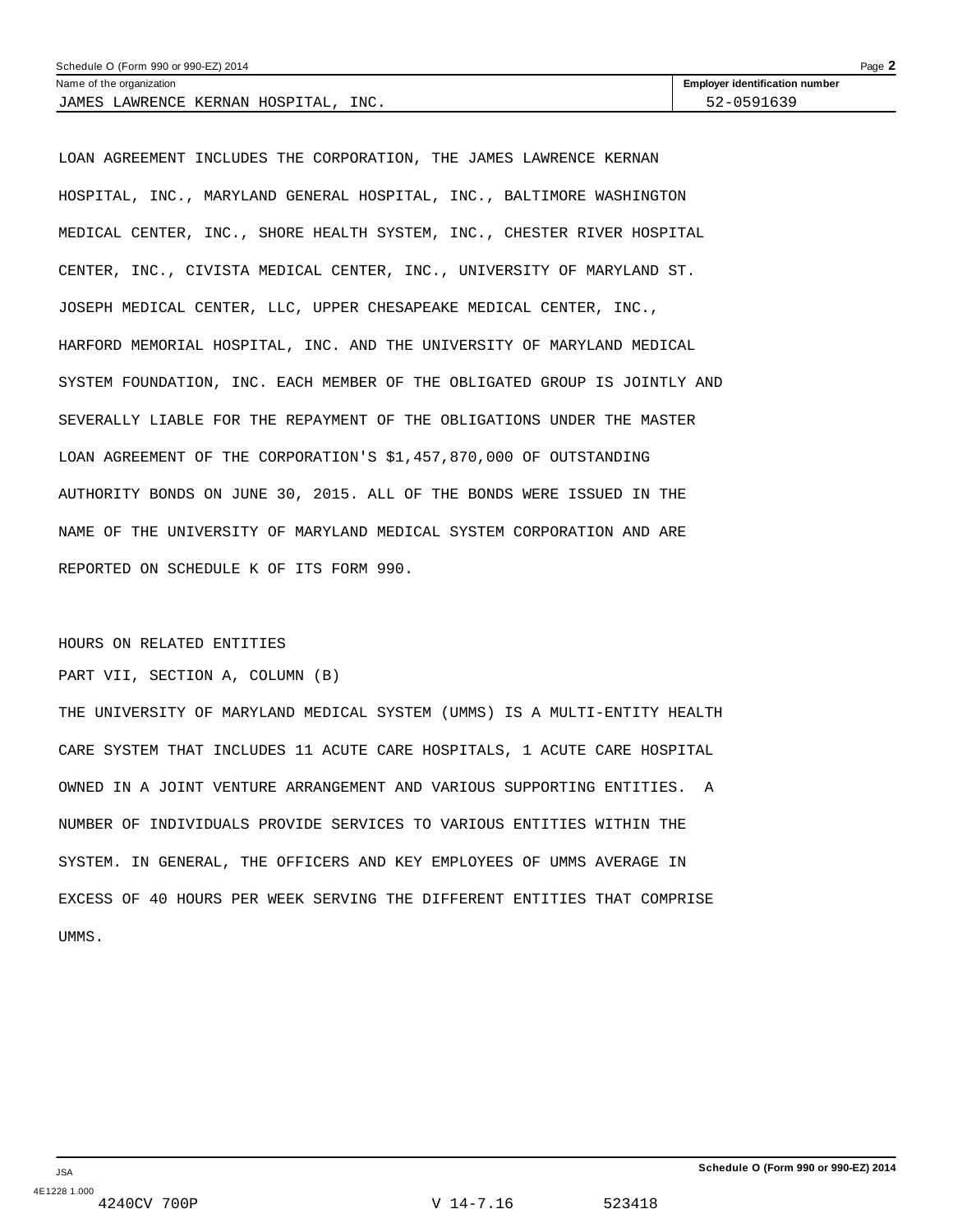| Schedule O (Form 990 or 990-EZ) 2014<br>Page $\blacktriangle$     |            |  |  |  |
|-------------------------------------------------------------------|------------|--|--|--|
| <b>Employer identification number</b><br>Name of the organization |            |  |  |  |
| INC.<br>JAMES LAWRENCE KERNAN HOSPITAL.                           | 52-0591639 |  |  |  |

RECONCILIATION OF NET ASSETS

FORM 990, PART XI, LINE 9

| NET ASSETS RELEASED FROM RESTRICTIONS FOR PPE PURCHASE | \$160,000        |
|--------------------------------------------------------|------------------|
| CAPITAL TRANSFERS                                      | \$1,978,666      |
| OTHER ADDITIONS                                        | (S1, 427)        |
| DECREASE IN TEMPORARILY RESTRICTED NET ASSETS          | ( \$3, 322, 132) |
|                                                        |                  |
| TOTAL ADJUSTMENT TO NET ASSETS                         | (\$1,184,893)    |

ATTACHMENT 1

# 990, PART VII- COMPENSATION OF THE FIVE HIGHEST PAID IND. CONTRACTORS

| NAME AND ADDRESS                                                                 | DESCRIPTION OF SERVICES | COMPENSATION |
|----------------------------------------------------------------------------------|-------------------------|--------------|
| TURNER CONSTRUCTION CO.<br>1500 SPRING GARDFEN SREET<br>PHILADELPHIA, PA 19130   | CONSTRUCTION MGMT       | 1,665,801.   |
| ARAMARK HEALTHCARE FOOD LOCKBOX<br>25271 NETWORK PLACE<br>CHICAGO, IL 60673-1252 | FOOD SERVICES           | 1,354,725.   |
| ARAMARK CORPORATION<br>P.O. BOX 651009<br>CHARLOTTE, NC 28265                    | ENVIRONOMENTAL SRVC     | 823,791.     |
| PHILIPS MEDICAL CAPITAL, LLC<br>P.O. BOX 92449<br>CLEVELAND, OH 44193-0003       | SERVICES                | 345,786.     |
| ARAMARK<br>24863 NETWORK PLACE<br>CHICAGO, IL 60673-1248                         | FOOD SERVICES           | 266,202.     |

ATTACHMENT 2

V 14-7.16 523418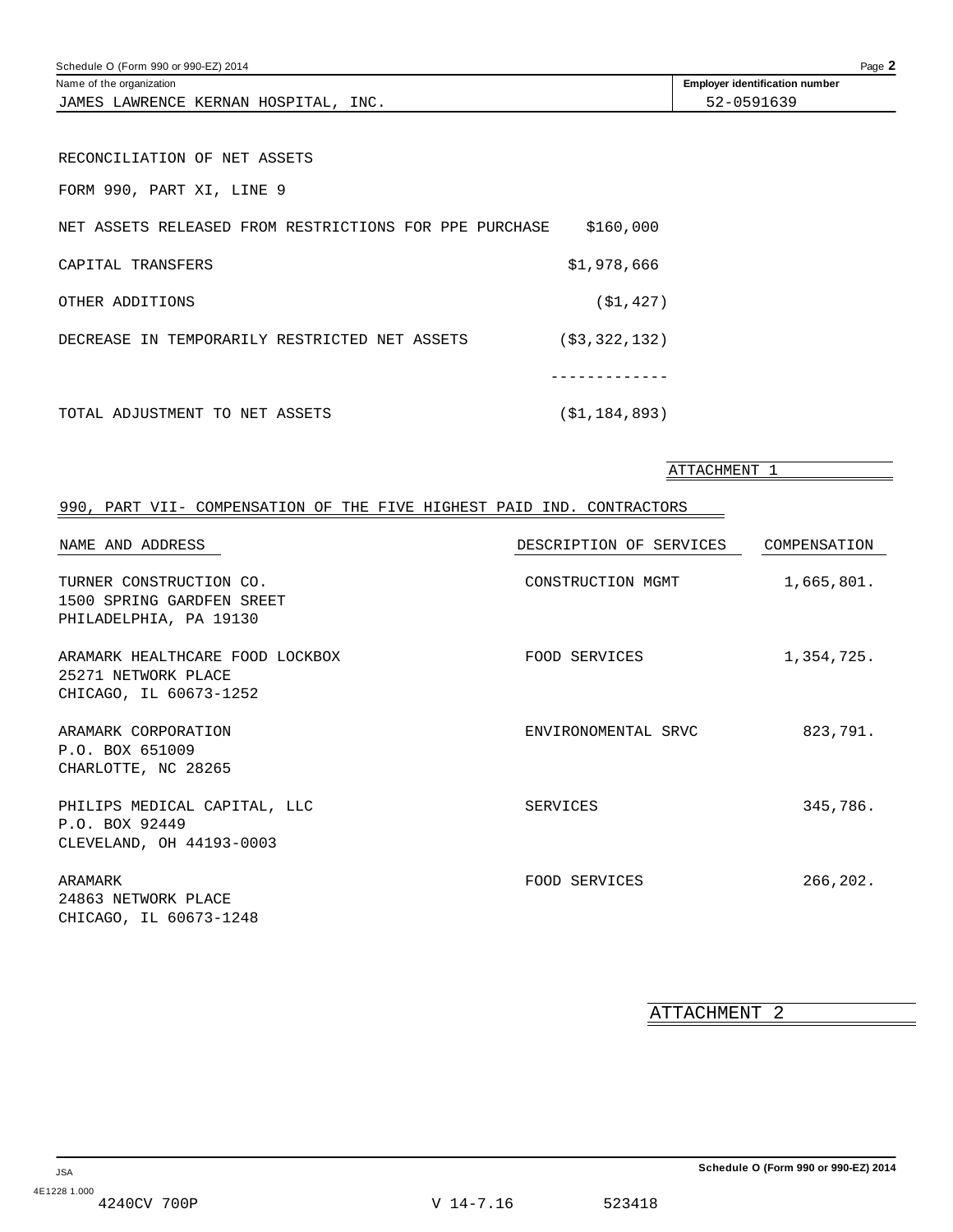| Schedule O (Form 990 or 990-EZ) 2014 |            |                             |                                       | Page 2          |
|--------------------------------------|------------|-----------------------------|---------------------------------------|-----------------|
| Name of the organization             |            |                             | <b>Employer identification number</b> |                 |
| JAMES LAWRENCE KERNAN HOSPITAL, INC. |            |                             | 52-0591639                            |                 |
|                                      |            |                             | ATTACHMENT                            | 2<br>(CONT'D)   |
| FORM 990, PART IX - OTHER FEES       |            |                             |                                       |                 |
|                                      | (A)        | (B)                         | (C)                                   | (D)             |
|                                      | TOTAL      | PROGRAM                     | MANAGEMENT                            | FUNDRAISING     |
| DESCRIPTION                          | FEES       | SERVICE EXP.                | AND GENERAL                           | <b>EXPENSES</b> |
| CONTRACTS                            | 5,121,229. | 4,353,045.                  | 768,184.                              |                 |
| CORPORATE ALLOCATIONS                |            | $2,606,185.$ $2,215,257.$   | 390,928.                              |                 |
| MEDICAL SERVICES                     |            | $2,313,409.$ 1,966,398.     | 347,011.                              |                 |
| OTHER FEES, PROFESSIONAL MGMT,       | 377,575.   | 320,939.                    | 56,636.                               |                 |
| TEMP LABOR                           |            | $3,026,185$ , $2,572,257$ , | 453,928.                              |                 |
| TOTALS                               |            | 13, 444, 583. 11, 427, 896. | 2,016,687.                            |                 |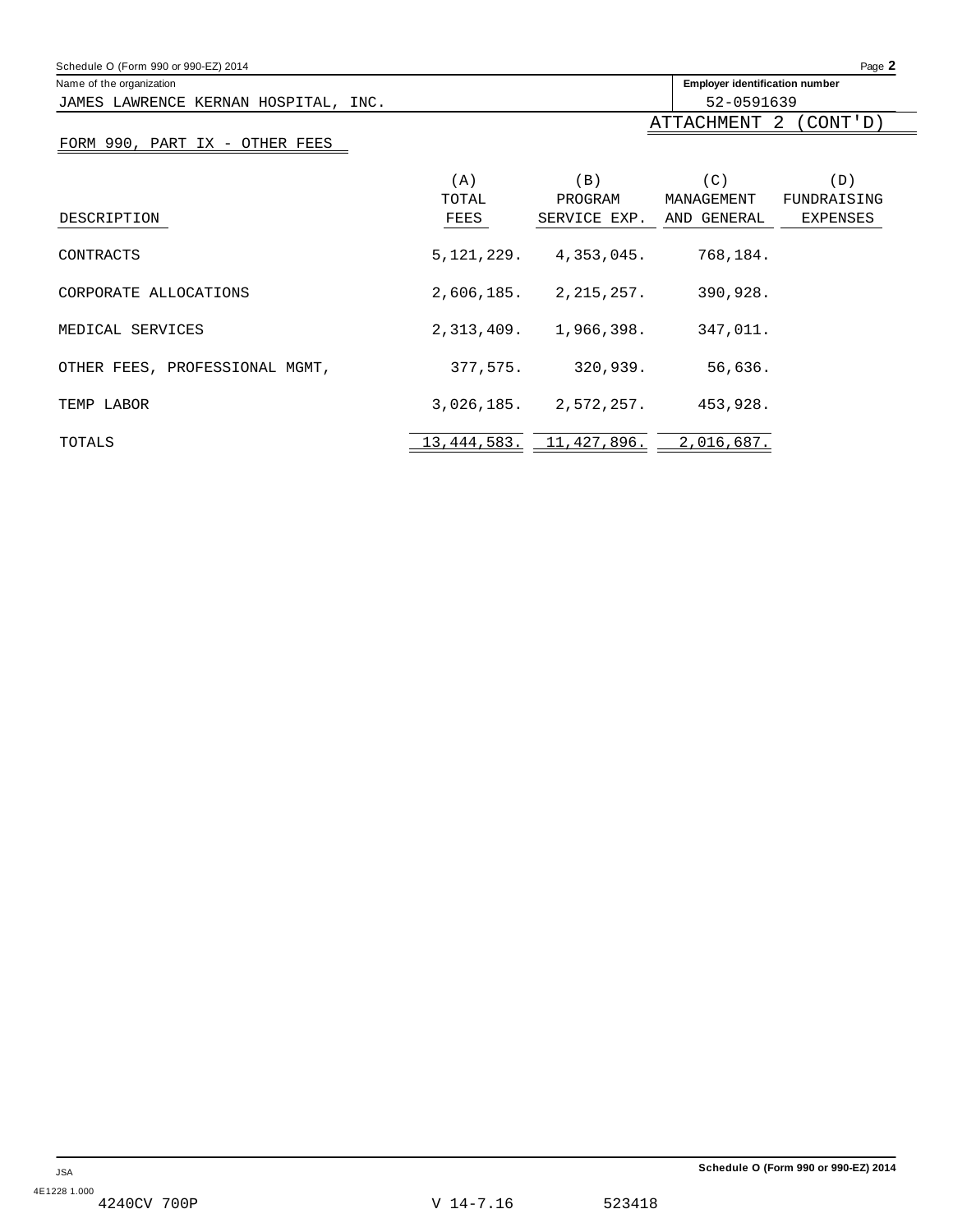**Example 18 AVELATION** Complete if the organization answered "Yes" on Form 990, Part IV, line 33, 34, 35b, 36, or 37. I **Department of the Treasury**<br>Department of the Treasury<br>Department of the Treasury

Department of the Treasury<br>
Information about Schedule R (Form 990) and its instructions is at www.irs.gov/form990.<br>
Name of the organization **about Schedule R** (Form 990) and its instructions is at www.irs.gov/form990. **Inspection Employer identification number** 

JAMES LAWRENCE KERNAN HOSPITAL, INC. 52-0591639

# **Part I Identification of Disregarded Entities** Complete if the organization answered "Yes" on Form 990, Part IV, line 33.

| (a)<br>Name, address, and EIN (if applicable) of disregarded entity |                     | (b)<br>Primary activity | (c)<br>Legal domicile (state<br>or foreign country) | (d)<br>Total income | (e)<br>End-of-year assets | (f)<br>Direct controlling<br>entity |     |
|---------------------------------------------------------------------|---------------------|-------------------------|-----------------------------------------------------|---------------------|---------------------------|-------------------------------------|-----|
| (1) SHIPLEY'S PHYSICAL THERAPY CENTER, LLC                          |                     | 52-2061788              |                                                     |                     |                           |                                     |     |
| 2200 KERNAN DRIVE                                                   | BALTIMORE, MD 21207 |                         | HEALTHCARE                                          | MD                  | 624,000.                  | $1,000.$ JLK                        |     |
| (2) UM REHAB INSTITUTE OF SOUTHERN MARYLAND                         |                     |                         |                                                     |                     |                           |                                     |     |
| 2200 KERNAN DRIVE                                                   | BALTIMORE, MD 21207 |                         | HEALTHCARE                                          | MD                  |                           |                                     | JLK |
| (3)                                                                 |                     |                         |                                                     |                     |                           |                                     |     |
|                                                                     |                     |                         |                                                     |                     |                           |                                     |     |
| (4)                                                                 |                     |                         |                                                     |                     |                           |                                     |     |
|                                                                     |                     |                         |                                                     |                     |                           |                                     |     |
| (5)                                                                 |                     |                         |                                                     |                     |                           |                                     |     |
|                                                                     |                     |                         |                                                     |                     |                           |                                     |     |
| (6)                                                                 |                     |                         |                                                     |                     |                           |                                     |     |
|                                                                     |                     |                         |                                                     |                     |                           |                                     |     |

**Identification of Related Tax-Exempt Organizations** Complete if the organization answered "Yes" on Form 990, Part IV, line 34 because it had **Part II** Identification of Related Tax-Exempt Organizations Complete if one or more related tax-exempt organizations during the tax year.

| (a)<br>Name, address, and EIN of related organization      | (b)<br>Primary activity | (c)<br>Legal domicile (state<br>or foreign country) | (d)<br><b>Exempt Code section</b> | (e)<br>Public charity status<br>(if section $501(c)(3)$ ) | (f)<br>Direct controlling<br>entity | controlled<br>entity? | (g)<br>Section 512(b)(13) |
|------------------------------------------------------------|-------------------------|-----------------------------------------------------|-----------------------------------|-----------------------------------------------------------|-------------------------------------|-----------------------|---------------------------|
|                                                            |                         |                                                     |                                   |                                                           |                                     | <b>Yes</b>            | <b>No</b>                 |
| (1) BALTIMORE WASHINGTON EMERGENCY PHYS INC<br>52-1756326  |                         |                                                     |                                   |                                                           |                                     |                       |                           |
| GLEN BURNIE, MD 21061<br>301 HOSPITAL DRIVE                | HEALTHCARE              | MD                                                  | 501(C)(3)                         | 11A                                                       | <b>UMBWMS</b>                       |                       | Χ                         |
| (2) BALTIMORE WASHINGTON HEALTHCARE SERVICES<br>52-1830243 |                         |                                                     |                                   |                                                           |                                     |                       |                           |
| GLEN BURNIE, MD 21061<br>301 HOSPITAL DRIVE                | HEALTHCARE              | MD                                                  | 501(C)(3)                         | 11A                                                       | UMBWMS                              |                       | Χ                         |
| (3) BALTIMORE WASHINGTON MEDICAL CENTER INC<br>52-0689917  |                         |                                                     |                                   |                                                           |                                     |                       |                           |
| GLEN BURNIE, MD 21061<br>301 HOSPITAL DRIVE                | HEALTHCARE              | MD                                                  | 501(C)(3)                         | 03                                                        | <b>UMBWMS</b>                       |                       | Χ                         |
| (4) UMD BALTIMORE WASHINGTON MEDICAL CENTER<br>52-1830242  |                         |                                                     |                                   |                                                           |                                     |                       |                           |
| GLEN BURNIE, MD 21061<br>301 HOSPITAL DRIVE                | HEALTHCARE              | MD                                                  | 501(C)(3)                         | 11A                                                       | UMMSC                               |                       | Χ                         |
| (5) BW MEDICAL CENTER FOUNDATION INC<br>52-1813656         |                         |                                                     |                                   |                                                           |                                     |                       |                           |
| 301 HOSPITAL DRIVE<br>GLEN BURNIE, MD 21061                | FUNDRAISING             | MD                                                  | 501(C)(3)                         | 11C                                                       | <b>UMBWMS</b>                       |                       | Χ                         |
| (6) NORTH ARUNDEL DEVELOPMENT CORPORATION<br>52-1318404    |                         |                                                     |                                   |                                                           |                                     |                       |                           |
| 301 HOSPITAL DRIVE<br>GLEN BURNIE, MD 21061                | REAL ESTATE             | MD                                                  | 501(C)(2)                         |                                                           | NCC                                 |                       | Χ                         |
| (7) NORTH COUNTY CORPORATION<br>52-1591355                 |                         |                                                     |                                   |                                                           |                                     |                       |                           |
| 301 HOSPITAL DRIVE<br>GLEN BURNIE, MD 21061                | REAL ESTATE             | MD                                                  | 501(C)(2)                         |                                                           | <b>UMBWMS</b>                       |                       | Χ                         |

**For Paperwork Reduction Act Notice, see the Instructions for Form 990. Schedule R (Form 990) 2014**

JSA 4E1307 1.000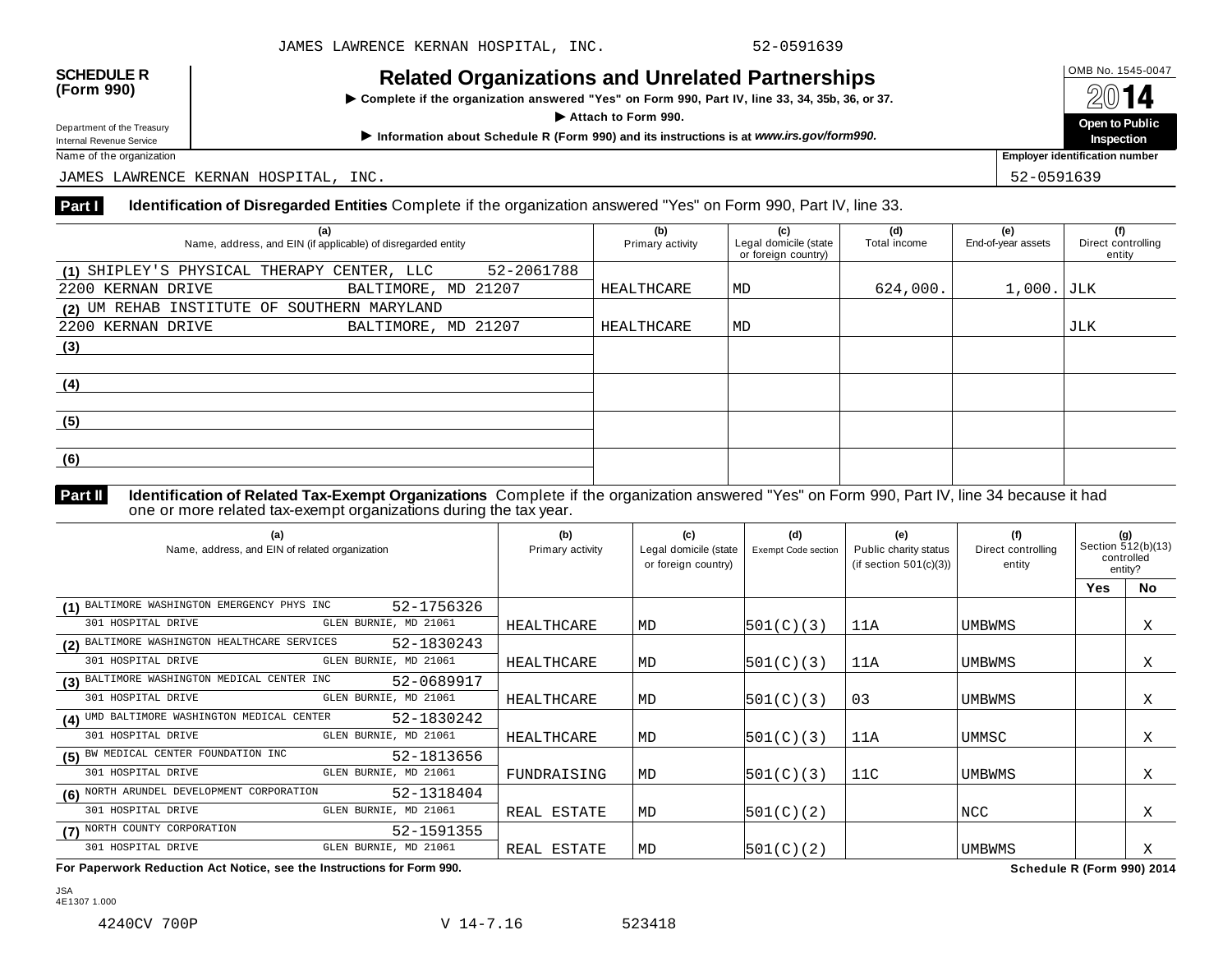| <b>SCHEDULE R</b> |  |
|-------------------|--|
| (Form 990)        |  |

**Example 18 AVELATION** Complete if the organization answered "Yes" on Form 990, Part IV, line 33, 34, 35b, 36, or 37. I **Department of the Treasury**<br>Department of the Treasury<br>Department of the Treasury

Department of the Treasury<br>
Information about Schedule R (Form 990) and its instructions is at www.irs.gov/form990.<br>
Name of the organization **about Schedule R** (Form 990) and its instructions is at www.irs.gov/form990.

JAMES LAWRENCE KERNAN HOSPITAL, INC. 52-0591639

# **Part I Identification of Disregarded Entities** Complete if the organization answered "Yes" on Form 990, Part IV, line 33.

| (a)<br>Name, address, and EIN (if applicable) of disregarded entity | (b)<br>Primary activity | (c)<br>Legal domicile (state<br>or foreign country) | (d)<br>Total income | (e)<br>End-of-year assets | (f)<br>Direct controlling<br>entity |
|---------------------------------------------------------------------|-------------------------|-----------------------------------------------------|---------------------|---------------------------|-------------------------------------|
| (1)                                                                 |                         |                                                     |                     |                           |                                     |
| (2)                                                                 |                         |                                                     |                     |                           |                                     |
| (3)                                                                 |                         |                                                     |                     |                           |                                     |
| (4)                                                                 |                         |                                                     |                     |                           |                                     |
| (5)                                                                 |                         |                                                     |                     |                           |                                     |
| (6)                                                                 |                         |                                                     |                     |                           |                                     |

**Identification of Related Tax-Exempt Organizations** Complete if the organization answered "Yes" on Form 990, Part IV, line 34 because it had **Part II Identification of Related Tax-Exempt Organizations** Complete in one or more related tax-exempt organizations during the tax year.

| (b)<br>Primary activity | (c)<br>or foreign country)                                                                     | (d)<br>Exempt Code section | (e)<br>Public charity status<br>(if section $501(c)(3)$ ) | (f)<br>Direct controlling<br>entity |            | (g)<br>Section 512(b)(13)<br>controlled<br>entity? |
|-------------------------|------------------------------------------------------------------------------------------------|----------------------------|-----------------------------------------------------------|-------------------------------------|------------|----------------------------------------------------|
|                         |                                                                                                |                            |                                                           |                                     | <b>Yes</b> | <b>No</b>                                          |
|                         |                                                                                                |                            |                                                           |                                     |            |                                                    |
| REAL ESTATE             | MD                                                                                             | 501(C)(2)                  |                                                           | NCC                                 |            | Χ                                                  |
|                         |                                                                                                |                            |                                                           |                                     |            |                                                    |
| FUNDRAISING             | MD                                                                                             | 501(C)(3)                  | 08                                                        | UMSRH                               |            | Χ                                                  |
|                         |                                                                                                |                            |                                                           |                                     |            |                                                    |
| <b>HEALTHCARE</b>       | MD                                                                                             | 501(C)(3)                  | 11A                                                       | UMMSC                               |            | Χ                                                  |
|                         |                                                                                                |                            |                                                           |                                     |            |                                                    |
| HEALTHCARE              | MD                                                                                             | 501(C)(3)                  | 03                                                        | UMSRH                               |            | Χ                                                  |
|                         |                                                                                                |                            |                                                           |                                     |            |                                                    |
| HEALTHCARE              | MD                                                                                             | 501(C)(3)                  | 09                                                        | UMSRH                               |            | X                                                  |
|                         |                                                                                                |                            |                                                           |                                     |            |                                                    |
| HEALTHCARE              | MD                                                                                             | 501(C)(3)                  | 11B                                                       | UMMTH                               |            | Χ                                                  |
|                         |                                                                                                |                            |                                                           |                                     |            |                                                    |
| FUNDRAISING             | MD                                                                                             | 501(C)(3)                  | 11C                                                       | <b>UMMTH</b>                        |            | Χ                                                  |
|                         | 04-3643849<br>52-1338861<br>52-2046500<br>52-0679694<br>52-6070333<br>52-1566211<br>52-2147532 |                            | Legal domicile (state                                     |                                     |            |                                                    |

**For Paperwork Reduction Act Notice, see the Instructions for Form 990. Schedule R (Form 990) 2014**

JSA 4E1307 1.000

**Inspection**

**Employer identification number**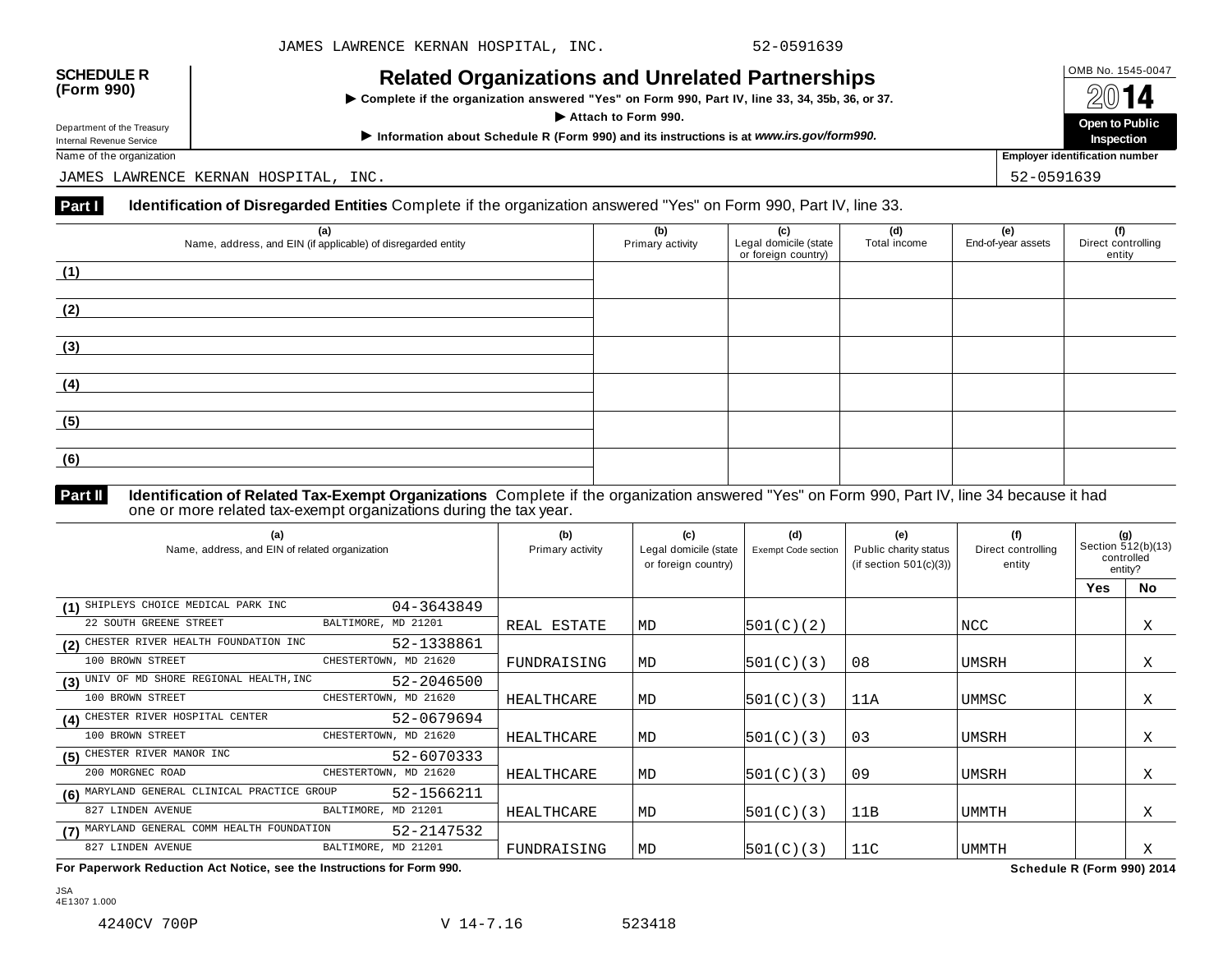| <b>SCHEDULE R</b> |  |
|-------------------|--|
| (Form 990)        |  |

**Example 18 AVELATION** Complete if the organization answered "Yes" on Form 990, Part IV, line 33, 34, 35b, 36, or 37. I **Department of the Treasury**<br>Department of the Treasury<br>Department of the Treasury

Department of the Treasury<br>
Information about Schedule R (Form 990) and its instructions is at www.irs.gov/form990.<br>
Name of the organization **about Schedule R** (Form 990) and its instructions is at www.irs.gov/form990.

Name of the organization **Employer identification number**

JAMES LAWRENCE KERNAN HOSPITAL, INC. 52-0591639

# **Part I Identification of Disregarded Entities** Complete if the organization answered "Yes" on Form 990, Part IV, line 33.

| (a)<br>Name, address, and EIN (if applicable) of disregarded entity | (b)<br>Primary activity | (c)<br>Legal domicile (state<br>or foreign country) | (d)<br>Total income | (e)<br>End-of-year assets | (f)<br>Direct controlling<br>entity |
|---------------------------------------------------------------------|-------------------------|-----------------------------------------------------|---------------------|---------------------------|-------------------------------------|
| (1)                                                                 |                         |                                                     |                     |                           |                                     |
| (2)                                                                 |                         |                                                     |                     |                           |                                     |
| (3)                                                                 |                         |                                                     |                     |                           |                                     |
|                                                                     |                         |                                                     |                     |                           |                                     |
| (4)                                                                 |                         |                                                     |                     |                           |                                     |
| (5)                                                                 |                         |                                                     |                     |                           |                                     |
| (6)                                                                 |                         |                                                     |                     |                           |                                     |
|                                                                     |                         |                                                     |                     |                           |                                     |

## **Identification of Related Tax-Exempt Organizations** Complete if the organization answered "Yes" on Form 990, Part IV, line 34 because it had **Part II Identification of Related Tax-Exempt Organizations** Complete in one or more related tax-exempt organizations during the tax year.

| (a)<br>Name, address, and EIN of related organization    | (b)<br>Primary activity | (c)<br>Legal domicile (state<br>or foreign country) | (d)<br><b>Exempt Code section</b> | (e)<br>Public charity status<br>(if section $501(c)(3)$ ) | (f)<br>Direct controlling<br>entity |            | (g)<br>Section 512(b)(13)<br>controlled<br>entity? |
|----------------------------------------------------------|-------------------------|-----------------------------------------------------|-----------------------------------|-----------------------------------------------------------|-------------------------------------|------------|----------------------------------------------------|
|                                                          |                         |                                                     |                                   |                                                           |                                     | <b>Yes</b> | <b>No</b>                                          |
| (1) UNIVERSITY OF MARYLAND MIDTOWN HEALTH<br>52-1175337  |                         |                                                     |                                   |                                                           |                                     |            |                                                    |
| BALTIMORE, MD 21201<br>827 LINDEN AVENUE                 | HEALTHCARE              | MD                                                  | 501(C)(3)                         | 11B                                                       | UMMSC                               |            | Χ                                                  |
| (2) MARYLAND GENERAL HOSPITAL INC<br>52-0591667          |                         |                                                     |                                   |                                                           |                                     |            |                                                    |
| BALTIMORE, MD 21201<br>827 LINDEN AVENUE                 | HEALTHCARE              | MD                                                  | 501(C)(3)                         | 03                                                        | UMMTH                               |            | Χ                                                  |
| (3) CARE HEALTH SERVICES INC<br>52-1510269               |                         |                                                     |                                   |                                                           |                                     |            |                                                    |
| 219 SOUTH WASHINGTON STREET<br>EASTON, MD 21601          | HEALTHCARE              | MD                                                  | 501(C)(3)                         | 09                                                        | UMSRH                               |            | Χ                                                  |
| (4) DORCHESTER GENERAL HOSPITAL FOUNDATION<br>52-1703242 |                         |                                                     |                                   |                                                           |                                     |            |                                                    |
| EASTON, MD 21601<br>219 SOUTH WASHINGTON STREET          | FUNDRAISING             | MD                                                  | 501(C)(3)                         | 11D                                                       | UMSRH                               |            | Χ                                                  |
| (5) MEMORIAL HOSPITAL FOUNDATION INC<br>52-1282080       |                         |                                                     |                                   |                                                           |                                     |            |                                                    |
| 219 SOUTH WASHINGTON STREET<br>EASTON, MD 21601          | FUNDRAISING             | MD                                                  | 501(C)(3)                         | 11A                                                       | UMSRH                               |            | X                                                  |
| (6) UM COMMUNITY MEDICAL GROUP, INC.<br>52-1874111       |                         |                                                     |                                   |                                                           |                                     |            |                                                    |
| 920 ELKRIDGE LANDING ROAD<br>LINTHICUM, MD 21090         | HEALTHCARE              | MD                                                  | 501(C)(3)                         | 03                                                        | UMMSC                               |            | Χ                                                  |
| (7) SHORE HEALTH SYSTEM INC<br>52-0610538                |                         |                                                     |                                   |                                                           |                                     |            |                                                    |
| EASTON, MD 21601<br>219 SOUTH WASHINGTON STREET          | <b>HEALTHCARE</b>       | MD                                                  | 501(C)(3)                         | 03                                                        | UMMSC                               |            | Χ                                                  |

**For Paperwork Reduction Act Notice, see the Instructions for Form 990. Schedule R (Form 990) 2014**

JSA 4E1307 1.000

|                                           | ployer identification nu |  |
|-------------------------------------------|--------------------------|--|
| $\sim$ $\sim$ $\sim$ $\sim$ $\sim$ $\sim$ |                          |  |

**Inspection**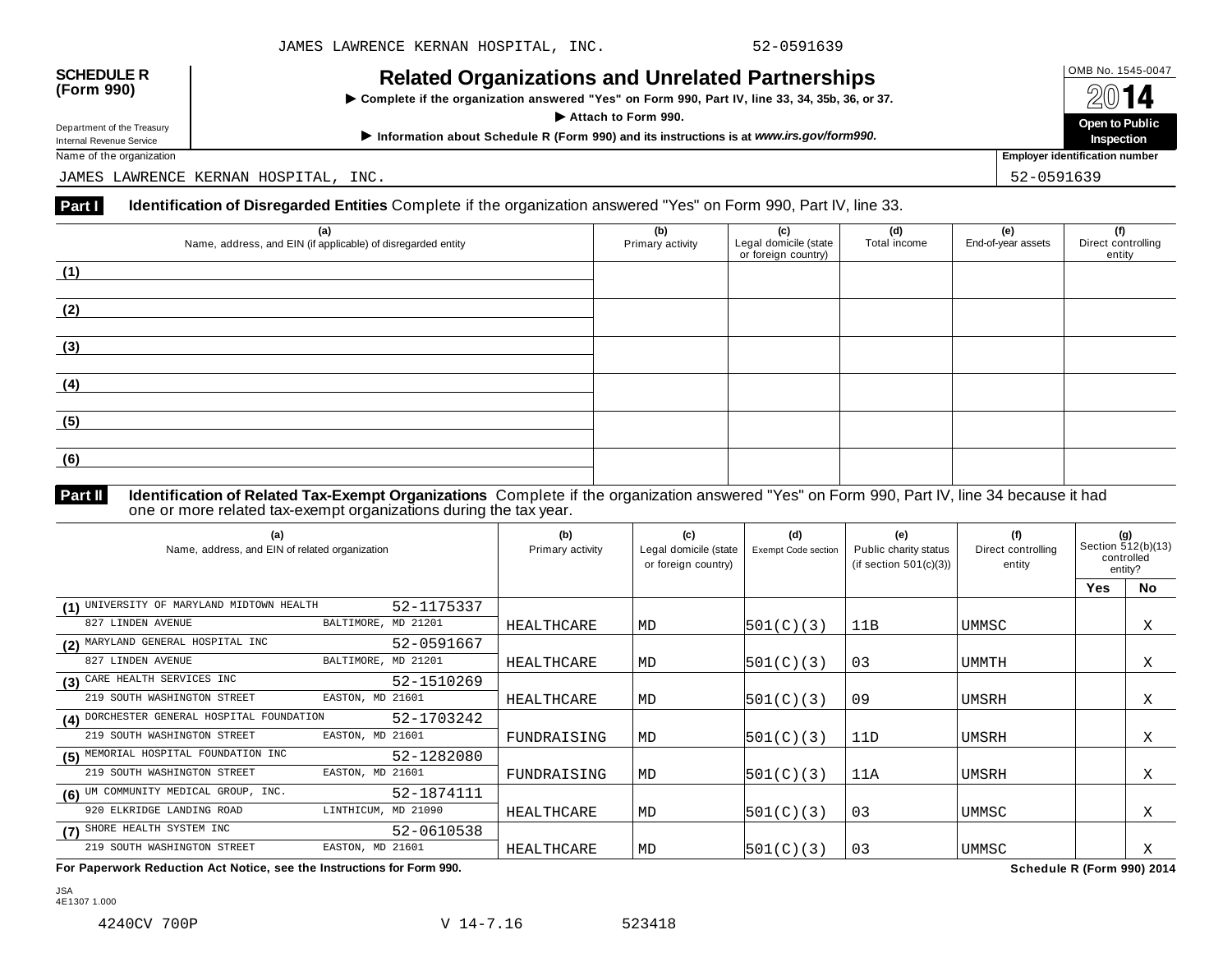| <b>SCHEDULE R</b> |  |
|-------------------|--|
| (Form 990)        |  |

**Example 18 AVELATION** Complete if the organization answered "Yes" on Form 990, Part IV, line 33, 34, 35b, 36, or 37. I **Department of the Treasury**<br>Department of the Treasury<br>Department of the Treasury

Department of the Treasury<br>
Information about Schedule R (Form 990) and its instructions is at www.irs.gov/form990.<br>
Name of the organization **about Schedule R** (Form 990) and its instructions is at www.irs.gov/form990.

JAMES LAWRENCE KERNAN HOSPITAL, INC. 52-0591639

# **Part I Identification of Disregarded Entities** Complete if the organization answered "Yes" on Form 990, Part IV, line 33.

| (a)<br>Name, address, and EIN (if applicable) of disregarded entity | (b)<br>Primary activity | (c)<br>Legal domicile (state<br>or foreign country) | (d)<br>Total income | (e)<br>End-of-year assets | (f)<br>Direct controlling<br>entity |
|---------------------------------------------------------------------|-------------------------|-----------------------------------------------------|---------------------|---------------------------|-------------------------------------|
| (1)                                                                 |                         |                                                     |                     |                           |                                     |
| (2)                                                                 |                         |                                                     |                     |                           |                                     |
| (3)                                                                 |                         |                                                     |                     |                           |                                     |
| (4)                                                                 |                         |                                                     |                     |                           |                                     |
| (5)                                                                 |                         |                                                     |                     |                           |                                     |
| (6)                                                                 |                         |                                                     |                     |                           |                                     |

## **Identification of Related Tax-Exempt Organizations** Complete if the organization answered "Yes" on Form 990, Part IV, line 34 because it had **Part II Identification of Related Tax-Exempt Organizations** Complete in one or more related tax-exempt organizations during the tax year.

| (a)<br>Name, address, and EIN of related organization      | (b)<br>Primary activity | (c)<br>Legal domicile (state<br>or foreign country) | (d)<br>Exempt Code section | (e)<br>Public charity status<br>(if section $501(c)(3)$ ) | (f)<br>Direct controlling<br>entity |            | (g)<br>Section 512(b)(13)<br>controlled<br>entity? |
|------------------------------------------------------------|-------------------------|-----------------------------------------------------|----------------------------|-----------------------------------------------------------|-------------------------------------|------------|----------------------------------------------------|
|                                                            |                         |                                                     |                            |                                                           |                                     | <b>Yes</b> | <b>No</b>                                          |
| (1) JAMES LAWRENCE KERNAN HOSP ENDOW FD<br>23-7360743      |                         |                                                     |                            |                                                           |                                     |            |                                                    |
| BALTIMORE, MD 21207<br>2200 KERNAN DRIVE                   | FUNDRAISING             | MD                                                  | 501(C)(3)                  | 11B                                                       | UMMSC                               |            | Χ                                                  |
| (2) UMMS FOUNDATION, INC.<br>52-2238893                    |                         |                                                     |                            |                                                           |                                     |            |                                                    |
| BALTIMORE, MD 21201<br>22 SOUTH GREENE STREET              | FUNDRAISING             | MD                                                  | 501(C)(3)                  | 11A                                                       | UMMSC                               |            | Χ                                                  |
| (3) UNIVERSITY OF MD MEDICAL SYSTEM CORP<br>52-1362793     |                         |                                                     |                            |                                                           |                                     |            |                                                    |
| BALTIMORE, MD 21201<br>22 SOUTH GREENE STREET              | <b>HEALTHCARE</b>       | MD                                                  | 501(C)(3)                  | 03                                                        | N/A                                 |            | Χ                                                  |
| (4) UNIVERSITY OF MARYLAND CHARLES REGIONAL<br>52-2155576  |                         |                                                     |                            |                                                           |                                     |            |                                                    |
| PO BOX 1070<br>LA PLATA, MD 20646                          | HEALTHCARE              | MD                                                  | 501(C)(3)                  | 11C                                                       | UMMSC                               |            | Χ                                                  |
| (5) CIVISTA MEDICAL CENTER, INC.<br>52-0445374             |                         |                                                     |                            |                                                           |                                     |            |                                                    |
| LA PLATA, MD 20646<br>PO BOX 1070                          | <b>HEALTHCARE</b>       | MD                                                  | 501(C)(3)                  | 03                                                        | <b>UMCRH</b>                        |            | Χ                                                  |
| (6) CHARLES REGIONAL MEDICAL CENTER FOUNDATI<br>52-1414564 |                         |                                                     |                            |                                                           |                                     |            |                                                    |
| PO BOX 1070<br>LA PLATA, MD 20646                          | FUNDRAISING             | MD                                                  | 501(C)(3)                  | 11A                                                       | UMCRH                               |            | Χ                                                  |
| (7) CHARLES REGIONAL MEDICAL CENTER AUXILIAR<br>52-1131193 |                         |                                                     |                            |                                                           |                                     |            |                                                    |
| PO BOX 1070<br>LA PLATA, MD 20646                          | FUNDRAISING             | MD                                                  | 501(C)(3)                  | 11A                                                       | <b>UMCRH</b>                        |            | Χ                                                  |

**For Paperwork Reduction Act Notice, see the Instructions for Form 990. Schedule R (Form 990) 2014**

JSA 4E1307 1.000

**Inspection Employer identification number**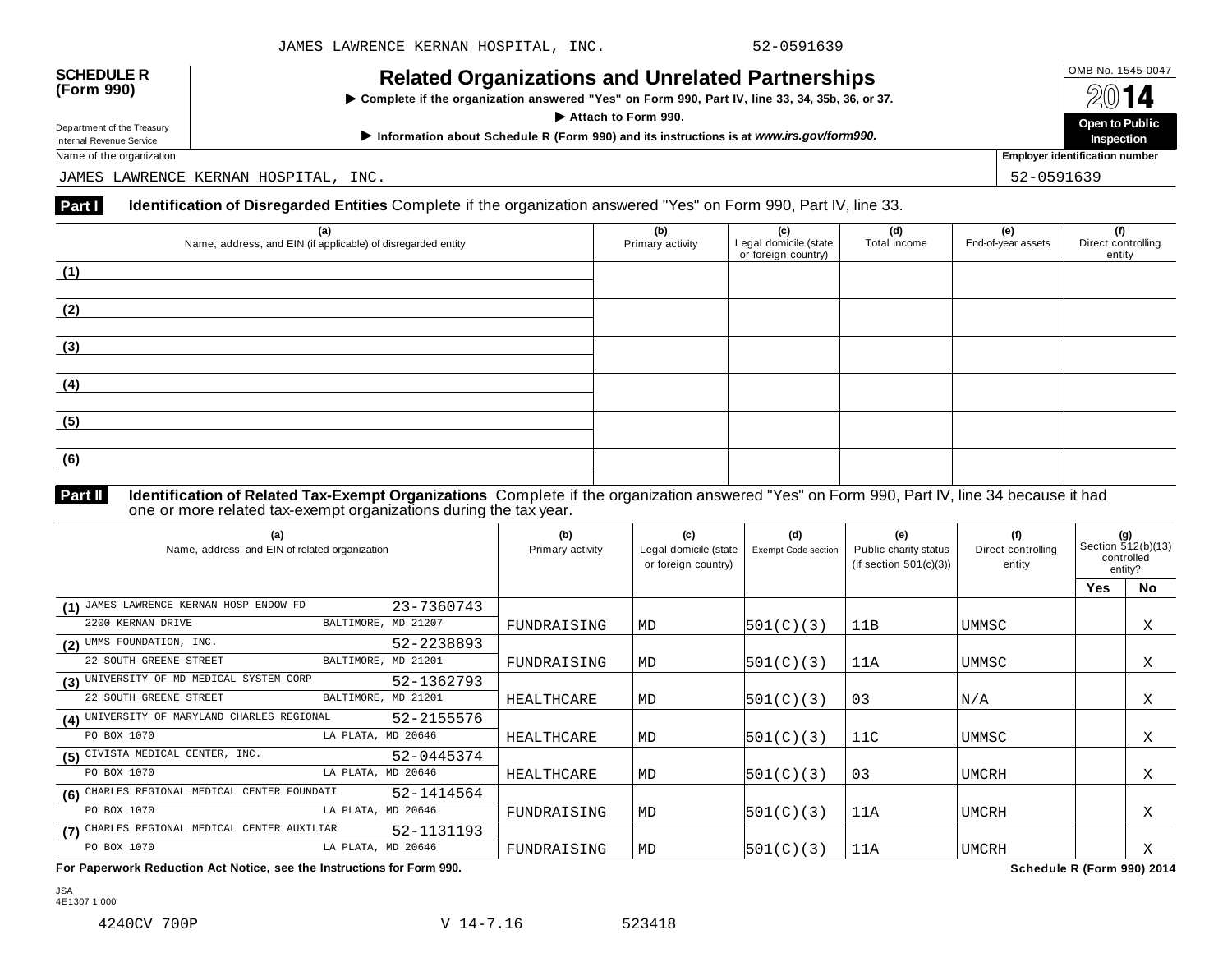| <b>SCHEDULE R</b> |  |
|-------------------|--|
| (Form 990)        |  |

**Example 18 AVELATION** Complete if the organization answered "Yes" on Form 990, Part IV, line 33, 34, 35b, 36, or 37. I **Department of the Treasury**<br>Department of the Treasury<br>Department of the Treasury

Department of the Treasury<br>
Information about Schedule R (Form 990) and its instructions is at www.irs.gov/form990.<br>
Name of the organization **about Schedule R** (Form 990) and its instructions is at www.irs.gov/form990.

JAMES LAWRENCE KERNAN HOSPITAL, INC. 52-0591639

# **Part I Identification of Disregarded Entities** Complete if the organization answered "Yes" on Form 990, Part IV, line 33.

| (a)<br>Name, address, and EIN (if applicable) of disregarded entity | (b)<br>Primary activity | (c)<br>Legal domicile (state<br>or foreign country) | (d)<br>Total income | (e)<br>End-of-year assets | (f)<br>Direct controlling<br>entity |
|---------------------------------------------------------------------|-------------------------|-----------------------------------------------------|---------------------|---------------------------|-------------------------------------|
| (1)                                                                 |                         |                                                     |                     |                           |                                     |
|                                                                     |                         |                                                     |                     |                           |                                     |
| (2)                                                                 |                         |                                                     |                     |                           |                                     |
|                                                                     |                         |                                                     |                     |                           |                                     |
| (3)                                                                 |                         |                                                     |                     |                           |                                     |
| (4)                                                                 |                         |                                                     |                     |                           |                                     |
| (5)                                                                 |                         |                                                     |                     |                           |                                     |
| (6)                                                                 |                         |                                                     |                     |                           |                                     |

**Identification of Related Tax-Exempt Organizations** Complete if the organization answered "Yes" on Form 990, Part IV, line 34 because it had **Part II** Identification of Related Tax-Exempt Organizations Complete i<br>one or more related tax-exempt organizations during the tax year.

| (a)<br>Name, address, and EIN of related organization      | (b)<br>Primary activity | (c)<br>Legal domicile (state<br>or foreign country) | (d)<br>Exempt Code section | (e)<br>Public charity status<br>(if section $501(c)(3)$ ) | (f)<br>Direct controlling<br>entity |            | (g)<br>Section 512(b)(13)<br>controlled<br>entity? |
|------------------------------------------------------------|-------------------------|-----------------------------------------------------|----------------------------|-----------------------------------------------------------|-------------------------------------|------------|----------------------------------------------------|
|                                                            |                         |                                                     |                            |                                                           |                                     | <b>Yes</b> | <b>No</b>                                          |
| (1) UNIV OF MD ST. JOSEPH FOUNDATION, INC<br>52-1681044    |                         |                                                     |                            |                                                           |                                     |            |                                                    |
| TOWSON, MD 21204<br>7601 OSLER DRIVE                       | FUNDRAISING             | MD                                                  | 501(C)(3)                  | 11A                                                       | UMMSC                               |            | Χ                                                  |
| (2) HARFORD MEMORIAL HOSPITAL, INC.<br>52-0591484          |                         |                                                     |                            |                                                           |                                     |            |                                                    |
| BEL AIR, MD 21014<br>520 UPPER CHESAPEAKE DR               | HEALTHCARE              | MD                                                  | 501(C)(3)                  | 03                                                        | <b>UMUCHS</b>                       |            | Χ                                                  |
| (3) UCH LEGACY FUNDING CORPORATION<br>52-0882914           |                         |                                                     |                            |                                                           |                                     |            |                                                    |
| BEL AIR, MD 21014<br>520 UPPER CHESAPEAKE DR               | FUNDRAISING             | MD                                                  | 501(C)(3)                  | 11A                                                       | UMUCHS                              |            | Χ                                                  |
| (4) UNIV OF MD UPPER CHESAPEAKE HEALTH SYS.<br>52-1398513  |                         |                                                     |                            |                                                           |                                     |            |                                                    |
| BEL AIR, MD 21014<br>520 UPPER CHESAPEAKE DR               | HEALTHCARE              | MD                                                  | 501(C)(3)                  | $11C$ ; $III-FI$                                          | <b>UMUCHS</b>                       |            | X                                                  |
| (5) UPPER CHESAPEAKE HEALTH FOUNDATION, INC.<br>52-1398507 |                         |                                                     |                            |                                                           |                                     |            |                                                    |
| BEL AIR, MD 21014<br>520 UPPER CHESAPEAKE DR               | FUNDRAISING             | MD                                                  | 501(C)(3)                  | 11A                                                       | <b>UMUCHS</b>                       |            | Χ                                                  |
| (6) UPPER CHESAPEAKE MEDICAL CENTER, INC.<br>52-1253920    |                         |                                                     |                            |                                                           |                                     |            |                                                    |
| 520 UPPER CHESAPEAKE DR<br>BEL AIR, MD 21014               | HEALTHCARE              | MD                                                  | 501(C)(3)                  | 03                                                        | <b>UMUCHS</b>                       |            | Χ                                                  |
| (7) UPPER CHESAPEAKE MEDICAL SERVICES, INC.<br>52-1501734  |                         |                                                     |                            |                                                           |                                     |            |                                                    |
| 520 UPPER CHESAPEAKE DR<br>BEL AIR, MD 21014               | HEALTHCARE              | MD                                                  | 501(C)(3)                  | 09                                                        | UMUCHS                              |            | Χ                                                  |

**For Paperwork Reduction Act Notice, see the Instructions for Form 990. Schedule R (Form 990) 2014**

**Inspection**

**Employer identification number** 

JSA 4E1307 1.000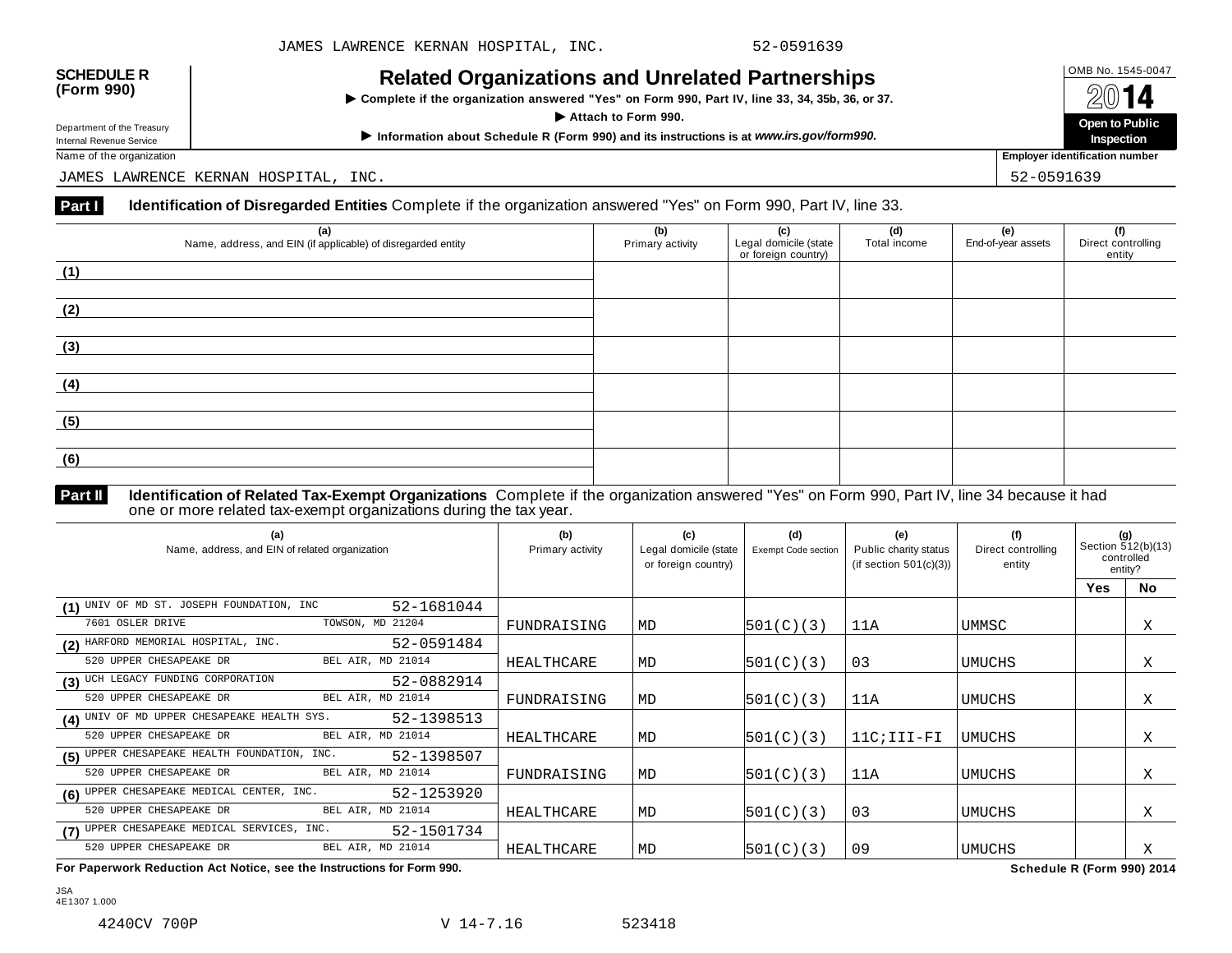| <b>SCHEDULE R</b> |  |
|-------------------|--|
| (Form 990)        |  |

**Example 18 AVELATION** Complete if the organization answered "Yes" on Form 990, Part IV, line 33, 34, 35b, 36, or 37. I **Department of the Treasury**<br>Department of the Treasury<br>Department of the Treasury

Department of the Treasury<br>
Information about Schedule R (Form 990) and its instructions is at www.irs.gov/form990.<br>
Name of the organization **about Schedule R** (Form 990) and its instructions is at www.irs.gov/form990.

JAMES LAWRENCE KERNAN HOSPITAL, INC. 52-0591639

## **Part I Identification of Disregarded Entities** Complete if the organization answered "Yes" on Form 990, Part IV, line 33.

| (a)<br>Name, address, and EIN (if applicable) of disregarded entity | (b)<br>Primary activity | (c)<br>Legal domicile (state<br>or foreign country) | (d)<br>Total income | (e)<br>End-of-year assets | (f)<br>Direct controlling<br>entity |
|---------------------------------------------------------------------|-------------------------|-----------------------------------------------------|---------------------|---------------------------|-------------------------------------|
| (1)                                                                 |                         |                                                     |                     |                           |                                     |
| (2)                                                                 |                         |                                                     |                     |                           |                                     |
| (3)                                                                 |                         |                                                     |                     |                           |                                     |
| (4)                                                                 |                         |                                                     |                     |                           |                                     |
| (5)                                                                 |                         |                                                     |                     |                           |                                     |
| (6)                                                                 |                         |                                                     |                     |                           |                                     |

## **Identification of Related Tax-Exempt Organizations** Complete if the organization answered "Yes" on Form 990, Part IV, line 34 because it had **Part II Identification of Related Tax-Exempt Organizations** Complete in one or more related tax-exempt organizations during the tax year.

| (a)<br>Name, address, and EIN of related organization       | (b)<br>Primary activity | (c)<br>Legal domicile (state<br>or foreign country) | (d)<br>Exempt Code section | (e)<br>Public charity status<br>(if section $501(c)(3)$ ) | (f)<br>Direct controlling<br>entity |            | (g)<br>Section 512(b)(13)<br>controlled<br>entity? |
|-------------------------------------------------------------|-------------------------|-----------------------------------------------------|----------------------------|-----------------------------------------------------------|-------------------------------------|------------|----------------------------------------------------|
|                                                             |                         |                                                     |                            |                                                           |                                     | <b>Yes</b> | No                                                 |
| (1) UPPER CHESAPEAKE PROPERTIES, INC.<br>52-1907237         |                         |                                                     |                            |                                                           |                                     |            |                                                    |
| 520 UPPER CHESAPEAKE DR<br>BEL AIR, MD 21014                | REAL ESTATE             | MD                                                  | 501(C)(2)                  |                                                           | <b>UMUCHS</b>                       |            | Χ                                                  |
| (2) UPPER CHES RESIDENTIAL HOSPICE HOUSE, INC<br>26-0737028 |                         |                                                     |                            |                                                           |                                     |            |                                                    |
| 520 UPPER CHESAPEAKE DR<br>BEL AIR, MD 21014                | HOSPICE                 | MD                                                  | 501(C)(3)                  | 07                                                        | UMUCHS                              |            | Χ                                                  |
| (3) UPPER CHESAPEAKE/ST. JOE'S HOME CARE, INC<br>52-1229742 |                         |                                                     |                            |                                                           |                                     |            |                                                    |
| 520 UPPER CHESAPEAKE DR<br>BEL AIR, MD 21014                | HOSPICE                 | MD                                                  | 501(C)(3)                  | 09                                                        | <b>UMUCHS</b>                       |            | Χ                                                  |
| (4) UMSJ HEALTH SYSTEM, LLC<br>46-0797956                   |                         |                                                     |                            |                                                           |                                     |            |                                                    |
| 7601 OSLER DRIVE<br>TOWSON, MD 21204                        | HEALTHCARE              | MD                                                  | 501(C)(3)                  |                                                           | UMMSC                               |            | Χ                                                  |
| (5)                                                         |                         |                                                     |                            |                                                           |                                     |            |                                                    |
|                                                             |                         |                                                     |                            |                                                           |                                     |            |                                                    |
| (6)                                                         |                         |                                                     |                            |                                                           |                                     |            |                                                    |
|                                                             |                         |                                                     |                            |                                                           |                                     |            |                                                    |
| (7)                                                         |                         |                                                     |                            |                                                           |                                     |            |                                                    |
|                                                             |                         |                                                     |                            |                                                           |                                     |            |                                                    |

**For Paperwork Reduction Act Notice, see the Instructions for Form 990. Schedule R (Form 990) 2014**

**Inspection**

**Employer identification number** 

JSA 4E1307 1.000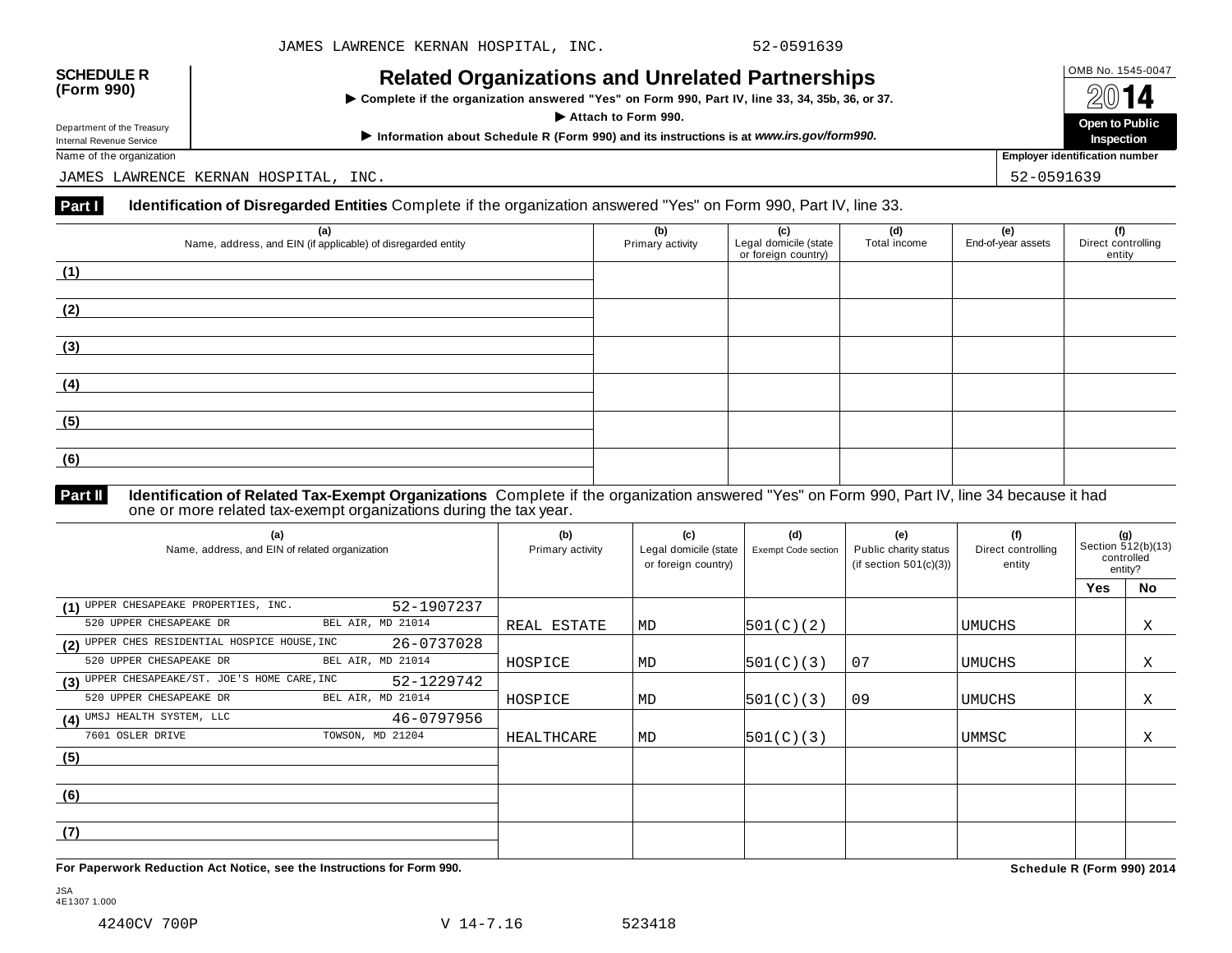**Identification of Related Organizations Taxable as a Partnership** Complete if the organization answered "Yes" on Form 990, Part IV, line 34 because it had one or more related organizations treated as <sup>a</sup> partnership during the tax year. **Part III**

| (a)<br>Name, address, and EIN of<br>related organization | (b)<br>Primary activity | (c)<br>Legal<br>domicile<br>(state or<br>foreign<br>country) | (d)<br>Direct controlling<br>entity | (e)<br>Predominant<br>income (related,<br>unrelated,<br>excluded from<br>tax under<br>sections 512-514) | (f)<br>Share of total<br>income | (g)<br>Share of end-of-<br>year assets | (h)<br>Disproportionate<br>allocations? | (i)<br>Code V-UBI<br>amount in box 20<br>of Schedule K-1<br>(Form 1065) | partner? | (i)<br>General or<br>managing | (k)<br>Percentage<br>ownership |
|----------------------------------------------------------|-------------------------|--------------------------------------------------------------|-------------------------------------|---------------------------------------------------------------------------------------------------------|---------------------------------|----------------------------------------|-----------------------------------------|-------------------------------------------------------------------------|----------|-------------------------------|--------------------------------|
|                                                          |                         |                                                              |                                     |                                                                                                         |                                 |                                        | Yes No                                  |                                                                         |          | Yes No                        |                                |
| (1) ARUNDEL PHYSICIANS ASSOCIATES                        |                         |                                                              |                                     |                                                                                                         |                                 |                                        |                                         |                                                                         |          |                               |                                |
| 301 HOSPITAL DRIVE                                       | HEALTHCARE              | MD                                                           | N/A                                 |                                                                                                         |                                 |                                        |                                         |                                                                         |          |                               | 99.0000                        |
| (2) BALTIMORE WASHINGTON IMAGING,                        |                         |                                                              |                                     |                                                                                                         |                                 |                                        |                                         |                                                                         |          |                               |                                |
| 301 HOSPITAL DRIVE                                       | HEALTHCARE              | MD                                                           | N/A                                 |                                                                                                         |                                 |                                        |                                         |                                                                         |          |                               | 65.0000                        |
| (3) NAH/SUNRISE OF SEVERNA PARK LL                       |                         |                                                              |                                     |                                                                                                         |                                 |                                        |                                         |                                                                         |          |                               |                                |
| 301 HOSPITAL DRIVE                                       | HEALTHCARE              | MD                                                           | N/A                                 |                                                                                                         |                                 |                                        |                                         |                                                                         |          |                               | 50.0000                        |
| (4) NORTH ARUNDEL SENIOR LIVING LL                       |                         |                                                              |                                     |                                                                                                         |                                 |                                        |                                         |                                                                         |          |                               |                                |
| 301 HOSPITAL DRIVE                                       | HEALTHCARE              | MD                                                           | N/A                                 |                                                                                                         |                                 |                                        |                                         |                                                                         |          |                               | 99.0000                        |
| $(5)$ INNOVATIVE HEALTH LLC 52-19972                     |                         |                                                              |                                     |                                                                                                         |                                 |                                        |                                         |                                                                         |          |                               |                                |
| 29165 CANVASBACK DRIVE, SUITE                            | <b>BILLING</b>          | MD                                                           | N/A                                 |                                                                                                         |                                 |                                        |                                         |                                                                         |          |                               | 50.0000                        |
| (6) CENTRAL MARYLAND RADIOLOGY ONC                       |                         |                                                              |                                     |                                                                                                         |                                 |                                        |                                         |                                                                         |          |                               |                                |
| 10710 CHARTER DRIVE                                      | HEALTHCARE              | MD                                                           | N/A                                 |                                                                                                         |                                 |                                        |                                         |                                                                         |          |                               | 50.0000                        |
| (7) UNIVERSITYCARE LLC 52-1914892                        |                         |                                                              |                                     |                                                                                                         |                                 |                                        |                                         |                                                                         |          |                               |                                |
| 22 SOUTH GREENE STREET                                   | HEALTHCARE              | MD                                                           | N/A                                 |                                                                                                         |                                 |                                        |                                         |                                                                         |          |                               | 90.0000                        |

**Identification of Related Organizations Taxable as a Corporation or Trust** Complete if the organization answered "Yes" on Form 990, Part IV, **Part IV** dentification of Related Organizations Taxable as a Corporation or Trust Complete if the organization answ<br>line 34 because it had one or more related organizations treated as a corporation or trust during the tax

| (a)<br>Name, address, and EIN of related organization |            | (b)<br>Primary activity | (c)<br>Legal domicile<br>(state or foreign<br>country) | (d)<br>Direct controlling<br>entity | (e)<br>Type of entity<br>(C corp, S corp, or<br>trust) | (f)<br>Share of total<br>income | (q)<br>Share of<br>end-of-year assets | (h)<br>Percentage Section<br>ownership | (i)<br>512(b)(13)<br>controlled<br>entity? |
|-------------------------------------------------------|------------|-------------------------|--------------------------------------------------------|-------------------------------------|--------------------------------------------------------|---------------------------------|---------------------------------------|----------------------------------------|--------------------------------------------|
|                                                       |            |                         |                                                        |                                     |                                                        |                                 |                                       |                                        | Yes No                                     |
| (1) ARUNDEL PHYSICIANS ASSOCIATES, INC.               | 52-1992649 |                         |                                                        |                                     |                                                        |                                 |                                       |                                        |                                            |
| 301 HOSPITAL DRIVE GLEN BURNIE, MD 21061              |            | HEALTHCARE              | MD                                                     | N/A                                 | C CORP                                                 |                                 |                                       | 100.0000                               |                                            |
| (2) BALTIMORE WASHINGTON HEALTH ENTERPRISES,          | 52-1936656 |                         |                                                        |                                     |                                                        |                                 |                                       |                                        |                                            |
| 301 HOSPITAL DRIVE GLEN BURNIE, MD 21061              |            | <b>HEALTHCARE</b>       | MD                                                     | N/A                                 | C CORP                                                 |                                 |                                       | 100.0000                               |                                            |
| (3) BW PROFESSIONAL SERVICES, INC.                    | 52-1655640 |                         |                                                        |                                     |                                                        |                                 |                                       |                                        |                                            |
| 301 HOSPITAL DRIVE GLEN BURNIE, MD 21061              |            | <b>HEALTHCARE</b>       | MD                                                     | N/A                                 | C CORP                                                 |                                 |                                       | 100.0000                               |                                            |
| (4) UNIV OF MARYLAND CHARLES REGIONAL CARE P          | 52-2176314 |                         |                                                        |                                     |                                                        |                                 |                                       |                                        |                                            |
| PO BOX 1070 LA PLATA, MD 20646                        |            | HEALTHCARE              | MD                                                     | N/A                                 | C CORP                                                 |                                 |                                       | 100.0000                               |                                            |
| (5) UNIVERSITY MIDTOWN PROF CENTER, A CONDO           | 52-1891126 |                         |                                                        |                                     |                                                        |                                 |                                       |                                        |                                            |
| 827 LINDEN AVENUE BALTIMORE, MD 21201                 |            | REAL ESTATE             | MD                                                     | N/A                                 | C CORP                                                 |                                 |                                       | 100.0000                               |                                            |
| (6) NA EXECUTIVE BUILDING CONDO ASSN, INC.            |            |                         |                                                        |                                     |                                                        |                                 |                                       |                                        |                                            |
| 301 HOSPITAL DRIVE GLEN BURNIE, MD 21061              |            | REAL ESTATE             | MD                                                     | N/A                                 | C CORP                                                 |                                 |                                       | 100.0000                               |                                            |
| (7) TERRAPIN INSURANCE COMPANY                        | 98-0129232 |                         |                                                        |                                     |                                                        |                                 |                                       |                                        |                                            |
| P.O. BOX 1109 GRAND CAYMAN, KY1-1102                  |            | INSURANCE               |                                                        | N/A                                 | C CORP                                                 |                                 |                                       | 50,0000                                |                                            |
| <b>JSA</b>                                            |            |                         |                                                        |                                     |                                                        |                                 | Schedule R (Form 990) 2014            |                                        |                                            |

4E1308 1.000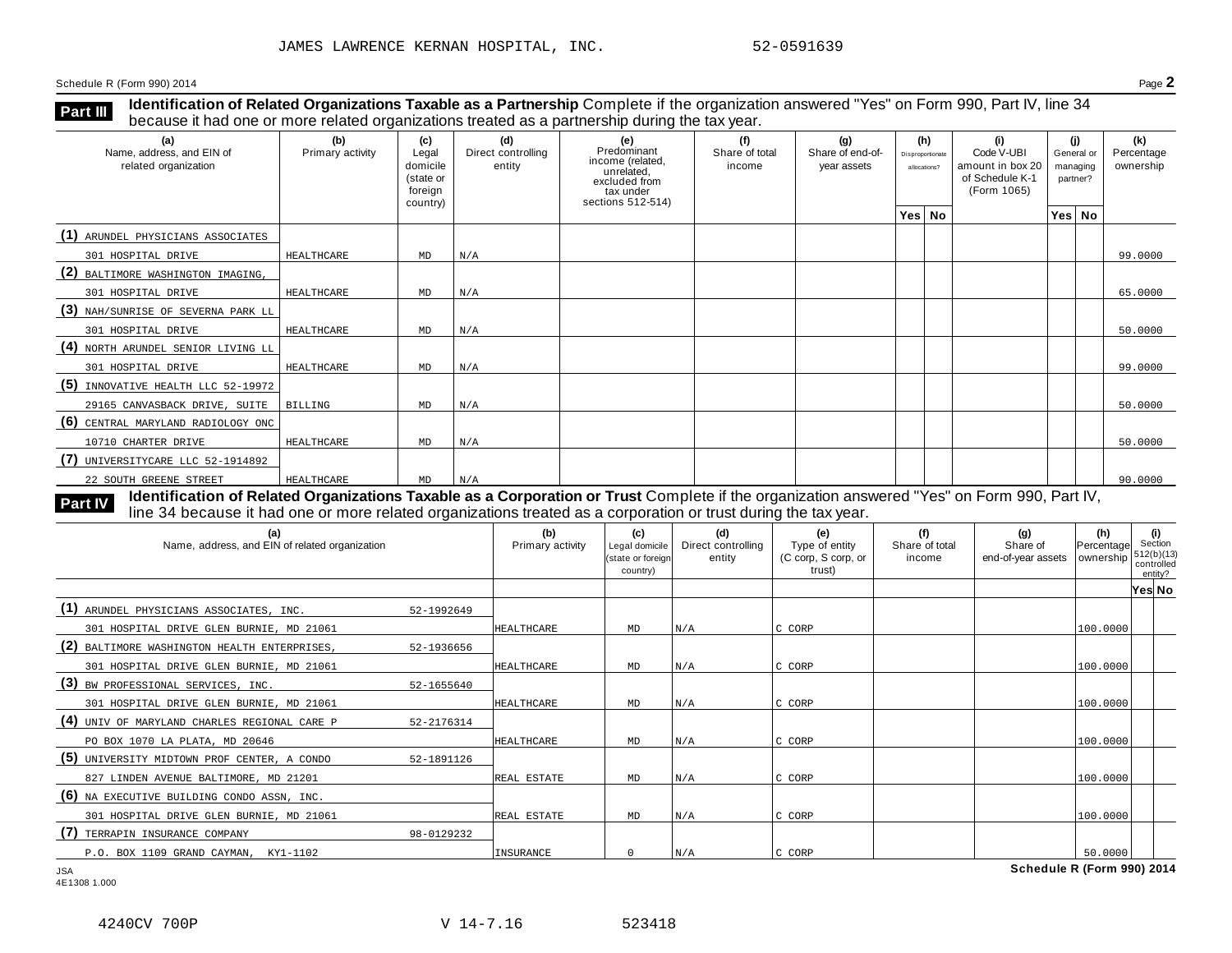**Identification of Related Organizations Taxable as a Partnership** Complete if the organization answered "Yes" on Form 990, Part IV, line 34 **because it had one or more related organizations Taxable as a Partnership** Complete it the organization of Related organizations treated as a partnership during the tax year.

| (a)<br>Name, address, and EIN of<br>related organization | (b)<br>Primary activity | (c)<br>Legal<br>domicile<br>(state or<br>foreign<br>country) | (d)<br>Direct controlling<br>entity | (e)<br>Predominant<br>income (related,<br>unrelated,<br>excluded from<br>tax under<br>sections 512-514) | (f)<br>Share of total<br>income | (g)<br>Share of end-of-<br>year assets | (h)<br>Disproportionate<br>allocations? | (i)<br>Code V-UBI<br>amount in box 20<br>of Schedule K-1<br>(Form 1065) | (i)<br>General or<br>managing<br>partner? | (k)<br>Percentage<br>ownership |
|----------------------------------------------------------|-------------------------|--------------------------------------------------------------|-------------------------------------|---------------------------------------------------------------------------------------------------------|---------------------------------|----------------------------------------|-----------------------------------------|-------------------------------------------------------------------------|-------------------------------------------|--------------------------------|
|                                                          |                         |                                                              |                                     |                                                                                                         |                                 |                                        | Yes No                                  |                                                                         | Yes No                                    |                                |
| (1) O'DEA MEDICAL ARTS LIMITED PAR                       |                         |                                                              |                                     |                                                                                                         |                                 |                                        |                                         |                                                                         |                                           |                                |
| 7601 OSLER DRIVE                                         | RENTAL                  | MD                                                           | N/A                                 |                                                                                                         |                                 |                                        |                                         |                                                                         |                                           | 74.0000                        |
| (2) ADVANCED IMAGING AT ST. JOSEPH                       |                         |                                                              |                                     |                                                                                                         |                                 |                                        |                                         |                                                                         |                                           |                                |
| 7601 OSLER DRIVE                                         | HEALTHCARE              | MD                                                           | N/A                                 |                                                                                                         |                                 |                                        |                                         |                                                                         |                                           | 51.0000                        |
| (3) UCHS/UMMS REAL ESTATE TRUST 27                       |                         |                                                              |                                     |                                                                                                         |                                 |                                        |                                         |                                                                         |                                           |                                |
| 520 UPPER CHESAPEAKE DR                                  | REAL ESTATE             | MD                                                           | N/A                                 |                                                                                                         |                                 |                                        |                                         |                                                                         |                                           | 80.0000                        |
| (4)                                                      |                         |                                                              |                                     |                                                                                                         |                                 |                                        |                                         |                                                                         |                                           |                                |
| (5)                                                      |                         |                                                              |                                     |                                                                                                         |                                 |                                        |                                         |                                                                         |                                           |                                |
| (6)                                                      |                         |                                                              |                                     |                                                                                                         |                                 |                                        |                                         |                                                                         |                                           |                                |
| (7)                                                      |                         |                                                              |                                     |                                                                                                         |                                 |                                        |                                         |                                                                         |                                           |                                |

**Identification of Related Organizations Taxable as a Corporation or Trust** Complete if the organization answered "Yes" on Form 990, Part IV, **Part IV** dentification of Related Organizations Taxable as a Corporation or Trust Complete if the organization answer line 34 because it had one or more related organizations treated as a corporation or trust during the t

| (a)<br>Name, address, and EIN of related organization |            | (b)<br>Primary activity | (c)<br>Legal domicile<br>(state or foreign<br>country) | (d)<br>Direct controlling<br>entity | (e)<br>Type of entity<br>(C corp, S corp, or<br>trust) | (f)<br>Share of total<br>income | (g)<br>Share of<br>end-of-year assets   ownership | (h)<br>Percentage | (i)<br>Section<br>$512(b)(13)$<br>controlled<br>entity? |  |
|-------------------------------------------------------|------------|-------------------------|--------------------------------------------------------|-------------------------------------|--------------------------------------------------------|---------------------------------|---------------------------------------------------|-------------------|---------------------------------------------------------|--|
|                                                       |            |                         |                                                        |                                     |                                                        |                                 |                                                   |                   | Yes No                                                  |  |
| (1) UMMS SELF INSURANCE TRUST                         | 52-6315433 |                         |                                                        |                                     |                                                        |                                 |                                                   |                   |                                                         |  |
| 22 SOUTH GREENE STREET BALTIMORE, MD 21201            |            | INSURANCE               | MD                                                     | N/A                                 | <b>TRUST</b>                                           |                                 |                                                   | 50.0000           |                                                         |  |
| (2) UPPER CHESAPEAKE INSURANCE COMPANY                | 98-0468438 |                         |                                                        |                                     |                                                        |                                 |                                                   |                   |                                                         |  |
| P.O. BOX 1109 GRAND CAYMAN, CAYMAN ISLANDS CJ         |            | CAPTIVE INSURANCE       | CJ                                                     | N/A                                 | LTD                                                    |                                 |                                                   | 100.0000          |                                                         |  |
| (3) UPPER CHESAPEAKE HEALTH VENTURES, INC.            | 52-2031264 |                         |                                                        |                                     |                                                        |                                 |                                                   |                   |                                                         |  |
| 520 UPPER CHESAPEAKE DR BEL AIR, MD 21014             |            | HEALTHCARE              | MD                                                     | N/A                                 | C CORP                                                 |                                 |                                                   | 100.0000          |                                                         |  |
| (4) UPPER CHESAPEAKE MEDICAL CENTER LAND CON          | 77-0674478 |                         |                                                        |                                     |                                                        |                                 |                                                   |                   |                                                         |  |
| 520 UPPER CHESAPEAKE DR BEL AIR, MD 21014             |            | REAL ESTATE             | MD                                                     | N/A                                 | C CORP                                                 |                                 |                                                   | 100.0000          |                                                         |  |
| (5) UPPER CHESAPEAKE MEDICAL OFFICE BUILDING          | 52-1946829 |                         |                                                        |                                     |                                                        |                                 |                                                   |                   |                                                         |  |
| 520 UPPER CHESAPEAKE DR BEL AIR, MD 21014             |            | REAL ESTATE             | MD                                                     | N/A                                 | C CORP                                                 |                                 |                                                   | 100.0000          |                                                         |  |
| (6)                                                   |            |                         |                                                        |                                     |                                                        |                                 |                                                   |                   |                                                         |  |
|                                                       |            |                         |                                                        |                                     |                                                        |                                 |                                                   |                   |                                                         |  |
| (7)                                                   |            |                         |                                                        |                                     |                                                        |                                 |                                                   |                   |                                                         |  |
|                                                       |            |                         |                                                        |                                     |                                                        |                                 |                                                   |                   |                                                         |  |

JSA **Schedule R (Form 990) 2014**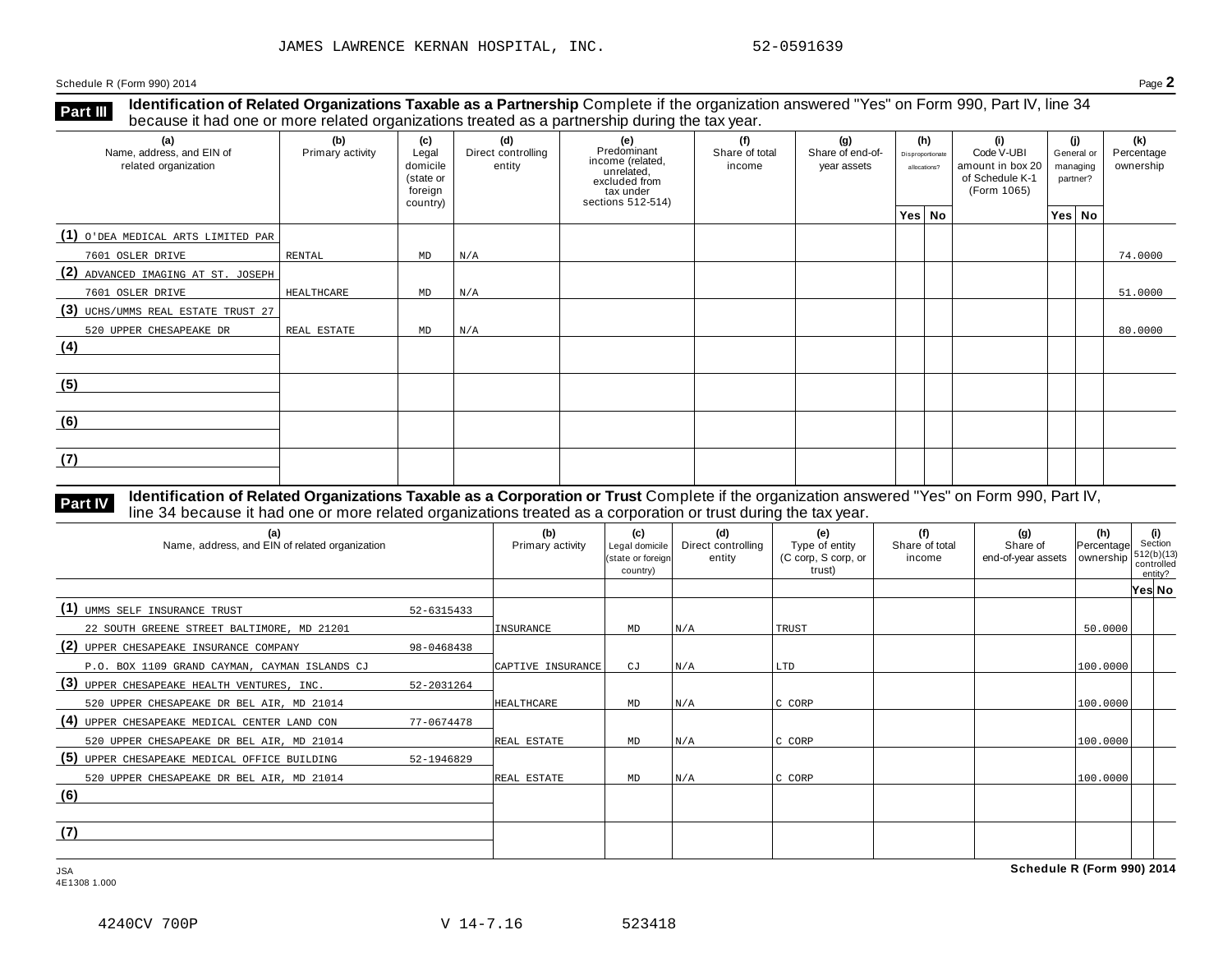| <b>Part V</b>       | Transactions With Related Organizations Complete if the organization answered "Yes" on Form 990, Part IV, line 34, 35b, or 36.                                                                                                                 |                                   |                        |                                                 |                         |  |
|---------------------|------------------------------------------------------------------------------------------------------------------------------------------------------------------------------------------------------------------------------------------------|-----------------------------------|------------------------|-------------------------------------------------|-------------------------|--|
|                     | Note. Complete line 1 if any entity is listed in Parts II, III, or IV of this schedule.<br>During the tax year, did the organization engage in any of the following transactions with one or more related organizations listed in Parts II-IV? |                                   |                        |                                                 | Yes   No                |  |
| a                   |                                                                                                                                                                                                                                                |                                   |                        | 1a                                              | Χ                       |  |
| b                   |                                                                                                                                                                                                                                                |                                   |                        | 1 <sub>b</sub>                                  | $\overline{\mathbf{x}}$ |  |
| c                   |                                                                                                                                                                                                                                                |                                   |                        | 1c                                              | $\mathbf X$             |  |
| d                   |                                                                                                                                                                                                                                                |                                   |                        | 1 <sub>d</sub>                                  | X                       |  |
|                     |                                                                                                                                                                                                                                                |                                   |                        | 1e                                              | $\mathbf X$             |  |
| f                   |                                                                                                                                                                                                                                                |                                   |                        | 1f                                              | X                       |  |
|                     |                                                                                                                                                                                                                                                |                                   |                        | 1 <sub>g</sub>                                  | $\mathbf X$             |  |
| h.                  |                                                                                                                                                                                                                                                |                                   |                        | 1h                                              | $\mathbf X$             |  |
|                     |                                                                                                                                                                                                                                                |                                   |                        | 1i.                                             | $\overline{\mathbf{x}}$ |  |
|                     |                                                                                                                                                                                                                                                |                                   |                        | 1j                                              | $\mathbf X$             |  |
|                     |                                                                                                                                                                                                                                                |                                   |                        |                                                 |                         |  |
|                     |                                                                                                                                                                                                                                                |                                   |                        | 1 <sub>k</sub>                                  | X                       |  |
|                     |                                                                                                                                                                                                                                                |                                   |                        | 11                                              | $\mathbf X$             |  |
|                     | Performance of services or membership or fundraising solicitations by related organization(s)<br>xinality of the term of the term of the term of the term of the term of term of terms terms of indications by related organizat               |                                   |                        | 1 <sub>m</sub>                                  | $\mathbf X$             |  |
|                     |                                                                                                                                                                                                                                                |                                   |                        | 1n                                              | $\rm X$                 |  |
|                     |                                                                                                                                                                                                                                                |                                   |                        | 1 <sub>o</sub>                                  | X                       |  |
|                     |                                                                                                                                                                                                                                                |                                   |                        |                                                 |                         |  |
|                     |                                                                                                                                                                                                                                                |                                   |                        | 1 <sub>p</sub>                                  | X                       |  |
| a                   |                                                                                                                                                                                                                                                |                                   |                        | 1a                                              | $\mathbf X$             |  |
|                     |                                                                                                                                                                                                                                                |                                   |                        |                                                 |                         |  |
|                     |                                                                                                                                                                                                                                                |                                   |                        | 1r                                              | X                       |  |
|                     |                                                                                                                                                                                                                                                |                                   |                        | 1s                                              | $\mathbf X$             |  |
| $\mathbf{2}$        | If the answer to any of the above is "Yes," see the instructions for information on who must complete this line, including covered relationships and transaction thresholds.                                                                   |                                   |                        |                                                 |                         |  |
|                     | Name of related organization                                                                                                                                                                                                                   | (b)<br>Transaction<br>$type(a-s)$ | (c)<br>Amount involved | (d)<br>Method of determining<br>amount involved |                         |  |
| (1)                 | JAMES L KERNAN HOSP ENDOWMENT FUND INC.                                                                                                                                                                                                        | $\mathcal{C}$                     | 2,530,000.             | <b>FMV</b>                                      |                         |  |
| (2)                 |                                                                                                                                                                                                                                                |                                   |                        |                                                 |                         |  |
| (3)                 |                                                                                                                                                                                                                                                |                                   |                        |                                                 |                         |  |
|                     |                                                                                                                                                                                                                                                |                                   |                        |                                                 |                         |  |
| (4)                 |                                                                                                                                                                                                                                                |                                   |                        |                                                 |                         |  |
| (5)                 |                                                                                                                                                                                                                                                |                                   |                        |                                                 |                         |  |
| (6)                 |                                                                                                                                                                                                                                                |                                   |                        |                                                 |                         |  |
| JSA<br>4E1309 1.000 |                                                                                                                                                                                                                                                |                                   |                        | Schedule R (Form 990) 2014                      |                         |  |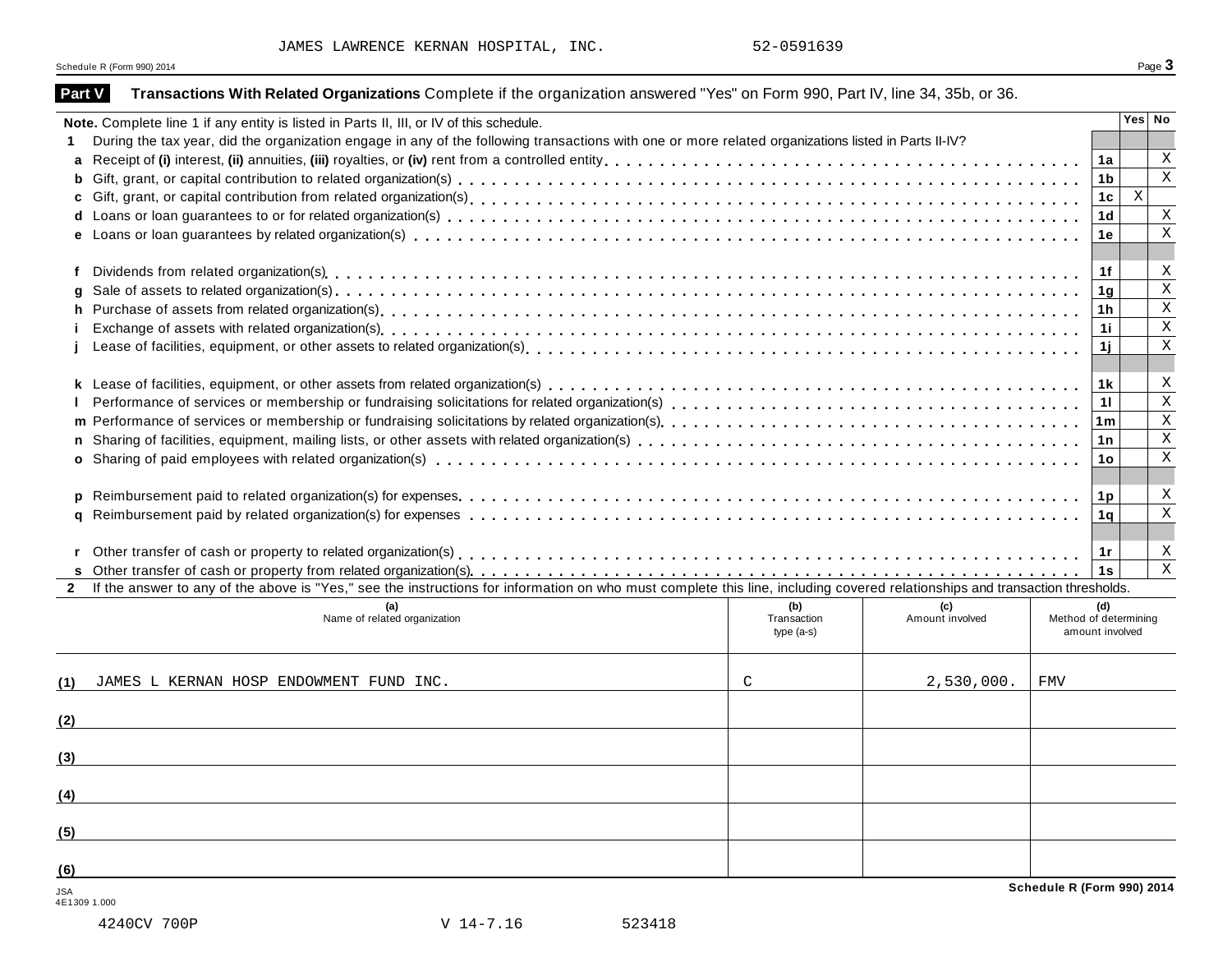# **Part VI Unrelated Organizations Taxable as a Partnership** Complete if the organization answered "Yes" on Form 990, Part IV, line 37.

Provide the following information for each entity taxed as a partnership through which the organization conducted more than five percent of its activities (measured by total assets or gross revenue) that was not a related organization. See instructions regarding exclusion for certain investment partnerships.

| (a)<br>Name, address, and EIN of entity | (b)<br>Primary activity | (c)<br>Legal domicile<br>(state or foreign<br>country) | (d)<br>Predominant<br>income (related,<br>unrelated, excluded<br>from tax under | (g)<br>(f)<br>Are all partners<br>Code V - UBI<br>Share of<br>Disproportionate<br>Share of<br>section<br>end-of-year<br>allocations?<br>total income<br>501(c)(3)<br>assets<br>organizations?<br>(Form 1065) |  | (e) |  |        |  | (h) |     | (i)<br>amount in box 20<br>of Schedule K-1 |  |  |  | (j)<br>General or<br>managing<br>partner? | (k)<br>Percentage<br>ownership |
|-----------------------------------------|-------------------------|--------------------------------------------------------|---------------------------------------------------------------------------------|--------------------------------------------------------------------------------------------------------------------------------------------------------------------------------------------------------------|--|-----|--|--------|--|-----|-----|--------------------------------------------|--|--|--|-------------------------------------------|--------------------------------|
|                                         |                         |                                                        | sections 512-514)                                                               | $Yes \mid No$                                                                                                                                                                                                |  |     |  | Yes No |  |     | Yes | <b>No</b>                                  |  |  |  |                                           |                                |
| (1)                                     |                         |                                                        |                                                                                 |                                                                                                                                                                                                              |  |     |  |        |  |     |     |                                            |  |  |  |                                           |                                |
| (2)                                     |                         |                                                        |                                                                                 |                                                                                                                                                                                                              |  |     |  |        |  |     |     |                                            |  |  |  |                                           |                                |
| (3)                                     |                         |                                                        |                                                                                 |                                                                                                                                                                                                              |  |     |  |        |  |     |     |                                            |  |  |  |                                           |                                |
| (4)                                     |                         |                                                        |                                                                                 |                                                                                                                                                                                                              |  |     |  |        |  |     |     |                                            |  |  |  |                                           |                                |
| (5)                                     |                         |                                                        |                                                                                 |                                                                                                                                                                                                              |  |     |  |        |  |     |     |                                            |  |  |  |                                           |                                |
| (6)                                     |                         |                                                        |                                                                                 |                                                                                                                                                                                                              |  |     |  |        |  |     |     |                                            |  |  |  |                                           |                                |
| (7)                                     |                         |                                                        |                                                                                 |                                                                                                                                                                                                              |  |     |  |        |  |     |     |                                            |  |  |  |                                           |                                |
| (8)                                     |                         |                                                        |                                                                                 |                                                                                                                                                                                                              |  |     |  |        |  |     |     |                                            |  |  |  |                                           |                                |
| (9)                                     |                         |                                                        |                                                                                 |                                                                                                                                                                                                              |  |     |  |        |  |     |     |                                            |  |  |  |                                           |                                |
| (10)                                    |                         |                                                        |                                                                                 |                                                                                                                                                                                                              |  |     |  |        |  |     |     |                                            |  |  |  |                                           |                                |
| (11)                                    |                         |                                                        |                                                                                 |                                                                                                                                                                                                              |  |     |  |        |  |     |     |                                            |  |  |  |                                           |                                |
| (12)                                    |                         |                                                        |                                                                                 |                                                                                                                                                                                                              |  |     |  |        |  |     |     |                                            |  |  |  |                                           |                                |
| (13)                                    |                         |                                                        |                                                                                 |                                                                                                                                                                                                              |  |     |  |        |  |     |     |                                            |  |  |  |                                           |                                |
| (14)                                    |                         |                                                        |                                                                                 |                                                                                                                                                                                                              |  |     |  |        |  |     |     |                                            |  |  |  |                                           |                                |
| (15)                                    |                         |                                                        |                                                                                 |                                                                                                                                                                                                              |  |     |  |        |  |     |     |                                            |  |  |  |                                           |                                |
| (16)                                    |                         |                                                        |                                                                                 |                                                                                                                                                                                                              |  |     |  |        |  |     |     |                                            |  |  |  |                                           |                                |

JSA 4E1310 1.000 **Schedule R (Form 990) 2014**